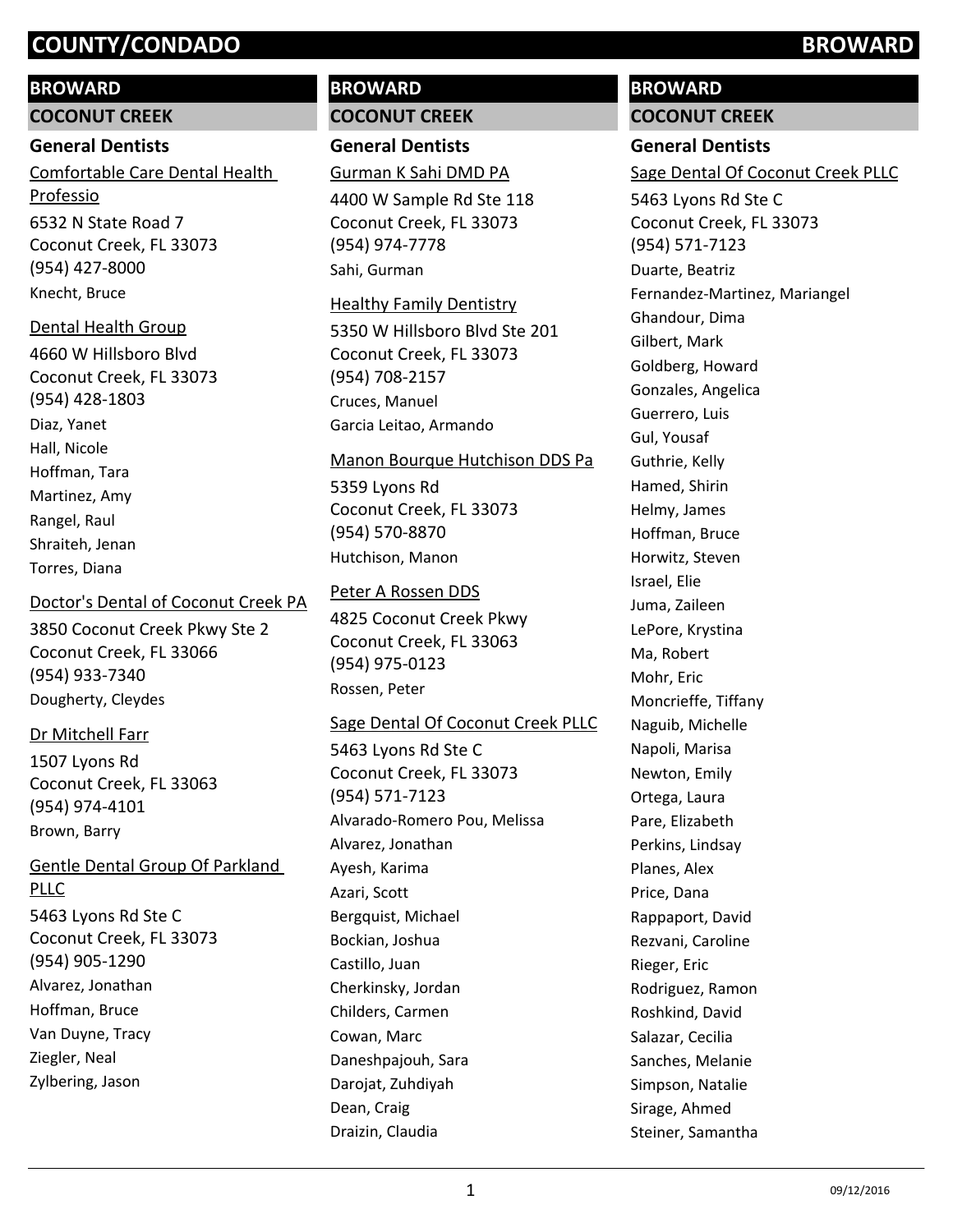## **BROWARD**

**COCONUT CREEK**

### **General Dentists**

Sage Dental Of Coconut Creek PLLC

5463 Lyons Rd Ste C Coconut Creek, FL 33073 (954) 571-7123 Strauss, Theodore Truong, Xen Urquiza, Yeneir Van Duyne, Tracy Weisbrot, Bruce Winderbaum, Sasha Wooldridge, Maria Young, Summer Yu, Cynthia Ziegler, Neal

# **Oral Surgeons**

4660 W Hillsboro Blvd Coconut Creek, FL 33073 (954) 428-1803 Dental Health Group Torres, Luis

# Gentle Dental Group Of Parkland PLLC

5463 Lyons Rd Ste C Coconut Creek, FL 33073 (954) 905-1290 Guerrero, Luis

## Sage Dental Of Coconut Creek PLLC

5463 Lyons Rd Ste C Coconut Creek, FL 33073 (954) 571-7123 Garvar, Lanny Grande, Federico Rand, Matthew Seider, Paul Stewart, Stanley

# **BROWARD COCONUT CREEK**

**Prosthodontists** 5463 Lyons Rd Ste C Coconut Creek, FL 33073 (954) 571-7123 Sage Dental Of Coconut Creek PLLC Vera, Anny

## **COOPER CITY**

### **General Dentists**

8799 Stirling Rd Cooper City, FL 33328 (954) 680-2224 City Dental Perez, David

### Cooper City Family Dentistry Llc

5900 Hiatus Rd Ste 300 Cooper City, FL 33330 (954) 252-8257 Martin, Alfredo

### Dean Israel & Associates DDS Pa

9870 Griffin Rd Cooper City, FL 33328 (954) 434-2700 Draizin, Claudia Gilson, Seth Israel, Elie Mohr, Eric

## Dent America LLC

5810 S Flamingo Rd Cooper City, FL 33330 (954) 434-3229 Breton, Luis

## Jacqueline Canizales DMD Pa

10640 Griffin Rd Ste 107 Cooper City, FL 33328 (954) 472-0099 Canizales, Jacqueline

# **BROWARD**

# **COOPER CITY**

**General Dentists**

9870 Griffin Rd Cooper City, FL 33328 (954) 434-2700 Sage Dental of Davie PLLC Alvarado-Romero Pou, Melissa Alvarez, Jonathan Ayesh, Karima Azari, Scott Bergquist, Michael Bockian, Joshua Bratman, Jerry Castillo, Juan Childers, Carmen Cline, Jack Coronado, Efrain Cowan, Marc Cruz, Antonio Daneshpajouh, Sara Darojat, Zuhdiyah Dean, Craig Draizin, Claudia Driscoll, Allison Duarte, Beatriz Durkan, Marcia Engelsberg, David Fernandez-Martinez, Mariangel Fox, Jeffrey Garcia-Porras, Marcela Garrison, Harvey Ghandour, Dima Gilbert, Mark Gonzales, Angelica Guerrero, Luis Gul, Yousaf Guthrie, Kelly Hamed, Shirin Harrouff, Wade Helmy, James Hoffman, Bruce Horwitz, Steven Israel, Elie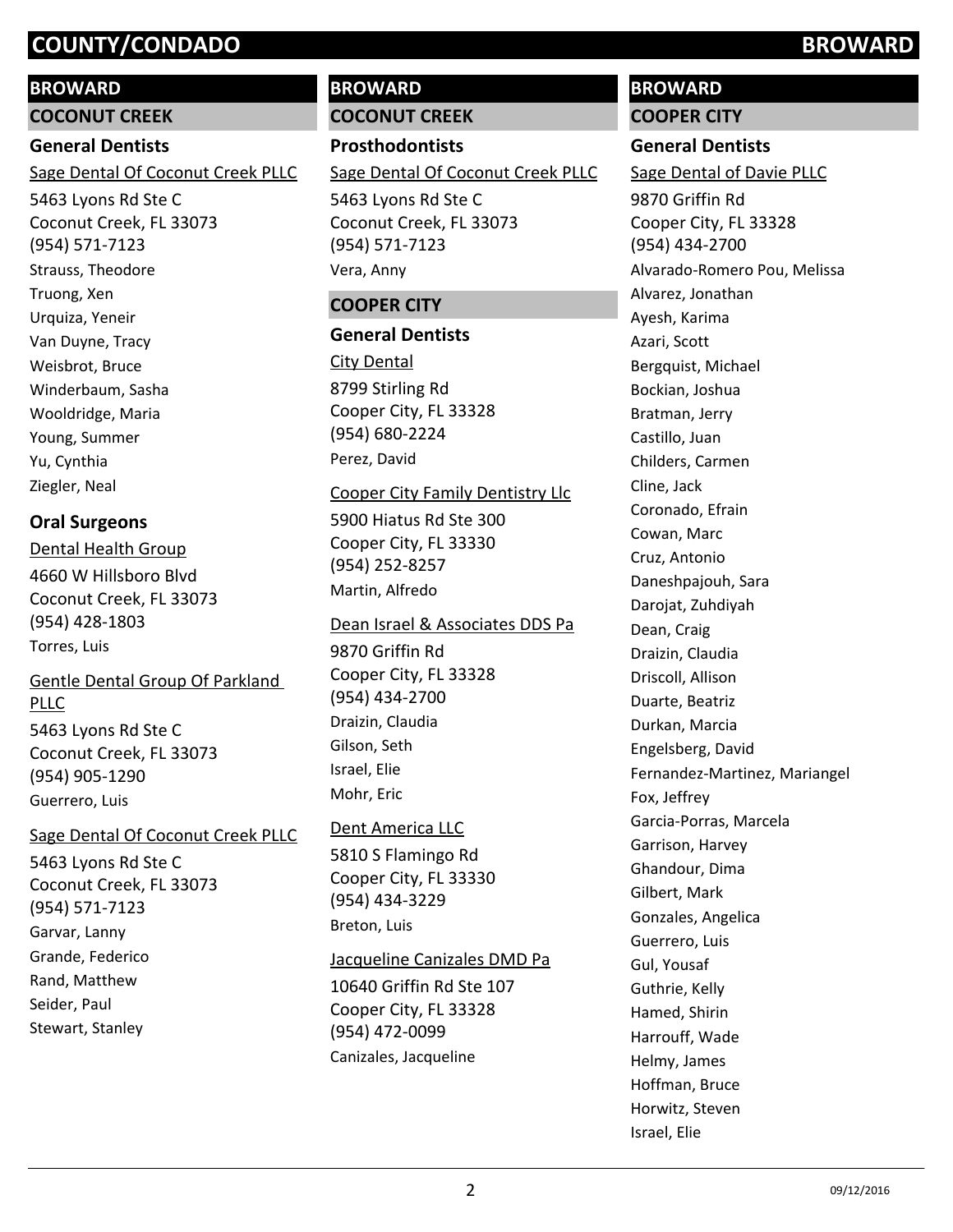### **BROWARD**

**COOPER CITY**

# **General Dentists**

9870 Griffin Rd Cooper City, FL 33328 (954) 434-2700 Sage Dental of Davie PLLC Juma, Zaileen LePore, Krystina Londono, Jennifer Ma, Robert Mohr, Eric Moncrieffe, Tiffany Naguib, Michelle Napoli, Marisa Newton, Emily Ortega, Laura Ortiz, Ana Pare, Elizabeth Perez-Alamo, Jennifer Perkins, Lindsay Planes, Alex Price, Dana Quick, James Rappaport, David Rezvani, Caroline Rieger, Eric Ring, Stephen Rodriguez, Margarita Rodriguez, Ramon Roshkind, David Salazar, Cecilia Sanches, Melanie Shofnos, Charles Simpson, Natalie Sirage, Ahmed Snider, Erica Steiner, Samantha Strauss, Theodore Suarez, Henry Truong, Xen Urquiza, Yeneir Van Duyne, Tracy Vignola, Jennifer

# **BROWARD COOPER CITY**

**General Dentists**

Sage Dental of Davie PLLC

9870 Griffin Rd Cooper City, FL 33328 (954) 434-2700 Weisbrot, Bruce Winderbaum, Sasha Wooldridge, Maria Young, Summer Yu, Cynthia Ziegler, Neal Zylbering, Jason

### Stirling Palm Family Dentistry

10225 Stirling Rd Cooper City, FL 33328 (954) 434-5440 Pearson, Glenn Pearson, Sharon

### Travel Dent Birns And Birns Pa

5121 SW 90th Ave #7 Cooper City, FL 33328 (954) 680-2237 Birns, Bradley Greenspan-Birns, Robin

## **Oral Surgeons**

9870 Griffin Rd Cooper City, FL 33328 (954) 434-2700 Sage Dental of Davie PLLC Borges, Osbel Garvar, Lanny Grande, Federico Morel-Maynard, Dominic Rand, Matthew Segui, Maikel Seider, Paul Stewart, Stanley Trevisani, Ronald

# **BROWARD COOPER CITY**

# **Prosthodontists**

Sage Dental of Davie PLLC

9870 Griffin Rd Cooper City, FL 33328 (954) 434-2700 Vera, Anny

### **CORAL SPRINGS**

### **General Dentists**

1720 N University Dr Ste 301 Coral Springs, FL 33071 (954) 345-2264 Adam Barbag DMD Pa Barbag, Adam

### Advance Aesthetic Dentistry Of C

1314 N University Dr Coral Springs, FL 33071 (954) 755-3337 Ripa, Anatoly Singh Roy, Anurupa

### Aegeon Dental of Coral Springs

10220 W Sample Rd Coral Springs, FL 33065 (954) 755-1009 Gollob, Harrison Greenstein, Daniel Peterson, Douglas Wilhelm, Susana

# 8235 W Atlantic Blvd Coral Springs, FL 33071 Alan Friedman DDS Pa

(954) 753-6100 Friedman, Alan

3353 N University Dr Coral Springs, FL 33065 (844) 304-5437 American Pediatric Dental Coral Springs, Inc Mejia Valencia, Ana Maria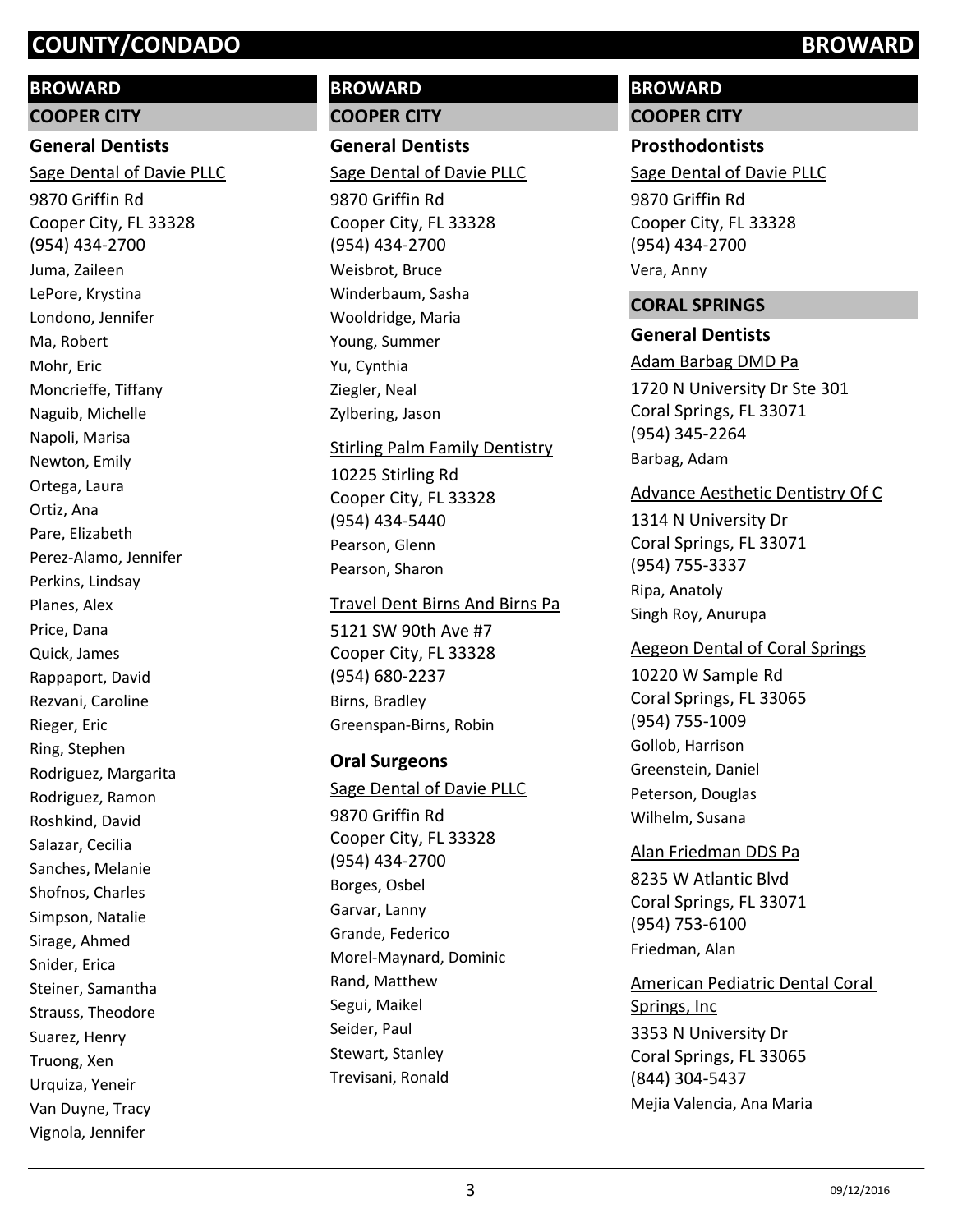### **BROWARD**

**CORAL SPRINGS**

# **General Dentists**

Benjamim M Goldberg DMD Pa

5770 Wiles Rd Coral Springs, FL 33067 (954) 255-5166 Goldberg, Benjamin

### Brian H Snyder DDS Pa

10347 Royal Palm Blvd Coral Springs, FL 33065 (954) 753-4101 Snyder, Brian

### Campco Inc

1833 N University Dr Coral Springs, FL 33071 (954) 344-4949 Campos, Fernando

### Cima Dental LLC

5481 N University Dr Ste 103A Coral Springs, FL 33067 (954) 575-0880 Dougherty, Cleydes Semprun-Arrivillaga, Maria

### Coral Dental Care Inc

1881 N University Dr Ste 114 Coral Springs, FL 33071 (954) 344-6266 Castillo, Elzebir Chavez, Jean Paul Conte, Eugenio Conte, Katherine Conte, Nivia

### Coral Springs Dental Associates

730 Riverside Dr Coral Springs, FL 33071 (954) 575-9800 Baghaei, Anoushirvan

# **BROWARD CORAL SPRINGS**

**General Dentists**

### Coral Springs Dental Care PA

10220 W Sample Rd Coral Springs, FL 33065 (954) 752-4450 Coulter, Mark Rostock, Jennifer

### CORAL SPRINGS FAMILY DENTISTRY OF AMERIC

6267 W Sample Rd Coral Springs, FL 33067 (954) 341-4766 Stein, Ilya

## Coral Springs Smiles PA

2929 N University Dr Ste 203 Coral Springs, FL 33065 (954) 757-5353 Anand, Payal Cuartero, Mercedes

### Daniel A Rovirosa DMD

8150 Royal Palm Blvd #102 Coral Springs, FL 33065 (954) 755-8003 Rovirosa, Daniel

### Dental Excellence Corporation

7426 Wiles Rd Coral Springs, FL 33067 (954) 255-3500 Bui, Anthony

### Dental Health Group

1881 N University Dr Coral Springs, FL 33071 (954) 755-1014 Brody, Robert Cardenas Sarracino, Astrid Haller, Dustin Kashlan, Rania Martinez, Amy Vazana, Todd Vignola, Jennifer

# **BROWARD**

# **CORAL SPRINGS**

# **General Dentists**

Dentaland Coral Springs LLC

9601 W Atlantic Blvd Coral Springs, FL 33071 (954) 753-7400 Brody, Robert Cohen, Michael Dooley, Jill Fishner, Neil Friedman, Hyman Hogan, Helena Iurcovich, Maximillian Lisi, Richard Mccown, Michael Morales, Ronald Munoz, Numa Reichman, Lewis Rodriguez, Dario San Jorge, Alejandro Sutnick, Steven Taha, Ahmed Vlahos, Haralambos Zusselman, Arnold

### Diego Azar DMD Pa

730 Riverside Dr Coral Springs, FL 33071 (954) 575-9800 Azar, Diego Baghaei, Anoushirvan

### Douglas Fabiani And Lance Karp

730 Riverside Dr Coral Springs, FL 33071 (954) 575-9800 Fabiani, Douglas

### Douglas Goldberg Dental Clinic

2706 N University Dr Coral Springs, FL 33065 (954) 346-1075 Goldberg, Douglas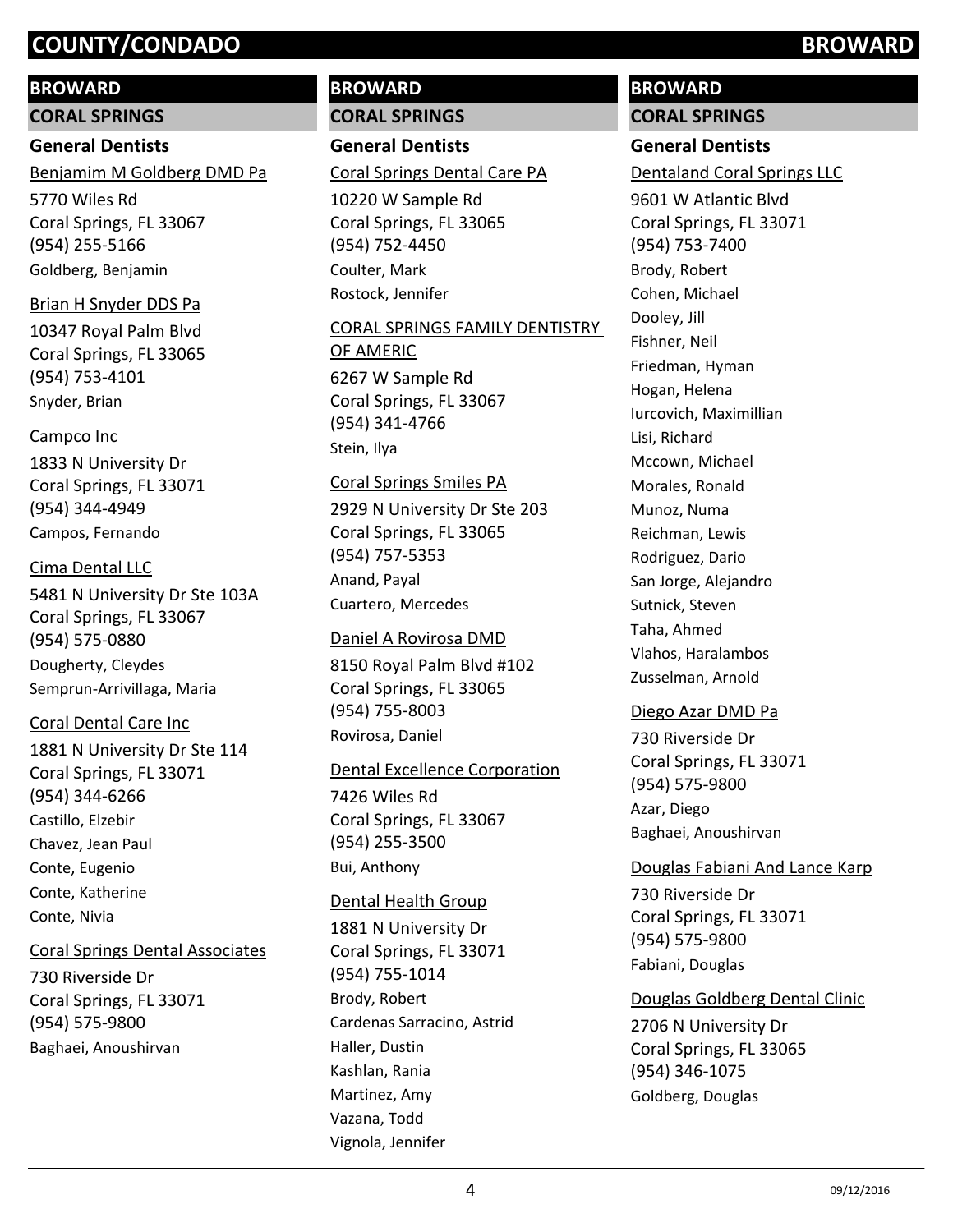## **BROWARD**

### **CORAL SPRINGS**

## **General Dentists**

5521 N University Dr Ste 101 Coral Springs, FL 33067 (954) 341-1000 Dr Nilesh Dalal Pa Leonard Jr, Thomas Maco, Carmen

### Drs A Fistel & F B Fistel DMD Pa

7522 Wiles Rd Ste 104 Coral Springs, FL 33067 (954) 755-7971 Fistel, Alan

### Eric B Rothstein DDS Pa

1401 N University Dr Ste 404 Coral Springs, FL 33071 (954) 753-7999 Rothstein, Eric

## Fabiola M Liendo DDS

5693 Coral Ridge Drive Coral Springs, FL 33076 (954) 757-6644 Liendo, Fabiola

### Felicia Duran DDS PA

9565 W Atlantic Blvd Coral Springs, FL 33071 (954) 575-3433 Duran, Felicia

### Florida Center For Esthetic Dent

9825 W Sample Rd Ste 100 Coral Springs, FL 33065 (954) 752-5560 Friedman, Katia

### FRANCESCO VULTAGGIO DMD

10339 W Sample Rd Coral Springs, FL 33065 (954) 840-1939 Vultaggio, Francesco

# **BROWARD CORAL SPRINGS**

# **General Dentists**

5521 N University Dr Ste 102 Coral Springs, FL 33067 (954) 399-7000 Gentle Teeth of Coral Springs in Parkland Jacas, Sergio Vathielil, Jelena

### Goldent INC

8100 Royal Palm Blvd Ste 110 Coral Springs, FL 33065 (954) 255-5858 Hoghooghi, Shahriar Panahi, Harry

### Imbriale & Calabrese DDS Pa

961 N University Dr Coral Springs, FL 33071 (954) 753-1600 Calabrese, Richard Imbriale, Joseph

### Jeffrey S Meral DDS Pa

10233 W Sample Rd Coral Springs, FL 33065 (954) 755-8100 Rose, Adrian

### Joel S Berger

1890 N University Dr Ste 210 Coral Springs, FL 33071 (954) 344-4488 Berger, Joel

### Jonathan Cohen DDS Pa

9375 W Sample Rd Coral Springs, FL 33065 (954) 341-0500 Cohen, Jonathan

### Joshua J. Coussa DMD PA

8235 W Atlantic Blvd Coral Springs, FL 33071 (954) 753-6100 Coussa, Joshua

# **BROWARD**

# **CORAL SPRINGS**

# **General Dentists**

Joshua J. Coussa DMD PA

8235 W Atlantic Blvd Coral Springs, FL 33071 (954) 753-6100

# Larry L Shapiro DDS Pa

1500 N University Dr Ste 111 Coral Springs, FL 33071 (954) 753-0520 Lopez, Arnaldo

### Lawrence Alan Spector DMD Pa

9132 Wiles Rd Coral Springs, FL 33067 (954) 341-9900 Spector, Lawrence

### Listopod & Finder DDS Pa

10161 W Sample Rd Coral Springs, FL 33065 (954) 752-2970 Finder, Tammy Listopad, Howard

### Luis F Gomez DDS Pa

4651 N State Road 7 Ste 4 Coral Springs, FL 33073 (954) 510-4300 Gomez, Luis

### Magnolia Dental Clinic Inc

9625 Westview Dr Coral Springs, FL 33076 (954) 227-1417 Collazo, Ralph

### Maheswar Rampertaap

2929 N University Dr Ste 203 Coral Springs, FL 33065 (954) 752-3140 Perlstein, Robert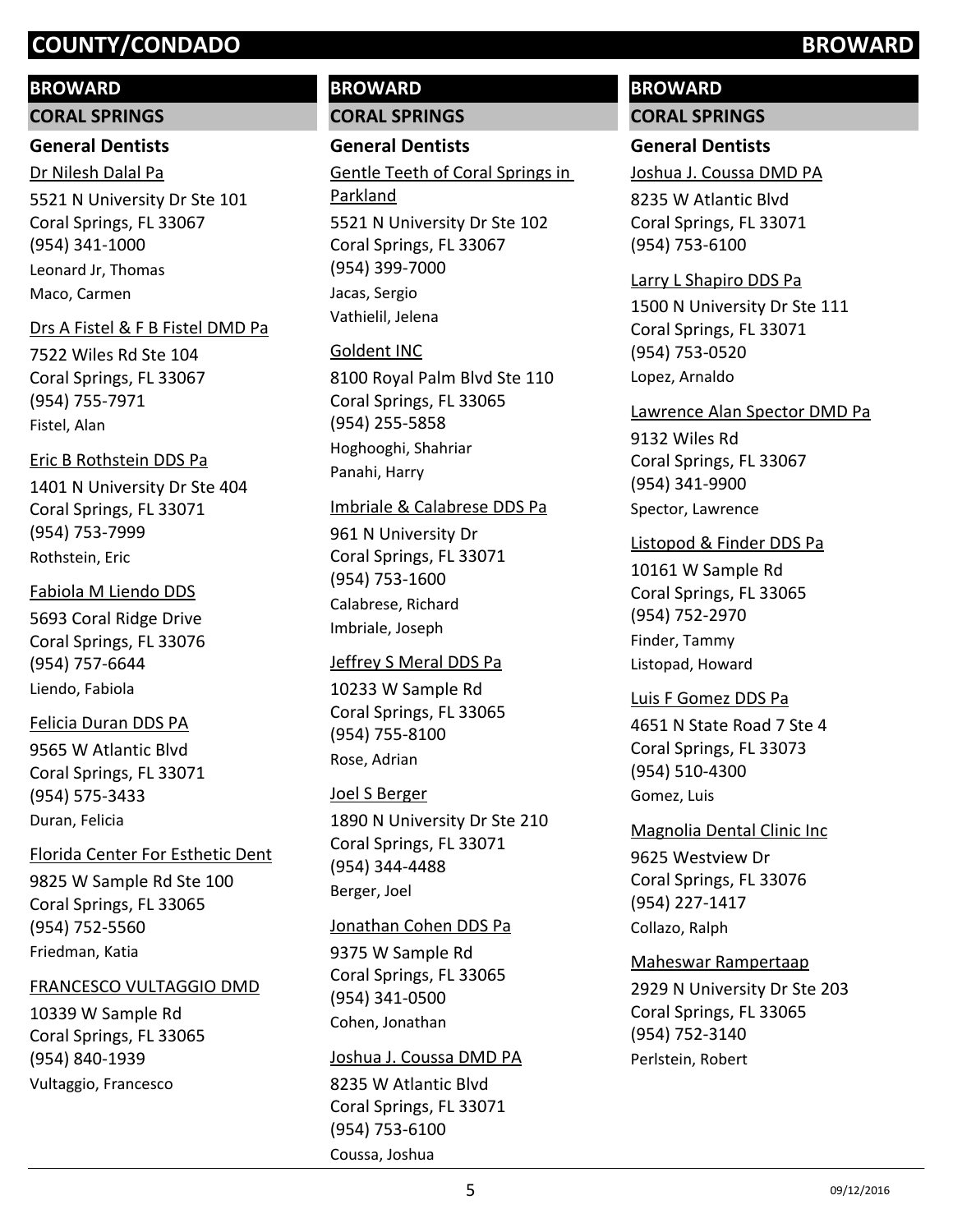# **BROWARD**

**CORAL SPRINGS**

# **General Dentists**

5401 N University Dr Ste 101 Coral Springs, FL 33067 (954) 752-4484 Mankame Dipak M DDS Pa Mankame, Dipak

# MTA Dental LLC

6268 W Sample Rd Ste 401 Coral Springs, FL 33067 (954) 575-0033 Assi, Tarek Georges Assi, Maya

# Pediatric Dental Centers Of Brow

8351 W Atlantic Blvd Coral Springs, FL 33071 (954) 341-0002 Haghighi, Azin Tijerino, David

# Rachana Arora DMD PA

5521 N University Dr Ste 102 Coral Springs, FL 33067 (954) 399-7000 Choksi, Rachana

# Sage Dental of Coral Springs PLLC

987 N University Dr Coral Springs, FL 33071 (954) 753-4005 Alvarado-Romero Pou, Melissa Alvarez, Jonathan Bergquist, Michael Bockian, Joshua Castillo, Juan Cherkinsky, Jordan Childers, Carmen Cowan, Marc Daneshpajouh, Sara Darojat, Zuhdiyah Dean, Craig Draizin, Claudia Duarte, Beatriz

# **BROWARD CORAL SPRINGS**

**General Dentists** 987 N University Dr Coral Springs, FL 33071 (954) 753-4005 Sage Dental of Coral Springs PLLC Fernandez-Martinez, Mariangel Garcia-Porras, Marcela Ghandour, Dima Gilbert, Mark

Goldberg, Howard Gonzales, Angelica Guerrero, Luis Gul, Yousaf Guthrie, Kelly Hamed, Shirin Helmy, James Hoffman, Bruce Horwitz, Steven Israel, Elie Juma, Zaileen LePore, Krystina Ma, Robert Mohr, Eric Moncrieffe, Tiffany Naguib, Michelle Napoli, Marisa Newton, Emily Ortega, Laura Ortiz, Ana Pare, Elizabeth Perkins, Lindsay Planes, Alex Price, Dana Rappaport, David Rezvani, Caroline Rieger, Eric Rodriguez, Ramon Roshkind, David Salazar, Cecilia Sanches, Melanie Simpson, Natalie Sirage, Ahmed

# **BROWARD**

**CORAL SPRINGS**

# **General Dentists**

Sage Dental of Coral Springs PLLC

987 N University Dr Coral Springs, FL 33071 (954) 753-4005 Steiner, Samantha Strauss, Theodore Truong, Xen Urquiza, Yeneir Van Duyne, Tracy Winderbaum, Sasha Wooldridge, Maria Young, Summer Yu, Cynthia Ziegler, Neal Zylbering, Jason

# Sage Dental Of Parkland PLLC

5810 Coral Ridge Dr Coral Springs, FL 33076 (954) 905-1290 Alvarado-Romero Pou, Melissa Alvarez, Jonathan Bergquist, Michael Bockian, Joshua Castillo, Juan Cherkinsky, Jordan Childers, Carmen Coronado, Efrain Cowan, Marc Daneshpajouh, Sara Darojat, Zuhdiyah Dean, Craig Draizin, Claudia Duarte, Beatriz Fernandez-Martinez, Mariangel Ghandour, Dima Gilbert, Mark Goldberg, Howard Gonzales, Angelica Guerrero, Luis Gul, Yousaf Guthrie, Kelly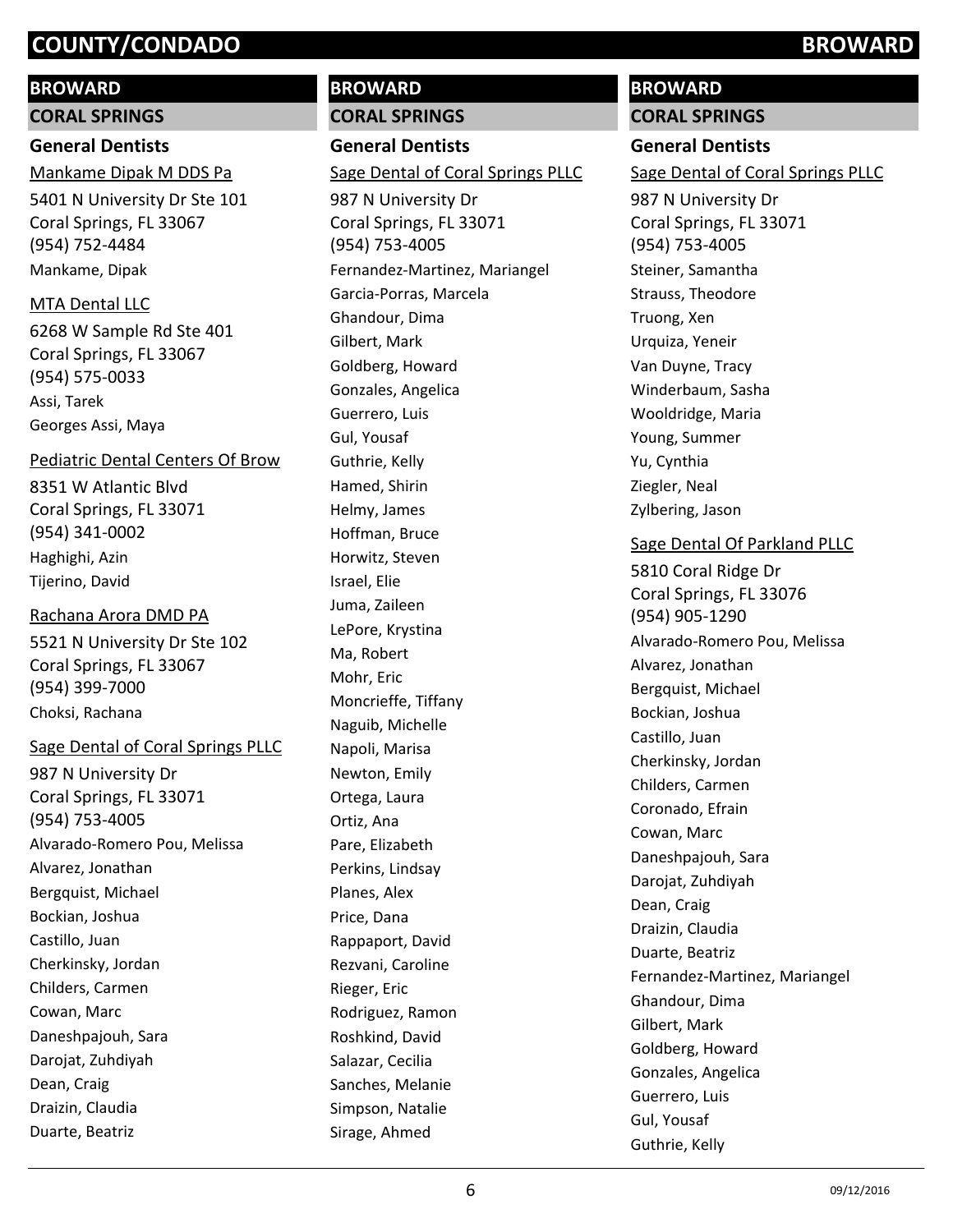# **BROWARD**

**CORAL SPRINGS**

# **General Dentists**

Sage Dental Of Parkland PLLC

5810 Coral Ridge Dr Coral Springs, FL 33076 (954) 905-1290 Hamed, Shirin Horwitz, Steven Israel, Elie Juma, Zaileen LePore, Krystina Ma, Robert Mohr, Eric Moncrieffe, Tiffany Naguib, Michelle Napoli, Marisa Newton, Emily Ortega, Laura Pare, Elizabeth Perkins, Lindsay Planes, Alex Price, Dana Rappaport, David Rezvani, Caroline Rieger, Eric Rodriguez, Ramon Roshkind, David Salazar, Cecilia Sanches, Melanie Simpson, Natalie Sirage, Ahmed Steiner, Samantha Strauss, Theodore Truong, Xen Urquiza, Yeneir Van Duyne, Tracy Weisbrot, Bruce Winderbaum, Sasha Wooldridge, Maria Young, Summer Yu, Cynthia Ziegler, Neal

# **BROWARD CORAL SPRINGS**

**General Dentists**

Segelnick Specialist LLC

5481 N University Dr Ste 102 Coral Springs, FL 33067 (954) 575-5488 Tchou, Luisa

### Select Dental Care

2123 N University Dr Coral Springs, FL 33071 (954) 752-9065 Angel, Sandra Montenegro, Patricia Morales, Alexis Saldarriaga, Lisa

### Shayan Ghodsi DMD

9375 W Sample Rd Coral Springs, FL 33065 (954) 341-0500 Ghodsi, Shayan

### Stephanie Diaz Pa

833 Coral Ridge Dr Coral Springs, FL 33071 (954) 755-1222 Diaz, Stephanie

# TDC Parkland

6069 Coral Ridge Dr Coral Springs, FL 33076 (954) 379-8777 Geiger, Michael Tomalty, Jordan Tomalty, Sean

## TLC Dental Coral Springs PLC

8214 Wiles Rd Coral Springs, FL 33067 (954) 344-1999 Cunha, Renata De Leon, Ennio Elkind, Jaime Ferguson, Caitlin Gartner, Judith

# **BROWARD**

# **CORAL SPRINGS**

# **General Dentists**

TLC Dental Coral Springs PLC

8214 Wiles Rd Coral Springs, FL 33067 (954) 344-1999 Guthrie, Kelly Haratz, Zina Helfant, Jared Irving, Bizu Jacobsohn, Henry Lewis McKenzie, Andrea Lopez, Arnaldo Mandel, Jonathan Mingel, Marc Muckey, Steve Polhamus-Lopez, Melisa Rios Ku Hop, Milagritos Sorroza, Jennifer Talchik Jr, Paul Taveras, Myriam Vilk-Shapiro, Dora

# Union Dental

1700 N University Dr Ste 101 Coral Springs, FL 33071 (954) 344-8800 Elefant, Jacob Green, George Santana, David Shulman, Jared

# Waterways Dental Pa

6240 Coral Ridge Dr Ste 107 Coral Springs, FL 33076 (954) 753-1160 Alvarez, Eric

## William A Forero DMD Pa

3000 N University Dr Ste P Coral Springs, FL 33065 (954) 752-4900 Forero, William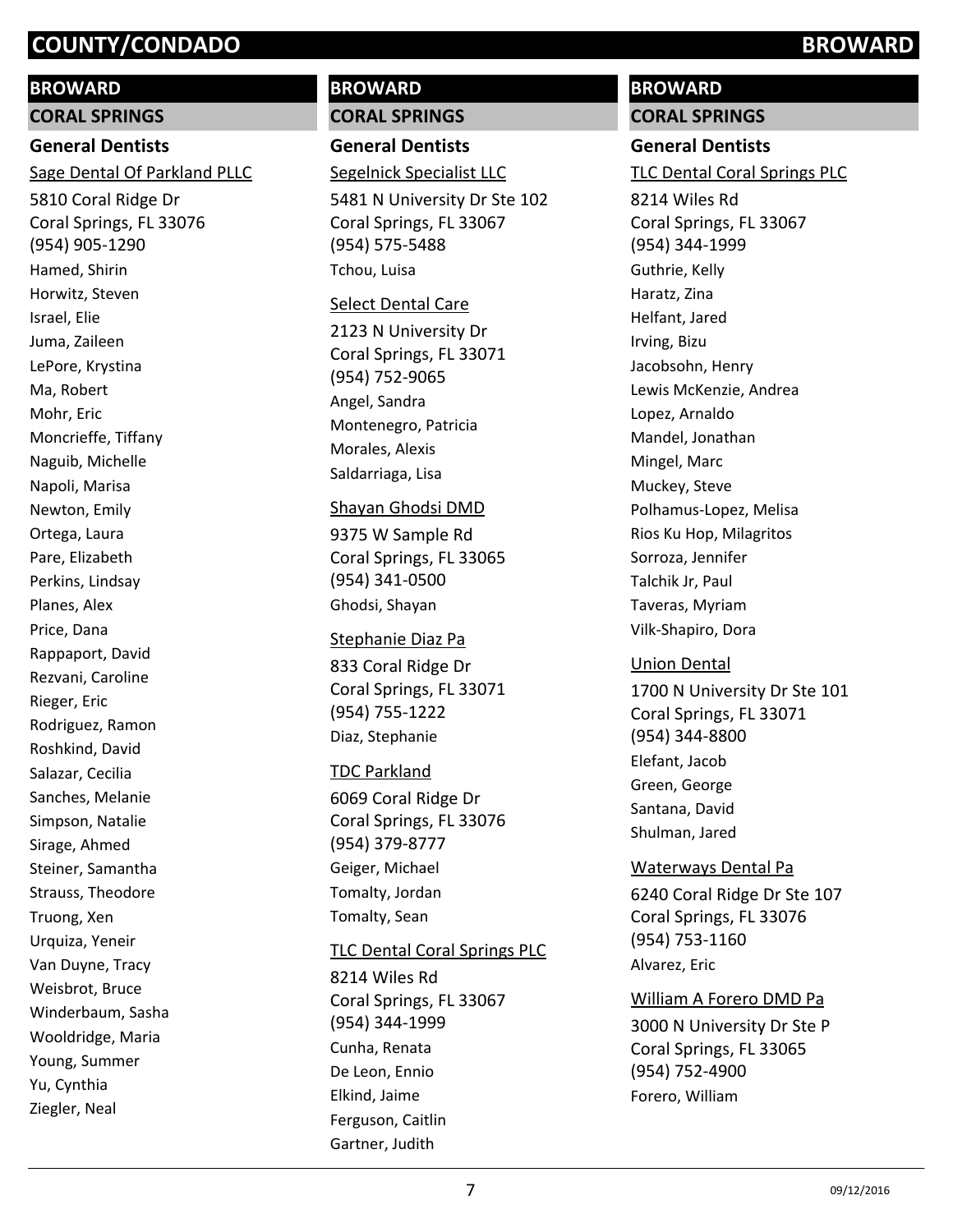### **BROWARD**

**CORAL SPRINGS**

### **General Dentists**

9750 NW 33rd St Ste 217 Coral Springs, FL 33065 (954) 345-0010 WISDOM AKPAKA, DDS P.A AKPAKA, WISDOM

Petruk, Mariel

### Xiaofang Cheng DDS Pa

12434 W Atlantic Blvd Coral Springs, FL 33071 (954) 341-1888 Cheng, Xiaofang

## **Oral Surgeons**

2801 N University Dr Ste 102 Coral Springs, FL 33065 (954) 752-1045 Charles D Russo DMD PA Russo, Charles

### Dentaland Coral Springs LLC

9601 W Atlantic Blvd Coral Springs, FL 33071 (954) 753-7400 Grider, Joseph Saenz, Regina

### Drs Branitz & Hirsch

7305 W Sample Rd Ste 102 Coral Springs, FL 33065 (954) 753-6340 Hirsch, Stuart

### Eric G Fox DDS Ms Pa

5551 N University Dr Coral Springs, FL 33067 (954) 753-7070 Fox, Eric

# **BROWARD CORAL SPRINGS**

### **Oral Surgeons**

5521 N University Dr Ste 102 Coral Springs, FL 33067 (954) 399-7000 Gentle Teeth of Coral Springs in Parkland

Amundson, Melissa

### Oral Facial Reconstruction Impla

5531 N University Dr Ste 104 Coral Springs, FL 33067 (954) 227-4892 Cardenas, Luis Friedman, Kurt Payton, Kevin

### Sage Dental of Coral Springs PLLC

987 N University Dr Coral Springs, FL 33071 (954) 753-4005 Garvar, Lanny Grande, Federico Rand, Matthew Seider, Paul Stewart, Stanley

### Sage Dental Of Parkland PLLC

5810 Coral Ridge Dr Coral Springs, FL 33076 (954) 905-1290 Bland, Giancarlo Garvar, Lanny Grande, Federico Rand, Matthew Seider, Paul Stewart, Stanley

### Select Dental Care

2123 N University Dr Coral Springs, FL 33071 (954) 752-9065 Segui, Maikel

# **BROWARD**

# **CORAL SPRINGS**

# **Oral Surgeons**

South FL Dental Surgical Specialists

9600 W Sample Rd Ste 504 Coral Springs, FL 33065 (954) 340-6550 Elliot, Jeffrey

### TLC Dental Coral Springs PLC

8214 Wiles Rd Coral Springs, FL 33067 (954) 344-1999 Berley, Joel

1700 N University Dr Ste 101 Coral Springs, FL 33071 (954) 344-8800 Union Dental Rand, Matthew Rubin, Ronald

### **Prosthodontists**

### Advanced Dentistry of Coral Springs

2232 N University Dr Ste B Coral Springs, FL 33071 (954) 997-5147 Buitrago, Renan

### DentistArt Group

9955 NW 31st St Ste 201 Coral Springs, FL 33065 (954) 906-8177 Carvalho, Sandra

### Sage Dental of Coral Springs PLLC

987 N University Dr Coral Springs, FL 33071 (954) 753-4005 Vera, Anny

### Sage Dental Of Parkland PLLC

5810 Coral Ridge Dr Coral Springs, FL 33076 (954) 905-1290 Vera, Anny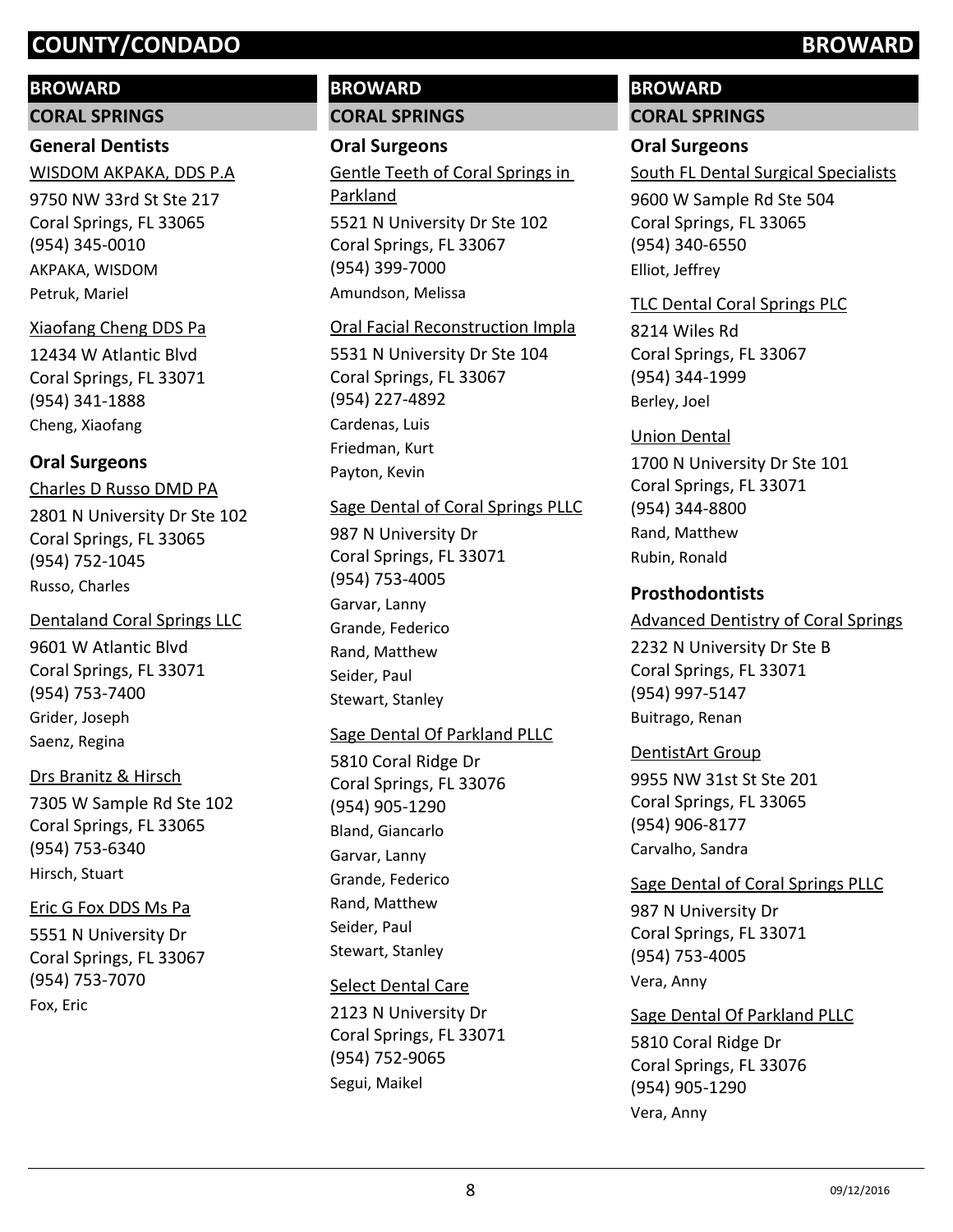### **BROWARD**

**CORAL SPRINGS**

# **Prosthodontists**

1700 N University Dr Ste 101 Coral Springs, FL 33071 (954) 344-8800 Union Dental Seecharan, Ronik

## **DANIA**

## **General Dentists**

250 E Dania Beach Blvd Dania, FL 33004 (954) 922-1947 Atlantic Florida Dental Schopler, Thomas

## Brighten Dental Care

129 E Dania Beach Blvd Dania, FL 33004 (954) 922-4633 Gupta, Chander

## TLC Dental Dania LC

435 E Sheridan St Dania, FL 33004 (954) 926-5888 Coutras, Elevteria Cunha, Renata De Leon, Ennio Elkind, Jaime Ferguson, Caitlin Gartner, Judith Guthrie, Kelly Haratz, Zina Helfant, Jared Irving, Bizu Jacobsohn, Henry Lewis McKenzie, Andrea Lopez, Arnaldo Mandel, Jonathan Mingel, Marc Muckey, Steve Polhamus-Lopez, Melisa Rios Ku Hop, Milagritos Sorroza, Jennifer

# **BROWARD DANIA**

**General Dentists**

TLC Dental Dania LC

435 E Sheridan St Dania, FL 33004 (954) 926-5888 Talchik Jr, Paul Taveras, Myriam Vilk-Shapiro, Dora

# **Oral Surgeons**

435 E Sheridan St Dania, FL 33004 (954) 926-5888 TLC Dental Dania LC Berley, Joel Hirsch, Stuart

# **DAVIE**

## **General Dentists**

4800 SW 64th Ave Ste 101 Davie, FL 33314 (954) 581-0120 Alejandro Semidey DMD PA Semidey, Alejandro

## Bello Dental Associates

5810 South University Dr #128 Davie, FL 33328 (954) 905-6633 Bello, Jenny

### Craig A Friedman DDS

4745 SW 148th Ave #303 Davie, FL 33330 (954) 349-3449 Friedman, Craig Schwartz, Ross

## David A Sachs DDS Pa

2263 S University Dr Davie, FL 33324 (954) 475-0700 Feiner, Jaymie Sachs, David

# **BROWARD DAVIE**

# **General Dentists**

David A Sachs DDS Pa

2263 S University Dr Davie, FL 33324 (954) 475-0700 Sachs, Randy

# Davie Advanced Dentistry INC

4757 S University Dr Davie, FL 33328 (954) 434-3331 Draizin, Claudia

### Davie Modern Dentistry

5796 S University Dr Ste 102 Davie, FL 33328 (954) 248-2742 Gonzalez, Monica Laska, Mario McCann, Katie

### Dental Associates of Davie

2879 S University Dr Davie, FL 33328 (954) 474-2422 Corpas, Alfredo

## Eric H Naierman DDS PA

4175 SW 64th Ave Ste 103 Davie, FL 33314 (954) 792-3800 Naierman, Eric

## Ferguson Dental

4745 SW 148th Ave # 302 Davie, FL 33330 (954) 530-5164 Ferguson, Katherine Ferguson, Rickie

### Florida Dental Board Preps Inc

4931 S State Road 7 Davie, FL 33314 (954) 316-0001 Gultz, Jerrold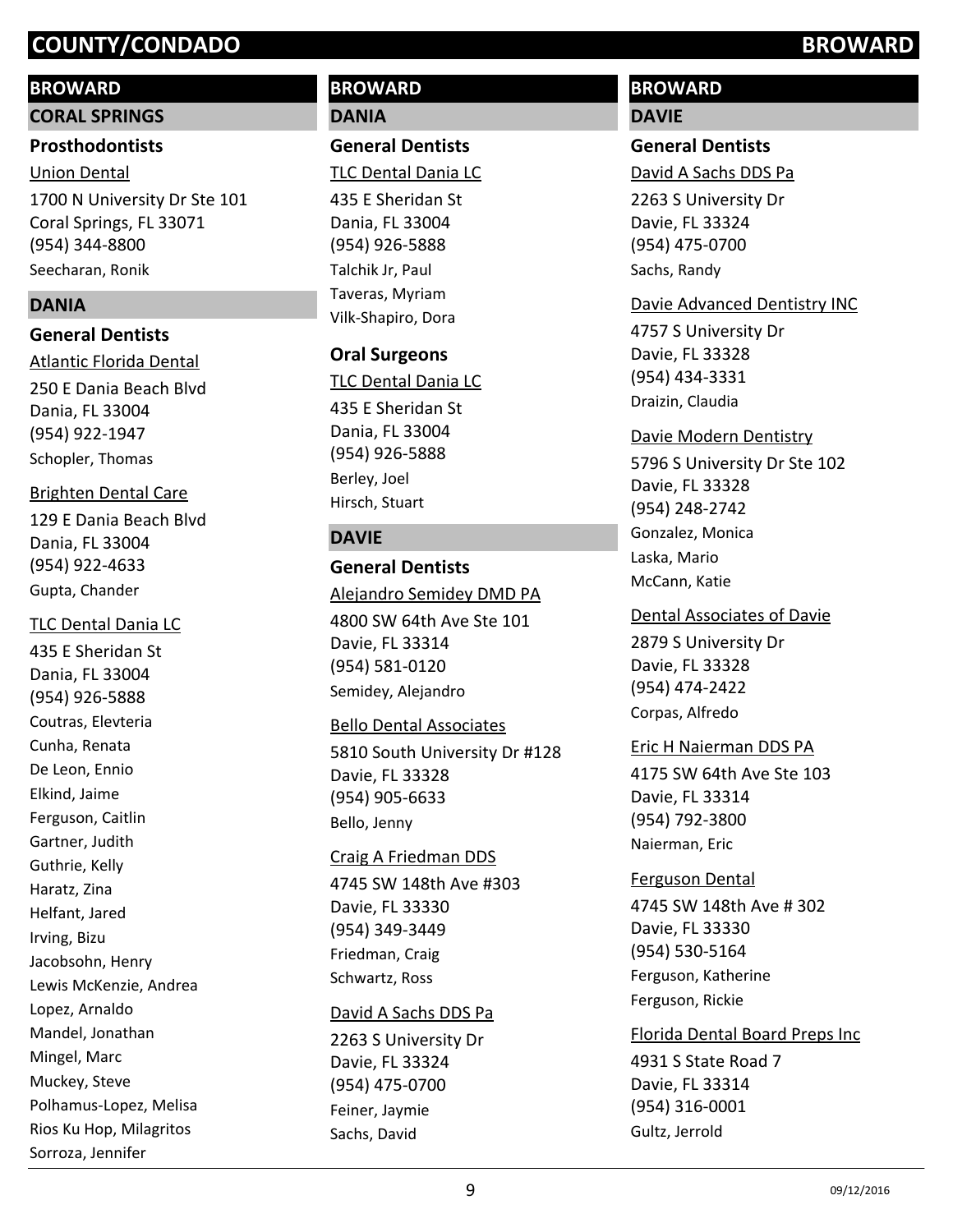### **BROWARD**

### **DAVIE**

### **General Dentists**

4789 SW 148th Ave Ste 205 Davie, FL 33330 (954) 252-0667 Isabel B Ruiz DDS Pa Ruiz-Martinez, Isabel

#### James D Sands DDS Pa

5651 SW 64th Ave Davie, FL 33314 (954) 587-9737 Sands, James

#### Kocher & Kocher Dentistry PA

4801 S University Dr Ste 112 Davie, FL 33328 (954) 434-0600 Kocher, Jennifer Kocher, Michael

#### Norman Bluth Barry A Bluth Pa

4175 SW 64th Ave Ste 104 Davie, FL 33314 (954) 792-3800 Bluth, Barry Bluth, Norman Bluth, Sherri

### Oscar Gonzalez DDS

12565 Orange Dr Ste 414 Davie, FL 33330 (954) 382-9696 Gonzalez, Oscar

### Palacin Dental Group Pa

13728 W State Road 84 Davie, FL 33325 (954) 472-4656 Palacin, Matilde

#### Pine Island Dental Inc

8850 W State Road 84 Davie, FL 33324 (954) 476-1163 Zurfluh, Thomas

# **BROWARD DAVIE**

**General Dentists**

University Dental Health

2879 S University Dr Davie, FL 33328 (954) 474-2422 Rostock, Jennifer

### Yolanda P Solarte DDS Pa

2561 S University Dr Davie, FL 33324 (954) 370-1235 Solarte, Yolanda

### **Oral Surgeons**

# 6115 Stirling Rd #213 Matthew K Rand DMD

Davie, FL 33314 (954) 791-3277 Rand, Matthew

### **Prosthodontists**

4757 S University Dr Davie, FL 33328 (954) 434-3331 Davie Advanced Dentistry INC Abbo, Bill

### Sandra P Cuartas DDS PA

10650 W State Rd 84 #213 Davie, FL 33324 (954) 424-3220 Cuartas, Sandra

### **DEERFIELD BEACH**

### **General Dentists**

1644 W Hillsboro Blvd Deerfield Beach, FL 33442 (954) 428-1991 Albert R Gegerson Gegerson, Albert

# **BROWARD DEERFIELD BEACH**

### **General Dentists**

Angela Berkovich DMD Pa

1348 E Hillsboro Blvd Ste A Deerfield Beach, FL 33441 (954) 427-3000 Berkovich, Angela

#### Atlantic Coast Dentistry Inc

434 W Hillsboro Blvd Deerfield Beach, FL 33441 (954) 360-2989 Cardosa, Andrea

### Deerfield Beach Partners

313 SE 15th Ter Deerfield Beach, FL 33441 (954) 427-7513 Ortlieb, Joseph Rivera, Michelle Towsky, Lewis

#### Deerfield Dental Llc

1874 W Hillsboro Blvd Ste A Deerfield Beach, FL 33442 (954) 428-4575 Aron, Robert

#### Deerfield Family Dental

100 S Military Trl Ste 4 Deerfield Beach, FL 33442 (954) 725-3717 Festa, Antonio Pouleriguen, Alain

### Dentistry of South Florida Pa

1348 E Hillsboro Blvd Deerfield Beach, FL 33441 (954) 482-0901 Morales, Alexis Rieger, Eric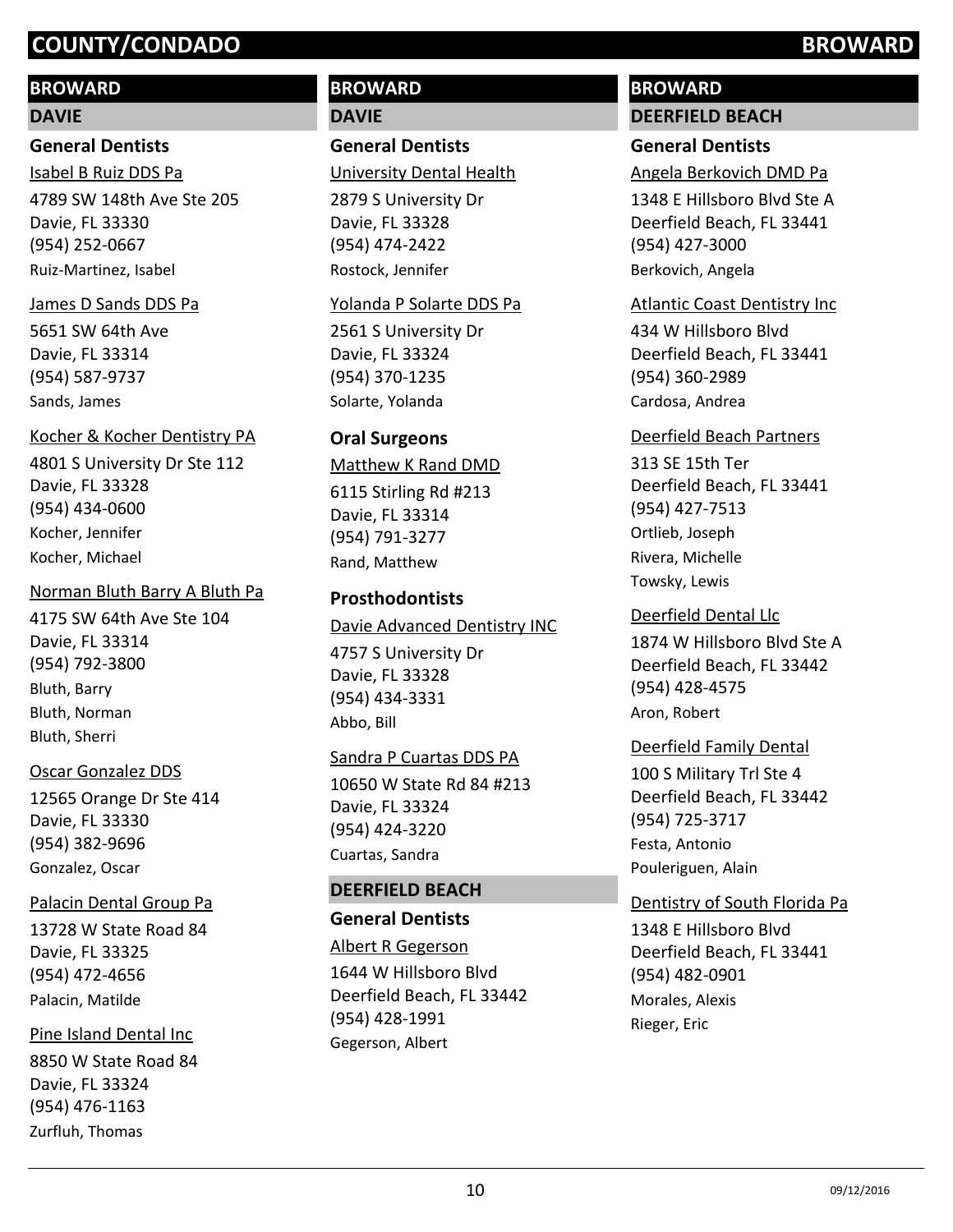### **BROWARD**

**DEERFIELD BEACH**

### **General Dentists**

901 SE 8th Ave Deerfield Beach, FL 33441 (954) 426-2298 Dorina Moldovan DDS Pa Moldovan, Dorina

#### Francesco Vultaggio DMD

841 SE 8th Ave Deerfield Beach, FL 33441 (954) 421-2122 Vultaggio, Francesco

#### Frank L Gober DDS Pa

1800 W Hillsboro Blvd Deerfield Beach, FL 33442 (954) 427-4321 Chen, Dannit Gober, Franklyn Habib, Mary Laska, Mario Perez-Diaz, Agueda

### Javier M Zawadzky

123 N Powerline Rd Deerfield Beach, FL 33442 (954) 429-8840 Canola, Zulma Zawadzky, Javier

### Life Dental Care

123 N Powerline Rd Deerfield Beach, FL 33442 (954) 429-8840 Rodriguez, Nury Toirac, Maria

### Martin Wexler DDS

841 SE 8th Ave Deerfield Beach, FL 33441 (954) 421-2122 Visco, Ernest

# **BROWARD DEERFIELD BEACH**

**General Dentists**

### Marueen L Oflanagan DDS

201 SE 15th Ter Ste 105 Deerfield Beach, FL 33441 (954) 427-3755 O Flanagan, Maureen

#### Palm Plaza Dental Center

823 SE 9th St Deerfield Beach, FL 33441 (954) 531-0809 Marques, Nelson

#### Randall M Hoover DDS Pa

766 S Federal Hwy Deerfield Beach, FL 33441 (954) 570-9300 Hoover, Randall

#### Sage Dental Of Deerfield Beach PLLC

2265 W Hillsboro Blvd Deerfield Beach, FL 33442 (954) 427-2436 Alvarado-Romero Pou, Melissa Alvarez, Jonathan Azari, Scott Bergquist, Michael Bockian, Joshua Castillo, Juan Cherkinsky, Jordan Childers, Carmen Cowan, Marc Daneshpajouh, Sara Darojat, Zuhdiyah Dean, Craig Draizin, Claudia Duarte, Beatriz Fernandez-Martinez, Mariangel Fox, Jeffrey Ghandour, Dima Gilbert, Mark Goldberg, Howard Gonzales, Angelica Guerrero, Luis

# **BROWARD**

# **DEERFIELD BEACH**

### **General Dentists**

Sage Dental Of Deerfield Beach PLLC

2265 W Hillsboro Blvd Deerfield Beach, FL 33442 (954) 427-2436 Gul, Yousaf Guthrie, Kelly Hamed, Shirin Helmy, James Hoffman, Bruce Horwitz, Steven Israel, Elie Juma, Zaileen LePore, Krystina Ma, Robert Mohr, Eric Moncrieffe, Tiffany Naguib, Michelle Napoli, Marisa Newton, Emily Ortega, Laura Ortiz, Ana Pare, Elizabeth Perkins, Lindsay Planes, Alex Price, Dana Rappaport, David Rezvani, Caroline Rieger, Eric Rodriguez, Ramon Roshkind, David Salazar, Cecilia Sanches, Melanie Simpson, Natalie Sirage, Ahmed Steiner, Samantha Strauss, Theodore Truong, Xen Urquiza, Yeneir Van Duyne, Tracy Weisbrot, Bruce Winderbaum, Sasha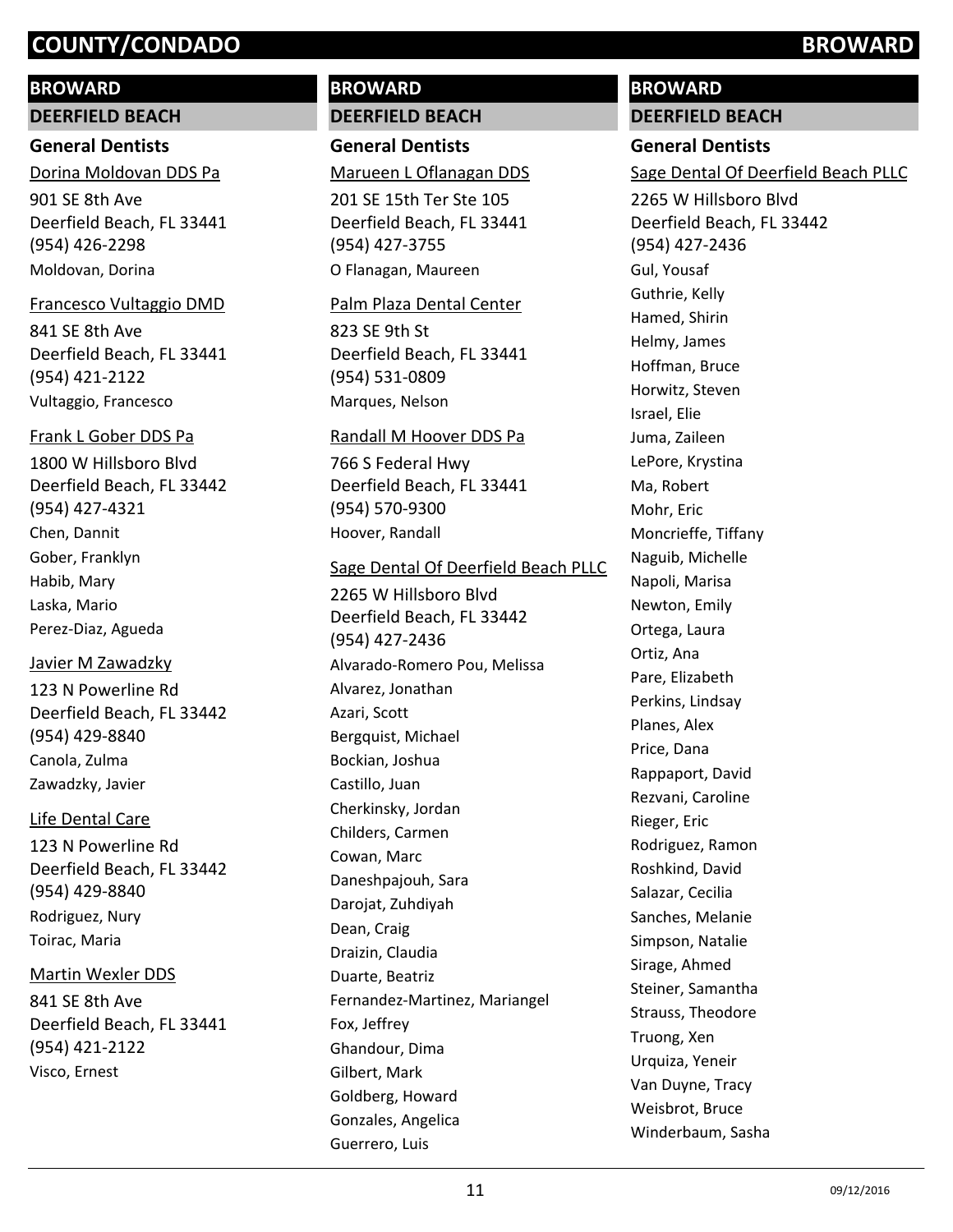### **BROWARD**

**DEERFIELD BEACH**

### **General Dentists**

Sage Dental Of Deerfield Beach PLLC

2265 W Hillsboro Blvd Deerfield Beach, FL 33442 (954) 427-2436 Wooldridge, Maria Young, Summer Yu, Cynthia Ziegler, Neal Zylbering, Jason

### Smiles Dental

700 W Hillsboro Blvd Ste 1-109 Deerfield Beach, FL 33441 (754) 264-7264 Atluri, Suneetha

## **Oral Surgeons**

### Deerfield Center For Dental Spec

1800 W Hillsboro Blvd Deerfield Beach, FL 33442 (954) 427-4361 Bistritz, Jerome Pedroletti, Fred Perez-Garcia, Ramon

### Deerfield Family Dental

100 S Military Trl Ste 4 Deerfield Beach, FL 33442 (954) 725-3717 Demick, Robert

### Sage Dental Of Deerfield Beach PLLC

2265 W Hillsboro Blvd Deerfield Beach, FL 33442 (954) 427-2436 Garvar, Lanny Grande, Federico Rand, Matthew Seider, Paul Stewart, Stanley

# **BROWARD**

**DEERFIELD BEACH**

**Prosthodontists** Sage Dental Of Deerfield Beach PLLC

2265 W Hillsboro Blvd Deerfield Beach, FL 33442 (954) 427-2436 Vera, Anny

### **FORT LAUDERDALE**

# **General Dentists** 113 SW 11th Ct Fort Lauderdale, FL 33315 (954) 463-7972 AA Dental PLLC Alexander, Allison Arocha, Arianny

### Adult & Geriatric Dental Care

1608 E Commercial Blvd Fort Lauderdale, FL 33334 (954) 489-1345 Baghdassarian-Mencia, Rosemary

### AESTHETIC DENTAL GROUP

2330 NE 9th St Fort Lauderdale, FL 33304 (954) 563-5535 Escobar, Carlos

### Aids Health Care Foundation Inc

700 SE 3rd Ave Ste 206 Fort Lauderdale, FL 33316 (954) 761-2230 Davis, Deborah

2740 E Commercial Blvd Fort Lauderdale, FL 33308 (954) 938-2447 American Dental of FL-Fort Lauderdale

Szpoganicz, Tadeu Vera, Nathalie

# **BROWARD FORT LAUDERDALE**

# **General Dentists**

# Andrew E Bertnolli

1507 E Commercial Blvd Fort Lauderdale, FL 33334 (954) 771-7100 Bertnolli, Andrew

### Bassil Akel DMD PLLC

1600 N State Road 7 Ste 400 Fort Lauderdale, FL 33313 (954) 581-9228 Akel, Bassil

## Bayview Dental

3000 E Commercial Blvd Fort Lauderdale, FL 33308 (954) 491-1904 Pinto, Rafaella

2826 East Oakland Park Blvd Ste 300 Fort Lauderdale, FL 33306 (954) 776-4720 Bayview Dental Assoc Pa Ciporkin, Peter Zakko, Dalal

### Bove Dental PA

2500 E Oakland Park Blvd Fort Lauderdale, FL 33306 (954) 564-0181 Bove, Alfred

### Brad W Graff DMD Pa

3107 Stirling Rd Ste 108 Fort Lauderdale, FL 33312 (954) 963-3706 Graff, Brad

### Brent J Bracco

2467 E Commercial Blvd Fort Lauderdale, FL 33308 (954) 771-5300 Bracco, Brent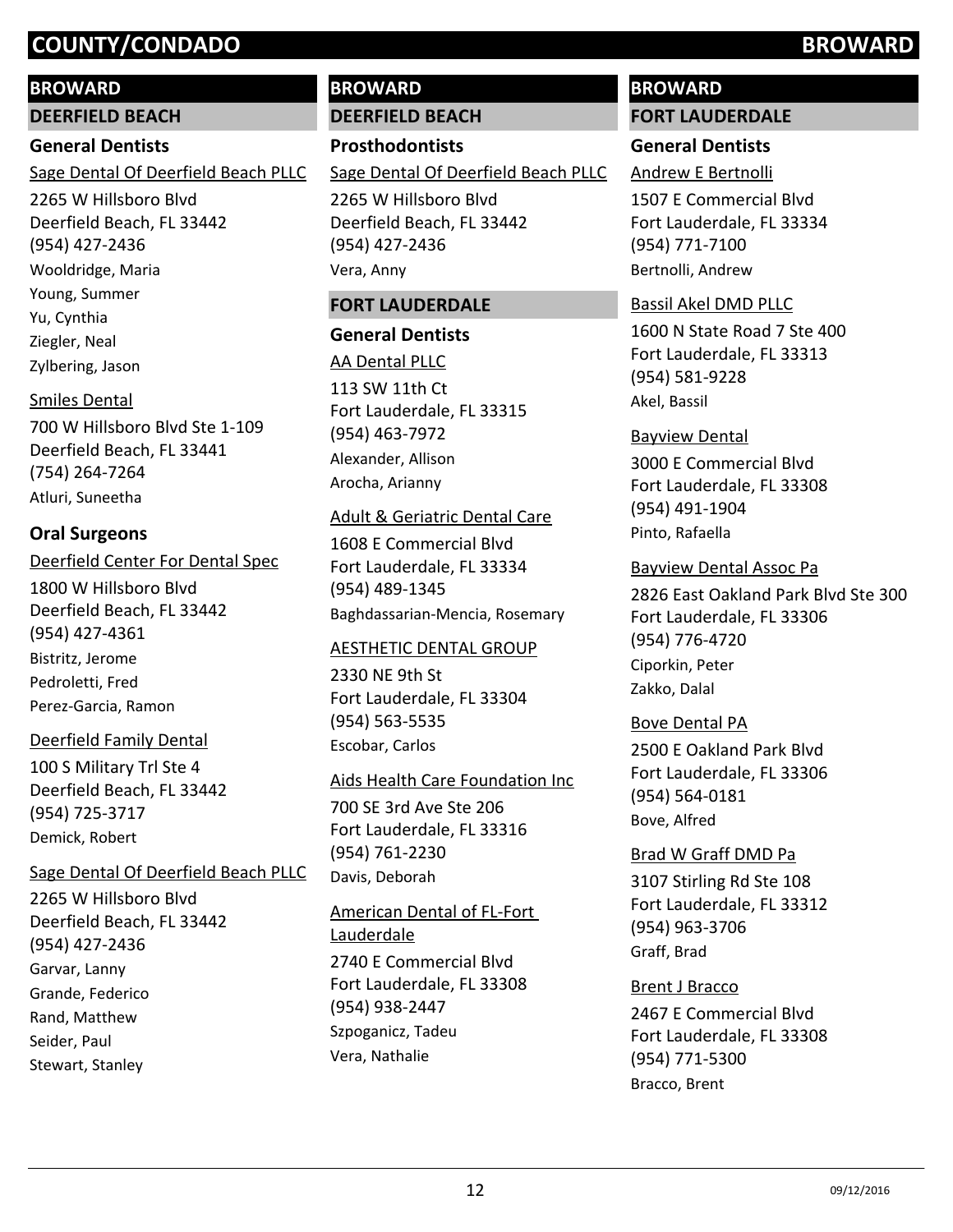### **BROWARD**

**FORT LAUDERDALE**

## **General Dentists**

4800 NE 20th Ter Ste 215 Fort Lauderdale, FL 33308 (954) 771-7636 Bryan Friedland DMD PA Friedland, Bryan

### C Shane Roone

2740 E Commercial Blvd Fort Lauderdale, FL 33308 (954) 938-2447 Roane, Christopher

### Care Resource

871 W Oakland Park Blvd Fort Lauderdale, FL 33311 (954) 576-7141 Martinez, Amy

### Chaden Inc

3190 Davie Blvd Fort Lauderdale, FL 33312 (954) 581-3645 Chami, Mona

## Coast Florida Pa

3937 W Broward Blvd Fort Lauderdale, FL 33312 (954) 584-5031 Diasti, Adam Ghabbour, Diaa Klaib, Charbel Mack, Brandon Naryshkin, George Williams, Tosha

### Comfortable Care Dental Health Professio

10019 Cleary Blvd Fort Lauderdale, FL 33324 (954) 424-8800 Kashlan, Rania Lozada, Katherine Nudel, Marina Rodriguez, Jorge

# **BROWARD FORT LAUDERDALE**

**General Dentists** Complete Family Dentistry LLC

3015 Bayview Dr Ste B Fort Lauderdale, FL 33306 (954) 564-3244 Moushati, John

### Contemporale Inc

3051 N Federal Hwy Fort Lauderdale, FL 33306 (954) 563-5800 Pastura, Joseph

### Coral Ridge Dental Arts

1831 NE 45th St Ste B Fort Lauderdale, FL 33308 (954) 771-3331 Badger, Leonard Eriks, Ty Lane, Thomas Woodruff, Joshua

### Daniela Modesto DDS

2500 E Commercial Blvd Fort Lauderdale, FL 33308 (954) 990-6278 Modesto, Daniela

### David P Szczesny DMD

1900 E Oakland Park Blvd Fort Lauderdale, FL 33306 (954) 566-8701 Szczesny, David

### Dawn L Polasky DDS Pa

6231 N Federal Hwy # 109 Fort Lauderdale, FL 33308 (954) 229-2424 Polasky, Dawn

### Dental Health Group

1201 N Federal Hwy Ste 2D Fort Lauderdale, FL 33304 (954) 566-4167 Brody, Robert

# **BROWARD**

# **FORT LAUDERDALE**

# **General Dentists**

Dental Health Group

1201 N Federal Hwy Ste 2D Fort Lauderdale, FL 33304 (954) 566-4167 Daneshpajouh, Sara Frand, Joel Garcia, Ricardo

### Dental Health Group Pa

2362 N Federal Hwy Fort Lauderdale, FL 33305 (954) 566-4167 Frand, Joel

### Dental Las Olas PA

401 E Las Olas Blvd Ste 140 Fort Lauderdale, FL 33301 (954) 524-6595 Selmic, Nadezda

### Dental Specialist of Broward Group

9 SW 17th St Fort Lauderdale, FL 33315 (954) 588-4671 Gonzalez, Juan Krikorian, Charles Naierman, Eric Quilichini, Carlos

### Donald P Rubenstein DDS

848 NE 20th Ave Fort Lauderdale, FL 33304 (954) 764-8075 Rubenstein, Donald

### Douglas Neil Pyser DMD Pa

3343 NE 33rd St Fort Lauderdale, FL 33308 (954) 563-1362 Pyser, Douglas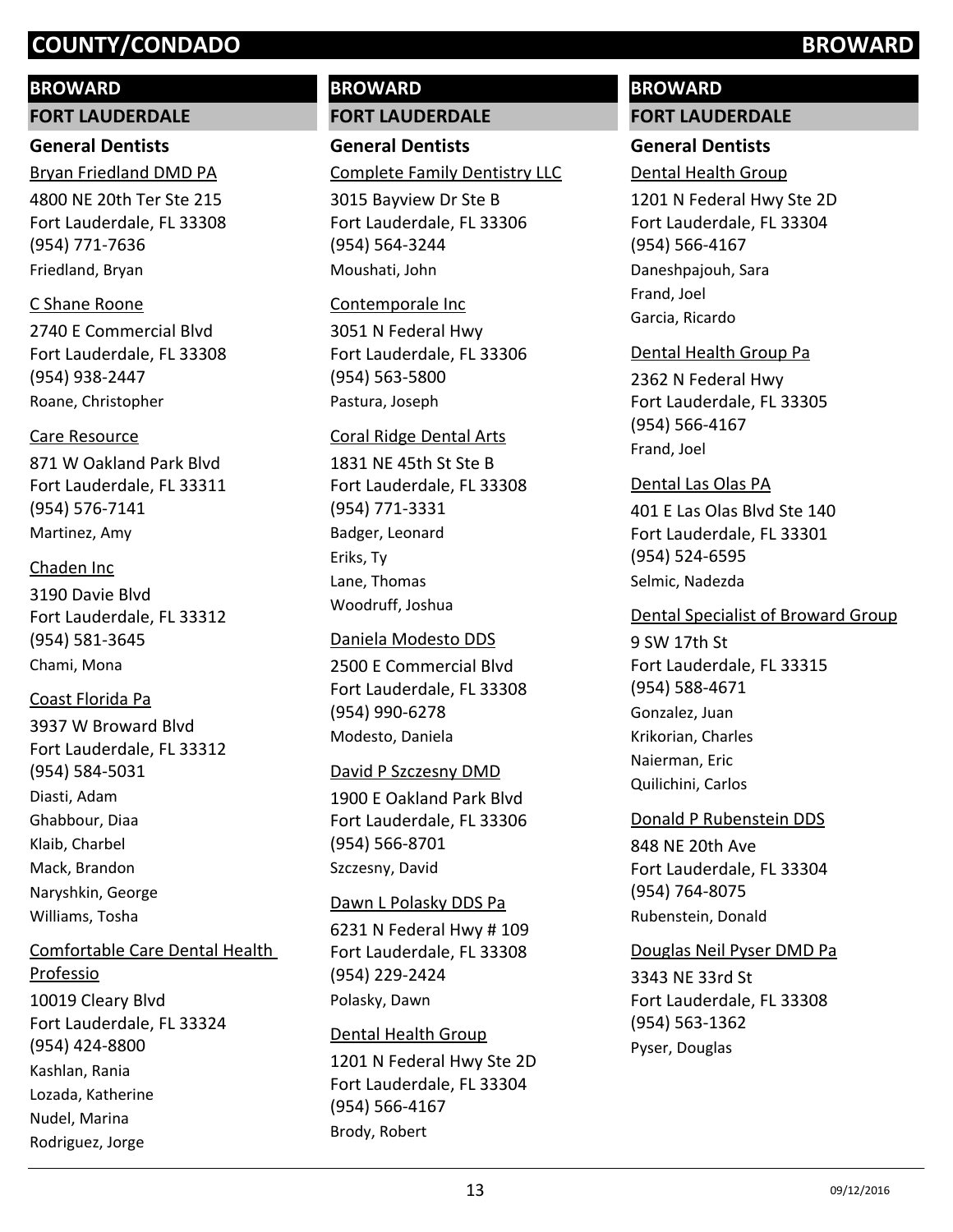### **BROWARD**

**FORT LAUDERDALE**

## **General Dentists**

Dr Alexander Bretos DDS FAGD

2721 Executive Park Dr Fort Lauderdale, FL 33331 (954) 385-5855 Bretos, Alexander

#### Dr Pattys Dental Boutique

646 N Federal Hwy Fort Lauderdale, FL 33304 (954) 524-2300 Guthrie, Kelly Patterson, April

#### East Broward Dental PA

1212 E Broward Blvd #200 Fort Lauderdale, FL 33301 (954) 227-8133 Taskonak, Burak

### East Coral Dental Pa

4144 N Federal Hwy Fort Lauderdale, FL 33308 (954) 565-3353 Diaz, Yanet Dicrescento, Donna Roca-Godinez, Lilian

### Frank Kalafatic DDS PLLC

6230 N Federal Hwy Fort Lauderdale, FL 33308 (954) 916-7646 Kalafatic, Frank

2633 E Commercial Blvd Ste B Fort Lauderdale, FL 33308 (954) 530-5352 Great Smiles Dental of Fort Lauderdale Murcia, Marcela

# H G Hosseini DDS Pa

1040 Weston Rd Ste 225 Fort Lauderdale, FL 33326 (954) 389-9500 Hosseini, Heather

# **BROWARD FORT LAUDERDALE**

**General Dentists** H G Hosseini DDS Pa

1040 Weston Rd Ste 225 Fort Lauderdale, FL 33326 (954) 389-9500

#### Herman Allen DDS

2323 NW 19th St Ste 1 Fort Lauderdale, FL 33311 (954) 484-8780 Allen, Herman

#### Howard R Cunningham DDS

3047 N Federal Hwy Fort Lauderdale, FL 33306 (954) 566-9812 Cunningham, Howard Gottardi, Davide

#### J A Llera DDS Pa

2607 Davie Blvd Fort Lauderdale, FL 33312 (954) 587-7111 Llera, Antonio Llera, Julio

### J&J Dental Inc

30 NE 3rd St Fort Lauderdale, FL 33301 (954) 463-7262 Cook, Jonathan Destefon, John

#### James A Haley DDS Pa

3190 Davie Blvd Fort Lauderdale, FL 33312 (954) 581-3645 Haley, James

### Jeffrey M Bartnick DDS

1749 NE 26th St Fort Lauderdale, FL 33305 (954) 563-8678 Bartnick, Jeffrey

# **BROWARD FORT LAUDERDALE**

### **General Dentists**

Jeremy Gerber DMD PA

1332 SE 17th St Fort Lauderdale, FL 33316 (954) 763-4403 Gerber, Jeremy

#### John Moushati DMD Pa

1749 NE 26th St Ste A Fort Lauderdale, FL 33305 (954) 564-3244 Moushati, John

#### Josef Chencin DDS Pa

3015 Bayview Dr Fort Lauderdale, FL 33306 (954) 561-4730 Chencin, Josef

### Joseph C Belotto DDS

2440 E Commercial Blvd Fort Lauderdale, FL 33308 (954) 771-1901 Belotto, Joseph

### Joseph J Thomas DDS Pa

4719 N Ocean Drive Fort Lauderdale, FL 33308 (954) 933-5937 Abraham, Michael Thomas, Joseph

#### Keri A Shenker DMD PA

201 N University Dr #108 Fort Lauderdale, FL 33324 (954) 530-7308 Shenker, Keri

#### Laura Evatt DMD Pa

4800 NE 20th Ter Ste 302 Fort Lauderdale, FL 33308 (954) 565-6335 Evatt, Laura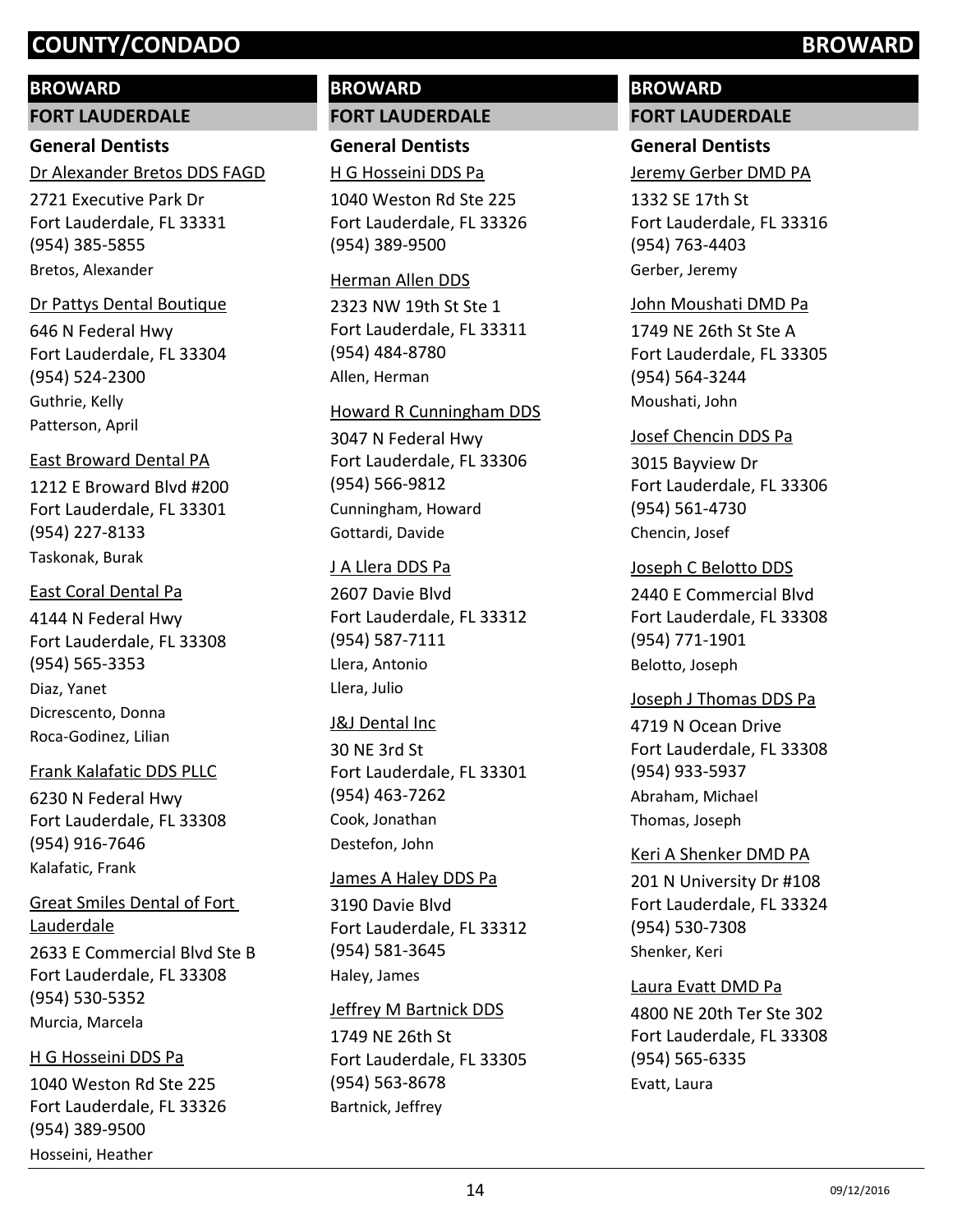### **BROWARD**

**FORT LAUDERDALE**

### **General Dentists**

Liliana J Hernandez DDS Pa

1330 SE 4th Ave Ste K Fort Lauderdale, FL 33316 (954) 523-0566 Hernandez, Liliana

### Lloyd A Sipkin DDS Pa

848 NE 20th Ave Fort Lauderdale, FL 33304 (954) 565-7555 Sipkin, Lloyd

#### Main Street Childrens & Orthodon

7115 W Broward Blvd Ste 155 Fort Lauderdale, FL 33317 (954) 474-8849 Bautista, Enrico

### Mandana Miresmaili

2324 NE 53rd St Fort Lauderdale, FL 33308 (954) 990-6543 Mandana, Miresmaili

### Marino F Vigna

5975 W Sunrise Blvd Ste 107 Fort Lauderdale, FL 33313 (954) 584-9500 Vigna, Marino

### Mark Mingel DMD PA

3015 Bayview Dr Ste C Fort Lauderdale, FL 33306 (305) 586-5229 Mingel, Marc

### Martha B Valdes DDS LLC

7800 N University Dr Fort Lauderdale, FL 33321 (954) 670-1100 Valdes, Martha

# **BROWARD FORT LAUDERDALE**

**General Dentists** Max Zaslavsky DMD PA

6451 N Federal Hwy Ste 129 Fort Lauderdale, FL 33308 (954) 491-3544 Zaslavsky, Max

### Michael J Goldberg DMD

2901 W Oakland Park Blvd Ste B21 Fort Lauderdale, FL 33311 (954) 484-4374 Goldberg, Michael

### Michael R Barnard DDS Pa

1209 W Broward Blvd Fort Lauderdale, FL 33312 (954) 763-3358 Barnard, Michael Barnard, Peter Licina, Zeljka Martinez-Marino, Anelisse

### Miguel Fernado Borda PA

2740 E Commercial Blvd Fort Lauderdale, FL 33308 (954) 938-2447 Borda, Miguel Laska, Mario

### Nadja A Horst DMD Pa

104 SE 1st St Fort Lauderdale, FL 33301 (954) 525-5662 Horst, Nadja

### Natalie Maria Benda DDS Pa

6361 N Andrews Ave Fort Lauderdale, FL 33309 (954) 491-8812 Benda, Natalia

# **BROWARD**

# **FORT LAUDERDALE**

# **General Dentists**

Nova Southeastern University Col

3200 S University Dr Fort Lauderdale, FL 33328 (954) 262-7500 Bezerra, Antonio Block, Robert Brodie, Abby Gaines, Rashondia Gonzalez, Tulia Kilinc, Evren Kodish-Stav, Jodi Ospina, Ana Real Figueroa, Sergio Rodriguez, Jorgelin Wright, Luana

### Peter Scerbo DMD Pa

255 SE 14th St Ste 1A Fort Lauderdale, FL 33316 (954) 523-6525 Scerbo, Peter

### Pristine Dental Care Inc

8218 Griffin Rd Fort Lauderdale, FL 33328 (954) 680-2047 Benjamin, Reenu

### Ravin Mehta DDS Pa

3796 NW 19th St Fort Lauderdale, FL 33311 (954) 739-1430 Mehta, Ravindra

### Robert M Wagner DMD PA

2026 NE 19th St Fort Lauderdale, FL 33305 (954) 566-5428 Wagner, Robert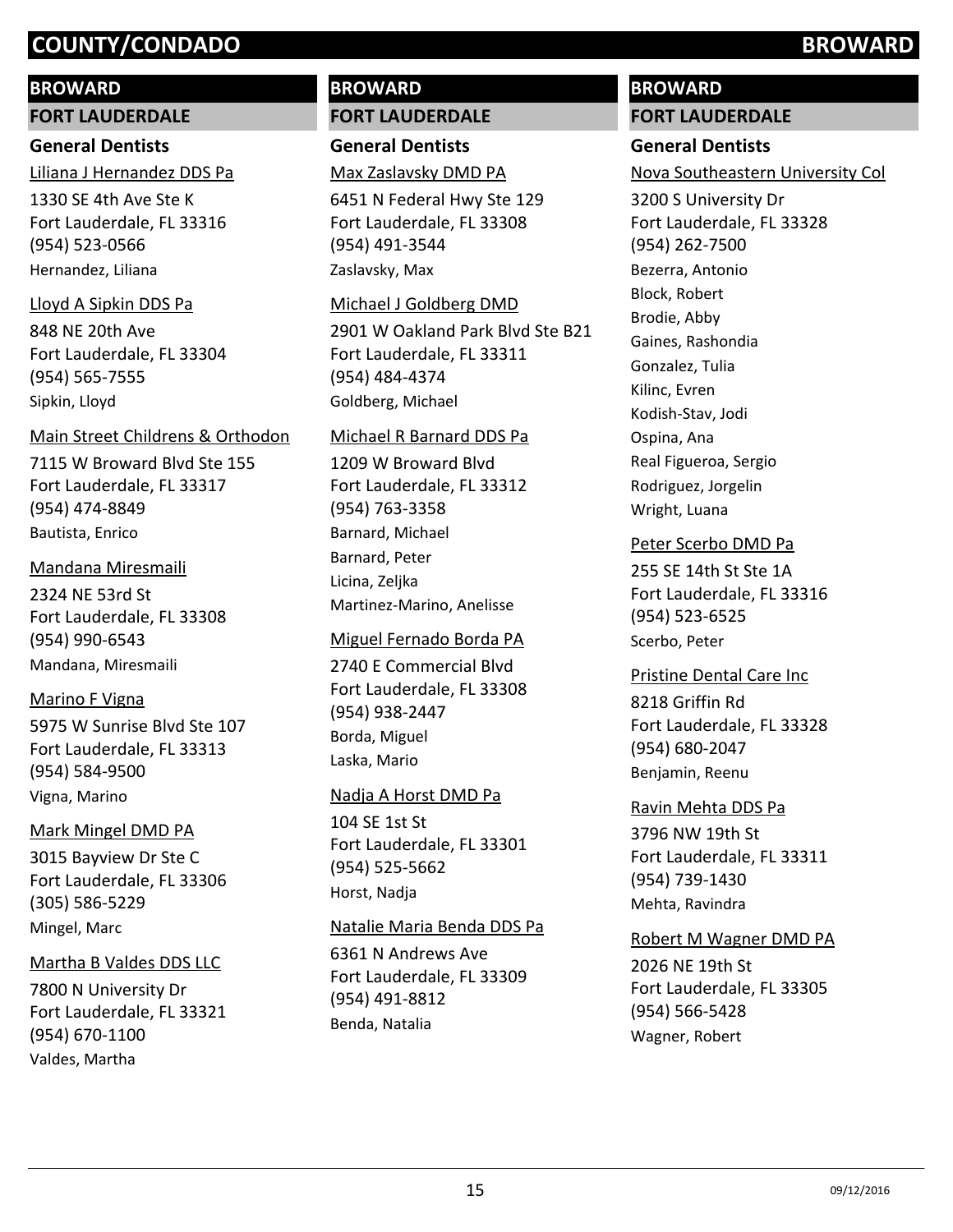# **BROWARD**

# **FORT LAUDERDALE**

# **General Dentists**

5400 N Federal Hwy Fort Lauderdale, FL 33308 (954) 568-9788 Robert Stanton Stanton, Robert

# Rosalba R Henninger DDS Pa

4358 N Federal Hwy Fort Lauderdale, FL 33308 (954) 776-3320 Henninger, Rosalba Miranda, Atila

# Sage Dental of Downtown Ft Lauderdale

551 N Federal Hwy Ste 900 Fort Lauderdale, FL 33301 (954) 358-2722 Alvarado-Romero Pou, Melissa Azari, Scott Bergquist, Michael Bockian, Joshua Bratman, Jerry Brodsky, Mindy Castillo, Juan Chatani, Maria Childers, Carmen Coronado, Efrain Cowan, Marc Cruz, Antonio Daneshpajouh, Sara Darojat, Zuhdiyah Dean, Craig Draizin, Claudia Driscoll, Allison Duarte, Beatriz Durkan, Marcia Engelsberg, David Fernandez-Martinez, Mariangel Fox, Jeffrey Garcia-Porras, Marcela Garrison, Harvey

# **BROWARD FORT LAUDERDALE**

**General Dentists** 551 N Federal Hwy Ste 900 Fort Lauderdale, FL 33301 (954) 358-2722 Sage Dental of Downtown Ft Lauderdale Ghandour, Dima Gilbert, Mark Gonzales, Angelica Gul, Yousaf Guthrie, Kelly Israel, Elie Juma, Zaileen LePore, Krystina Londono, Jennifer Ma, Robert Moncrieffe, Tiffany Naguib, Michelle Newton, Emily Ortega, Laura Ortiz, Ana Pare, Elizabeth Perez-Alamo, Jennifer Planes, Alex Price, Dana Quick, James Rappaport, David Rezvani, Caroline Rieger, Eric Ring, Stephen Rodriguez, Margarita Roshkind, David Sanches, Melanie Shofnos, Charles Simpson, Natalie Sirage, Ahmed Snider, Erica Steiner, Samantha Strauss, Theodore Urquiza, Yeneir Van Duyne, Tracy Vignola, Jennifer

# **BROWARD FORT LAUDERDALE**

# **General Dentists**

551 N Federal Hwy Ste 900 Sage Dental of Downtown Ft Lauderdale

Fort Lauderdale, FL 33301 (954) 358-2722 Young, Summer Yu, Cynthia Ziegler, Neal Zylbering, Jason

## Sage Dental of Ft Lauderdale PLLC

6171 N Federal Hwy Fort Lauderdale, FL 33308 (954) 641-5610 Alvarado-Romero Pou, Melissa Alvarez, Jonathan Ayesh, Karima Azari, Scott Bergquist, Michael Bockian, Joshua Bratman, Jerry Castillo, Juan Childers, Carmen Cline, Jack Coronado, Efrain Cowan, Marc Cruz, Antonio Daneshpajouh, Sara Darojat, Zuhdiyah Dean, Craig Draizin, Claudia Driscoll, Allison Duarte, Beatriz Durkan, Marcia Engelsberg, David Fernandez-Martinez, Mariangel Fox, Jeffrey Garcia-Porras, Marcela Garrison, Harvey Ghandour, Dima Gilbert, Mark Gonzales, Angelica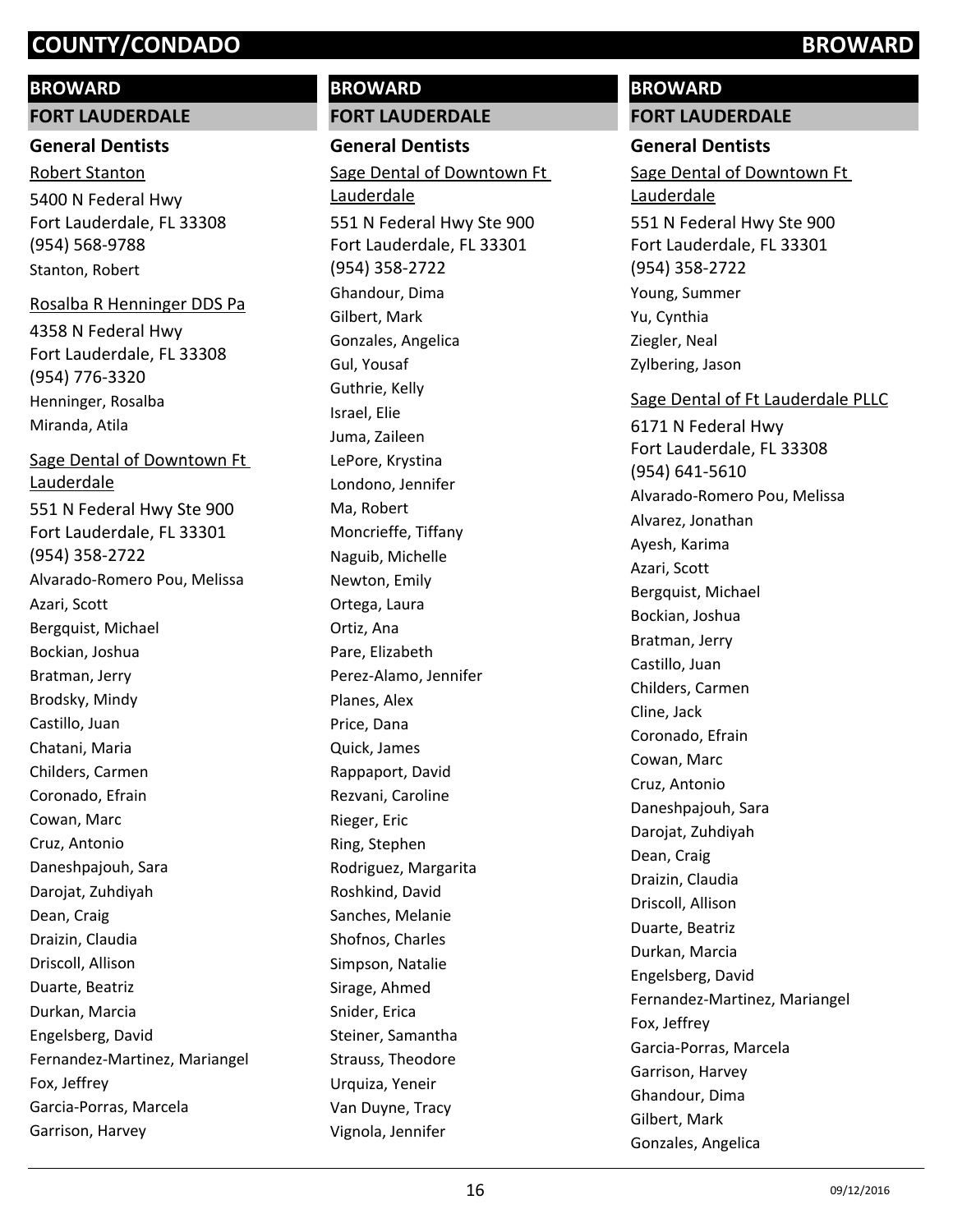# **BROWARD**

**FORT LAUDERDALE**

# **General Dentists**

Sage Dental of Ft Lauderdale PLLC

6171 N Federal Hwy Fort Lauderdale, FL 33308 (954) 641-5610 Guerrero, Luis Gul, Yousaf Guthrie, Kelly Hamed, Shirin Harrouff, Wade Helmy, James Hoffman, Bruce Horwitz, Steven Israel, Elie Juma, Zaileen LePore, Krystina Londono, Jennifer Ma, Robert Mohr, Eric Moncrieffe, Tiffany Naguib, Michelle Napoli, Marisa Newton, Emily Ortega, Laura Ortiz, Ana Perez-Alamo, Jennifer Perkins, Lindsay Planes, Alex Price, Dana Quick, James Rappaport, David Rezvani, Caroline Rieger, Eric Ring, Stephen Rodriguez, Margarita Roshkind, David Salazar, Cecilia Sanches, Melanie Shofnos, Charles Simpson, Natalie Sirage, Ahmed Snider, Erica

# **BROWARD FORT LAUDERDALE**

**General Dentists** 6171 N Federal Hwy Fort Lauderdale, FL 33308 (954) 641-5610 Sage Dental of Ft Lauderdale PLLC Steiner, Samantha Strauss, Theodore Suarez, Henry Truong, Xen Urquiza, Yeneir Van Duyne, Tracy Vignola, Jennifer Weisbrot, Bruce Winderbaum, Sasha Wooldridge, Maria Wu, Joyce Young, Summer Yu, Cynthia Ziegler, Neal Zylbering, Jason

# 1740 E Commercial Blvd Fort Lauderdale, FL 33334 (954) 958-3584 Sandra Gomez-Trainor Pa Gomez, Sandra

### Smile Dental Design Inc

114 SW 10th St Fort Lauderdale, FL 33315 (954) 524-3117 Giraldo, Andrea

701 E Commercial Blvd South Florida Oral & Facial Surgery Dental Implant

Fort Lauderdale, FL 33334 (954) 772-2000 Yap Gomez, Hasan

## Sunrise Center for Dental Specialties

1776 N Pine Island Rd Ste 300 Fort Lauderdale, FL 33322 (954) 916-9955 Bautista, Enrico

# **BROWARD**

# **FORT LAUDERDALE**

# **General Dentists**

Sunrise Center for Dental Specialties

1776 N Pine Island Rd Ste 300 Fort Lauderdale, FL 33322 (954) 916-9955 Rodriguez, Esteban Young, Lisa

# Sunrise Family Dentistry PA

10108 W Oakland Park Blvd Fort Lauderdale, FL 33351 (954) 900-2059 Stein, Ilya

900 NE 26th Ave Fort Lauderdale, FL 33304 (954) 566-4208 Sunrise Intra Coastal Dental Cen Fahey, Dana

660 N State Road 7 Ste 12 Fort Lauderdale, FL 33317 (999) 999-9999 Superior Dental Plantation PC Cossrow, Steve Douglas Sr, Richard Gallo, Donald Martin, Sidney Plummer-Molina, Gillian Santana, David Simon, Gelsys

# Tango Dental PA

3015 Bayview Dr Fort Lauderdale, FL 33306 (954) 563-9722 Schmid-Hidalgo, Federico

3343 NE 33rd St Fort Lauderdale, FL 33308 (954) 563-1362 Tatiana Santiago Herzog DDS PA Santiago-Herzog, Tatiana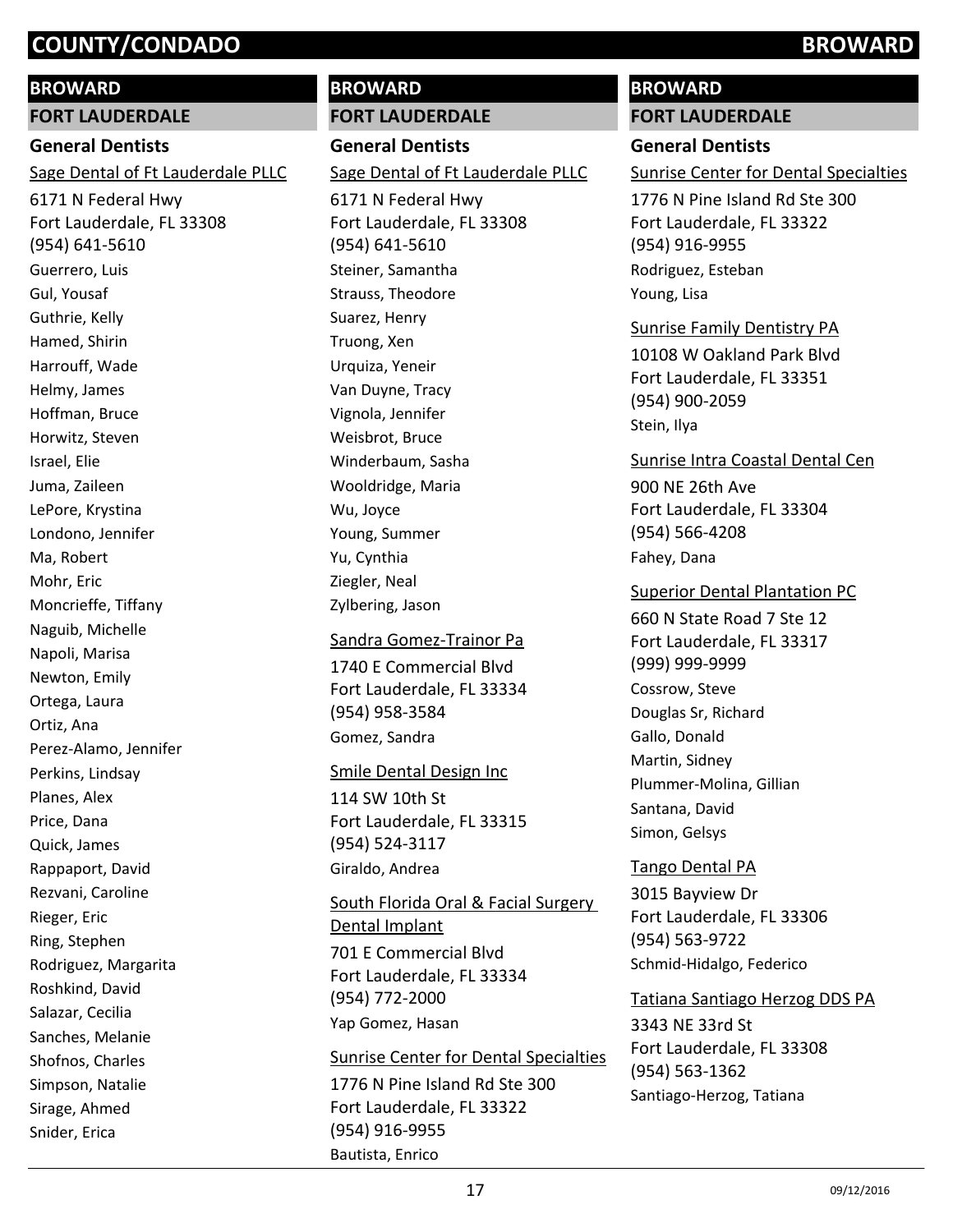### **BROWARD**

#### **FORT LAUDERDALE**

### **General Dentists**

2609 W Oakland Park Blvd Fort Lauderdale, FL 33311 (954) 485-1170 The Dental Group Rivas-Plata, Jessica Rodriguez-Martin, Henry

### TLC Dental Ft Lauderdale Lc

3001 E Commercial Blvd Fort Lauderdale, FL 33308 (954) 491-7100 Coutras, Elevteria Cunha, Renata De Leon, Ennio Elkind, Jaime Ferguson, Caitlin Guthrie, Kelly Haratz, Zina Helfant, Jared Irving, Bizu Jacobsohn, Henry Lewis McKenzie, Andrea Lopez, Arnaldo Mandel, Jonathan Mingel, Marc Polhamus-Lopez, Melisa Rios Ku Hop, Milagritos Sorroza, Jennifer Talchik Jr, Paul Taveras, Myriam Vilk-Shapiro, Dora

### Trevor L Salmon

3500 N State Road 7 Ste 150 Fort Lauderdale, FL 33319 (954) 735-3326 Salmon, Trevor

### Worthy Family Dental

3500 N State Road 7 Ste 150 Fort Lauderdale, FL 33319 (954) 616-9743 Worthy, Michele

# **BROWARD FORT LAUDERDALE**

**Oral Surgeons** Christian Raileau

104 Southeast 1st Street Fort Lauderdale, FL 33301 (954) 525-5662 Rouleau, Christian

#### Fort Lauderdale Oms Pa

1625 SE 3rd Ave # 802 Fort Lauderdale, FL 33316 (954) 356-9956 Hernandez, Roland

### Jason Portnof

100 SE 15th Ave Fort Lauderdale, FL 33301 (954) 983-1899 Portnof, Jason

### Leslie H Sultan DDS Pa

4800 N Federal Hwy Ste 201 Fort Lauderdale, FL 33308 (954) 771-8772 Sultan, Leslie

### Michel Matouk MD DDS

2600 E Commercial Blvd Ste 200 Fort Lauderdale, FL 33308 (954) 566-0300 Matouk, Michel Sperling, Arthur

### Nadja A Horst DMD Pa

104 SE 1st St Fort Lauderdale, FL 33301 (954) 525-5662 Rouleau, Christian

### Nova Southeastern University Col

1600 S Andrews Ave 3rd Fl Fort Lauderdale, FL 33316 (954) 355-5703 Kaltman, Jordan Kaltman, Steven McClure, Shawn

# **BROWARD FORT LAUDERDALE**

### **Oral Surgeons**

Nova Southeastern University Col

1600 S Andrews Ave 3rd Fl Fort Lauderdale, FL 33316 (954) 355-5703 Portnof, Jason

### Nova Southeastern University Col

3200 S University Dr Fort Lauderdale, FL 33328 (954) 262-7500 Kaltman, Jordan Kaltman, Steven McClure, Shawn Portnof, Jason

### Nova Southeastern University Col

3301 College Ave Fort Lauderdale, FL 33314 (954) 678-2273 Kaltman, Jordan

### OMS Associates PA

10173 W Sunrise Blvd Fort Lauderdale, FL 33322 (954) 693-0026 Perez, Ramon Perez-Garcia, Ramon

### Robert Quesada DMD Pa

1500 E Broward Blvd Fort Lauderdale, FL 33301 (954) 463-1077 Rouleau, Christian

# Sage Dental of Downtown Ft Lauderdale

551 N Federal Hwy Ste 900 Fort Lauderdale, FL 33301 (954) 358-2722 Garvar, Lanny Grande, Federico Rand, Matthew Segui, Maikel Seider, Paul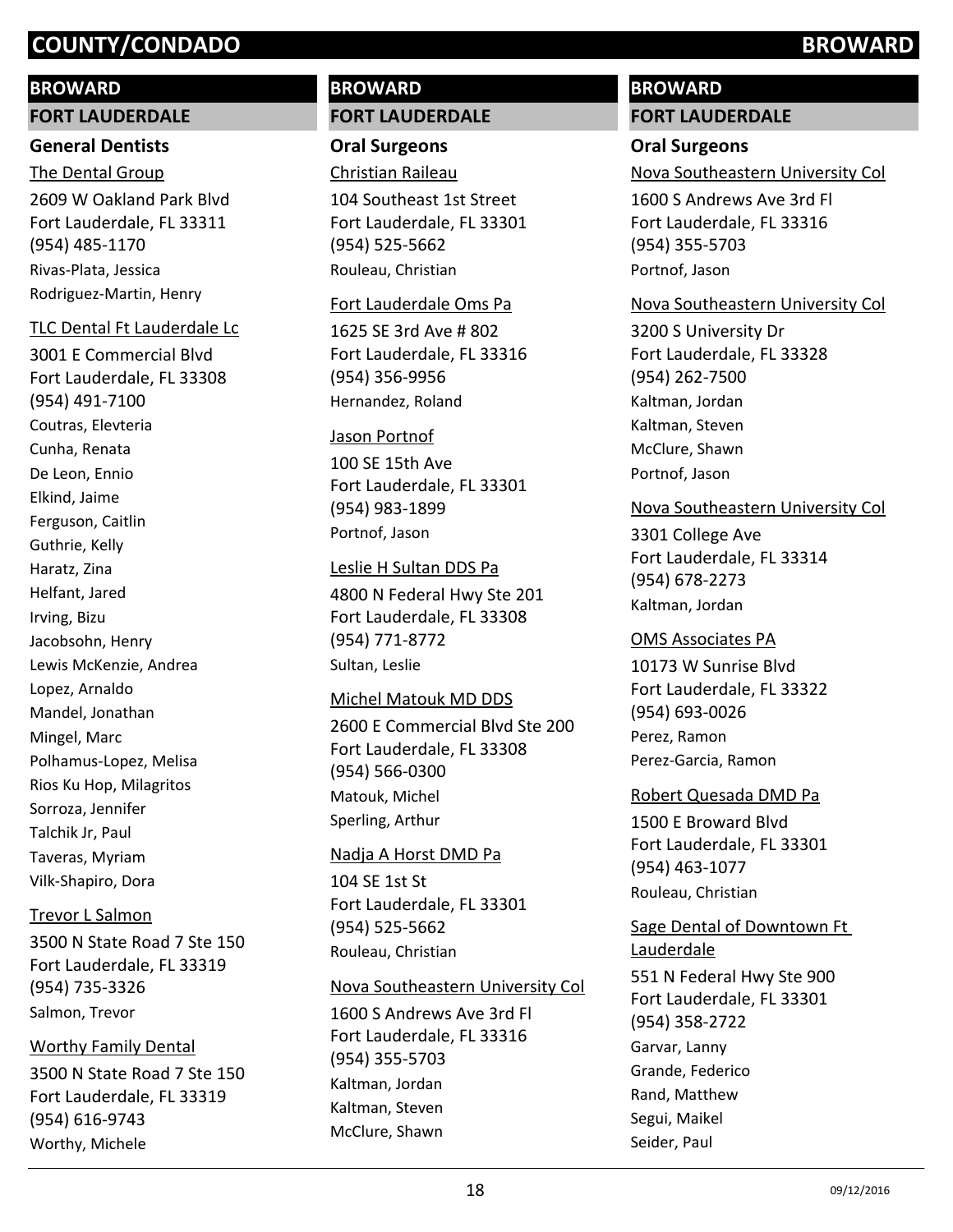# **BROWARD**

**FORT LAUDERDALE**

### **Oral Surgeons**

551 N Federal Hwy Ste 900 Fort Lauderdale, FL 33301 (954) 358-2722 Sage Dental of Downtown Ft Lauderdale Stewart, Stanley

### Sage Dental of Ft Lauderdale PLLC

6171 N Federal Hwy Fort Lauderdale, FL 33308 (954) 641-5610 Garvar, Lanny Grande, Federico Morel-Maynard, Dominic Rand, Matthew Segui, Maikel Stewart, Stanley

## Seider & Seider PA

2699 Stirling Rd Ste C203 Fort Lauderdale, FL 33312 (954) 961-7100 Seider, Paul

## Seider & Stevens Pa

2699 Stirling Rd Ste C203 Fort Lauderdale, FL 33312 (954) 966-7100 Seider, Perry Stevens, Jeffrey

# South Florida Oral & Facial Surgery Dental Implant

701 E Commercial Blvd Fort Lauderdale, FL 33334 (954) 772-2000 Morel-Maynard, Dominic Sawisch, Todd Schaumberg-Chizever, Jennifer

# **BROWARD FORT LAUDERDALE**

# **Oral Surgeons**

Sunrise Center for Dental Specialties

1776 N Pine Island Rd Ste 300 Fort Lauderdale, FL 33322 (954) 916-9955 Grider, Joseph Hew, Damion Patel, Nishul

# TLC Dental Ft Lauderdale Lc

2655 E Oakland Park Blvd Fort Lauderdale, FL 33306 (954) 566-7569 Berley, Joel

## TLC Dental Ft Lauderdale Lc

3001 E Commercial Blvd Fort Lauderdale, FL 33308 (954) 491-7100 Berley, Joel Hirsch, Stuart

# **Prosthodontists**

## Andres Carbunaru DDS PL

2235 N Commerce Pkwy Ste 1 Fort Lauderdale, FL 33326 (954) 389-1212 Carbunaru, Andres Mantellini, Maria Merino, Eduardo

2161 E Commercial Blvd Fl 1 Fort Lauderdale, FL 33308 (954) 351-0406 Broward Dental Spa Carvalho, Sandra

### Nova Southeastern University Col

3200 S University Dr Fort Lauderdale, FL 33328 (954) 262-7500 Hsu, Chiu-Jen Lara, Elaine

# **BROWARD**

# **FORT LAUDERDALE**

## **Prosthodontists**

551 N Federal Hwy Ste 900 Sage Dental of Downtown Ft Lauderdale

Fort Lauderdale, FL 33301 (954) 358-2722 Vera, Anny

# Sage Dental of Ft Lauderdale PLLC

6171 N Federal Hwy Fort Lauderdale, FL 33308 (954) 641-5610 Vera, Anny

## Sunrise Center for Dental Specialties

1776 N Pine Island Rd Ste 300 Fort Lauderdale, FL 33322 (954) 916-9955 Diez, Federico

### **HALLANDALE**

# **General Dentists**

### Alan J Richter DMD Pa

618 Atlantic Shores Blvd Hallandale, FL 33009 (954) 456-7900 Richter, Alan

## Alberto Q Despaigne DDS Pa

2518 E Hallandale Beach Blvd Hallandale, FL 33009 (954) 454-2504 Despaigne, Alberto Orta, Nicolas

## Allstar Dental

2100 E Hallandale Beach Blvd Ste 309 Hallandale, FL 33009 (954) 457-8308 Anokhina, Svetlana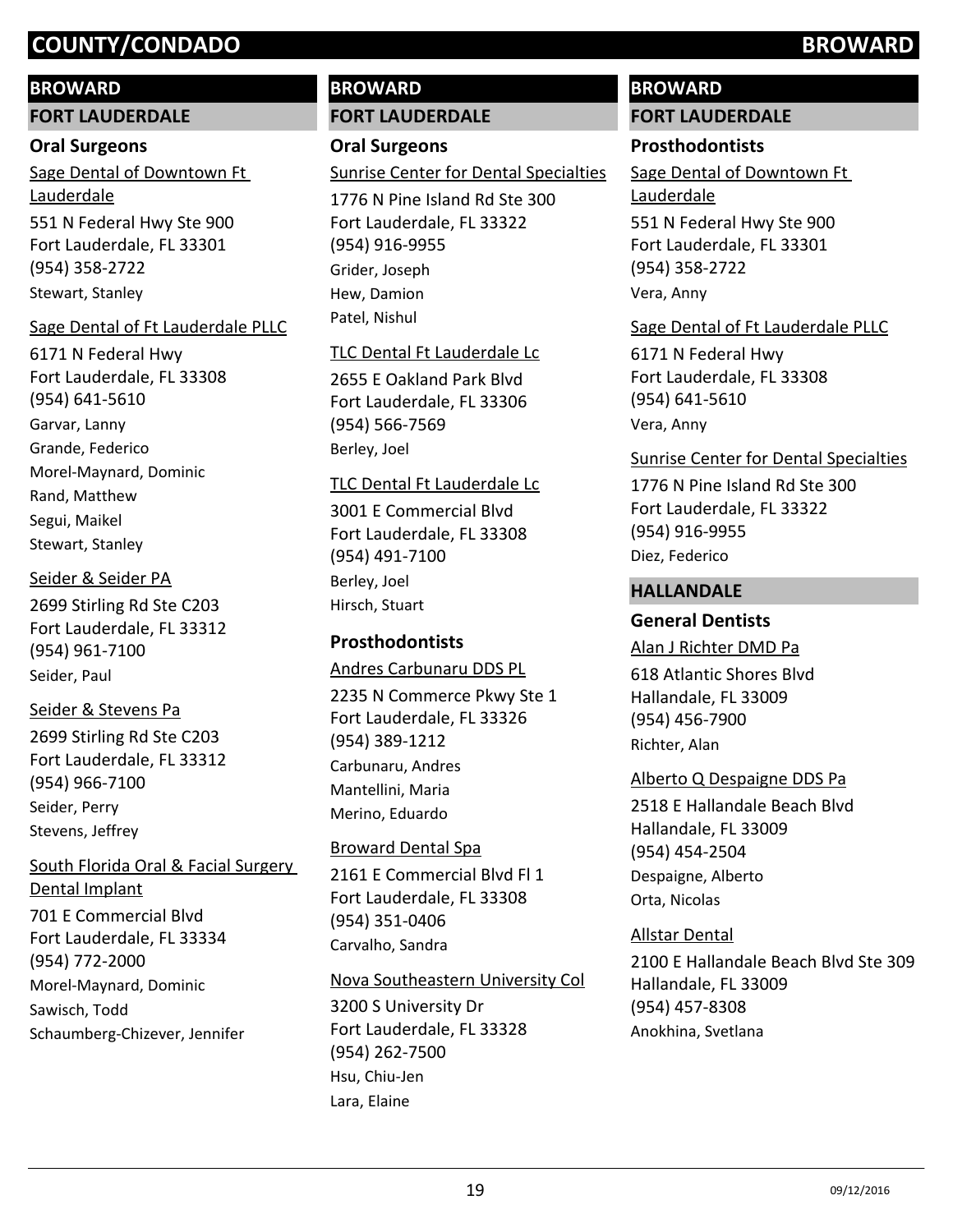### **BROWARD**

### **HALLANDALE**

### **General Dentists**

### Bruce Jacobs DDS

1708 E Hallandale Beach Blvd Hallandale, FL 33009 (954) 456-3366 Jacobs, Bruce

### Center for Complete Dentistry

1920 E Hallandale Bch Blvd #800 Hallandale, FL 33009 (954) 455-3434 Garg, Arun Lopez, Grace Ramos Cruz, Carissa

### Do Not Use

2100 E Hallandale Beach Blvd Ste 303 Hallandale, FL 33009 (954) 456-5611 Neuwirth, S Edward

### Dr Gary S Arnold Pa

328 E Hallandale Beach Blvd Hallandale, FL 33009 (954) 454-5333 Arnold, Gary

### Hallandale Beach Dental Care

2100 E Hnd Bch Blvd Ste 303 Hallandale, FL 33009 (954) 456-5611 Moncrieffe, Tiffany

### Ira Goldman

2100 E Hallandale Beach Blvd Hallandale, FL 33009 (954) 456-9844 Goldman, Ira

## Island Dental PA

900 N Federal Hwy Ste 308 Hallandale, FL 33009 (954) 454-0959 Valdes, Juan

# **BROWARD HALLANDALE**

# **General Dentists**

### Janice Rooselle Defelice

226 S Dixie Hwy Hallandale, FL 33009 (954) 454-3883 Defelice, Janice Gonzalez, Kelly Quevedo, Fernando

### Jennifer M Adelson DDS Pa

501 Golden Isles Dr Ste 202 Hallandale, FL 33009 (954) 889-8889 Kleiner Arias, Shirley Maco, Carmen

## Marc Frankel DDS Pa

2100 E Hallandale Bch Blvd Ste 305 Hallandale, FL 33009 (954) 454-4949 Frankel, Marc

### Nicolas Orta DMD PA

2518 E Hallandale Beach Blvd Hallandale, FL 33009 (954) 454-2504 Orta, Nicolas

### Robert A Evedon DDS Pa

800 E Hallandale Beach Blvd Hallandale, FL 33009 (954) 456-7000 Evedon, Mitchell

### Sage Dental of Hallandale Beach

1701 E Hallandale Beach Blvd Hallandale, FL 33009 (954) 779-3000 Hedstrom, Brien

## Sage Dental of Hallandale Beach PLLC

1701 E Hallandale Beach Blvd Hallandale, FL 33009 (954) 779-3000 Jacobs, Michael

# **BROWARD**

# **HALLANDALE**

# **General Dentists**

Sage Dental of Hallandale Beach PLLC

1701 E Hallandale Beach Blvd Hallandale, FL 33009 (954) 779-3000 Jusino Perez, Carmen Kossak, Elizabeth Lopez, Rosana Pinto, Rafaella Ripa, Anatoly Winderbaum, Sasha

## Smile Design Dental of Hallandale Beach LLC

2100 E Hallandale Beach Blvd Ste 305 Hallandale, FL 33009 (954) 454-4949 Vera, Nathalie

### Stephen Rothenberg

416 E Hallandale Beach Blvd Hallandale, FL 33009 (954) 457-8288 Rothenberg, Stephen

## **Prosthodontists**

2500 E Hallandale Beach Blvd Hallandale, FL 33009 (954) 456-1939 My Dentist Inc Bobadilla, Patricia

### Sage Dental of Hallandale Beach PLLC

1701 E Hallandale Beach Blvd Hallandale, FL 33009 (954) 779-3000 Diez, Federico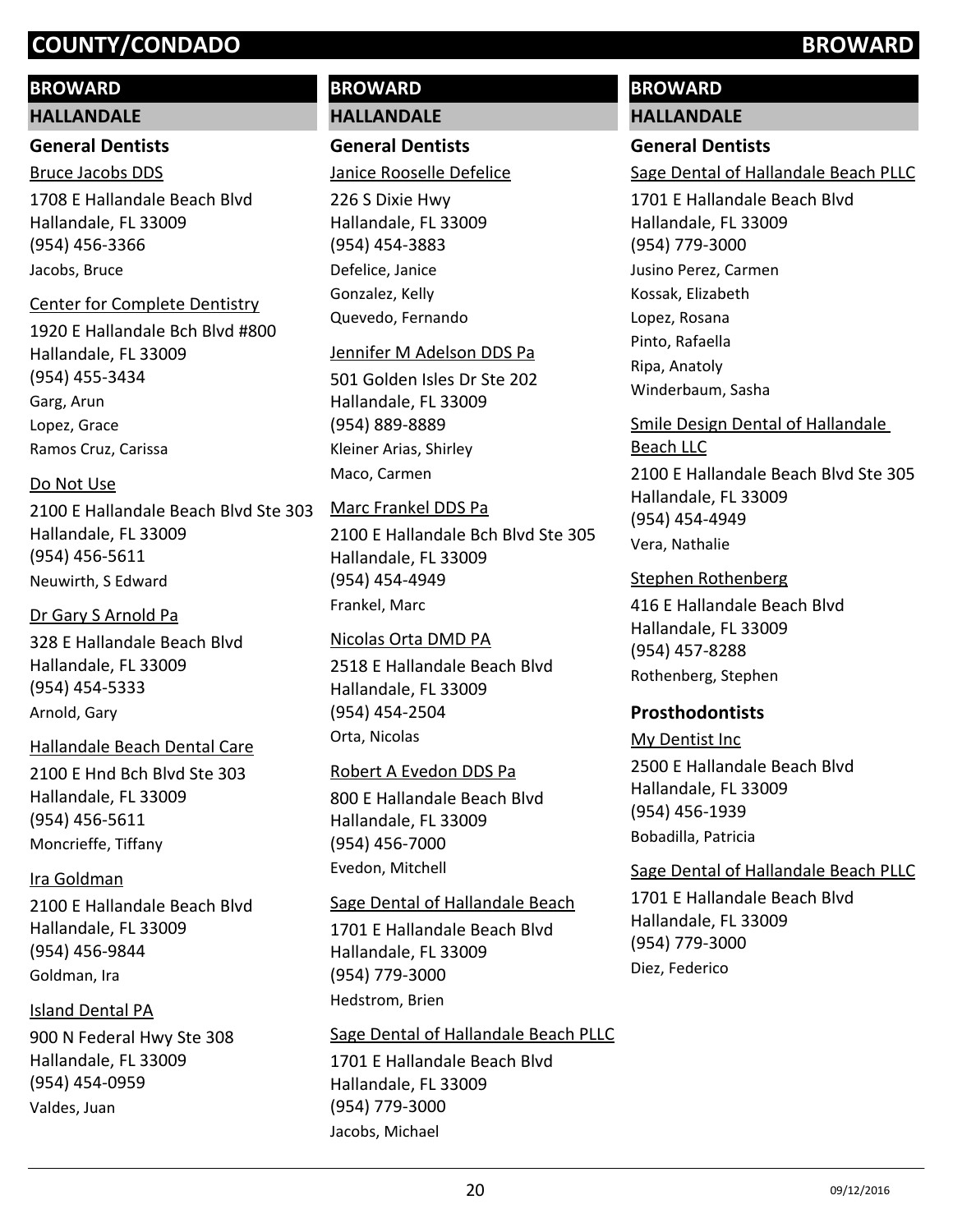### **BROWARD**

#### **HOLLYWOOD**

### **General Dentists**

3800 S Ocean Dr Hollywood, FL 33019 (954) 456-2678 Abraham K Asseff Asseff, Abraham Asseff, Andrea

# Advanced Prothodontics & Implant

2647 Hollywood Blvd Hollywood, FL 33020 (954) 923-7348 Dentistry Morales, Alexis

### All Care Dental

3911 Hollywood Blvd Ste 102 Hollywood, FL 33021 (954) 987-3344 Yeoshoua, Oded

### All Dental Services Inc

2544 Van Buren St Hollywood, FL 33020 (954) 927-1717 Santana, German

### Allstar Dental

650 S Federal Hwy Hollywood, FL 33020 (954) 342-8315 Anokhina, Svetlana

### Amazing Dental

5740 Hollywood Blvd Ste 400 Hollywood, FL 33021 (954) 544-2814 Figueredo, Joel

## Andrew J Adler

3901 S Ocean Dr Hollywood, FL 33019 (954) 457-7637 Adler, Andrew

# **BROWARD HOLLYWOOD**

# **General Dentists**

# Armando Toral DMD LLC

4811 Hollywood Blvd #A Hollywood, FL 33021 (954) 983-3548 Toral, Armando

### Benn M Kushner DDS Pa

10031 Pines Blvd W101 Hollywood, FL 33024 (954) 450-6640 Kushner, Benn

### Carmen M Gonzalez DDS

6730 Taft St Hollywood, FL 33024 (954) 987-3309 Gonzalez, Carmen

### Charles S Mandell DDS Pa

3220 Stirling Rd Ste 102 Hollywood, FL 33021 (954) 966-0404 Mandell, Charles

### CNGY Dental Inc

5937 Sheridan St Hollywood, FL 33021 (954) 589-0750 Nieto, Gloria

### David Bitchatchi DMD Pa

4000 Sheridan St Ste D Hollywood, FL 33021 (954) 963-4010 Bitchatchi, David

### Dental Associates of Hollywood

3801 Hollywood Blvd Ste 225 Hollywood, FL 33021 (954) 921-7339 Berkowitz, Harry Duarte, Beatriz Llapur, Carlos Rezaie, Yeganeh

# **BROWARD HOLLYWOOD**

# **General Dentists**

### DG Dentistry

3800 S Ocean Dr Ste 210 Hollywood, FL 33019 (954) 458-9999 Gorbatov, Dmitry

### Drs Pass & Frydman Pa

4030 Sheridan St Ste B Hollywood, FL 33021 (954) 966-6410 Kottar, Flavio

### Elisa Ramirez DMD PA

4651 Sheridan St Ste 300A Hollywood, FL 33021 (954) 986-7000 Ramirez, Elisa

### Elite Dental Center

2219 Hollywood Blvd Ste 104 Hollywood, FL 33020 (954) 589-2176 Pelton, Ivan

### Emerald Hills Dental Center

3856 Sheridan St Hollywood, FL 33021 (954) 983-2450 Goldstein, Emily Snow, Darren Snow, Deborah

### Emergency Denture Center

1905 Harrison St Hollywood, FL 33020 (954) 922-6722 Pelton, Ivan

# Eric H Naierman DDS PA

3333 Sheridan St Hollywood, FL 33021 (954) 963-6668 Naierman, Eric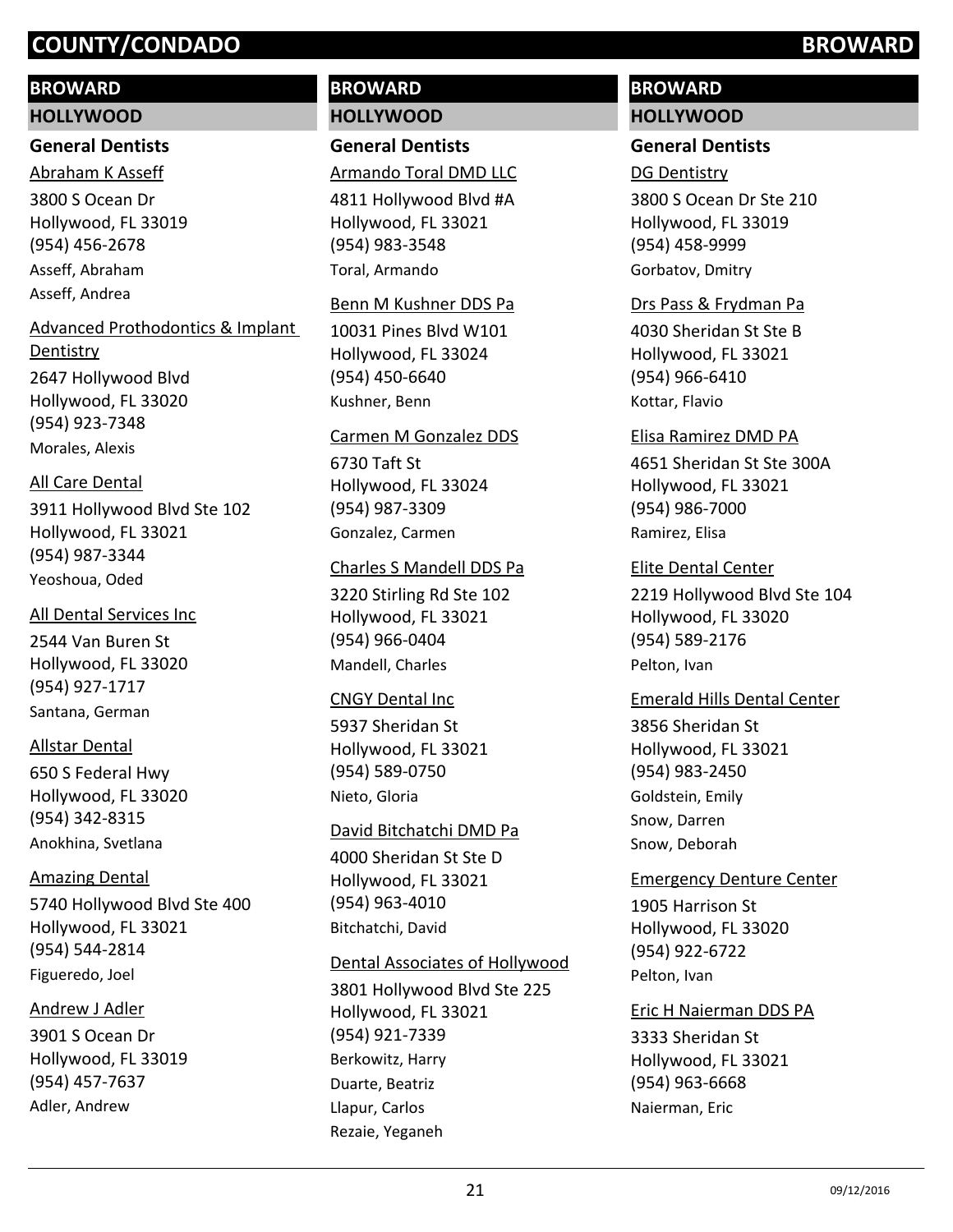### **BROWARD**

### **HOLLYWOOD**

### **General Dentists**

6720 Hollywood Blvd Hollywood, FL 33024 (954) 541-9796 Gateway Dental Inc Herrera, Victoria Miranda, Pablo Perrotti, Steven

Rojas, Raiko

### Gorbatov And Associates DDS Pa

3800 S Ocean Dr Ste 210 Hollywood, FL 33019 (954) 457-8308 Gorbatov, Dmitry

## Hans Sperling DMD Pa

3900 Hollywood Blvd Ste 304 Hollywood, FL 33021 (954) 989-5500 Sperling, Hans

### Hollywood Dental Care

2303 Hollywood Blvd Ste 14 Hollywood, FL 33020 (954) 367-5671 Askowitz, Ronald

### Hollywood Perfect Smile PA

6730 Taft St Hollywood, FL 33024 (954) 987-3309 Herdocia, Filiberto

### Itza M Rosado DDS

12781 Miramar Pkwy Ste 201 Hollywood, FL 33027 (954) 433-2225 Rosado Pietri, Itza

### John A Mahon DDS

2450 Hollywood Blvd Ste 400 Hollywood, FL 33020 (954) 922-5011 Mahon, John

# **BROWARD HOLLYWOOD**

# **General Dentists**

Johnson Medical Center

6517 Taft St Ste 100 Hollywood, FL 33024 (954) 962-5300 Ghandour, Dima

### Juan Carlos Giraldo DMD LLC

210 S Federal Hwy Ste 400A Hollywood, FL 33020 (954) 920-2751 Giraldo, Juan

### Kelvin Lantigua DMD Pa

7076 Taft St Hollywood, FL 33024 (954) 964-1494 Lantigua, Kelvin

### Kinga E Rogowska DDS Pa

3872 Sheridan St Ste A Hollywood, FL 33021 (954) 961-4300 Bollt, Seth Rogowska, Kinga

### Larry C Wilner DDS

468 Hollywood Mall Hollywood, FL 33021 (954) 989-3770 Wilner, Larry

### Las Americas Dental Care

6800 Taft St Hollywood, FL 33024 (954) 963-9700 Somoza Jr, J Francisco

### Lazcano Family Dental

10051 Pines Blvd Ste D Hollywood, FL 33024 (954) 391-8842 Lazcano, Maritza

# **BROWARD HOLLYWOOD**

### **General Dentists**

Lourdes M Cano DMD

680 N University Dr Hollywood, FL 33024 (954) 538-6868 Cano, Lourdes

### Margaret M Michael

10978 Pembroke Rd Hollywood, FL 33025 (954) 438-3803 Michael, Margaret

### Mauricio Malo DDS Pa

2525 Embassy Dr Ste 1 Hollywood, FL 33026 (954) 430-3444 Malo, Mauricio

### Mayco Dental Pa

9449 Sheridan St # A Hollywood, FL 33024 (954) 885-9560 Massri, Abir Romero, Ingrid Yazji-Corey, May

### Miguel Fernado Borda PA

2647 Hollywood Blvd Hollywood, FL 33020 (954) 923-7348 Borda, Miguel Laska, Mario

### Mitchell R Feuer DMD Pa

900 S Federal Hwy Hollywood, FL 33020 (954) 922-6281 Feuer, Mitchell

### Newman Marcela DDS MS PA

1869 NW 66th Ave Hollywood, FL 33024 (954) 983-3992 Newman, Marcela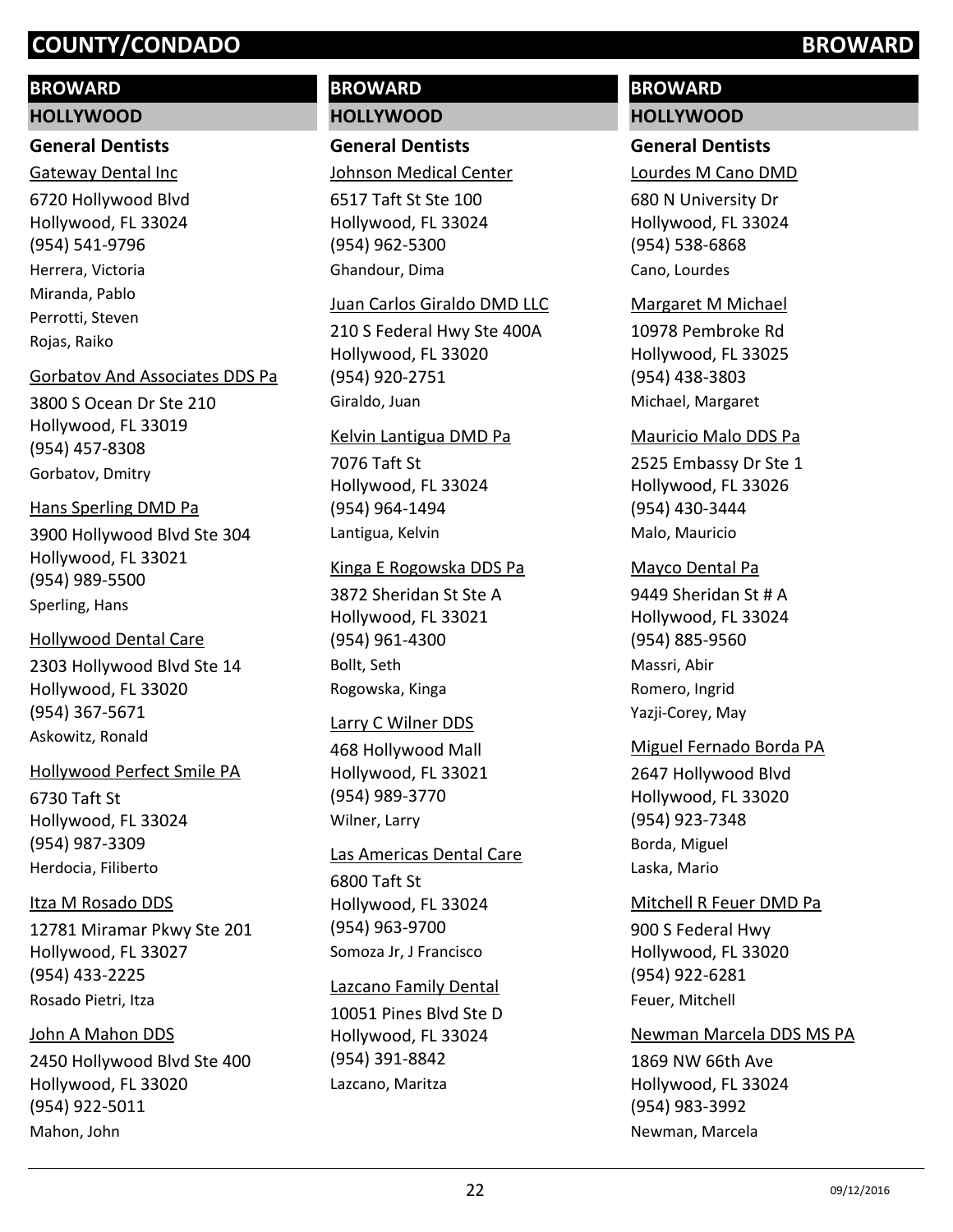### **BROWARD**

### **HOLLYWOOD**

### **General Dentists**

Nicolas Hernandez Rivera DDS PA

6517 Taft St Ste 201 Hollywood, FL 33024 (954) 399-7839 Rivera, Ricardo Nicolas

### Pembroke Dental PLLC

6415 Pembroke Rd Hollywood, FL 33023 (954) 961-5858 Kerns Jr, James

### Peretz Joblove Peretz DDS Pa

4801 Hollywood Blvd Ste A Hollywood, FL 33021 (954) 981-4500 Peretz, David

### Premier Dental Center II Inc

2472 N University Dr Hollywood, FL 33024 (954) 544-5132 Nguyen, Binh

### Richard Balick DMD Pa

4700 Sheridan St # A Hollywood, FL 33021 (954) 966-1166 Balick, Richard

# 6805 Pembroke Rd Hollywood, FL 33023 (954) 989-6950 Richard Oklin DMD Pa

Oklin, Richard

### Rothfield Dental Associates Pa

4601 Hollywood Blvd Hollywood, FL 33021 (954) 989-8800 Cohen, Coral Rothfield, Elizabeth

# **BROWARD HOLLYWOOD**

**General Dentists**

### Sage Dental of Cooper City PLLC

12129 Sheridan St Hollywood, FL 33026 (954) 433-1888 Alvarado-Romero Pou, Melissa Alvarez, Jonathan Bergquist, Michael Bockian, Joshua Castillo, Juan Cherkinsky, Jordan Childers, Carmen Cowan, Marc Daneshpajouh, Sara Darojat, Zuhdiyah Dean, Craig Draizin, Claudia Duarte, Beatriz Fernandez-Martinez, Mariangel Ghandour, Dima Gilbert, Mark Goldberg, Howard Gonzales, Angelica Guerrero, Luis Gul, Yousaf Guthrie, Kelly Hamed, Shirin Hoffman, Bruce Horwitz, Steven Israel, Elie Juma, Zaileen LePore, Krystina Ma, Robert Mohr, Eric Moncrieffe, Tiffany Naguib, Michelle Napoli, Marisa Newton, Emily Ortega, Laura Pare, Elizabeth Perkins, Lindsay Planes, Alex

# **BROWARD**

# **HOLLYWOOD**

### **General Dentists**

Sage Dental of Cooper City PLLC

12129 Sheridan St Hollywood, FL 33026 (954) 433-1888 Price, Dana Rappaport, David Rezvani, Caroline Rieger, Eric Rodriguez, Ramon Roshkind, David Salazar, Cecilia Sanches, Melanie Shofnos, Charles Simpson, Natalie Sirage, Ahmed Steiner, Samantha Strauss, Theodore Truong, Xen Urquiza, Yeneir Van Duyne, Tracy Vignola, Jennifer Weisbrot, Bruce Winderbaum, Sasha Wooldridge, Maria Young, Summer Yu, Cynthia Ziegler, Neal

### Sage Dental of Hollywood PLLC

4461 Sheridan St Hollywood, FL 33021 (954) 966-6352 Alvarado-Romero Pou, Melissa Alvarez, Jonathan Azari, Scott Bergquist, Michael Bockian, Joshua Bratman, Jerry Castillo, Juan Childers, Carmen Contestable, Clement Coronado, Efrain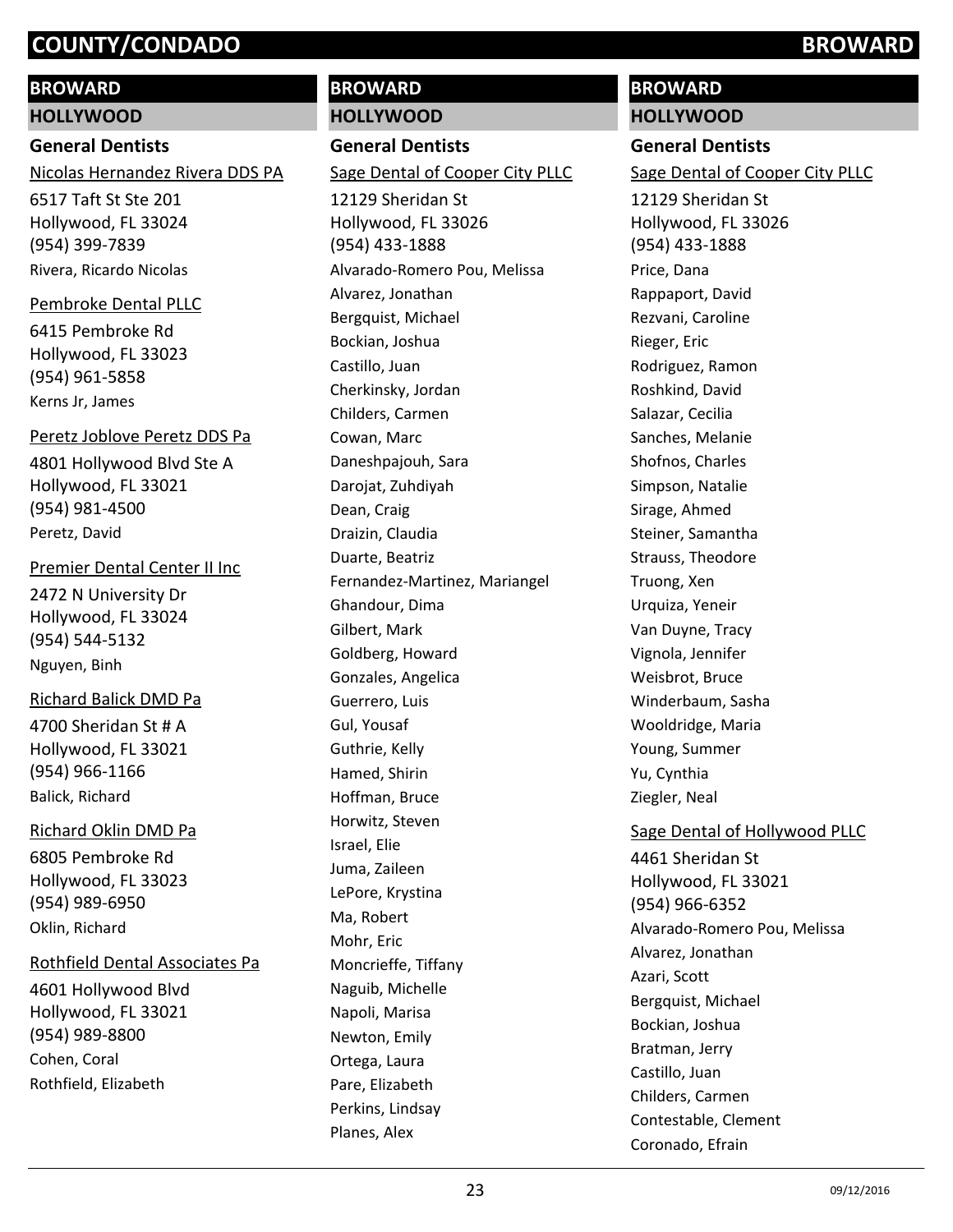### **BROWARD**

### **HOLLYWOOD**

### **General Dentists**

Sage Dental of Hollywood PLLC

4461 Sheridan St Hollywood, FL 33021 (954) 966-6352 Cowan, Marc Cruz, Antonio Daneshpajouh, Sara Darojat, Zuhdiyah Dean, Craig Draizin, Claudia Driscoll, Allison Duarte, Beatriz Durkan, Marcia Engelsberg, David Fernandez-Martinez, Mariangel Fox, Jeffrey Garcia-Porras, Marcela Garrison, Harvey Ghandour, Dima Gilbert, Mark Gonzales, Angelica Green, Beverly Gul, Yousaf Guthrie, Kelly Hedstrom, Brien Horwitz, Steven Israel, Elie Juma, Zaileen LePore, Krystina Londono, Jennifer Ma, Robert Mohr, Eric Moncrieffe, Tiffany Naguib, Michelle Napoli, Marisa Newton, Emily Ortega, Laura Ortiz, Ana Pare, Elizabeth Perez-Alamo, Jennifer Planes, Alex

# **BROWARD HOLLYWOOD**

**General Dentists** 4461 Sheridan St Sage Dental of Hollywood PLLC

Hollywood, FL 33021 (954) 966-6352 Price, Dana Quick, James Rappaport, David Rezvani, Caroline Rieger, Eric Ring, Stephen Rodriguez, Margarita Roshkind, David Sanches, Melanie Shofnos, Charles Simpson, Natalie Sirage, Ahmed Snider, Erica Steiner, Samantha Strauss, Theodore Urquiza, Yeneir Van Duyne, Tracy Vignola, Jennifer Weisbrot, Bruce Young, Summer Yu, Cynthia Ziegler, Neal Zylbering, Jason

## Shofnos & Adami DDS Pa

12129 Sheridan St Hollywood, FL 33026 (954) 433-1888 Adami, Robert

### Simmon Dental Group Inc

1753 N University Dr Hollywood, FL 33024 (954) 989-4868 Simmonds, Shirley

# **BROWARD HOLLYWOOD**

### **General Dentists**

6880 Taft St Hollywood, FL 33024 (954) 987-4141 Smile Garden Inc Tendero, Alyne

### Thomas A Parker DDS Pa

3411 Johnson St Hollywood, FL 33021 (954) 983-5450 Parker, Blake Parker, Stephen Parker, Thomas

### Veritas Dental Hollywood PA

6517 Taft St #201 Hollywood, FL 33024 (954) 399-7839 Perez, Diley

### **Oral Surgeons**

5740 Hollywood Blvd Ste 400 Hollywood, FL 33021 (954) 544-2814 Amazing Dental Crosby, Mary

### Associates In Oral & Maxillofaci

4420 Sheridan St Ste B Hollywood, FL 33021 (954) 981-4896 Stone, Ira

### Dental Med Associates LLC

12600 Pembroke Rd Ste 314 Hollywood, FL 33027 (954) 505-7633 Arroyo, Juan

## Mayco Dental Pa

9449 Sheridan St # A Hollywood, FL 33024 (954) 885-9560 Kaltman, Steven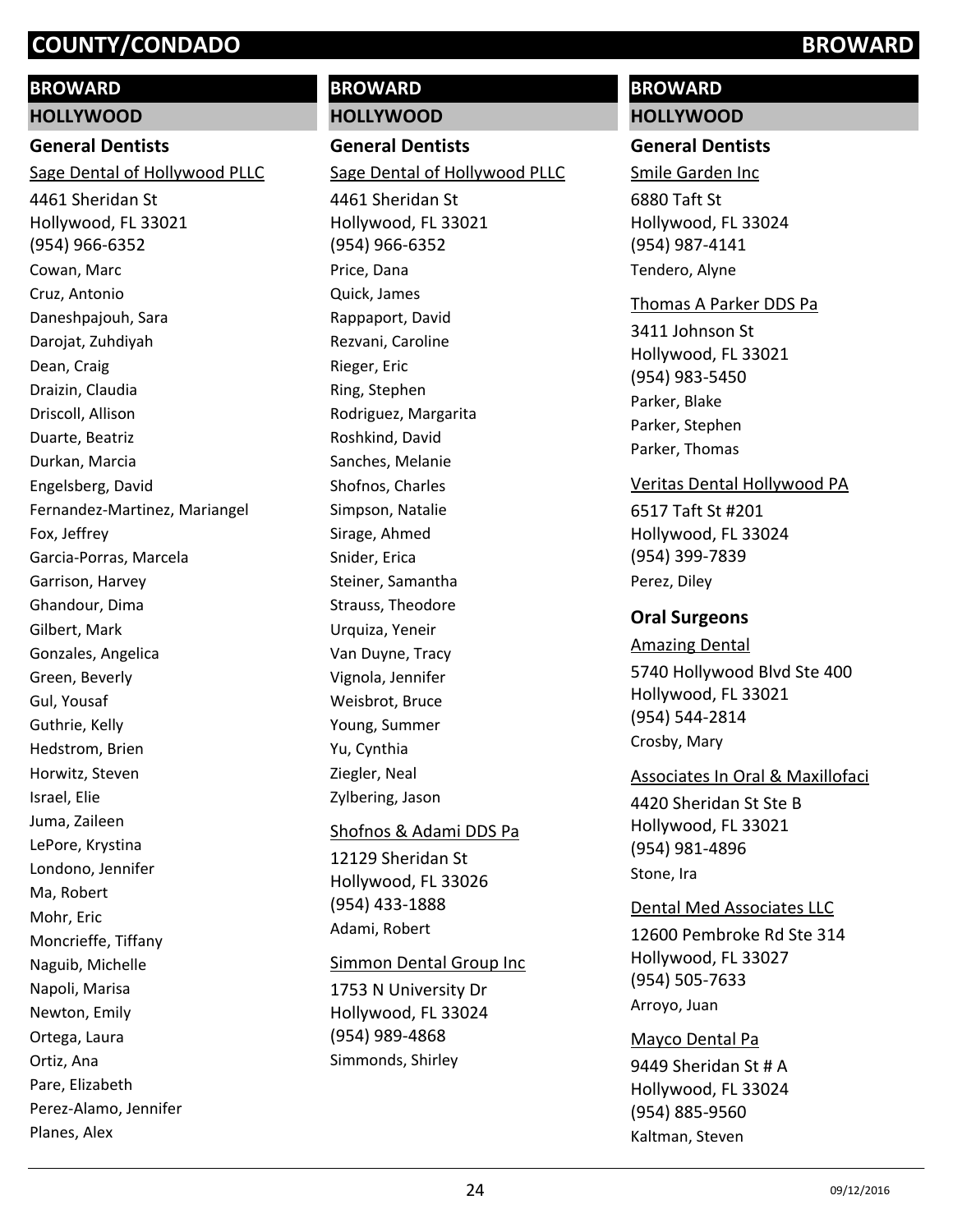### **BROWARD**

#### **HOLLYWOOD**

# **Oral Surgeons**

10021 Pines Blvd Ste 101 Hollywood, FL 33024 (954) 438-1965 Naidu Pines East Inc Borges, Osbel Broumand, Vishtasb

#### Nova Southeastern University Col

3501 Johnson St # 200 Hollywood, FL 33021 (954) 262-7500 Portnof, Jason

### OMS Associates PA

3600 Red Rd Ste 604 Hollywood, FL 33025 (954) 693-0026 Perez, Ramon

#### Sage Dental of Cooper City PLLC

12129 Sheridan St Hollywood, FL 33026 (954) 433-1888 Bland, Giancarlo Garvar, Lanny Grande, Federico Rand, Matthew Segui, Maikel Seider, Paul Stewart, Stanley

## Sage Dental of Hollywood PLLC

4461 Sheridan St Hollywood, FL 33021 (954) 966-6352 Garvar, Lanny Grande, Federico Guerrero, Luis Rand, Matthew Segui, Maikel Seider, Paul Stewart, Stanley

# **BROWARD HOLLYWOOD**

**Prosthodontists**

### 4350 Dental PA

4350 Sheridan St Ste 201E Hollywood, FL 33021 (954) 964-4229 Bobadilla, Patricia

#### Dalinda Canela-Pichardo DDS Pa

603 N Federal Hwy Hollywood, FL 33020 (954) 920-6616 Canela-Pichardo, Dalinda

#### Dental Med Associates LLC

12600 Pembroke Rd Ste 314 Hollywood, FL 33027 (954) 505-7633 Diez, Federico

#### Sage Dental of Cooper City PLLC

12129 Sheridan St Hollywood, FL 33026 (954) 433-1888 Vera, Anny

### Sage Dental of Hollywood PLLC

4461 Sheridan St Hollywood, FL 33021 (954) 966-6352 Vera, Anny

## **LAUD LAKES**

# **General Dentists**

#### Maria C Murray DDS Pa

2910 N State Road 7 Laud Lakes, FL 33313 (954) 731-7030 Murray, Maria

# 4416 W Oakland Park Blvd Laud Lakes, FL 33313 (954) 486-0101 Oakland Dental Llc Aron, Robert

# **BROWARD**

# **LAUDERDALE BY THE SEA**

# **General Dentists**

Stephen Paul DDS Pa

231 Commercial Blvd Lauderdale By The Sea, FL 33308 (954) 771-1117 Paul, Stephen

### **LAUDERHILL**

### **General Dentists**

2331 N State Road 7 Ste 109 Lauderhill, FL 33313 (954) 486-6989 Acosta Dental Services Of Lauder Acosta-Ortiz, Rodolfo Laska, Mario

### Beautiful Smiles Lauderhill

5537 W Oakland Park Blvd Lauderhill, FL 33313 (954) 739-6464 Baker, Ronia

#### David Eugene

2447 N State Road 7 Lauderhill, FL 33313 (954) 733-9971 Eugene, David

### Dental Group Associates Pa

1249 N State Road 7 Lauderhill, FL 33313 (954) 584-2214 Stein, Ilya

### Fresh Dental Smiles

7100 W Commercial Blvd Lauderhill, FL 33319 (954) 741-6556 Fallah, R Luis, Deborah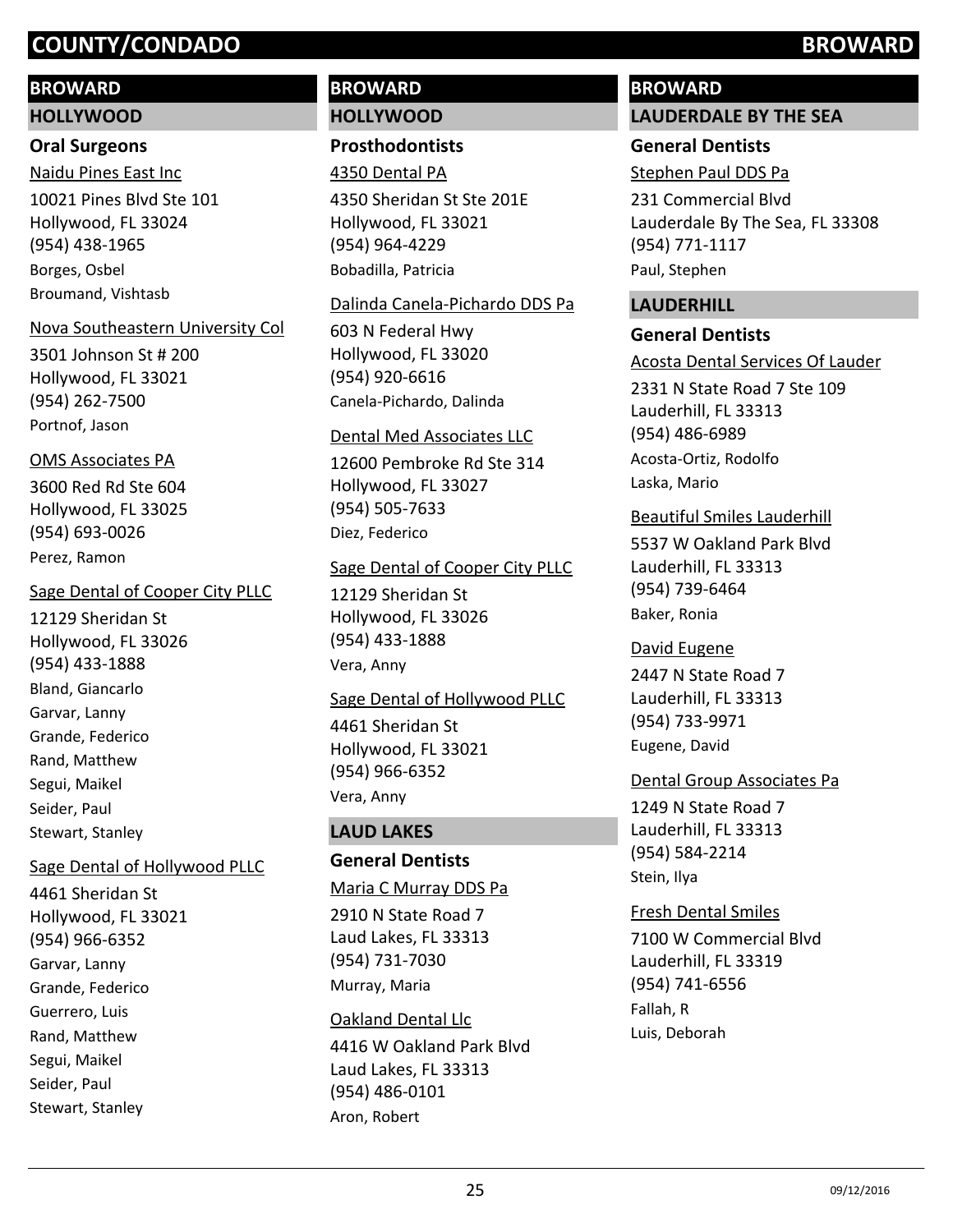# **BROWARD**

### **LAUDERHILL**

### **General Dentists**

George S Brockman DDS & Assoc

6933 W Commercial Blvd Lauderhill, FL 33319 (954) 733-8680 Brockman, George

### Gorfien & Jacobsohn Pa

4506 N University Dr Lauderhill, FL 33351 (954) 742-0201 Gorfien, Joseph Jacobsohn, Henry

### Great Dental Care

4962 N University Dr Lauderhill, FL 33351 (954) 748-9949 Getz, Robert Nguyen, Linh

### Joel Karpel DDS Pa

7193 W Oakland Park Blvd Lauderhill, FL 33313 (954) 741-0102 Karpel, Joel

### Pyg Dental Management

1600 N State Road 7 Ste 400 Lauderhill, FL 33313 (954) 581-9228 Akel, Bassil

### St Christopher A Gordon DMD Pa

4956 NW 88th Ave Lauderhill, FL 33351 (954) 742-5355 Gordon, St Christopher

### Tamarac Dental Associates Pa

7351 W Oakland Park Blvd Lauderhill, FL 33319 (954) 742-5055 Klein, Peter

# **BROWARD LAUDERHILL**

**General Dentists**

Total Care Dental Inc

4300 N University Dr Lauderhill, FL 33351 (954) 741-0346 Aron, Robert Bamdad, Navid

### **LIGHTHOUSE POINT**

### **General Dentists**

2261 NE 36th St Ste 4 Lighthouse Point, FL 33064 (954) 785-8786 David E Brandfass DDS Brandfass, David

### Gregory Gertsen DDS Pa

3640 North Federal Hwy Ste 7 Lighthouse Point, FL 33064 (954) 941-7778 Gertsen, Gregory Gertsen, Michael

### Jared M Young DMD PA

1930 NE 34th Ct Lighthouse Point, FL 33064 (954) 781-1855 Young, Catherine

### Us-1 Dental Doctors

3112 N Federal Hwy Lighthouse Point, FL 33064 (954) 580-2200 Leibovici, Jacob

## **MARGATE**

# **General Dentists**

3207 N State Road 7 # 24 Margate, FL 33063 (954) 979-1357 All Care Dental Yeoshoua, Oded

# **BROWARD MARGATE**

# **General Dentists**

1509 N State Road 7 Ste H Margate, FL 33063 (954) 974-8550 American Dental Service Of Florida in Margate Boutsikos, Maria

## Arguello Dentistry LLC

100 N State Road 7 Ste 300 Margate, FL 33063 (954) 532-1274 Arguello, Vigarny

### Bradley Roberts

6130 W Atlantic Blvd Margate, FL 33063 (954) 973-0990 Berg, Jason Blackmore, Sofia Kohn, Heather Polasky, Steven Roberts, Bradley

### Brent Jarrett DDS Pa

7312 W Atlantic Blvd Margate, FL 33063 (954) 979-2323 Jarrett, Brent

### Crescent Dental Pa

5522 W Sample Rd Margate, FL 33073 (954) 968-4466 Diaz, Yanet Dicrescento, Donna Garrett, Patrick Roca-Godinez, Lilian

### DENTAL TREASURE PA

5180 Coconut Creek Pkwy Margate, FL 33063 (954) 972-7827 Garcia, Malinally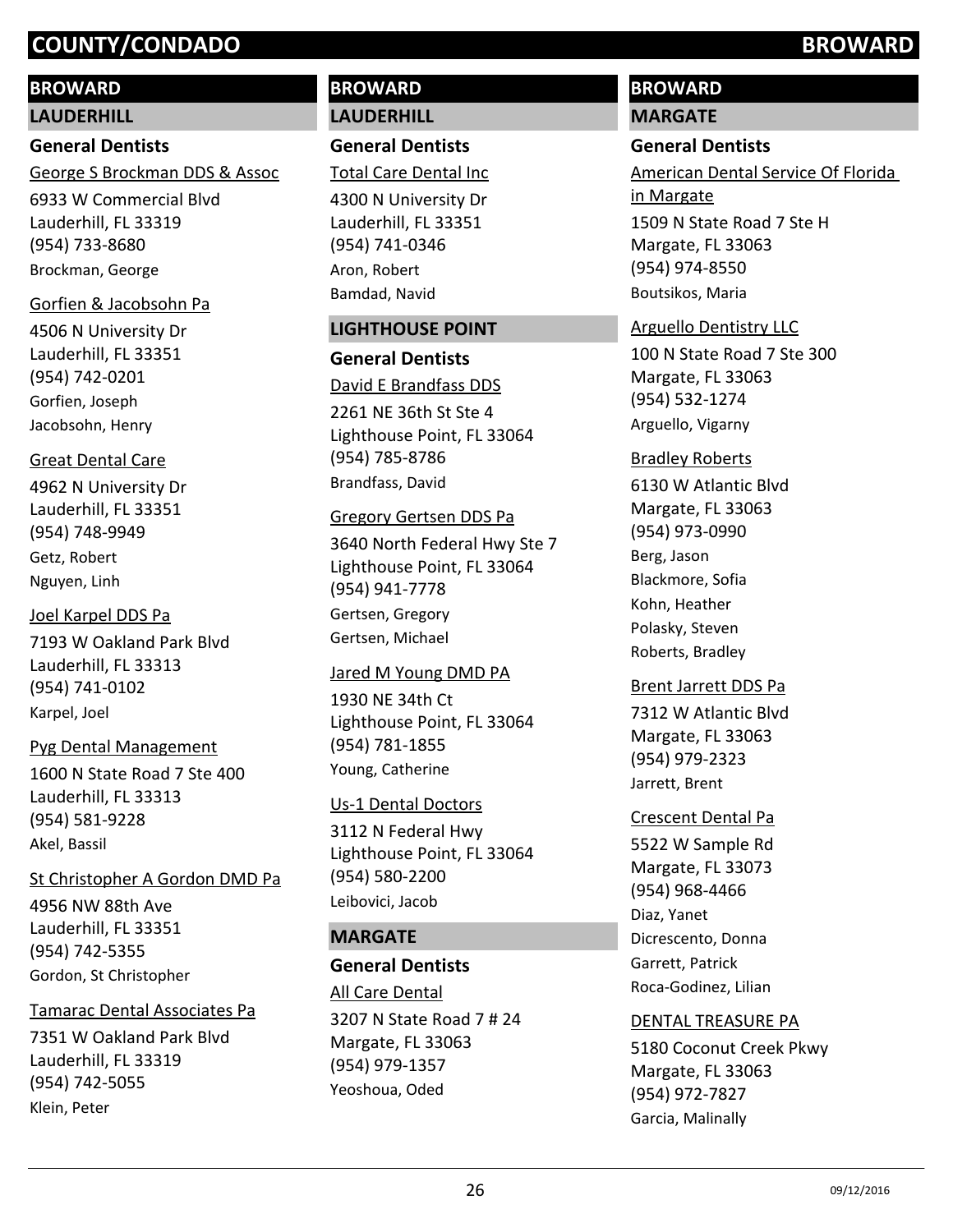# **BROWARD**

#### **MARGATE**

## **General Dentists**

Gilbert E Hirschberg DDS Pa

5644 W Atlantic Blvd Margate, FL 33063 (954) 971-6115 Hirschberg, Gilbert

#### Jones Dental Inc

6300 W Atlantic Blvd Margate, FL 33063 (954) 956-9500 Jones, Ian

#### Juan Carlos Flores DMD PA

5644 W Atlantic Blvd Margate, FL 33063 (954) 971-6115 Flores, Juan

### Keith A Williams DDS Pa

279 S State Road 7 Margate, FL 33068 (954) 975-9779 Williams, Keith

### Luis F Gomez DDS Pa

5180 Coconut Creek Pkwy Margate, FL 33063 (954) 972-1050 Gohill, Juliana

### Roy L Feifer DDS Pa

7608 Margate Blvd Margate, FL 33063 (954) 975-7900 Feifer, Roy

### Southern Cross Family Dentistry

5800 Colonial Dr Ste 406 Margate, FL 33063 (954) 971-8800 McCosh, Fernanda

# **BROWARD MARGATE**

**General Dentists**

Steven B Margolin DDS Pa

5800 Colonial Dr Ste 406 Margate, FL 33063 (954) 971-8800 Margolin, Steven

### Steven G Mautner DDS Pa

5609 NW 29th St Margate, FL 33063 (954) 978-8866 Mautner, Steven

#### Value Dental Centers Pa

5404 W Atlantic Blvd Margate, FL 33063 (954) 974-4300 Aron, Robert

#### West Broward Dental Associates

7608 Margate Blvd Margate, FL 33063 (954) 975-7900 Asinmaz, Mihran

## **Oral Surgeons**

6130 W Atlantic Blvd Margate, FL 33063 (954) 973-0990 Bradley Roberts Spearing, Rory

#### Crescent Dental Pa

5522 W Sample Rd Margate, FL 33073 (954) 968-4466 Arroyo, Juan

# **Prosthodontists**

6130 W Atlantic Blvd Margate, FL 33063 (954) 973-0990 Bradley Roberts Yockus, Sean

# **BROWARD**

# **MIRAMAR**

# **General Dentists**

Adriana Mejia DDS PA

12160 Miramar Pkwy Miramar, FL 33025 (954) 251-5670 Mejia, Adriana

### Aesthetic Smiles by Design LLC

12741 Miramar Pkwy Ste 201 Miramar, FL 33027 (954) 450-5550 Masso, Orffa

#### Charles K Raynor DMD Pa

3000 SW 148th Ave Ste 111 Miramar, FL 33027 (954) 450-4533 Raynor, Charles

#### Connie Arguello DDS Pa

11358 Miramar Pkwy Miramar, FL 33025 (954) 442-0006 Arguello, Connie

## Cosmetic Dentistry by Design

3600 Red Rd Ste 404 Miramar, FL 33025 (954) 671-1388 Montero, Alexander Montero, Ricardo

### Dental Health Group

2905 SW 160th Ave Miramar, FL 33027 (954) 392-7051 Brody, Robert Cardenas Sarracino, Astrid Christoph, Victor Correa, Anelys Dagan, Shachar Daneshpajouh, Sara De La Rua, Lissette Guerra, Daniel Haller, Dustin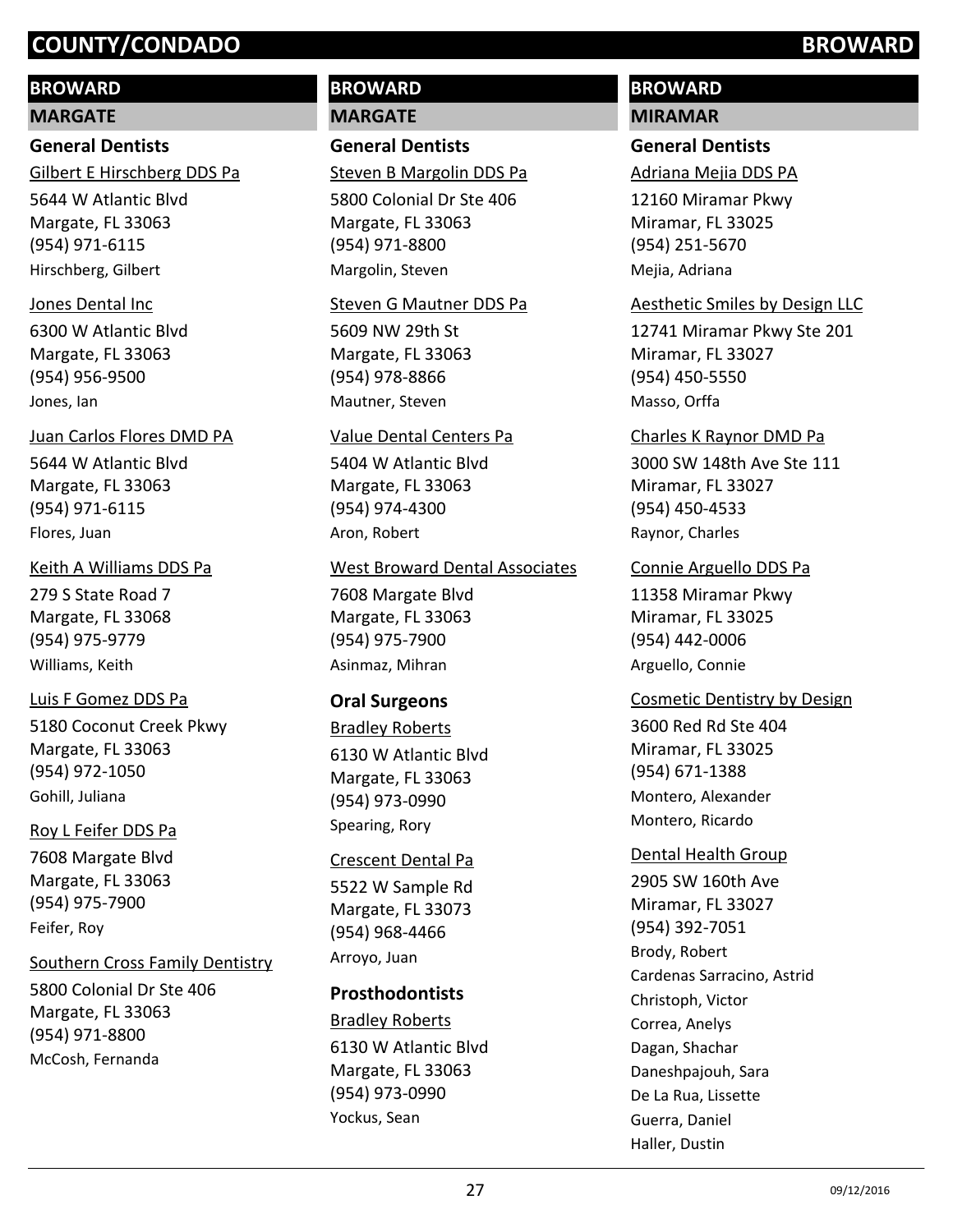# **BROWARD**

#### **MIRAMAR**

### **General Dentists**

2905 SW 160th Ave Miramar, FL 33027 (954) 392-7051 Dental Health Group Hoffman, Tara Kashlan, Rania Martinez, Amy

### Julie M Freedman DDS Pa

10978 Pembroke Rd Miramar, FL 33025 (954) 438-3803 Freedman, Julie

### Miramar Dental Center

11904 Miramar Pkwy Miramar, FL 33025 (305) 639-7560 Ortega, Heidi Perez, David

# Premier Dental Center

7160 Pembroke Rd Miramar, FL 33023 (954) 987-6977 Nguyen, Binh

### R & F Dental Clinic Pa

6917 Miramar Pkwy Miramar, FL 33023 (954) 986-9351 Perello, Rosanna

### Randall T Califf

6890 Miramar Pkwy Miramar, FL 33023 (954) 987-4435 Agudelo, Monica Califf, Randall Escobar, Carlos Rodriguez, Nohora Vinuela, Larry

# **BROWARD MIRAMAR**

**General Dentists**

Richard A Grant DDS Pa

7951 Riviera Blvd Ste 102 Miramar, FL 33023 (305) 652-3001 Grant, Richard

#### Sidney W Julius DDS

6526 Pembroke Rd Miramar, FL 33023 (954) 983-0644 Julius, Sidney

### Timothy P Chen DMD PA

12741 Miramar Pkwy Ste 203 Miramar, FL 33027 (954) 236-5273 Morin, Aline

### ToothTales

12781 Miramar Pkwy Ste 306 Miramar, FL 33027 (954) 236-5273 Gaertner, Andy Quintero, Juan

### **Oral Surgeons**

### Dental Health Group

2905 SW 160th Ave Miramar, FL 33027 (954) 392-7051 Torres, Luis

### Ferrer Orthodontics

16223 Miramar Pkwy Miramar, FL 33027 (954) 433-4544 Rouleau, Christian

# **BROWARD N LAUDERDALE**

### **General Dentists**

Arthur L Kaminsky DDS

997 S Rock Island Rd N Lauderdale, FL 33068 (954) 722-1522 Kaminsky, Arthur

### Rohitkumar S Patel

1401 S State Road 7 # 2C N Lauderdale, FL 33068 (954) 979-2511 Patel, Rohit

#### **OAKLAND PARK**

### **General Dentists**

3909 N Andrews Ave Oakland Park, FL 33309 (954) 561-6675 Andrews Dental Care Center PA Riley, Marilyn

### Confident Smile PA

916 NE 62nd St Oakland Park, FL 33334 (954) 530-5674 Massri, Abir

### **PEMBROKE PINES**

### **General Dentists**

A & J Dental Millennium Inc

12177 Pembroke Rd Pembroke Pines, FL 33025 (954) 436-0555 Arenas, Jorge

12333 NW 18 St #2 Pembroke Pines, FL 33026 (305) 885-4224 A Healthy Smile Delgado, Ligming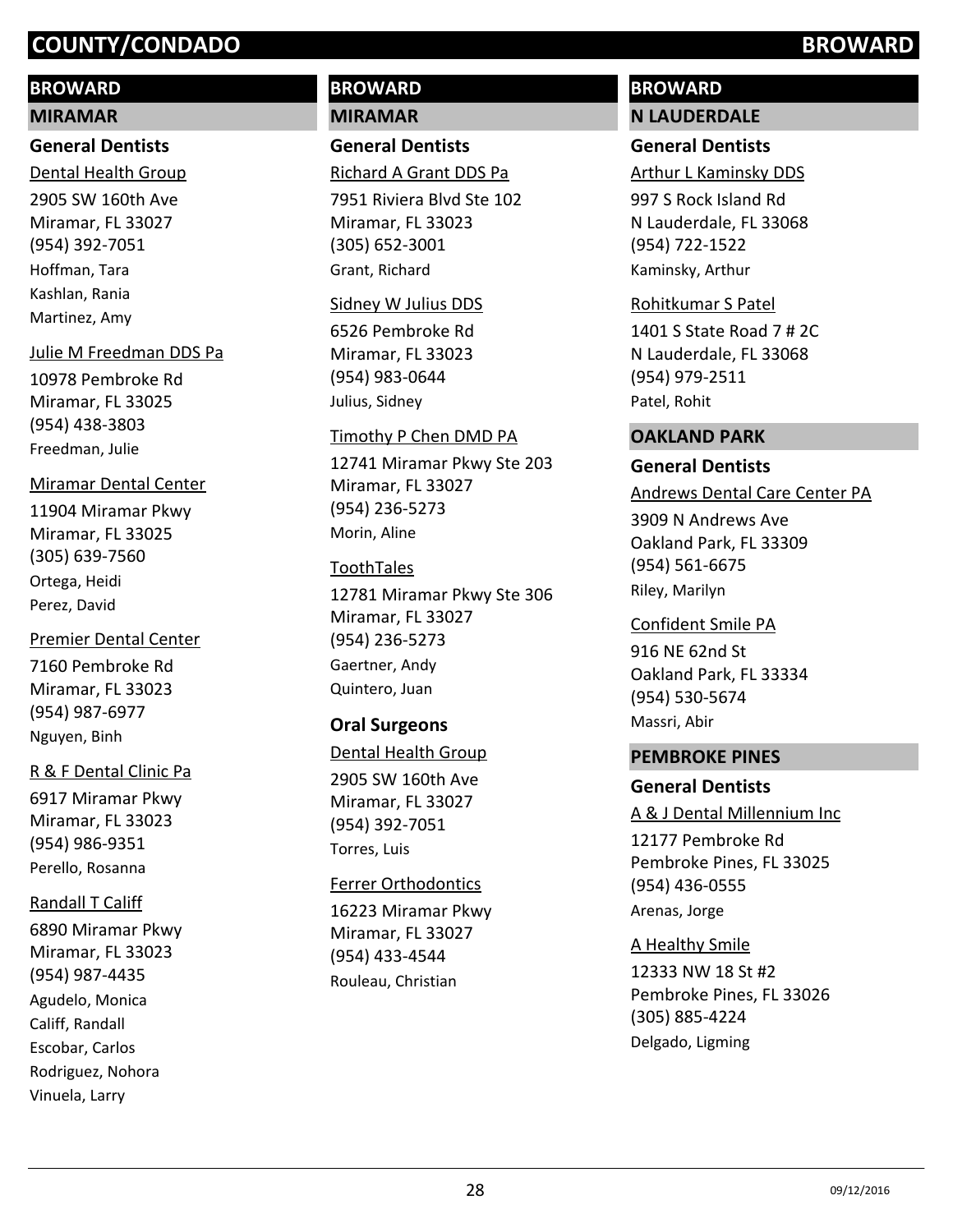### **BROWARD**

**PEMBROKE PINES**

### **General Dentists**

600 N Hiatus Rd Ste 103 Pembroke Pines, FL 33026 (954) 430-2580 Advanced Aesthetic Dentistry of Pembroke Pines PA Ripa, Anatoly

### Ahmad Ahmadi DMD Pa

12311 Taft St Ste 2 Pembroke Pines, FL 33026 (954) 430-5700 Ahmadi, Ahmad

1601 N Hiatus Rd Pembroke Pines, FL 33026 (954) 432-8100 Alberto Fischzang DMD Pa Fischzang Levy, Alberto

# 2301 N University Dr Ste 209 Pembroke Pines, FL 33024 (954) 894-2121 All About Teeth PA Crane, Steven Figueroa, Celia Plummer-Molina, Gillian

## All Dentistry Inc

18503 Pines Blvd Ste 305 Pembroke Pines, FL 33029 (954) 538-9700 Betancur, Alvaro

12379 Pembroke Rd Pembroke Pines, FL 33025 (954) 885-7100 Allen Dental Inc Allen, Hugh

### Astrio M Rotter DMD Pa

18461 Pines Blvd Pembroke Pines, FL 33029 (954) 433-8880 Risi Rotter, Astrid

# **BROWARD PEMBROKE PINES**

**General Dentists** Atria Dental Health Center

18503 Pines Blvd Ste 208 Pembroke Pines, FL 33029 (954) 499-0033 Erro, Juan Molina, Gustavo Navarro, Jessica

### Bella Family Dental Inc

19551 Sheridan St Pembroke Pines, FL 33332 (954) 621-7959 Hernandez, Christina Ruiz-Frontary, Yarimar

### Bert Wattingney

9964 Pines Blvd Pembroke Pines, FL 33024 (954) 432-6222 Wattigney, Bertrand

### Bockian & Cowan DDS Pa

17027 Pines Blvd Pembroke Pines, FL 33027 (954) 704-0044 Cowan, Marc

### Center for Complete Dentistry of

700 N Hiatus Rd Ste 102 Pembroke Pines, FL 33026 (654) 392-1635 Pembroke Pines Cuartas, Andres Garg, Arun Lopez, Grace Ramos Cruz, Carissa Shroff, Hitesh

### Chandy Samuel DDS Pa

1601 N Flamingo Rd Ste 3 Pembroke Pines, FL 33028 (954) 437-7077 Samuel, Chandy Sharma, Rohit

# **BROWARD PEMBROKE PINES**

# **General Dentists**

Cobblestone Family Dental

14938 Pines Blvd Pembroke Pines, FL 33027 (954) 433-2099 Fernandez, Jimena

### County Dental Corporation

10271 Pines Blvd Pembroke Pines, FL 33026 (954) 447-0400 Angel, Sandra Blanco, Maria DeSousa, Marvina Duarte, Beatriz Gonzalez, Lilian Molina, Gustavo Segrera, Maria

### Dental American Group Corp

10721 Pines Blvd Pembroke Pines, FL 33026 (954) 447-0400 Gonzalez, Lilian Irizarry, Maria Luis, Michelle

### Dental Boost Pines, LLC.

240 S Flamingo Rd Pembroke Pines, FL 33027 (954) 437-0033 Gabaldon, Mariana Reyes, Oscar Saunders, Maria

# Dental Care Group of Pembroke

12634 Pines Blvd Pembroke Pines, FL 33027 (954) 430-2300 Pines PL Dale, Jason Glicksman, Joel Mars, Rick Mauskar, Sagar Modesto, Daniela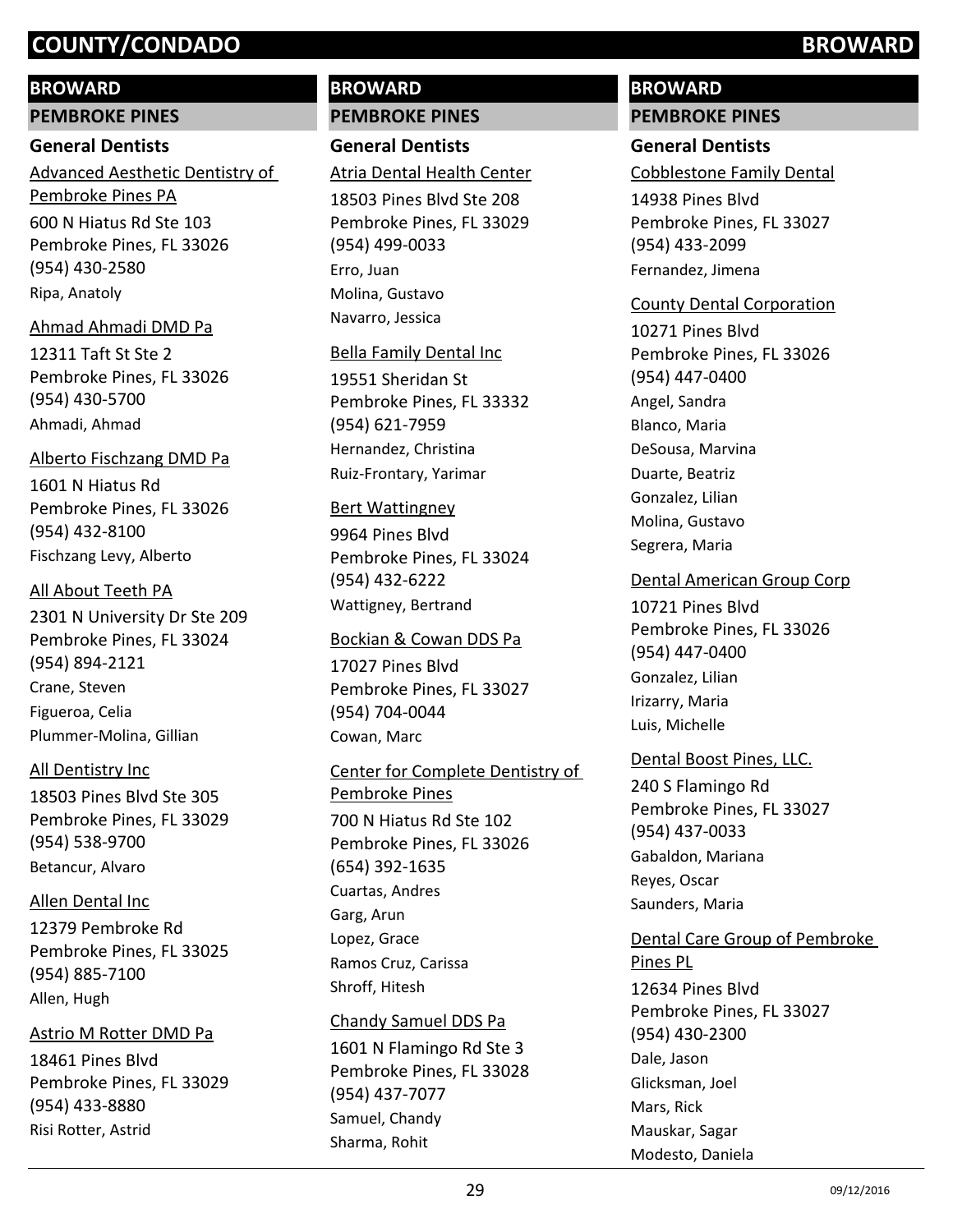### **BROWARD**

**PEMBROKE PINES**

### **General Dentists**

12634 Pines Blvd Pembroke Pines, FL 33027 (954) 430-2300 Dental Care Group of Pembroke Pines PL Pagani, Ambar Socher, Ari

### Dental Health Group

140 S University Dr Pembroke Pines, FL 33025 (954) 431-0004 Brody, Robert Christoph, Victor Garces, Carolina Guerra, Daniel Hoffman, Tara Mercado, Carlos Vignola, Jennifer

### Dental Smile LLC

17525 Pines Blvd Pembroke Pines, FL 33029 (954) 442-1884 Salazar, Cecilia

### Esteban Mulkay DMD Pa

2231 N University Dr Ste A Pembroke Pines, FL 33024 (954) 963-3383 Mulkay, Esteban

### Eugene Kravitz DDS

17767 SW 2nd St Pembroke Pines, FL 33029 (954) 430-4334 Kravitz, Eugene Kravitz, Lauren

### Floridian Dental at Pines LLC

12251 Taft St Ste 200 Pembroke Pines, FL 33026 (945) 441-8778 Maya, Martin

# **BROWARD PEMBROKE PINES**

**General Dentists** 12251 Taft St Ste 200 Floridian Dental at Pines LLC

Pembroke Pines, FL 33026 (945) 441-8778 Vinuela, Kari Vinuela, Larry

### Fongs Complete Dental Care Inc

1900 N University Dr Pembroke Pines, FL 33024 (954) 432-8992 Fong, Ian

### Gary Yanowitz DDS Pa

1000 N Hiatus Rd Ste 150 Pembroke Pines, FL 33026 (954) 431-9500 Berg, Jason Yanowitz, Gary

### Gomara DMD & Salcines DMD Pa

294 NW 172nd Ave Pembroke Pines, FL 33029 (954) 432-3655 Amaya, Andres Blanco, Diana Cruz, Karen De Vera, Vanessa Gomara, Luis Jaramillo, Gabriel Martinez, Miguel Martinez, Milton Morejon, Hector Morgado, Aracelio Perez, Alina Salcines, Damaris Saldarriaga, Lisa Shayan, Maria Valdes, Marilyn

# **BROWARD PEMBROKE PINES**

# **General Dentists**

Hialeah Dental Health Center Pa

1851 NW 125th Ave Ste 170 Pembroke Pines, FL 33028 (954) 437-2040 Erro, Juan

### Horizon Dental Care

9033 Taft St Pembroke Pines, FL 33024 (954) 437-0900 Califf, Randall

### Igor Pasisnitchenko DDS Pa

10450 Taft St Pembroke Pines, FL 33026 (954) 431-0450 Pasisnitchenko, Igor

### J Zimmerman D Corliss DMD Pa

18217 Pines Blvd Pembroke Pines, FL 33029 (954) 704-0506 Zimmerman, Jerry Zimmerman-Corliss, Deborah

### Jorge I Solano DMD Pa

2076 N University Dr Pembroke Pines, FL 33024 (954) 432-5700 Solano, Jorge

### Jose Dominguez DDS Pa

3 SW 129th Ave Ste 210 Pembroke Pines, FL 33027 (954) 450-6447 Dominguez, Jose

### Keith Friefeld

17792 SW 2nd St Pembroke Pines, FL 33029 (954) 435-2999 Friefeld, Keith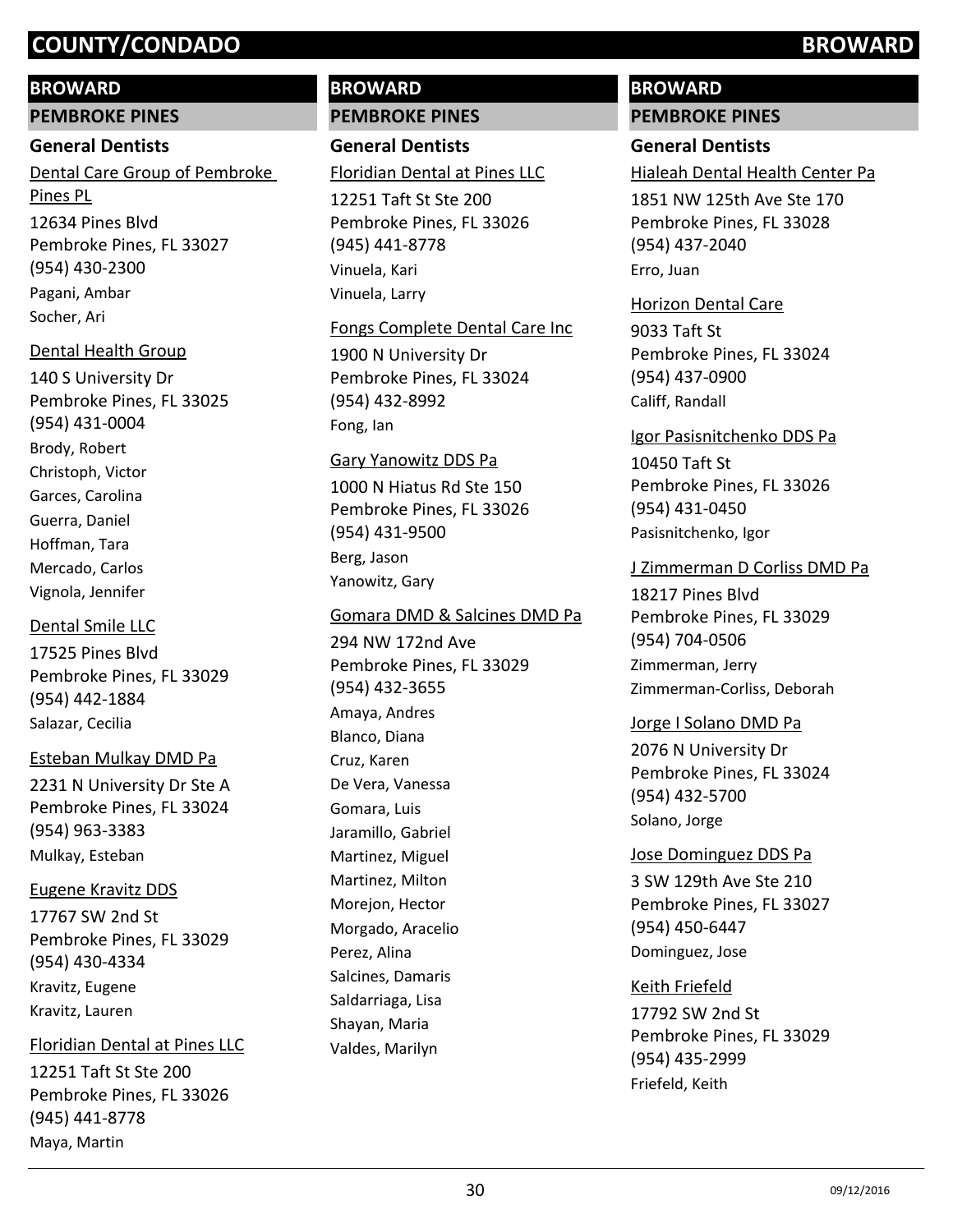# **BROWARD**

**PEMBROKE PINES**

# **General Dentists**

601 N Flamingo Rd Ste 415 Pembroke Pines, FL 33028 (954) 438-4444 Key Dental Group Pa

Heinicke, Steven

# Lakes Mall Dental

11401 Pines Blvd Ste 220 Pembroke Pines, FL 33026 (954) 432-5515 Calderon, Erik

# Leon Dental Center

17525 Pines Blvd Pembroke Pines, FL 33029 (954) 442-1884 Gonzales, Kenia Orta, Ines

9818 Pines Blvd Pembroke Pines, FL 33024 (954) 432-4800 Liliana C Gonzalez DDS Pa Gonzalez, Liliana

# Maniglia & De Sousa DMD PA

294 NW 172nd Ave Pembroke Pines, FL 33029 (954) 432-3655 Maniglia, Marielba

# Maria Mezcua DDS Pa

18503 Pines Blvd # 202-203 Pembroke Pines, FL 33029 (954) 432-4101 Mezcua, Maria

# Mark A Mautner DMD Pa

1601 N Palm Ave Ste 104 Pembroke Pines, FL 33026 (954) 435-5020 Bouchard, Cynthia Jusino Perez, Carmen Montilla, Miguel

# **BROWARD PEMBROKE PINES**

**General Dentists** Mark A Mautner DMD Pa

1601 N Palm Ave Ste 104 Pembroke Pines, FL 33026 (954) 435-5020 Simon, Gelsys

# My Dentist For Life Pa

294 NW 172nd Ave Pembroke Pines, FL 33029 (954) 432-3655 Hoffman, Tara Rizvi, Saba

# Oasis Dental Associates Pa

10796 Pines Blvd Ste 203 Pembroke Pines, FL 33026 (954) 499-1599 Aleman, Alex Navarrete, Hansel Ruiz, Saili

# PATRICIA M JAQUEZ DMD INC

12297 Pembroke Rd Pembroke Pines, FL 33025 (954) 430-0308 Jaquez, Patricia

# Pembroke Pines Dental Associates

1 SW 129th Ave Ste 406 Pembroke Pines, FL 33027 (954) 435-9559 Kinaci, Hakan

# Pembroke Pines Dental Health Cen

1806 N Flamingo Rd Ste 170 Pembroke Pines, FL 33028 (954) 437-2040 Carballo, Rodolfo Erro, Juan Haratz, Adela Navarro, Jessica

# **BROWARD PEMBROKE PINES**

# **General Dentists**

Pembroke Square Dental

9001A Pembroke Rd Pembroke Pines, FL 33025 (954) 437-6400 Abdelmonem, Rafah Camejo, Joaquin

# Phen Dental Inc

2212 N Flamingo Rd Pembroke Pines, FL 33028 (954) 885-8762 Phen, Yuchi

# Pines Dental Associates

1541 N Palm Ave Pembroke Pines, FL 33026 (954) 432-6133 Mendez, Antonio Ruiz, Milton

# PINES DENTAL CARE INC .

17868 NW 2nd St Pembroke Pines, FL 33029 (954) 538-0047 Fernandez, Amaya Gonzalez, Reydel Martin, Felipe Molina, Gustavo Prieto, Rolando Rodriguez, Roxana Shayan, Maria

# Pines Family Dental

20170 Pines Blvd Ste 108 Pembroke Pines, FL 33029 (954) 430-1717 Lizaso, Raul

# Pines-Palm Dental Care

9964 Pines Blvd Pembroke Pines, FL 33024 (954) 432-6222 Gutierrez, Fernando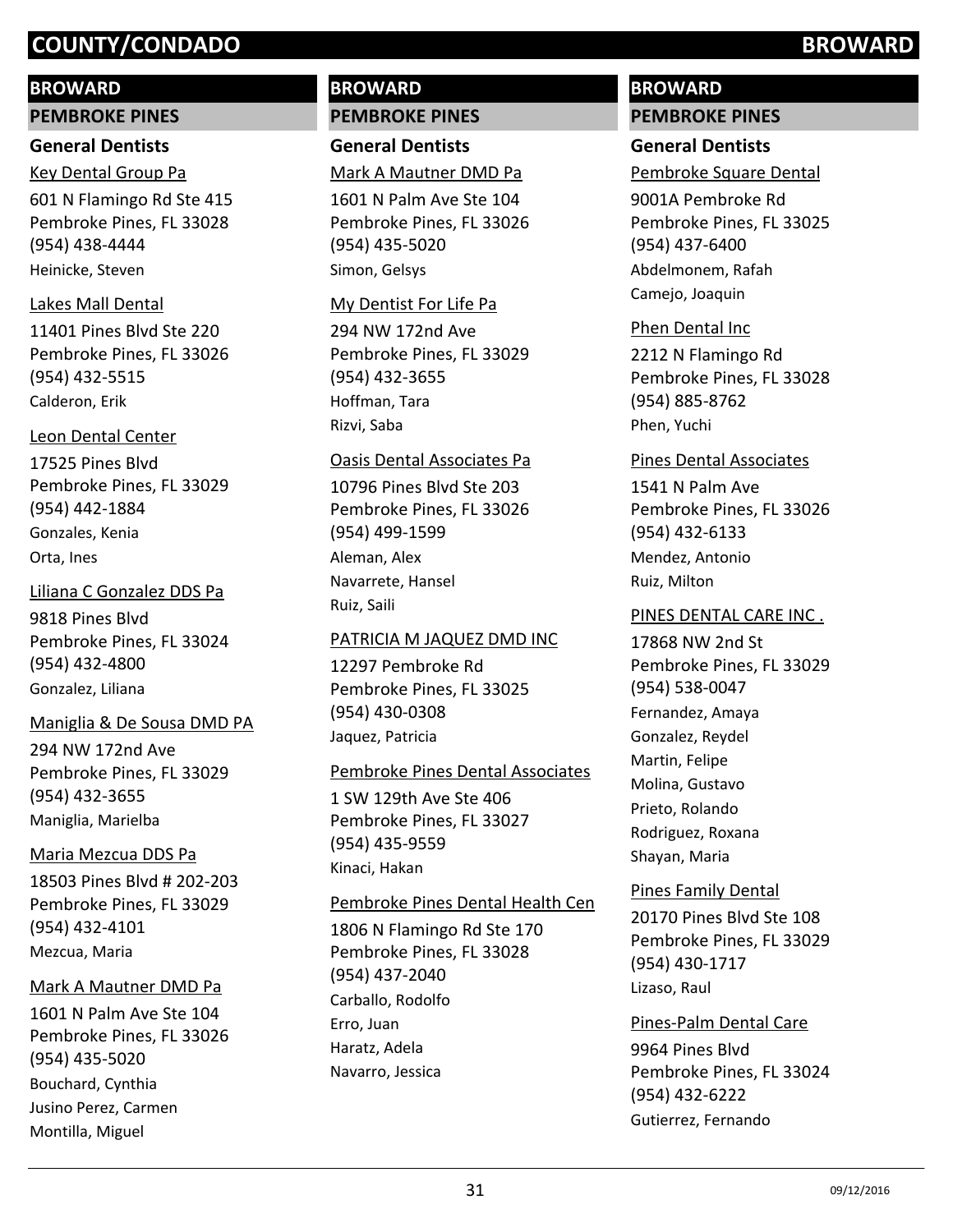### **BROWARD**

**PEMBROKE PINES**

### **General Dentists**

Premier Dental Associates Inc

700 N Hiatus Rd Ste 102 Pembroke Pines, FL 33026 (954) 392-1635 Barbag, Adam Iturralde, Ignacio Weisbrot, Bruce

### Radiant Expressions Dental

2301 N University Dr Ste 206 Pembroke Pines, FL 33024 (954) 589-0292 Al-Maghazchi, Hassan

### Richard Karam DDS Pa

7100 Pines Blvd Ste 24 Pembroke Pines, FL 33024 (954) 961-0400 Karam, Richard

### Ronald Rosenbaum

2231 N University Dr Ste A Pembroke Pines, FL 33024 (954) 981-5600 Rosenbaum, Ronald

### Sage Dental of Pembroke Pines PLLC

17027 Pines Blvd Pembroke Pines, FL 33027 (954) 704-0044 Alvarado-Romero Pou, Melissa Alvarez, Jonathan Ayesh, Karima Azari, Scott Bergquist, Michael Bockian, Joshua Bratman, Jerry Castillo, Juan Cherkinsky, Jordan Childers, Carmen Cline, Jack Coronado, Efrain Cowan, Marc

# **BROWARD PEMBROKE PINES**

**General Dentists**

17027 Pines Blvd Sage Dental of Pembroke Pines PLLC

Pembroke Pines, FL 33027 (954) 704-0044 Cruz, Antonio Daneshpajouh, Sara Darojat, Zuhdiyah Dean, Craig Draizin, Claudia Driscoll, Allison Duarte, Beatriz Durkan, Marcia Engelsberg, David Fernandez-Martinez, Mariangel Fox, Jeffrey Garcia-Porras, Marcela Garrison, Harvey Ghandour, Dima Gilbert, Mark Gonzales, Angelica Guerrero, Luis Gul, Yousaf Guthrie, Kelly Hamed, Shirin Helmy, James Hoffman, Bruce Horwitz, Steven Israel, Elie Juma, Zaileen LePore, Krystina Londono, Jennifer Ma, Robert Mohr, Eric Moncrieffe, Tiffany Naguib, Michelle Napoli, Marisa Newton, Emily Ortega, Laura Ortiz, Ana Pare, Elizabeth Perez-Alamo, Jennifer

# **BROWARD**

**PEMBROKE PINES**

# **General Dentists**

Sage Dental of Pembroke Pines PLLC

17027 Pines Blvd Pembroke Pines, FL 33027 (954) 704-0044 Perkins, Lindsay Planes, Alex Price, Dana Quick, James Rappaport, David Rezvani, Caroline Rieger, Eric Ring, Stephen Rodriguez, Margarita Rodriguez, Ramon Roshkind, David Salazar, Cecilia Sanches, Melanie Shofnos, Charles Simpson, Natalie Sirage, Ahmed Snider, Erica Steiner, Samantha Strauss, Theodore Suarez, Henry Truong, Xen Urquiza, Yeneir Van Duyne, Tracy Viener, Alfred Vignola, Jennifer Weisbrot, Bruce Winderbaum, Sasha Wooldridge, Maria Young, Summer Yu, Cynthia Ziegler, Neal Zylbering, Jason 7861 Pines Blvd Salgra Dental Group Inc

Pembroke Pines, FL 33024 (954) 967-8280 Grabczak, Thomas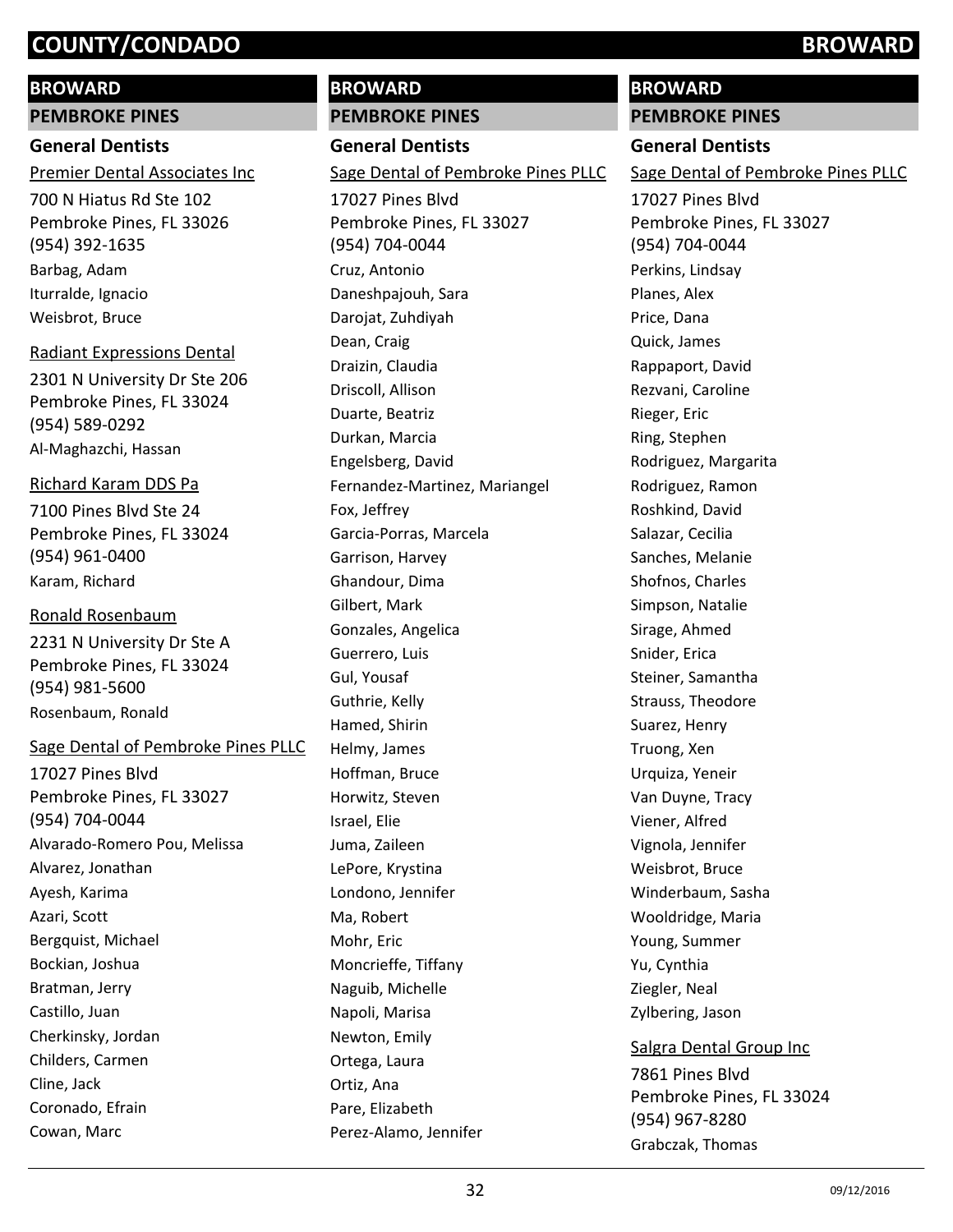### **BROWARD**

**PEMBROKE PINES**

### **General Dentists**

7861 Pines Blvd Pembroke Pines, FL 33024 (954) 967-8280 Salgra Dental Group Inc Salas, Claudia

### Silver Lakes Dental

17792 SW 2nd St Pembroke Pines, FL 33029 (954) 435-2999 Hall, Nicole

### Simmonds Dental Assoc Pa

1724 N University Dr Pembroke Pines, FL 33024 (954) 432-7771 Simmonds, Shirley

### Smile Experts

9873 Pines Blvd Pembroke Pines, FL 33024 (954) 433-5231 Trujillo, Andrea

### Soft Touch Dental Care

1601 N Flamingo Rd Ste 3 Pembroke Pines, FL 33028 (954) 437-7077 Fadavi, Sayed

### South Dental Of Pembroke Pines

601 NW 179th Ave Ste 101 Pembroke Pines, FL 33029 (954) 450-1303 Andrulonis, Jennifer Guevara, Anaely Legon, Enrique Mejia, Adriana Menendez, Nancy Naranjo, Hector Oppenheimer, Jahn Ramirez, Judex Wilhelm, Susana

# **BROWARD PEMBROKE PINES**

**General Dentists** Sun East Dental Pa

19620 Pines Blvd Ste 203 Pembroke Pines, FL 33029 (954) 885-5351 Verne, Maria

### SWEET HART DENTAL

650 NW 180th Ter Ste 103 Pembroke Pines, FL 33029 (954) 437-9288 Hart, Darlene

### Tin Wai Hui DMD Pa

17901 NW 5th St Ste 206 Pembroke Pines, FL 33029 (954) 430-2188 Hui, Tin

### Tooth Options Inc

9033 Taft St Pembroke Pines, FL 33024 (954) 437-0900 Greear, Jamie

### Total Dental Centers LLC

12177 Pembroke Rd Pembroke Pines, FL 33025 (954) 505-3269 Angelakis, Despina

600 N Hiatus Rd Ste 103 Pembroke Pines, FL 33026 (954) 430-2580 Towncare Dental of Pembroke Pines PA Guzman, Nestor Orta, Ines Young, Lisa

### Value Dental Centers PA

1724 N University Dr Pembroke Pines, FL 33024 (954) 432-8000 Aron, Robert

# **BROWARD PEMBROKE PINES**

# **General Dentists**

William Pena DMD PA

10021 Pines Blvd # 100 Pembroke Pines, FL 33024 (954) 417-1337 Mejia Valencia, Ana Maria

### **Oral Surgeons**

1601 N Flamingo Rd Ste 3 Pembroke Pines, FL 33028 (954) 437-7077 Chandy Samuel DDS Pa Amundson, Melissa Caceres, Johanny

### Dental Health Group

140 S University Dr Pembroke Pines, FL 33025 (954) 431-0004 Torres, Luis

### M Cowan And Associates DDS Pa

9050 Pines Blvd Ste 420 Pembroke Pines, FL 33024 (954) 432-7025 Demick, Robert Sorgen, Michael

### Oral Facial Reconstruction Impla

1 SW 129th Ave Ste 400 Pembroke Pines, FL 33027 (954) 432-2080 Cardenas, Luis Friedman, Kurt Payton, Kevin

## Sage Dental of Pembroke Pines PLLC

17027 Pines Blvd Pembroke Pines, FL 33027 (954) 704-0044 Garvar, Lanny Grande, Federico Rand, Matthew Segui, Maikel Seider, Paul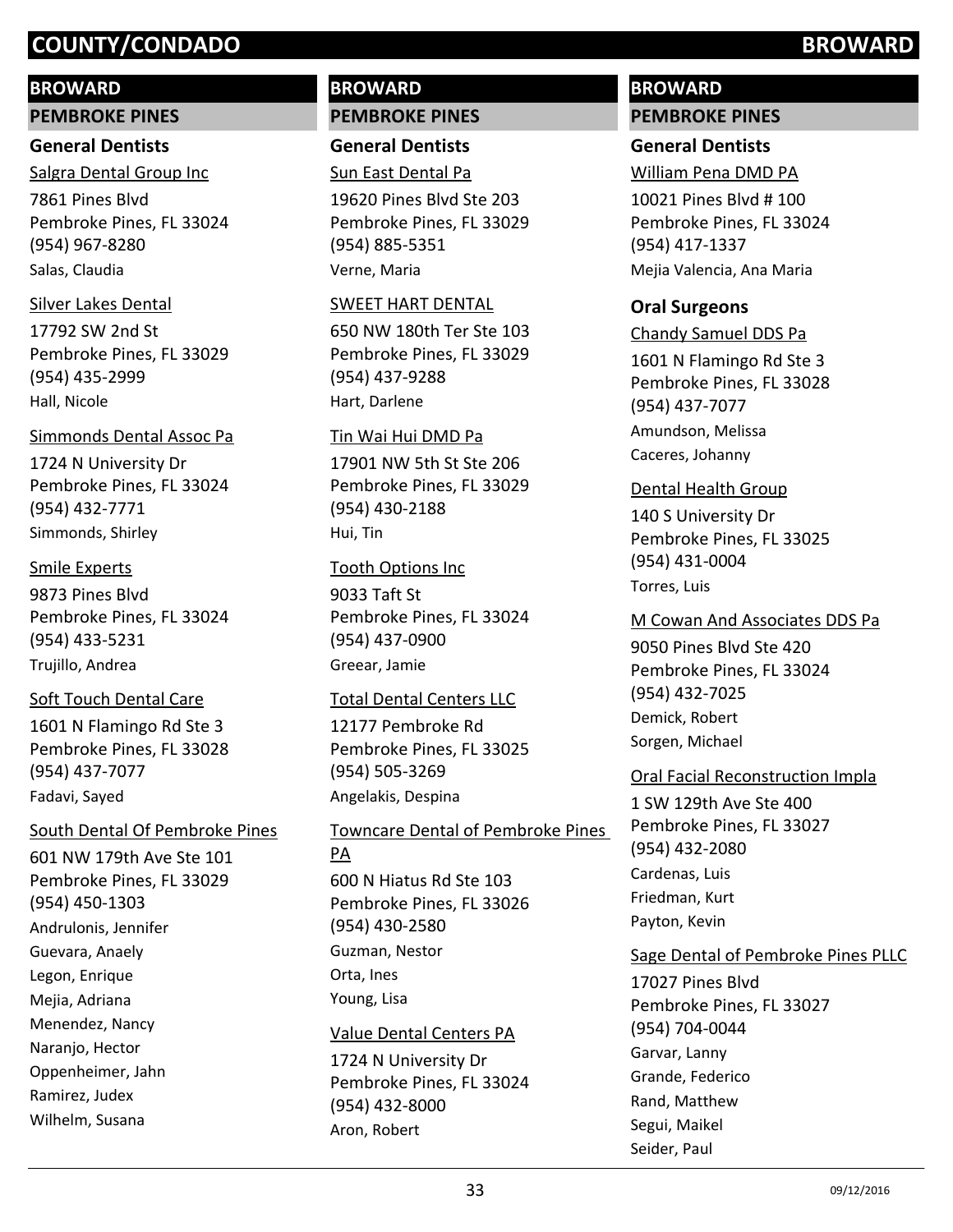## **BROWARD**

**PEMBROKE PINES**

### **Oral Surgeons**

17027 Pines Blvd Pembroke Pines, FL 33027 Sage Dental of Pembroke Pines PLLC

(954) 704-0044 Stewart, Stanley

### Seider & Seider PA

3157 N University Dr Ste 104 Pembroke Pines, FL 33024 (954) 431-1600 Seider, Paul

# Seider & Stevens Pa

3157 N University Dr Pembroke Pines, FL 33024 (954) 431-1600 Seider, Perry Stevens, Jeffrey

700 N Hiatus Rd Ste 101 Pembroke Pines, FL 33026 (954) 973-5725 Simply Smile Orthodontics of Pembroke LLC Grider, Joseph

## South Dental Of Pembroke Pines

601 NW 179th Ave Ste 101 Pembroke Pines, FL 33029 (954) 450-1303 Grider, Joseph Hew, Damion

17901 NW 5th St Ste 101 Pembroke Pines, FL 33029 (954) 437-2222 Tendler Center For Oral Maxillofacial And Implant

Tendler, Alfredo

# **BROWARD PEMBROKE PINES**

**Prosthodontists**

All About Teeth PA

2301 N University Dr Ste 209 Pembroke Pines, FL 33024 (954) 894-2121 Bobadilla, Patricia

## Sage Dental of Pembroke Pines PLLC

17027 Pines Blvd Pembroke Pines, FL 33027 (954) 704-0044 Vera, Anny

### Total Dental Centers LLC

12177 Pembroke Rd Pembroke Pines, FL 33025 (954) 505-3269 Rosado-Rodriguez, Roy

## **PLANTATION**

**General Dentists** 4141 NW 5th St #102 Plantation, FL 33317 (954) 791-1220 Advanced Dental Care of Plantation Martin, Sidney

## Advanced Dentistry of Plantation PA

301 NW 84th Ave Ste 300 Plantation, FL 33324 (954) 583-1152 Boillot, Kathy Schwartz, Eli Schwartz, Marc

## Aesthetica Dental Inc

1761 N University Dr Plantation, FL 33322 (954) 424-5868 Grigoropoulos, Marios

# **BROWARD PLANTATION**

# **General Dentists**

American Sethi Smile Center

1127 S University Dr Plantation, FL 33324 (954) 731-0586 Sethi, Sangeeta

### B & E Dental Pa

8430 W Broward Blvd Ste 100 Plantation, FL 33324 (954) 474-3330 Blitman, Robert Epstein, Mitchell

# Barry M Montag

294 S University Dr Plantation, FL 33324 (954) 475-8000 Montag, Barry

6991 W Broward Blvd Ste 102 Plantation, FL 33317 (954) 327-5751 Bells Dental Solutions Pa

Bell, Dyonne

## Broward Mall Dental Pa

8000 W Broward Blvd Ste 1123 Plantation, FL 33388 (954) 476-0802 Atkinson, William Cullen, William Di Re, Anthony Durve, Aparna Fornos, Jorge Goldstein, Alexander Gonzales, Kenia Gonzalez, Kelly Gonzalez, Yanela Gorfien, Joseph Green, George Guilarte, Rhona Guthrie, Kelly Henry, Carlianette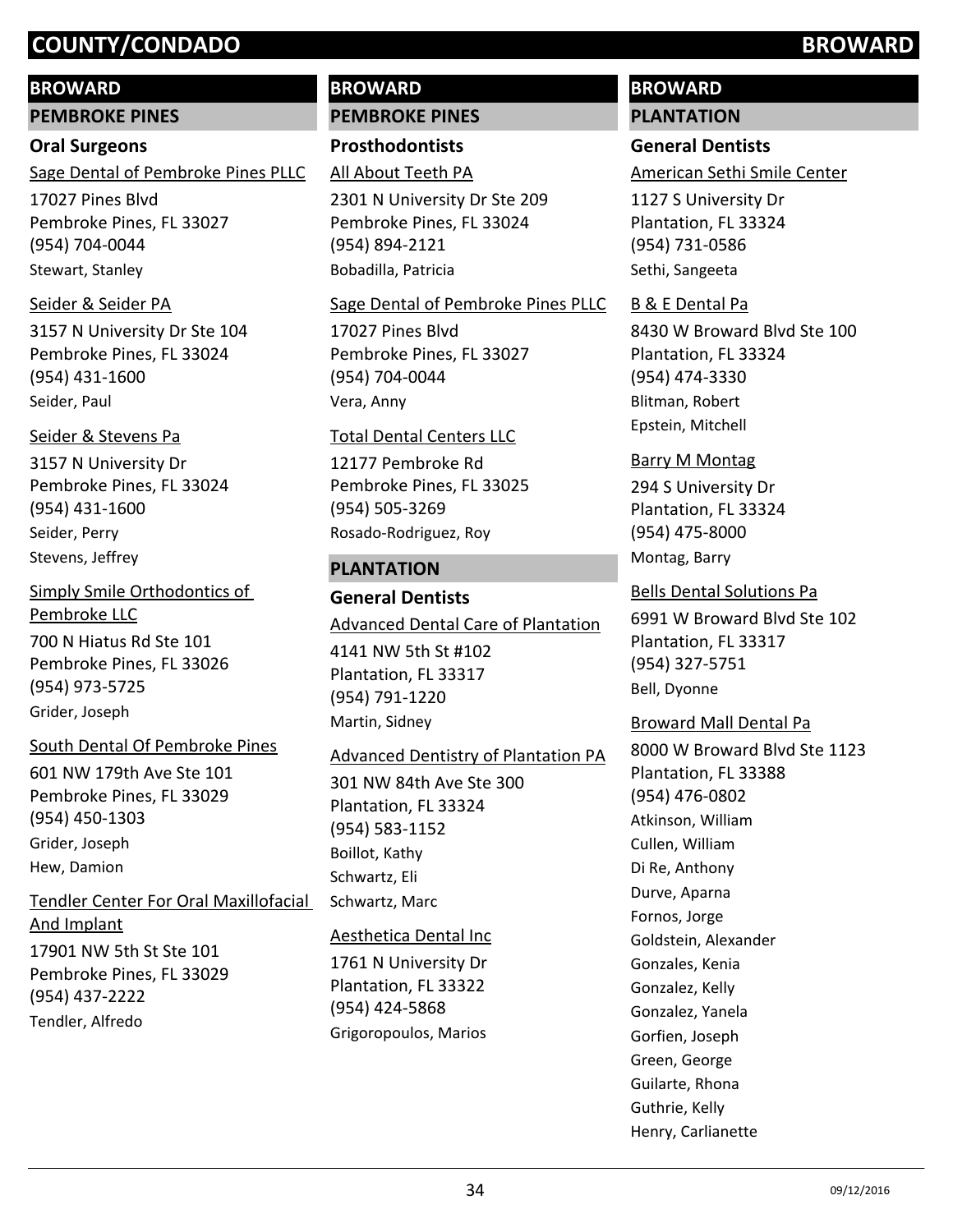### **BROWARD**

### **PLANTATION**

# **General Dentists**

Broward Mall Dental Pa

8000 W Broward Blvd Ste 1123 Plantation, FL 33388 (954) 476-0802 Kiani, Kamran Kopynets, Viktor Krasnov, Rostislav Kunstmann, Vivian Lago-Sanchez, Idelbis Licina, Zeljka Manzur, Kasim Marshall, Kristine Matthews, Irina Mutawalli, Khalid Qadri, Subuhi Quevedo, Fernando Quevedo, Rachel Ribot, Aliana Saltz, Jamie Sutnick, Steven Uzunova-Dimova, Kalina Valdman, Vadim Vu, Nga Weisser, Ettie Zand, Maximus Zariffard, Ehsan

### C H Etts DDS Pa

333 NW 70th Ave Ste 106 Plantation, FL 33317 (954) 587-8882 Etts, Craig

### Comfort Dentists of Plantation

817 S University Dr Ste 103 Plantation, FL 33324 (954) 424-6776 Badger, Leonard Excellent, Alexis

# **BROWARD PLANTATION**

# **General Dentists**

# Dentacare Dental Associates

101 N Pine Island Rd Ste 101 Plantation, FL 33324 (954) 475-9455 Riettie, Lana

### Dental Care of Planattion

9633 W Broward Blvd Ste 2A Plantation, FL 33324 (954) 473-4800 Ginzler, Lisa

### Dental Care Of Plantation PA Corp

9633 W Broward Blvd Ste 2A Plantation, FL 33324 (954) 473-4800 Wymann, Jamie

### Dr Arveen Andalib DDS

1411 S University Dr Plantation, FL 33324 (754) 701-0386 Andalib, Arveen

### Dr Kip Ring

7500 NW 5th St Ste 108 Plantation, FL 33317 (954) 581-7540 Ring, Christian Ziemba, Albert

### Dr Marcel Baghdadi Gegati

300 NW 70th Ave Ste 108 Plantation, FL 33317 (954) 792-4100 Bagdadi Gegati, Marcel

## Dr Smile PA

7420 NW 5th St #101 Plantation, FL 33317 (954) 791-0330 Salomon, Daniella

# **BROWARD PLANTATION**

# **General Dentists**

Elite Dental & Aesthetics PA

131 NW 100th Ave Plantation, FL 33324 (954) 476-4537 Kathein, Lital Kossak, Elizabeth

### Eyad Shehadeh DDS PA

973 N Nob Hill Rd Plantation, FL 33324 (954) 475-1717 Shehadeh, Eyad

## Florida Center For Esthetic Dent

7420 NW 5th St Ste 109 Plantation, FL 33317 (954) 581-5922 Friedman, Katia

Frank D Lipson DDS Pa

333 NW 70th Ave Ste 104 Plantation, FL 33317 (954) 739-3810 Lipson, Frank

## Freddy Vallejo DDS

101 North Pine Island Rd #101 Plantation, FL 33324 (954) 382-0110 Vallejo, Freddy

### Gentle Family Dentistry

10167 W Sunrise Blvd Ste 101 Plantation, FL 33322 (954) 424-4600 Gilson, Steven

### Jacaranda Dental

600 S Pine Island Rd Ste 201 Plantation, FL 33324 (954) 577-3223 Berger, Richard Blardonis, Armando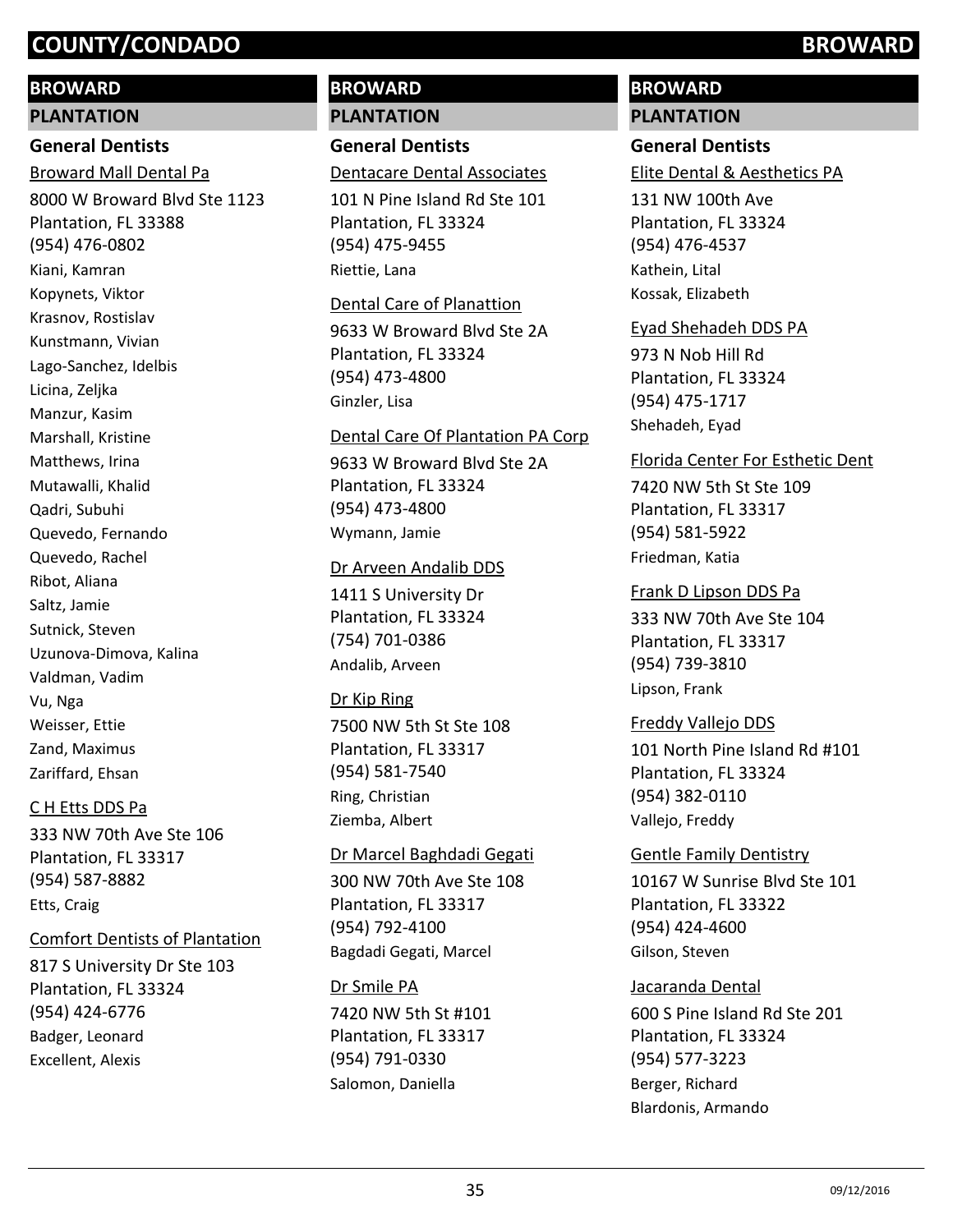### **BROWARD**

### **PLANTATION**

### **General Dentists**

Jack Saban DDS Pa

150 N University Dr Ste 100 Plantation, FL 33324 (954) 473-4455 Saban, Jack

# JACQUELINE A NELSON MANGATAL

4330 W Broward Blvd Ste M Plantation, FL 33317 (954) 791-3884 DDS PA NELSON-MANGATAL, JACQUELINE

### James Kerns DMD Pllc

6905 W Broward Blvd Ste 101 Plantation, FL 33317 (954) 641-0414 Boutsikos, Maria Kerns Jr, James

### Javier M Zawadzky DMD PA

1171 NW 106th Ave Plantation, FL 33322 (954) 429-8840 Canola, Zulma Zawadzky, Javier

### Kevin C Siao DMD PA

8142 W Broward Blvd Plantation, FL 33324 (954) 475-1212 Belotserkovsky, Daniel

### L G James DMD Pa

4101 S Hospital Dr Ste 4 Plantation, FL 33317 (954) 791-6700 James, Larry

### Lana C Riettie DDS Pa

100 NW 82nd Ave Ste 203 Plantation, FL 33324 (954) 475-9455 Riettie, Lana

# **BROWARD PLANTATION**

## **General Dentists**

Lance J Kamel

8269 W Sunrise Blvd Plantation, FL 33322 (954) 472-2000 Kamel, Lance

### Leonid R Briskin DMD Pa

8320 W Sunrise Blvd Ste 110 Plantation, FL 33322 (954) 475-8100 Briskin, Leonid

### Mankame Dipak M DDS Pa

300 NW 70th Ave Ste 109 Plantation, FL 33317 (954) 791-1630 Mankame, Dipak

### Marc Schwartz

301 NW 84th Ave Ste 300 Plantation, FL 33324 (954) 583-1152 Boillot, Kathy

### Maria Fanny Amarillo DDS Pa

7807 SW 6th Ct Plantation, FL 33324 (954) 472-8844 Amarillo, Mary

### Max Arocha DMD Pa

1125 S University Dr Plantation, FL 33324 (954) 432-7771 Arocha, Max Jaquez, Karla

### Michael J Friend DMD Pa

8962 Cleary Blvd Plantation, FL 33324 (954) 915-8080 Friend, Michael Zeig, Dana

# **BROWARD PLANTATION**

# **General Dentists**

Michael S Gorfinkel DMD Pa

111 N Pine Island Rd Plantation, FL 33324 (954) 473-6500 Gorfinkel, Michael

### Ongley Jacaranda Square Dentistry

1945 N Pine Island Rd Plantation, FL 33322 (954) 473-9161 Ongley, Bettie

### Optum Dental Care

1854 N Nob Hill Rd Plantation, FL 33322 (954) 423-3696 Shroff, Hitesh

### Peter K Krimsky DDS Pa

7408 NW 5th St Plantation, FL 33317 (954) 584-6842 Krimsky, Peter

# Plantation Dental Arts Assoc Pa

300 NW 70th Ave Ste 104 Plantation, FL 33317 (954) 327-8075 Coletti, Peter Duarte, Fabiola

## Plantation Dental Associates Pl

10080 NW 1st Ct Plantation, FL 33324 (954) 474-8977 Herbert, Brent Leibowitz, Jayson Palenzuela, Maryann

# Plantation Dental Care

6971 W Sunrise Blvd Ste 101 Plantation, FL 33313 (954) 791-6666 Gohill, Juliana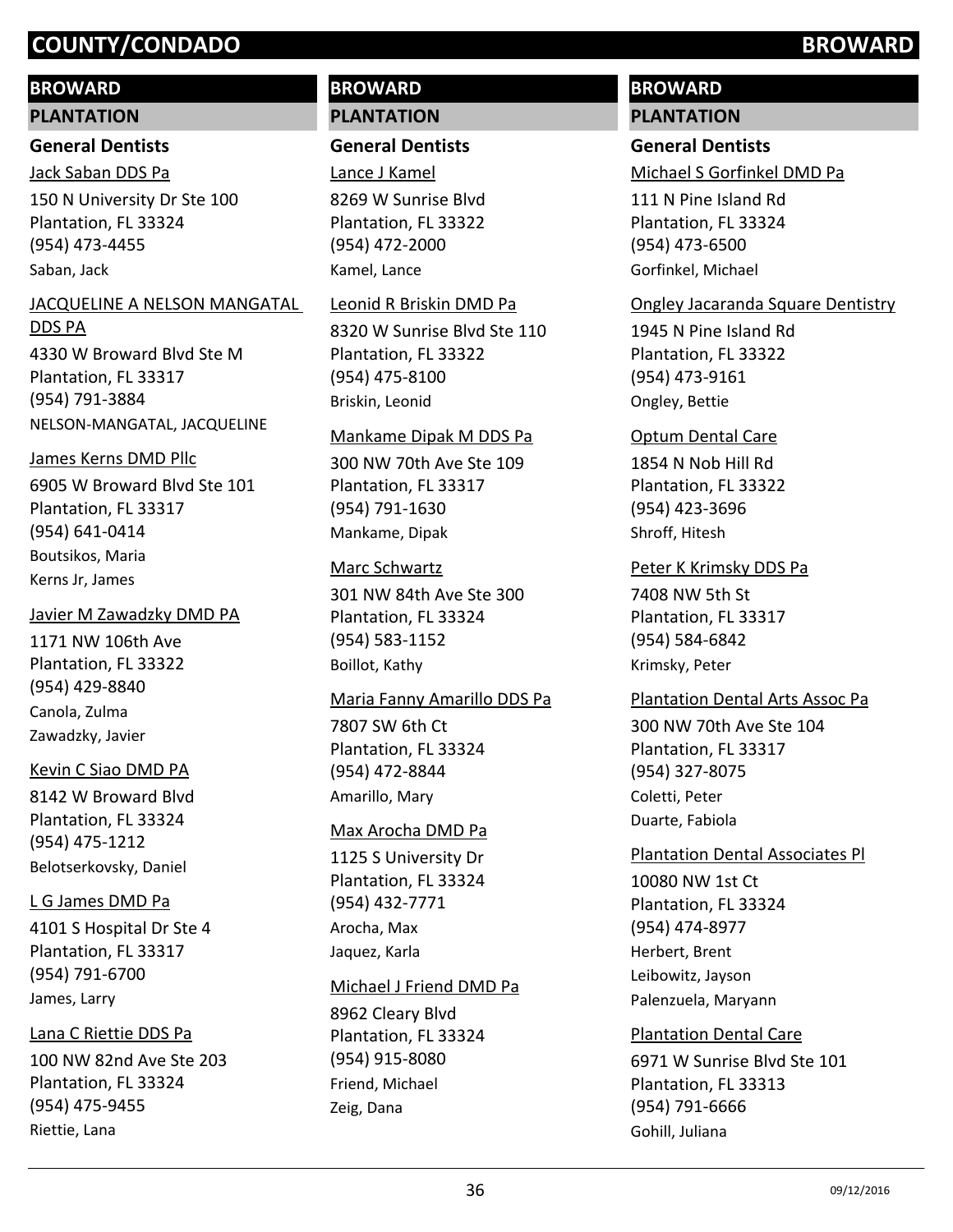#### **BROWARD**

**PLANTATION**

**General Dentists** Plantation Dental Services, Inc

314 S University Dr Plantation, FL 33324 (954) 474-8475 Suarez, Elisa

Royal Dental Care PA

7500 NW 5th St Ste 110 Plantation, FL 33317 (954) 530-3967 Skaff, Emon

8440 W Broward Blvd Plantation, FL 33324 (954) 472-8707 Sage Dental Of Plantation PA Alvarado-Romero Pou, Melissa Alvarez, Jonathan Bergquist, Michael Bockian, Joshua Castillo, Juan Cherkinsky, Jordan Childers, Carmen Cowan, Marc Daneshpajouh, Sara Darojat, Zuhdiyah Dean, Craig Draizin, Claudia Duarte, Beatriz Fernandez-Martinez, Mariangel Ghandour, Dima Gilbert, Mark Goldberg, Howard Gonzales, Angelica Guerrero, Luis Gul, Yousaf Guthrie, Kelly Hamed, Shirin Hoffman, Bruce Horwitz, Steven Israel, Elie Juma, Zaileen

# **BROWARD PLANTATION**

**General Dentists** Sage Dental Of Plantation PA

8440 W Broward Blvd Plantation, FL 33324 (954) 472-8707 LePore, Krystina Ma, Robert Mohr, Eric Moncrieffe, Tiffany Naguib, Michelle Napoli, Marisa Newton, Emily Ortega, Laura Pare, Elizabeth Perkins, Lindsay Planes, Alex Price, Dana Rappaport, David Rezvani, Caroline Rieger, Eric Rodriguez, Ramon Roshkind, David Salazar, Cecilia Sanches, Melanie Simpson, Natalie Sirage, Ahmed Steiner, Samantha Strauss, Theodore Truong, Xen Urquiza, Yeneir Van Duyne, Tracy Weisbrot, Bruce Winderbaum, Sasha Wooldridge, Maria Young, Summer Yu, Cynthia Ziegler, Neal

#### Sharone V Reid DDS Pa

4230 W Broward Blvd Plantation, FL 33317 (954) 583-1139 Reid, Sharone

# **BROWARD**

# **PLANTATION**

# **General Dentists**

Stephen C Najarian DMD Pa

815 S University Dr Ste 101 Plantation, FL 33324 (954) 452-0800 Najarian, Stephen

#### Steven A Rosenberg DDS Pa

7500 NW 5th St Ste 115 Plantation, FL 33317 (954) 791-7172 Amador, David Riechmann, Dena

#### Steven P Bogdanoff

1125 S University Dr Plantation, FL 33324 (954) 474-5567 Bogdanoff, Steven

6738 W Sunrise Blvd Ste 105 Plantation, FL 33313 (954) 792-1857 The Dental Place Inc Robinson, Sharon

## Tory R Lindh DMD Pa

7500 NW 5th St Ste 103 Plantation, FL 33317 (954) 581-0100 Leonard Jr, Thomas Lindh, Tory Orris, Michelle

#### Uttma S Dham DMD PA

180 SW 84th Ave Ste D Plantation, FL 33324 (954) 476-4535 Dham, Uttma

7807 SW 6th Ct Plantation, FL 33324 (954) 472-8844 Vazana Family Dental PA Vazana, Todd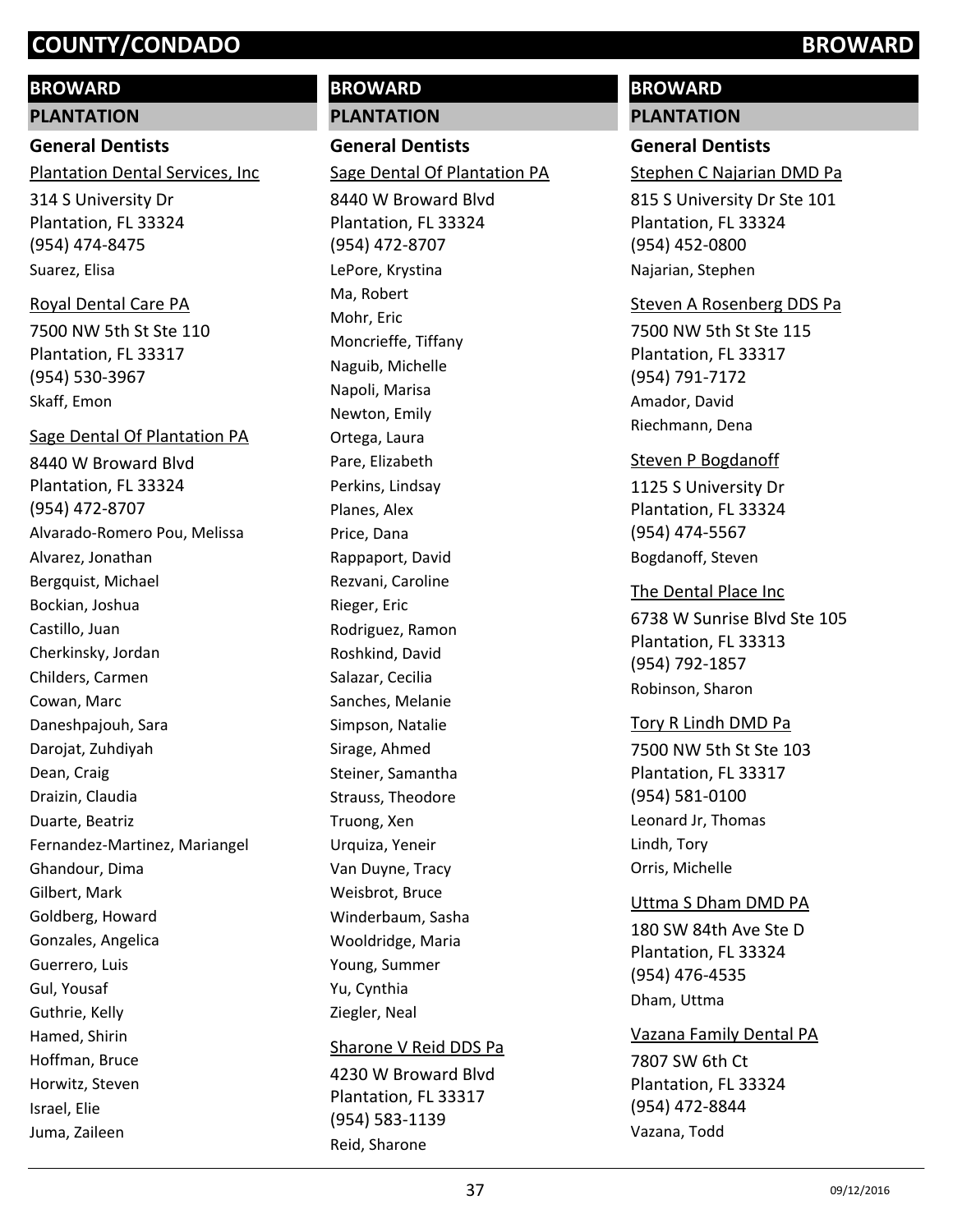#### **BROWARD**

#### **PLANTATION**

#### **General Dentists**

9633 W Broward Blvd Ste 10 Plantation, FL 33324 (954) 472-6555 Veloz Dental PA Veloz, Barbara

## **Oral Surgeons**

4141 NW 5th St #102 Plantation, FL 33317 (954) 791-1220 Advanced Dental Care of Plantation Weathers, Trevor

## Broward Mall Dental Pa

8000 W Broward Blvd Ste 1123 Plantation, FL 33388 (954) 476-0802 Rand, Matthew

#### Cowan And Associates Pa

8320 W Sunrise Blvd Ste 106 Plantation, FL 33322 (954) 474-9660 Demick, Robert Sorgen, Michael

#### Joel A. Berley DMD

7500 NW 5th St Plantation, FL 33317 (954) 792-5544 Berley, Joel Krohn, Mel

## Oral Facial Reconstruction Impla

100 NW 82nd Ave Ste 102 Plantation, FL 33324 (954) 475-9840 Cardenas, Luis Friedman, Kurt Payton, Kevin

# **BROWARD PLANTATION**

**Oral Surgeons** Plantation Dental Services, Inc

314 S University Dr Plantation, FL 33324 (954) 474-8475 Patel, Nishul

#### Plantation Park Dental Assoc

7420 NW 5th St Ste 101 Plantation, FL 33317 (954) 791-0330 Fox, Eric Sorgen, Michael

#### Sage Dental Of Plantation PA

8440 W Broward Blvd Plantation, FL 33324 (954) 472-8707 Bland, Giancarlo Garvar, Lanny Grande, Federico Rand, Matthew Seider, Paul Stewart, Stanley

## **Prosthodontists**

## Sage Dental Of Plantation PA

8440 W Broward Blvd Plantation, FL 33324 (954) 472-8707 Vera, Anny

#### **POMPANO BEACH**

#### **General Dentists**

Academia Dental of Coral Springs PA

2801 N University Dr Ste 202 Pompano Beach, FL 33065 (954) 227-8133 Taskonak, Burak

# **BROWARD POMPANO BEACH**

# **General Dentists**

#### Acosta Dental Services

1711 Hammondville Rd Pompano Beach, FL 33069 (954) 972-6066 Acosta-Ortiz, Rodolfo

#### Affordable Dental Center Of Brow

2323 NE 26th Ave Ste 111 Pompano Beach, FL 33062 (954) 941-7048 Sanchez, Rosa

#### Ahmad Ahmadi DMD Pa

6656 Parkside Dr Pompano Beach, FL 33067 (954) 752-8283 Ahmadi, Ahmad

#### Alan Slootsky DMD Pa

161 S Pompano Pkwy Pompano Beach, FL 33069 (954) 972-1000 Jaffe, Avery

#### Beautiful Smiles Family Dentistry Inc

2631 E Atlantic Blvd Pompano Beach, FL 33062 (954) 942-4048 Hutchison, Manon

Comfortable Care Dental Health Professio

7501 N State Road 7 Pompano Beach, FL 33073 (954) 603-2902 Cerullo, Domenick Correia, Philip Hua, Yang Rodriguez, Jorge

#### Correa Pinto DMD PLLC

100 NW 17th Ave # 102 Pompano Beach, FL 33069 (954) 917-0715 Pinto, Rafaella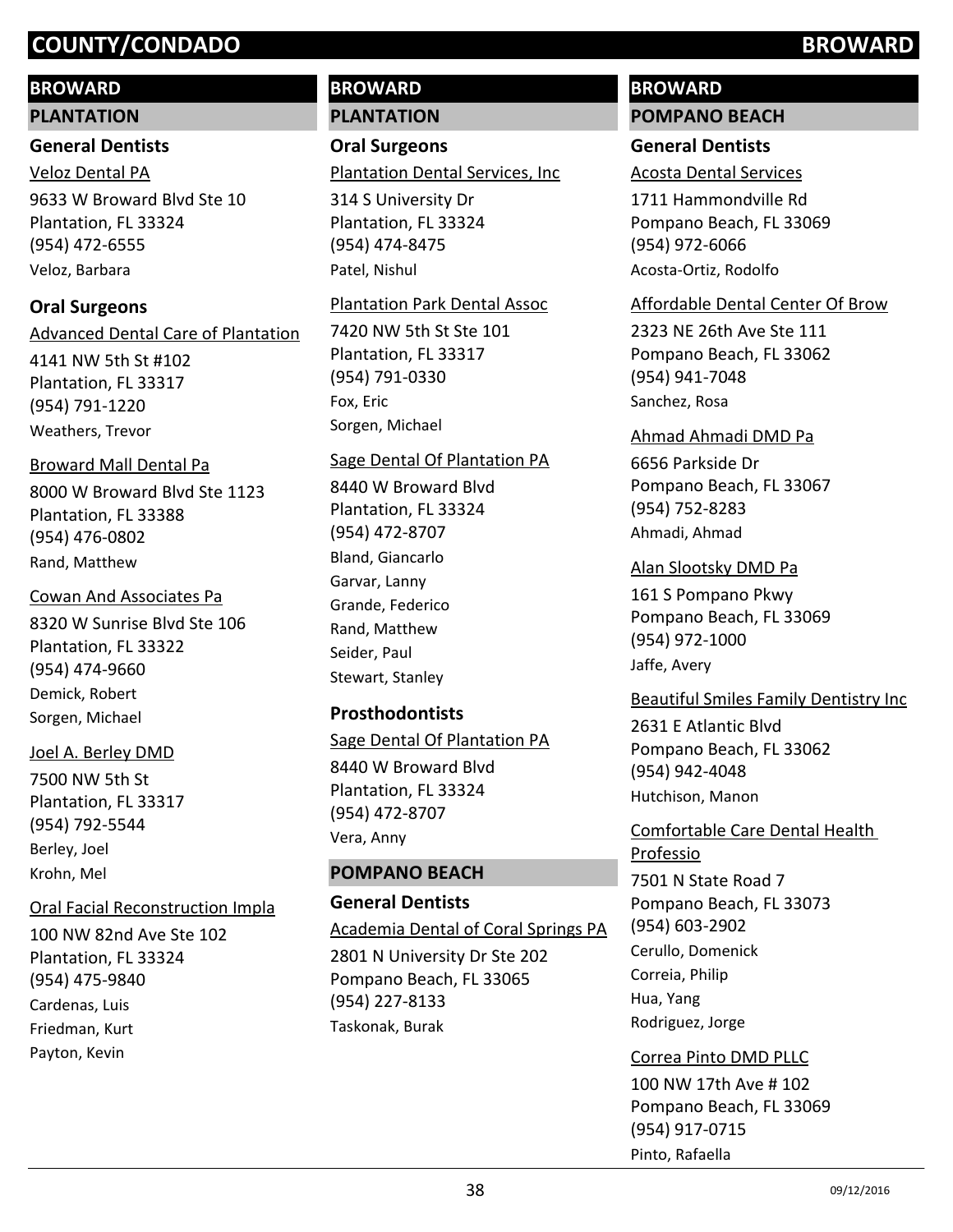#### **BROWARD**

**POMPANO BEACH**

# **General Dentists**

100 NW 17th Ave # 102 Pompano Beach, FL 33069 (954) 917-0715 Correa Pinto DMD PLLC

#### Cyrus R Pettis DMD

2747 E Atlantic Blvd Pompano Beach, FL 33062 (954) 781-4670 Collazo, Mildred Kim, Hyuna Pettis, Cyrus Ramirez, Patricia

#### Cyrus R Pettis DMD PA

200 N Flagler Ave Pompano Beach, FL 33060 (954) 782-4001 Pettis, Cyrus

#### Daysy Pinero DMD

10212 W Sample Road Pompano Beach, FL 33065 (954) 796-3355 Pinero, Daysy

#### Dedicated Dental Group Pa

7321 N State Road 7 Pompano Beach, FL 33073 (954) 796-9900 Nudel, Tatyana

# Dental Smile Therapy

1901 N Federal Hwy Unit 215 Pompano Beach, FL 33062 (954) 785-1102 Dulcey, Monica Mohr, Eric

#### Dental Smile Therapy PA

1901 N Federal Hwy Unt 215 Pompano Beach, FL 33062 (954) 785-1102 Dulcey, Monica

# **BROWARD POMPANO BEACH**

**General Dentists** Dental Smile Therapy PA

1901 N Federal Hwy Unt 215 Pompano Beach, FL 33062 (954) 785-1102 Pinto, Rafaella

#### Dentures 24 7 Inc

2201 NE 52nd St Ste 201 Pompano Beach, FL 33064 (954) 531-6689 Jaramillo, Gabriel

#### Dr. John P Claxton

1605 S Cypress Rd Pompano Beach, FL 33060 (954) 782-2440 Claxton, John

#### Eduardo C Blanco DDS Pa

50 NE 26th Ave Ste 403 Pompano Beach, FL 33062 (954) 946-6626 Blanco, Eduardo

#### Edwin C Delz DDS Pa

2323 NE 26th Ave Ste 108 Pompano Beach, FL 33062 (954) 782-9111 Delz, Edwin

# 2000 N Federal Hwy Ste 300 Pompano Beach, FL 33062 (954) 941-4410 Fabrizio Kenneth Amador DMD PA Amador, Fabrizio

#### Garner Hambrook DDS Pa

722 E McNab Rd Pompano Beach, FL 33060 (954) 781-0545 Spitzig, Colleen

# **BROWARD POMPANO BEACH**

# **General Dentists**

# Gisele Oliveira

950 N Federal Hwy Ste 202 Pompano Beach, FL 33062 (954) 532-6637 De Oliveira, Gisele

#### Hector Naranjo DMD PA

7539 N State Road 7 Pompano Beach, FL 33073 (954) 255-8055 Naranjo, Hector

#### Jaline Boccuzzi DMD Pa

2122 NE 2nd St Pompano Beach, FL 33062 (954) 941-4310 Boccuzzi, Jaline

#### Julia H Joh DMD PA

4301 N Federal Hwy Ste 5 Pompano Beach, FL 33064 (954) 781-6780 Joh, Julia

#### Maritza Lazcano DDS PA

2708 E Atlantic Blvd Pompano Beach, FL 33062 (954) 941-6882 Lazcano, Maritza

2000 N Federal Hwy Pompano Beach, FL 33062 (954) 782-6800 Michael A Scott DDS Pa Scott, Michael

#### Michael E Nudelberg DMD

550 SW 3rd St Ste 108 Pompano Beach, FL 33060 (954) 946-4122 Nudelberg, Michael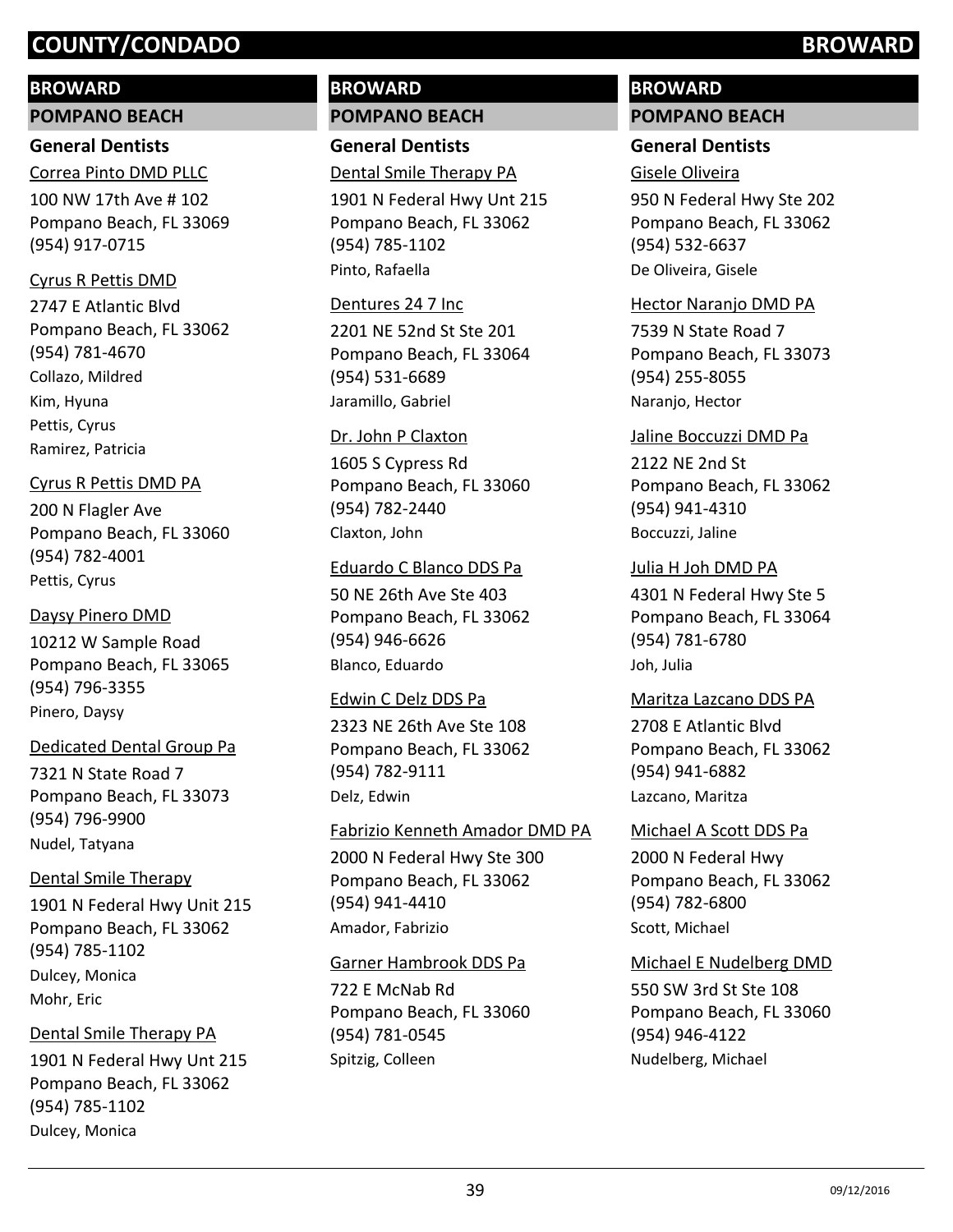#### **BROWARD**

**POMPANO BEACH**

#### **General Dentists**

100 SW 6th St Pompano Beach, FL 33060 (954) 942-4836 Michael E Nudelbert DMD Nudelberg, Michael

#### Morric DeLeon DDS Inc.

2716 W Atlantic Blvd Pompano Beach, FL 33069 (954) 979-3515 DeLeon Adrino, Morris

#### Nicole M Berger DDS PA

572 E McNab Rd Ste 102 Pompano Beach, FL 33060 (954) 785-1100 Berger, Nicole Cohen, Jonathan

#### Nova Dental

1501 SE 23rd Ave Pompano Beach, FL 33062 (954) 788-2388 Roldan, Santiago

#### Philip A Pine DDS Pa

1600 E Atlantic Blvd Pompano Beach, FL 33060 (954) 782-1992 Pine, Philip

#### Philip S Desenze DDS Pa

540 E McNab Rd Ste E Pompano Beach, FL 33060 (954) 785-3210 Desenze, Philip

#### Pompano Beach Dental

2000 N Federal Hwy Ste 202 Pompano Beach, FL 33062 (954) 782-6800 Moncrieffe, Tiffany

# **BROWARD POMPANO BEACH**

**General Dentists** Pompano Beach Family Dental

1239 S Powerline Rd Pompano Beach, FL 33069 (954) 974-2140 Rodriguez, Narda Roth, Thomas

#### Pompano Family Dental

950 N Federal Hwy Ste 202 Pompano Beach, FL 33062 (954) 532-6637 Morales, Alexis

#### Pristine Dental Care Inc

831 W Sample Rd Pompano Beach, FL 33064 (954) 943-6644 Benjamin, Reenu

#### R E Quesada DMD

2707 E Atlantic Blvd Pompano Beach, FL 33062 (954) 782-8980 Quesada, Robert

## Sage Dental of Pompano Beach PA

1650 N Federal Hwy #105 Pompano Beach, FL 33062 (954) 946-4867 Alvarado-Romero Pou, Melissa Alvarez, Jonathan Bergquist, Michael Bockian, Joshua Castillo, Juan Cherkinsky, Jordan Childers, Carmen Cowan, Marc Daneshpajouh, Sara Darojat, Zuhdiyah Dean, Craig Draizin, Claudia Duarte, Beatriz Fernandez-Martinez, Mariangel

# **BROWARD**

### **POMPANO BEACH**

## **General Dentists**

Sage Dental of Pompano Beach PA

1650 N Federal Hwy #105 Pompano Beach, FL 33062 (954) 946-4867 Ghandour, Dima Gilbert, Mark Goldberg, Howard Gonzales, Angelica Guerrero, Luis Gul, Yousaf Guthrie, Kelly Hamed, Shirin Hoffman, Bruce Horwitz, Steven Israel, Elie Juma, Zaileen Leminh, Chau LePore, Krystina Ma, Robert Mauskar, Sagar Mohr, Eric Moncrieffe, Tiffany Naguib, Michelle Napoli, Marisa Newton, Emily Ortega, Laura Ortiz, Ana Pare, Elizabeth Perkins, Lindsay Planes, Alex Price, Dana Rappaport, David Rezvani, Caroline Rieger, Eric Rodriguez, Ramon Roshkind, David Salazar, Cecilia Sanches, Melanie Simpson, Natalie Sirage, Ahmed Steiner, Samantha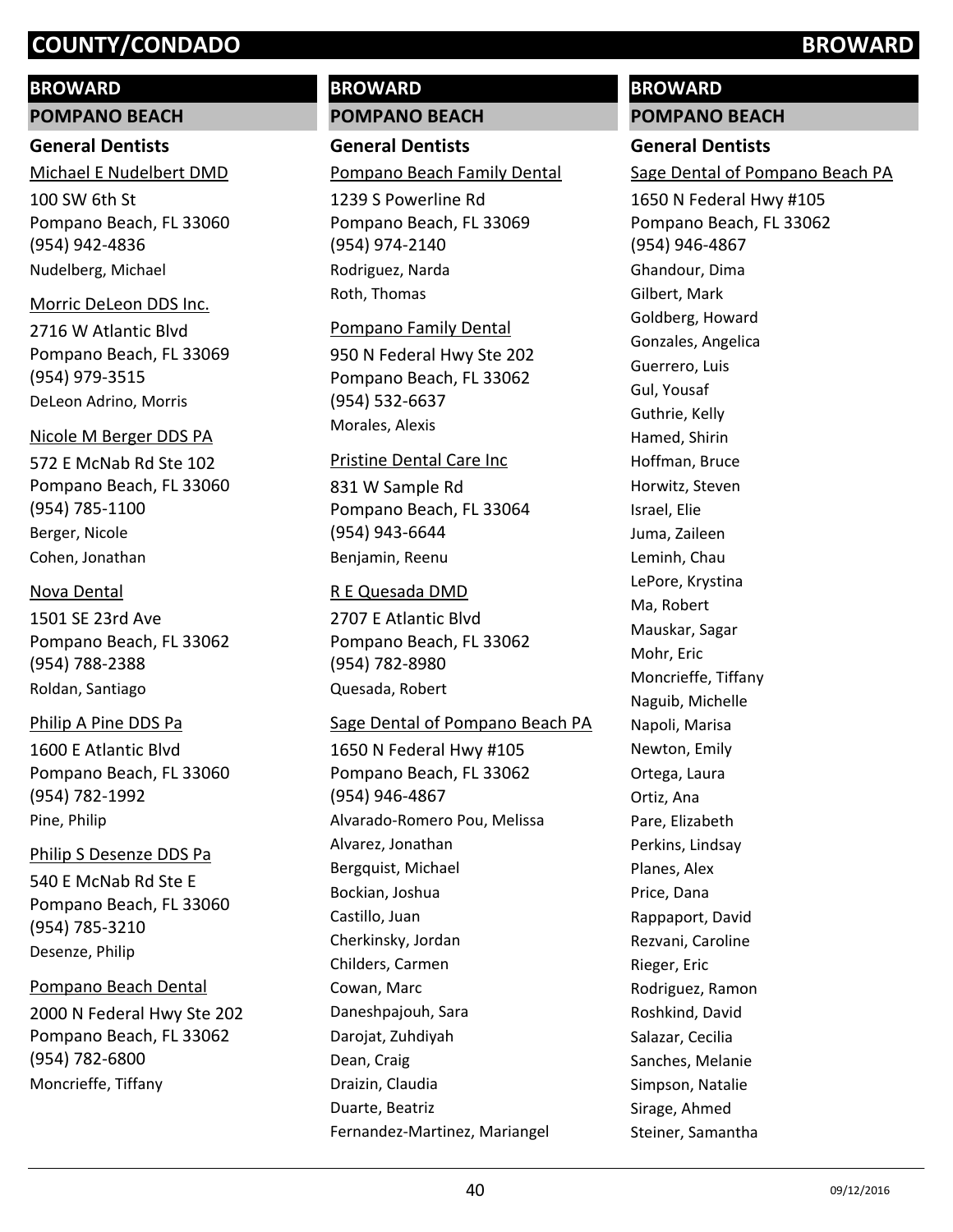#### **BROWARD**

**POMPANO BEACH**

#### **General Dentists**

Sage Dental of Pompano Beach PA

1650 N Federal Hwy #105 Pompano Beach, FL 33062 (954) 946-4867 Strauss, Theodore Suarez, Henry Truong, Xen Urquiza, Yeneir Van Duyne, Tracy Weisbrot, Bruce Winderbaum, Sasha Wooldridge, Maria Young, Summer Yu, Cynthia Ziegler, Neal

#### Sarria Dental Inc

6180 W Sample Rd #109 Pompano Beach, FL 33067 (954) 227-2718 Sarria, Paulo

## Seda Dental of Pompano Beach

2707 E Atlantic Blvd Pompano Beach, FL 33062 (954) 946-7980 Fontecilla, Sofia Harden, Jaclyn Sher, Sydney Shin, Esther

## Smile Center of South Florida LLC

2701 NE 14th Street Cswy Ste 4 Pompano Beach, FL 33062 (954) 946-9120 Kellner, Alan

## Southeastern Dental Associates I

2707 E Atlantic Blvd Pompano Beach, FL 33062 (954) 783-1206 Park, Sun Wang, Christina

# **BROWARD POMPANO BEACH**

# **General Dentists**

TLC Dental North Lauderdale LLC

7110 Southgate Blvd Pompano Beach, FL 33068 (954) 724-8949 Cunha, Renata Elkind, Jaime Ferguson, Caitlin Guthrie, Kelly Haratz, Zina Helfant, Jared Irving, Bizu Jacobsohn, Henry Lewis McKenzie, Andrea Lopez, Arnaldo Mandel, Jonathan Mingel, Marc Muckey, Steve Polhamus-Lopez, Melisa Rios Ku Hop, Milagritos Sorroza, Jennifer Talchik Jr, Paul Taveras, Myriam

# **Oral Surgeons**

# Adam J Winton DDS MD Pa

1201 E Sample Rd Ste 101 Pompano Beach, FL 33064 (954) 785-8555 Winton, Adam

## Michael P Logue DMD Pa

1800 N Federal Hwy Ste 201 Pompano Beach, FL 33062 (954) 941-2727 Logue, Michael

# 2707 E Atlantic Blvd Pompano Beach, FL 33062 (954) 782-8980 R E Quesada DMD

Rouleau, Christian

# **BROWARD POMPANO BEACH**

# **Oral Surgeons**

Sage Dental of Pompano Beach PA

1650 N Federal Hwy #105 Pompano Beach, FL 33062 (954) 946-4867 Bland, Giancarlo Borges, Osbel Garvar, Lanny Grande, Federico Rand, Matthew Segui, Maikel Seider, Paul Stewart, Stanley Trevisani, Ronald

# TLC Dental North Lauderdale LLC

7110 Southgate Blvd Pompano Beach, FL 33068 (954) 724-8949 Berley, Joel Hirsch, Stuart

# **Prosthodontists**

#### Sage Dental of Pompano Beach PA

1650 N Federal Hwy #105 Pompano Beach, FL 33062 (954) 946-4867 Vera, Anny

# **SUNRISE**

# **General Dentists**

8903 W Oakland Park Blvd Sunrise, FL 33351 (954) 578-8815 A Dental Art Narbone, Lina

Affordable Dental Center Of West

8278 Sunset Strip Sunrise, FL 33322 (954) 578-6869 Rizvi, Saba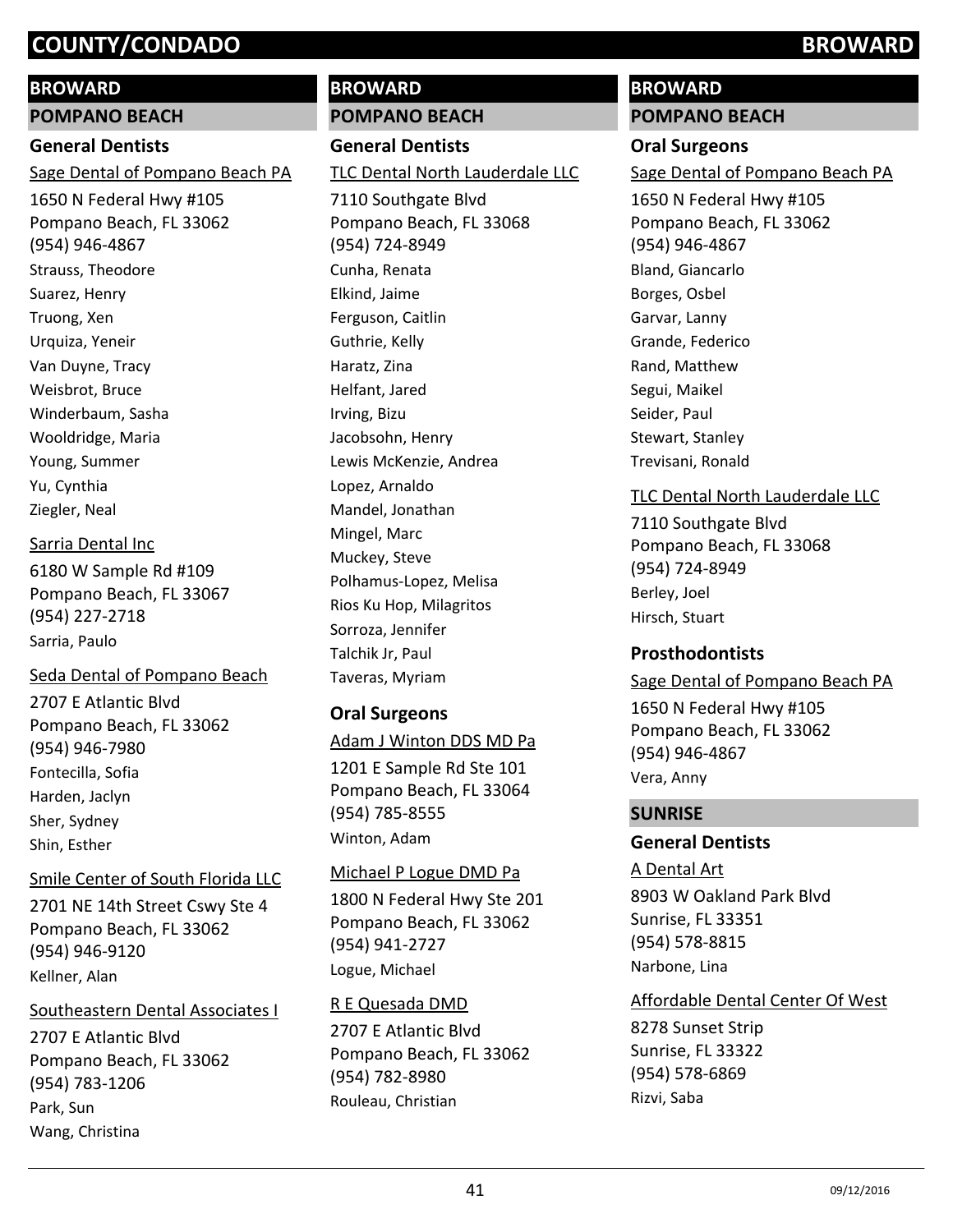## **BROWARD**

#### **SUNRISE**

# **General Dentists**

Beautiful Smiles Sunrise

4229 N Pine Island Rd Sunrise, FL 33351 (954) 581-7555 Baker, Ronia

#### Broward Family Dental Care

6260 W Oakland Park Blvd Sunrise, FL 33313 (954) 742-7995 Fadavi, Sayed

#### Eric Mehler DDS Pa

7800 W Oakland Park Blvd Ste 114F Sunrise, FL 33351 (954) 741-5006 Mehler, Eric

#### Gentle Dentistry Of Tamarac

10151 W Commercial Blvd Sunrise, FL 33351 (954) 720-0701 Hilali, Manal Massri, Abir Panahi, Harry

#### Heather Kohn DDS

7800 W Oaklnd Pk Blvd Ste 106C Sunrise, FL 33351 (954) 871-4474 Kohn, Heather

#### Helena A Deluca DMD Pa

7800 W Oakland Park Blvd Sunrise, FL 33351 (954) 742-7777 DeLuca, Kyle

#### HOWARD FINNK DDS PA

10071 Sunset Strip Sunrise, FL 33322 (954) 742-4600 Boillot, Kathy Finnk, Howard

# **BROWARD SUNRISE**

**General Dentists**

#### HOWARD FINNK DDS PA

10071 Sunset Strip Sunrise, FL 33322 (954) 742-4600 Gilson, Seth Kramer-Padeh, Bella

#### John Largen

12651 W Sunrise Blvd Sunrise, FL 33323 (954) 846-9040 Largen, John

#### Ladilia Trifunovic DMD PLLC

7800 W Oakland Park Blvd Ste 112 Sunrise, FL 33351 (954) 749-1855 Frohlinger, Stan Trifunovic, Ladilia

#### Mark D Blum DDS

7800 W Oakland Park Blvd Sunrise, FL 33351 (954) 748-3448 Blum, Mark

#### Norman S Levy DDS Pa

7000 W Oakland Park Blvd Sunrise, FL 33313 (954) 742-8880 Levy, Norman

#### Peter F Fuerst DDS Pa

2706 N University Dr Sunrise, FL 33322 (954) 741-0700 Fuerst, Peter

#### Randall T Califf

12578 W Sunrise Blvd Sunrise, FL 33323 (954) 851-9829 Agudelo, Monica Califf, Randall

# **BROWARD SUNRISE**

# **General Dentists** Randall T Califf

12578 W Sunrise Blvd Sunrise, FL 33323 (954) 851-9829 Escobar, Carlos

#### Richard Reiss DDS Pa

15810 W State Road 84 Sunrise, FL 33326 (954) 389-9600 Reiss, Richard

#### Robert A Cherry DDS Fagd Pa

12683 W Sunrise Blvd Sunrise, FL 33323 (954) 846-2222 Cherry, Robert Saldarriaga, Lisa

#### Robert S Frankel DMD

7000 W Oakland Park Blvd Sunrise, FL 33313 (954) 742-3550 Frankel, Robert

#### Rodmo Dental LLC

4229 N Pine Island Rd Sunrise, FL 33351 (954) 581-7555 Rodriguez, Nohora

#### Sawgrass Dental Center

12651 W Sunrise Blvd Ste 200 Sunrise, FL 33323 (954) 846-7000 Wohlstein, Diana

#### Sawgrass Gentle Dentistry PA

13713 W Sunrise Blvd #205 Sunrise, FL 33323 (954) 251-4849 Rappaccioli, Coty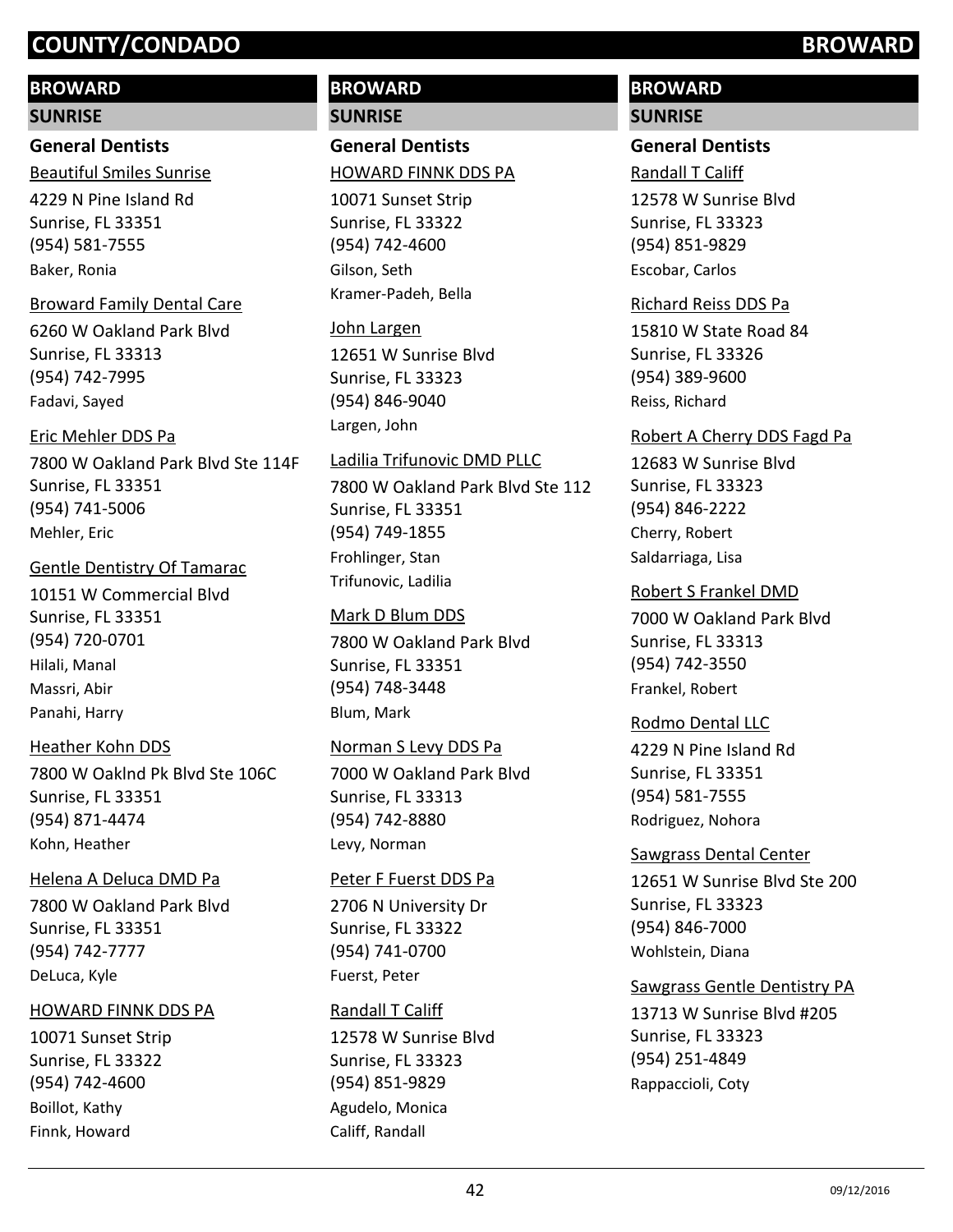#### **BROWARD**

#### **SUNRISE**

# **General Dentists**

12801 W Sunrise Blvd #F222 Sunrise, FL 33323 (954) 846-7171 Sawgrass Mills Mall Dental Atkinson, William Cullen, William Di Re, Anthony Durve, Aparna Fornos, Jorge Goldstein, Alexander Gonzales, Kenia Gonzalez, Kelly Gonzalez, Yanela Green, George Guilarte, Rhona Guthrie, Kelly Henry, Carlianette Kiani, Kamran Kopynets, Viktor Krasnov, Rostislav Kunstmann, Vivian Lago-Sanchez, Idelbis Licina, Zeljka Manzur, Kasim Marshall, Kristine Matthews, Irina Mutawalli, Khalid Pham, Thi Pinto, Yenile Qadri, Subuhi Quevedo, Fernando Quevedo, Rachel Ribot, Aliana Saltz, Jamie Uzunova-Dimova, Kalina Valdman, Vadim Vu, Nga Weisser, Ettie Zand, Maximus Zariffard, Ehsan

# **BROWARD SUNRISE**

#### **General Dentists**

Shalom Sunset Dental Care

6491 Sunset Strip Ste 1 Sunrise, FL 33313 (954) 572-1801 Bird, Olga Castello Polo, Blanca

#### Welleby Family Dental

10127 W Oakland Park Blvd Sunrise, FL 33351 (954) 741-7100 Difilippo, Steven Juma, Zaileen

#### West Sunrise Dentistry

9310 W Commercial Blvd Sunrise, FL 33351 (954) 648-2414 Gonzalez, Monica

#### Weston Family Dental Center Inc

1350 SW 160th Ave Sunrise, FL 33326 (954) 385-9240 Difilippo, Steven Sevel, Dennis

#### William Thomas Zenga DMD Pa

2500 N University Dr Ste 9 Sunrise, FL 33322 (954) 741-8580 Zenga, William

#### **Oral Surgeons**

12651 W Sunrise Blvd Ste 304 Sunrise, FL 33323 (954) 845-0098 Florida Center For Oral Surgery Smith, Damone

# **BROWARD**

#### **SUNRISE**

#### **Oral Surgeons**

Sawgrass Mills Mall Dental

12801 W Sunrise Blvd #F222 Sunrise, FL 33323 (954) 846-7171 Rand, Matthew

#### **TAMARAC**

#### **General Dentists**

5409 N State Road 7 Tamarac, FL 33319 (954) 436-0555 A & J Dental Millennium Inc Arenas, Jorge

#### Alan J Bussell DDS Pa

6269 N University Dr Tamarac, FL 33321 (954) 721-2330 Bussell, Alan Vilk-Shapiro, Dora

#### Alfred R Mouallem DMD Pa

6610 N University Dr Tamarac, FL 33321 (954) 722-2950 Mouallem, Alfred

#### Armando Blardonis

5863 N University Dr Tamarac, FL 33321 (954) 720-2444 Blardonis, Armando

#### Dental Place of Tamarac Inc

7300 W McNab Rd Ste 115 Tamarac, FL 33321 (954) 722-0100 Herman, Joseph

#### Dina Harris-Rodriguez DMD PA

7797 N University Dr #201 Tamarac, FL 33321 (954) 722-9339 Harris-Rodriguez, Dina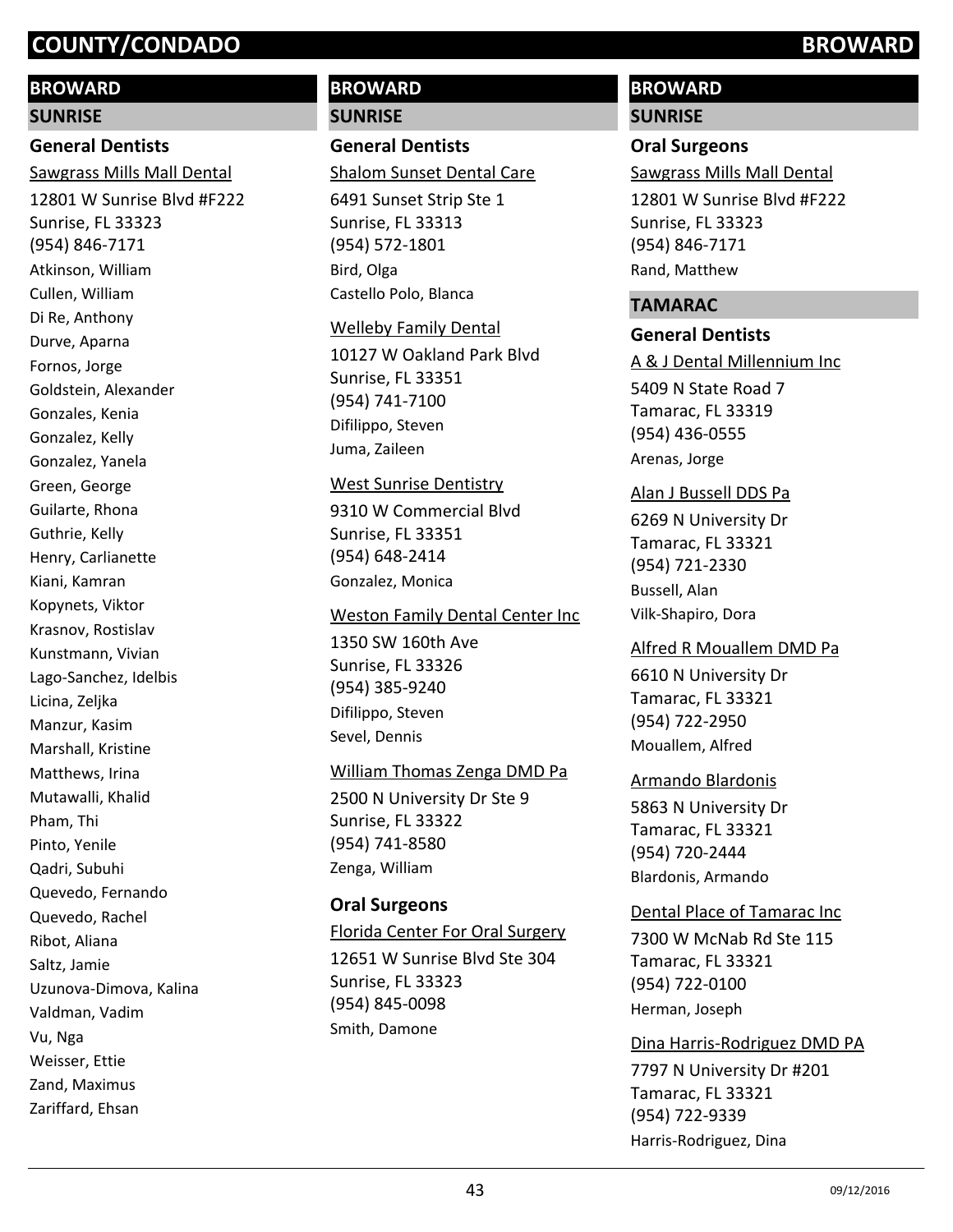## **BROWARD**

#### **TAMARAC**

## **General Dentists**

10078 W. McNab Rd Tamarac, FL 33321 (954) 720-9730 Durgesh Thaker DDS Thaker, Durgeshkumar

#### Edward L Schwartz DDS Pa

7300 W McNab Rd Tamarac, FL 33321 (954) 722-0100 Schwartz, Edward

#### G & G Dental Associates Pa

7030 NW 57th St Tamarac, FL 33319 (954) 722-1082 Amador, Fabrizio Arenas, Jorge Bautista, Enrico Choksi, Rachana Duarte, Beatriz Gallo, Donald Rezaie, Azadeh

#### Harvey J Adelson DMD Pa

7737 N University Dr Ste 207 Tamarac, FL 33321 (954) 721-6960 Adelson, Harvey

#### Harvey Moskowitz DMD PA

6209 W Commercial Blvd Ste 6 Tamarac, FL 33319 (954) 726-3200 Moskowitz, Harvey

#### Howard J Ackerman DDS Pa

8333 W McNab Rd Ste 119 Tamarac, FL 33321 (954) 722-4030 Ackerman, Howard

# **BROWARD TAMARAC**

**General Dentists**

Jitendra L Patel DDS Pa

4651 NW 31st Ave Tamarac, FL 33309 (954) 733-9832 Patel, Jitendra

#### Justin A. Devack DMD

4600 W Commercial Blvd Ste 2 Tamarac, FL 33319 (954) 733-3188 Devack, Justin

#### Metric Dental

4267 W Commercial Blvd Tamarac, FL 33319 (954) 677-3202 Bradley, Alijah Siddiqui, Rasheed Zayas, Francois

#### Nottingham & Anenberg Pa

7401 N University Dr Tamarac, FL 33321 (954) 721-6950 Anenberg, Kenneth Nottingham, Charles

#### Robert J Fish DDS Fagd

7737 N University Dr Tamarac, FL 33321 (954) 720-7700 Fish, Robert

#### Sage Dental of Tamarac PLLC

5779 N University Dr Tamarac, FL 33321 (954) 580-4848 Alvarado-Romero Pou, Melissa Azari, Scott Bergquist, Michael Bockian, Joshua Bratman, Jerry Castillo, Juan Childers, Carmen

# **BROWARD**

## **TAMARAC**

# **General Dentists**

Sage Dental of Tamarac PLLC

5779 N University Dr Tamarac, FL 33321 (954) 580-4848 Coronado, Efrain Cowan, Marc Cruz, Antonio Daneshpajouh, Sara Darojat, Zuhdiyah Dean, Craig Draizin, Claudia Driscoll, Allison Duarte, Beatriz Durkan, Marcia Engelsberg, David Fernandez-Martinez, Mariangel Fox, Jeffrey Garcia-Porras, Marcela Garrison, Harvey Ghandour, Dima Gilbert, Mark Gonzales, Angelica Guerrero, Luis Gul, Yousaf Guthrie, Kelly Harrouff, Wade Israel, Elie Juma, Zaileen LePore, Krystina Londono, Jennifer Ma, Robert Mohr, Eric Moncrieffe, Tiffany Naguib, Michelle Newman, Donald Newton, Emily Ortega, Laura Ortiz, Ana Pare, Elizabeth Perez-Alamo, Jennifer Planes, Alex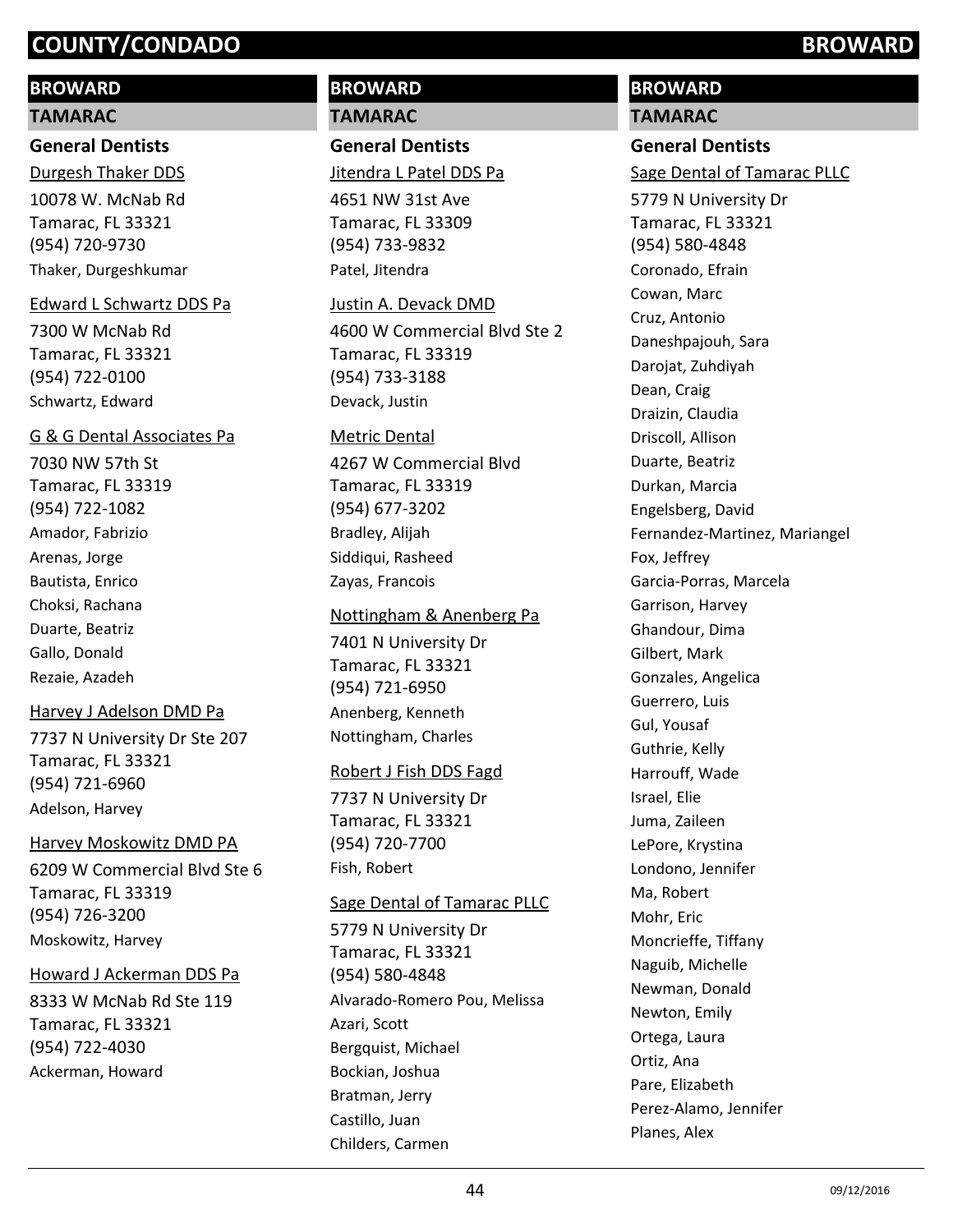#### **BROWARD**

**TAMARAC**

#### **General Dentists**

Sage Dental of Tamarac PLLC

5779 N University Dr Tamarac, FL 33321 (954) 580-4848 Price, Dana Quick, James Rappaport, David Rezvani, Caroline Rieger, Eric Ring, Stephen Roshkind, David Sanches, Melanie Shofnos, Charles Simpson, Natalie Sirage, Ahmed Snider, Erica Steiner, Samantha Strauss, Theodore Urquiza, Yeneir Van Duyne, Tracy Vignola, Jennifer Weinstock, Rebeca-Ann Young, Summer Yu, Cynthia Ziegler, Neal Zylbering, Jason

#### Scott Klareich DDS Pa

8197 N University Dr Ste 1 Tamarac, FL 33321 (954) 485-9090 Klareich, Scott

#### Stephen L Devack DDS

4600 W Commercial Blvd Ste 2 Tamarac, FL 33319 (954) 733-3188 Devack, Stephen

# **BROWARD**

**TAMARAC**

# **General Dentists**

Tamarac Family Dental Center LLC

7351 W Oakland Park Blvd #102 Tamarac, FL 33319 (954) 742-5055 Gordon, St Christopher Miller, Mitchell Ospina, Carolina Sevel, Dennis

#### TLC Dental Tamarac PLC

6702 N University Dr Tamarac, FL 33321 (954) 722-7711 Coutras, Elevteria Cunha, Renata De Leon, Ennio Elkind, Jaime Ferguson, Caitlin Gartner, Judith Guthrie, Kelly Haratz, Zina Helfant, Jared Irving, Bizu Jacobsohn, Henry Lewis McKenzie, Andrea Lopez, Arnaldo Mandel, Jonathan Meskin, Craig Mingel, Marc Muckey, Steve Polhamus-Lopez, Melisa Rios Ku Hop, Milagritos Sorroza, Jennifer Talchik Jr, Paul Taveras, Myriam

#### True Original Smiles Inc

5863 N University Dr Tamarac, FL 33321 (954) 720-2444 Alston, Khadine

# **BROWARD**

#### **TAMARAC**

#### **General Dentists**

Woodmont Family Dentistry

7707 N University Dr Ste 201 Tamarac, FL 33321 (954) 720-9570 Bozorg, Tarranay Correia, Philip Lozada, Katherine Redelius, Frank Rodriguez, Narda Russell, Jean

## **Oral Surgeons**

#### Garvar & Stewart DMD

7401 N University Dr Tamarac, FL 33321 (954) 721-7990 Garvar, Lanny Stewart, Stanley

#### Sage Dental of Tamarac PLLC

5779 N University Dr Tamarac, FL 33321 (954) 580-4848 Garvar, Lanny Grande, Federico Rand, Matthew Segui, Maikel Seider, Paul Stewart, Stanley

# 7401 N University Dr S-102 Tamarac, FL 33321 (954) 721-7990 South Florida Oral & Facial Surgery Dental Implant

Garvar, Lanny Morel-Maynard, Dominic Sawisch, Todd Schaumberg-Chizever, Jennifer Stewart, Stanley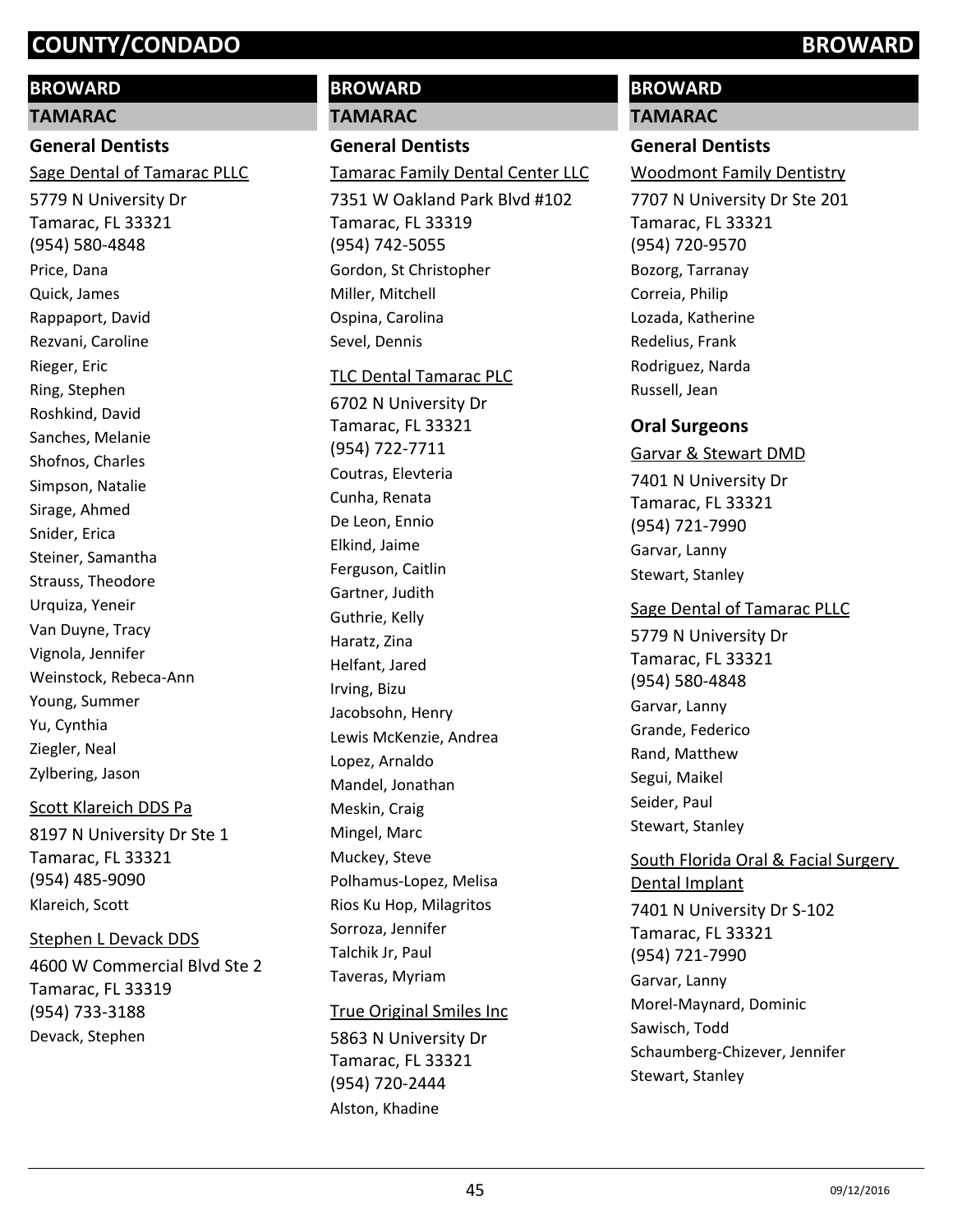## **BROWARD**

#### **TAMARAC**

#### **Oral Surgeons**

TLC Dental Tamarac PLC

6702 N University Dr Tamarac, FL 33321 (954) 722-7711 Berley, Joel Hirsch, Stuart Kaner, Keith

#### **Prosthodontists**

5779 N University Dr Tamarac, FL 33321 (954) 580-4848 Sage Dental of Tamarac PLLC Vera, Anny

#### **WESTON**

#### **General Dentists**

17130 Royal Palm Blvd Ste 3 Weston, FL 33326 (954) 384-7505 Advantage Dental Esthetic Group Mesa, Jorge

#### Brigette M Ramos DDS Pa

16618 Saddle Club Rd Weston, FL 33326 (954) 659-9669 Ramos, Brigette

#### Dental Design Services Pa

17140 Royal Palm Blvd Weston, FL 33326 (954) 217-8411 Bonilla, Javier Izquierdo, Claudia

#### Dental Health Group

4537 Weston Rd Weston, FL 33331 (951) 679-8664 Correa, Anelys Garces, Carolina Guerra, Daniel

# **BROWARD WESTON**

**General Dentists**

Dental Health Group

4537 Weston Rd Weston, FL 33331 (951) 679-8664 Hoffman, Tara Torres, Diana

#### Dental Wellness At Weston

2751 Executive Park Dr Ste 204 Weston, FL 33331 (954) 706-6440 Bozzuti, Gabriela

#### Elise Bolski

1605 Town Center Cir Ste B Weston, FL 33326 (954) 389-0511 Bolski, Elise

#### Elise Bolski DDS LLC

1605 Town Center Cir Ste B Weston, FL 33326 (954) 389-0511 Bolski, Elise Friedel, Lee

#### Family Dentistry Ii

2625 Executive Park Dr Ste 2 Weston, FL 33331 (954) 384-8484 Moosavi, Azita Rodriguez, Guillermo

#### Filiberto J Herdocia

17140 Arvida Pkwy Weston, FL 33326 (954) 217-8411 Herdocia, Filiberto

#### Indian Trace Dental Assoc Pa

46 Indian Trce # A Weston, FL 33326 (954) 217-9200 Villa, Rodolfo

# **BROWARD**

# **WESTON**

# **General Dentists**

Kristen M Brittain DDS Pa

2833 Executive Park Dr Weston, FL 33331 (954) 385-8522 Brittain, Kristen

#### Leana B Thanos DMD

1625 N Commerce Pkwy Ste 220 Weston, FL 33326 (954) 389-8887 Thanos, Leana

#### Lee M Friedel DDS

1605 Town Center Cir Ste B Weston, FL 33326 (954) 389-0511 Friedel, Lee

#### Sage Dental of Weston PLLC

2366 Weston Rd Weston, FL 33326 (954) 358-2822 Cruz, Antonio Gilbert, Mark Iturralde, Ignacio Ziegler, Neal

#### Smiles By Design Inc

4450 Weston Rd Weston, FL 33331 (954) 217-1411 Garcia, John

# Stuart Bayes DMD

2300 N Commerce Pkwy Weston, FL 33326 (954) 385-0750 Bayes, Stuart

#### Sunrise Family Dental Center PA

2300 N Commerce Pkwy Ste 312 Weston, FL 33326 (954) 744-6936 Magarelli, Raquel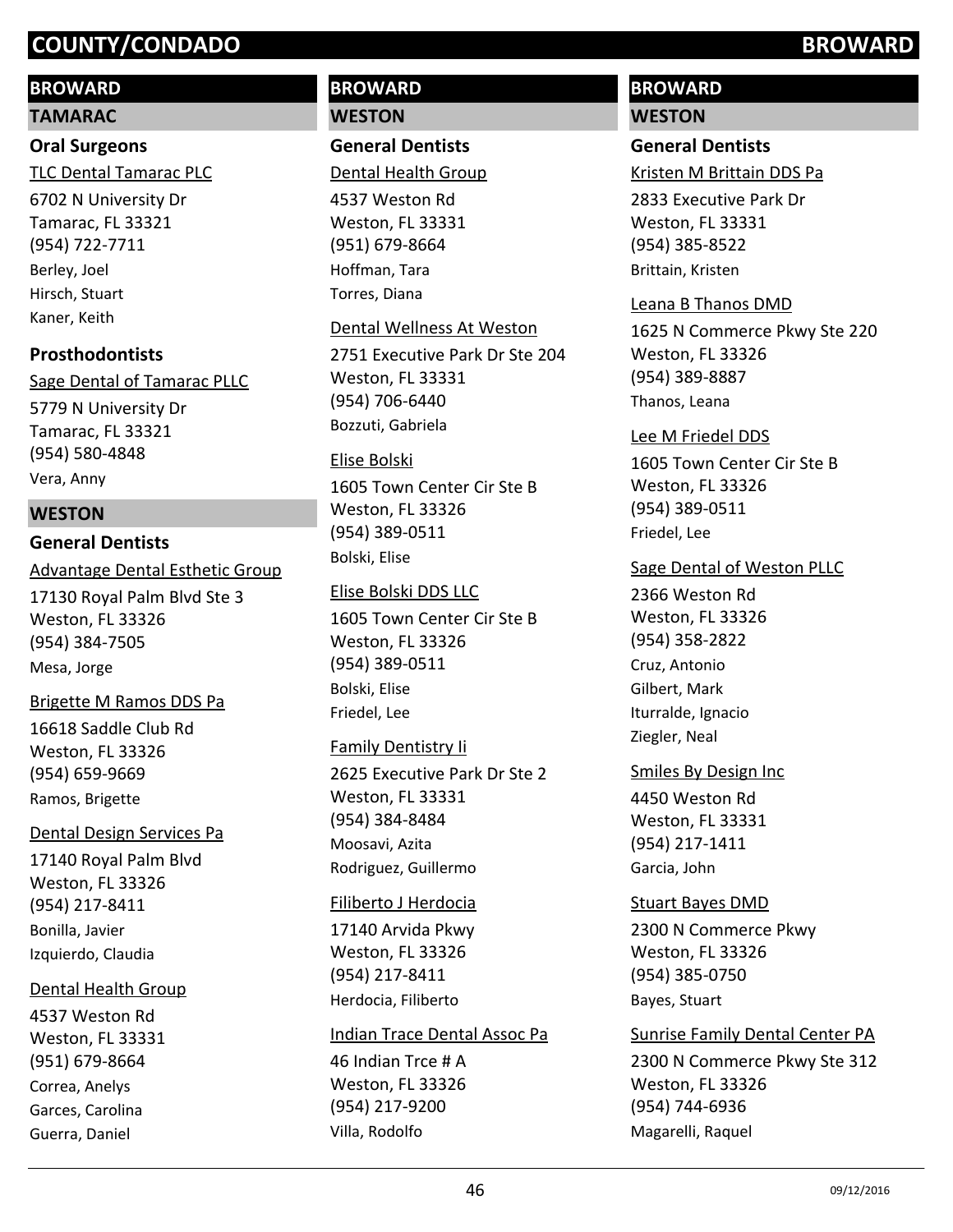## **BROWARD**

#### **WESTON**

**General Dentists**

2701 Executive Park Dr Ste 4 Weston, FL 33331 (954) 217-4939 Unique Dental Care Pa Solarte, Yolanda

#### Weston Dental Associates

2751 Executive Park Dr Ste 204 Weston, FL 33331 (954) 217-0288 Blardonis, Armando

#### **Oral Surgeons**

2239 N Commerce Pkwy Ste 2 Weston, FL 33326 (954) 659-9990 Advanced Aesthetic Center For Or Diaz, Marcos

Associates In Oral & Maxillofaci

1040 Weston Rd Ste 220 Weston, FL 33326 (954) 981-4896 Stone, Ira

17140 Royal Palm Blvd Weston, FL 33326 (954) 217-8411 Dental Design Services Pa Perez-Garcia, Ramon

#### Dental Health Group

4537 Weston Rd Weston, FL 33331 (951) 679-8664 Torres, Luis

46 Indian Trce # A Weston, FL 33326 (954) 217-9200 Indian Trace Dental Assoc Pa Fox, Eric Paredes, Brett

# **BROWARD WESTON**

**Oral Surgeons** 2366 Weston Rd Sage Dental of Weston PLLC

Weston, FL 33326 (954) 358-2822 Segui, Maikel

#### **WILTON MANORS**

#### **General Dentists**

1946 Wilton Dr Wilton Manors, FL 33305 (954) 565-7666 David K Warner DDS PA Warner, David

#### Dental Associates of Boca Raton

2404 Wilton Dr Wilton Manors, FL 33305 (561) 347-8266 Costabile, Michael Harb, Catherine

2517 NE 9th Ave Wilton Manors, FL 33305 (954) 564-4746 Dental Cosmetic and Implant Institute Georgiev, George

#### Dr Axel Martinez DMD Pa

2654 N Andrews Ave # 3-4 Wilton Manors, FL 33311 (954) 567-3311 Martinez, Axel

#### HOUSE OF DENTISTRY

1201 NE 26th St Ste 107 Wilton Manors, FL 33305 (954) 870-6970 House, Timothy

# **COUNTY/CONDADO BROWARD - MIAMI-DADE**

# **BROWARD**

**WILTON MANORS**

#### **General Dentists**

512 W Oakland Park Blvd Wilton Manors, FL 33311 Implant Denture and Dental Care Center

(954) 533-6144 Jaramillo, Gabriel Pelton, Ivan

#### Wilton Lmanors Dental

2620 N Andrews Ave Wilton Manors, FL 33311 (954) 567-4660 Hibbert, Conrad

#### **Oral Surgeons**

Nova Southeastern University Col

819 NE 26th Street #C Wilton Manors, FL 33305 (954) 262-7500 Portnof, Jason

#### **Prosthodontists**

2517 NE 9th Ave Wilton Manors, FL 33305 (954) 564-4746 Dental Cosmetic and Implant Institute Vojdanoski, Aleksandar

## **MIAMI-DADE AVENTURA**

# **General Dentists**

Alan E Friedel DDS Pa

2627 NE 203rd St Ste 112 Aventura, FL 33180 (308) 932-6991 Friedel, Alan

#### Arun K Garg DMD

2999 NE 191st St #210 Aventura, FL 33180 (305) 935-4991 Rezakhani, Niloufar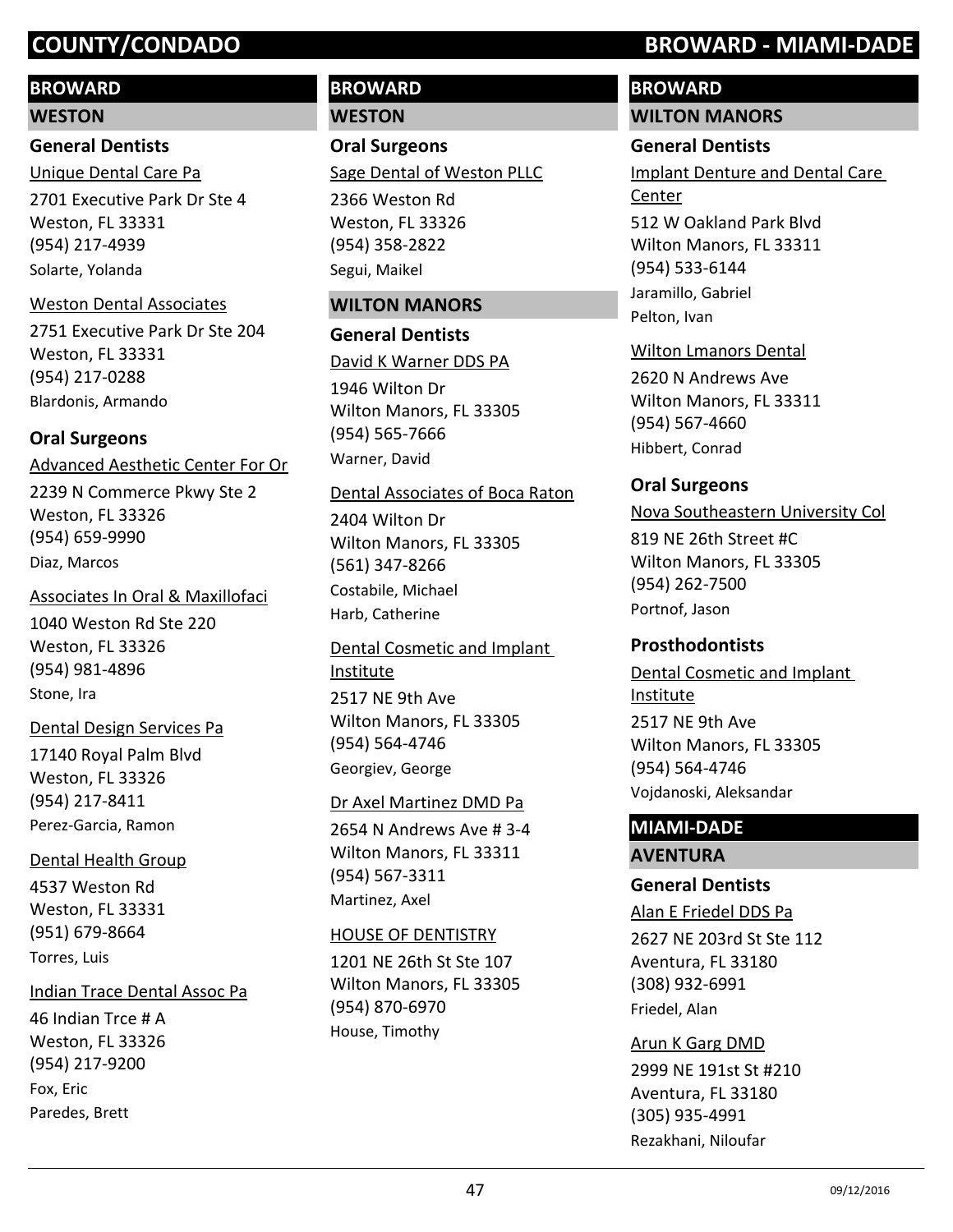# **MIAMI-DADE**

#### **AVENTURA**

#### **General Dentists**

2999 NE 191st St #210 Aventura, FL 33180 (305) 935-4991 Arun K Garg DMD Sigillo, Alessandra

#### Aventura Dental Arts Llc

18851 NE 29th Ave Ste 301 Aventura, FL 33180 (305) 682-1414 Gale, Joel

#### Aventura Dental Associates

2627 NE 203rd St Ste 220 Aventura, FL 33180 (305) 931-1987 Gitron-Beer, Mariana Weinberg, Melvin

#### David S Bistritz DDS

18171 Biscayne Blvd Aventura, FL 33160 (305) 933-2501 Bistritz, David

## Dental Options Pa

2999 NE 191st St Ste 804 Aventura, FL 33180 (305) 466-1804 Cruz-Elizundia, Delia Del Castillo, Raymond Gordon, Alexandra Hernandez Acosta, Cristina Papir, Jessica Rojas, Sandra Rothstein, Eric Szpoganicz, Tadeu

#### DENTALAND AVENTURA LLC

19913 Biscayne Blvd Aventura, FL 33180 (305) 935-1400 Brody, Robert Cardenas Sarracino, Astrid

# **MIAMI-DADE**

**AVENTURA**

# **General Dentists** DENTALAND AVENTURA LLC

19913 Biscayne Blvd Aventura, FL 33180 (305) 935-1400 Cohen, Michael Dagan, Shachar Dooley, Jill Fishner, Neil Friedman, Hyman Hogan, Helena Iurcovich, Maximillian Lisi, Richard Mccown, Michael Morales, Ronald Munoz, Numa Reichman, Lewis Rodriguez, Dario San Jorge, Alejandro Sutnick, Steven Taha, Ahmed Vlahos, Haralambos Zusselman, Arnold

#### Diana Wohlstein DMD Pllc

2925 Aventure Blvd #203 Aventura, FL 33180 (305) 931-5626 Wohlstein, Diana

#### Frost Dental Center

17501 Biscayne Blvd Ste 570 Aventura, FL 33160 (305) 998-7992 Frost, Jimena

#### Gary R Weider DMD Pa

21355 E Dixie Hwy Ste 105 Aventura, FL 33180 (305) 935-2122 Weider, Gary

# **MIAMI-DADE**

# **AVENTURA**

## **General Dentists**

Julie A Alter DMD

19495 Biscayne Blvd Ste 406 Aventura, FL 33180 (305) 931-8255 Alter, Julie

# Main Street Childrens Dentistry

19084 NE 29th Ave Aventura, FL 33180 (305) 682-1554 Gallo, Donald

#### Main Street Childrens Dentistry

19086 NE 29th Ave Aventura, FL 33180 (305) 682-1554 Duarte, Beatriz Gallo, Donald Godoy, Yami Guzman, Nestor Llapur, Carlos Quintero, Juan Schuetz, Eric

## Mazz D Corp

20616 Biscayne Blvd Aventura, FL 33180 (305) 937-6453 Mazzarella, Daniel

## Mitchell J Farr DMD Pa

17971 Biscayne Blvd Ste 101 Aventura, FL 33160 (305) 893-4315 Horta, Reinaldo

## Mona Liza Smiles Inc

17501 Biscayne Blvd Ste 570 Aventura, FL 33160 (305) 947-6447 Feliciano-Hall, Liza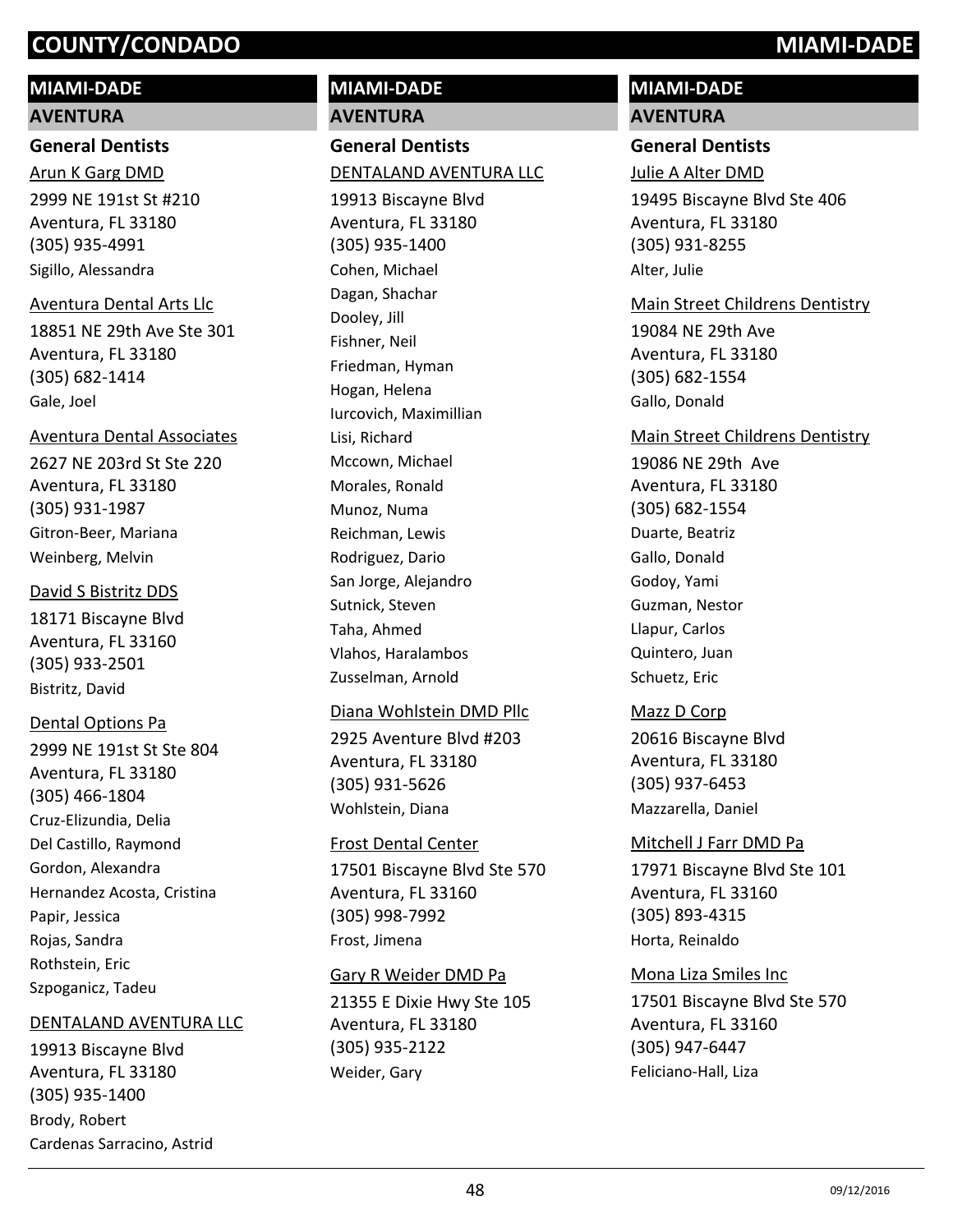# **MIAMI-DADE**

#### **AVENTURA**

#### **General Dentists**

Robert Cohen DDS

2925 Aventura Blvd Ste 202 Aventura, FL 33180 (305) 932-1214 Cohen, Robert

#### Shalom Amselem DDS Pa

2630 NE 203rd St Ste 101 Aventura, FL 33180 (305) 931-1888 Amselem, Shalom

#### Silvia Stambler DDS Pa

2925 Aventura Blvd Ste 309 Aventura, FL 33180 (305) 935-4800 Stambler, Silvia

#### Valeria Soltanik DMD Pa

2999 NE 191st St Ste 350 Aventura, FL 33180 (305) 466-2334 Soltanik, Valeria Tehrani, Kamin

## **Oral Surgeons**

2999 NE 191st St Ste 607 Aventura, FL 33180 (305) 974-1587 Blum-Nico Oral Facial Surgery Association Nicolaievsky, Eduardo

# Dental Options Pa

2999 NE 191st St Ste 804 Aventura, FL 33180 (305) 466-1804 Crosby, Mary Lozano, Teresa Stewart, Stanley

# **MIAMI-DADE AVENTURA**

**Oral Surgeons** DENTALAND AVENTURA LLC

19913 Biscayne Blvd Aventura, FL 33180 (305) 935-1400 Grider, Joseph Saenz, Regina

#### H J Richman DDS Pa

21150 Biscayne Blvd Ste 401 Aventura, FL 33180 (305) 931-4254 Richman, Hal

#### Jerome I Bistritz DDS Pa

21150 Biscayne Blvd Ste 401 Aventura, FL 33180 (305) 792-9180 Bistritz, Jerome

#### Main Street Childrens Dentistry

19086 NE 29th Ave Aventura, FL 33180 (305) 682-1554 Bistritz, Jerome Grider, Joseph Hew, Damion Patel, Nishul Rand, Matthew Schacht, Stephen Sultan, Leslie

#### Oral Facial Reconstruction Impla

21110 Biscayne Blvd Ste 305 Aventura, FL 33180 (305) 932-4955 Cardenas, Luis Friedman, Kurt Payton, Kevin

# **MIAMI-DADE AVENTURA**

# **Prosthodontists**

Aventura Dental Arts Llc

18851 NE 29th Ave Ste 301 Aventura, FL 33180 (305) 682-1414 Maya, Alvardo

#### **BAL HARBOUR**

#### **General Dentists**

9801 Collins Ave # C102 Bal Harbour, FL 33154 (305) 866-1662 Edward A Krukowski DMD Krukowski, Edward

#### **BAY HARBOR ISLANDS**

#### **General Dentists**

1048 Kane Concourse Bay Harbor Islands, FL 33154 (305) 615-5722 Neil A. Friedman DMD De Pena, Laura Mandel, Jonathan

#### Peter Epstein DMD Pa

1025 Kane Concourse Ste 204 Bay Harbor Islands, FL 33154 (305) 866-9998 Epstein, Peter

#### Southeastern Dental Associates PA

1160 Kane Concourse Ste 203 Bay Harbor Islands, FL 33154 (305) 866-7127 Fontecilla, Sofia Harden, Jaclyn Sher, Sydney Shin, Esther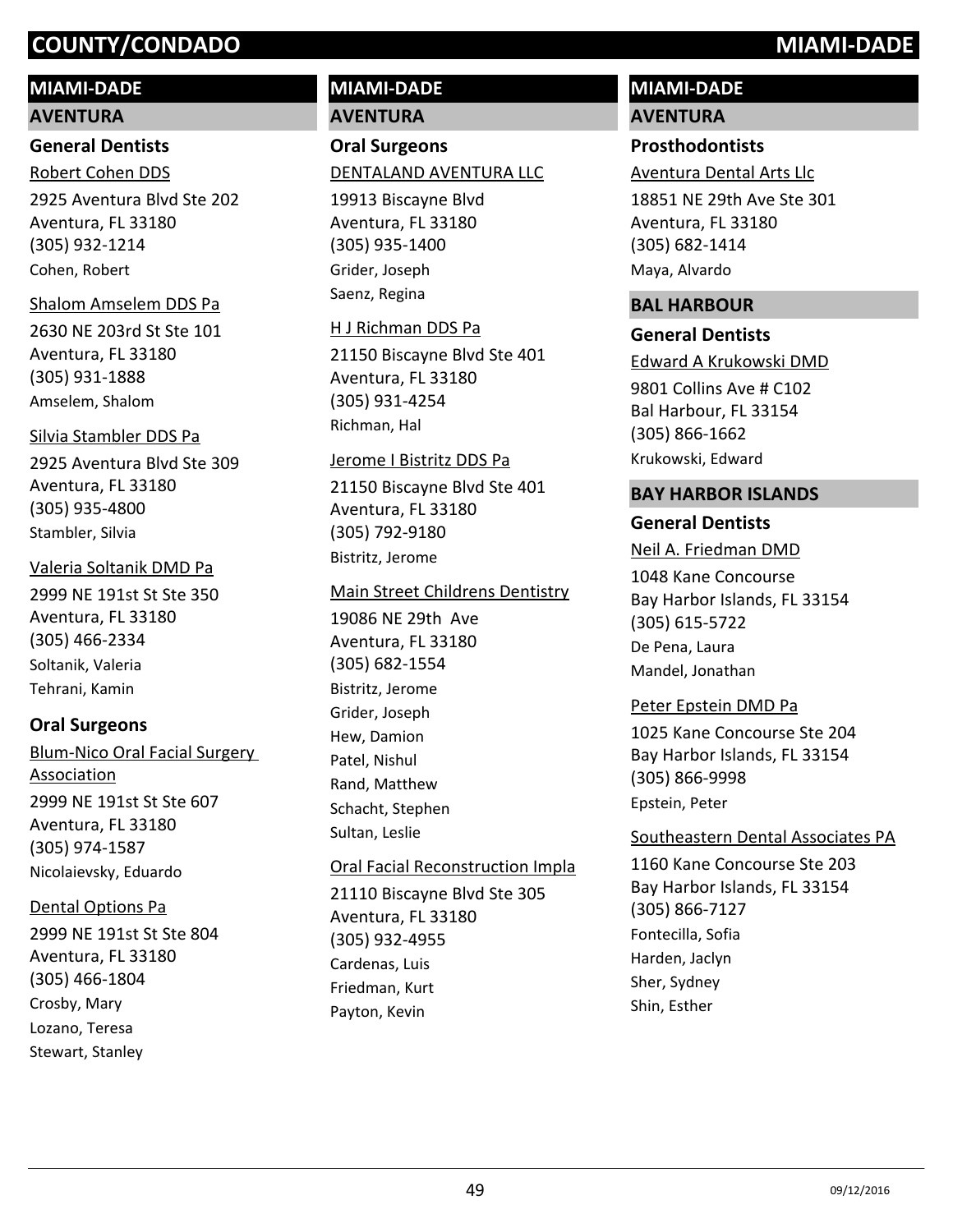# **MIAMI-DADE**

**COCONUT GROVE**

# **General Dentists**

Jocelyn Mendez DDS Pa

2820 Oak Ave Coconut Grove, FL 33133 (305) 460-4499 Mendez, Jocelyn

# **Prosthodontists**

2601 S Bayshore Dr Ste 760 Coconut Grove, FL 33133 (305) 857-0990 Prosthodontic Dentistry of South Florida Carvalho, Sandra

# **CORAL GABLES**

# **General Dentists**

801 Monterey St Ste 201 Coral Gables, FL 33134 (305) 448-7119 Alejandro San Jorge DDS Pa San Jorge, Alejandro

# Alvaro Oscar Fernandez DDS

401 Coral Way #211 Coral Gables, FL 33134 (305) 443-2993 Fernandez, Alvaro

# Ana I Gonzalez-Gilver DDS Pa

3934 SW 8th St Ste 203 Coral Gables, FL 33134 (305) 442-4810 Gonzalez, Ana

# Armin Daee DMD PA

4950 S Le Jeune Rd Ste B Coral Gables, FL 33146 (305) 670-1011 Daee, Armin

# **MIAMI-DADE CORAL GABLES**

# **General Dentists**

Avm Dentistry Pa

3735 SW 8th St Ste 203 Coral Gables, FL 33134 (305) 442-4566 Velazquez, Angel

# Carlos M Valdes Sveiras DDS Pa

6705 S Red Rd Ste 404 Coral Gables, FL 33143 (305) 661-6061 Valdes Sueiras, Carlos

# Coral Dental Association Inc

3934 SW 8th St Ste 204 Coral Gables, FL 33134 (305) 442-0020 Alonso, Letica

# David A Faget DMD PA

260 Giralda Ave Coral Gables, FL 33134 (305) 446-5571 Faget, David

# Dental Associates Of South Fla

30 Miracle Mile Coral Gables, FL 33134 (305) 448-7778 Oppenheimer, Jahn

# Dental Cosmetic Spa

151 Giralda Ave Coral Gables, FL 33134 (786) 452-1748 Alvarez, Elibeth Gutierrez, Carlos

# Dental Group Of S Florida Inc

747 Ponce De Leon Blvd Coral Gables, FL 33134 (305) 444-8591 Sanchez, Pedro

# **MIAMI-DADE CORAL GABLES**

# **General Dentists**

Dental Group Of South Florida In

747 Ponce De Leon Blvd #401 Coral Gables, FL 33134 (305) 444-8591 Alvarez, Maria

# Dental Specialists of Coral Gables

2645 SW 37th Ave #303 Coral Gables, FL 33133 (305) 305-9601 Group Krikorian, Charles Naierman, Eric

## Elizabeth De Aguirre DDS Pa

806 Douglas Rd So Tower #150 Coral Gables, FL 33134 (305) 446-2226 De Aguirre, Elizabeth

#### Estetica Dental Gables Inc

470 Biltmore Way Ste 200 Coral Gables, FL 33134 (305) 445-5515 Valdes, Marilyn

## Esther Santana DMD Pa

348 Alhambra Cir Coral Gables, FL 33134 (305) 447-9199 Cintron, Karina

# Evolution Smiles

340 Alhambra Cir Coral Gables, FL 33134 (305) 442-6422 Ayala, Diana

# Gables Dental Clinic

5450 SW 8th St Ste 201 Coral Gables, FL 33134 (305) 444-9951 Noy, Isabel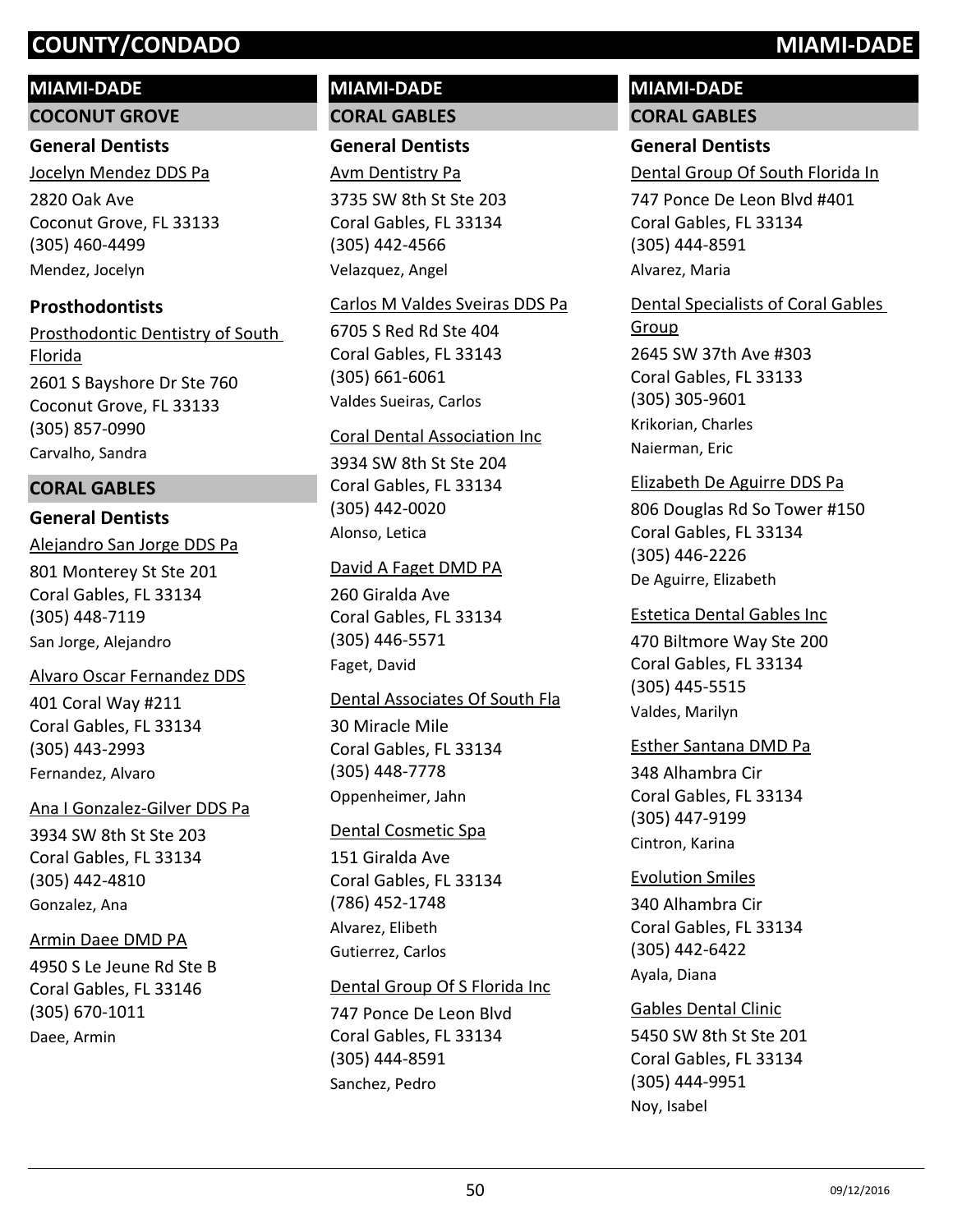# **MIAMI-DADE**

## **CORAL GABLES**

# **General Dentists**

3934 SW 8th St Ste 306 Coral Gables, FL 33134 (305) 441-7700 Gables Smile Rodriguez, Guillermo

## Gables Smile & Cosmetic Dentistr

401 Miracle Mile Ste 109 Coral Gables, FL 33134 (305) 529-9595 Tobon-Angel, Elias

# Gema Jerez Corp

401 Coral Way Ste 305 Coral Gables, FL 33134 (786) 360-6812 Hernandez-Jerez, Gema

# Iris Torres-Rivera DMD Pa

475 Biltmore Way #110 Coral Gables, FL 33134 (305) 446-1047 Torres-Rivera, Iris

# Jesus E Del Valle DDS Pa

2030 S Douglas Rd Ste 213 Coral Gables, FL 33134 (305) 442-1094 Del Valle, Jesus

# Juan C Bird DMD Pa

401 Coral Way Ste 411 Coral Gables, FL 33134 (305) 648-9190 Bird, Juan

# Jubidental Services Corp

299 Alhambra Cir Ste 202 Coral Gables, FL 33134 (305) 444-3074 Cotelo-Pardo, Yanepsi

# **MIAMI-DADE CORAL GABLES**

# **General Dentists**

Karen Martinez DMD, PA

401 Coral Way Ste 410 Coral Gables, FL 33134 (305) 446-5676 Martinez, Karen

#### Lemus Dental Group LLC

5171 SW 8th St Coral Gables, FL 33134 (305) 567-0236 Lemus, Isel

#### Manuel A Jimenez DMD PA

4950 S Le Jeune Rd Ste B Coral Gables, FL 33146 (999) 999-9999 Jimenez, Manuel

#### Manuel G Lopez DDS Pa

3190 Ponce De Leon Blvd Coral Gables, FL 33134 (305) 774-7273 Lopez, Manuel

#### Maria Cristina Fernandez DDS Pa

4830 SW 8th St Coral Gables, FL 33134 (305) 446-1067 Fernandez, Maria

# 4689 Ponce De Leon Blvd Coral Gables, FL 33146 (305) 665-1655 Maria R Lopez-Galan DDS Pa Lopez Galan, Maria

# Maria T Marx DDS Pa

555 Biltmore Way Ste 103 Coral Gables, FL 33134 (305) 444-8188 Marx, Maria

# **MIAMI-DADE CORAL GABLES**

# **General Dentists**

Maria-Delores Hayek Ds

336 Sevilla Ave Coral Gables, FL 33134 (305) 444-2120 Hayeck, Maria

# Mariamilagros Sarda DDS Pa

299 Alhambra Cir Ste 205 Coral Gables, FL 33134 (305) 443-4841 Sarda, Mariamilagros

# Mark S Lugar DMD Llc

6705 S Red Rd Ste 402 Coral Gables, FL 33143 (305) 446-2008 Luger, Mark

# Maximo A Roman DDS Pa

747 Ponce De Leon Blvd Coral Gables, FL 33134 (305) 448-1999 Roman, Maximo

# Miami Smile Institute

1805 Ponce De Leon Blvd Ste 301 Coral Gables, FL 33134 (786) 703-9430 Velasco, Norka

34 SW 37th Ave Coral Gables, FL 33134 (305) 446-6900 Nicolas Avalos DMD Pa Avalos, Nicholas

# Peggy Alvarez Penabad DDS PA

4651 Ponce De Leon Blvd Ste 101 Coral Gables, FL 33146 (305) 548-8690 Alvarez-Penabad, Peggy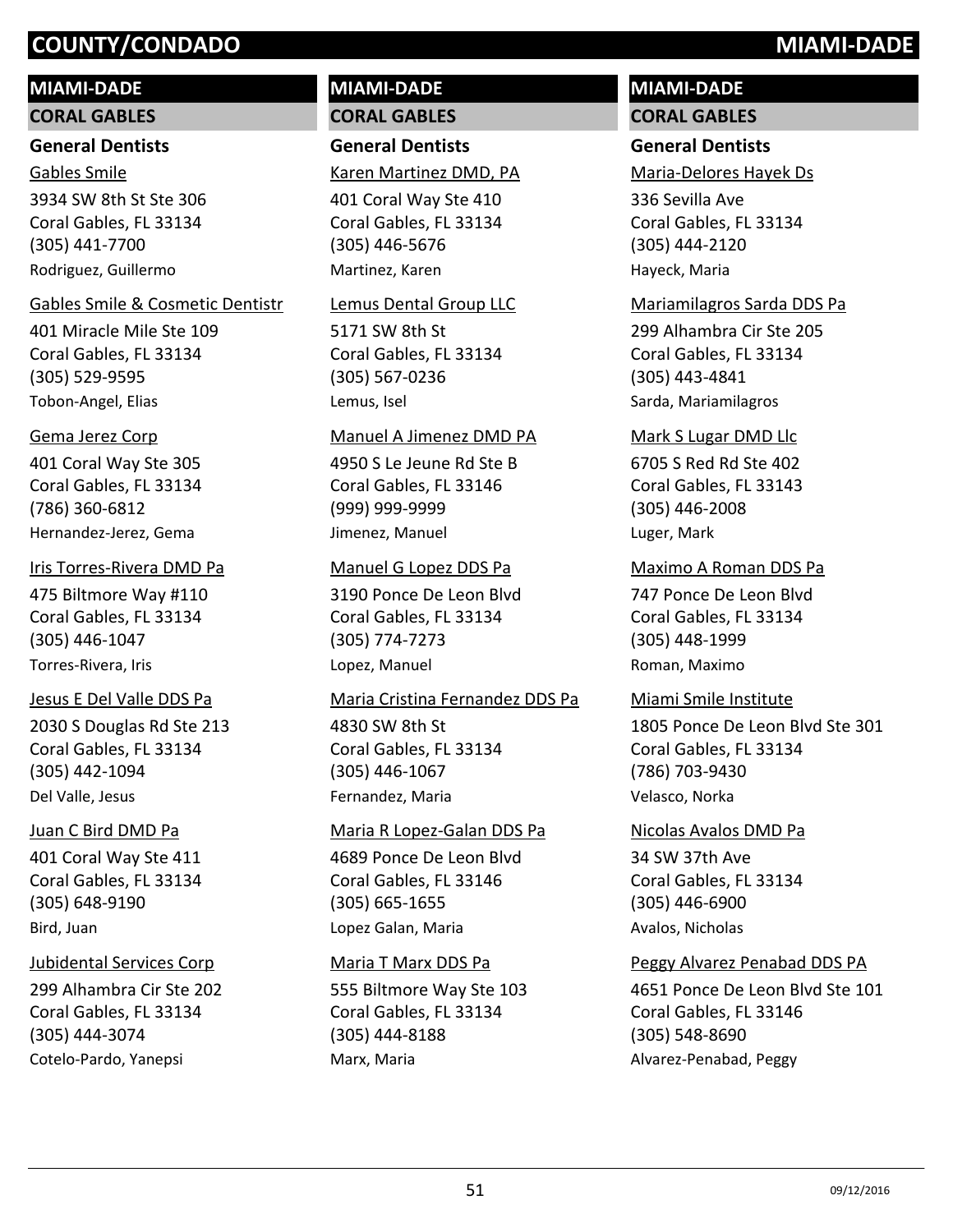## **MIAMI-DADE**

**CORAL GABLES**

## **General Dentists**

Richard D Morales DMD Pa

1430 S Dixie Hwy #312 Coral Gables, FL 33146 (305) 661-8240 Garcia, Rebeca Triana, Lauren

#### Smile Center of Coral Gables

258 Andalusia Ave Coral Gables, FL 33134 (305) 443-2662 Marin Jiminez, Laura

#### Souviron & Groh Dental Leader

336 Alhambra Cir Coral Gables, FL 33134 (305) 442-1177 Correa, Adrian Souviron, Richard

#### The Dental Studio

4100 Salzedo St Ste 20 Coral Gables, FL 33146 (305) 666-0006 Carbia, Maribel

#### Walter E Ortiz Colon DMD

3727 SW 8th St Ste 101 Coral Gables, FL 33134 (305) 444-6203 Morales-George, Esther Ortiz-Colon, Walter

# **Oral Surgeons**

Carlos M Coro DDS Pl

3299 Ponce De Leon Blvd Coral Gables, FL 33134 (305) 444-5066 Coro, Carlos

# **MIAMI-DADE CORAL GABLES**

## **Oral Surgeons**

7311 SW 62nd Ave Coral Gables, FL 33143 (305) 667-3960 Dental Specialty Center of Coral Gables Arroyo, Juan Grider, Joseph Saenz, Regina

## Fred Pedroletti

1500 San Remo Ave Ste 150 Coral Gables, FL 33146 (786) 344-4387 Pedroletti, Fred

#### Melzer & Means Oral Surgery Grp

1500 San Remo Ave Ste 150 Coral Gables, FL 33146 (305) 667-1191 Layne, Jerry Pedroletti, Fred

## Oral and Facial Surgery of Miami LLC

3860 SW 8th St Ste 201 Coral Gables, FL 33134 (305) 552-1193 Caceres, Johanny

## Rosendo Forns DMD

124 Almeria Ave Coral Gables, FL 33134 (305) 448-9500 Forns, Rosendo

## **CUTLER BAY**

## **General Dentists**

## Alfredo D Corpas DDS

18543 S Dixie Hwy Cutler Bay, FL 33157 (305) 259-9130 Corpas, Alfredo

# **MIAMI-DADE CUTLER BAY**

# **General Dentists**

BL Dental Associates LLC

11000 SW 211th St Cutler Bay, FL 33189 (305) 254-1500 Lopez, Manuel Rosenberg, Sara

#### Fortune Smiles Inc

18543 S Dixie Hwy Cutler Bay, FL 33157 (305) 264-0747 Trujillo, Madelene

#### SOUTHDADE FAMILY DENTISTRY

18543 S Dixie Hwy Cutler Bay, FL 33157 (305) 259-9130 Corpas, Alfredo

20505 South Dixie Hwy #1683 Cutler Bay, FL 33189 (305) 232-3737 Southland Mall Dental PA Atkinson, William Cullen, William Di Re, Anthony Durve, Aparna Fornos, Jorge Goldstein, Alexander Gonzales, Kenia Gonzalez, Kelly Gonzalez, Yanela Guilarte, Rhona Guthrie, Kelly Henry, Carlianette Kiani, Kamran Kopynets, Viktor Krasnov, Rostislav Kunstmann, Vivian Lago-Sanchez, Idelbis Licina, Zeljka Manzur, Kasim Marshall, Kristine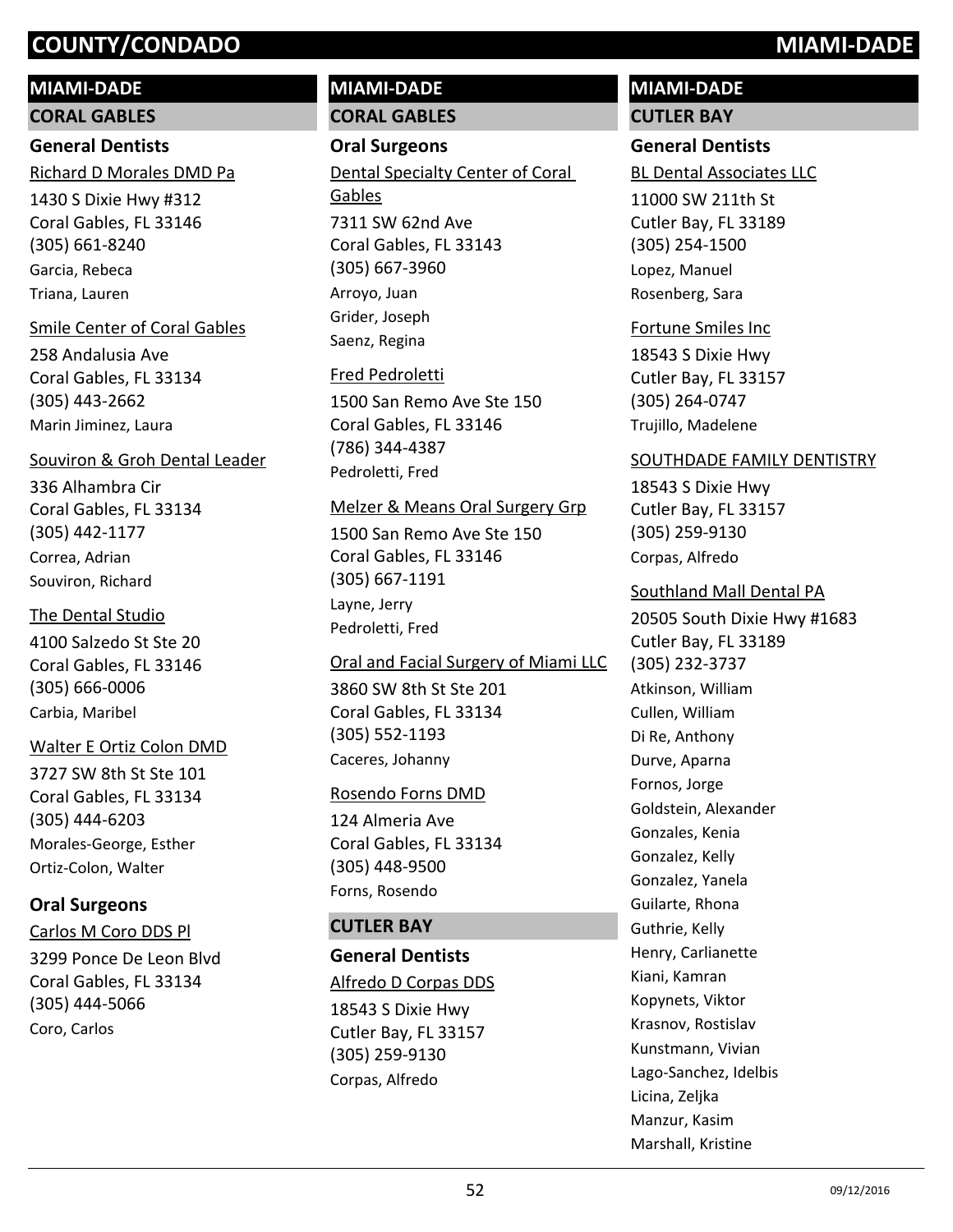# **MIAMI-DADE**

#### **CUTLER BAY**

# **General Dentists**

Southland Mall Dental PA

20505 South Dixie Hwy #1683 Cutler Bay, FL 33189 (305) 232-3737 Matthews, Irina Mutawalli, Khalid Pinto, Yenile Qadri, Subuhi Quevedo, Fernando Quevedo, Rachel Ribot, Aliana Saltz, Jamie Uzunova-Dimova, Kalina Valdman, Vadim Vu, Nga Weisser, Ettie Zand, Maximus Zariffard, Ehsan

## **Oral Surgeons**

20505 South Dixie Hwy #1683 Cutler Bay, FL 33189 (305) 232-3737 Southland Mall Dental PA Rand, Matthew

#### **DORAL**

#### **General Dentists** Dental Hygiene Center of Florida,

11402 NW 41st St Ste 114 Doral, FL 33178 (305) 646-1109 PLCC Bennett, David

# 9831 NW 58th St Unit 138 Doral, FL 33178 (999) 999-9999 Dentistry Professional Santos, Tania

# **MIAMI-DADE DORAL**

# **General Dentists**

Doral Dental Partners

10620 NW 19th St Doral, FL 33172 (786) 331-7055 Collazo, Ralph

#### K & K Dental Associates PLLC

2600 NW 87th Ave Ste 29 Doral, FL 33172 (305) 225-5050 Cruz, Karen Garcia- Castellanos, Jacqueline Iglesias, Katty

#### Kenia Cuevas DDS

3650 NW 82nd Ave Ste 202 Doral, FL 33166 (305) 463-8220 Cuevas, Kenia

#### Miami International Mall Dental

1455 NW 107th Ave Ste 584 Doral, FL 33172 (305) 597-8787 Atkinson, William Cullen, William Di Re, Anthony Durve, Aparna Fornos, Jorge Goldstein, Alexander Gonzales, Kenia Gonzalez, Kelly Gonzalez, Yanela Green, George Guilarte, Rhona Guthrie, Kelly Henry, Carlianette Kiani, Kamran Kopynets, Viktor Krasnov, Rostislav Kunstmann, Vivian Lago-Sanchez, Idelbis Licina, Zeljka

# **MIAMI-DADE DORAL**

## **General Dentists**

Miami International Mall Dental

1455 NW 107th Ave Ste 584 Doral, FL 33172 (305) 597-8787 Manzur, Kasim Marshall, Kristine Matthews, Irina Mutawalli, Khalid Pham, Thi Pinto, Yenile Qadri, Subuhi Quevedo, Fernando Quevedo, Rachel Ribot, Aliana Saltz, Jamie Uzunova-Dimova, Kalina Valdman, Vadim Vu, Nga Weisser, Ettie Zand, Maximus Zariffard, Ehsan

## Nicklaus Childrens Hospital

3601 NW 107th Ave 3rd Fl Doral, FL 33178 (786) 624-3368 Aponte-Rodriguez, Suheily Ivanier, Sandra Meincken, Melissa

#### Sage Dental of Downtown Doral PLLC

5335 NW 87th Ave Ste C103 Doral, FL 33178 (786) 456-1710 Cruz, Antonio Gilbert, Mark Ziegler, Neal

## SMILE STUDIO ASSOCIATE OF DORAL

4201 NW 107th Ave Doral, FL 33178 (305) 594-4418 Gonzalez, Raul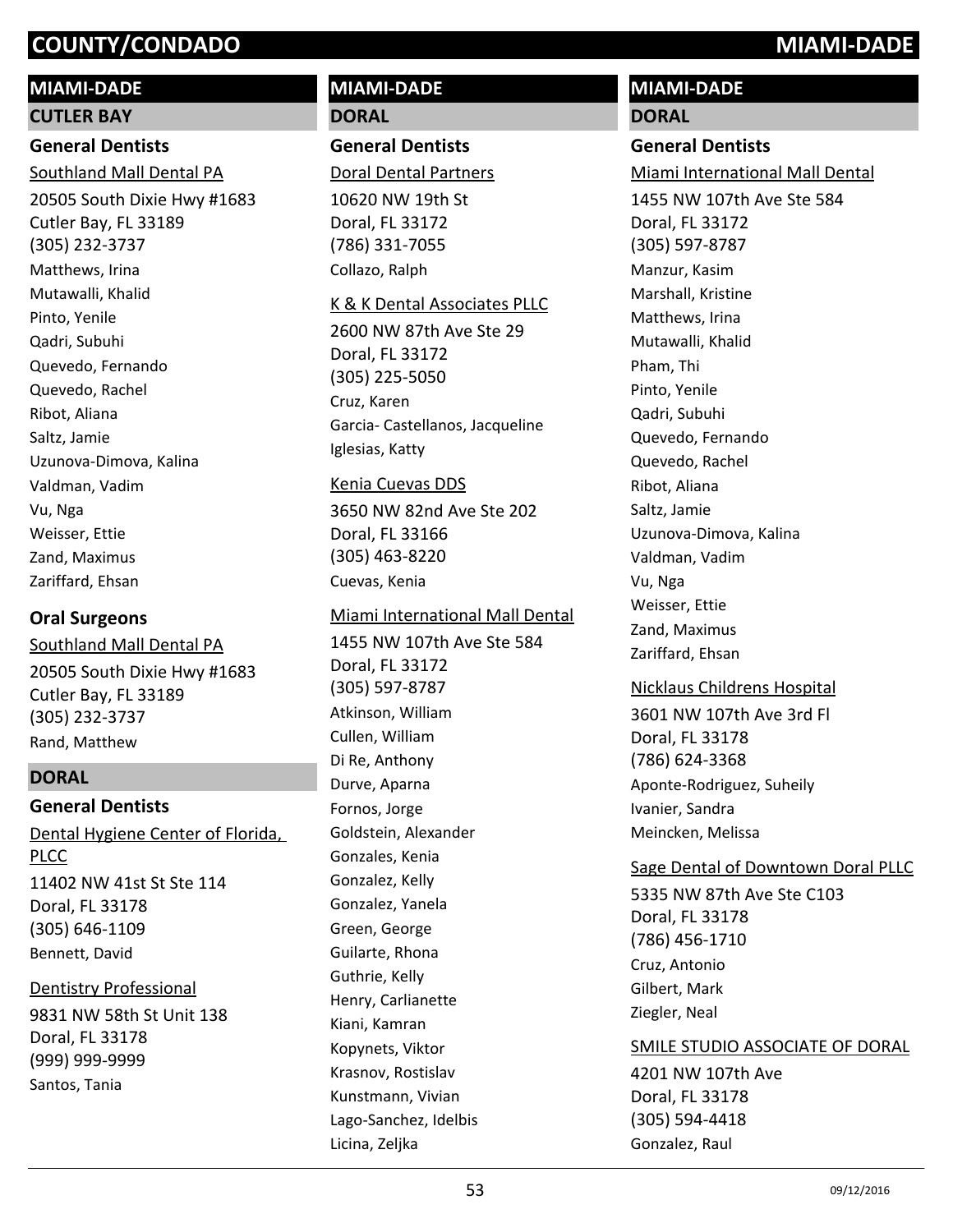# **MIAMI-DADE**

## **DORAL**

# **General Dentists**

3655 NW 107th Ave Ste 103 Doral, FL 33178 (305) 599-2818 South Dental Doral Spa Inc Andrulonis, Jennifer Arango, Carlos Gamboa, Jannet Guevara, Anaely Hernandez, Neysi Jamis, Juan Mejia, Adriana Menendez, Nancy Molina Ariza, Yudisbel Ochoa, Luis Quintana, Melissa Urday, Claudia

## **Oral Surgeons**

Miami International Mall Dental

1455 NW 107th Ave Ste 584 Doral, FL 33172 (305) 597-8787 Rand, Matthew

#### Nicklaus Childrens Hospital

3601 NW 107th Ave 3rd Fl Doral, FL 33178 (786) 624-3368 Borges, Osbel Lozano, Teresa

#### Sage Dental of Downtown Doral PLLC

5335 NW 87th Ave Ste C103 Doral, FL 33178 (786) 456-1710 Segui, Maikel

#### South Dental Doral Spa Inc

3655 NW 107th Ave Ste 103 Doral, FL 33178 (305) 599-2818 Grider, Joseph Hew, Damion

# **MIAMI-DADE EL PORTAL**

**General Dentists** Dade Dental Services Inc

8555 NE 2nd Ave El Portal, FL 33138 (305) 758-5878 Macajoux, Jean

#### **FLORIDA CITY**

**General Dentists** 646 W Palm Dr Ste 200 Florida City, FL 33034 (305) 242-1200 The Family Dental Care Center De La Cruz, Alejandro Estrada, Javier Gonzalez, Eduardo

## **HIALEAH**

# **General Dentists**

#### A&R Dental Center of Hialeah

765 E 9th St Hialeah, FL 33010 (305) 883-4880 Cuenca, Annie

#### Abdul Aziz Alawa DDS

16770 NW 67th Ave Hialeah, FL 33015 (305) 558-0388 Alawa, Abdul

#### Alejandro Canosa DDA PA

2680 W 12th Ave Hialeah, FL 33010 (305) 888-4889 Canosa, Alejandro

#### Alexandra D Gherbali DDS PA

7415 Miami Lakes Dr Hialeah, FL 33014 (305) 512-0066 Gherbali, Alexandra

# **MIAMI-DADE HIALEAH**

#### **General Dentists**

Alicia E Montesinos

6847 W 4th Ave Hialeah, FL 33014 (305) 820-0068 Gonzalez, Yanice

#### All Access Dental

664 E 25th St Ste 103 Hialeah, FL 33013 (305) 393-8191 Blanco, Maria Borges, Jorge Garcia-Fernandez, Aliuska Koch, Daniele Lea Plaza, Rodolfo Patino, Joelyz Pita, Reynaldo Terrero, Ivan Trujillo, Madelene

#### Alpha Dental Group Inc

4999 W 8th Ave Ste 1 Hialeah, FL 33012 (786) 238-7406 Gonzalez, Hansel Soler, Rosa

## Amazing Touch Dental Care Corp.

1955 W 68th St Hialeah, FL 33014 (786) 257-1646 Herrera-Casas, Sunilda Soler, Rosa

#### Angel Agreda

1124 W 29th St Hialeah, FL 33012 (305) 567-0236 Agreda, Angel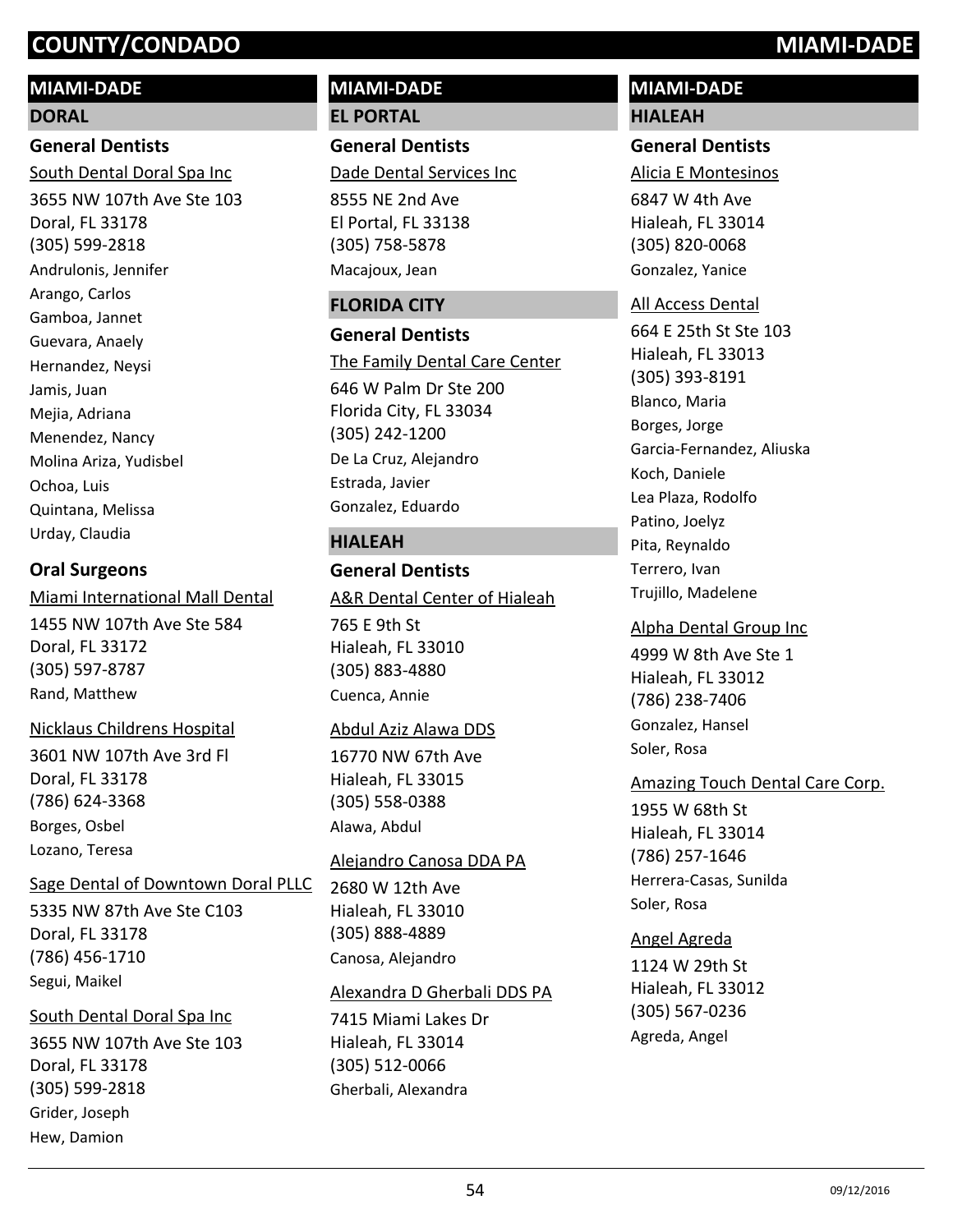## **MIAMI-DADE**

#### **HIALEAH**

#### **General Dentists**

10550 NW 77th Ct Ste 220 Hialeah, FL 33016 (305) 556-9473 Bella Smile Dental Inc Collazo, Yoaris Egusquiza, Ricardo

#### Bernardo Campos

1462 W 84th St Hialeah, FL 33014 (305) 557-5282 Campos, Bernardo

#### Biltmore Dental Associates PA

11300 NW 87th Ct Ste 166 Hialeah, FL 33018 (305) 364-9322 Berry, Wayne Hossain, Marta Perez, Idalmes

#### BL Dental Associates LLC

3233 Palm Ave Hialeah, FL 33012 (305) 826-0660 Blardonis, Armando Lopez, Manuel Rosenberg, Sara

#### Blanco Jamis Dental Group Pa

258 E 49th St Hialeah, FL 33013 (305) 824-3408 Blanco, Farid Blanco, Jorge Blanco, Kemel

#### Blanco Jamis Dental Group Pa

4765 W 8th Ave Fl 4 Hialeah, FL 33012 (305) 262-4604 Blanco, Farid Blanco, Jorge Blanco, Kemel

# **MIAMI-DADE HIALEAH**

# **General Dentists**

Caplin & Gober DDS Pa

6600 W 12th Ave Hialeah, FL 33012 (305) 821-2611 Caravia, Amanda Gallo, Donald Mahal, Narinderjit Orta, Ines Ramirez, Patricia Rios, Libia Romero\_Melis, Mildred Scerbo, Peter

#### Carlos Quilichini DDS

15436 NW 77th Ct Hialeah, FL 33016 (305) 557-5775 Quilichini, Carlos

#### Carmen Ramirez DDS Pa

820 E 41st St Ste 202 Hialeah, FL 33013 (305) 836-3635 Ramirez, Carmen

#### Century Medical Group Crop

11300 NW 87th Ct Ste 141 Hialeah, FL 33018 (305) 364-8600 Farrokhi, Ali Zawadzky, Javier

#### Children and Families Dental Center

400 W 65th St Hialeah, FL 33012 (305) 827-0434 Lea Plaza, Rodolfo

#### D Oramas DDS PA

440 W 65th St Hialeah, FL 33012 (305) 456-6322 Oramas, Dania

# **MIAMI-DADE HIALEAH**

#### **General Dentists**

Dade South Dental Inc

4765 W 8th Ave Hialeah, FL 33012 (305) 362-0444 Laurence, Peter

#### Daniel A Dorrego DDS

1075 E 4th Ave Hialeah, FL 33010 (305) 558-3811 Dorrego, Daniel

#### Daniel Santoyo DDS PA

1800 W 68th St Ste 115 Hialeah, FL 33014 (305) 698-7975 Santoyo, Daniel

#### David Drobes DMD Pa

5190 NW 167th St Ste 216 Hialeah, FL 33014 (305) 624-4114 Drobes, David Hernandez-Jerez, Gema

#### David E Dewitt DDS Pa

4841 W 4th Ave Hialeah, FL 33012 (305) 558-2261 Dewitt, David Quintana, Rafael Vazana, Raphael

#### Dental American Group Corp

1573 W 49th St Hialeah, FL 33012 (305) 556-6100 Agudelo, Monica Blanco, Maria Eduardo, Jose Escobar, Carlos Fundora, Yolaivys Garcia Pino, Delia Gonzalez, Lilian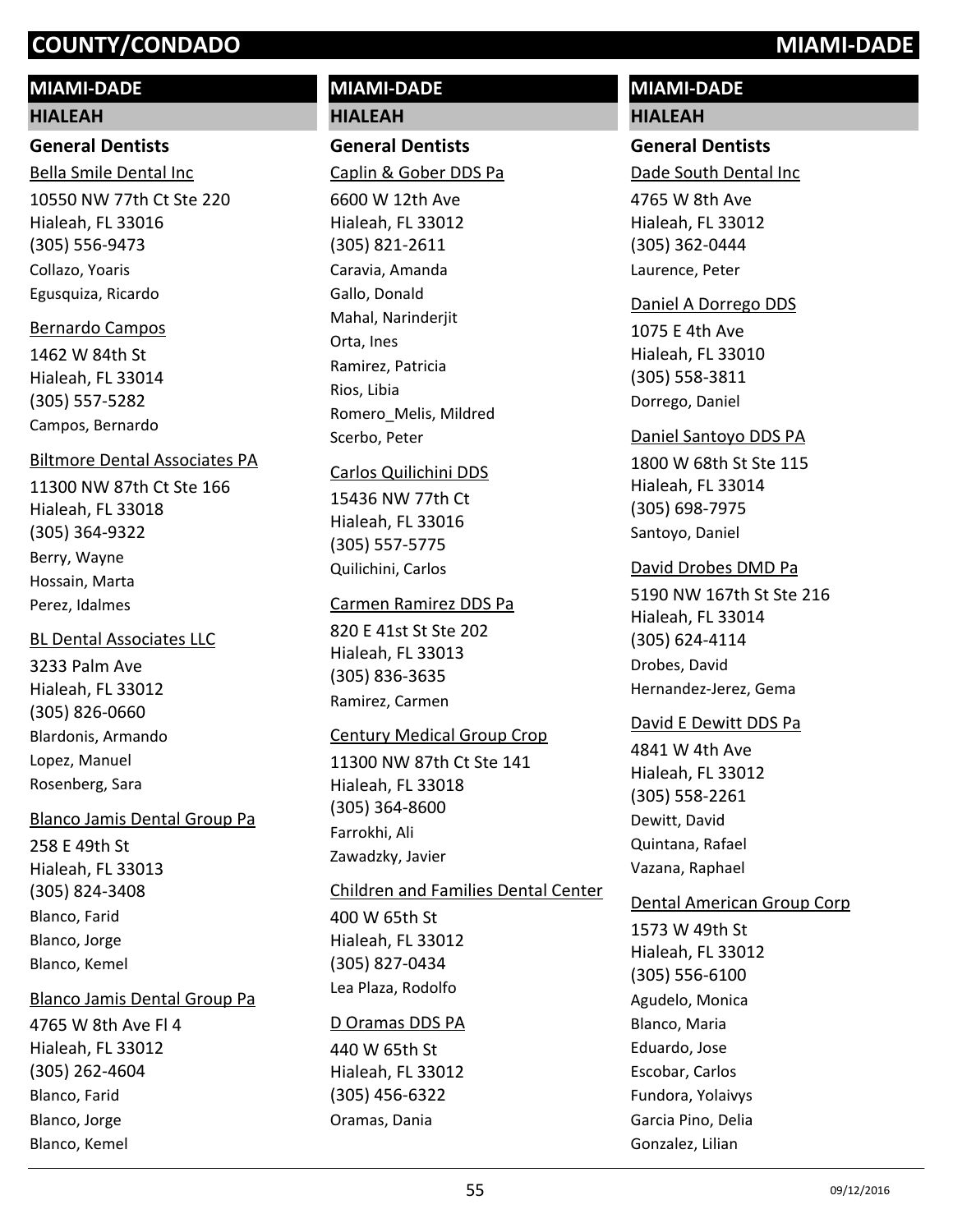# **MIAMI-DADE**

## **HIALEAH**

# **General Dentists**

Dental American Group Corp

1573 W 49th St Hialeah, FL 33012 (305) 556-6100 Irizarry, Maria Molina, Gustavo Quesada, Pedro Segrera, Maria

# Dental Boost LLC

344 W 65th St Hialeah, FL 33012 (305) 822-4607 Gabaldon, Mariana Reyes, Oscar

# Dental Center of Florida

3750 W 16th Ave Ste 236U Hialeah, FL 33012 (305) 231-0545 Macagno, Jessica

# Dental Dreams Llc

5632 NW 167th St Hialeah, FL 33014 (305) 625-9777 Carpio, Jesus

# Dr Otero Dental Center Pa

1490 W 49th Pl #220 Hialeah, FL 33012 (305) 819-0008 Gonzalez, Adrian Marty, Rolando Rodriguez, Eduardo

# Ebenezer Dental Group Corp

4301 Palm Ave Ste F Hialeah, FL 33012 (305) 826-8980 Abreu, Manuel

# **MIAMI-DADE HIALEAH**

**General Dentists**

Edelio Gonzalez DMD Pa

1191 W 37th St Hialeah, FL 33012 (305) 826-9642 Gonzalez, Edelio

# Enrique Morales DDS Pa

3009 E 4th Ave Hialeah, FL 33013 (305) 691-1616 Morales, Enrique

# Eric L Murias DDS PA

7000 W 12th Ave Ste 7 Hialeah, FL 33014 (305) 821-0231 Murias, Eric

# Eugene Kravitz DDS

18482 NW 67th Ave Hialeah, FL 33015 (305) 822-9696 Kravitz, Eugene Kravitz, Lauren

# Excellence In Dental Care

3762 W 12th Ave Hialeah, FL 33012 (305) 557-6661 Alvarez, Rosa

# Expert Smiles Center

2750 W 68th St Ste 108 Hialeah, FL 33016 (305) 826-3255 De Aguirre, Elizabeth

# Felicita Igleseias

4890 W 3rd Ave Hialeah, FL 33012 (305) 826-0906 Iglesias, Felicita

# **MIAMI-DADE**

# **HIALEAH**

# **General Dentists**

Fernandez Family Dental Centers

3148 W 76th St Hialeah, FL 33018 (305) 557-1448 Fernandez, Adrian

## Florida Healthy Smiles Inc

765 E 9th St Hialeah, FL 33010 (305) 883-4880 Soler, Rosa

#### German L Murias DDS Pa

7000 W 12th Ave Ste 7 Hialeah, FL 33014 (305) 821-0231 Murias, Eric Murias, German

## Gilsa Henderson

4963 W 6th Ave Hialeah, FL 33012 (305) 558-1171 Henderson, Gilsa

# Gomara DMD & Salcines DMD Pa

2900 W 12th Ave Ste 27 Hialeah, FL 33012 (305) 460-7060 Amaya, Andres Blanco, Diana Cabrera, Giselle Cayon, Alicia Cruz, Karen De Vera, Vanessa Delgado, Ligming Fraga, Daynet Gomara, Luis Hernandez, Liliam Jaramillo, Gabriel Londono, Laura Maniglia, Marielba Martinez, Miguel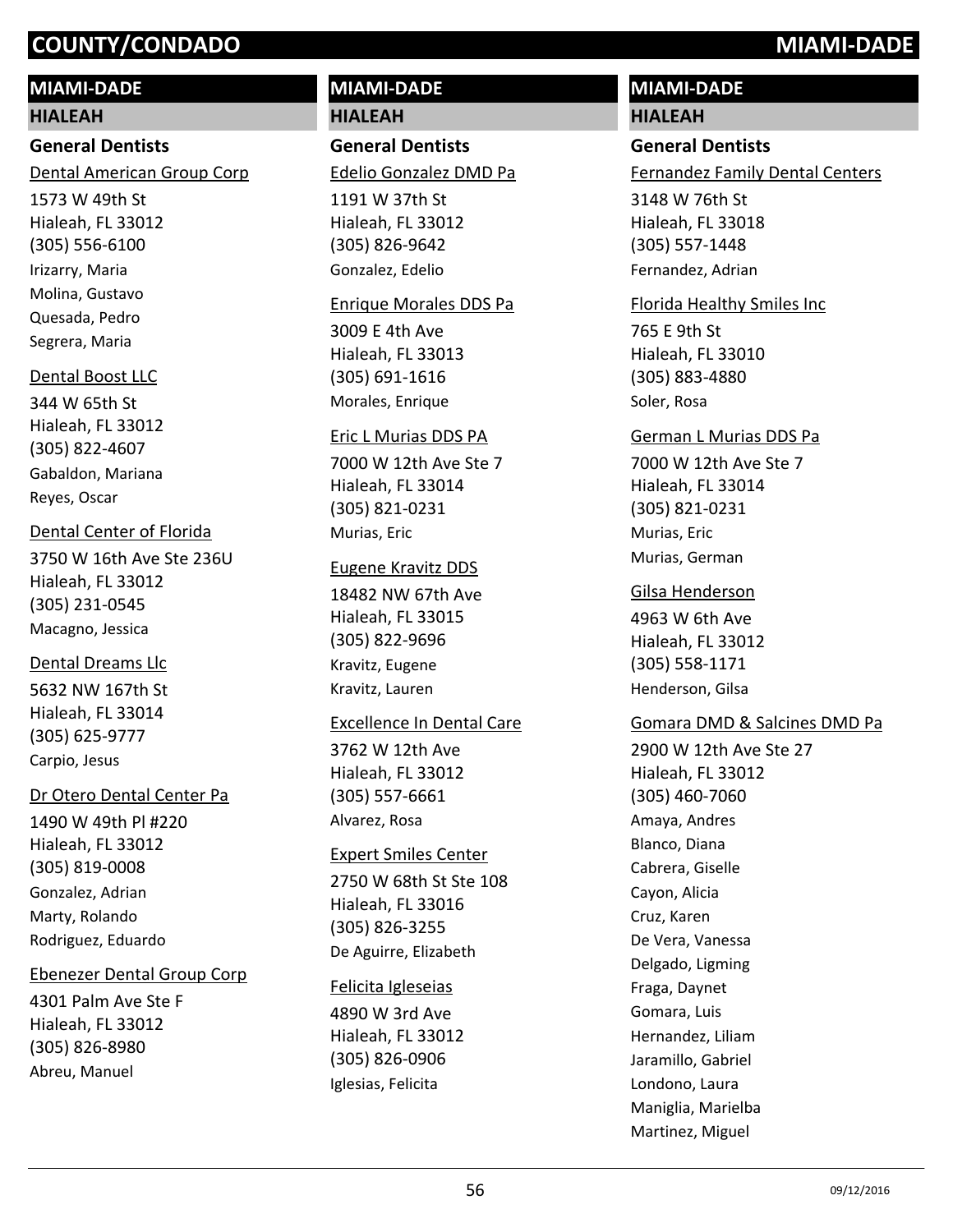#### **MIAMI-DADE**

#### **HIALEAH**

## **General Dentists**

Gomara DMD & Salcines DMD Pa

2900 W 12th Ave Ste 27 Hialeah, FL 33012 (305) 460-7060 Martinez, Milton Martinez, Zunith Mendoza, Irenia Morejon, Hector Morgado, Aracelio Perez, Alina Reyes Canals, Osmil Ribot, Aliana Sague, Gustavo Salcines, Damaris Saldarriaga, Lisa Sardinas, Yoan Shayan, Maria Valdes, Marilyn Valdes, Martha

#### Gomez & Revuelta DDS Pa

1255 W 46th St Ste 1 Hialeah, FL 33012 (305) 558-2933 Revuelta, Ana

#### Haileah Dental Center PA

1518 W 49th St Hialeah, FL 33012 (305) 823-2661 Calderon, Erik Kusnier, Elaine

#### Happy Smiles Dental Care

922 E 25th St Hialeah, FL 33013 (786) 542-9700 Montenegro, Mauricio

# **MIAMI-DADE HIALEAH**

#### **General Dentists**

Healthy Smile Dental Care LLC

3412 W 84th St Ste 110 Hialeah, FL 33018 (786) 345-2040 Ramirez, Judex

#### Hialeah Dental Associates Inc

2106 W 68th St Hialeah, FL 33016 (305) 827-6661 Mendez, Antonio

#### Hialeah Dental Care Inc

4240 W 16th Ave Hialeah, FL 33012 (305) 823-1882 Gomez Perez, Nils Rodriguez, Roxana Soler, Rosa Torres, Ana

#### Hialeah Dental Office Of Dr Lest

1770 W 68th St Hialeah, FL 33014 (305) 821-7008 Lester, Manuel

#### Hialeah Square Dental Assoc Pa

4186 W 12th Ave Hialeah, FL 33012 (305) 556-6291 Aguilar, Lina Alvarez, Elibeth Caravia, Amanda Gallo, Donald Kusnier, Elaine Mahal, Narinderjit Martin, Felipe Maya, Alvardo Orta, Ines Rios, Libia Romero\_Melis, Mildred

# **MIAMI-DADE**

# **HIALEAH**

# **General Dentists**

Idalmes Perez DDS PA

1141 Palm Ave Hialeah, FL 33010 (305) 888-8555 Perez, Idalmes

#### Javier Estrada Dental Clinic

4963 W 6th Ave Hialeah, FL 33012 (305) 558-1171 Estrada, Javier

#### Javier R Llorens

717 E 9th St Hialeah, FL 33010 (305) 888-9807 Llorens, Javier

#### JDR Dental Clinic LLC

3695 W 4th Ave Hialeah, FL 33012 (305) 362-0888 Rodriguez-Bernal, Jesus

#### Jesus E Del Valle DDS Pa

600 E 25th St Ste D Hialeah, FL 33013 (305) 694-3080 Del Valle, Jesus

# 3822 W 16th Ave Hialeah, FL 33012 (305) 362-5559 Jorge M Gutierrez DDS Gutierrez, Jorge

#### Jose A Mendigutia DDS Pa

1410 W 68th St Hialeah, FL 33014 (305) 557-6968 Mendigutia, Jose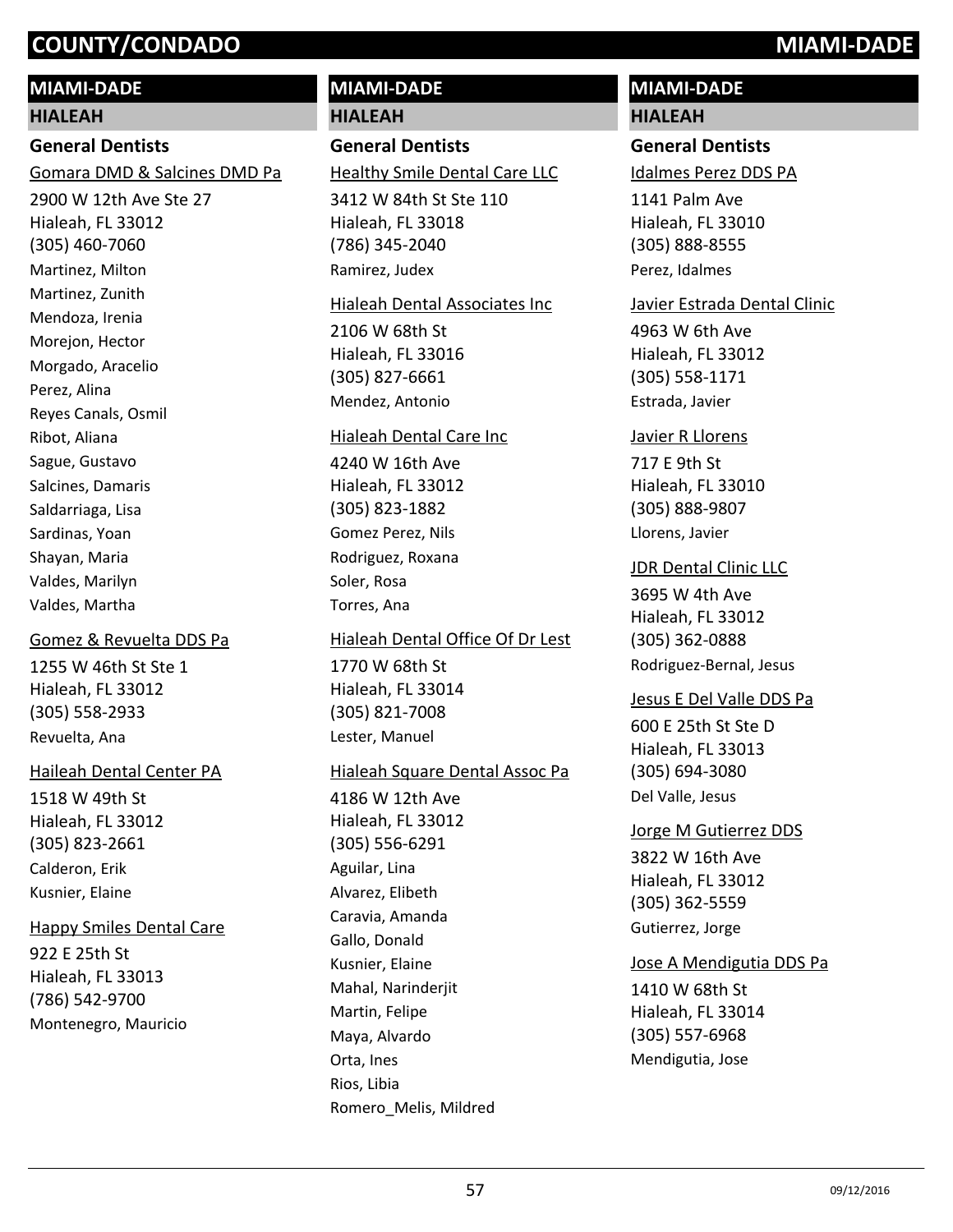## **MIAMI-DADE**

#### **HIALEAH**

#### **General Dentists**

266 E 49th St Hialeah, FL 33013 (305) 823-9982 Jose Calvo Calvo Jr, Jose

#### Jose M Del Valle DDS Pa

3918 W 12th Ave Hialeah, FL 33012 (305) 556-1770 Del Valle, Jose

#### JR Dental Office Inc

6847 W 4th Ave Hialeah, FL 33014 (786) 431-5000 Marini, Nohelia

#### Juan M Garcia

6450 W 21st Ct Ste 300 Hialeah, FL 33016 (305) 821-2261 Garcia, Juan

#### Juan Perez Solar DDS Pa

5323 W 20th Ave Hialeah, FL 33012 (305) 556-5966 Perez-Solar, Juan

#### Julio Prieto DDS Pa

1570 W 43rd Pl Ste 38 Hialeah, FL 33012 (305) 823-5375 Prieto, Julio

#### L Felipe Felipe DDS Pa

3333 W 4th Ave Hialeah, FL 33012 (305) 556-3512 Felipe, Luis

# **MIAMI-DADE HIALEAH**

#### **General Dentists**

614 E 49th St Hialeah, FL 33013 (305) 846-9126 Liliana M Angulo Dental Family Practice PA Angulo, Liliana

#### Lizaso & Lizaso DDS Pa

4999 W 8th Ave Ste 28 Hialeah, FL 33012 (305) 556-6055 Lizaso-Rodriguez, Susan

#### Luis A Ordonez DDS Pa

2682 W 12th Ave Hialeah, FL 33010 (305) 888-4889 Ordonez, Luis

#### Luis O Fabelo DDS Pa

6848 NW 169th St Hialeah, FL 33015 (305) 821-6388 Fabelo, Luis

# 560 E 49th St Hialeah, FL 33013 (305) 688-1246 Luis Rodriguez DDS Pa

Rodriguez, Luis

#### M & C Dental Services Pa

4980 Palm Ave Hialeah, FL 33012 (305) 362-8089 Coro, Ryan Menendez, Ana

#### M H Figueredo DMD Pa

5924 W 16th Ave Hialeah, FL 33012 (305) 558-2133 Figueredo, Maria

# **MIAMI-DADE**

#### **HIALEAH**

## **General Dentists**

Madeleine Castellanos Gonzalez D

2140 W 68th St Ste 202 Hialeah, FL 33016 (305) 820-4080 Gonzalez, Madeleine

#### Main Street Childrens Dentistry

7150 W 20th Ave Ste 103 Hialeah, FL 33016 (305) 556-9020 Suarez, Elisa

#### Manuel Costa

791 E 48th St Hialeah, FL 33013 (305) 769-0252 Costa, Manuel

#### Maria G Navarro DDS Pa

2438 W 60th St Hialeah, FL 33016 (305) 558-6832 Navarro, Maria

#### Mayra G Betancourt DDS Inc

17701 NW 78th Ave Hialeah, FL 33015 (305) 826-2758 Betancourt, Mayra

#### Miami Smile Studio Corporation

427 Hialeah Dr Hialeah, FL 33010 (786) 391-4566 Eng, Martha Hossain, Marta

#### Migdalia I Seijas DDS Pa

1169 W 35th St Hialeah, FL 33012 (305) 819-0820 Seijas, Midgalia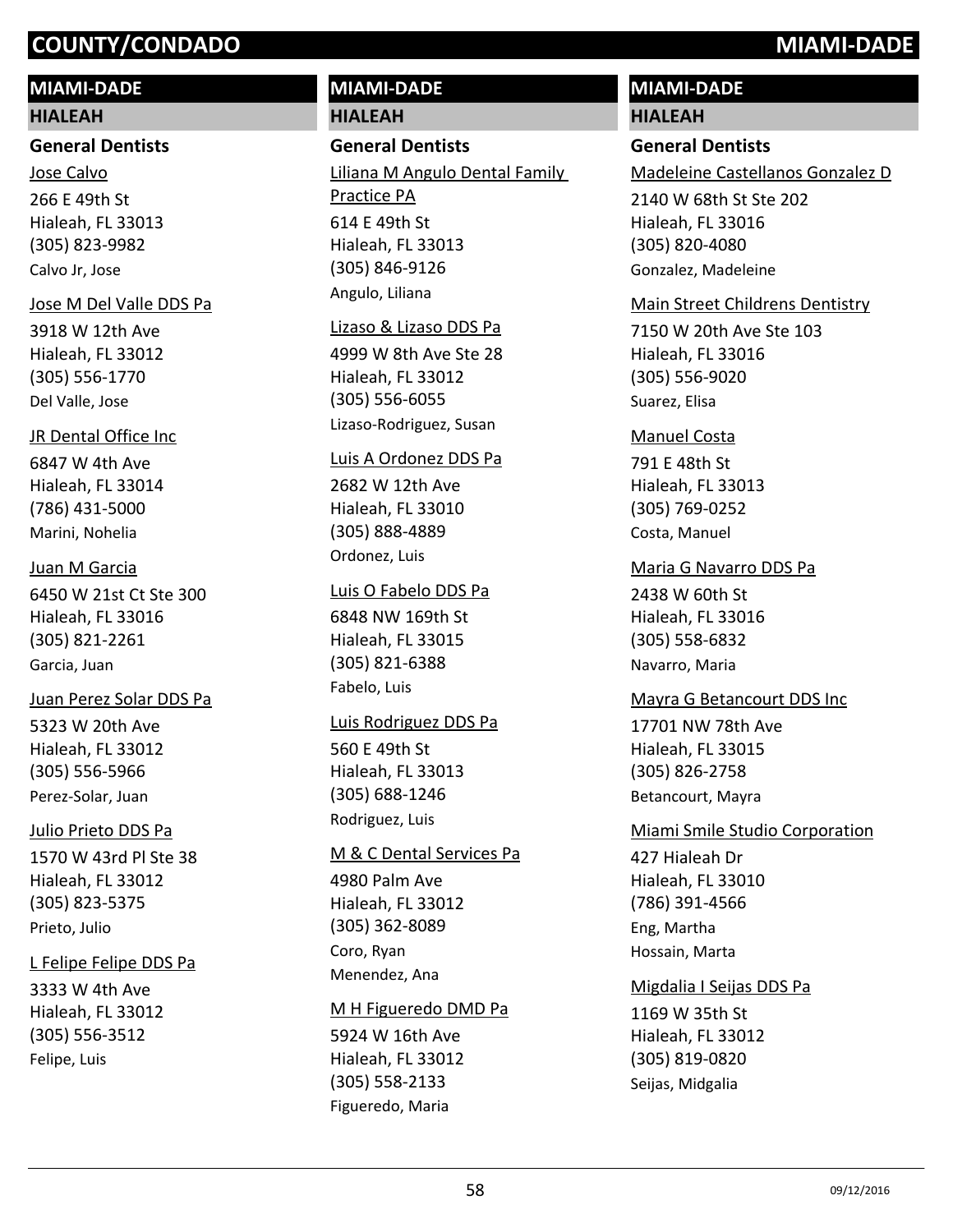# **MIAMI-DADE**

#### **HIALEAH**

#### **General Dentists**

400 W 65th St Hialeah, FL 33012 (305) 827-0434 Migdar Pa Rivas, Miguel

#### Miguel A Reyes DDS Pa

4410 W 16th Ave Ste 58 Hialeah, FL 33012 (305) 826-5224 Reyes, Miguel

#### MJ Dental Office

2360 W 68th St Ste 124 Hialeah, FL 33016 (305) 825-7447 Alvarado, Yailen Fernandez-Dominguez, Giselle Gil Araujo, Eduardo

#### New Era Dental PA

2011 W 62nd St Hialeah, FL 33016 (786) 558-8637 Santos, Nataly

#### Nury Rodriquez DDS PA

6710 Main St Ste 131 Hialeah, FL 33014 (305) 646-1630 Rodriguez, Nury

#### Pablo And Mayra Debs DDS Pa

220 W 49th St Hialeah, FL 33012 (305) 556-0016 Debs, Pablo

#### Palm Dental Center Pa

7150 W 20th Ave Ste 102 Hialeah, FL 33016 (305) 556-3313 Diaz, Vivian Gallo, Donald

# **MIAMI-DADE HIALEAH**

## **General Dentists**

Palm Dental Center Pa

7150 W 20th Ave Ste 102 Hialeah, FL 33016 (305) 556-3313 Martinez, Tamara Sosa-Abella, Nancy

#### Pan American Dental Clinic Inc

1124 W 29th St Hialeah, FL 33012 (305) 885-7767 Felix, Ericka

#### Pan American Dental PA & Ass

1124 W 29th St Hialeah, FL 33012 (305) 885-7767 Gutierrez, Marlen Saldana, Ramon

#### Pedro Alvarez DDS & Associates PA

610 E 4th Ave Hialeah, FL 33010 (305) 885-5026 Alvarez, Pedro

#### Professional Dental Services Pa

1231 W 44th Pl Hialeah, FL 33012 (305) 556-9919 Arriola, Antonio

#### Rafael Aurrecoechea

5370 Palm Ave Ste 5 Hialeah, FL 33012 (305) 821-9022 Aurrecoechea, Rafael

#### Rafael D Simbaco DDS Pa

742 W 49th St Hialeah, FL 33012 (305) 822-9648 Simbaco, Rafael

# **MIAMI-DADE**

# **HIALEAH**

## **General Dentists**

Ramos Dental Associates Inc

4564 W 12th Ave Hialeah, FL 33012 (305) 558-2446 Ramos, Luis

#### Razar Dental Group 2 Inc

5864 NW 183rd St Hialeah, FL 33015 (305) 827-1700 Zardon, Ramon

#### RGD Dental Care

11870 Hialeah Gardens Blvd Ste 127A Hialeah, FL 33018 (786) 536-7537 Gonzalez, Reydel

#### Roger A Saenz DDS Pa

752 W 29th St Hialeah, FL 33012 (305) 885-9786 Saenz, Roger

#### Rosa Mendez

3822 W 16th Ave Hialeah, FL 33012 (305) 362-5559 Mendez, Rosa

# Rosario G Molina DMD

4835 E 4th Ave # A Hialeah, FL 33013 (305) 685-5133 Molina, Rosario

#### Royal Oaks Dental

15502 NW 77th Ct Hialeah, FL 33016 (305) 822-7332 Bretos, Alexander Collazo, Ralph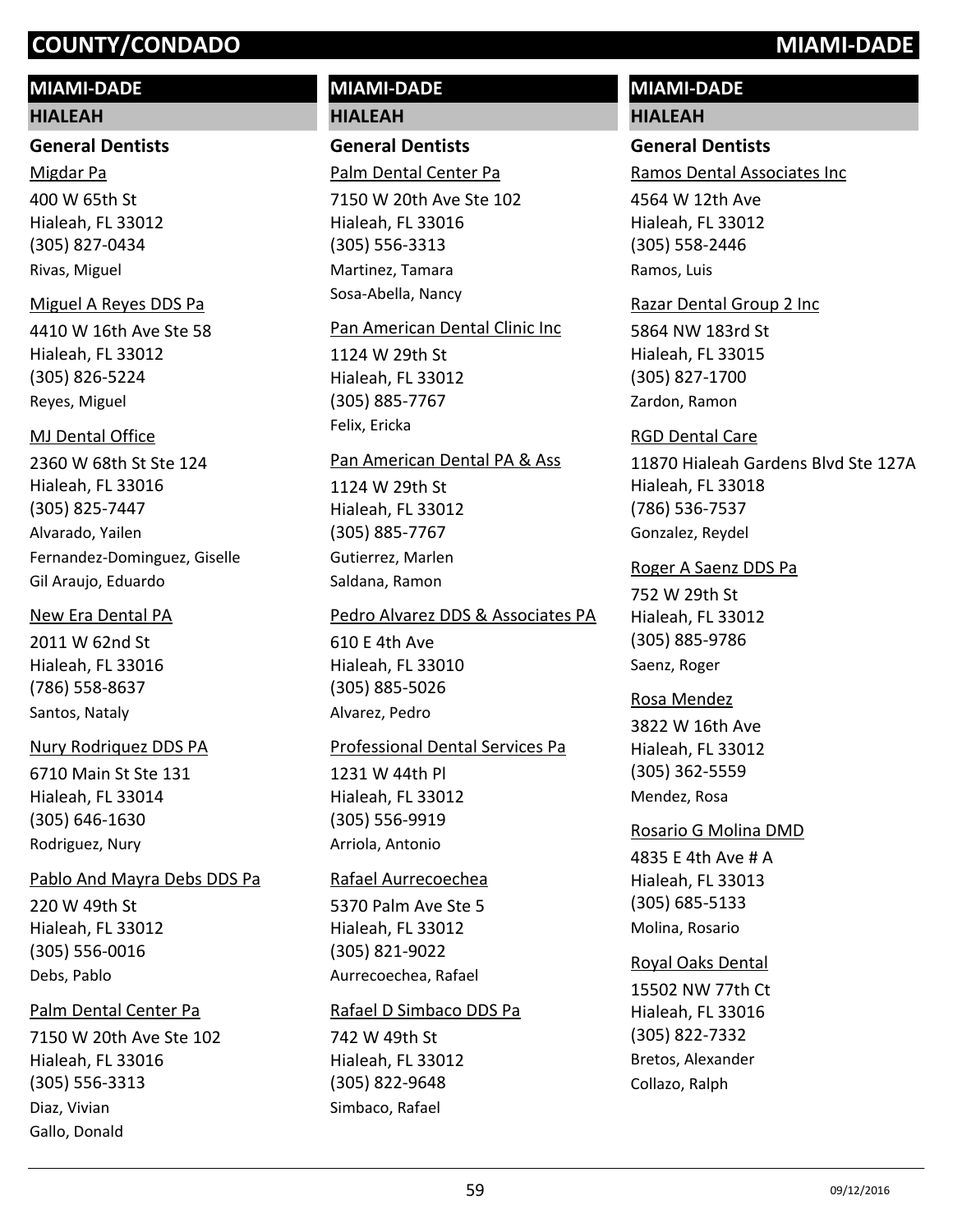## **MIAMI-DADE**

#### **HIALEAH**

#### **General Dentists**

752 W 29th St Hialeah, FL 33012 (305) 885-9786 Saenz Dental Inc Bravo, Raquel

#### Santos Dental PA

18652 NW 67th Ave Hialeah, FL 33015 (305) 474-0400 Santos, Nataly

#### 18400 NW 75th Pl Ste 121 Simple Smiles LLC

Hialeah, FL 33015 (305) 381-5412 Lleo, Pedro

#### Smile Care Dental Center

4355 W 16th Ave Ste 205A Hialeah, FL 33012 (305) 824-9199 Fernandez, Marioly

#### Smile Dental Group PA

7618 NW 186 Street Hialeah, FL 33015 (305) 556-8800 Ruiz, Eliseo

580 E 49th St Hialeah, FL 33013 (305) 557-6711 Smile Perfect Dental Health Cent Cardenas, Elio

#### Superior Dental Team

148 Hialeah Dr Hialeah, FL 33010 (786) 360-6262 Lleo, Pedro

# **MIAMI-DADE HIALEAH**

#### **General Dentists**

11300 NW 87th Ct Ste 166 Hialeah, FL 33018 (305) 364-9322 Sylvia Santana PA Berry, Wayne Menendez, Nancy Mentrasti, Sylvia Perez, Idalmes

#### Universal Dental Group

1935 W 60th St Hialeah, FL 33012 (305) 821-3344 Friedman, Rene

#### Uriate DDS Pa

291 E 9th St Hialeah, FL 33010 (305) 885-1422 Uriarte, Gilberto

#### Valle Dental Pa

1191 W 37th St Hialeah, FL 33012 (305) 826-9642 Valle, Ramon

#### Valle Dental Pa

4890 W 3rd Ave Hialeah, FL 33012 (305) 826-0906 Valle, Ramon

#### Vanessa Cintron DMD PA

8128 NW 103rd St Hialeah, FL 33016 (305) 558-8626 Cintron, Vanessa

#### Vanessa M Benabe DMD Pa

1075 E 4th Ave Hialeah, FL 33010 (305) 558-3811 Benabe, Vanessa

## **MIAMI-DADE HIALEAH**

#### **General Dentists**

Westland Mall Dental

1665 W 49th St Ste 1484 Hialeah, FL 33012 (305) 828-7779 Atkinson, William Cullen, William Di Re, Anthony Fornos, Jorge Goldstein, Alexander Gonzales, Kenia Gonzalez, Kelly Gonzalez, Yanela Gorfien, Joseph Green, George Guilarte, Rhona Guthrie, Kelly Henry, Carlianette Kiani, Kamran Kopynets, Viktor Krasnov, Rostislav Kunstmann, Vivian Lago-Sanchez, Idelbis Licina, Zeljka Manzur, Kasim Marshall, Kristine Matthews, Irina Mutawalli, Khalid Pham, Thi Qadri, Subuhi Quevedo, Fernando Quevedo, Rachel Ribot, Aliana Saltz, Jamie Uzunova-Dimova, Kalina Valdman, Vadim Vu, Nga Weisser, Ettie Zand, Maximus Zariffard, Ehsan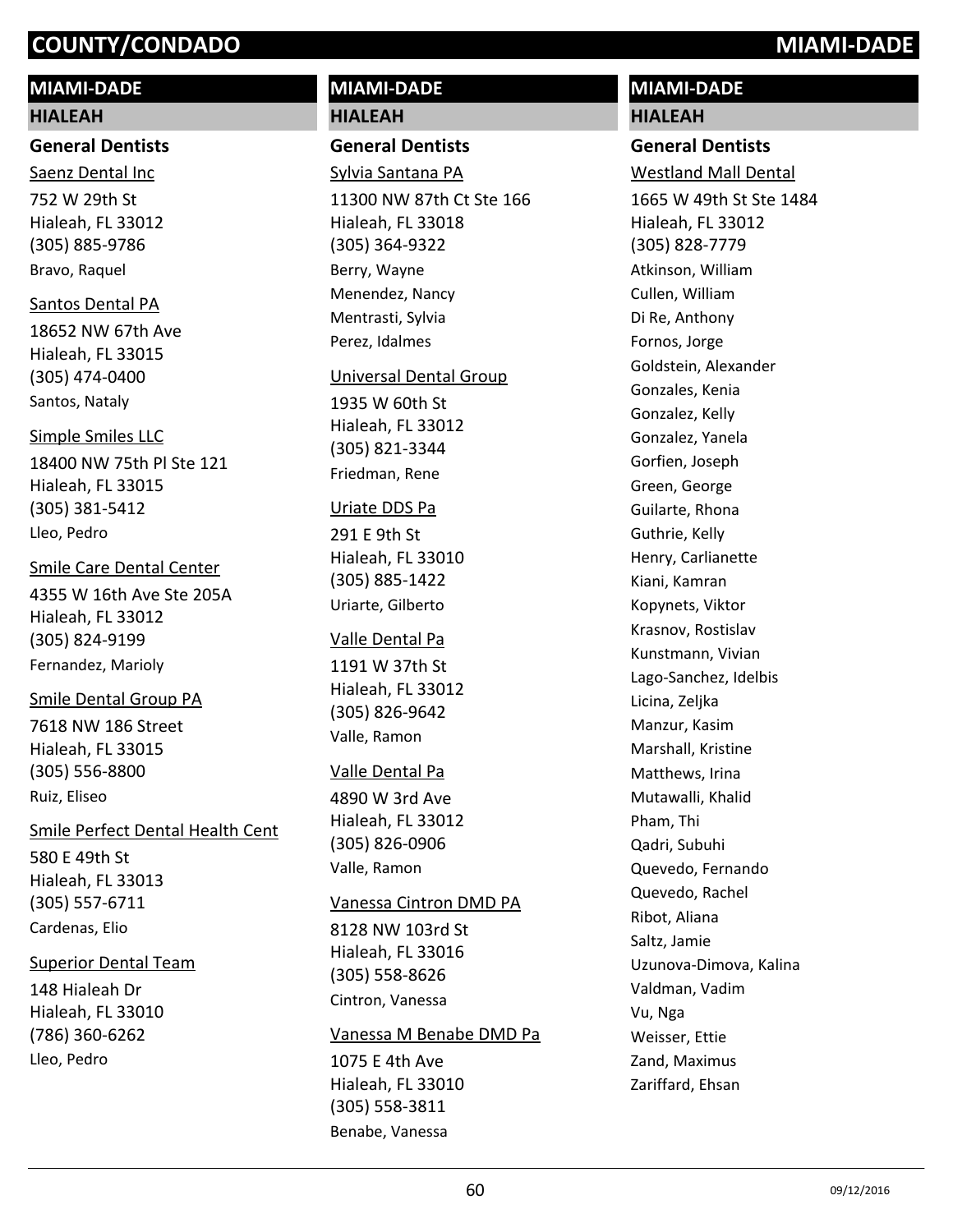# **MIAMI-DADE**

## **HIALEAH**

# **General Dentists**

1370 E 4th Ave Hialeah, FL 33010 (305) 888-1458 World Dental Care Corp Hernandez, Idalia Ruiz-Frontary, Yarimar Soler, Rosa

# Zentistry Dental Corp

1165 W 49th St Ste 203 Hialeah, FL 33012 (305) 362-0010 Aponte, Esperanza

# **Oral Surgeons**

900 W 49th St Ste 400 Hialeah, FL 33012 (305) 558-1211 Hialeah Dental Specialty Assoc L Hernandez, Roland Rodriguez-Feo, Carlos

# Palm Dental Center Pa

7150 W 20th Ave Ste 102 Hialeah, FL 33016 (305) 556-3313 Bistritz, Jerome Ghurani, Rami Hew, Damion Patel, Nishul Rand, Matthew Saenz, Regina Spearing, Rory

# Regina H Saenz DDS Pa

752 W 29th St Hialeah, FL 33012 (305) 885-9787 Saenz, Regina

# **MIAMI-DADE HIALEAH**

**Oral Surgeons** Westland Mall Dental

1665 W 49th St Ste 1484 Hialeah, FL 33012 (305) 828-7779 Rand, Matthew

## **Prosthodontists**

4999 W 8th Ave Ste 1 Hialeah, FL 33012 (786) 238-7406 Alpha Dental Group Inc Bobadilla, Patricia

# **HOMESTEAD**

# **General Dentists**

3030 NE 41st Ter Homestead, FL 33033 (305) 245-3366 Angelica Cardenas Mansur DMD Pa Cardenas Mansur, Angelica

#### Berenstein Lekkas Pa

2870 NE 8th St Homestead, FL 33033 (305) 246-5444 Bewley, Julia Brito, Sandy Fernandez-Abril, Jorge Hayes, Norys Lee, Nancy Pino, Raquel Quezada, Ernesto

## BYG Dental Corp

963 N Krome Ave Homestead, FL 33030 (305) 247-5161 Buitrago, Juan Gil, Lester Perez, Alina

# **MIAMI-DADE HOMESTEAD**

# **General Dentists**

Dental Associates Of Homestead

925 NE 30th Ter Ste 118 Homestead, FL 33033 (305) 247-0099 Caravia, Amanda Chiu, Gordon Felipe, Veronica Gallo, Donald Mahal, Narinderjit Quintero, Juan Rodriguez, Esteban Ruiz, Eliseo Ruiz, Saili Silvestry, Elvin

# Dental of Homestead by JLD, LLC

2040 NE 8th St Homestead, FL 33033 (305) 246-9343 Avila, Jose

25001 SW 127th Ave Ste 208 Homestead, FL 33032 (305) 258-9838 Dental Services Of Homestead Gonzalez, Adrian Marty, Rolando

## Florida City Dental Inc

786 S Homestead Blvd US 1 Homestead, FL 33030 (305) 242-5777 Fernandez, Amaya Martinez, Tamara

## Gary P Senk DDS Pa

381 N Krome Ave Ste 209 Homestead, FL 33030 (305) 247-2143 Senk, Gary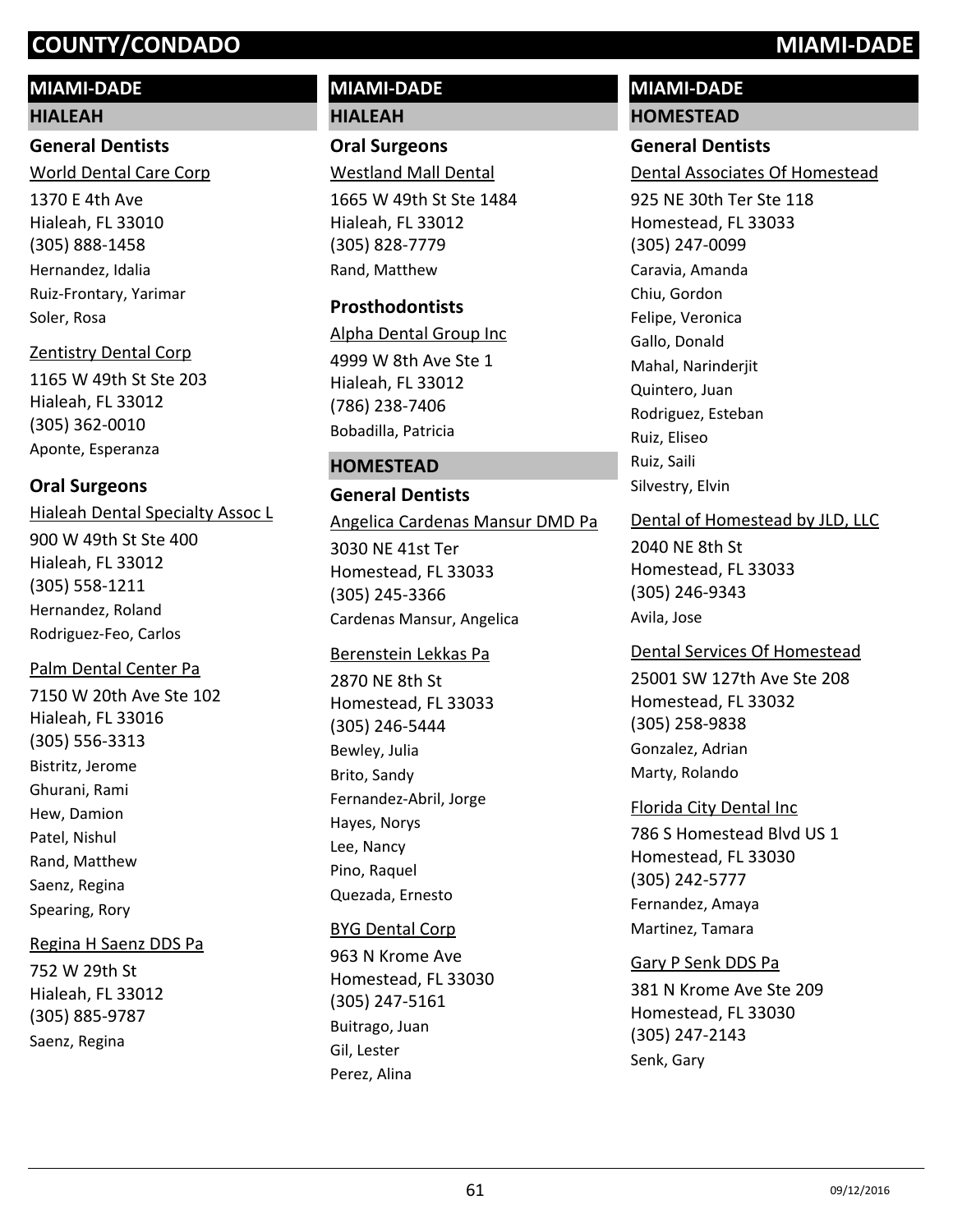# **MIAMI-DADE**

**HOMESTEAD**

# **General Dentists**

Gomara DMD & Salcines DMD Pa

125 NE 8th St Ste 1 Homestead, FL 33030 (786) 243-2438 Amaya, Andres Blanco, Diana Cabrera, Giselle Cayon, Alicia Cruz, Karen De Vera, Vanessa Delgado, Ligming Fraga, Daynet Gomara, Luis Hernandez, Liliam Jaramillo, Gabriel Londono, Laura Maniglia, Marielba Martinez, Miguel Martinez, Milton Martinez, Zunith Mendoza, Irenia Morejon, Hector Morgado, Aracelio Perez, Alina Reyes Canals, Osmil Ribot, Aliana Sague, Gustavo Salcines, Damaris Saldarriaga, Lisa Sardinas, Yoan Shayan, Maria

#### Homestead Dental Inc

83 NW 8th St Homestead, FL 33030 (305) 248-0027 Chakalov, Boyan

# **MIAMI-DADE HOMESTEAD**

# **General Dentists**

Jose & Torres DDS Pa

27525 S Dixie Hwy Homestead, FL 33032 (305) 248-4488 Torres-Jose, Norka

#### Leal Medical Center LLC

1690 NE 8th St Homestead, FL 33033 (305) 246-1265 Gonzalez, Ana

#### MONEM DENTAL LLC

1938 N Krome Ave Homestead, FL 33030 (305) 247-8823 Abdelmonem, Rafah Quintero, Juan

#### Nimia R Alvarez DDS

127 NE 8th St Homestead, FL 33030 (305) 245-0304 Alvarez, Nimia

#### Silver Palms Dentistry PLLC

23280 SW 112th Ave Homestead, FL 33032 (305) 258-1776 Garcia, Yanelys Nunes Ledoux, Joanne

#### South Dental Homestead Inc

925 NE 30th Ter Ste 104 Homestead, FL 33033 (305) 508-7800 Andrulonis, Jennifer Guevara, Anaely Hernandez, Neysi Jamis, Juan

# **MIAMI-DADE HOMESTEAD**

#### **General Dentists**

8 Palm Plz Homestead, FL 33030 (305) 245-7974 SSA Services Puente, Katia Saenz, Roger

#### Yoan E Lobaina DMD

30 NW 15th St Homestead, FL 33030 (305) 245-9691 Lobaina, Yoan Perez, Eunice

#### Zoraida T Sanchez DDS Pa

1619 NE 8th St Homestead, FL 33033 (305) 247-9292 Sanchez, Zoraida

#### **Oral Surgeons**

925 NE 30th Ter Ste 118 Homestead, FL 33033 (305) 247-0099 Dental Associates Of Homestead Grider, Joseph Hew, Damion Patel, Nishul

# Regina H Saenz DDS Pa

950 N Krome Ave Ste 204 Homestead, FL 33030 (305) 245-6633 Saenz, Regina

#### South Dental Homestead Inc

925 NE 30th Ter Ste 104 Homestead, FL 33033 (305) 508-7800 Grider, Joseph Hew, Damion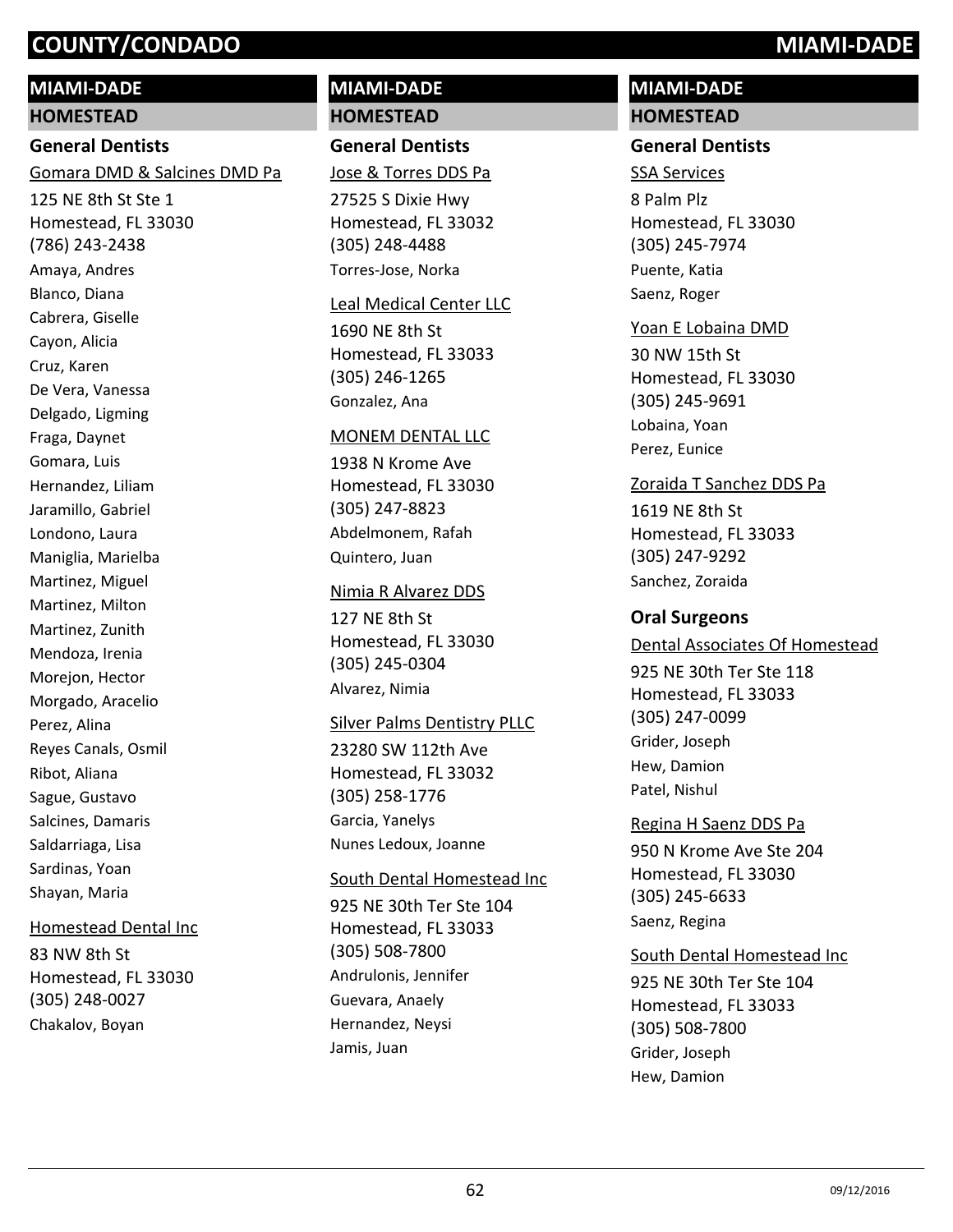#### **MIAMI-DADE**

#### **KEY BISCAYNE**

#### **General Dentists**

240 Crandon Blvd Ste 104 Key Biscayne, FL 33149 (305) 361-5493 Key Biscayne Dental Hernandez Jr, Nilo

#### Smile with Zenitude

604 Crandon Blvd #205 Key Biscayne, FL 33149 (305) 631-1984 Chirino, Tracy

#### **MIAMI**

#### **General Dentists**

636 NW 183rd St Miami, FL 33169 (305) 652-8338 183Rd Dental Group Pa Smith, Todd

#### A & E Dental Associates

9380 SW 150 St Ste 170 Miami, FL 33176 (305) 256-5270 Silvestry, Elvin

#### A B Dentistry

9840 SW 40th St Miami, FL 33165 (305) 222-0420 Betancourt, Arely

#### A Helena Jimenez DDS Pa

13792 SW 8th St Miami, FL 33184 (305) 221-1702 Jimenez, Aura

#### A New Smile Dental Center

14050 SW 84th St Ste 103 Miami, FL 33183 (305) 383-9944 Nahon, Salomon

# **MIAMI-DADE MIAMI**

#### **General Dentists**

11410K N Kendall Dr Ste 207 Miami, FL 33176 (786) 360-6995 Abril Dental, PA Fernandez-Abril, Jorge

# 19517 NW 57th Ave Miami, FL 33055 (305) 621-3111 Acadia Family Dental Ortho and Implant Ctr LLC Gordon, St Christopher

Miller, Mitchell Ospina, Carolina Sevel, Dennis

#### Ada L Penate DDS Pa

14609 SW 104th St Miami, FL 33186 (305) 388-3725 Penate, Ada

#### Adolfo E Mares

306 SW 12th Ave # B Miami, FL 33130 (305) 642-0535 Mares, Adolfo

## ADRIANA M BOVE DDS PA

175 SW 7th St Ste 1212 Miami, FL 33130 (305) 373-4950 Bove, Adriana Camacho, Norberto

#### Advanced Aesthetic Dentistry

11880 SW 40th St Ste 215 Miami, FL 33175 (305) 552-1553 Ripa, Anatoly

# **MIAMI-DADE MIAMI**

## **General Dentists**

Advanced Family Dental

16650 SW 88th St Ste 106 Miami, FL 33196 (786) 899-0889 Triana Concepcion, Nelcy

#### Aldo Lugan Jr DDS Pa

8500 W Flagler St Ste 201 Miami, FL 33144 (305) 480-8353 Lujan Jr, Aldo

# 7380B SW 40th St Miami, FL 33155 (305) 441-2773 Alejandro De La Cruz DDS Pa De La Cruz, Alejandro

#### Alfred J Robbins DDS PA

8950 SW 74th Ct Ste 1202 Miami, FL 33156 (305) 670-5211 Robbins, Alfred

#### Alfredo Corpas DDS Pa

6741 SW 24th St Ste 14 Miami, FL 33155 (305) 264-0747 Corpas, Alfredo

# 8370 W Flagler St Ste 150 Miami, FL 33144 (305) 227-3083 Alicia B Cayon DMD PA Cayon, Alicia

#### All Access Dental

10457 SW 40th St Miami, FL 33165 (305) 480-2789 Borges, Jorge Garcia-Fernandez, Aliuska Koch, Daniele Pita, Reynaldo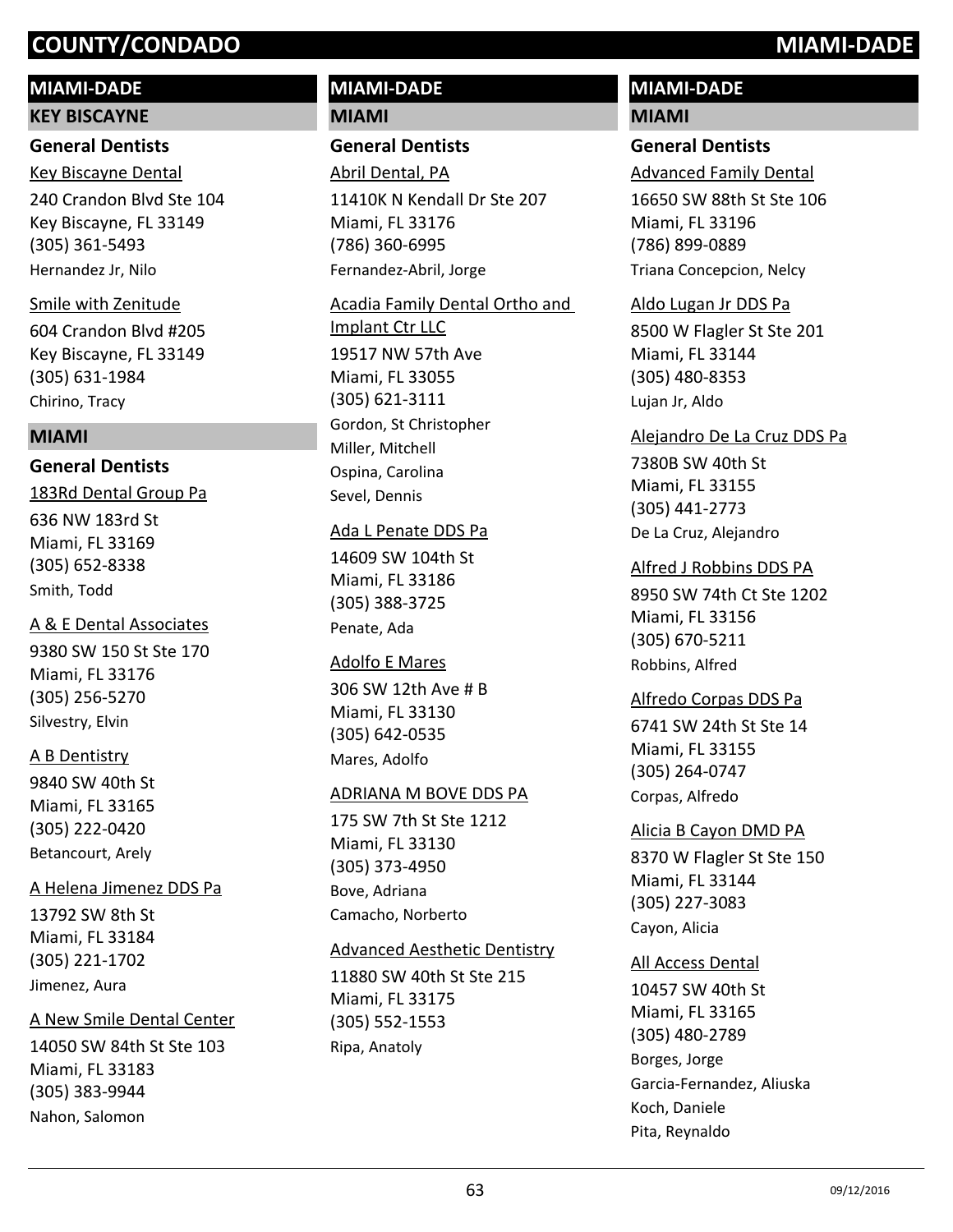# **MIAMI-DADE**

#### **MIAMI**

#### **General Dentists**

10457 SW 40th St Miami, FL 33165 (305) 480-2789 All Access Dental Terrero, Ivan Trujillo, Madelene

#### All Access Dental

1119 SW 1St Street Miami, FL 33130 (305) 545-0411 Borges, Jorge Garcia-Fernandez, Aliuska Koch, Daniele Pita, Reynaldo Trujillo, Madelene

#### All Access Dental

1334 SW 1st St Miami, FL 33135 (305) 545-0411 Blanco, Maria

## All Access Dental

13728 SW 84th St Miami, FL 33183 (305) 382-6794 Pita, Reynaldo Urday, Claudia

# All Access Dental

14736 N Kendall Dr Miami, FL 33196 (305) 382-6794 Borges, Jorge Koch, Daniele Pita, Reynaldo Terrero, Ivan Trujillo, Madelene Urday, Claudia

# **MIAMI-DADE MIAMI**

#### **General Dentists**

15516 SW 88th St Miami, FL 33196 (305) 382-6794 All Access DEntal Garcia-Fernandez, Aliuska

## All In One Dental Service

13728 SW 84th St Miami, FL 33183 (305) 456-7383 Herdocia, Filiberto

#### Allison Hidalgo Gonzalez DMD Pl

8585 Sunset Dr Ste 101 Miami, FL 33143 (305) 270-0171 Hidalgo Gonzalez, Allison

## Almeida Family Dentistry

8500 W Flagler St Ste 102A Miami, FL 33144 (305) 266-0341 Almeida, Marisel Gomez, Grisell

# 16371 SW 88th St Miami, FL 33196 (305) 380-8773 Altima Dental Group of West Kendall LLC Brito, Sandy Fernandez-Abril, Jorge Hayes, Norys Lee, Nancy Quezada, Ernesto

## Amaury Rodriguez DDS

3944 W Flagler St Miami, FL 33134 (305) 445-1405 Rodriguez, Amaury

# **MIAMI-DADE**

# **MIAMI**

**General Dentists**

America Dental Clinic Corporatio

3631 SW 87th Ave Miami, FL 33165 (305) 485-8427 Toirac, Sonia

#### American Dental Center

1505 NW 167th St Ste 100 Miami, FL 33169 (305) 625-5400 Abdelmonem, Rafah Berry, Wayne Rossen, Peter

## American Pediatric Dental Doral

7950 NW 53rd St Ste 200 Miami, FL 33166 (844) 304-5437 Mejia Valencia, Ana Maria

## Amores Dental Care Pa

13617 S Dixie Hwy Ste 126 Miami, FL 33176 (305) 238-1391 Amores, Dennis Martinez-Amores, Jennifer

## Anabella Lopez PA

8501 SW 124th Ave Ste 106 Miami, FL 33183 (305) 603-8086 Lopez, Anabelle

9299 SW 152nd St Ste 204 Miami, FL 33157 (305) 251-0620 Anabella Lopez Pa Lopez, Anabelle

# 9000 SW 152nd St Ste 108 Miami, FL 33157 (305) 251-3334 Andres Decardenas Decardenas, Andres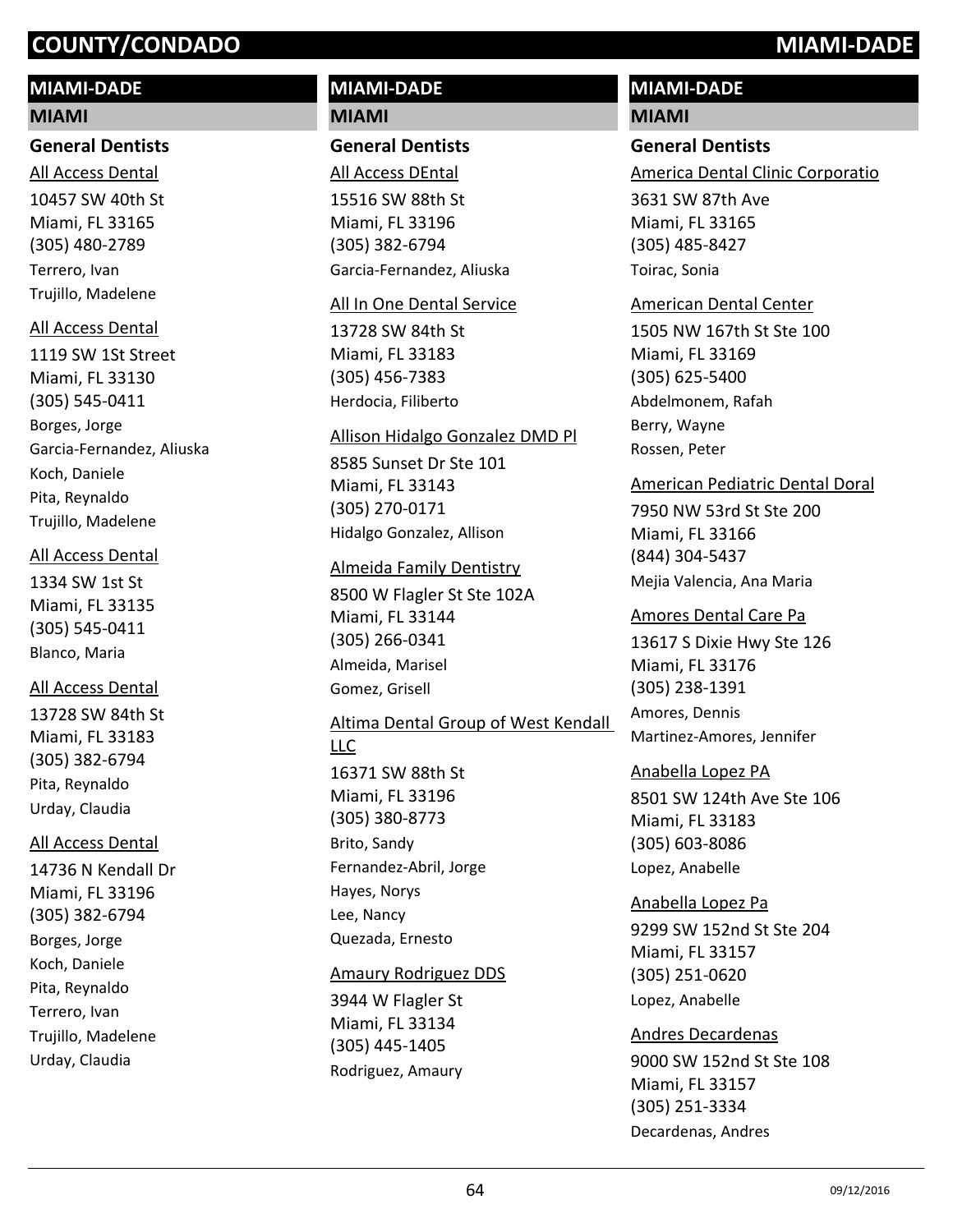# **MIAMI-DADE**

#### **MIAMI**

## **General Dentists**

815 NW 57th Ave Ste 344 Miami, FL 33126 (305) 962-4446 Andres R Amaya DDS PA Amaya, Andres

#### Andy Gaertner DMD

757 Arthur Godfrey Rd Miami, FL 33140 (305) 672-4444 Gaertner, Andy

#### Angel Agreda

5171 SW 8th St Miami, FL 33134 (305) 567-0236 Agreda, Angel

#### Angel Agreda DDS PA

2611 SW 147th Ave Miami, FL 33185 (305) 554-8224 Agreda, Angel

#### Angela Cooper DDS Pa

5589 SW 8th St Miami, FL 33134 (305) 266-4566 Cooper, Angela

#### Anillo Dental Center

10201 Hammocks Blvd Ste 146 Miami, FL 33196 (305) 382-5000 Anillo, Juan Anillo, Manuel

#### Anthony V Namoff DDS

9299 SW 152nd St Ste 204 Miami, FL 33157 (305) 251-0620 Namoff, Anthony

# **MIAMI-DADE MIAMI**

#### **General Dentists**

Antonio Hernandez

10033 SW 72nd St Miami, FL 33173 (305) 271-0902 Hernandez, Antonio

#### Antonio Otero DDS

782 NW 42nd Ave Ste 538 Miami, FL 33126 (305) 442-8866 Gonzalez, Adrian Lopez, Anabelle Marty, Rolando Rodriguez, Eduardo Waich, Vivana

#### Antonio Otero DDS & Associates

13625 SW 26th St Miami, FL 33175 (305) 552-7626 Gonzalez, Adrian Gonzalez, Maria Rodriguez, Eduardo

#### Armando Baez

3850 SW 87th Ave Ste 204 Miami, FL 33165 (305) 666-5593 Baez, Armando

#### Art Dental Services

11373 SW 211th St Ste 10 Miami, FL 33189 (305) 971-9432 Herdocia, Filiberto

#### Aura M Picon DDS PA

13590 SW 134th Ave Ste 112 Miami, FL 33186 (305) 506-1300 Picon, Aura

# **MIAMI-DADE**

# **MIAMI**

# **General Dentists**

Auturo Aceituno DMD LLC

8744 SW 8th St Miami, FL 33174 (305) 225-2525 Aceituno, Arturo

#### Balboa & Associates Dental Group

14527 SW 42nd St Miami, FL 33175 (305) 503-5122 Balboa, Rafael

#### Balmir Thevenin & Associates

10621 N Kendall Dr Ste 102 Miami, FL 33176 (305) 271-0510 Balmir-Thevenin, Joelle

#### Baro Family Dental Group Pa

1449 W Flagler St Miami, FL 33135 (305) 649-3500 Baro, Rosemarie

#### Barry S Scholl DDS Pa

815 NW 57th Ave Ste 344 Miami, FL 33126 (305) 264-2711 Scholl, Barry

8525 SW 92nd St Bld A #3B Miami, FL 33156 (305) 595-1556 Beautiful Smiles by Design Greenberg, Roy Rodriguez, Jorge Stein, Laurence

1075 NE 125th St #201 Miami, FL 33161 (305) 899-7979 Beautiful Smiles Miami PA Baker, Amira Baker, Ronia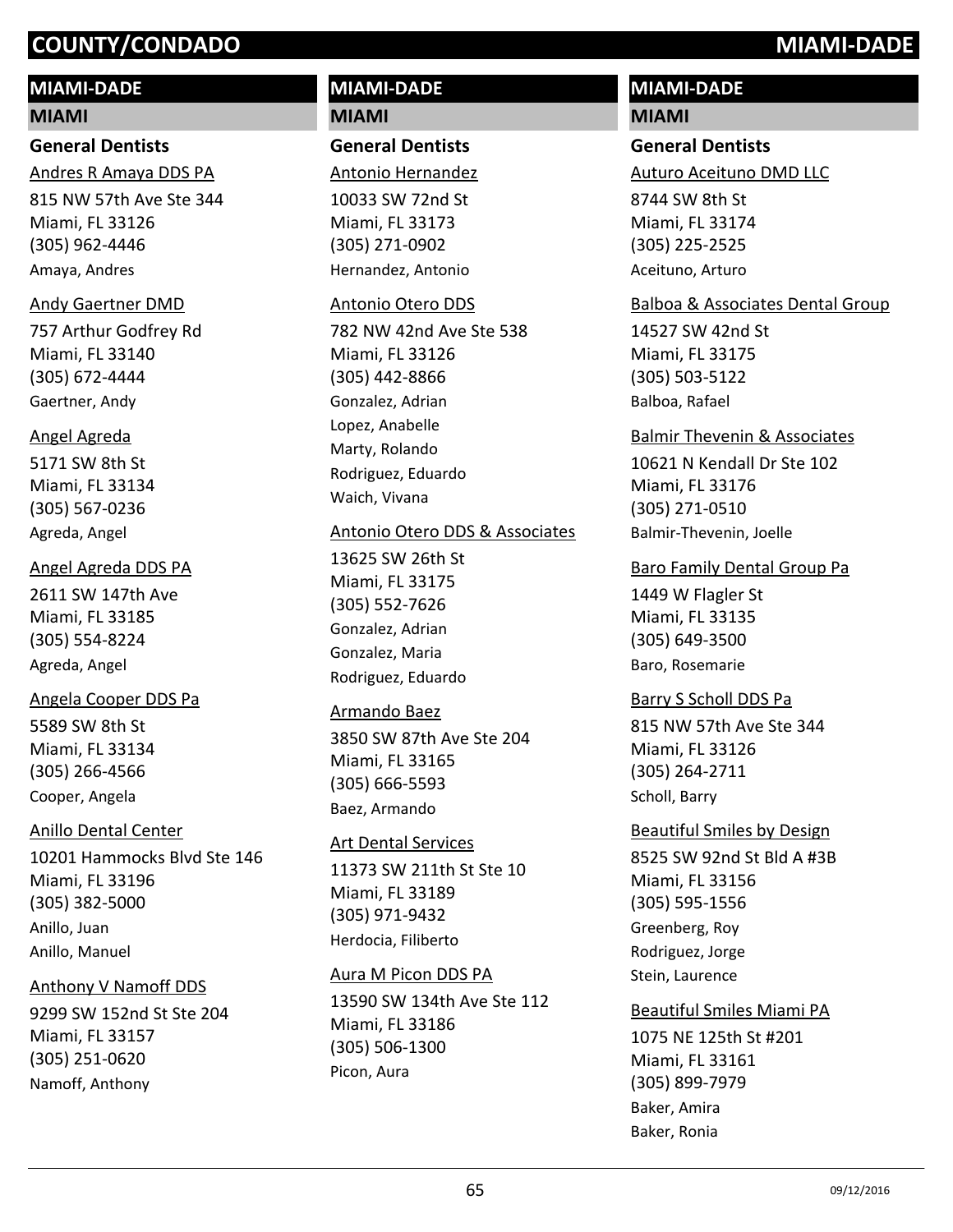# **MIAMI-DADE**

#### **MIAMI**

## **General Dentists**

Beautiful Smiles Palmetto Bay PA

15801 S Dixie Hwy #B Miami, FL 33157 (305) 255-4140 Baker, Amira

#### Beautiful Smiles South Miami PA

16940 SW 94th Ct Miami, FL 33157 (305) 255-4140 Baker, Ronia

#### Becerras Family Dentistry Inc

936 SW 82nd Ave Miami, FL 33144 (305) 269-1440 Becerra, Maria

#### Bello Durgus DMD Pa

9757 NW 41st St Miami, FL 33178 (305) 477-5299 Bello-Burgos, Teresa

#### Bello-Burgos DMD DDS Pa

14252 SW 8th St Miami, FL 33184 (305) 553-5980 Bello-Burgos, Teresa

#### Best Dental Creations

8740 N Kendall Dr #220 Miami, FL 33176 (305) 270-8029 Ayala, Rita Botero, Alexandra Buitrago, Juan De La Riva, Mariano Gutierrez, Carlos Herdocia, Filiberto Lopez, Reinier Navarrete, Hansel Perez, Alina

# **MIAMI-DADE MIAMI**

# **General Dentists**

8000 Biscayne Blvd Miami, FL 33138 (786) 517-6127 Best Smile Dental Care Vidal, Maria

#### Bethanne Klugerman DMD Pa

8501 SW 124th Ave Ste 104 Miami, FL 33183 (305) 274-6500 Klugerman, Bethanne

#### Biltmore Dental Network

10322 W Flagler St Miami, FL 33174 (305) 554-6054 Sarduy, Luis

#### BL Dental Associates LLC

2600 W Flagler St Miami, FL 33135 (305) 631-0660 Blardonis, Armando Lopez, Manuel Rosenberg, Sara

#### BL Dental Associates LLC

8608 Bird Rd Miami, FL 33155 (305) 551-3200 Blardonis, Armando Lopez, Manuel Rosenberg, Sara

# Blanco Jamis Dental Group

199 SW 12th Ave Ste 56 Miami, FL 33130 (786) 401-6024 Blanco, Farid Blanco, Jorge Blanco, Kemel

# **MIAMI-DADE**

# **MIAMI**

## **General Dentists**

Blanco Jamis Dental Group Pa

18934 S Dixie Hwy Miami, FL 33157 (786) 581-8896 Blanco, Farid Blanco, Jorge Blanco, Kemel

#### Blanco Jamis Dental Group Pa

4155 SW 130th Ave Ste 104 Miami, FL 33175 (786) 476-0026 Blanco, Farid Blanco, Jorge Blanco, Kemel

## Blanco Jamis Dental Group Pa

7801 Coral Way Ste 100 Miami, FL 33155 (305) 262-4604 Blanco, Farid Blanco, Jorge Blanco, Kemel

## Blanco Jamis Dental Group Pa

8500 W Flagler St Ste 107A Miami, FL 33144 (305) 262-4604 Blanco, Farid Blanco, Jorge Blanco, Kemel

#### Blanco Jamis Dental Group Pa

9724 SW 40th St Miami, FL 33165 (305) 262-4604 Blanco, Farid Blanco, Jorge Blanco, Kemel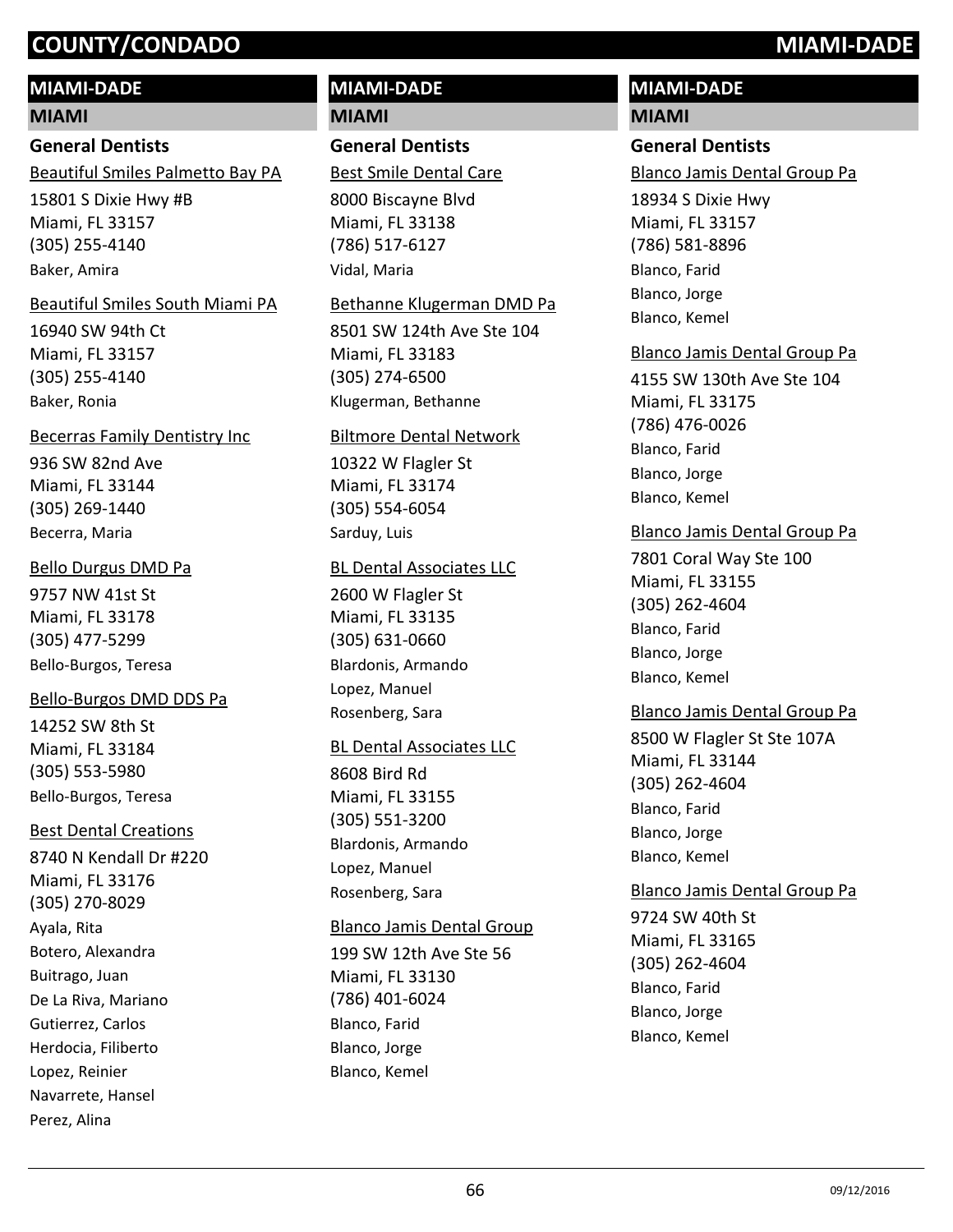# **MIAMI-DADE**

## **MIAMI**

# **General Dentists**

Borinquen Health Care Ctr Inc

3601 Federal Hwy # 5 Miami, FL 33137 (305) 576-6611 Adler, Robert Arenal, Franlix Gutierrez, Carlos Soheil, Michell

# Carlos F Aponte DDS Pa

9572 SW 137th Ave Miami, FL 33186 (305) 388-9229 Aponte, Carlos

# Carlos Fernandez DDS Pa

8500 W Flagler St Ste 104 Miami, FL 33144 (305) 226-0803 Fernandez, Carlos

# Carlos Sanchez

2510 SW 27th Ave Ste 201 Miami, FL 33133 (305) 443-3131 Sanchez, Carlos

# Carmen A Feoli DDS PA

1490 NE Miami Gardens Dr Miami, FL 33179 (305) 949-5252 Castillo, Sandra Feoli, Carmen

# Catalina Callejo

13055 SW 42nd St Ste 209 Miami, FL 33175 (305) 222-2235 Callejo, Catalina

# **MIAMI-DADE MIAMI**

# **General Dentists**

Cathy D Hamilton DDS Pa

2600 NW 87th Ave Ste 29 Miami, FL 33172 (305) 225-5050 Jaquez, Patricia

# Cecilia Maria Rey DDS Pa

4790 NW 7th St #210 Miami, FL 33126 (305) 442-2103 Rey, Cecilia

# Cesar Hurtado PA

9463 W Flagler St Miami, FL 33174 (305) 226-7669 Hurtado Jr, Cesar

# Charles L Ross Jr DDS

9595 N Kendall Dr Ste 203 Miami, FL 33176 (305) 274-8253 Ross Jr, Charles

## Childrens Dental Center at Baptist Medical Plaza

8750 SW 144th St Ste 205 Miami, FL 33176 (305) 969-3122 Chiu, Gordon Pandey, Anita

## Ciro A Martin DDS Pa

8463 Bird Rd Miami, FL 33155 (305) 551-6714 Martin, Ciro

# Claudio L Miro DDs

564 SW 42nd Ave 2nd Fl Miami, FL 33134 (305) 442-7444 Miro, Claudio

# **MIAMI-DADE MIAMI**

# **General Dentists**

Cmc Dental Services

6791 W Flagler St Miami, FL 33144 (305) 261-0633 Lopez Del Rio, Norkis Revoredo, Karim

## Coconut Grove Dental

3220 S Dixie Hwy Ste 101 Miami, FL 33133 (786) 353-0735 Fontecilla, Sofia

# Community Aids Resource Inc

3510 Biscayne Blvd Ste 300 Miami, FL 33137 (305) 576-1234 Casas, Maunel Martinez, Amy

#### Complete Family Dental Care

1127 NW 22nd Ave Miami, FL 33125 (305) 649-6111 Soler, Rosa

## Concepcion Felipe Dental Service

11944 SW 8th St Miami, FL 33184 (305) 221-5112 Concepcion, Jorge Felipe, Yipcys

## Concepcion M Sanchez-Garcia

1300 Coral Way Ste 203 Miami, FL 33145 (305) 854-7200 Sanchez-Garcia, Concepcion

# Coral Point Dental

8410 W Flagler St Ste 104 Miami, FL 33144 (305) 229-7026 Garcia- Castellanos, Jacqueline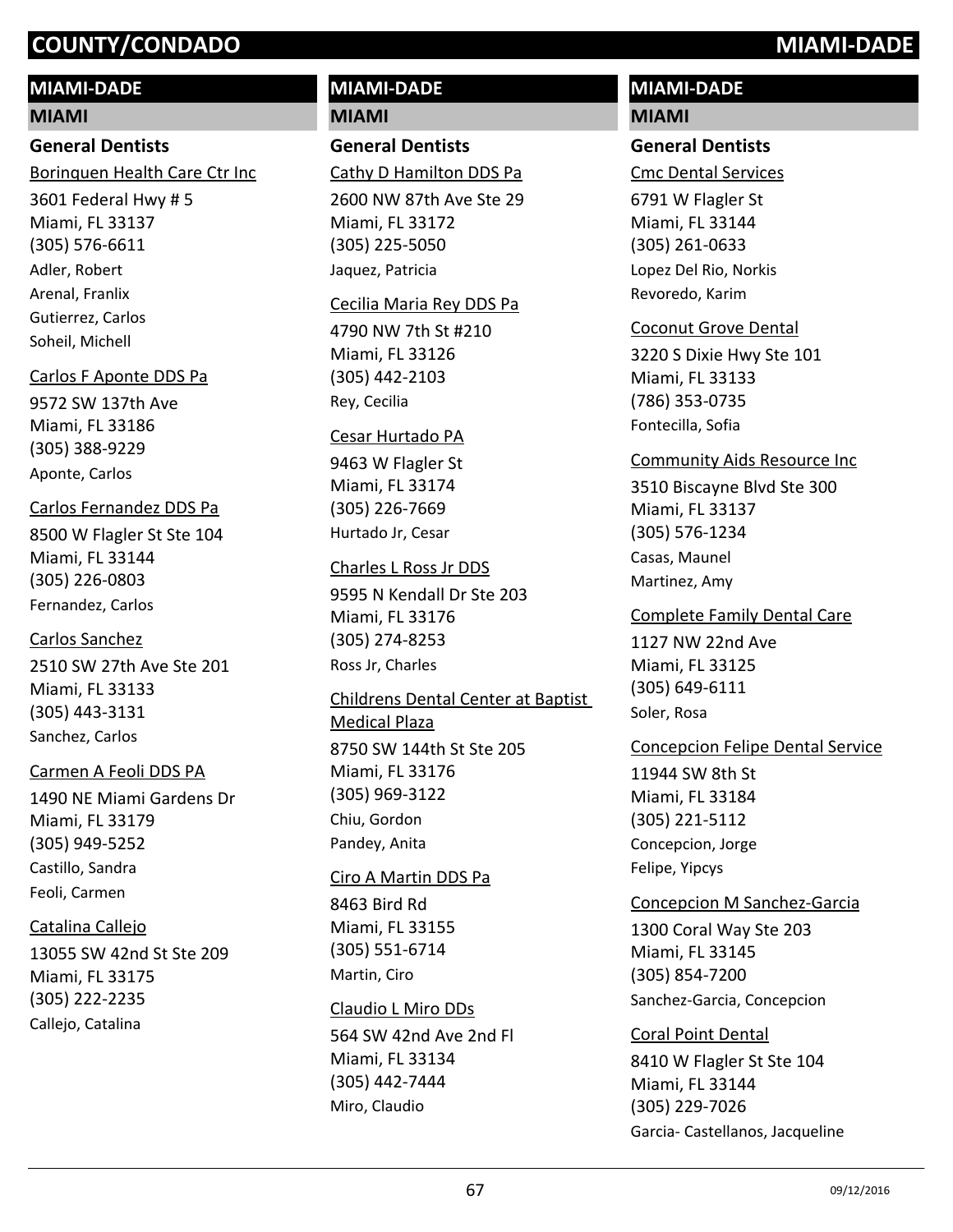# **MIAMI-DADE**

## **MIAMI**

# **General Dentists**

Coral Way Dental Associates Inc

2648 SW 137th Ave Miami, FL 33175 (305) 271-0160 Pena, Danny

# Countyline Dental Llc

21457 NW 2nd Ave Miami, FL 33169 (305) 654-1234 Aron, Robert

# Cristina Garcia DDS Pa

4011 W Flagler St Ste 202 Miami, FL 33134 (305) 541-5299 Garcia, Cristina

# Crossroads Dental Centers Pa

11634 N Kendall Dr Miami, FL 33176 (305) 270-2020 Kane, Frederick Kane, Jeffrey

# CSM Dental Center

5171 SW 8th St Miami, FL 33134 (305) 567-0236 Ganaim, Ernesto

# CSM Medical and Dental Clinic

5171 SW 8th St Miami, FL 33134 (305) 567-0236 Lemus, Isel

# Cutler Bay Dental Associates Pll

20335 Old Cutler Rd Ste 200 Miami, FL 33189 (305) 238-6777 Manzur, Lamya Navarro, Jessica Ross Jr, Charles

# **MIAMI-DADE**

**MIAMI**

# **General Dentists**

Cutler Bay Dental Associates Pll

20335 Old Cutler Rd Ste 200 Miami, FL 33189 (305) 238-6777 Weyrauch, Michael

# Dami Corporation

9584 SW 40th St Miami, FL 33165 (305) 226-6110 Rivas, Miguel Zambrano-Rivas, Darys

# Danny Pena DMD Pa

7755 SW 87th Ave Ste 120 Miami, FL 33173 (305) 271-0160 Pena, Danny

# David A Bennett DDS Pa

10305 NW 41st St Ste 207 Miami, FL 33178 (305) 593-6521 Bennett, David

# David Caballero DMD Pa

7550 S Red Rd Ste 14 Miami, FL 33143 (305) 740-9472 Caballero, David

# David L Skaff DDS Pc

11645 Biscayne Blvd Ste 403 Miami, FL 33181 (305) 892-1717 Skaff, David

# De Calle Medical Center

10775 SW 56th St Miami, FL 33165 (305) 321-5927 Lobaina, Karina

# **MIAMI-DADE**

# **MIAMI**

# **General Dentists**

4005 SW 152nd Ave Unit 2 Miami, FL 33185 (786) 409-5295 Deluxe Dental Diaz, Farah

# Dental Advantage Administation

3383 NW 7th St #101 Miami, FL 33125 (305) 642-0003 Salazar, Cecilia

# Dental American Group Corp

10728 SW 72nd St Miami, FL 33173 (305) 596-7155 Eduardo, Jose Garcia Pino, Delia Gonzalez, Lilian Menendez Llera, Vivian Ossa Gomez, Paola

# Dental American Group Corp

13632 N Kendall Dr Miami, FL 33186 (305) 385-1442 Ayala, Rita Fundora, Yolaivys Gonzalez, Lilian Guerra Crespo, Beatriz Hernandez, Christina Trujillo, Madelene

# Dental Associates Of Florida

11880 Southwest 40th St #215 Miami, FL 33175 (305) 270-0744 Buitrago, Juan

# Dental Associates Of Kendall

11400 N Kendall Dr Ste 207 Miami, FL 33176 (305) 271-2254 Friedman, Rene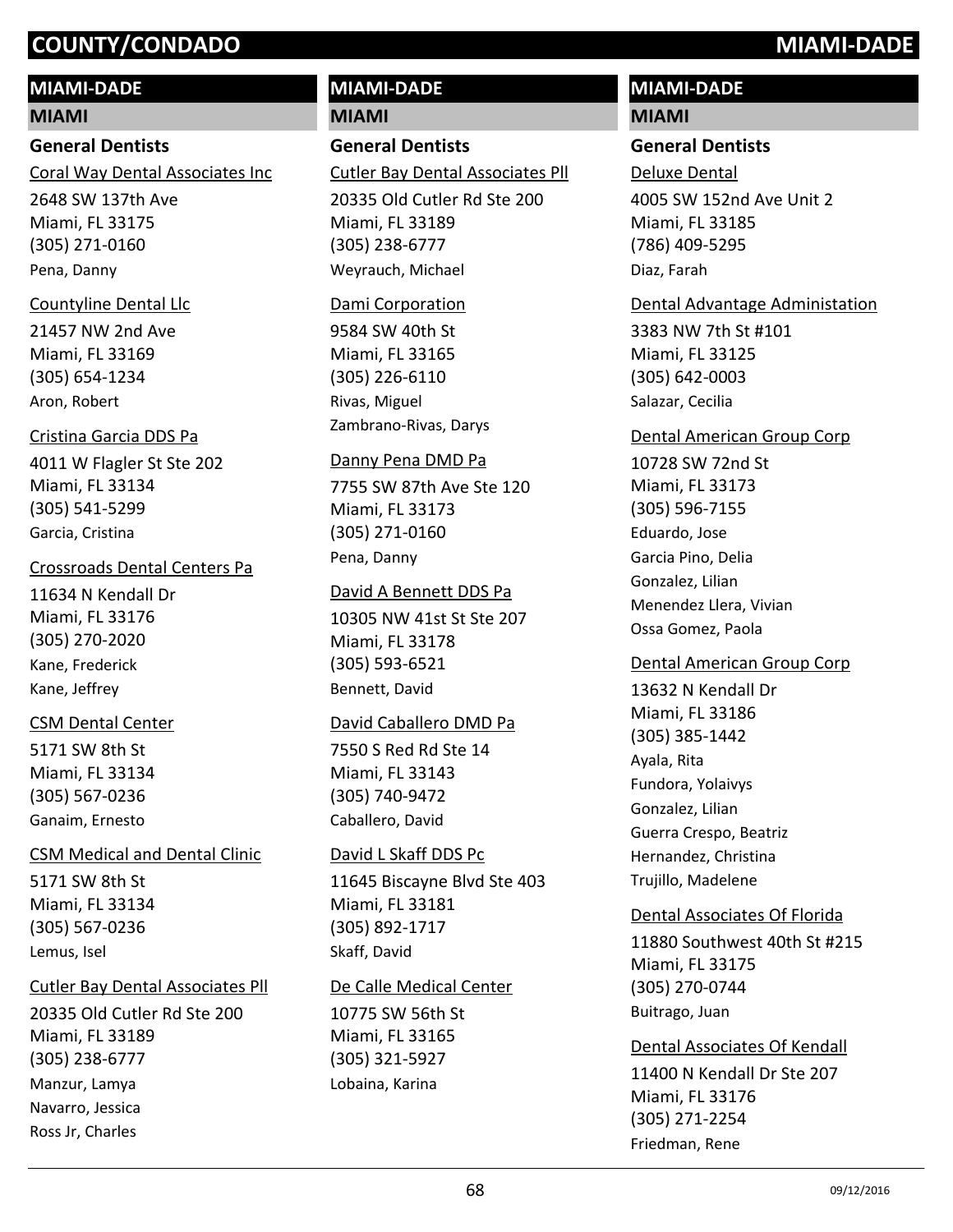#### **MIAMI-DADE**

#### **MIAMI**

## **General Dentists**

Dental Associates Of Kendall

11400 N Kendall Dr Ste 207 Miami, FL 33176 (305) 271-2254 Garcia, Cristina Ramos, Yilian Silvestry, Ailyn Silvestry, Elvin Tydir, Michelle

#### Dental Associates Of North Miami

1620 NE 163rd St Miami, FL 33162 (305) 956-7900 Beach Corpas, Alfredo

#### Dental Associates of West Kendall

13400 SW 120 St Ste 310 Miami, FL 33186 (305) 255-9497 Diaz, Vivian Iskander, Marian

#### Dental Care Association

9275 SW 152nd St Ste 106 Miami, FL 33157 (305) 233-6575 Garcia, Cristina

#### Dental Center At Baptist Pa

Friedman, Rene

8940 N Kendall Dr Ste 1001E & 1005e Miami, FL 33176 (305) 271-3001 Aguilar, Lina Alvarez, Elibeth Amador, Fabrizio Bergquist, Michael Caravia, Amanda Chiu, Gordon Delima, Anacaona Fatmi, Naved Felipe, Veronica

# **MIAMI-DADE**

**MIAMI**

# **General Dentists**

Dental Center At Baptist Pa

8940 N Kendall Dr Ste 1001E & 1005e Miami, FL 33176 (305) 271-3001 Guzman, Nestor Lubin, Victor Mahal, Narinderiit Manzur, Lamya Sosa-Abella, Nancy

## Dental Center of Country Walk

15721 SW 152nd St Miami, FL 33187 (305) 233-3335 Bewley, Julia Brito, Sandy Fernandez-Abril, Jorge Hayes, Norys Lee, Nancy Quezada, Ernesto

#### Dental Cosmetics Of Florida

13776 SW 152nd St Miami, FL 33177 (305) 595-5655 Gonzalez, Adrian Gonzalez, Maria Rodriguez, Eduardo

#### Dental Design Specialist

13550 N Kendall Dr Ste 112 Miami, FL 33183 (305) 270-0744 Buitrago, Juan Perez, Alina

#### Dental Group Of Miami Pa

4500 NW 7th St Miami, FL 33126 (305) 443-9206 Calvo Jr, Jose

# **MIAMI-DADE**

#### **MIAMI**

#### **General Dentists**

Dental Group of South FL II

11336 SW 184th St Eureka Dr Miami, FL 33157 (305) 251-4262 Alvarez, Maria

#### Dental Group of South Florida III Inc

101 Westward Dr #A Miami, FL 33166 (305) 885-1357 Alvarez, Maria

# 11865 SW 26th St Ste C39 Miami, FL 33175 (305) 227-0600 Dental Health Group Brody, Robert De La Rua, Lissette

#### Dental Health Group

13876 SW 88th St Miami, FL 33186 (305) 385-4215 Brody, Robert Carrillo, Catalina De La Rua, Lissette Garcia, Ricardo Weyrauch, Michael

#### Dental Health Group

17301 NW 27th Ave Miami, FL 33056 (305) 624-1371 Brody, Robert Cardenas Sarracino, Astrid Dagan, Shachar Diaz, Yanet Garcia, Ricardo Hoffman, Tara Murphy, Candace Ojeda Jr, Juan Scott, Tessa Shraiteh, Jenan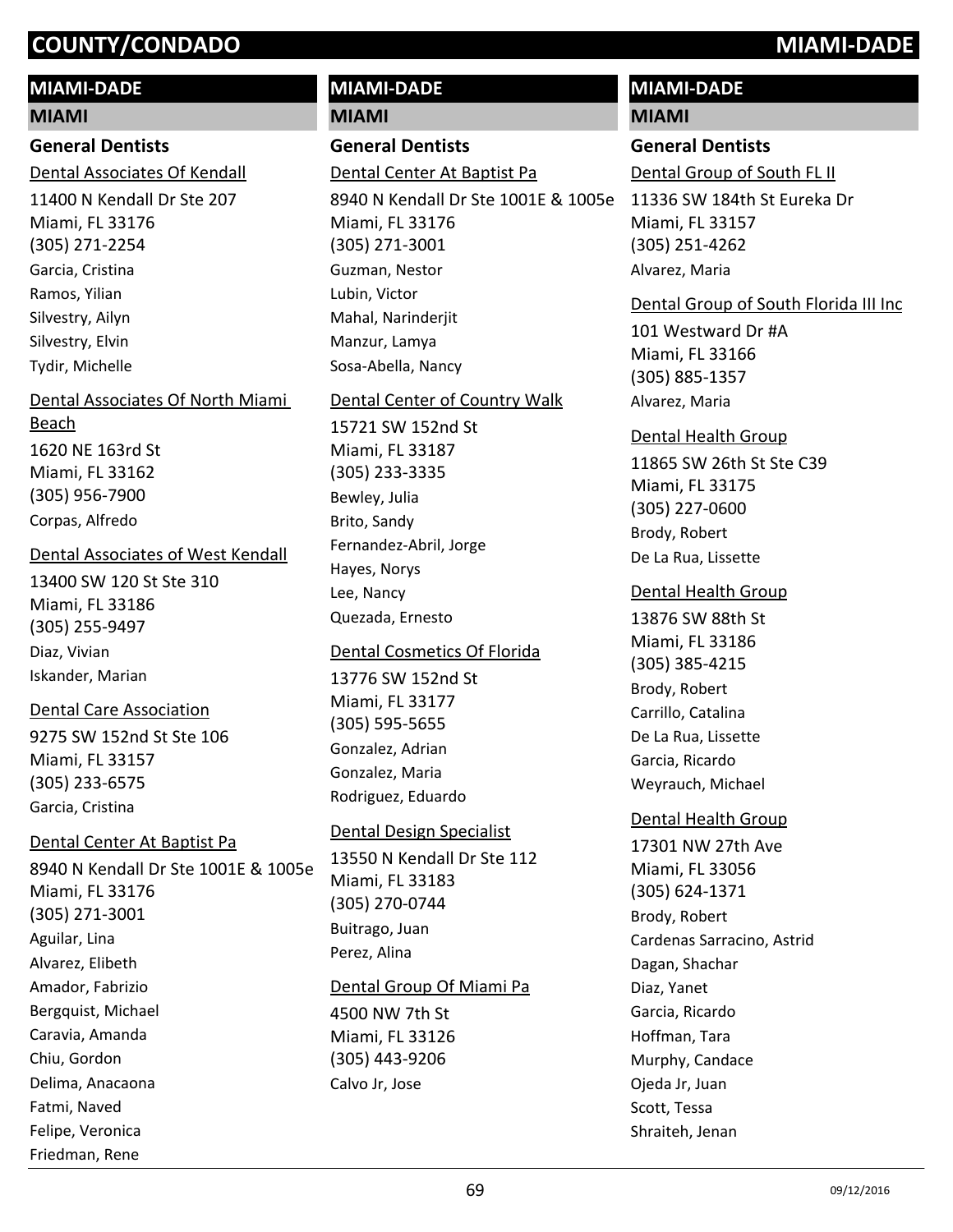## **MIAMI-DADE**

#### **MIAMI**

**General Dentists** 17301 NW 27th Ave Miami, FL 33056 (305) 624-1371 Dental Health Group

#### Dental Health Group

Yanes, Marnie

20335 Old Cutler Rd Ste 200 Miami, FL 33189 (305) 238-6777 Barber, Janetxia Brody, Robert Ferrer Torres, Dario Gonzalez, Monica Luis, Michelle Manzur, Lamya Navarro, Jessica Ross Jr, Charles Torres, Diana Viego, Rebecca Weyrauch, Michael

#### Dental Health Group

2501 SW 22nd Street Miami, FL 33145 (305) 858-2545 Boss, Stephen Brody, Robert Correa, Anelys DiPastina, Angela Garces, Carolina Guerra, Daniel Marrero, Jaydee

#### Dental Health Group

7300 N Kendall Dr Ste 110 Miami, FL 33156 (305) 670-4476 Carrillo, Catalina Garces, Carolina

# **MIAMI-DADE MIAMI**

# **General Dentists**

9595 N Kendall Dr Ste 201 Miami, FL 33176 (305) 595-6411 Dental Health Group Brody, Robert Garces, Carolina Goral, Robert Manzur, Lamya Ross Jr, Charles Weyrauch, Michael

#### Dental Partners Of The Gables

5511 SW 8th St Miami, FL 33134 (305) 264-1200 Coulter, Mark

#### Dental Plus Inc

11352 Quail Roost Dr Miami, FL 33157 (305) 969-2651 Morales, Ronald Sague, Gustavo

#### Dental Professional Group

2740 SW 97th Ave Apt 109 Miami, FL 33165 (786) 801-1354 Sarduy, Luis

#### Dental R Us

11373 SW 211 St #11 Miami, FL 33189 (305) 253-7588 Rivas, Miguel

#### Dental Services of Town Country

13776 SW 152nd St Miami, FL 33177 (305) 255-8855 Ferrer Leon, Natalia Gonzalez, Adrian Gonzalez, Maria Rodriguez, Eduardo

# **MIAMI-DADE**

# **MIAMI**

**General Dentists**

Dental Specialists of Doral Group Co

10666 NW Fontainbleau Blvd Miami, FL 33172 (786) 355-4401 Krikorian, Charles Naierman, Eric Quilichini, Carlos

#### Dentalvana LLC

12417 Biscayne Blvd Miami, FL 33181 (786) 516-2882 Bewley, Julia

#### Dentco Pa

7235 Coral Way Ste 203 Miami, FL 33155 (305) 262-3276 Alvarez, Nimia

#### Dentist at Market Square

11770 SW 104th St Miami, FL 33186 (786) 476-3586 Sanchez, Reinaldo

#### Design A Smile

6437 Bird Rd Miami, FL 33155 (305) 667-8887 Romay, Ricardo

#### Doral Dental Boutique & Spa Inc

8300 W Flagler St Ste 160 Miami, FL 33144 (305) 220-4588 Estefan, Marie

#### Doral Family Dental PL

7800 NW 25th St Ste 11 Miami, FL 33122 (305) 960-7734 Novara, Jeanette Rico Rojas, Diana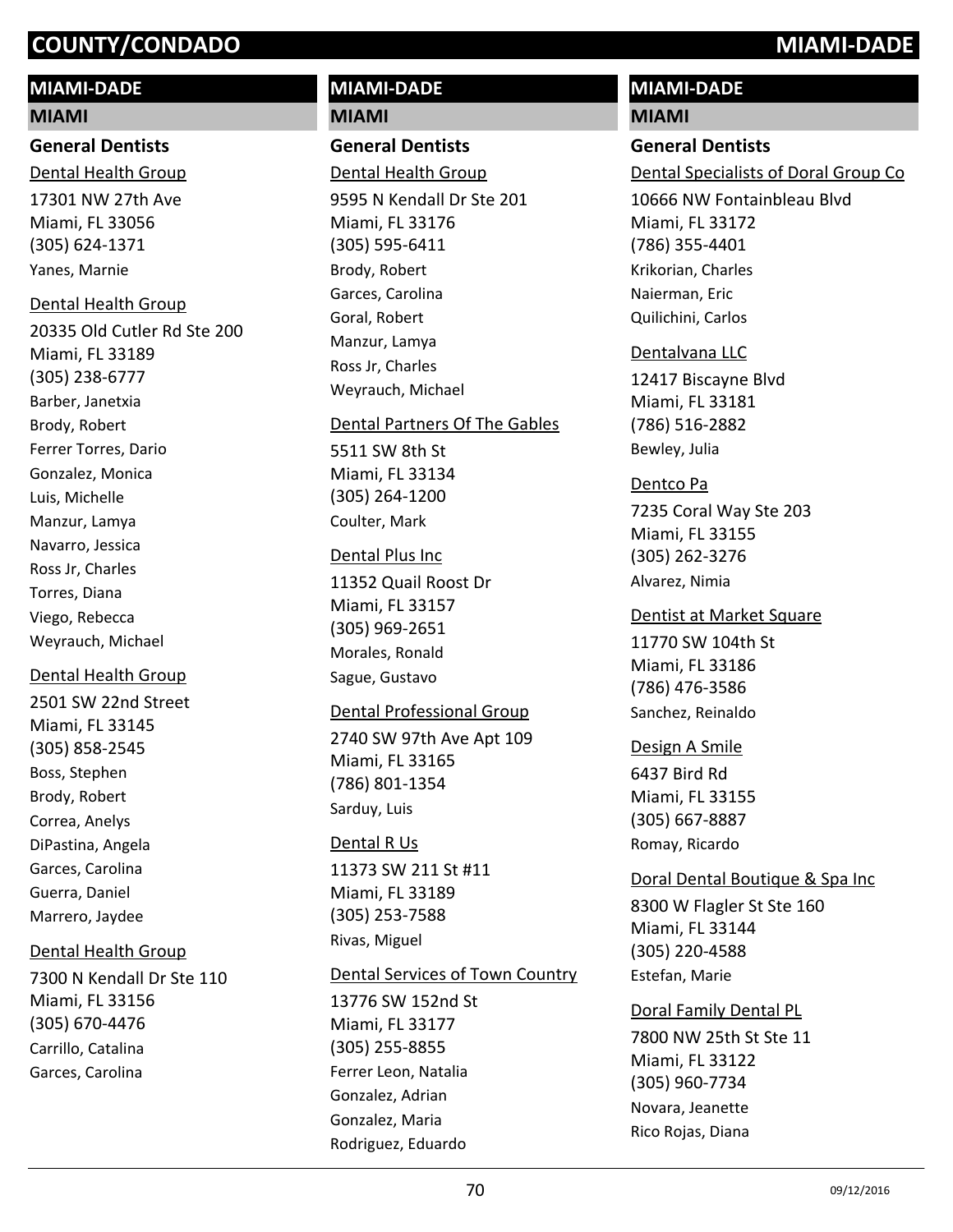# **MIAMI-DADE**

#### **MIAMI**

## **General Dentists**

9000 SW 152nd St Ste 207 Miami, FL 33157 (305) 235-7781 Douglas B Weinman DDS Weinman, Douglas

#### Dr Gary Rosen PA

14115 S Dixie Hwy Miami, FL 33176 (305) 251-4331 Rosen, Gary

#### Dr Georgina Merlo DMD PA

7875 SW 104th St Ste 104 Miami, FL 33156 (305) 271-9202 Merlo, Georgina

#### Dr Q Dentistry

4230 SW 152nd Ave Miami, FL 33185 (305) 485-5547 Quintana, Melissa

#### Dwight A Salmon

20320 NW 2nd Ave Miami, FL 33169 (305) 652-5455 Salmon, Dwight

#### Dwight E Wilson

4301 NW 7th Ave Miami, FL 33127 (305) 757-0541 Wilson, Dwight

#### East Coast Family Dental PA

6741 SW 24 Street Ste 14 Miami, FL 33153 (305) 264-0747 Calvo Jr, Jose Reyes, Miguel

# **MIAMI-DADE**

**MIAMI**

# **General Dentists**

7171 Coral Way Ste 217 Eddy A Mora DDS Pa

Miami, FL 33155 (305) 267-1620 Mora, Eddy

#### Edith Fernandez DMD PA

8560 SW 8th St Miami, FL 33144 (305) 262-0509 Fernandez, Edith

#### Eduardo R Northland

2825 SW 22nd St Miami, FL 33145 (305) 448-1172 Northland, Eduardo

#### Edy A Guerra DDS

4011 W Flagler St Ste 506 Miami, FL 33134 (305) 643-1444 Guerra, Edy

9950 SW 107 Ave #201 Miami, FL 33176 (305) 595-4397 Egil Dental Corp Gil Araujo, Eduardo

#### Elaine Klein DDS Pa

8950 SW 74th Ct Ste 1911 Miami, FL 33156 (305) 670-0641 Klein, Elaine

#### 2260 SW 8th St Ste 201 Elba Franco DDS Pa

Miami, FL 33135 (305) 631-1998 Franco, Elba

# **MIAMI-DADE**

## **MIAMI**

#### **General Dentists**

12538 SW 120th St Miami, FL 33186 (305) 646-6700 EliteDent

Correa, Jacqueline

#### Em Dental Corp

2742 SW 8th St Ste 220 Miami, FL 33135 (305) 226-2926 Martinez, Ernesto

#### Enrique C Escofet DDS Pa

1330 Coral Way Ste 203 Miami, FL 33145 (305) 858-6085 Escofet, Enrique

#### Enrique P Cepero

7921 Bird Rd Ste 45 Miami, FL 33155 (305) 262-1077 Cepero, Enrique

#### Ericka I Felix DMD PA

9240 SW 72nd St #115 Miami, FL 33173 (305) 595-0557 Felix, Ericka

# 3201 SW 107th Ave Miami, FL 33165 (305) 220-9393 Ernesto J Perez DMD Inc Perez, Ernesto

#### Esthetic Dental Clinic Inc

3735 SW 8th St #202 Miami, FL 33134 (305) 448-3698 Sarduy, Luis Velasquez, Luis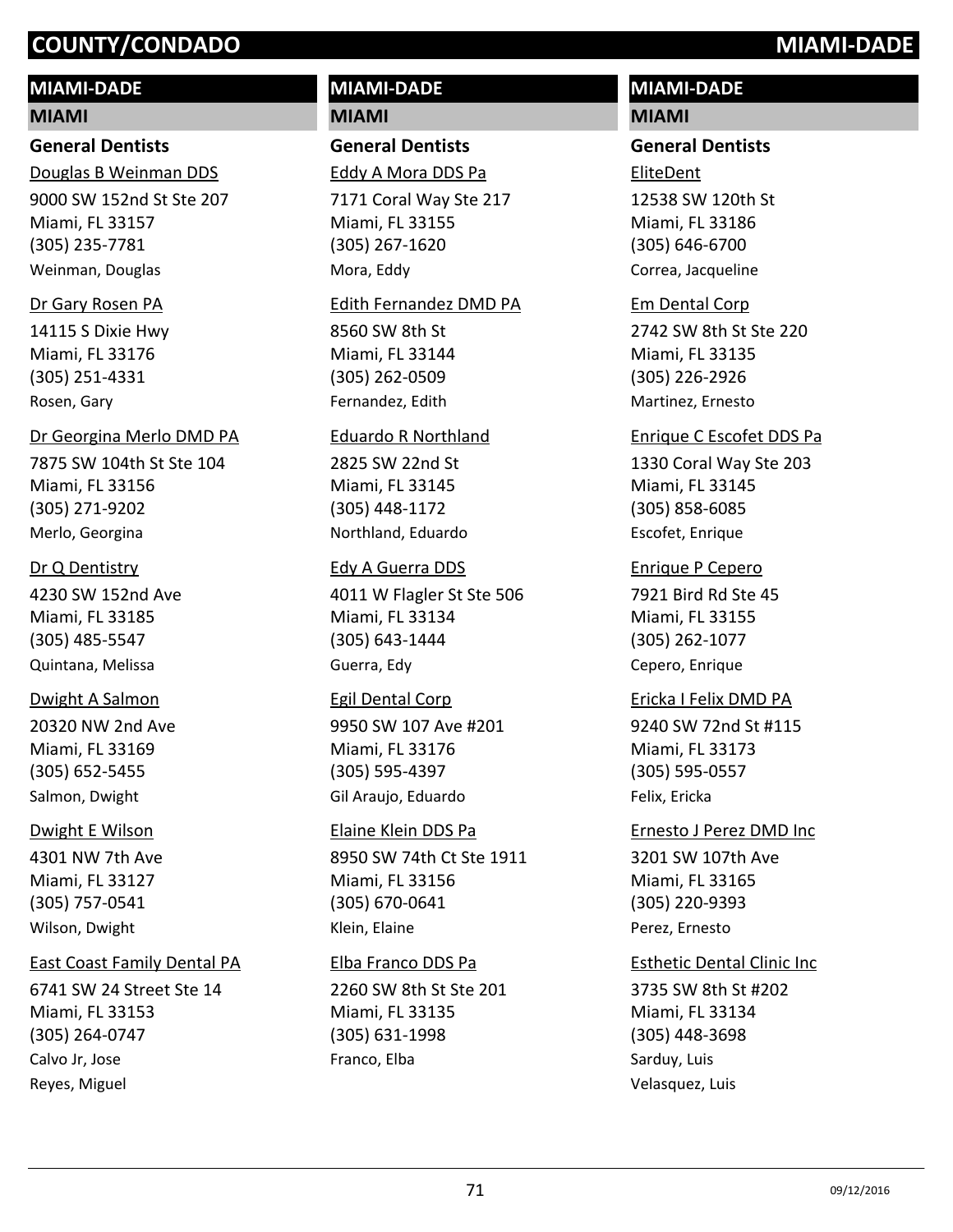# **MIAMI-DADE**

#### **MIAMI**

# **General Dentists**

Estrada & Gonzalez-Rubio Pa

15447 SW 137th Ave Miami, FL 33177 (305) 254-4407 Estrada, Javier Gonzalez, Eduardo

# Eugenio A Mora DMD

7171 Coral Way Ste 217 Miami, FL 33155 (305) 267-1620 Mora, Eugenio

8729 SW 136th St Miami, FL 33176 (305) 255-5550 Falls Dental Care Group Pa Davidson, Philip Fraga-Davidson, Beatriz Yusman-Wirth, Linda

# Family & Cosmetic Dentistry Inc

19916 NW 2nd Ave Miami, FL 33169 (305) 652-3131 Bailey, Daniel

# Family Dental System LLC

2460 SW 137th Ave Miami, FL 33175 (305) 553-2618 Burgos, Gisela CABALLERO PINTO, ANA

# Felicita Marquez Iglesias

9299 SW 152 St #204 Miami, FL 33157 (305) 235-8912 Iglesias, Felicita

# **MIAMI-DADE**

**MIAMI**

# **General Dentists**

Fermin R Lopez DDS PA Corp

1125 NW 22nd Ave Miami, FL 33125 (305) 649-6112 Eng, Martha Hernandez, Daynet Lopez, Fermin Ramos, Yilian Rodriguez, Liliam

#### Fernandez Dental Offices Kendall

8740 N Kendall Dr Ste 214 Miami, FL 33176 (305) 598-7551 Fernandez, Lazaro

#### Flagler Dental Care LLC

1199 W Flagler St Ste 7 Miami, FL 33130 (305) 324-5072 Eng, Martha Hernandez, Daynet Lopez, Fermin Puente, Katia Rodriguez, Liliam

#### Flagler Dental Center Corp

10251 SW 72nd St Ste 105A Miami, FL 33173 (305) 279-3424 Castro, Pedro Navarro, Lennie

#### Flagler Dental Clinic Of Miami

11373 W Flagler St Ste 214 Miami, FL 33174 (305) 554-4304 Caballero, Evelyn

#### Floralba Vuelta DDS Pa

14981 S Dixie Hwy Miami, FL 33176 (305) 235-4075 Vuelta, Floralba

# **MIAMI-DADE**

# **MIAMI**

# **General Dentists**

Flores Dental Group PA

11890 SW 8th St Ste 300 Miami, FL 33184 (305) 485-0072 Flores, Joan

#### Florida Dental Care Inc

2141 NW 7th St Ste 102 Miami, FL 33125 (305) 642-2345 Morlote, Yamily

#### Florida Dental Care of Miller

10250 SW 56th St Ste A103 Miami, FL 33165 (305) 596-0104 Morlote, Yamily

#### Florida Dental Clinic Inc

8260 W Flagler St Ste 1F Miami, FL 33144 (305) 559-1272 Herdocia, Filiberto Sarduy, Luis

## Floridian Dental of Kendall

9595 N Kendall Dr Ste 203 Miami, FL 33176 (305) 274-8253 Vinuela, Kari Vinuela, Larry

## Fontainebleau Dentistry

9971 W Flagler St Ste 220 Miami, FL 33174 (786) 418-3074 Ferro, Claudia Gombar, Anna Gonzalez, Monica McCann, Katie Pham, Minh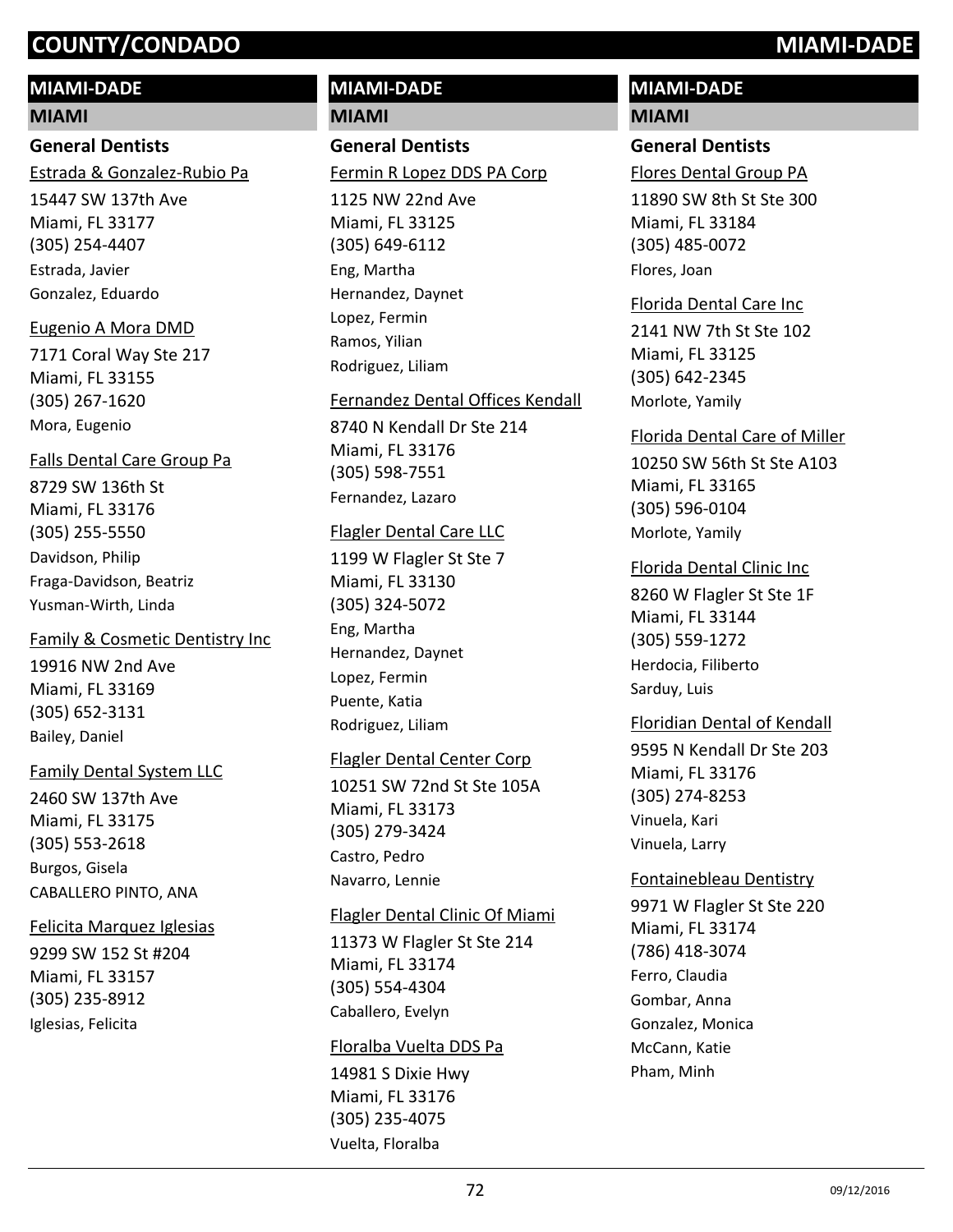# **MIAMI-DADE**

### **MIAMI**

# **General Dentists**

Francisco E Hernandez DDS

801 NW 37th Ave Ste 204 Miami, FL 33125 (305) 541-5556 Hernandez, Francisco

### Francisco J Blanco DMD Pa

8000 SW 117th Ave Ph E Miami, FL 33183 (305) 598-8400 Blanco, Francisco

### Francois Zayas DDS Pa

373 Westward Dr Miami, FL 33166 (305) 888-1742 Zayas, Francois

### Frank A Acosta DMD Pa

9275 SW 152nd St Ste 206 Miami, FL 33157 (305) 233-3922 Acosta, Frank

## Franklin Casthely DDS

160 NE 82nd St Miami, FL 33138 (305) 756-7602 Casthely, Franklin

### Frederick J Nin DDS Pa

9425 NE 6th Ave Miami, FL 33138 (305) 758-8755 Nin, Frederick

## Gables Family Dental

2990 Coral Way Miami, FL 33145 (305) 529-9295 Costoya, Taidy Martinez, Karen Orta, Ines Rappaccioli, Coty

# **MIAMI-DADE MIAMI**

# **General Dentists**

Gables Family Dental

2990 Coral Way Miami, FL 33145 (305) 529-9295 Tobon-Angel, Elias

### Gabriela G Aran DDS PLLC

3815 SW 8th St Miami, FL 33134 (305) 443-7501 Aran, Gabriela

### Galenos Dental Llc

7175 SW 8th St Ste 205 Miami, FL 33144 (305) 261-8080 Izquierdo, Ivan

## Galloway Dental Associates

8500 SW 92nd St Ste 103 Miami, FL 33156 (305) 271-0861 Steig, James Steig, Kenneth Zakarin, Stanley

## Garcia & Sanchez-Garcia DMD

9301 SW 56th St Ste A Miami, FL 33165 (305) 595-4616 Garcia, Raul Sanchez-Garcia, Concepcion

### Gary A Lubell DDS Pa

9595 N Kendall Dr Ste 203 Miami, FL 33176 (305) 274-8253 Lubel, Gary

### Gateway Dental Inc

1399 NW 17th Ave #301 Miami, FL 33125 (305) 325-0050 Herrera, Victoria

# **MIAMI-DADE MIAMI**

# **General Dentists**

Gateway Dental Inc

1399 NW 17th Ave #301 Miami, FL 33125 (305) 325-0050 Miranda, Pablo Perrotti, Steven Rojas, Raiko

### Gateway Dental Inc

2375 SW 27th Ave Miami, FL 33145 (305) 856-2300 Hedgepeth, Quinton Herrera, Victoria Miranda, Pablo Perrotti, Steven Rojas, Raiko

### Gemini Dental South Miami

7641 SW 62nd Ave Miami, FL 33143 (305) 661-5250 Streett, Rosario Velis, Jorge Velis, Luis

## Gentle Teeth of Kendall

6670 SW 117th Ave Miami, FL 33183 (305) 595-3400 Siddiqui, Rasheed

## Georgina Mesa DMD Pa

13550 SW 120th St Ste 512 Miami, FL 33186 (305) 380-7000 Mesa, Georgina

## Glicksman Mars & Grand Dental

2797 NE 207th St Ste 100 Miami, FL 33180 (305) 935-2797 Gilson, Seth Glicksman, Joel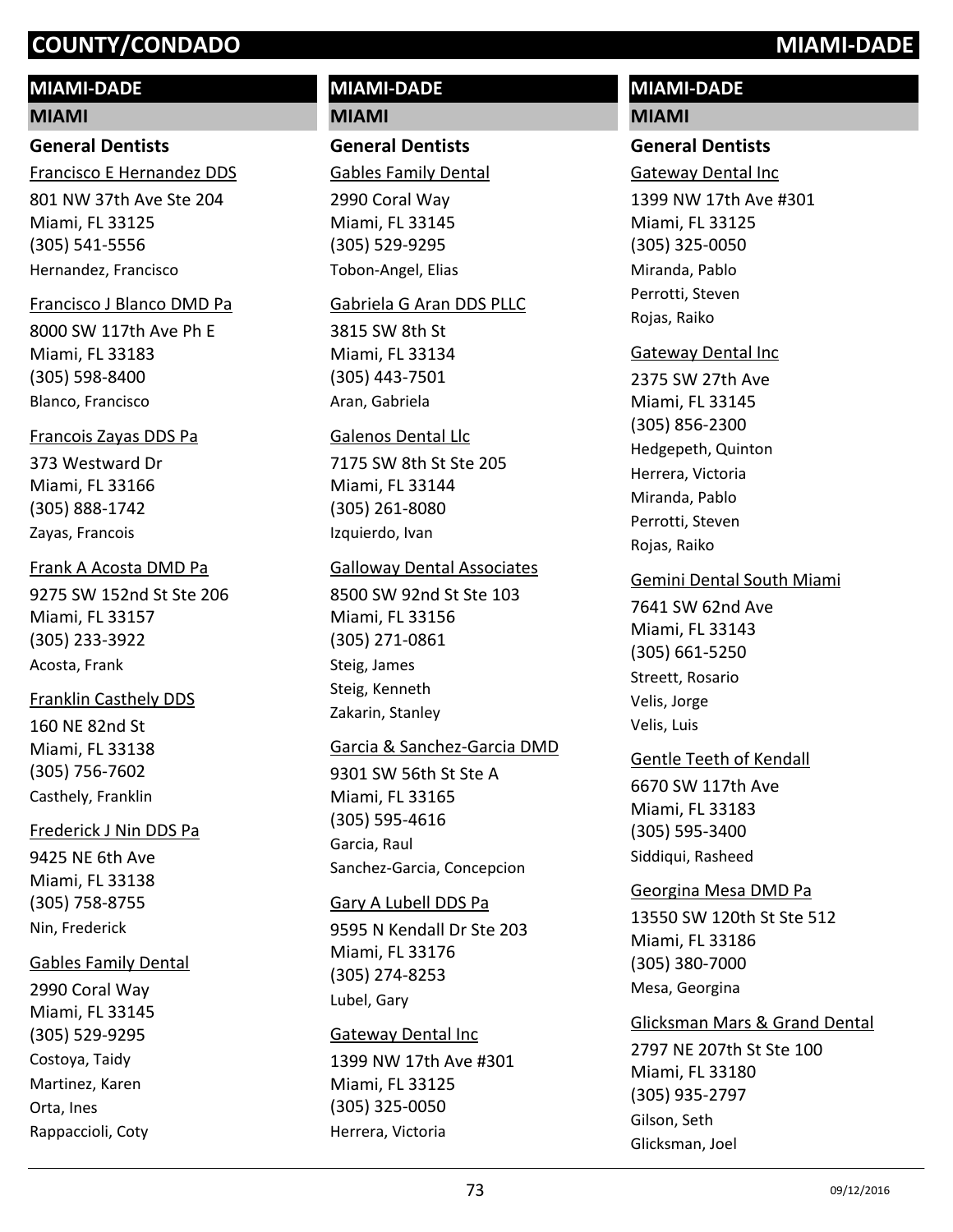# **MIAMI-DADE**

### **MIAMI**

## **General Dentists**

Glicksman Mars & Grand Dental

2797 NE 207th St Ste 100 Miami, FL 33180 (305) 935-2797 Mars, Rick Merikas, Amanda Pagani, Ambar

### Global Dental Group

101 Westward Dr # A Miami, FL 33166 (305) 885-1357 Fabelo, Luis

## Gloria Alvarez Torre DDS Pa

11645 Biscayne Blvd Ste 406 Miami, FL 33181 (305) 892-1515 Alvarez Torre, Gloria

### Goergina Mesa DMD Pa

15724 SW 72nd St Miami, FL 33193 (305) 380-7000 Mesa, Georgina

### Goergina Mesa DMD Pa

1878 SW 57th Ave Miami, FL 33155 (305) 262-9299 Mesa, Georgina

## Gomara DMD & Salcines DMD Pa

3811 SW 107th Ave Miami, FL 33165 (305) 387-4954 Amaya, Andres Blanco, Diana Cruz, Karen De Vera, Vanessa Delgado, Ligming Gomara, Luis Gonzalez, Hansel Jaramillo, Gabriel

# **MIAMI-DADE**

**MIAMI**

# **General Dentists**

Gomara DMD & Salcines DMD Pa

3811 SW 107th Ave Miami, FL 33165 (305) 387-4954 Londono, Laura Maniglia, Marielba Martinez, Miguel Martinez, Milton Morejon, Hector Morgado, Aracelio Salcines, Damaris Saldarriaga, Lisa Sardinas, Yoan Shayan, Maria Valdes, Marilyn Valdes, Martha

### Gomara DMD & Salcines DMD Pa

4300 W Flagler St Ste 201 Miami, FL 33134 (305) 387-4954 Amaya, Andres Blanco, Diana Cabrera, Giselle Cayon, Alicia Cruz, Karen De Vera, Vanessa Delgado, Ligming Fraga, Daynet Gomara, Luis Hernandez, Liliam Jaramillo, Gabriel Londono, Laura Maniglia, Marielba Martinez, Miguel Martinez, Milton Martinez, Zunith Mendoza, Irenia Morejon, Hector Morgado, Aracelio Perez, Alina Reyes Canals, Osmil

# **MIAMI-DADE**

## **MIAMI**

**General Dentists** 4300 W Flagler St Ste 201 Miami, FL 33134 (305) 387-4954 Gomara DMD & Salcines DMD Pa Ribot, Aliana Sague, Gustavo Salcines, Damaris Saldarriaga, Lisa Sardinas, Yoan Shayan, Maria Valdes, Marilyn Valdes, Martha

# Gomara DMD & Salcines DMD Pa

4750 NW 7th St Ste 1 Miami, FL 33126 (305) 460-7060 Amaya, Andres Delgado, Ligming Gomara, Luis Jaramillo, Gabriel Maniglia, Marielba Martinez, Miguel Martinez, Milton Morejon, Hector Perez, Alina Salcines, Damaris Saldarriaga, Lisa Shayan, Maria Valdes, Marilyn

# Gomara DMD & Salines DMD PA

13706 SW 56th St Ste 201 Miami, FL 33175 (305) 387-4954 Blanco, Diana Cabrera, Giselle Cayon, Alicia Fraga, Daynet Gomara, Luis Hernandez, Liliam Iglesias, Felicita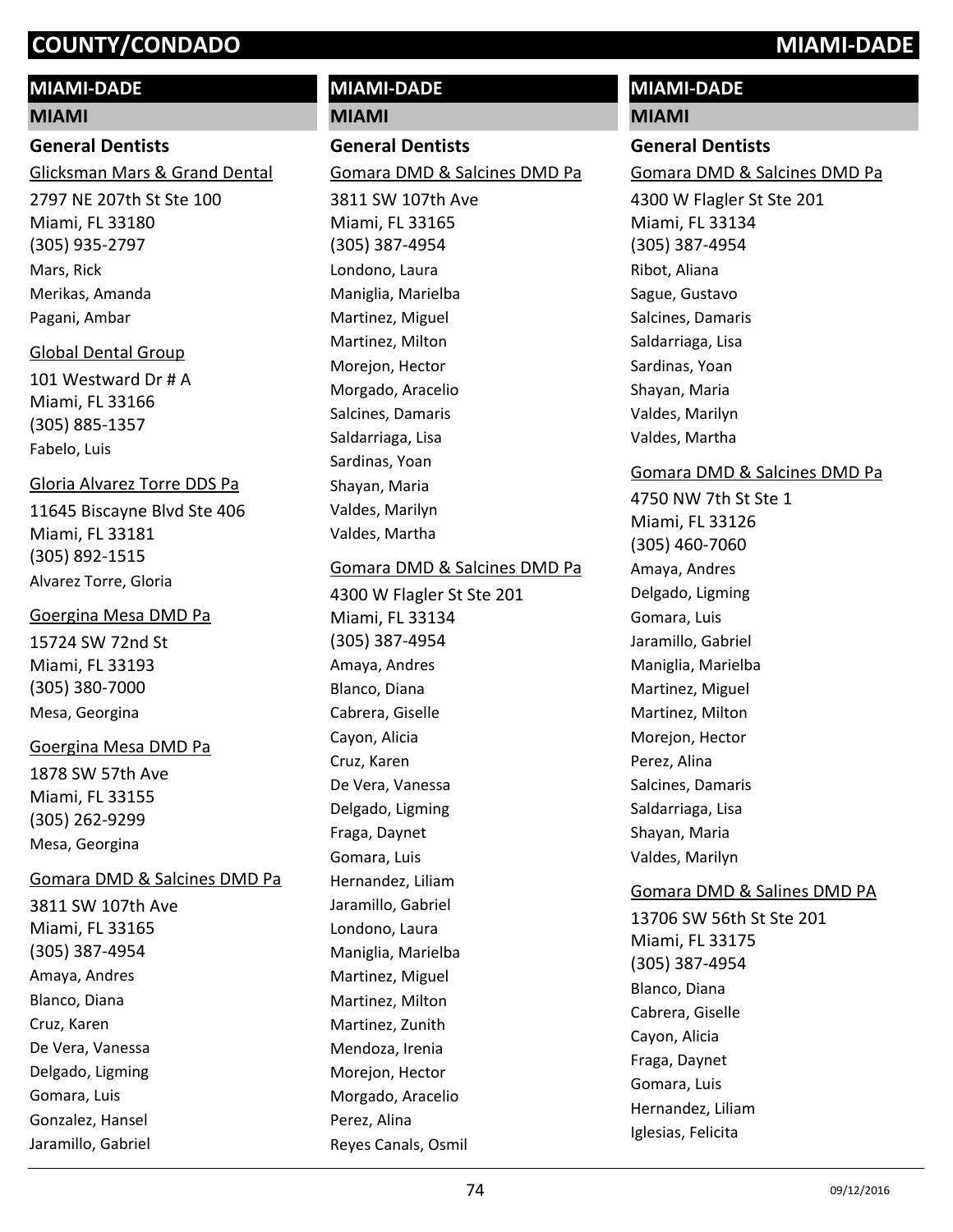## **MIAMI-DADE**

### **MIAMI**

# **General Dentists**

Gomara DMD & Salines DMD PA

13706 SW 56th St Ste 201 Miami, FL 33175 (305) 387-4954 Martinez, Miguel Martinez, Zunith Mendoza, Irenia Morejon, Hector Reyes Canals, Osmil Ribot, Aliana Sague, Gustavo Salcines, Damaris Sardinas, Yoan Shayan, Maria Valdes, Martha

### Great Expressions Dental Centers

2511 Coral Way Miami, FL 33145 (305) 858-2545 Marrero, Jaydee

### Guanabo Dental Associates

801 NW 37th Ave Ste 204 Miami, FL 33125 (305) 541-5556 Puente, Katia

### Hammocks Dental Group PA

9280 Hammocks Blvd Ste 102 Miami, FL 33196 (305) 387-5700 Calderon, Erik

### Hansel Gonzalez DMD

8512 SW 40th St Miami, FL 33155 (305) 223-0072 Gonzalez, Hansel

# **MIAMI-DADE**

**MIAMI**

# **General Dentists**

7976 SW 8th St Miami, FL 33144 (305) 266-4544 Happy Teeth Dental LLC Rodriguez, Alejandro

# Haratz Dental

2775 NE 187th St Ste 4 Miami, FL 33180 (786) 433-5231 Haratz, Adela

### Health and Cosmetic Dental Care PA

4150 NW 7th St Ste 103 Miami, FL 33126 (305) 646-9222 Rodriguez, Gretell

# Henry L Coleman

11130 SW 88th St Ste 100 Miami, FL 33176 (305) 598-3489 Coleman, Henry

## Hernan M Rodriguez DMD

2645 S Douglas Rd Ste 702 Miami, FL 33133 (305) 443-5377 Rodriguez, Hernan

### Hilda E Jimenez

5771 SW 40th St Miami, FL 33155 (305) 665-1176 Jimenez, Hilda

## Holistic Dental Corporation

477 NW 27th Ave Miami, FL 33125 (305) 541-8884 Mierisch, Otto

# **MIAMI-DADE MIAMI**

# **General Dentists**

Howard Levine DDS Pa

212 SW 12th Ave Miami, FL 33130 (305) 541-1894 Garcia, Raul

### Ignacio J Iturralde DMD

5711 SW 137th Ave Miami, FL 33183 (305) 387-3232 Iturralde, Ignacio

# Illustradent

9100 S Dadeland Blvd Ste 502 Miami, FL 33156 (305) 661-5360 Brenner, Jack Cook, Jonathan

9100 SW 24th St Ste 4 Miami, FL 33165 (786) 401-6798 International Dental Clinic PA Herdocia, Filiberto

## Iris M Cruz Daleccio DDS Pa

9115 SW 87th Ave Miami, FL 33176 (305) 595-9556 Cruz Daleccio, Iris

## Irving N Carvajal DDS Pa

10114 SW 107th Ave Miami, FL 33176 (305) 273-1648 Carvajal, Irving

## Ivette Guillermo DMD Pa

10768 SW 24th St Miami, FL 33165 (305) 220-3777 Guillermo, Ivette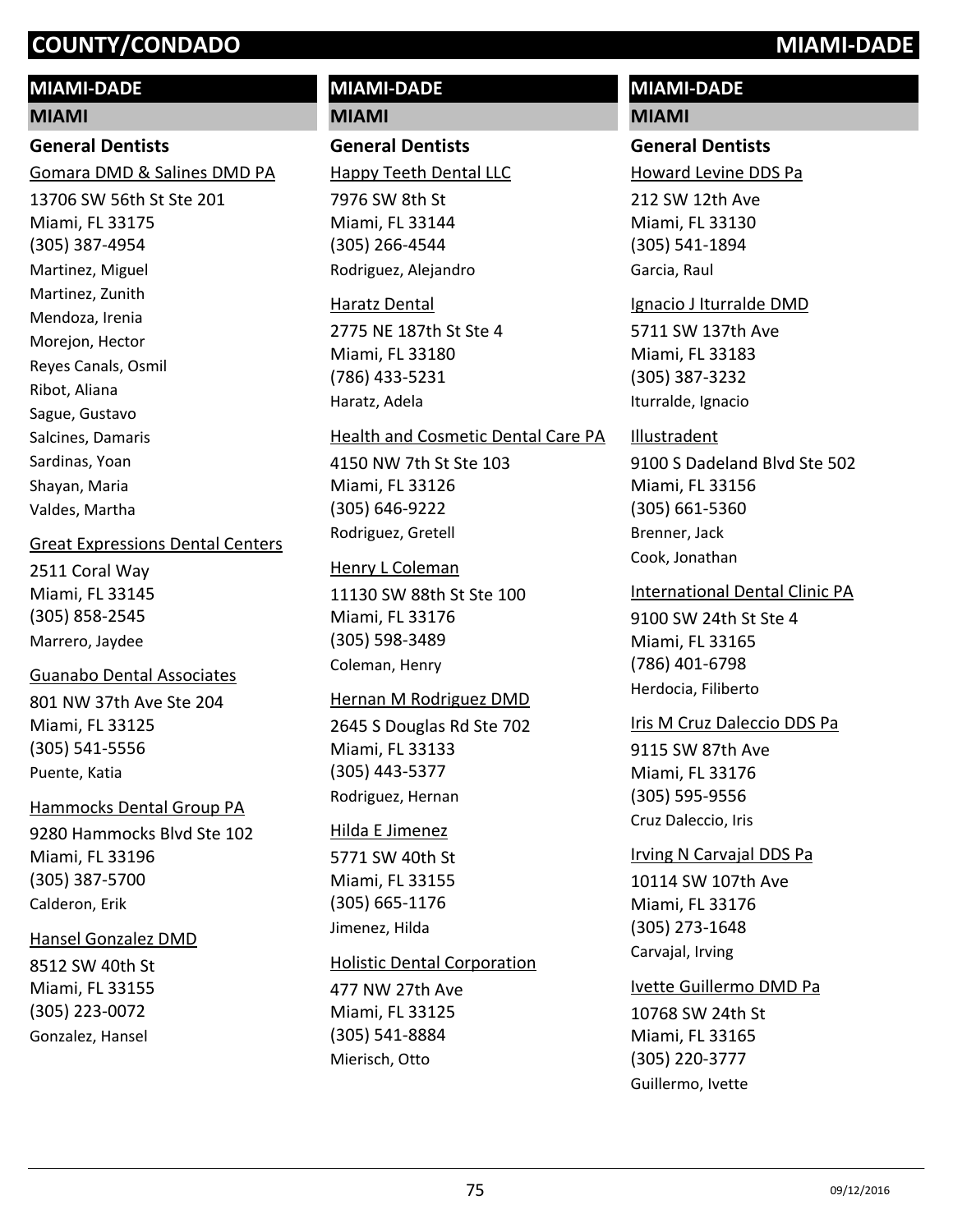# **MIAMI-DADE**

### **MIAMI**

# **General Dentists**

3945 SW 92nd Ave Miami, FL 33165 (305) 220-0066 Jadent Inc Arocha, Josefina Diaz, Yanet Monterrey, Judith

### Jarquin And Associates Pa

8410 W Flagler St Ste 110B Miami, FL 33144 (305) 221-1230 Jarquin, Dora Jarquin-Valdivia, Alvaro

### Javier A Andrade DDS

1525 SW 87th Ave Miami, FL 33174 (305) 220-1866 Andrade, Javier

## Javier Sanchez DDS Pa

14433 S Dixie Hwy Miami, FL 33176 (305) 251-4525 Sanchez-Rivera, Javier

## JCF DENTAL SERVICES PA

7171 Coral Way #401 Miami, FL 33155 (305) 264-9191 Flores, Juan

## Jeanette Novara DMD PA

20475 Biscayne Blvd #9 Miami, FL 33180 (305) 964-8648 Novara, Jeanette

## Jean-Paul Chavez DDS LLC

555 Biltmore Way Ste 102 Miami, FL 33134 (305) 444-4300 Chavez, Jean Paul

# **MIAMI-DADE**

**MIAMI**

# **General Dentists** Jeffre H Nullman DDS Pa

11467 Bird Rd Miami, FL 33165 (305) 552-7050 Almeida, Marisel Feinberg, Julie Nullman, Jeffre

## Jessica Eagan DDS

1378 Coral Way Ste 500 Miami, FL 33145 (305) 856-1178 Eagan, Jessica

### Jessie Trice Community Health

18360 NW 7th Ave Miami, FL 33169 (305) 694-6270 Center Inc Bridge, Donna George, Deborah Macajoux, Jean Perdigon-Cangahuala, Nitza

## Jessie Trice Community Health

5361 NW 22nd Ave Miami, FL 33142 (305) 637-6400 Center Inc Bridge, Donna George, Deborah Macajoux, Jean Perdigon-Cangahuala, Nitza

# 5607 NW 27th Ave # 2 Jessie Trice Community Health Center Inc

Miami, FL 33142 (305) 636-3336 Bridge, Donna George, Deborah Macajoux, Jean Perdigon-Cangahuala, Nitza

# **MIAMI-DADE MIAMI**

# **General Dentists**

Jm Dental Group Inc

1470 NW 107th Ave Ste G Miami, FL 33172 (305) 594-8666 Hernandez, Norberto

# Joel Vaccarezza

9999 NE 2nd Ave Ste 308 Miami, FL 33138 (305) 757-6991 Vaccarezza, Joel

# John A Nelson DDS PA

3915 Biscayne Blvd Ste 306 Miami, FL 33137 (305) 598-6070 Nelson, John

# John Cabrera DMD PA

9600 SW 8th St Ste 3 Miami, FL 33174 (305) 226-2926 Cabrera, John

## JONATHAN T BLOCH DMD PA

13722 SW 84th St Miami, FL 33183 (305) 385-5555 Bloch, Jonathan

# 2332 SW 82nd Ct Jorge A Perez DDS Pa

Miami, FL 33155 (305) 267-8807 Perez, Jorge

# Jorge L Diaz DDS Pa

8720 N Kendall Dr Ste 217 Miami, FL 33176 (305) 279-6868 Diaz, Jorge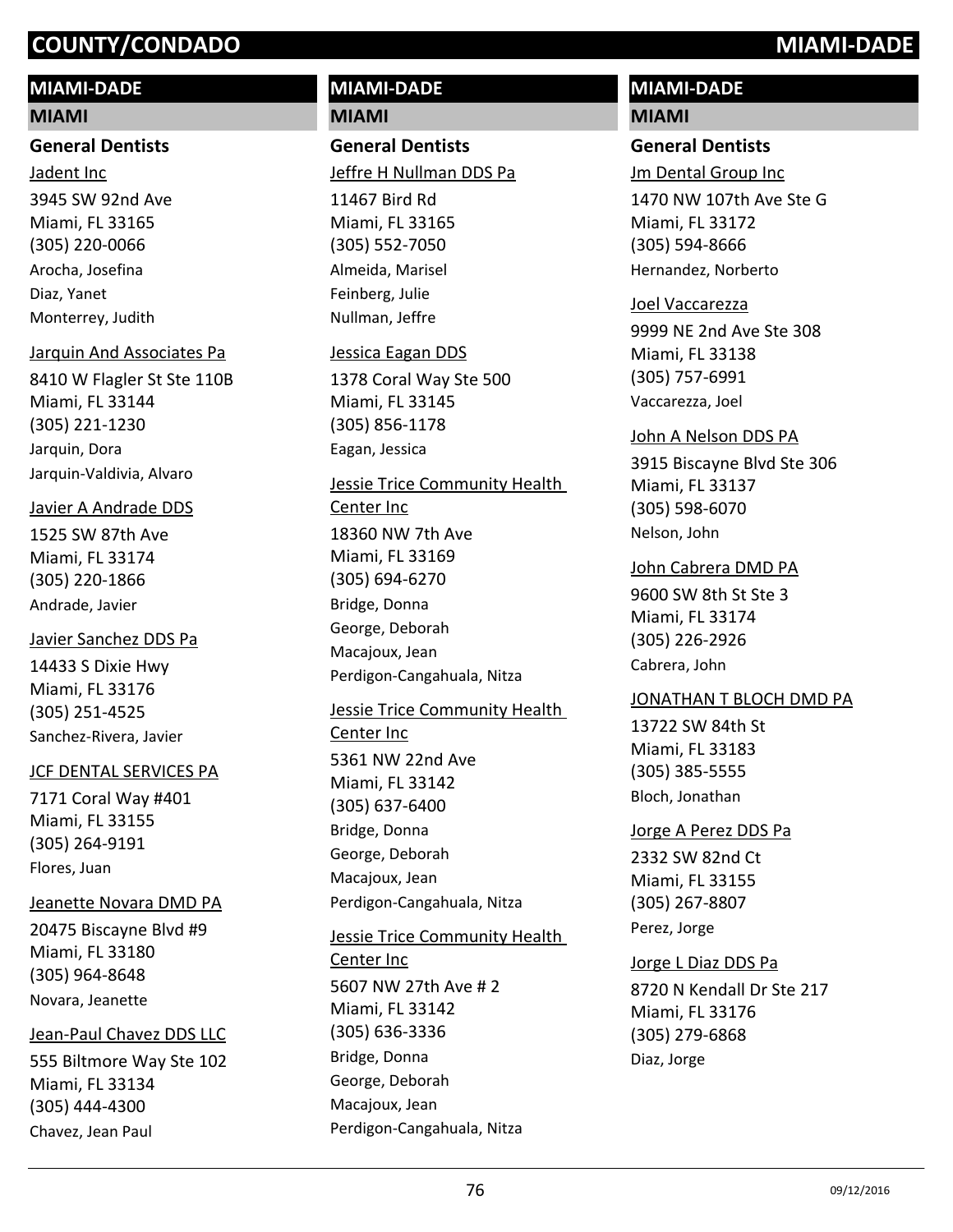# **MIAMI-DADE**

### **MIAMI**

# **General Dentists**

13155 SW 42nd St Ste 101 Miami, FL 33175 (305) 222-8999 Jorge Luis Dominguez DDS Dominguez, Jorge

### Jose A Carreno DDS

10688 Coral Way Miami, FL 33165 (305) 443-7501 Carreno, Jose

### Jose A Lopez Del Pozo

14850 SW 26th St Ste 107 Miami, FL 33185 (305) 559-5519 Lopez Del Pozo, Jose

### Jose E Ribas DDS Pa

730 NW 40th Ave Miami, FL 33126 (305) 541-7626 Ribas, Jose

## Jose L Salgueiro DDS Pa

7933 NW 2nd St Miami, FL 33126 (305) 261-5251 Salgueiro, Jose

### Jose M Gurevich DDS

6000 Bird Rd Miami, FL 33155 (305) 665-5525 Gurevich, Jose Guzman, Eduardo

## Jossue Alfonso

351 NW 42 Avenue Ste 402 Miami, FL 33126 (305) 642-4142 Alfonso, Jossue

# **MIAMI-DADE MIAMI**

# **General Dentists**

Juan F Quintero DMD Pa

17996 SW 97th Ave Miami, FL 33157 (305) 235-5954 Lopez, Edgar Quintero, Juan

### Juan M Salvat DDS Pa

12193 S Dixie Hwy Miami, FL 33156 (305) 251-4602 Salvat, Juan

# Juan R Riso DDS Pa

9580 Bird Rd Miami, FL 33165 (305) 223-0949 Rios, Juan

9000 SW 137th AVe Ste 205 Miami, FL 33186 (305) 386-4663 Judith Monterrey DDS LLC Monterrey, Judith

## Judith Rodriguez-Bec DMD Pa

600 SW 42nd Ave Miami, FL 33134 (305) 445-8707 Rodriguez-Bec, Judith

### Judy Mejido DMD Pa

9560 SW 107th Ave Ste 206 Miami, FL 33176 (305) 274-2110 Arguelles, Lourdes Ferrer Leon, Natalia Mejido, Judy

## Julio A Irizarry DMD Pa

7550 SW 57th Ave Ste 214 Miami, FL 33143 (305) 667-9860 Irizarry, Julio

# **MIAMI-DADE**

# **MIAMI**

# **General Dentists**

Julio A Rodriguez DDS Pa

7100 SW 99th Ave Ste 101 Miami, FL 33173 (305) 274-9656 Rodriguez, Julio

### Julio E Hernandez DMD Pa

350 NE 24th St Ste 105 Miami, FL 33137 (305) 572-1600 Hernandez, Julio

11110 N Kendall Dr # 202 Miami, FL 33176 (305) 596-7807 Karl B Ellins DMD Pa Ellins, Karl

## Katherine Rodriguez DMD PA

1330 Coral Way Ste 406 Miami, FL 33145 (305) 285-5150 Mayoral, Oliver Salomon, Daniella Wilhelm, Susana

## Kendall Breeze Dental Associates

12001 SW 128th Ct Ste 103 Miami, FL 33186 (305) 279-6400 Arguelles, Lourdes Garcia- Castellanos, Jacqueline Lopez, Anabelle

### Kendall Dental Care

12350 SW 127th Ave Miami, FL 33186 (305) 232-2227 Claro, Rita Fernandez, Yeny Mesa Garcia, Miriam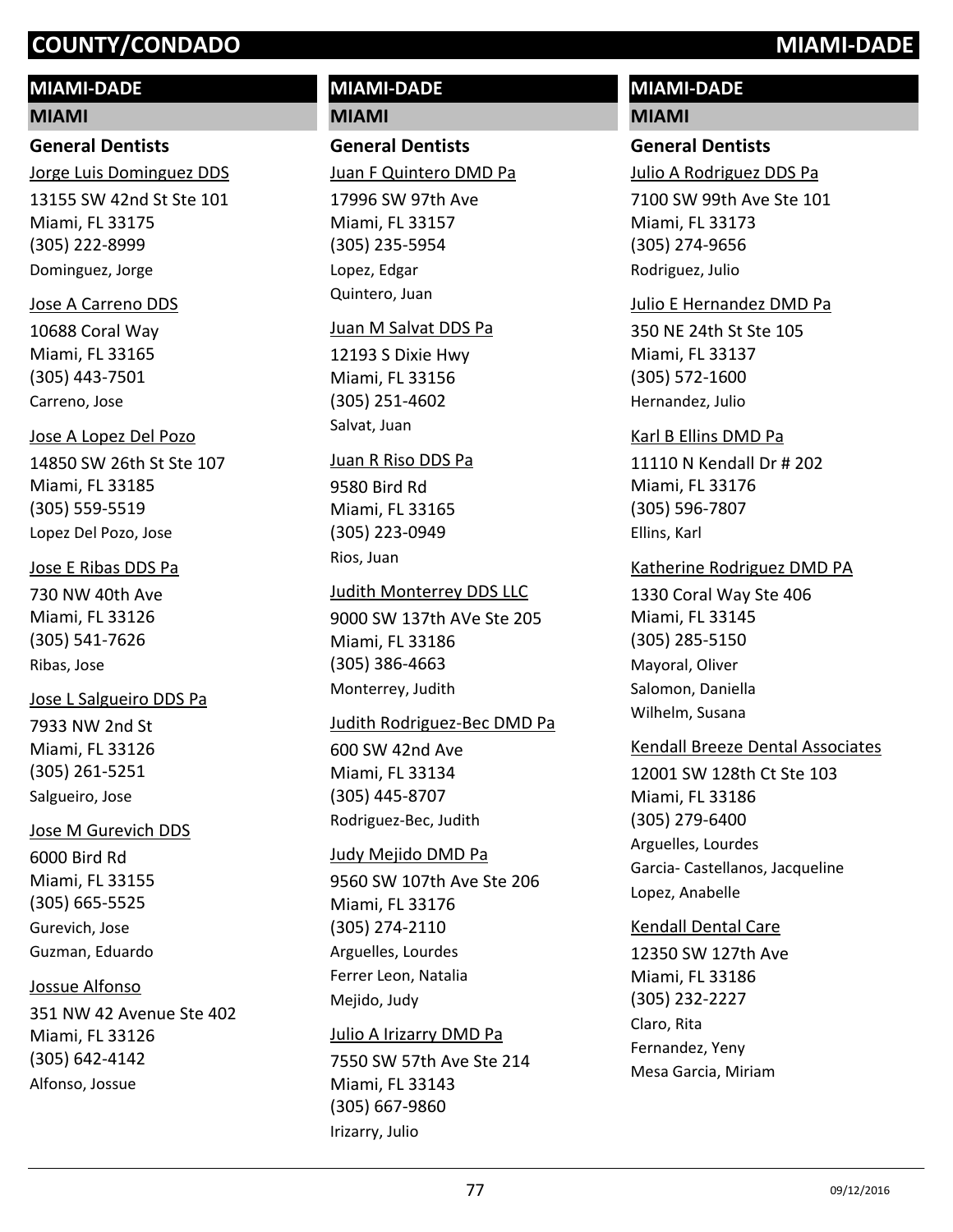# **MIAMI-DADE**

### **MIAMI**

### **General Dentists**

4315 NW 7th St Ste 31 Miami, FL 33126 (305) 444-2050 L C Dental Corp Congote, Luis

### L Maria Bienes DMD Pa

3411 SW 107th Ave Miami, FL 33165 (305) 221-0301 Bienes, Lissette

### Laguna Dental Corp

10721 W Flagler St Miami, FL 33174 (305) 225-3452 Diaz, Farah Eduardo, Jose Gonzalez, Lilian Guerra Crespo, Beatriz Menendez Llera, Vivian Segrera, Maria Trujillo, Madelene

## Landent DMD PA

11254 SW 137th Ave Miami, FL 33186 (305) 386-7337 Lantigua, Carlos

## Latin Dental Clinic

434 SW 12th Ave Ste 204 Miami, FL 33130 (305) 642-0504 Ganaim, Ernesto

## Laurence Todd Huber DDS Pa

8833 SW 107th Ave Miami, FL 33176 (305) 271-1421 Arguelles, Lourdes Berry, Wayne Garcia, Mario Huber, Laurence

# **MIAMI-DADE MIAMI**

# **General Dentists**

8833 SW 107th Ave Miami, FL 33176 (305) 271-1421 Laurence Todd Huber DDS Pa Rosado-Rodriguez, Roy

### Lawrence E Stein DDS Pa

8821 SW 107th Ave Miami, FL 33176 (305) 279-0202 Stein, Lawrence

### Lazaro C Fernandez DDS

8080 W Flagler St Ste 2C Miami, FL 33144 (305) 260-9990 Fernandez, Lazaro

### Lejeune Dental Office Inc

14423 SW 42nd St Miami, FL 33175 (305) 642-7553 Victoria, Maribel

## Liana Puig DDS Pa

5870 SW 8th St Ste 5 Miami, FL 33144 (305) 266-0011 Puig, Liana

## Lizette Barzaga DMD PA

147 Alhambra Cir Ste 201 Miami, FL 33134 (305) 445-6006 Barzaga, Lizette

7902 NW 36th Street Ste 209 Miami, FL 33166 (305) 477-7655 Loop Smile Dental Gaertner, Andy Pagani, Ambar

# **MIAMI-DADE**

# **MIAMI**

# **General Dentists**

Louis K Popiel DDS Pa

15124 Sunset Dr Miami, FL 33193 (305) 386-6300 Popiel, Louis

## Lourdes M Villanueva DMD

11760 SW 40th St Ste 112 Miami, FL 33175 (305) 552-6969 Mendez-Villanueva, Lourdes

### Luis J Fornaris DMD Pllc

14227 SW 42nd St Miami, FL 33175 (305) 223-6722 Caravia, Amanda

# Luis M Santamarina DMD

330 SW 27th Ave Ste 602 Miami, FL 33135 (305) 644-3464 Santamarina, Luis

8822 SW 24th St Miami, FL 33165 Luis O Sarduy DDS Pa

(305) 480-9838 Sarduy, Luis

12001 SW 128th Ct Ste 204 Miami, FL 33186 (305) 330-9261 Luisa Y Corrales Iglesias DDS PA Corrales-Iglesia, Luisa

## M & C Dental Services Pa

5600 SW 135th Ave Ste 209 Miami, FL 33183 (305) 387-9245 Coro, Ryan Menendez, Ana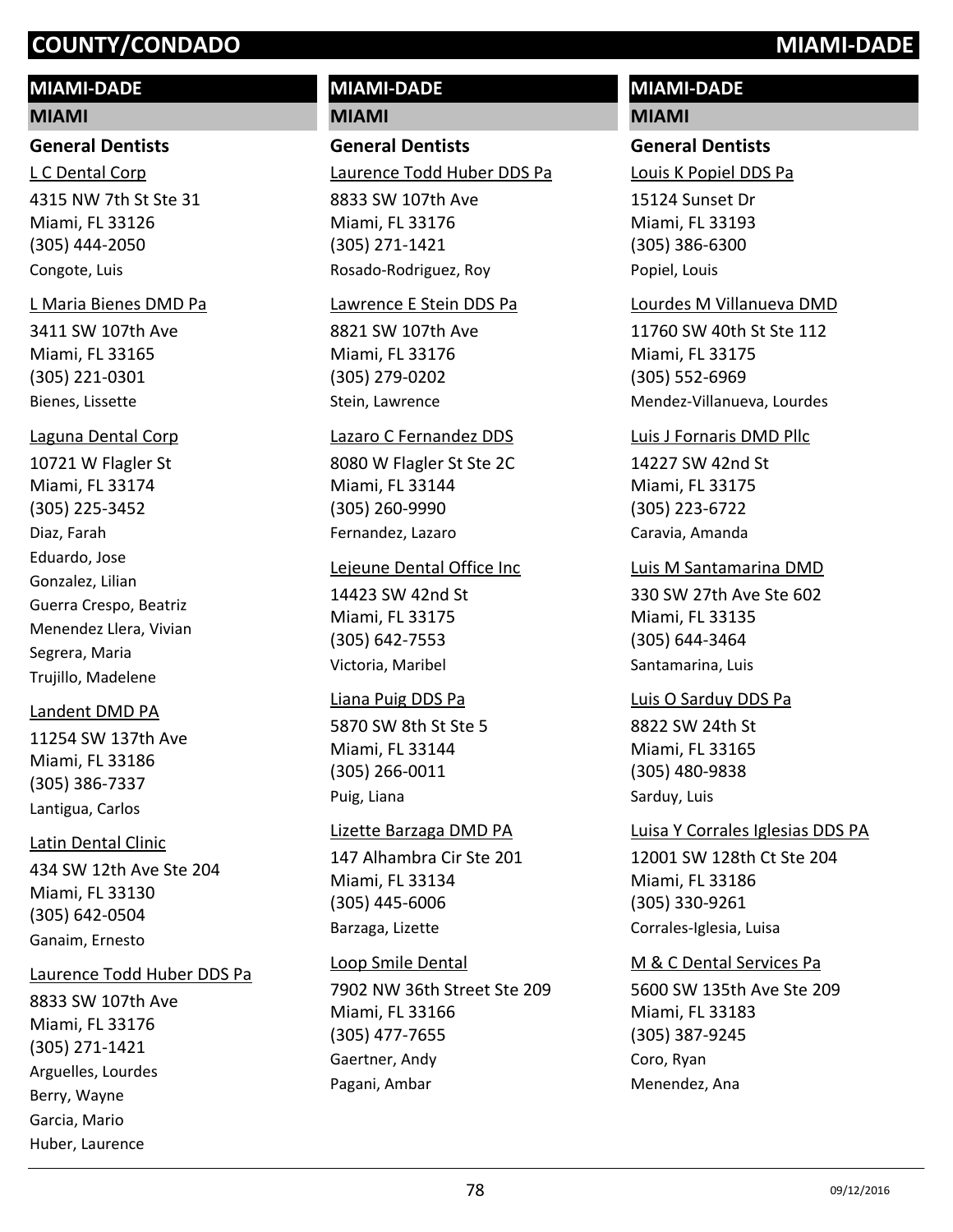# **MIAMI-DADE**

### **MIAMI**

### **General Dentists**

4827 NW 183rd St Miami, FL 33055 (305) 622-2622 Madelen Alonso DDS Alonso, Madelen

## Majestic Family Dental Clinic

8150 SW 8th St Ste 215 Miami, FL 33144 (305) 262-8212 Martin, Felipe

## Manuel A Barrios

9584 SW 40th St Miami, FL 33165 (305) 226-6110 Barrios, Manuel

### Marcelino J Marenco DDS Pa

13155 SW 42nd St Ste 105 Miami, FL 33175 (305) 228-0800 Marenco, Marcelino

## Marco Antonio Contreras

10621 N Kendall Dr #114 Miami, FL 33176 (305) 595-1131 Contreras, Marco

## Maria A Hernandez

2500 SW 107th Ave Ste 45 Miami, FL 33165 (305) 223-5439 Hernandez, Maria

## Maria A Rodriguez

3934 SW 8th St Ste 205 Miami, FL 33134 (305) 444-1842 Rodriguez, Maria

# **MIAMI-DADE**

**MIAMI**

# **General Dentists**

Maria Dausa Hernandez DDS Pa

8512 Bird Rd Miami, FL 33155 (305) 223-0072 Dausa Hernandez, Maria

### Maria De L Amargos

11541 Quail Roost Dr Miami, FL 33157 (305) 253-0645 Amargos, Maria

### Maria O Gonzalez-Zamora DMD

10651 N Kendall Dr Ste 215 Miami, FL 33176 (305) 596-6069 Gonzalez-Zamora, Maria

## Maria Valdes-Garcia DMD Pa

8390 W Flagler St Ste 211 Miami, FL 33144 (305) 227-5888 Valdes Garcia, Maria

### Maribel Lopez DDS PA

8500 SW 92nd St Ste 203 Miami, FL 33156 (305) 271-5321 Lopez, Maribel

### Marisol Garcia DDS & Associates

71 Hook Sq Miami, FL 33166 (305) 888-1131 Garcia, Marisol

## Marlon A Pasquier Dental Center

7155 W Flagler St Miami, FL 33144 (305) 267-1709 Pasquier, Marlon

# **MIAMI-DADE**

# **MIAMI**

# **General Dentists**

Marta Nieto DDS Pa

2710 SW 87th Ave Ste 2700 Miami, FL 33165 (305) 228-9600 Nieto, Marta

### Mayra G Betancourt DDS Inc

7976 SW 8th St Miami, FL 33144 (305) 266-4544 Betancourt, Mayra

### Mayra Sanchez DDS Pa

5845 W Flagler St Miami, FL 33144 (305) 261-8025 Sanchez, Mayra

### Meb Dental Corporation

13091 SW 88th St Miami, FL 33186 (305) 408-3388 Barrera, Martha

### MED DENTAL ASSOCIATES INC

7200 NW 7th St Ste 333 Miami, FL 33126 (305) 823-1882 Blanco, Maria Koch, Daniele Rodriguez, Roxana Soto, Paola

## Melvin S Weinberg DDS Pa

2627 NE 203rd St Ste 220 Miami, FL 33180 (305) 931-1987 Weinberg, Melvin

## Mendez Dental Inc

9100 SW 24th St Ste 9 Miami, FL 33165 (305) 227-7997 Mendez, Antonio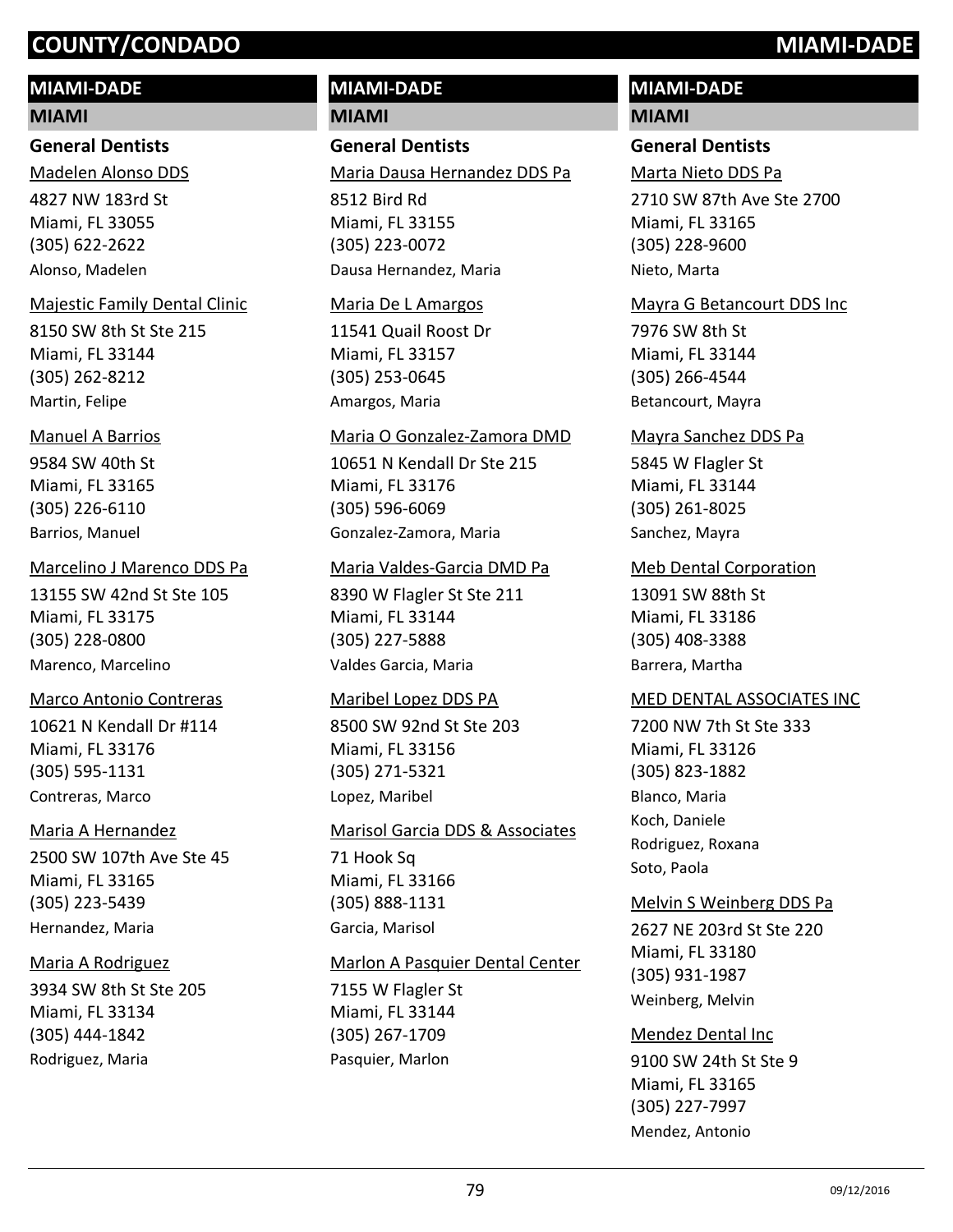# **MIAMI-DADE**

### **MIAMI**

# **General Dentists**

1021 Ives Dairy Rd Ste 121 Miami, FL 33179 (305) 652-7702 Merritt D Halem DDS Pa Halem, Merritt

### Miami Beach Dental Center

975 Arthur Godfrey Rd Miami, FL 33140 (305) 532-1728 Delima, Anacaona

### Miami Center For Dentistry

825 SW 87th Ave Ste 2G Miami, FL 33174 (305) 267-8110 Sanchez, Reinaldo

### Miami Childrens Hospital

3100 SW 62nd Ave Miami, FL 33155 (305) 666-6511 Ivanier, Sandra Meincken, Melissa

## Miami Dental Care Inc

5771 NW 7th St Miami, FL 33126 (305) 267-3751 Claro, Rita

## Miami Gardens Dental Inc

4538 NW 183rd St Miami, FL 33055 (305) 625-8272 Corrales-Iglesia, Luisa

## Miami Risa Dental Inc

1829 NE Miami Gardens Dr Miami, FL 33179 (786) 200-3765 Zuniga, Juan

# **MIAMI-DADE MIAMI**

**General Dentists**

Michael L Cogan

1717 N Bayshore Dr Ste 209 Miami, FL 33132 (305) 358-0282 Cogan, Michael

### Milaidis Echezarraga DDS Pa

3822 SW 137th Ave Miami, FL 33175 (305) 480-6044 Echezarraga, Milaidis Martinez, Ernesto

### Modern Dental Center PA

8221 W Flagler St Miami, FL 33144 (305) 266-7000 Sotomayor, Ciro

### Moises Cabrera DDS Pa

14609 SW 104th St Miami, FL 33186 (305) 388-3725 Cabrera, Moises

### My Dentist of Miami, PA

15790 SW 56th St Miami, FL 33185 (305) 290-4999 Fornos, Eva

## Namoff & Fernandez Dental Office

9299 SW 152nd St Ste 204 Miami, FL 33157 (305) 235-8912 Fernandez, Aurelio

## Namoff DDS & Fernandez DMD

8500 W Flagler St Ste 101 Miami, FL 33144 (305) 552-5511 Fernandez, Aurelio

# **MIAMI-DADE**

# **MIAMI**

# **General Dentists**

Natoya C Mclean DDS

5337 NE 2nd Ave Miami, FL 33137 (305) 758-0815 Mclean, Natoya

### Nelly Valencia DDS Pa

4011 W Flagler St Ste 201 Miami, FL 33134 (305) 649-4242 Valencia, Nelly

### Nestor Arauz & Associates Pa

8410 W Flagler St Ste 104 Miami, FL 33144 (305) 229-7026 Arauz, Nestor

## New Dental Care Corp

285 NW 27th Ave #21 Miami, FL 33125 (305) 649-9443 Soler, Rosa

## New Era Dentistry PA

7887 N Kendall Dr Ste 220 Miami, FL 33156 (786) 462-7879 Piedra Rivero, Rene

# New Life Dental

8400 SW 8th St Miami, FL 33144 (305) 740-1496 Vasallo, Francisco

## New Smiles Dental Associates

14138 SW 8th St Ste 1 Miami, FL 33184 (786) 717-7779 Mendoza, Irenia Vital, Danae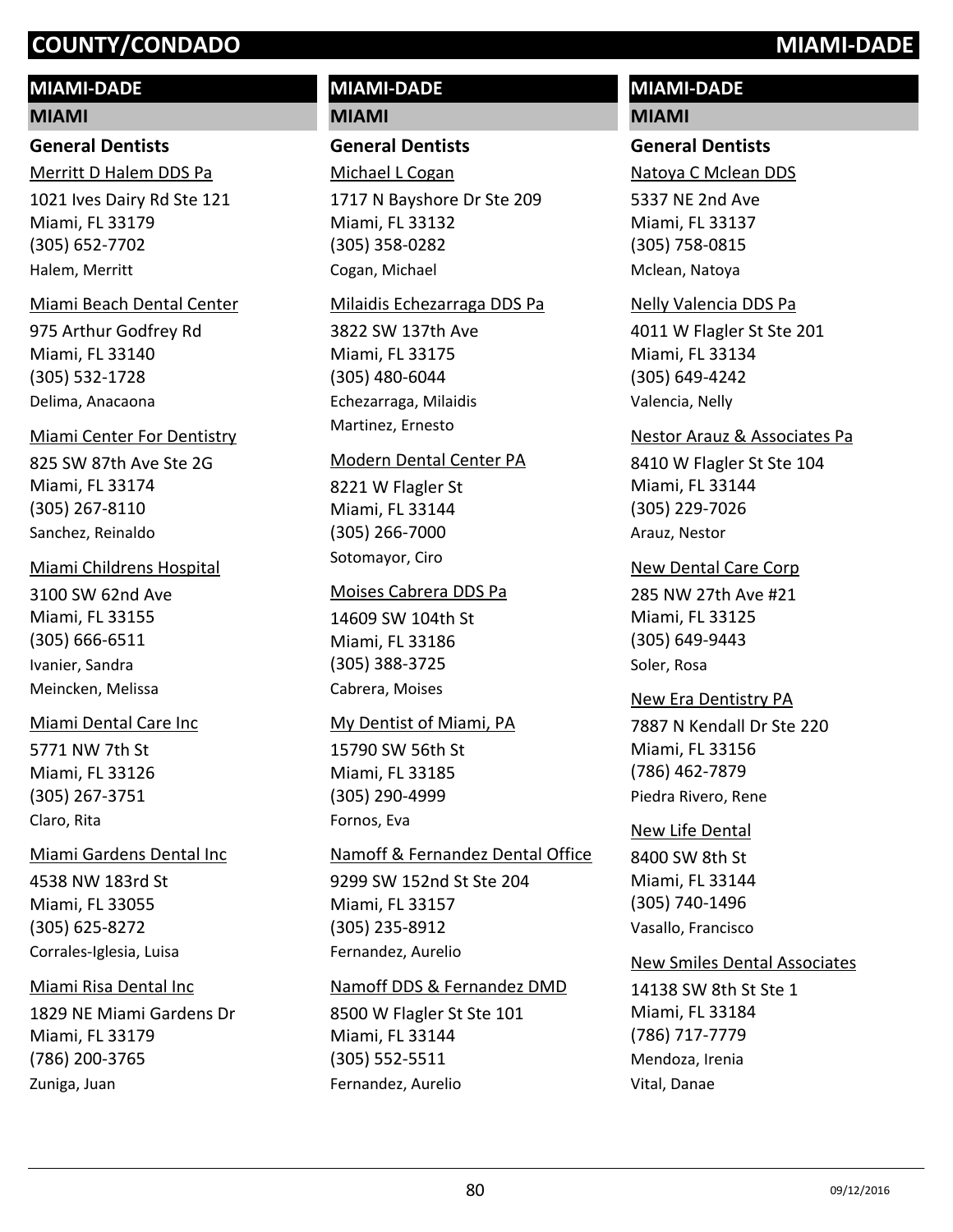# **MIAMI-DADE**

### **MIAMI**

# **General Dentists**

9145 SW 40th St Ste 2D Miami, FL 33165 (305) 221-1902 New Sunshine Dental Llc Trigueros, Rodolfo

### Next Dental Inc

16125 NE 18th Ave Miami, FL 33162 (305) 949-2766 Smith, Edwin

## Nicomedes Berasain DDS Pa

300 SW 107th Ave Ste 203 Miami, FL 33174 (305) 551-6866 Berasain, Nicomedes

### Norberto J Hernandez DDS Pa

1235 SW 27th Ave Miami, FL 33135 (305) 642-7796 Hernandez, Norberto

## Norman I Abolsky DDS Pa

12534 N Kendall Dr Miami, FL 33186 (305) 595-2335 Abolsky, Norman

## Northwest Dental Group Pa

1250 NW 119th St Miami, FL 33167 (305) 677-3450 Aldama-Espinosa, Evelyn

## Omar Osman DDS

9101 Park Dr Miami, FL 33138 (305) 754-0062 Osman, Omar

# **MIAMI-DADE MIAMI**

# **General Dentists**

8000 SW 117th Ave Ste 202 Miami, FL 33183 (305) 552-6082 Oral Klinic Corp Ko, Siu-Keung

### Oscar G Cascante

8501 SW 124th Ave Miami, FL 33183 (305) 279-9005 Cascante, Oscar

### Oscar L Castro DDS Pa

8200 SW 117th Ave Ste 216 Miami, FL 33183 (305) 559-7001 Castro, Oscar

# Pan American Dental Clinic Inc

2060 SW 27th Ave Miami, FL 33145 (305) 444-4430 Felix, Ericka

## Pan American Dental PA & Ass

2060 SW 27th Ave Miami, FL 33145 (305) 444-4430 Gutierrez, Marlen Saldana, Ramon

## Paradise Lakes Family Dentist Inc

16830 SW 88th St Miami, FL 33196 (305) 388-4886 Corpas, Alfredo

## Paradise Lakes Family Dentistry

16830 N Kendall Dr Miami, FL 33196 (305) 388-4886 Corpas, Alfredo

# **MIAMI-DADE MIAMI**

# **General Dentists**

8100 SW 81st Dr Ste 180 Miami, FL 33143 (305) 274-3730 Paul E Plasky DDS Pa Plasky, Paul

## Paul Gordillo DDS PA

20760 W Dixie Hwy Miami, FL 33180 (305) 935-6066 Gordillo, Paul

### Paul Tannenbaum DDS Pa

9777 SW 72nd St Miami, FL 33173 (305) 596-2815 Tannenbaum, Paul

# Perfect Smiles Partners PA

12002 SW 128th Ct Ste 108 Miami, FL 33186 (305) 238-5537 Salazar, Armando

# 9572 SW 137th Ave Picasso Dental

Miami, FL 33186 (305) 388-9229 Rojas, Raiko

# 11130 N Kendall Ste 202 Miami, FL 33176 (305) 271-7500 Premier Dental Solutions Millan, Doralio

## Prestige Dental Clinic Inc

1450 W Flagler St Miami, FL 33135 (305) 649-7800 Mierisch, Otto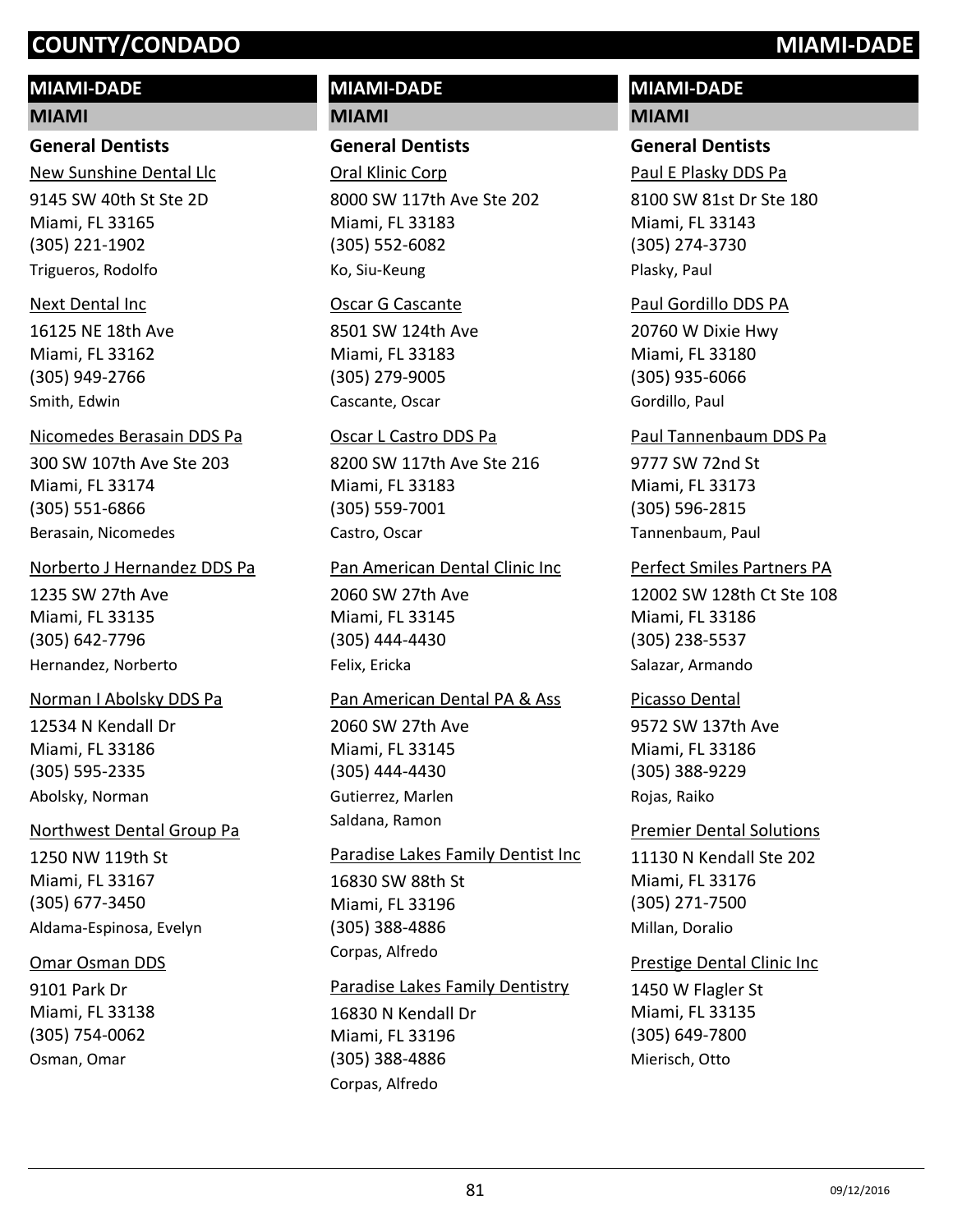# **MIAMI-DADE**

# **MIAMI**

# **General Dentists**

Professional Dental Care Inc

10543 SW 109th Ct Miami, FL 33176 (305) 275-7322 Gomez, Sandra

# Professional Dental Group Llc

10122 W Flagler St Miami, FL 33174 (305) 226-3386 Baro, Rosemarie

# Professional Dental Solutions In

7900 NW 27th Ave # 275 Miami, FL 33147 (305) 693-7988 Diaz, Gertrudis Pombo, Maria Ramos, Luis

# Progressive Dental Office Corp

18600 NW 87th Ave Ste 125 Miami, FL 33018 (305) 829-0100 De Pena, Laura Lopez, Grace Montero, Alexander Ochoa, German

# Rafael Quintana

2438 Coral Way Miami, FL 33145 (305) 854-1721 Quintana, Rafael

# Ramon A Sanchez DDS

1300 Coral Way Ste 203 Miami, FL 33145 (305) 854-7200 Sanchez, Ramon

# **MIAMI-DADE**

**MIAMI**

# **General Dentists**

Ramon E. Saldana D.M.D, PA

9268 SW 40th St Miami, FL 33165 (305) 553-1304 Saldana, Ramon

# Raymond Franconi DDS Pa

8353 SW 124th St Ste 101 Miami, FL 33156 (305) 232-2510 Franconi, Raymond

# Razar Dental Group Inc

15940 SW 137th Ave Miami, FL 33177 (305) 259-0080 Zardon, Ramon

# Reiner Lopez DMD PA

11440 N Kendall Dr Ste 103 Miami, FL 33176 (786) 893-8073 Lopez, Reinier

# Renata Kleiner-Pastoriza DDS PA

9654 SW 72nd St Miami, FL 33173 (305) 598-3704 Kleiner-Pastoriza, Renata

# Rene E Rodriguez DMD

11760 SW 40 Street #317 Miami, FL 33175 (305) 552-0521 Rodriguez, Rene

# Rene F Cedeno DMD Pa

8200 SW 117th Ave Ste 408 Miami, FL 33183 (305) 598-4885 Cedeno, Rene

# **MIAMI-DADE**

# **MIAMI**

# **General Dentists**

Ricardo Castaneda DMD

8200 SW 117th Ave Ste 106 Miami, FL 33183 (305) 598-6665 Castaneda, Richardo

## Ricardo J Espinosa DMD Pa

15724 SW 72nd St Miami, FL 33193 (305) 388-7900 Espinosa, Ricardo

## Richard Arosemena DDS Pa

12622 SW 8th St Miami, FL 33184 (305) 226-7448 Arosemena, Ricardo

# Richard C Lage

1321 SW 107th Ave Ste 216A Miami, FL 33174 (305) 226-3231 Lage, Richard

## Richard Coba DMD PA

9541 SW 72nd St Miami, FL 33173 (305) 595-1239 Coba, Richard

# 657 De Soto Dr Miami, FL 33166 (305) 887-3061 Richard M Arnold DDS Pa Arnold, Richard

# Rita C Ayala DDS Pa

9280 Hammocks Blvd Ste 102 Miami, FL 33196 (305) 387-5700 Ayala, Rita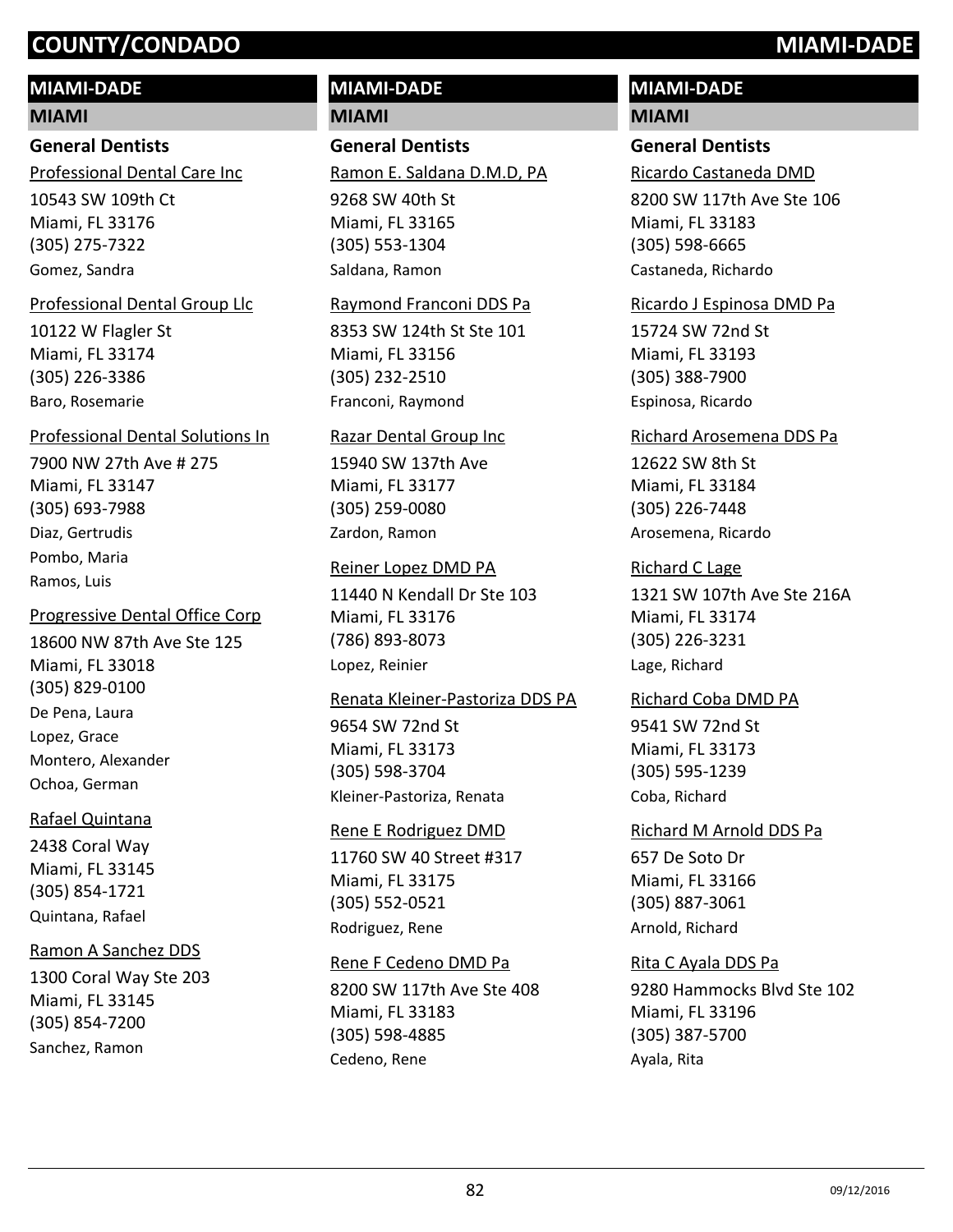# **MIAMI-DADE**

### **MIAMI**

# **General Dentists**

16201 SW 95th Ave Ste 207 Miami, FL 33157 (305) 235-0844 Robert F Buksch Jr DMD Buksch, Robert

### Robert Lanster DDS Pa

7399 Coral Way Miami, FL 33155 (305) 261-7661 Lanster, Robert

### Roberto Sosa DDS Pa

815 NW 57th Ave Ste 301 Miami, FL 33126 (305) 448-8118 Sosa, Roberto

### Rodlin Jerome DDS

20823 NW 2nd Ave Miami, FL 33169 (305) 704-8084 Jerome, Rodlin

# Rolando Molina DDS Pa

5991 SW 8th St Miami, FL 33144 (305) 262-0505 Molina, Rolando

## Ronald M Hagen DDS Pa

8257 S Dixie Hwy Miami, FL 33143 (305) 667-4410 Hagen, Ronald

## S E Ezell Inc

9000 SW 152nd St Ste 101 Miami, FL 33157 (305) 232-8515 Ezell, Stephen

# **MIAMI-DADE MIAMI**

**General Dentists** Sabal Palm Dental Associates

5337 NE 2nd Ave Miami, FL 33137 (305) 758-0815 Phanord, Roger

### Sage Dental of West Miami PLLC

6820 Bird Rd Miami, FL 33155 (786) 476-8711 Alvarado-Romero Pou, Melissa Azari, Scott Bergquist, Michael Bockian, Joshua Bratman, Jerry Castellanos, Maritza Castillo, Juan Childers, Carmen Coronado, Efrain Cowan, Marc Cruz, Antonio Daneshpajouh, Sara Darojat, Zuhdiyah Dean, Craig Draizin, Claudia Driscoll, Allison Duarte, Beatriz Durkan, Marcia Engelsberg, David Fernandez-Martinez, Mariangel Fox, Jeffrey Garcia-Porras, Marcela Garrison, Harvey Ghandour, Dima Gilbert, Mark Gonzales, Angelica Guerrero, Luis Gul, Yousaf Guthrie, Kelly Israel, Elie Juma, Zaileen LePore, Krystina

# **MIAMI General Dentists** 6820 Bird Rd Miami, FL 33155 (786) 476-8711 Sage Dental of West Miami PLLC Londono, Jennifer Ma, Robert Moncrieffe, Tiffany Naguib, Michelle Newton, Emily Ortega, Laura Ortiz, Ana Pare, Elizabeth Perez-Alamo, Jennifer Planes, Alex Price, Dana Quick, James Rezvani, Caroline Rieger, Eric Ring, Stephen Roshkind, David Shofnos, Charles Simpson, Natalie Snider, Erica Strauss, Theodore Urquiza, Yeneir Van Duyne, Tracy Vignola, Jennifer Weinstock, Rebeca-Ann Young, Summer Yu, Cynthia Ziegler, Neal Zylbering, Jason Salazar Dental

**MIAMI-DADE**

8346 SW 8th St Miami, FL 33144 (305) 269-0208 Salazar, Manuel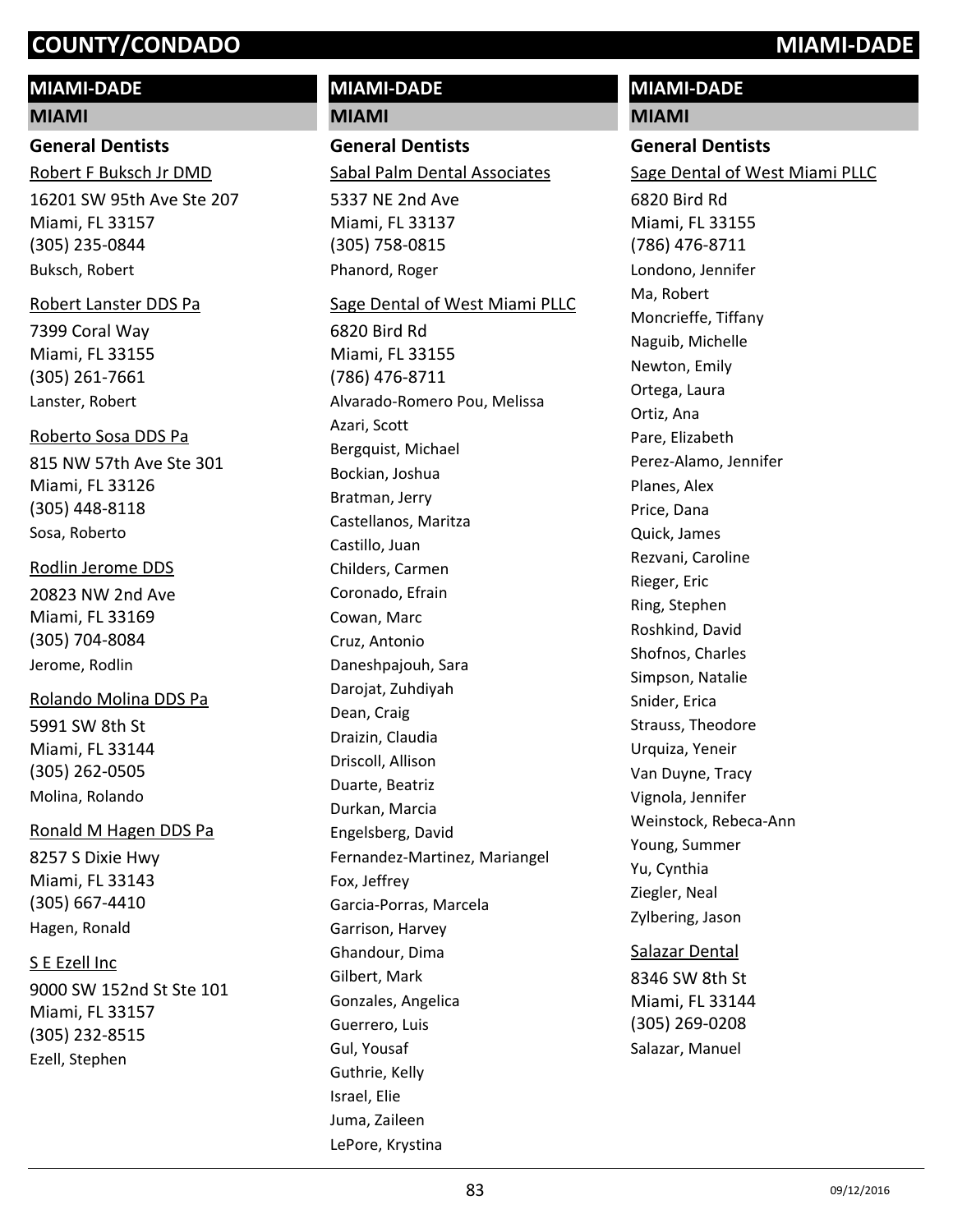# **MIAMI-DADE**

### **MIAMI**

**General Dentists** Salvador Rosales DDS Pa

8150 SW 8th St Ste 206 Miami, FL 33144 (305) 261-5556 Rosales, Salvador

### Sandra C Silva DMD Pa

10661 N Kendall Drive Ste 105 Miami, FL 33176 (305) 670-0197 Silva, Sandra

### Sandra Diaz DMD PA

8500 W Flagler St Ste B202 Miami, FL 33144 (786) 703-4978 Diaz, Sandra

### Sandy Dental Inc

8000 W Flagler St Ste 204 Miami, FL 33144 (305) 266-5222 Borges, Jorge

### Sanford M Shapiro DMD Pa

13550 N Kendall Dr Ste 170 Miami, FL 33186 (305) 387-3002 Shapiro, Sanford

### Santiago Jacinto DDS

330 SW 27th Ave Ste 704 Miami, FL 33135 (305) 643-4770 Jacinto, Santiago

## Senior Dental LLC

351 NW 42nd Ave Ste 504 Miami, FL 33126 (305) 642-3552 Lage, Richard

# **MIAMI-DADE**

**MIAMI**

# **General Dentists**

Sharon T Schmeider DDS PLLC

12001 SW 128th Ct Ste 103 Miami, FL 33186 (305) 279-6400 Schmeiser, Sharon

### Sheryl Fensin DDS

13767 SW 152nd St Miami, FL 33177 (305) 255-8822 Fensin, Sheryl

### Shirley F Simmonds

9000 SW 152nd St Miami, FL 33157 (305) 253-7670 Simmonds, Shirley

### Silamen Dental Group Inc

4800 NW 7th Ave Miami, FL 33127 (305) 756-3393 Menendez, Alexander

### Simon Kaswan DDS Pa

1021 Ives Dairy Rd # 3 Miami, FL 33179 (305) 651-7760 Kaswan, Simon

# 8441 SW 132nd St Simply Smiles Miami

Miami, FL 33156 (305) 235-9321 Trujillo, Alexander

### Smile Dentistry Associates LLC

9055 SW 87th Ave #303 Miami, FL 33176 (305) 270-5505 Alvarez, Pablo

# **MIAMI-DADE**

# **MIAMI**

# **General Dentists**

2915 NW 7th St Miami, FL 33125 (305) 846-9082 Smile Design Perez, Diley

# 7924 SW 104th St Miami, FL 33156 (305) 274-4112 Smile Studio Associates of South Miami Gonzalez, Raul

# 14750 SW 26th St #210 Miami, FL 33185 (305) 400-8060 Sol Dental PA Rodriguez, Ramon

5966 S Dixie Hwy Ste 312 Miami, FL 33143 (305) 239-9273 Somi Dental Group, Inc Lopez, Arnaldo

# 7892 W Flagler St Miami, FL 33144 (305) 261-8608 Sonia Taveras DDS Taveras, Sonia

## South Dade Specialties Group

14586 SW 8th St Miami, FL 33184 (305) 221-8963 Estrada, Javier

## South Dental At The Hammocks

16233 SW 88th St Miami, FL 33196 (305) 383-2090 Andrulonis, Jennifer Arango, Carlos Barbeito, Alina Capasso, Marco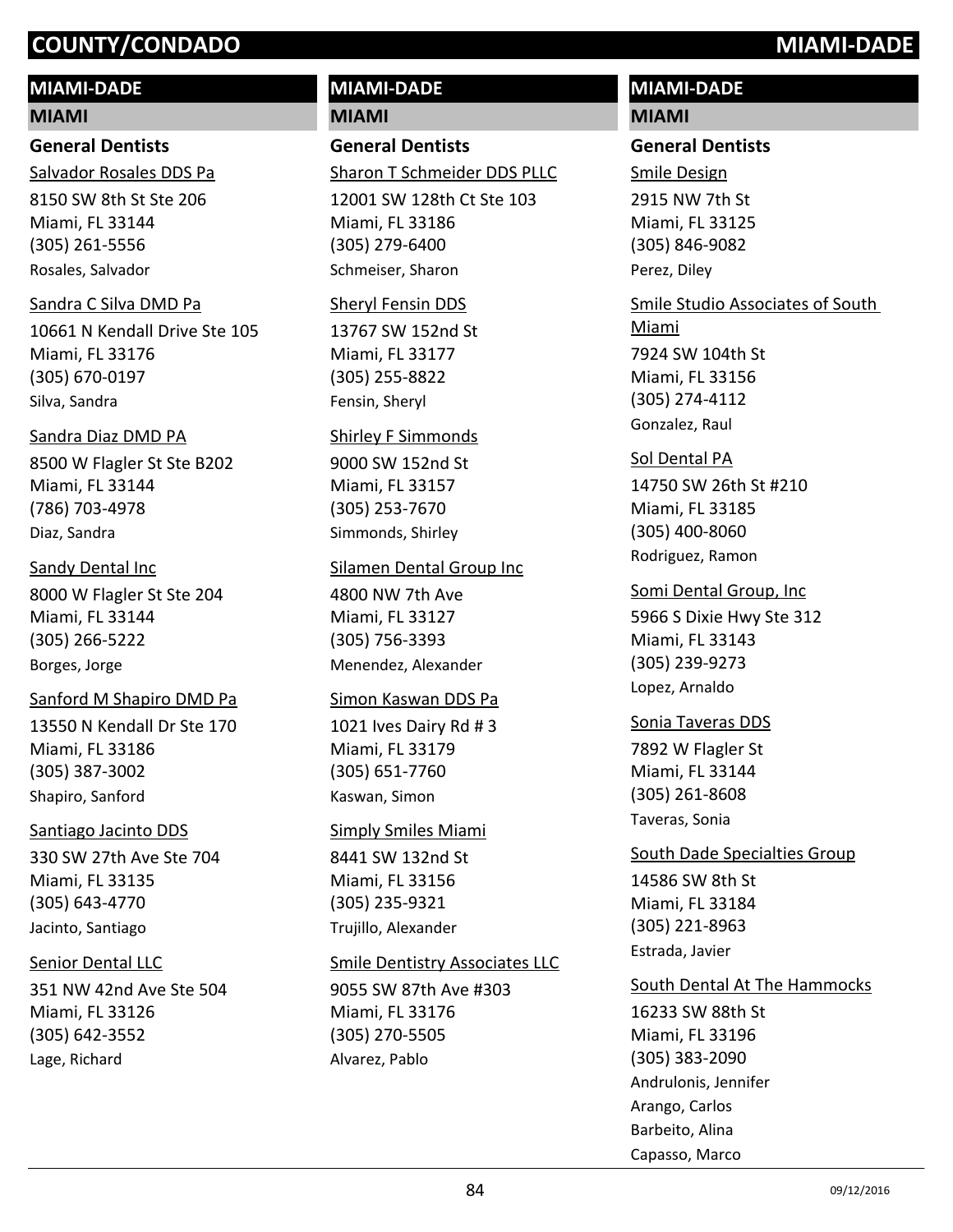# **MIAMI-DADE**

# **MIAMI**

# **General Dentists**

South Dental At The Hammocks

16233 SW 88th St Miami, FL 33196 (305) 383-2090 Gamboa, Jannet Guevara, Anaely Hernandez, Neysi Herrera, Victoria Marques, Carlos Ochoa, Luis

# South Dental Brickell

243 SW 8th St Ste 107 Miami, FL 33130 (305) 854-7373 Conde, Yitsy Guevara, Anaely Herrera, Victoria Jamis, Juan Koch, Daniele Molina Ariza, Yudisbel Morgado, Aracelio Ochoa, Luis Ortega, Heidi Saunders, Maria Ucros, Maria

# South Dental Of Dadeland And Spa

9035 SW 73rd Pl Miami, FL 33156 (305) 670-9996 INC Andrulonis, Jennifer Cala, Angela Guevara, Anaely Molina Ariza, Yudisbel Montenegro, Patricia Ortega, Heidi Quintana, Melissa Urday, Claudia Wilhelm, Susana

# **MIAMI-DADE**

**MIAMI**

# **General Dentists**

South Dental Of Kendall

7532 SW 117th Ave Miami, FL 33183 (305) 273-1113 Arango, Carlos Barbeito, Alina Ochoa, Luis Ortega, Heidi Urday, Claudia

## South Miami Dental Associates

7311 SW 62nd Ave Ste 203 Miami, FL 33143 (305) 667-2633 Beddall, Harold Gutierrez, Victor Rappaccioli, Coty Vinuela, Kari

### South Miami Dental Group, Pa

6080 Bird Rd Ste 5 Miami, FL 33155 (305) 667-2633 Cutino, Juan

## Southeastern Dental Associates

1843 SW 8th St Miami, FL 33135 (305) 643-3040 Fontecilla, Sofia Harden, Jaclyn Sher, Sydney Shin, Esther Vital, Danae

## Springs Dental

657 South Dr Ste 301 Miami, FL 33166 (305) 885-9721 Lewkowicz, Ester

# **MIAMI-DADE**

# **MIAMI**

# **General Dentists**

St John Dental Center PA

161 NW 29th St Miami, FL 33127 (305) 827-0434 Figueroa, Celia

# Steven M Lanster

7399 Coral Way Miami, FL 33155 (305) 261-7661 Lanster, Steven

## Sunset Family & Cosmetic Dentistry

9777 SW 72nd St Miami, FL 33173 (305) 596-2815 Ubieta-Arbesu, Eduardo

# T Tayloe Perry DDS

8975 SW 152nd St Miami, FL 33157 (305) 235-2821 Perry, Thornton

# Tamiami Center Center PA

13232 SW 8th St Miami, FL 33184 (305) 553-9655 Aguilar, Lina Gonzalez-Zamora, Maria Lopez, Edgar Suate Pedroza, Isabel

1900 N Bayshore Dr Ste 207 Miami, FL 33132 (786) 623-3277 Tatiana Suarez Suarez, Tatiana

# TD Group LLC

8353 SW 124th St Ste 202 Miami, FL 33156 (305) 253-7227 Beddall, Harold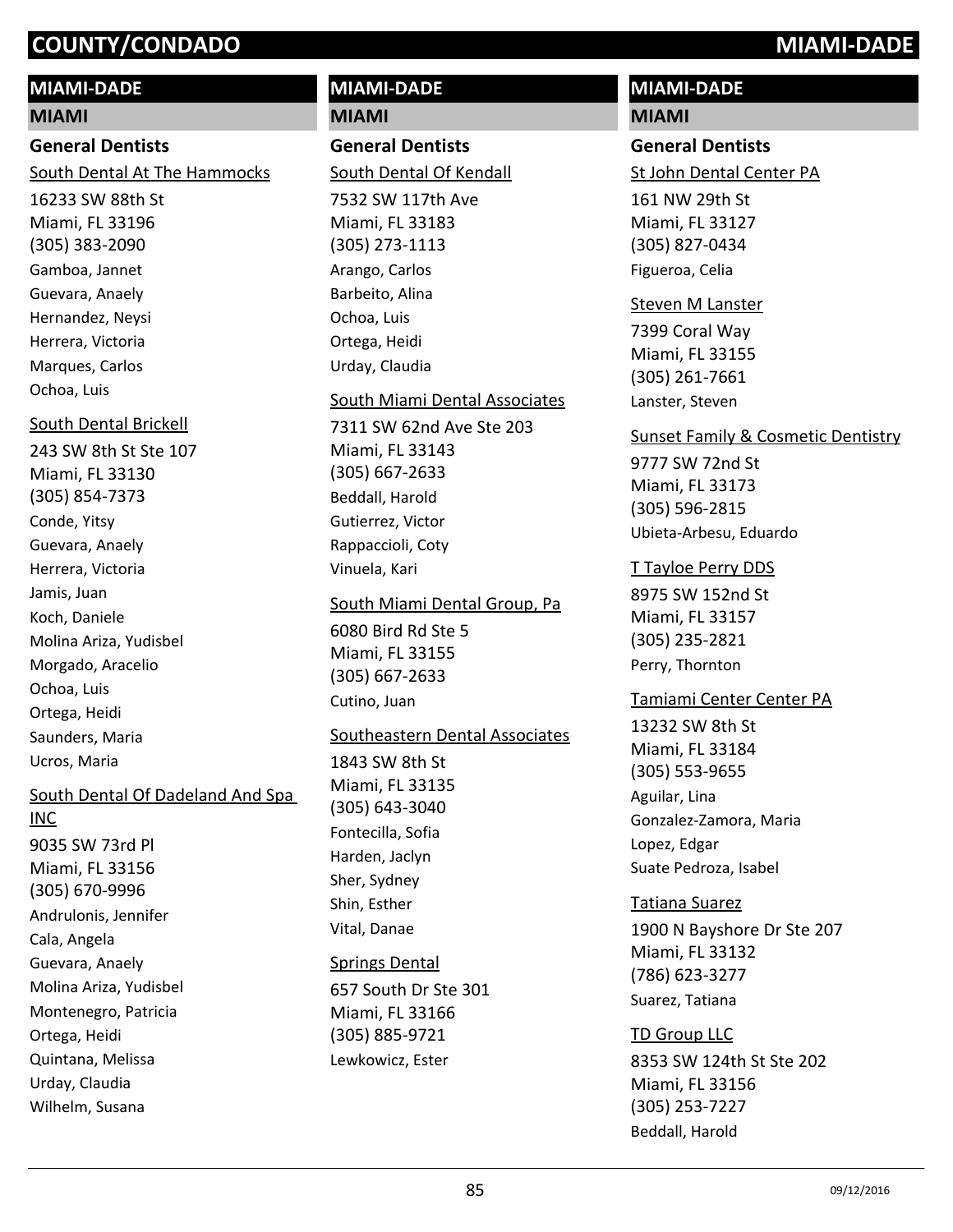# **MIAMI-DADE**

### **MIAMI**

## **General Dentists**

8353 SW 124th St Ste 202 Miami, FL 33156 (305) 253-7227 TD Group LLC Caravia, Amanda Felipe, Veronica Mahal, Narinderiit Pandey, Anita Rodriguez, Esteban

## Teresa Lastra & John Raffel DDS

2150 SW 21st Ave Miami, FL 33145 (305) 856-5141 Raffel, John

# The Dental Office Of Grisell Gom

8500 W Flagler St Ste 102 Miami, FL 33144 (305) 266-0341 Gomez, Grisell

# The Velis Brothers Dental Team

10449 NW 41st St Miami, FL 33178 (305) 629-9909 Streett, Rosario Velis, Jorge Velis, Luis

## Thembi Evans DDS Pa

7158 SW 117th Ave Miami, FL 33183 (305) 271-2517 Evans, Thembi

## Thomas A Zurfluh DMD Pa

9230 SW 40th St Miami, FL 33165 (305) 221-2334 Chirino, Tracy Zurfluh, Thomas

# **MIAMI-DADE MIAMI**

# **General Dentists**

Thomas Muro Jr DMD Pa

13550 SW 120 Street #512 Miami, FL 33186 (305) 380-7000 Muro Jr, Thomas

### Tin Wai Hui DMD Pa

12651 S Dixie Hwy Ste 400 Miami, FL 33156 (305) 595-4548 Hui, Tin Marenco, Marcelino

### Tmj Dental Consultants Inc

7741 SW 62nd Ave Miami, FL 33143 (305) 666-3824 Velasquez, Luis

# Towncare Dental of Cutler Bay Pa

20533 Old Cutler Rd Miami, FL 33189 (305) 274-2499 Cabanzon, David Caravia, Amanda Felipe, Veronica Maya, Alvardo Tydir, Michelle

# Towncare Dental of West Kendall PA

15724 SW 72 Street Miami, FL 33193 (305) 388-7900 Bergquist, Michael Espinosa, Ricardo Felipe, Veronica Manzur, Lamya

## Ultra Smile Dentistry

168 SE 1st Street Unit 1B Miami, FL 33131 (305) 372-1020 Bahmadi-Moghadoam, Neda

# **MIAMI-DADE**

# **MIAMI**

# **General Dentists**

Umdc Div Of Oral Surgery

1400 NW 12th Ave Ste 2005 Miami, FL 33136 (305) 689-6725 Albota, Gabriela Costa, Mauricio Vega, Martiza

# Umdc Div Of Oral Surgery

1611 NW 12th Ave Miami, FL 33136 (305) 585-6857 Albota, Gabriela

# Umdc Div Of Oral Surgery

9380 SW 150th St Miami, FL 33176 (305) 256-5270 Albota, Gabriela Costa, Mauricio Dorado, Leo Vega, Martiza

# Unique Dental Spa

4011 W Flagler St #202 Miami, FL 33134 (305) 541-3030 Arguello, Vigarny

# Unique Dental Team

10511 N Kendall Dr Ste C101 Miami, FL 33176 (786) 507-1551 Friedman, Rene

## Universal Dental Clinic

432 NW 12th Ave Miami, FL 33128 (305) 326-7159 Alfonzo, Fara Montero, Ricardo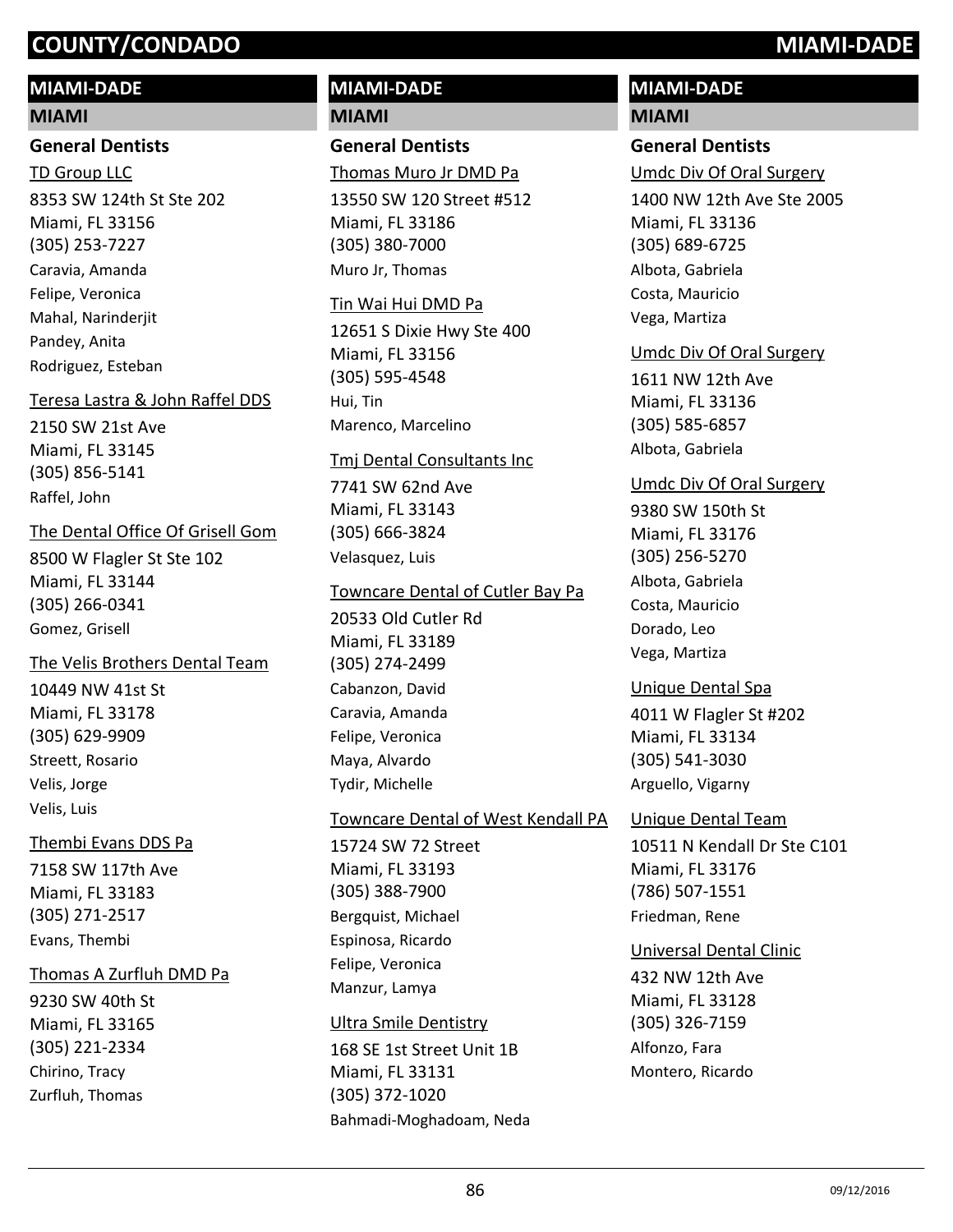# **MIAMI-DADE**

### **MIAMI**

# **General Dentists**

Unlimited Dental Care

11498 Quail Roost Dr Miami, FL 33157 (786) 356-7246 Batista, Virginia Perez, Idalmes

# Vanessa Arzola DMD, PA &

13419 SW 56th St Miami, FL 33175 (305) 529-2663 Associates Arzola, Vanessa

## Vasallo Dental Office Pa

8782 SW 8th St # A Miami, FL 33174 (305) 552-5340 Vasallo, Francisco

## Verrett Holistic Dental LLC

3058 NW 79th St Miami, FL 33147 (305) 696-9999 Hasan-Verrett, Hajar

## Vicky Rodriguez DDS

177 SW 42nd Ave Miami, FL 33134 (305) 445-8459 Rodriguez, Vicky

## Victor Gutierrez DMD PA

7190 SW 87Th Ave Ste 206 Miami, FL 33173 (305) 443-8316 Gutierrez, Victor

## Victor M Lopez DDS PA

7158 SW 117th Ave Miami, FL 33183 (305) 271-2517 Lopez Perez, Victor

# **MIAMI-DADE**

**MIAMI**

# **General Dentists**

6840 SW 40th St Ste 207A Miami, FL 33155 (305) 669-6111 Vnd Corp Valdes, Vivian

### West Kendall Dental Associates

11880 SW 40th St Ste 302 Miami, FL 33175 (305) 221-0102 Del Castillo, Raymond Garcia- Castellanos, Jacqueline

### Westchester Dental Office

8489 Coral Way Miami, FL 33155 (305) 266-9996 Castellanos, Oscar

# 7801 Coral Way Ste 122 Miami, FL 33155 (786) 360-3694 Westchester Dental Services Group Inc Gonzalez, Ana

## William Vandenedes DDS Pa

8163 Bird Rd Miami, FL 33155 (305) 264-4008 Vandenedes, William

### Yaneisy Izquierdo DDS PA

927 SW 122nd Ave Miami, FL 33184 (305) 559-3870 Izquierdo, Yaneisy

## Yoan E Lobaina DMD

8822 SW 24th St Miami, FL 33165 (305) 480-9838 Lobaina, Yoan

# **MIAMI-DADE**

# **MIAMI**

# **General Dentists**

Yohama Lorenzo DMD Pa

7000 SW 97th Ave Ste 204 Miami, FL 33173 (305) 279-0717 Gonzalez, Monica

### Yon Elejabarrieta DMD Pa

10261 SW 72nd St Ste C106 Miami, FL 33173 (305) 271-3333 Elejabarrieta, Yon

### Yosjany Mora Zaccheo

7171 Coral Way Ste 217 Miami, FL 33155 (305) 267-1620 Mora, Yosjany

## **Oral Surgeons**

### Angel Diaz-Norrman DDS Pa

9100 Coral Way Ste 2 Miami, FL 33165 (305) 227-4020 Morales, Marco

# Carlos J Rodriguez-Feo DDS Pa

6601 SW 80th St Ste 125 Miami, FL 33143 (305) 665-3721 Rodriguez-Feo, Carlos

### Dadeland Oral Surgery Associates

8950 SW 74th Ct Ste 1610 Miami, FL 33156 (305) 670-7610 Brown, Lawrence Wrumble, Lloyd

### Dental Center At Baptist Pa

8940 N Kendall Dr Ste 1001E & 1005e Miami, FL 33176 (305) 271-3001 Ghurani, Rami Granda, Francisco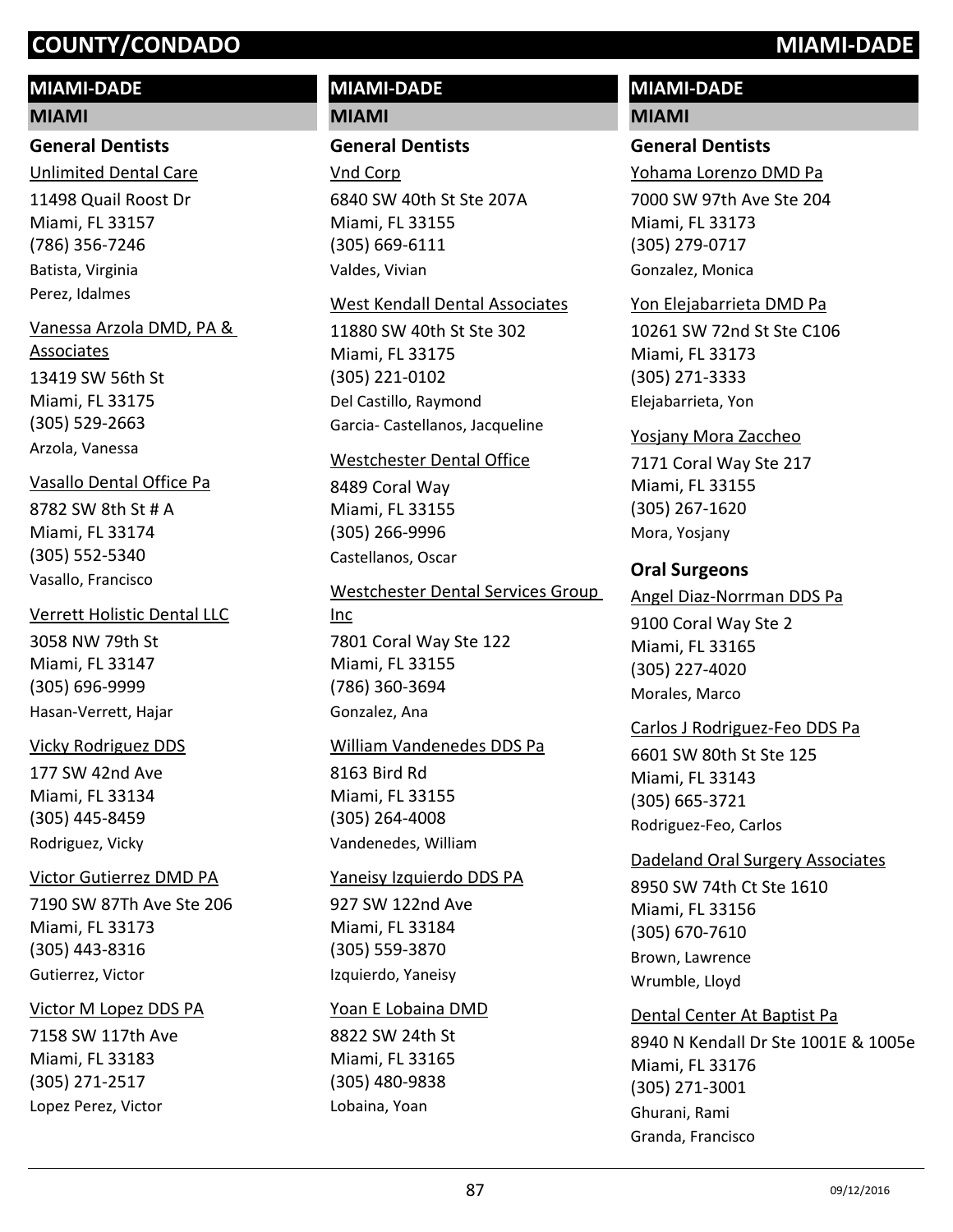# **MIAMI-DADE**

# **MIAMI**

# **Oral Surgeons**

Dental Center At Baptist Pa

8940 N Kendall Dr Ste 1001E & 1005e Miami, FL 33176 (305) 271-3001 Patel, Nishul Saenz, Regina

# Dental Health Group

17301 NW 27th Ave Miami, FL 33056 (305) 624-1371 Torres, Luis

# Dental Health Group

7300 N Kendall Dr Ste 110 Miami, FL 33156 (305) 670-4476 Torres, Luis

# Dr Francisco M Granda Pa

8000 SW 117th Ave Ste 100 Miami, FL 33183 (305) 412-5971 Granda, Francisco

# Gallardo & Lamas Partnership

2020 SW 27th Ave Miami, FL 33145 (305) 447-1447 Arroyo, Juan

# Gentle Braces

19018 NE 29th Ave Miami, FL 33180 (877) 764-5356 Amundson, Melissa

# Gentle Teeth of Kendall

6670 SW 117th Ave Miami, FL 33183 (305) 595-3400 Amundson, Melissa

# **MIAMI-DADE**

**MIAMI**

# **Oral Surgeons**

11020 N Kendall Dr Ste 106 Miami, FL 33176 (305) 279-8600 Jeffrey M Eisner Eisner, Jeffrey

### John A Nelson DDS PA

3915 Biscayne Blvd Ste 306 Miami, FL 33137 (305) 598-6070 Amundson, Melissa

# Kendall Oral And Maxillofacial S

8700 N Kendall Dr Ste 221 Miami, FL 33176 (305) 595-4122 Paredes, Brett Velazquez, Mariana

## Miami Childrens Hospital

3100 SW 62nd Ave Miami, FL 33155 (305) 666-6511 Borges, Osbel

# MiamiOMS LLC

8940 N Kendall Drive #604E Miami, FL 33176 (305) 595-1905 Mccain, Joseph McClure, Shawn Pedroletti, Fred Perez, Ramon

## OMS Associates PA

12002 SW 128th Ct Ste 103 Miami, FL 33186 (786) 210-6160 Perez, Ramon Perez-Garcia, Ramon

# **MIAMI-DADE**

# **MIAMI**

# **Oral Surgeons**

OMS Associates PA

401 Coral Way Ste 410 Miami, FL 33134 (954) 693-0026 Perez, Ramon

## OMSA SATELLITE SERVICES

9560 SW 107th Ave # 306 Miami, FL 33176 (954) 472-9760 Perez, Ramon

### Rafael Alcalde DDS PA

6200 Sunset Dr Ste 402 Miami, FL 33143 (305) 665-8730 Alcalde, Rafael

# Sage Dental of West Miami PLLC

6820 Bird Rd Miami, FL 33155 (786) 476-8711 Borges, Osbel Garvar, Lanny Grande, Federico Rand, Matthew Segui, Maikel Seider, Paul Stewart, Stanley

# Sclar Oral Surgery PA

7600 S Red Rd Ste 101 Miami, FL 33143 (305) 661-5297 Grider, Joseph

# Simply Smiles Miami

8441 SW 132nd St Miami, FL 33156 (305) 235-9321 Morales, Marco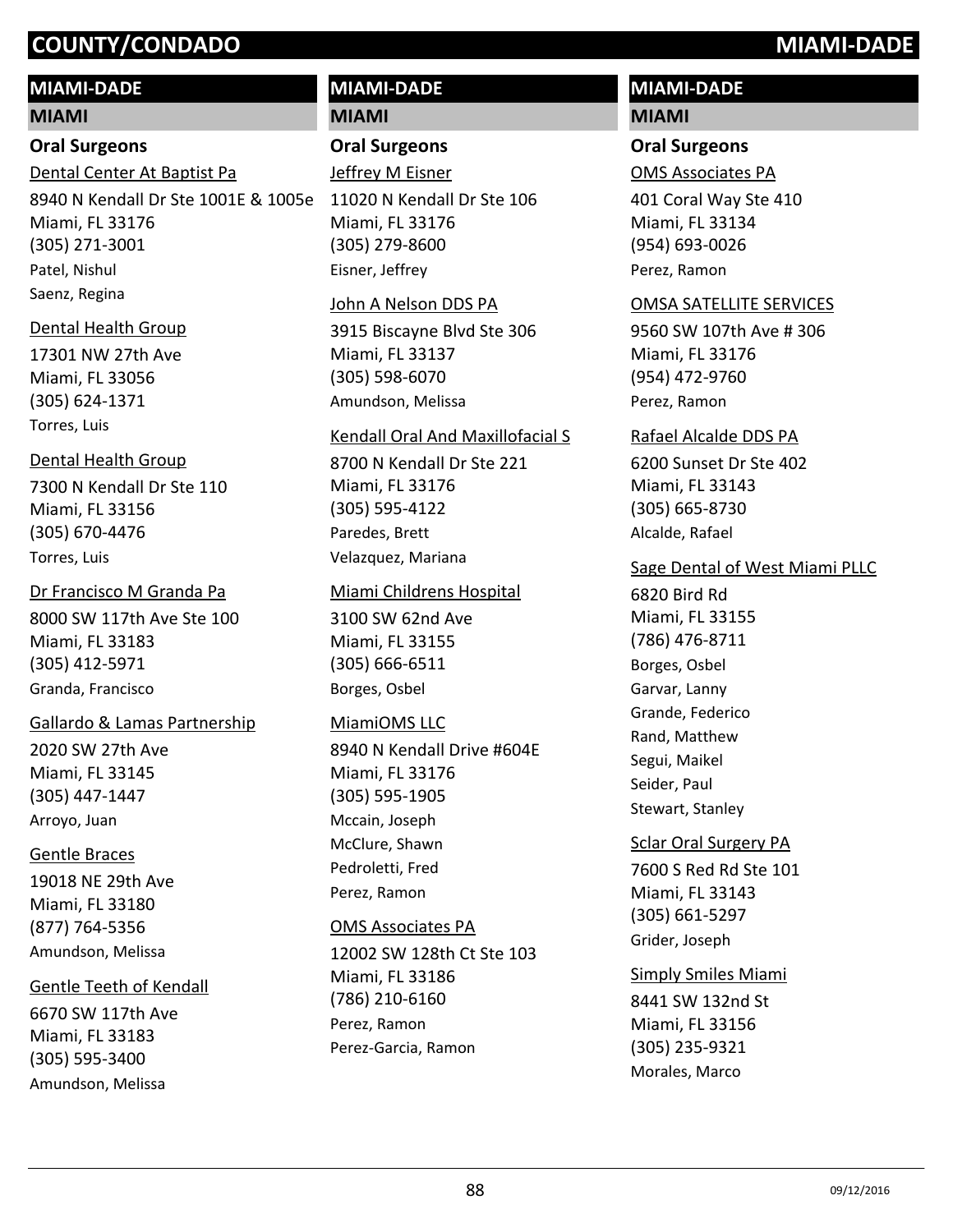# **MIAMI-DADE**

# **MIAMI**

# **Oral Surgeons**

South Dental At The Hammocks

16233 SW 88th St Miami, FL 33196 (305) 383-2090 Grider, Joseph Hew, Damion

# South Dental Brickell

243 SW 8th St Ste 107 Miami, FL 33130 (305) 854-7373 Grider, Joseph Hew, Damion

South Dental Of Dadeland And Spa

# INC

9035 SW 73rd Pl Miami, FL 33156 (305) 670-9996 Hew, Damion

# South Dental Of Kendall

7532 SW 117th Ave Miami, FL 33183 (305) 273-1113 Grider, Joseph Hew, Damion

# Teresa E Lozano MD DDS Pa

6200 Sunset Dr Ste 402 Miami, FL 33143 (305) 665-8730 Lozano, Teresa

# Towncare Dental of Cutler Bay Pa

20533 Old Cutler Rd Miami, FL 33189 (305) 274-2499 Saenz, Regina

# 1400 NW 12th Ave Ste 2005 Miami, FL 33136 (305) 689-6725 Umdc Div Of Oral Surgery Armentano, Lawrence

# **MIAMI-DADE**

**MIAMI**

# **Oral Surgeons**

Umdc Div Of Oral Surgery

1400 NW 12th Ave Ste 2005 Miami, FL 33136 (305) 689-6725 Atallah, Daniel Broumand, Vishtasb Peleg, Michael Sawatari, Yoh

# Umdc Div Of Oral Surgery

1611 NW 12th Ave Miami, FL 33136 (305) 585-6857 Atallah, Daniel Peleg, Michael Sawatari, Yoh

# Umdc Div Of Oral Surgery

9380 SW 150th St Miami, FL 33176 (305) 256-5270 Armentano, Lawrence Atallah, Daniel Broumand, Vishtasb Marx, Robert Peleg, Michael Sawatari, Yoh Tursun, Ramzey

# **Prosthodontists**

Dental Center At Baptist Pa

8940 N Kendall Dr Ste 1001E & 1005e Barry M Ragone Miami, FL 33176 (305) 271-3001 Diez, Federico

# Katherine Rodriguez DMD PA

1330 Coral Way Ste 406 Miami, FL 33145 (305) 285-5150 Cuartas, Sandra

# **MIAMI-DADE**

## **MIAMI**

# **Prosthodontists**

Sage Dental of West Miami PLLC

6820 Bird Rd Miami, FL 33155 (786) 476-8711 Vera, Anny

# Taidy Costoya DMD PLLC

11507 S Dixie Hwy Miami, FL 33156 (305) 235-0020 Costoya, Taidy

# TD Group LLC

8353 SW 124th St Ste 202 Miami, FL 33156 (305) 253-7227 Maya, Alvardo

# **MIAMI BEACH**

# **General Dentists**

Adam N Carson DMD PA

100 Lincoln Rd Cu-7 Miami Beach, FL 33139 (305) 532-6977 Carson, Adam

# Alfredo Santeiro DDS Pa

2555 Collins Ave # C3 Miami Beach, FL 33140 (305) 672-9698 Santeiro, Alfredo

6961 Indian Creek Dr Miami Beach, FL 33141 (305) 865-6961 Ragone, Barry

# Beach Dental Center

1680 Michigan Ave Ste 1020 Miami Beach, FL 33139 (305) 532-3300 Hernandez, Georgia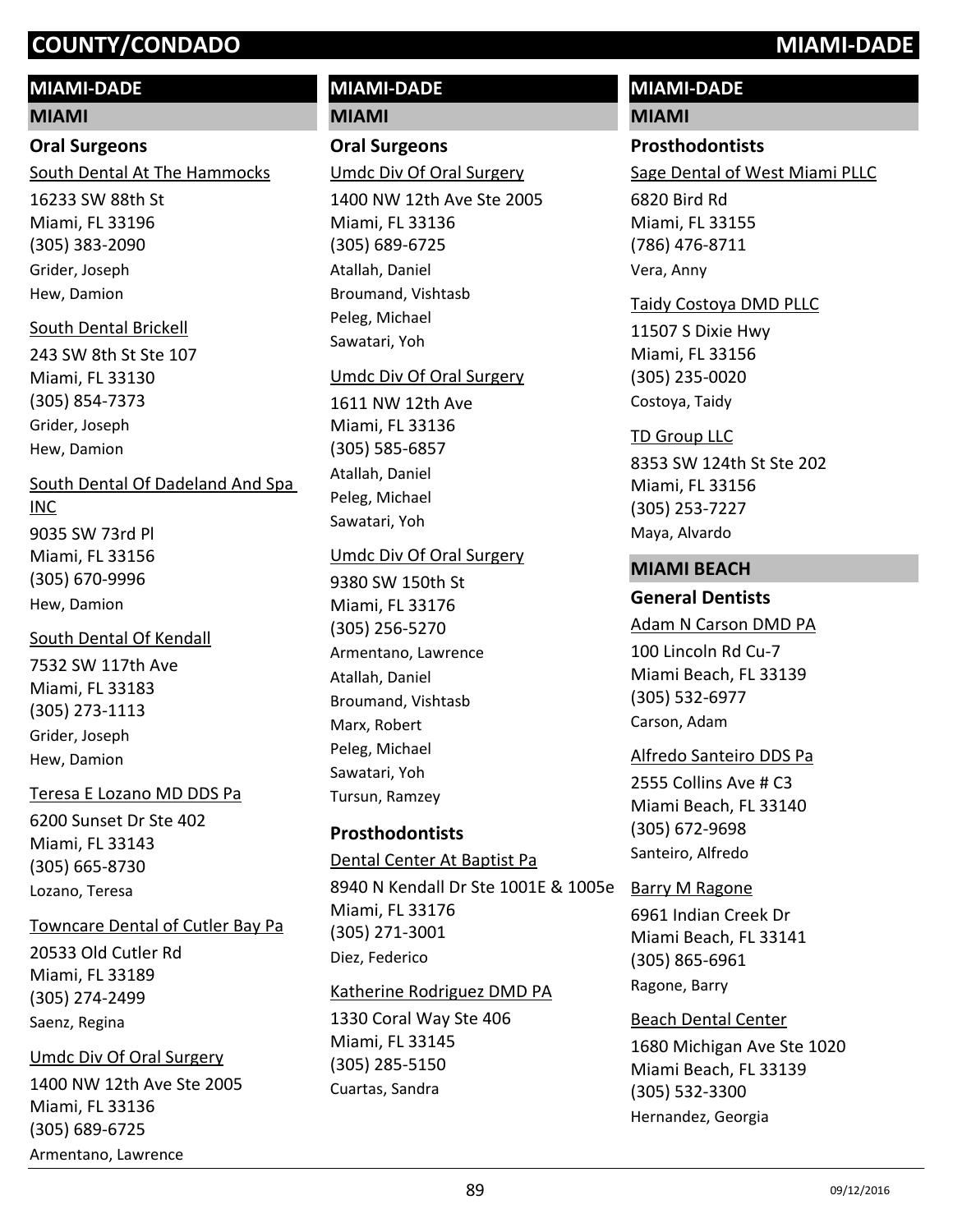# **MIAMI-DADE**

**MIAMI BEACH**

## **General Dentists**

227 71st St Miami Beach, FL 33141 (305) 866-2933 Beautiful Smiles Delima, Anacaona

# Coast Florida Pa

1370 Washington Ave Ste 201 Miami Beach, FL 33139 (305) 538-7362 Barfield, Gregory Ghabbour, Diaa Klaib, Charbel Mack, Brandon

# Daniel Delcastillo DMD Pa

925 Arthur Godfrey Rd Ste 302 Miami Beach, FL 33140 (305) 535-3113 Delcastillo, Daniel

## Elba Franco DDS Pa

1688 Meridian Ave Ste 414 Miami Beach, FL 33139 (305) 534-2526 Franco, Elba

# Eric H Naierman DDS PA

925 Arthur Godfrey Rd Ste 302 Miami Beach, FL 33140 (917) 753-6429 Naierman, Eric

# Howard Davis DDS Pa

757 Arthur Godfrey Rd Miami Beach, FL 33140 (305) 672-2847 Nassery, Hamidreza

# Jessica B Papir

925 Arthur Godfrey Rd Miami Beach, FL 33140 (305) 535-3113 Papir, Jessica

# **MIAMI-DADE MIAMI BEACH**

**General Dentists**

# Juan Auza DDS PA

400 Arthur Godfrey Rd Ste 410 Miami Beach, FL 33140 (305) 538-3265 Auza, Juan

### Luis O Quinones DMD Pa

900 71st St Miami Beach, FL 33141 (305) 861-7222 Quinones, Luis

### M & G Dentist Corporation

1335 Alton Rd Miami Beach, FL 33139 (305) 534-7423 Guio, Marleny

4308 Alton Rd Ste 930 Miami Beach, FL 33140 (305) 921-4601 Main Street Children's Dentistry and **Orthodontics** Gallo, Donald

## Marco Antonio Contreras

1045 Kane Concourse Ste 204 Miami Beach, FL 33154 (305) 868-4600 Contreras, Marco

# Miami Beach Center For Dntl Spec

333 Arthur Godfrey Rd Ste 818 Miami Beach, FL 33140 (305) 674-0095 Bautista, Enrico Exposito, Ariel Mahal, Narinderjit Pena, Maria Vinuela, Kari

# **MIAMI-DADE MIAMI BEACH**

# **General Dentists**

Miami Beach Dental Associates

975 Arthur Godfrey Rd Ste 306 Miami Beach, FL 33140 (305) 532-1728 Bamdad, Navid Gitron-Beer, Mariana Maharaj, Vindra

## Normandy Dental Office

1010 71st St Miami Beach, FL 33141 (305) 868-8500 Quintana, Vilma

# Radiant Smiles Family Dental PLLC

100 Lincoln Rd Cu-7 Miami Beach, FL 33139 (305) 532-6977 Sheng, Yuchen

### Richard B Goodman DMD Pa

830 Washington Ave Miami Beach, FL 33139 (305) 531-0063 Goodman, Richard

## Sabo Dental Center Pl

333 Arthur Godfrey Rd Miami Beach, FL 33140 (305) 672-1818 Sabo, Nicholas

227 71st St Miami Beach, FL 33141 (305) 866-2933 Sage Dental of Miami Beach at 71st Street Alvarado-Romero Pou, Melissa Azari, Scott Bergquist, Michael Bockian, Joshua Bratman, Jerry Castillo, Juan Childers, Carmen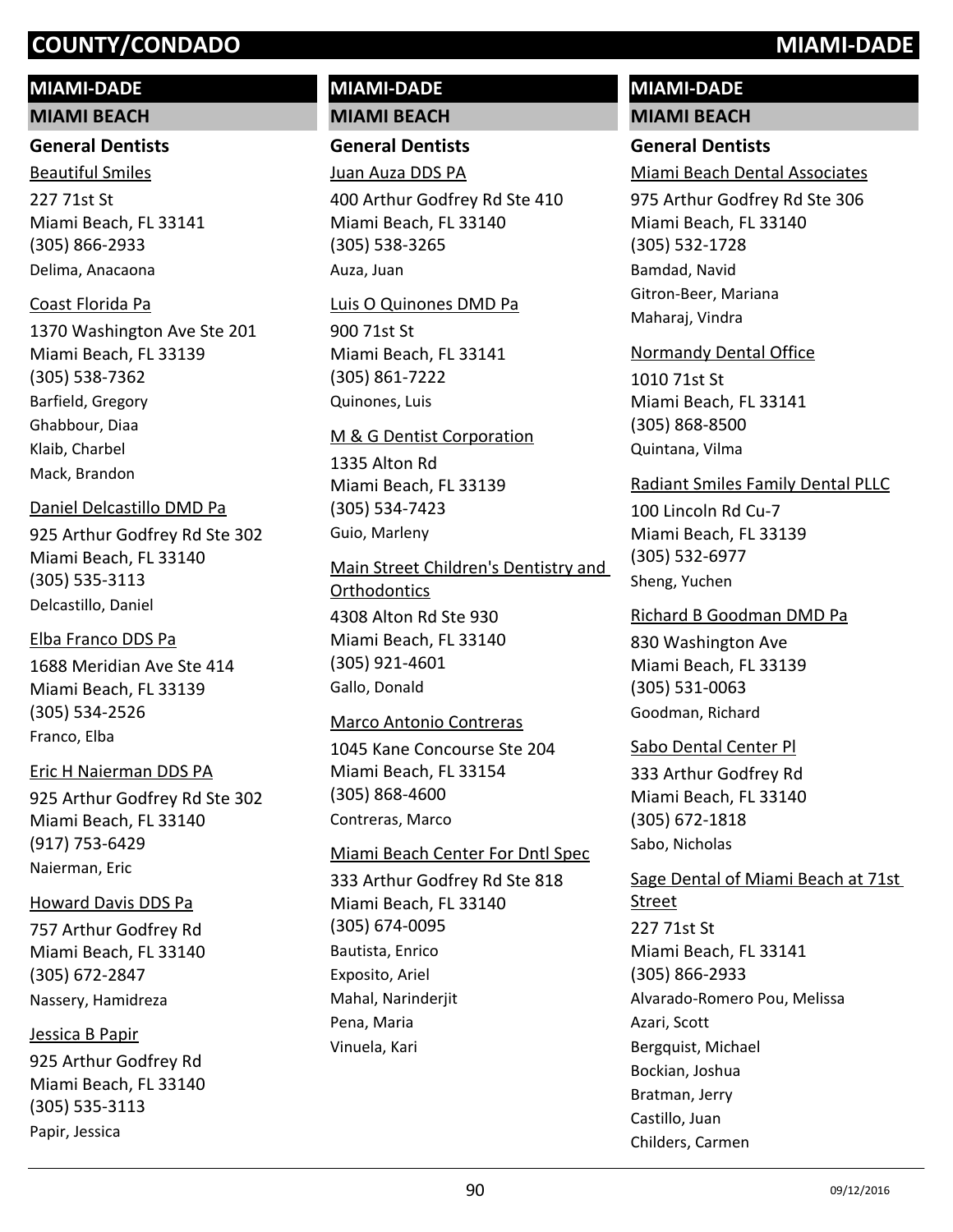# **MIAMI-DADE**

**MIAMI BEACH**

# **General Dentists**

227 71st St Miami Beach, FL 33141 (305) 866-2933 Sage Dental of Miami Beach at 71st Street Coronado, Efrain Cowan, Marc Cruz, Antonio Daneshpajouh, Sara Darojat, Zuhdiyah Dean, Craig DIAZ, JANY Draizin, Claudia Driscoll, Allison Duarte, Beatriz Durkan, Marcia Engelsberg, David Fernandez-Martinez, Mariangel Fox, Jeffrey Garcia-Porras, Marcela Garrison, Harvey Ghandour, Dima Gilbert, Mark Gonzales, Angelica Guerrero, Luis Gul, Yousaf Guthrie, Kelly Harrouff, Wade Israel, Elie Juma, Zaileen LePore, Krystina Londono, Jennifer Ma, Robert Moncrieffe, Tiffany Naguib, Michelle Newton, Emily Ortega, Laura Ortiz, Ana Pare, Elizabeth Perez-Alamo, Jennifer

Planes, Alex

# **MIAMI-DADE MIAMI BEACH General Dentists** 227 71st St Miami Beach, FL 33141 (305) 866-2933 Sage Dental of Miami Beach at 71st Street Price, Dana Quick, James Rappaport, David Rezvani, Caroline Rieger, Eric Ring, Stephen Roshkind, David Sanches, Melanie Shofnos, Charles Simpson, Natalie Sirage, Ahmed Snider, Erica Steiner, Samantha Strauss, Theodore Urquiza, Yeneir Van Duyne, Tracy Vignola, Jennifer Weinstock, Rebeca-Ann Young, Summer Yu, Cynthia Ziegler, Neal Zylbering, Jason 2895 Collins Ave SobeDentist Com

Miami Beach, FL 33140 (305) 535-2225 Escoto, Maria

## Sofi Dental & Orthodontics

119 Washington Ave Ste 601 Miami Beach, FL 33139 (305) 534-4440 Amini, Bahman Pena, Maria Saidi, Ardavan

# **MIAMI-DADE**

# **MIAMI BEACH**

**General Dentists**

Special Care Dentistry Of Miami

960 Arthur Godfrey Rd Ste 214 Miami Beach, FL 33140 (305) 532-7848 Urbino, Rafael

# Sunset Family & Cosmetic Dentistry

830 Washington Ave Miami Beach, FL 33139 (305) 531-0063 Ubieta-Arbesu, Eduardo

# Tommy Gaertner DMD

757 Arthur Godfrey Rd Miami Beach, FL 33140 (305) 531-6646 Gaertner, Tommy

# Zalman H Bacheikov DDS Pa

407 Lincoln Rd #700 Miami Beach, FL 33139 (305) 532-6795 Bacheikov, Zalman

# **Oral Surgeons**

4308 Alton Rd Ste 850 Miami Beach, FL 33140 (305) 538-4556 Blum Surgical Associates LLC Nicolaievsky, Eduardo

# Gentle Braces

925 Arthur Godfrey Rd Ste 300 Miami Beach, FL 33140 (305) 672-2260 Amundson, Melissa

# Miami Beach Center For Dntl Spec

333 Arthur Godfrey Rd Ste 818 Miami Beach, FL 33140 (305) 674-0095 Grider, Joseph Saenz, Regina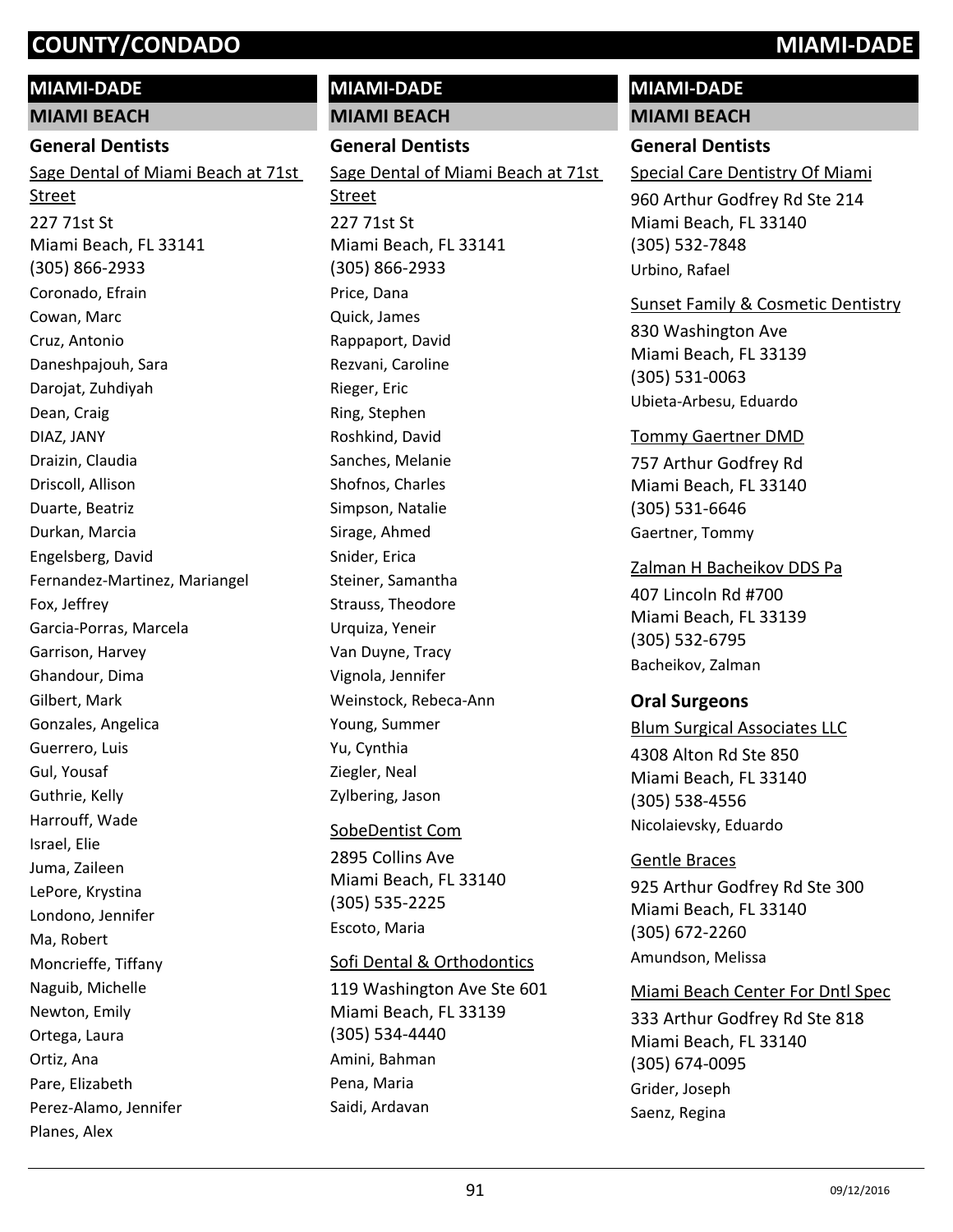# **MIAMI-DADE**

**MIAMI BEACH**

# **Oral Surgeons**

Oral Facial Reconstruction Impla

975 Arthur Godfrey Rd Miami Beach, FL 33140 (305) 672-1611 Friedman, Kurt Payton, Kevin

# Osbel Borses

4308 Alton Rd Ste 940 Miami Beach, FL 33140 (305) 604-3216 Borges, Osbel

227 71st St Miami Beach, FL 33141 (305) 866-2933 Sage Dental of Miami Beach at 71st Street Garvar, Lanny Grande, Federico Rand, Matthew Segui, Maikel Seider, Paul

# **Prosthodontists**

Stewart, Stanley

# 960 Arthur Godfrey Rd Ste 400 Howard Abrahams DMD PA

Miami Beach, FL 33140 (305) 532-4419 Abrahams, Howard

# Miami Beach Center For Dntl Spec

333 Arthur Godfrey Rd Ste 818 Miami Beach, FL 33140 (305) 674-0095 Diez, Federico

# 227 71st St Miami Beach, FL 33141 (305) 866-2933 Sage Dental of Miami Beach at 71st **Street** Vera, Anny

# **MIAMI-DADE**

**MIAMI BEACH**

# **Prosthodontists**

227 71st St Miami Beach, FL 33141 (305) 866-2933 Sage Dental of Miami Beach at 71st Street

# **MIAMI LAKES**

# **General Dentists**

8060 NW 155th St Ste 200 Miami Lakes, FL 33016 (305) 821-2752 Alberto A De Cardenas De Cardenas, Alberto

# Ana Maderal Cozad DDS

7725 NW 146th St Miami Lakes, FL 33016 (305) 827-9148 Maderal Cozad, Ana

# Deyanira Torres-Ochoa

8034 NW 154th St Miami Lakes, FL 33016 (305) 558-7615 Torres-Ochoa, Diyanira

# Dr Ladys Cabrera Pa

6500 Cow Pen Rd Ste 203 Miami Lakes, FL 33014 (305) 556-7595 Cabrera, Ladys

# Hialeah-Miami Lakes Dental Healt

15450 New Barn Rd Ste 101 Miami Lakes, FL 33014 (305) 557-7775 Cabrera, Moises Castellanos, Alina Erro, Juan Navarro, Jessica Vinuela, Larry

# **MIAMI-DADE**

# **MIAMI LAKES**

# **General Dentists**

Lazaro Fernandez DDS Pa

8180 NW 155th St # 200 Miami Lakes, FL 33016 (305) 512-9250 Fernandez, Lazaro

# Liudmila Labrada DMD Pa

15525 Bull Run Rd Miami Lakes, FL 33014 (305) 231-1820 Labrada, Liudmila

# Main Street Children's Dentistry of

15501 NW 67th Ave Ste 201 Miami Lakes, FL 33014 (786) 577-4968 Miami Lakes Gallo, Donald Haratz, Zina

# Miami Lakes Dental Associates

7735 NW 146th St Ste 104 Miami Lakes, FL 33016 (305) 556-7010 Hernandez, Rutsie

# Nury Zurbano DMD

7480 Fairway Dr Ste 103 Miami Lakes, FL 33014 (305) 557-4381 Zurbano, Nury

# Palmetto Smile Center

6500 Cow Pen Rd Ste 104 Miami Lakes, FL 33014 (305) 827-3926 Maderal, Martha

# Vegas Dental

15802 NW 57th Ave Miami Lakes, FL 33014 (305) 903-7519 Vega, Sergio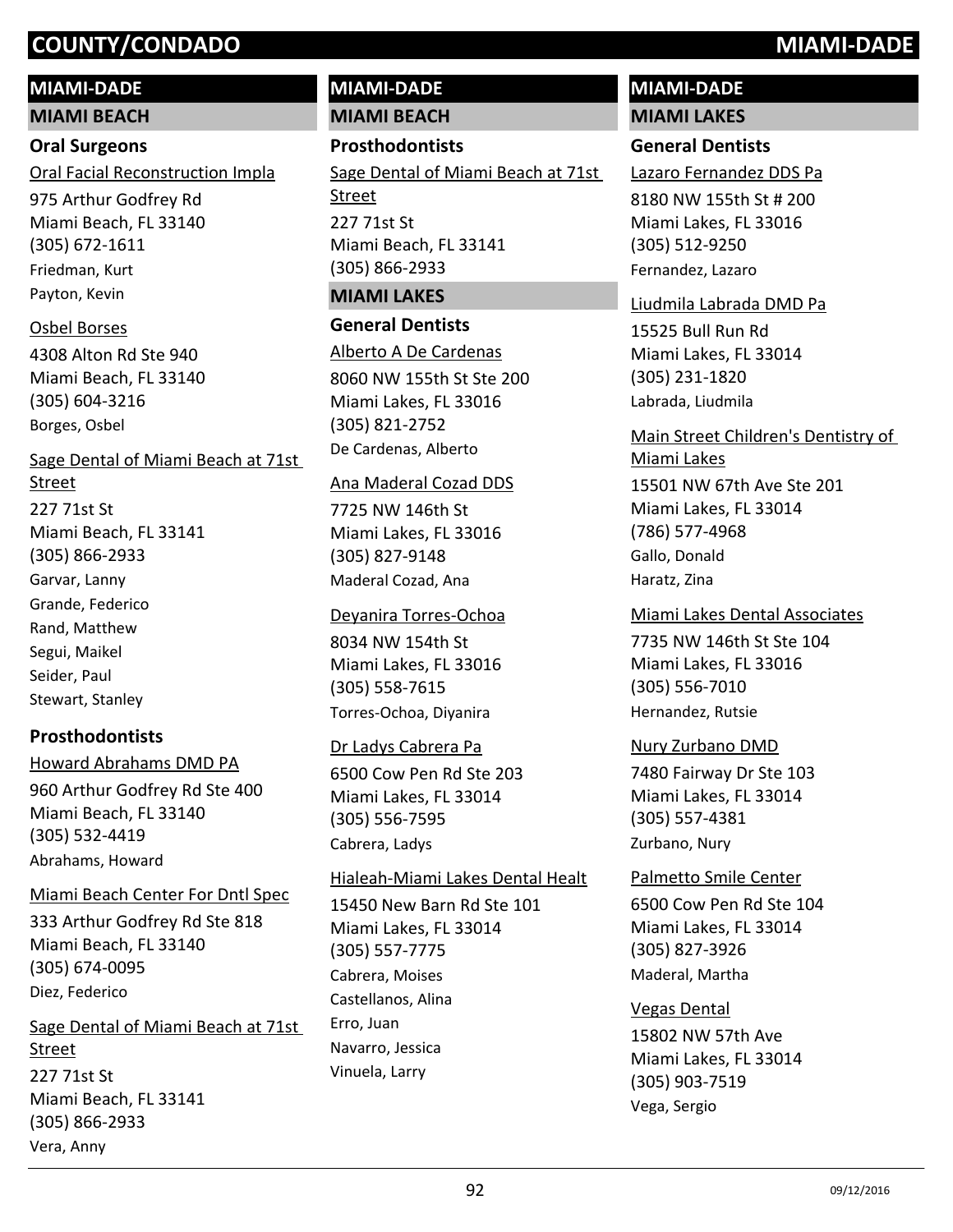# **MIAMI-DADE**

**MIAMI LAKES**

## **Oral Surgeons**

14750 NW 77th Ct Ste 301 Miami Lakes, FL 33016 (305) 823-9463 Jaime Navarro DMD Pa Navarro, Jaime

# **NORTH MIAMI**

## **General Dentists**

12550 Biscayne Blvd Ste 308 North Miami, FL 33181 (305) 893-1830 Aida Lopez DDS Pa Lopez, Aida

## All Smiles General Dentistry

12404 W Dixie Hwy North Miami, FL 33161 (305) 893-4801 Bernkrant, Shanna Mesa Garcia, Miriam

## Biscayne Dental Center Inc

14771 Biscayne Blvd North Miami, FL 33181 (305) 945-7745 Aguilar, Lina Bouchard, Cynthia Cabrera, John Lopez, Edgar

## Clifford E Voltapetti DDS Pa

12550 Biscayne Blvd Ste 307 North Miami, FL 33181 (305) 895-2191 Voltapetti, Clifford

## Cosmitic Dentistry Corporation

12955 Biscayne Blvd Ste 210 North Miami, FL 33181 (305) 892-0008 Sinilo-Katz, Elena

# **MIAMI-DADE NORTH MIAMI**

**General Dentists**

Dental Options Pa

11645 Biscayne Blvd Ste 204 North Miami, FL 33181 (305) 892-2960 Cruz-Elizundia, Delia Del Castillo, Raymond Gordon, Alexandra Hernandez Acosta, Cristina Kusnick, Steven Papir, Jessica Rojas, Sandra Rothstein, Eric Szpoganicz, Tadeu

### Maria A Fermin DMD Pa

2182 NE 123rd St North Miami, FL 33181 (305) 893-8170 Fermin, Maria

## North Miami Dental

610 NE 124th St North Miami, FL 33161 (305) 893-5433 Berry, Wayne

### Paula F Hutchinson DDS

1313 NE 125th St North Miami, FL 33161 (786) 235-5120 Hutchinson, Paula

## Phanord & Associates Pa

1245 NW 119th St North Miami, FL 33167 (305) 685-7863 Phanord, Roger

### Ronia Baker DDS Pa

1075 NE 125th St North Miami, FL 33161 (305) 899-7979 Delima, Anacaona

# **MIAMI-DADE NORTH MIAMI**

# **General Dentists**

Sylvan I Fain DDS PA

11645 Biscayne Blvd Ste 407 North Miami, FL 33181 (305) 891-2621 Efrom, Leonard Skaff, David

# **Oral Surgeons**

11645 Biscayne Blvd Ste 204 North Miami, FL 33181 (305) 892-2960 Dental Options Pa Crosby, Mary Lozano, Teresa Stewart, Stanley

### Phanord & Associates Pa

1245 NW 119th St North Miami, FL 33167 (305) 685-7863 Weathers, Trevor

# **NORTH MIAMI BEACH**

# **General Dentists**

163rd Dental

16235 NE 11th Ct North Miami Beach, FL 33162 (305) 947-3439 Cogan, Jacqueline Kane, Jeffrey

## AAA Beautiful Smiles LLC

1871 NE 163rd St North Miami Beach, FL 33162 (305) 945-7030 Askowitz, Ronald

## All Access Dental

1602 NE 163rd St North Miami Beach, FL 33162 (305) 545-0411 Borges, Jorge Garcia-Fernandez, Aliuska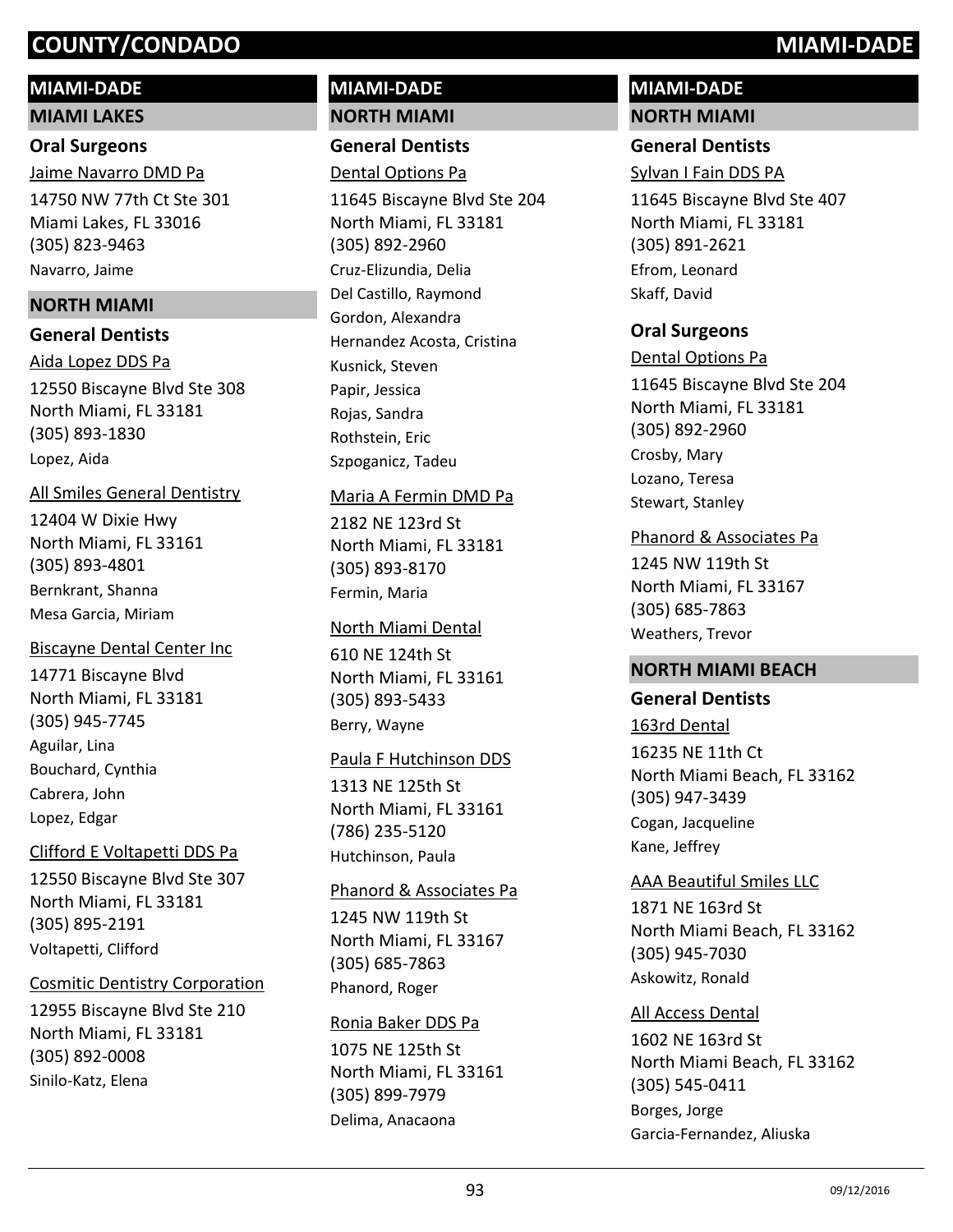# **MIAMI-DADE**

**NORTH MIAMI BEACH**

## **General Dentists**

1602 NE 163rd St North Miami Beach, FL 33162 (305) 545-0411 All Access Dental Koch, Daniele Pita, Reynaldo Terrero, Ivan Trujillo, Madelene

# All Care Dental

100 Kings Point Dr North Miami Beach, FL 33160 (305) 949-0733 Yeoshoua, Oded

# Ana Jacoby

995 N Miami Beach Blvd North Miami Beach, FL 33162 (305) 945-9333 Beydoun, Miriam

# Bdc Dental Health

16125 NE 18th Ave North Miami Beach, FL 33162 (305) 949-2766 Smith, Edwin Smith, Pierre

# Brad Lewis DMD Pa

1400 NE Miami Gardens Dr North Miami Beach, FL 33179 (305) 944-4373 Lewis, Brad

# Bravo Dental Pa

909 N Miami Beach Blvd Ste 501 North Miami Beach, FL 33162 (305) 945-9333 Yanez Bravo, Maria

# **MIAMI-DADE NORTH MIAMI BEACH**

**General Dentists**

951 NE 167 St #104 North Miami Beach, FL 33162 (305) 493-9371 C & C Dental Inc Casas, Silvia

## David M Adelman DDS Pa

16680 NE 10th Ave North Miami Beach, FL 33162 (305) 944-6669 Adelman, David

# Dental Health Group

1001 Ives Dairy Rd Ste 103 North Miami Beach, FL 33179 (305) 652-3412 Brody, Robert

# Dr Sean Dental

3363 NE 163rd St Ste 807 North Miami Beach, FL 33160 (305) 336-4515 Shkolnik, Sean

## Excell Dental PA

1119 NE 163rd St North Miami Beach, FL 33162 (305) 354-0106 Martinez, Miguel

## Jean-Jaques Edderai DDS Pa

17101 NE 19th Ave Ste 104 North Miami Beach, FL 33162 (305) 947-7999 Edderai, Jean-Jaques

## Leung Dental Care Inc

16200 NE 13th Ave North Miami Beach, FL 33162 (305) 760-2950 Rindley, Steven Rivera, Ricardo Nicolas Suarez, Alberto

# **MIAMI-DADE NORTH MIAMI BEACH**

# **General Dentists**

M L V Dental Medical Management

951 NE 167th St Ste 104 North Miami Beach, FL 33162 (305) 493-9371 Casas, Silvia

# M Leon DDS PA

3363 NE 163rd St Ste 807 North Miami Beach, FL 33160 (305) 940-5157 Gonzales, Kenia Orta, Ines

# 68 NE 167th St # B North Miami Beach, FL 33162 (305) 940-9840 Manhattan Dental Inc Narvaez, Antonio

951 NE 167th St Ste 208 North Miami Beach, FL 33162 (305) 330-9330 Mount Zion Dental Care LLC Cook, Maria

# North Miami Beach Dental

2040 NE 163rd St Ste 206 North Miami Beach, FL 33162 (305) 760-2740 Galbut, Kimberly Pinales Swanson, Wendy

# Nova Southeastern University Col

1750 NE 167th St North Miami Beach, FL 33162 (954) 678-2273 Rodriguez, Jorgelin

## Oral Facial Comprehensive Care P

3483 NE 163rd St North Miami Beach, FL 33160 (305) 948-5002 Alvarez, Nolyris Montenegro, Gianny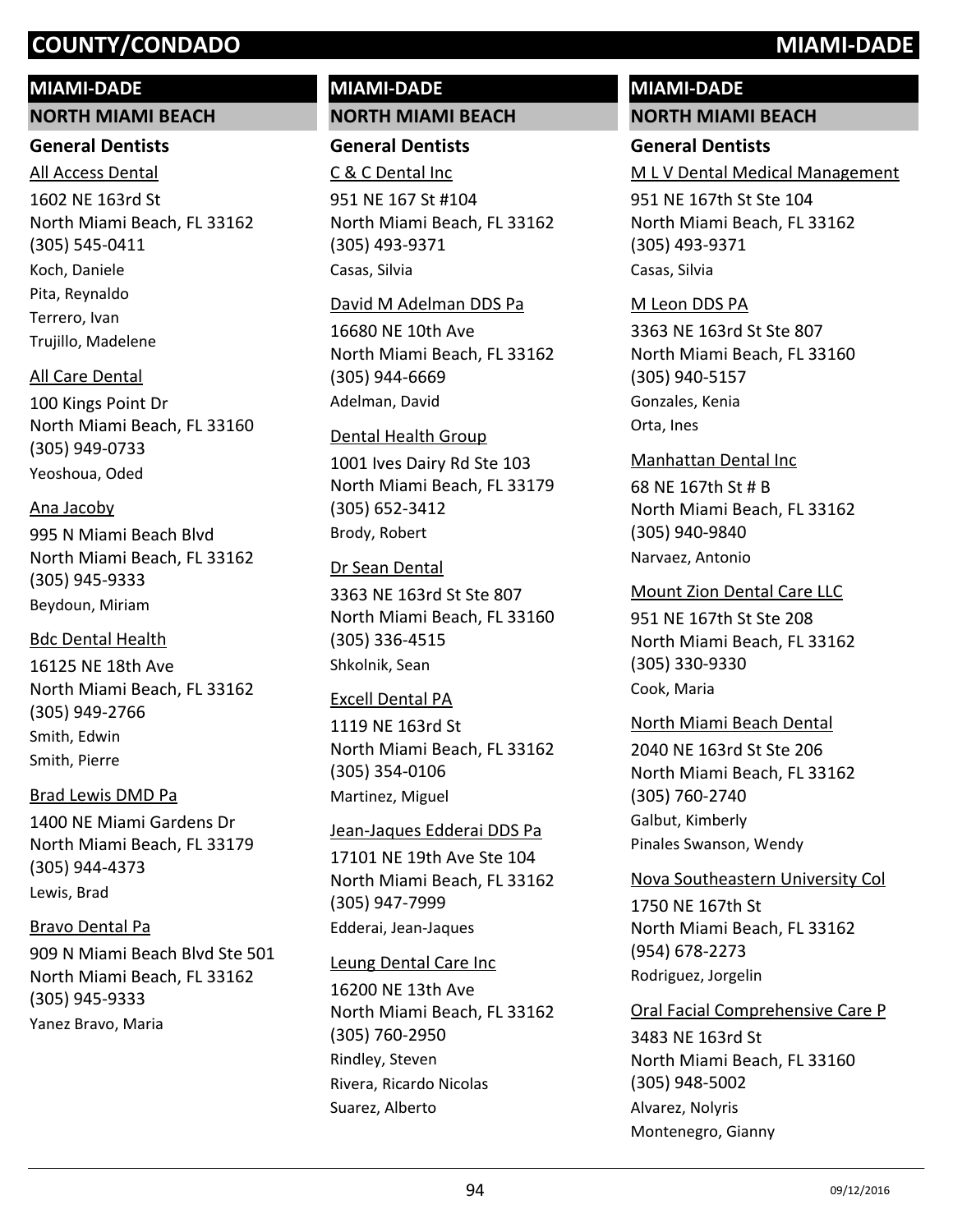# **MIAMI-DADE**

**NORTH MIAMI BEACH**

# **General Dentists**

Sage Dental Of N Miami Beach PA

850 Ives Dairy Rd Ste T6 North Miami Beach, FL 33179 (305) 654-9399 Alvarado-Romero Pou, Melissa Alvarez, Jonathan Bergquist, Michael Bockian, Joshua Castillo, Juan Cherkinsky, Jordan Childers, Carmen Cowan, Marc Daneshpajouh, Sara Darojat, Zuhdiyah Dean, Craig Draizin, Claudia Duarte, Beatriz Fernandez-Martinez, Mariangel Fox, Jeffrey Ghandour, Dima Gilbert, Mark Goldberg, Howard Gonzales, Angelica Guerrero, Luis Gul, Yousaf Hoffman, Bruce Horwitz, Steven Israel, Elie Jacobs, Michael Juma, Zaileen Kossak, Elizabeth LePore, Krystina Ma, Robert Mohr, Eric Moncrieffe, Tiffany Naguib, Michelle Napoli, Marisa Newton, Emily Ortega, Laura Pare, Elizabeth Perkins, Lindsay

# **NORTH MIAMI BEACH General Dentists** 850 Ives Dairy Rd Ste T6 North Miami Beach, FL 33179 (305) 654-9399 Sage Dental Of N Miami Beach PA Planes, Alex Price, Dana Rappaport, David Rezvani, Caroline Rieger, Eric Rodriguez, Ramon Roshkind, David Salazar, Cecilia Sanches, Melanie Simpson, Natalie Sirage, Ahmed Steiner, Samantha Strauss, Theodore Truong, Xen Urquiza, Yeneir Van Duyne, Tracy Vitale, Jerome Weisbrot, Bruce Winderbaum, Sasha Wooldridge, Maria Young, Summer Yu, Cynthia Ziegler, Neal 16875 NE 15th Ave North Miami Beach, FL 33162 (305) 944-0000 Sonrisas Dental Clinic

**MIAMI-DADE**

Waich, Vivana

## Steven D Aaron

900 N Miami Beach Blvd North Miami Beach, FL 33162 (305) 947-9001 Aaron, Steven Auza, Juan Stapp, Bryan

# **MIAMI-DADE NORTH MIAMI BEACH**

# **General Dentists**

Steven Rifkin DDS Pa

1400 NE Miami Gardens Dr North Miami Beach, FL 33179 (305) 956-9996 Rifkin, Steven

## Tin Wai Hui DMD Pa

16209 NE 13th Ave North Miami Beach, FL 33162 (305) 940-9888 Feoli, Carmen Hui, Tin

# Whitecaps Dental

3363 NE 163rd St Ste 807 North Miami Beach, FL 33160 (305) 940-5157 Berrahil, Myriam

# **Oral Surgeons**

1750 NE 167th St North Miami Beach, FL 33162 (954) 678-2273 Nova Southeastern University Col Kaltman, Jordan

# Sage Dental Of N Miami Beach PA

850 Ives Dairy Rd Ste T6 North Miami Beach, FL 33179 (305) 654-9399 Borges, Osbel Garvar, Lanny Grande, Federico Morel-Maynard, Dominic Rand, Matthew Segui, Maikel Seider, Paul Stewart, Stanley Trevisani, Ronald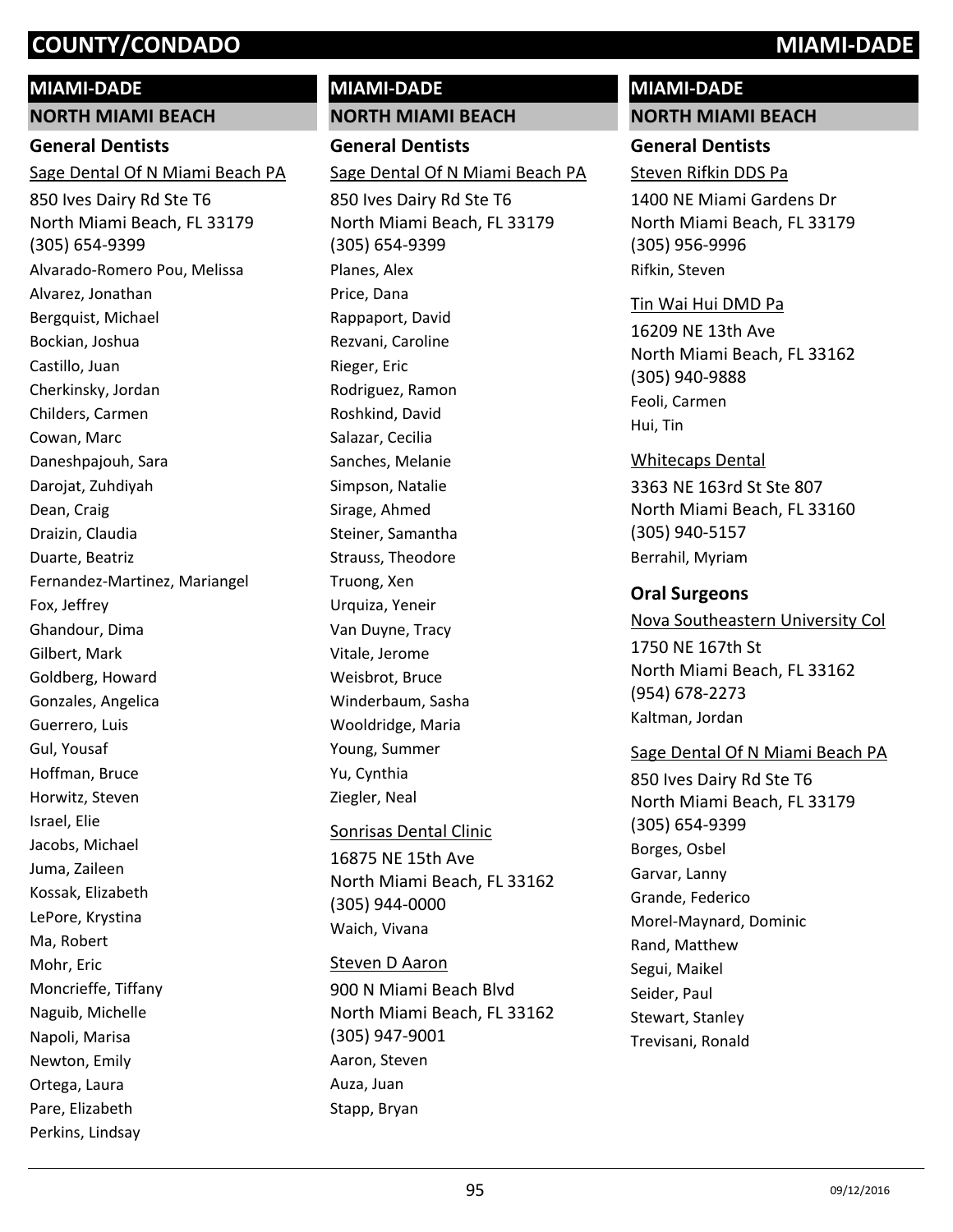# **MIAMI-DADE**

### **NORTH MIAMI BEACH**

### **Prosthodontists**

3031 NE 163rd St North Miami Beach, FL 33160 (305) 945-0909 Eli Abbo DMD Pa Abbo, Bill

### Sage Dental Of N Miami Beach PA

850 Ives Dairy Rd Ste T6 North Miami Beach, FL 33179 (305) 654-9399 Vera, Anny

## **OPA LOCKA**

# **General Dentists**

19517 NW 57th Ave Opa Locka, FL 33055 (305) 621-3111 Acadia Dental Care Pa Mujtaba, Moneeze

## Joseph S Gay DDS

18063 NW 27th Ave Opa Locka, FL 33056 (305) 625-3747 Gay, Joseph

# 4629 NW 199th St Opa Locka, FL 33055 (305) 625-9411 Pedro E Rodriguez DDS Rodriguez, Pedro

# **PALMETTO BAY**

# **General Dentists**

16709 Old Cutler Rd Palmetto Bay, FL 33157 (786) 257-1544 Deering Dental Pinto, Yenile

# **MIAMI-DADE PINECREST**

**General Dentists** Seda Dental of Pinecrest PA

9507 S Dixie Hwy Pinecrest, FL 33156 (305) 859-7949 Fontecilla, Sofia Harden, Jaclyn Sher, Sydney Shin, Esther

# **SOUTH MIAMI**

# **General Dentists**

6641 S Dixie Hwy # A South Miami, FL 33143 (305) 667-0306 Alvarez & Garcia Pa Alvarez, Jacqueline Garcia, Mario

### Del Rio & Associates

5975 Sunset Dr Ste 404 South Miami, FL 33143 (305) 668-4909 Del Rio, Guillermo

### Jack H Brenner DDS Pa

7600 S Red Rd Ste 116 South Miami, FL 33143 (305) 667-2131 Brenner, Jack

## Paul W Moo Young DDS Pc

6701 Sunset Dr Ste 114 South Miami, FL 33143 (305) 666-4334 Moo Young, Paul

# **Oral Surgeons**

6200 Sunset Dr Ste 402 South Miami, FL 33143 (305) 665-8730 Osbel Borses Borges, Osbel

# **COUNTY/CONDADO MIAMI-DADE - MONROE**

# **MIAMI-DADE SUNNY ISLES BEACH**

**General Dentists** Sedation Dentistry of Sunny Isles

202 Sunny Isles Blvd Ste 9 Sunny Isles Beach, FL 33160 (786) 629-1503 Rodriguez, Francisco

### Sunny Isles Dental

17100 Collins Ave #213 Sunny Isles Beach, FL 33160 (305) 944-7706 Bobrova, Dina Georgiev, George

# **SURFSIDE**

# **General Dentists**

9456 Harding Ave Surfside, FL 33154 (305) 866-2626 Edy A Guerra DDS Guerra, Edy

## **WEST MIAMI**

# **General Dentists**

Secile Aponte-Barrios

1350 SW 57th Ave West Miami, FL 33144 (305) 265-6120 Aponte-Barrios, Secil

# **MONROE**

# **ISLAMORADA**

# **General Dentists**

81990 Overseas Hwy Ste 103 Islamorada, FL 33036 (305) 664-4282 Janis J Jeffers DMD Jeffers, Janis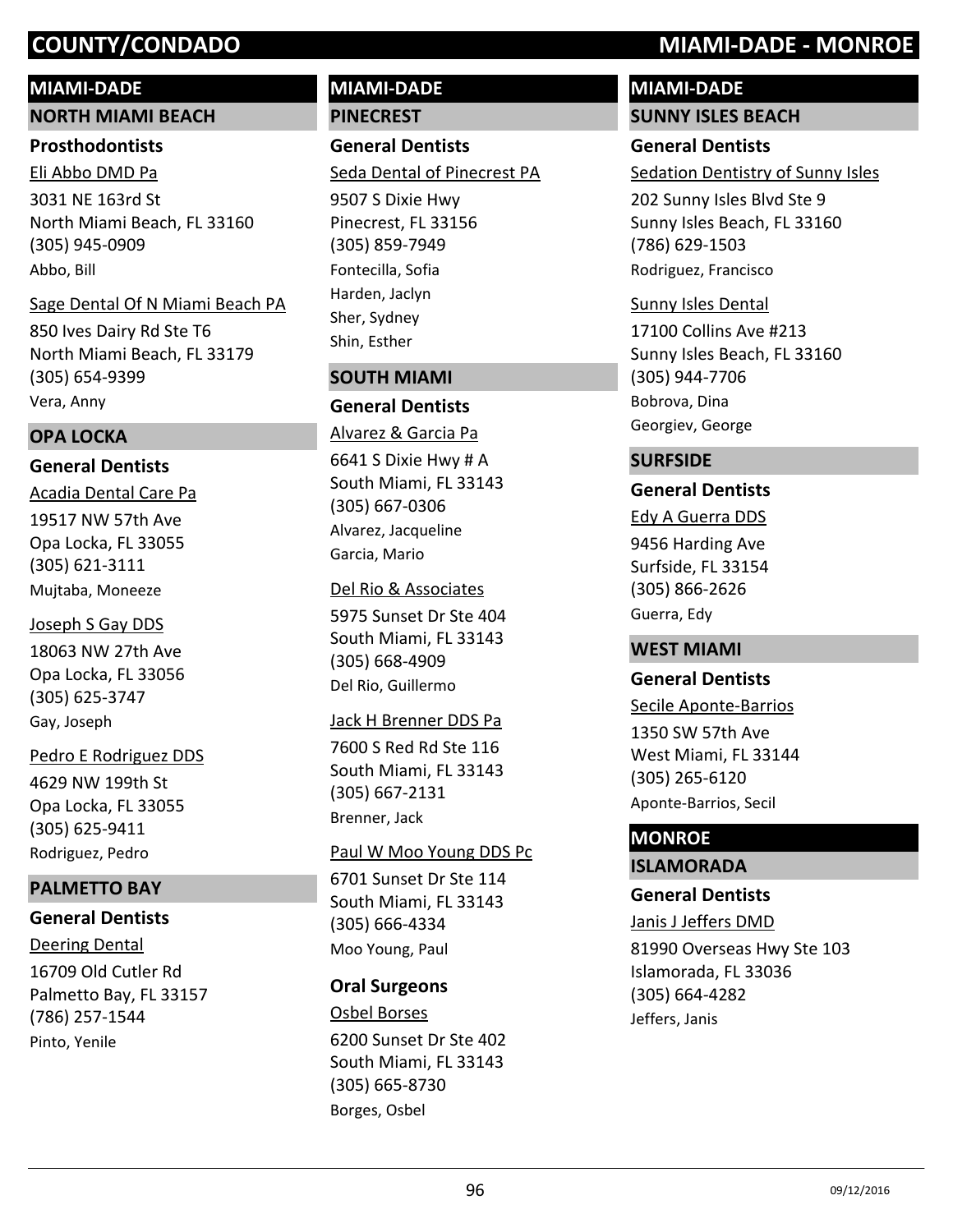# **MONROE**

**KEY LARGO**

# **General Dentists**

Gomara DMD & Salcines DMD Pa

100750 Overseas Hwy Key Largo, FL 33037 (305) 460-7060 Blanco, Diana De Vera, Vanessa Gomara, Luis Jaramillo, Gabriel Maniglia, Marielba Martinez, Miguel Martinez, Milton Morgado, Aracelio Perez, Alina Shayan, Maria Valdes, Marilyn

# Overseas Dental

103400 Overseas Hwy Ste 234 Key Largo, FL 33037 (305) 453-9105 Cabanzon, David

# Travis W Bennett DMD

102965 Overseas Hwy Key Largo, FL 33037 (305) 451-2616 Brito, Sandy

## Ultimate Dental Care Inc

103400 Overseas Hwy Ste 234 Key Largo, FL 33037 (305) 453-9105 Hayes, Norys

# **Prosthodontists**

103400 Overseas Hwy Ste 234 Key Largo, FL 33037 (305) 453-9105 Overseas Dental Maya, Alvardo

# **MONROE**

**KEY WEST**

# **General Dentists**

Rural Health Network Of Monroe C

3706 N Roosevelt Blvd Ste E Key West, FL 33040 (305) 292-6422 Tinsley, Leanne Weith, Carol

## **Oral Surgeons**

Associates In Oral & Maxillofaci

3716 N Roosevelt Blvd Key West, FL 33040 (305) 440-2406 Stone, Ira

# **MARATHON**

# **General Dentists** 2901 Overseas Hwy # 2 Marathon, FL 33050 (305) 289-8915 Rural Health Network of Monroe County FL Inc Tinsley, Leanne

## **SUMMERLAND KEY**

**General Dentists** 24986 Overseas Hwy Summerland Key, FL 33042 (305) 745-1522 Summerland Dental Pa Tycoliz, William

# **TAVERNIER**

# **General Dentists**

90290 Overseas Hwy Tavernier, FL 33070 (305) 852-5099 Island Smiles Pa Santana, Esther

# **COUNTY/CONDADO MONROE - PALM BEACH**

# **MONROE**

**TAVERNIER**

# **General Dentists**

Rural Health Network Of Monroe C

91555 Overseas Hwy Ste 1 Tavernier, FL 33070 (305) 735-4218 Tinsley, Leanne

## Travis W Bennett DMD

90290 Overseas Hwy Ste 108 Tavernier, FL 33070 (305) 852-5099 Brito, Sandy

# **PALM BEACH**

# **ATLANTIS**

**General Dentists**

Alan Kelman DDS Pa

5909 S Congress Ave Atlantis, FL 33462 (561) 967-6453 Kelman, Alan

# Denise Gomara DMD

5503 S Congress Ave Ste 201 Atlantis, FL 33462 (561) 965-3211 Gomara, Denise

# **BELLE GLADE**

# **General Dentists**

## Gentle Dental of Belle Glade PA

427 SE 2nd St Belle Glade, FL 33430 (561) 996-6006 Alvarado-Romero Pou, Melissa Alvarez, Jonathan Bergquist, Michael Bockian, Joshua Castillo, Juan Cherkinsky, Jordan Childers, Carmen Contestable, Clement Cowan, Marc Daneshpajouh, Sara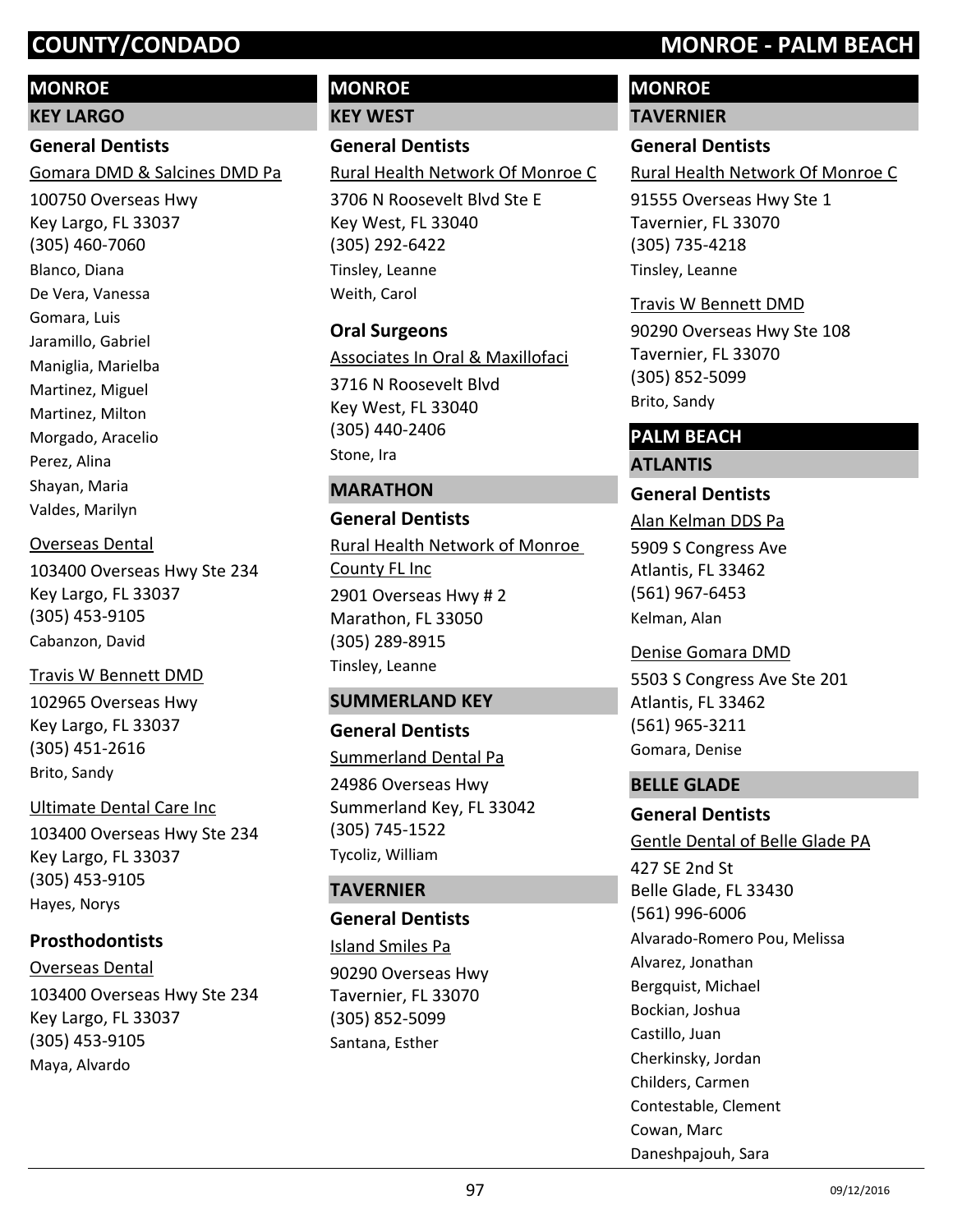# **PALM BEACH**

**BELLE GLADE**

# **General Dentists**

Gentle Dental of Belle Glade PA

427 SE 2nd St Belle Glade, FL 33430 (561) 996-6006 Darojat, Zuhdiyah Dean, Craig Draizin, Claudia Duarte, Beatriz Fernandez-Martinez, Mariangel Ghandour, Dima Gilbert, Mark Goldberg, Howard Gonzales, Angelica Green, Beverly Guerrero, Luis Gul, Yousaf Guthrie, Kelly Hamed, Shirin Hoffman, Bruce Horwitz, Steven Israel, Elie Juma, Zaileen LePore, Krystina Ma, Robert Mohr, Eric Moncrieffe, Tiffany Naguib, Michelle Napoli, Marisa Newton, Emily Ortega, Laura Pare, Elizabeth Perkins, Lindsay Planes, Alex Price, Dana Rappaport, David Rezvani, Caroline Rieger, Eric Rodriguez, Ramon Roshkind, David Salazar, Cecilia Sanches, Melanie

# **PALM BEACH**

**BELLE GLADE**

**General Dentists** Gentle Dental of Belle Glade PA

427 SE 2nd St Belle Glade, FL 33430 (561) 996-6006 Simpson, Natalie Sirage, Ahmed Snider, Erica Steiner, Samantha Strauss, Theodore Truong, Xen Urquiza, Yeneir Van Duyne, Tracy Weisbrot, Bruce Winderbaum, Sasha Wooldridge, Maria Young, Summer Yu, Cynthia Ziegler, Neal

# **Oral Surgeons**

Gentle Dental of Belle Glade PA

427 SE 2nd St Belle Glade, FL 33430 (561) 996-6006 Garvar, Lanny Grande, Federico Rand, Matthew Seider, Paul Stewart, Stanley

# **Prosthodontists**

427 SE 2nd St Belle Glade, FL 33430 (561) 996-6006 Gentle Dental of Belle Glade PA Vera, Anny

# **PALM BEACH BOCA RATON**

# **General Dentists**

Adam Barbag DMD Pa

9172 Glades Rd Boca Raton, FL 33434 (561) 483-5775 Barbag, Adam

# Advanced Cosmetic Dentistry PLLC

222 Yamato Rd Boca Raton, FL 33431 (561) 504-7746 Krykhtin, Pavel

# ADVANCED PROSTHODONTICS OF BOCA RATON PA

7000 W Camino Real Ste 130 Boca Raton, FL 33433 (561) 347-5002 Ghalloub, Melad

# Alan Markowitz DMD Pa

9325 Glades Rd Ste 102 Boca Raton, FL 33434 (561) 477-6556 Markowitz, Alan

# Alan Wishneff DDS Pa

9070 Kimberly Blvd Ste 51 Boca Raton, FL 33434 (561) 488-3111 Wishneff, Alan

# Alfred W Huber DDS Pa

9878 Clint Moore Rd Ste 200 Boca Raton, FL 33496 (561) 852-7773 Huber, Alfred

# Allen B Konis DDS

6018 SW 18th St Ste C5 Boca Raton, FL 33433 (561) 392-2025 Konis, Allen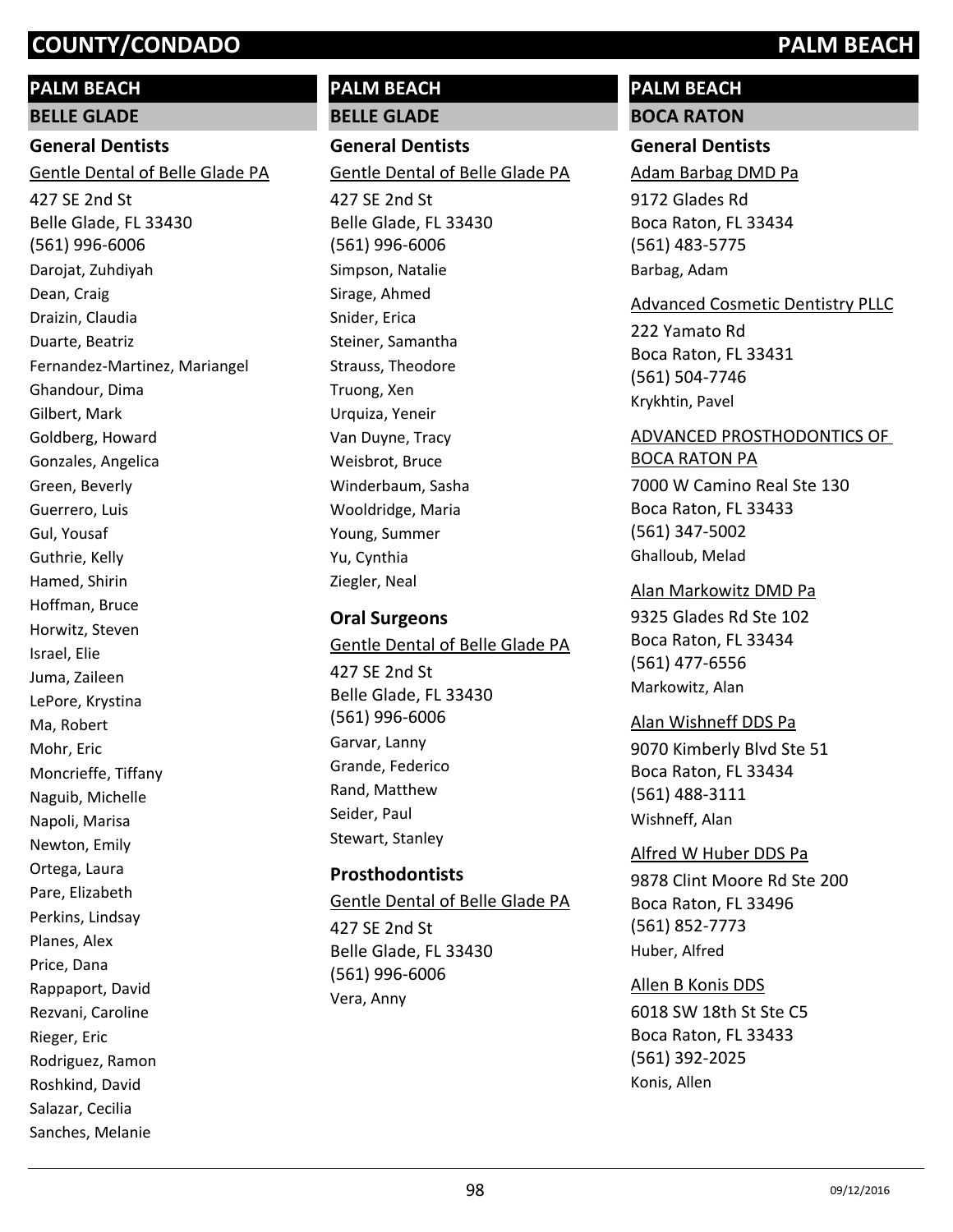# **PALM BEACH**

## **BOCA RATON**

# **General Dentists**

3401 N Federal Hwy Ste 101 Boca Raton, FL 33431 (561) 750-6790 Alvaro L Betancur Betancur, Alvaro

# Boca Dental

925 S Federal Hwy #315 Boca Raton, FL 33432 (561) 362-7280 Dougherty, Cleydes Goldberg, Howard Greenstein, Daniel

# Boca Dental Group Pa

7015 Beracasa Way Ste 101 Boca Raton, FL 33433 (561) 338-6411 Gross, Brian Yodowitz, Martin

# 7840 Glades Rd Ste 235 Boca Smiles Dentistry Inc

Boca Raton, FL 33434 (561) 482-2005 Lee, Raymond

# Brandon Alegre DMD Pa

7301 W Palmetto Park Rd Boca Raton, FL 33433 (561) 347-0105 Alegre, Brandon

# Carlos A Coello DMD Pa

1700 S Dixie Hwy Ste 103 Boca Raton, FL 33432 (561) 368-4057 Coello, Carlos Piedra, Alejandro

# **PALM BEACH BOCA RATON**

# **General Dentists**

Carly Polin

2600 N Military Trl Ste 320 Boca Raton, FL 33431 (561) 997-2323 Polin, Carly

## Childrens Dental Place Of Boca R

20401 State Road 7 Ste G14 Boca Raton, FL 33498 (561) 470-1109 Handel, Michelle Herman, Joseph

# 509 NE 20th St Boca Raton, FL 33431 (561) 620-1031 Childrens Dental Place of East Boca Inc Handel, Michelle Herman, Joseph

# Clementine Dental Inc

5030 Champion Blvd #F5 Boca Raton, FL 33496 (561) 989-0107 Ruiz-Martone, Arelis

# Dean Israel & Associates

125 Crawford Blvd Boca Raton, FL 33432 (561) 368-0770 Boss, Stephen Dean, Craig Israel, Elie Mohr, Eric

# Dennis F Sierra DMD Pa

20283 State Road 7 Ste 200 # 224 Boca Raton, FL 33498 (561) 470-2345 Sierra, Dennis

# **PALM BEACH BOCA RATON**

# **General Dentists**

Dental Associates Of America Inc

23082 Sandalfoot Plaza Dr Boca Raton, FL 33428 (561) 953-9393 Rodriguez, Mayra

# Dental Esthetics Of Boca Raton P

1610 N Federal Hwy Boca Raton, FL 33432 (561) 395-3290 Ly, Danny

2151 NW 2nd Ave Ste 102 Boca Raton, FL 33431 (561) 395-1486 Dental Store Inc Ardeshana, Mehulkumar Barnard, Peter Calvo, Lourdes Chen, Dannit Elazar, Shoham Goldberg, Howard Gollob, Harrison Greenstein, Daniel Maco, Carmen Martinasevic, Suncica Peterson, Douglas Soropoulos, George Wilhelm, Susana

# Dental Team of Boca Raton

9045 La Fontana Blvd Ste 5 Boca Raton, FL 33434 (561) 488-1688 De Oliveira, Gisele

# Dental Urgent Care

7301 W Palmetto Park Rd Ste 205C Boca Raton, FL 33433 (561) 440-4633 Arrington, Prince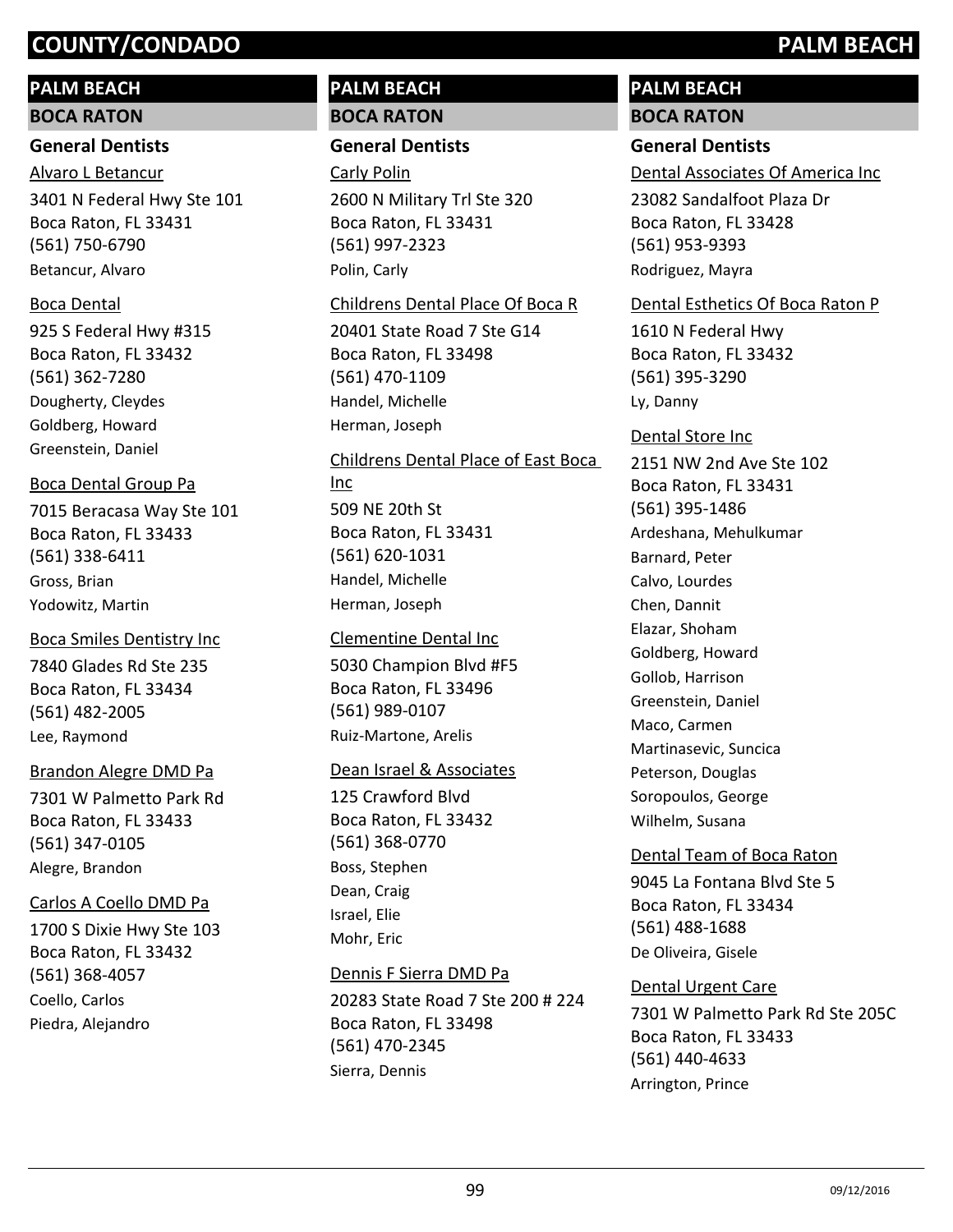# **PALM BEACH**

### **BOCA RATON**

### **General Dentists**

6060 SW 18th St Ste 109 Boca Raton, FL 33433 (561) 394-5800 Donald Newman Maco, Carmen

## Dr Daniel Fenton & Associates

5455 N Federal Hwy #D Boca Raton, FL 33487 (561) 672-7887 Fenton, Daniel

# Dr Jamily F Pedro DMD

7050 W Palmetto Park Rd #52 Boca Raton, FL 33433 (561) 394-2592 Gonzalez, Elizabeth Pedro, Casey Pedro, Jamily

# Elite Boca Dental

22191 Powerline Rd Unit 19B Boca Raton, FL 33433 (561) 482-7008 Pechan, Michael

# Eric H Wallace DDS Pa

28 SE 6th St Boca Raton, FL 33432 (561) 391-0020 Salazar, Rosalmarie Wallace, Eric

# Freedman & Spoont Pa

21301 Powerline Rd Ste 208 Boca Raton, FL 33433 (561) 482-8000 Cohen, Michael Ochoa, Luis

# **PALM BEACH BOCA RATON**

# **General Dentists**

Halina Montano DDS PA

900 Glades Rd Ste 1D Boca Raton, FL 33431 (561) 394-2467 Montano, Halina

# Jaime R Maquez DDS PA

7301A W Palmetto Park Rd Ste 204A Boca Raton, FL 33433 (561) 990-9359 Marquez, Jaime

## James Helmy DMD PA

1956 NE 5th #2 Boca Raton, FL 33431 (561) 417-3335 Helmy, James

# Jay S Oremland DDS

9325 Glades Rd Ste 103 Boca Raton, FL 33434 (561) 482-5233 Oremland, Jay

## Jorge A Alvarez DDS Pa

7050 W Palmetto Park Rd Boca Raton, FL 33433 (561) 394-2592 Vargas, Andres

# 9070 Kimberly Blvd Ste 60 Boca Raton, FL 33434 (561) 488-0770 Joseph Renert DMD Renert, Joseph

1700 S Dixie Hwy Ste 103 Boca Raton, FL 33432 (561) 368-4057 Karen Coello DMD Coello, Karen

# **PALM BEACH BOCA RATON**

# **General Dentists**

Kenneth A Mogell DMD Pa

2900 N Military Trl Ste 212 Boca Raton, FL 33431 (561) 394-9000 Mogell, Kenneth

# Kenneth Krat DDS

2901 Clint Moore Rd Ste 6 Boca Raton, FL 33496 (561) 997-0061 Krat, Kenneth

1050 NW 15th St Ste 103A Boca Raton, FL 33486 (561) 392-2025 Konis Family Dental PA Konis, Allen

# Larysa K Smith Enterprises INC

11435 W Palmetto Park Rd Ste I Boca Raton, FL 33428 (561) 482-6446 Smith, Larysa

# Laser Cosmetic Dental Center Of

500 NE Spanish River Blvd Ste 34 Boca Raton, FL 33431 (561) 392-1606 Gottardi, Davide

# Lawrence M Klein DDS Pa

7301 W Palmetto Park Rd Boca Raton, FL 33433 (561) 391-1114 Klein, Lawrence

# Lee Herman DDS Pa

8903 Glades Rd Ste A7 Boca Raton, FL 33434 (561) 488-9288 Herman, Lee

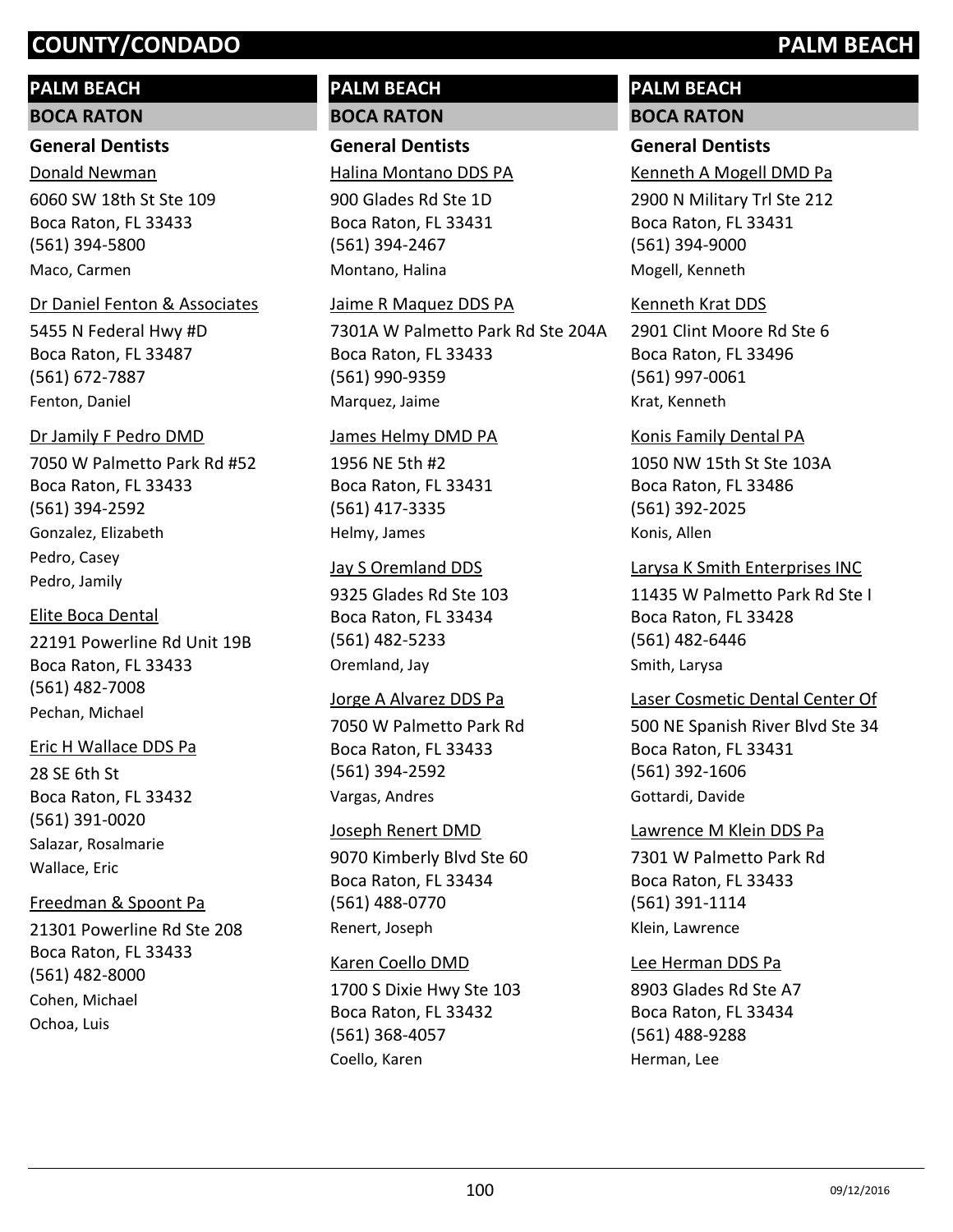# **PALM BEACH**

## **BOCA RATON**

# **General Dentists**

7301 W Palmetto Park Rd Boca Raton, FL 33433 (561) 362-8308 Leonard Jacobs DDS PA Jacobs, Leonard

## Lifestyle Dental Group

3401 N Federal Hwy Ste 101 Boca Raton, FL 33431 (561) 750-6790 Betancur, Alvaro Chouraqui, Jonathan Santiago-Herzog, Tatiana

### Manreet K Singh DMD Pa

600 S Dixie Hwy Ste 100 Boca Raton, FL 33432 (561) 395-1326 Singh, Manreet

## Marianna Zadov Pa

1905 Clint Moore Rd Ste 200 Boca Raton, FL 33496 (561) 241-7656 Zadov, Marianna

## Marisol Ruiz DMD

7280 W Palmetto Park Rd Ste 206N Boca Raton, FL 33433 (561) 395-0550 Ruiz, Marisol

# Michael Costabile DMD PA

7301A W Palmetto Park Rd Ste 303C Boca Raton, FL 33433 (561) 347-8266 Costabile, Michael Harb, Catherine

## Michael J Gioia Jr DMD

950 Glades Rd Ste 1B Boca Raton, FL 33431 (561) 391-6606 Suate Pedroza, Isabel

# **PALM BEACH BOCA RATON**

**General Dentists** Michael Radu DDS Pa

1865 NW Boca Raton Blvd Boca Raton, FL 33432 (561) 394-2668 Radu, Daniel

## Mini Mouth Dentistry

9181 Glades Rd Ste 120 Boca Raton, FL 33434 (561) 218-4012 Tchou, Luisa

### Mizner Park Dental

327 Plaza Real Ste 305 Boca Raton, FL 33432 (561) 391-3337 Ardeshana, Mehulkumar Barnard, Peter Calvo, Lourdes Chen, Dannit Elazar, Shoham Goldberg, Howard Gollob, Harrison Greenstein, Daniel Maco, Carmen Martinasevic, Suncica Peterson, Douglas Soropoulos, George Wilhelm, Susana

## Mogell Dental Associates

2900 N Military Trl Ste 212 Boca Raton, FL 33431 (561) 394-9000 Epstein, Mitchell

# Molero-Rivera Inc

9882 Glades Rd Ste E6 Boca Raton, FL 33434 (561) 482-2838 Molero, Joebeth

# **PALM BEACH BOCA RATON**

# **General Dentists**

Mounir Albert DDS Pa

2200 N Dixie Hwy Boca Raton, FL 33431 (561) 394-6200 Albert, Mounir

## Naved Fatmi DMD

3003 Yamato Rd Ste C5 Boca Raton, FL 33434 (561) 998-0727 Fatmi, Naved

23041 State Road 7 Boca Raton, FL 33428 (561) 488-5088 Nova Dental Roldan, Santiago

# Reda A Abdel-Fattah & Mervat M A

1050 NW 15th St Ste 211A Boca Raton, FL 33486 (561) 391-5331 Abdelfattah, Magda Abdel-Fattah, Reda Alattar, Mervat

# 9325 Glades Rd Ste 106 Boca Raton, FL 33434 (561) 362-9341 Robert Rowan Rowen, Robert

## Roy E Barkoe DDS Pa

7491 N Federal Hwy Ste C14 Boca Raton, FL 33487 (561) 241-7894 Barkoe, Roy

## Sage Dental Of Boca Raton PLLC

1200 Yamato Rd., Suite A-4 Boca Raton, FL 33431 (561) 997-9930 Alvarado-Romero Pou, Melissa Alvarez, Jonathan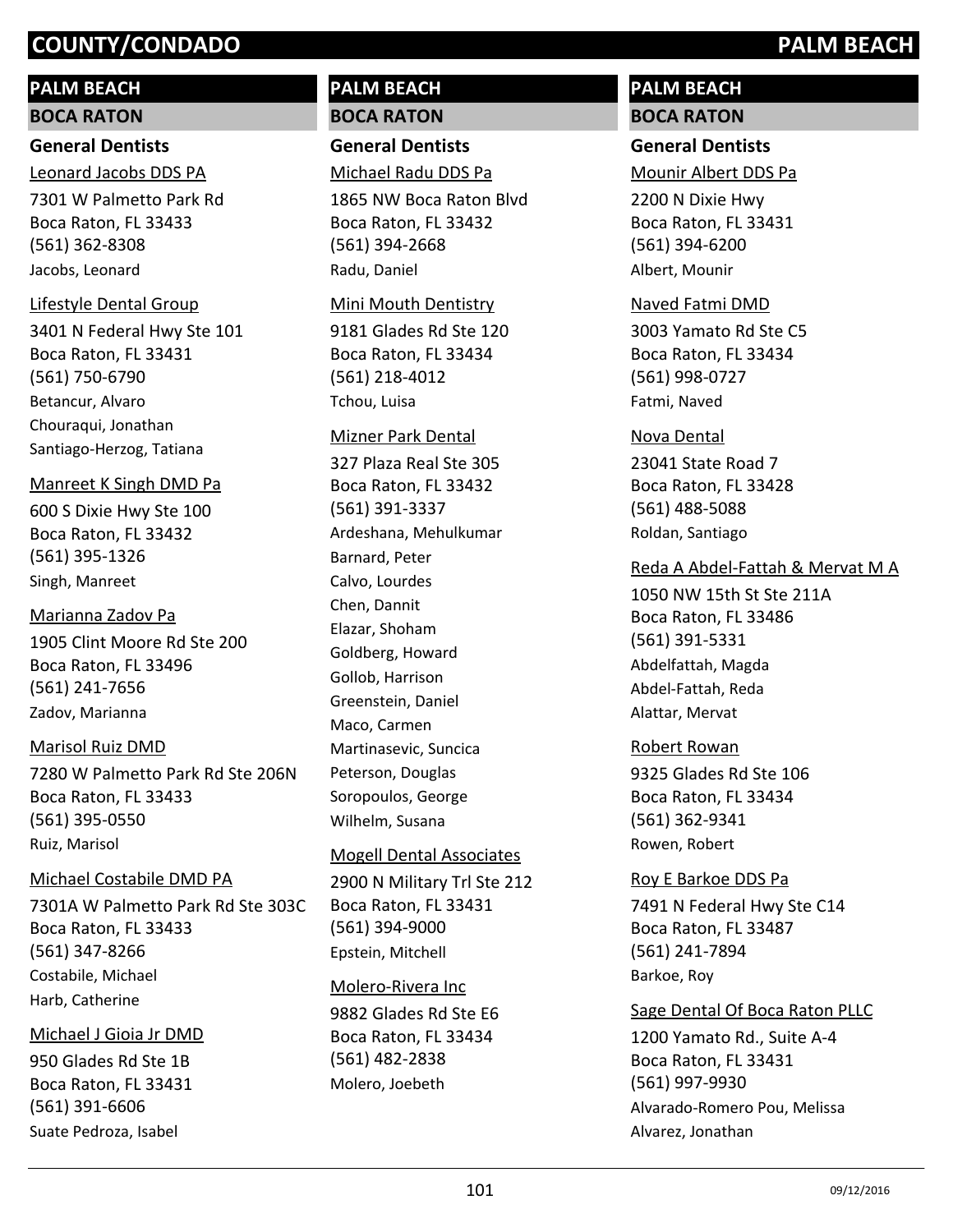# **PALM BEACH**

**BOCA RATON**

## **General Dentists**

Sage Dental Of Boca Raton PLLC

1200 Yamato Rd., Suite A-4 Boca Raton, FL 33431 (561) 997-9930 Bergquist, Michael Bockian, Joshua Castillo, Juan Cherkinsky, Jordan Childers, Carmen Cline, Jack Contestable, Clement Cowan, Marc Daneshpajouh, Sara Darojat, Zuhdiyah Dean, Craig Draizin, Claudia Duarte, Beatriz Fernandez-Martinez, Mariangel Ghandour, Dima Gilbert, Mark Goldberg, Howard Gonzales, Angelica Guerrero, Luis Gul, Yousaf Guthrie, Kelly Hamed, Shirin Hoffman, Bruce Horwitz, Steven Israel, Elie Juma, Zaileen LePore, Krystina Ma, Robert Mohr, Eric Moncrieffe, Tiffany Naguib, Michelle Napoli, Marisa Newton, Emily Ortega, Laura Pare, Elizabeth Perkins, Lindsay Planes, Alex

# **PALM BEACH BOCA RATON**

**General Dentists** Sage Dental Of Boca Raton PLLC

1200 Yamato Rd., Suite A-4 Boca Raton, FL 33431 (561) 997-9930 Price, Dana Rappaport, David Rezvani, Caroline Rieger, Eric Rodriguez, Ramon Roshkind, David Salazar, Cecilia Sanches, Melanie Simpson, Natalie Sirage, Ahmed Steiner, Samantha Strauss, Theodore Truong, Xen Urquiza, Yeneir Van Duyne, Tracy Weisbrot, Bruce Winderbaum, Sasha Wooldridge, Maria Young, Summer Yu, Cynthia Ziegler, Neal

### Sage Dental of West Boca Raton PLLC

9874 Yamato Rd Ste 116/118 Boca Raton, FL 33434 (561) 488-1688 Alvarado-Romero Pou, Melissa Alvarez, Jonathan Ayesh, Karima Azari, Scott Bergquist, Michael Bockian, Joshua Bratman, Jerry Castillo, Juan Cherkinsky, Jordan Childers, Carmen Cline, Jack Coronado, Efrain

# **PALM BEACH**

# **BOCA RATON**

**General Dentists**

Sage Dental of West Boca Raton PLLC

9874 Yamato Rd Ste 116/118 Boca Raton, FL 33434 (561) 488-1688 Cowan, Marc Cruz, Antonio Daneshpajouh, Sara Darojat, Zuhdiyah Dean, Craig Draizin, Claudia Driscoll, Allison Duarte, Beatriz Durkan, Marcia Engelsberg, David Fernandez-Martinez, Mariangel Fox, Jeffrey Garcia-Porras, Marcela Garrison, Harvey Ghandour, Dima Gilbert, Mark Goldberg, Howard Gonzales, Angelica Guerrero, Luis Gul, Yousaf Guthrie, Kelly Hamed, Shirin Helmy, James Hoffman, Bruce Horwitz, Steven Israel, Elie Juma, Zaileen LePore, Krystina Londono, Jennifer Ma, Robert Mancuso, Richard Mohr, Eric Moncrieffe, Tiffany Naguib, Michelle Napoli, Marisa Newton, Emily Ortega, Laura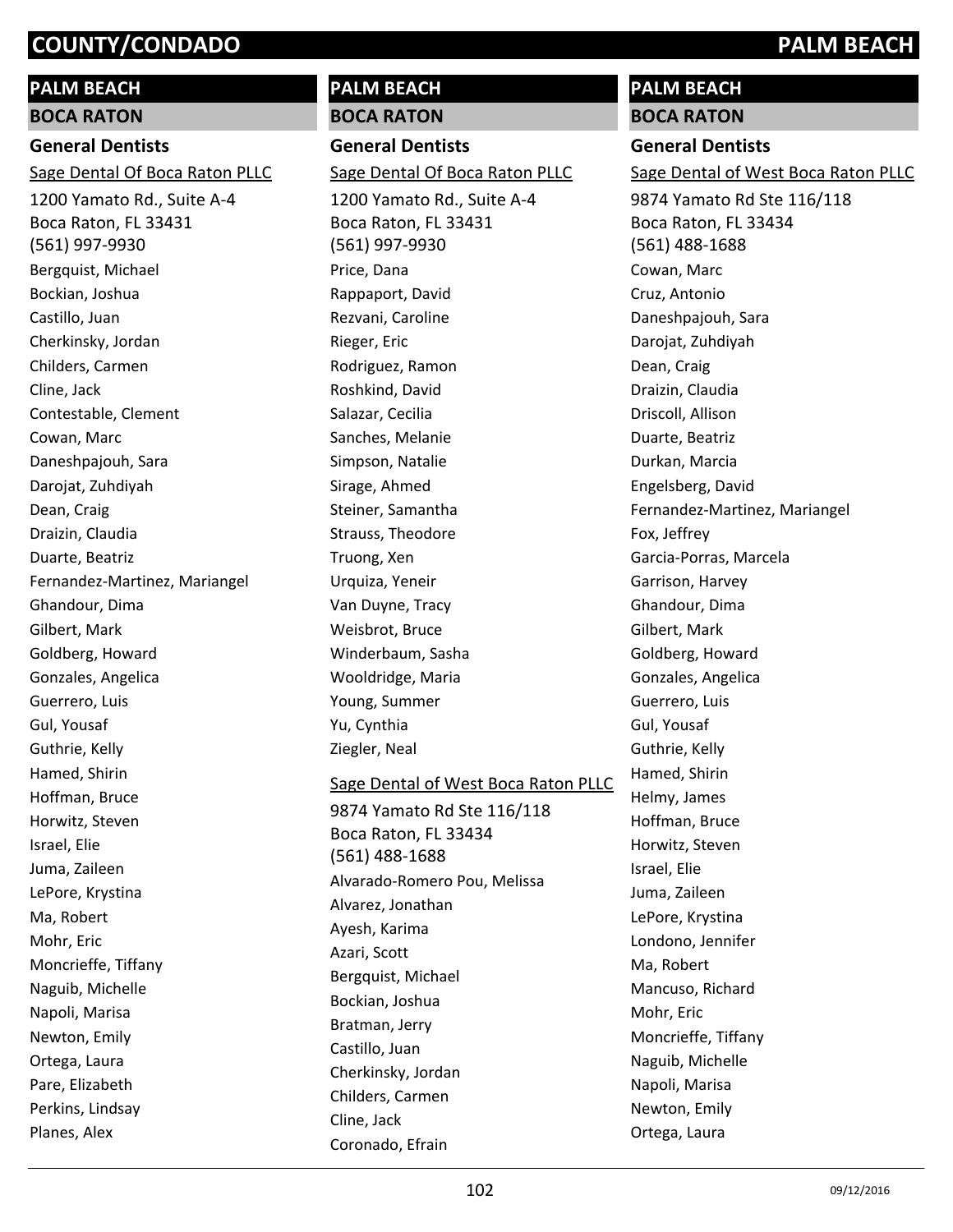# **PALM BEACH**

**BOCA RATON**

# **General Dentists**

Sage Dental of West Boca Raton PLLC

9874 Yamato Rd Ste 116/118 Boca Raton, FL 33434 (561) 488-1688 Ortiz, Ana Pare, Elizabeth Perez-Alamo, Jennifer Perkins, Lindsay Planes, Alex Price, Dana Quick, James Rappaport, David Rezvani, Caroline Rieger, Eric Ring, Stephen Rodriguez, Margarita Rodriguez, Ramon Roshkind, David Salazar, Cecilia Sanches, Melanie Schot, Raquel Shofnos, Charles Simpson, Natalie Sirage, Ahmed Snider, Erica Steiner, Samantha Strauss, Theodore Suarez, Henry Truong, Xen Urquiza, Yeneir Van Duyne, Tracy Viener, Alfred Vignola, Jennifer Weisbrot, Bruce Winderbaum, Sasha Wooldridge, Maria Young, Summer Yu, Cynthia Ziegler, Neal Zylbering, Jason

# **PALM BEACH BOCA RATON**

# **General Dentists**

951 Broken Sound Pkwy NW Ste 250 Boca Raton, FL 33487 (561) 999-9650 Sage Dental of West Palm Beach Military Trail PA Cohen, Michael

## Salamon & Yanover Dental Pl

8221 Glades Rd Ste 4 Boca Raton, FL 33434 (561) 883-2786 Salamon, Gary Yanover, Clifford

## Samuel L Klein DDS

5601 N Federal Hwy Ste 6 Boca Raton, FL 33487 (561) 997-8300 Klein, Samuel

### Scott Harris DMD PA

2600 N Military Trl Ste 348 Boca Raton, FL 33431 (561) 241-7272 Harris, Scott

7805 NW Bcn Sq Blvd Ste 101 Boca Raton, FL 33487 (561) 443-2101 Shapiro Family Dentistry Shapiro, Dari Shapiro, Seth

162 W Palmetto Park Rd Boca Raton, FL 33432 (561) 368-2928 Sindledecker Dentistry PA Takeda, Mari

# Stephen B Rosenberg DMD Pa

5458 Town Center Rd Ste 9 Boca Raton, FL 33486 (561) 393-1770 Rosenberg, Stephen

# **PALM BEACH BOCA RATON**

# **General Dentists**

6877 SW 18th St Ste 120 Boca Raton, FL 33433 (561) 393-8250 Stephen J Scher DDS Scher, Stephen

# Steven M London DDS Pa

9101 Lakeridge Blvd Ste 9 Boca Raton, FL 33496 (561) 852-7700 London, Steven

# Tavory Dentistry PA

19635 State Road 7 Ste 51 Boca Raton, FL 33498 (561) 246-6595 Tavory, Yaron

# Toothfairy Mobile of Florida

2250 Glades Rd 2nd Floor Boca Raton, FL 33431 (305) 760-2739 Galbut, Kimberly

## Tower Dental Group LLC

6063 SW 18th St Ste 109 Boca Raton, FL 33433 (561) 394-5800 Gross, Allan Newman, Donald Ribeiro, Fabiane

# 9840 Sandalfoot Blvd Boca Raton, FL 33428 (561) 910-1862 Ucros Group Inc Ucros, German

2499 Glades Rd Ste 208 Boca Raton, FL 33431 (561) 392-6844 Vega Brautigan Dental Inc Vega, Ivan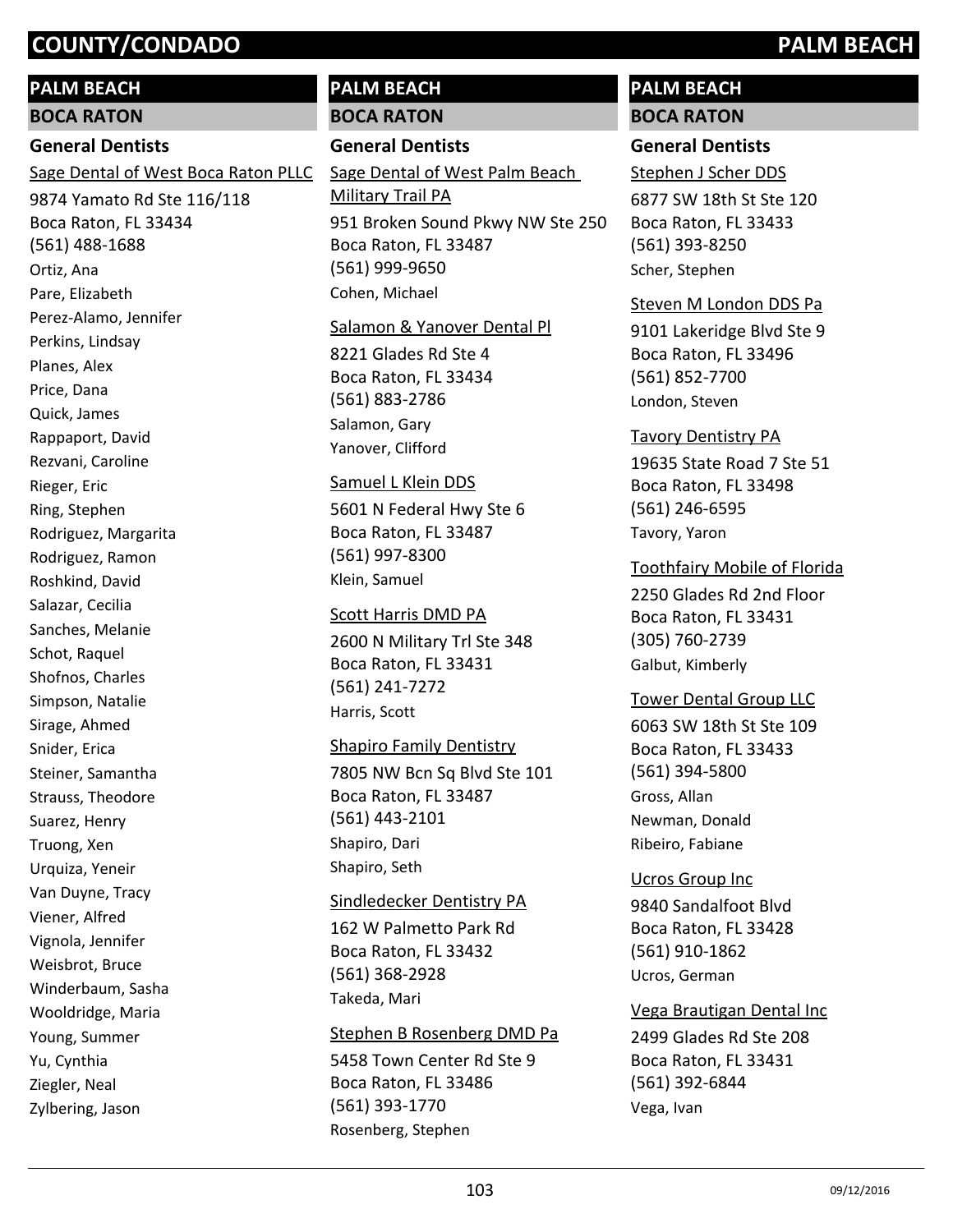# **PALM BEACH**

### **BOCA RATON**

## **General Dentists**

9291 Glades Rd Ste 304 Boca Raton, FL 33434 (561) 470-8006 Vivian R Kunstmann Kunstmann, Vivian

## West Boca Dental Associates

22053 State Road 7 Boca Raton, FL 33428 (561) 477-9500 Wasserman, Alan

## White Smiles Of Boca

200 W Palmetto Park Rd Boca Raton, FL 33432 (561) 395-4948 White, Kerri

# Wiernicki & Senyshyn Pa

190 NW Spanish River Blvd Ste 100 Boca Raton, FL 33431 (561) 392-4010 Wiernicki, Thomas

# **Oral Surgeons**

7301 A West Palmetto Pk # 306B Boca Raton, FL 33433 (561) 392-6637 Adam J Winton DDS MD Pa Winton, Adam

# Boca Raton Center For Oral Facia

2499 Glades Rd Ste 309 Boca Raton, FL 33431 (561) 826-2002 Bland, Giancarlo Norkin, Andrew

# Dean Israel & Associates

125 Crawford Blvd Boca Raton, FL 33432 (561) 368-0770 Bland, Giancarlo

# **PALM BEACH BOCA RATON**

# **Oral Surgeons** Drs Branitz & Hirsch

7301 W Palmetto Park Rd Boca Raton, FL 33433 (561) 753-6340 Hirsch, Stuart

## Gary J Wayne DMD PA

2500 N Military Trl Ste 308 Boca Raton, FL 33431 (561) 443-7001 Wayne, Gary

## Giancarlo Bland DMD PLLC

1865 NW Boca Raton Blvd Boca Raton, FL 33432 (561) 347-7006 Bland, Giancarlo

# Henry M Lennon

21301 Powerline Rd Ste 208 Boca Raton, FL 33433 (561) 482-8000 Lennon, Henry

# Henry M Lennon

2499 Glades Rd Ste 207 Boca Raton, FL 33431 (561) 395-8200 Lennon, Henry

# 900 NW 13th St Boca Raton, FL 33486 (561) 391-6234 John T Bowman DMD MD PA Bowman, John

## Kawa & Nicolas Llp

20423 State Road 7 Ste F18 Boca Raton, FL 33498 (561) 852-7070 Bland, Giancarlo Broumand, Vishtasb Segelman, Allyn

# **PALM BEACH BOCA RATON**

# **Oral Surgeons**

Keith H Kaner DDS Pa

9970 Central Park Blvd N Ste 305 Boca Raton, FL 33428 (561) 487-4545 Kaner, Keith

# Minelle M Tendler DMD PA

199 W Palmetto Park Rd Ste D Boca Raton, FL 33432 (561) 465-2059 Tendler, Alfredo

## Ronald L Rubin DMD Pa

801 Meadows Rd Ste 109 Boca Raton, FL 33486 (999) 999-9999 Rubin, Ronald

# Sage Dental Of Boca Raton PLLC

1200 Yamato Rd., Suite A-4 Boca Raton, FL 33431 (561) 997-9930 Garvar, Lanny Grande, Federico Rand, Matthew Segui, Maikel Seider, Paul Stewart, Stanley

# Sage Dental of West Boca Raton PLLC

9874 Yamato Rd Ste 116/118 Boca Raton, FL 33434 (561) 488-1688 Bland, Giancarlo Garvar, Lanny Grande, Federico Rand, Matthew Segui, Maikel Seider, Paul Stewart, Stanley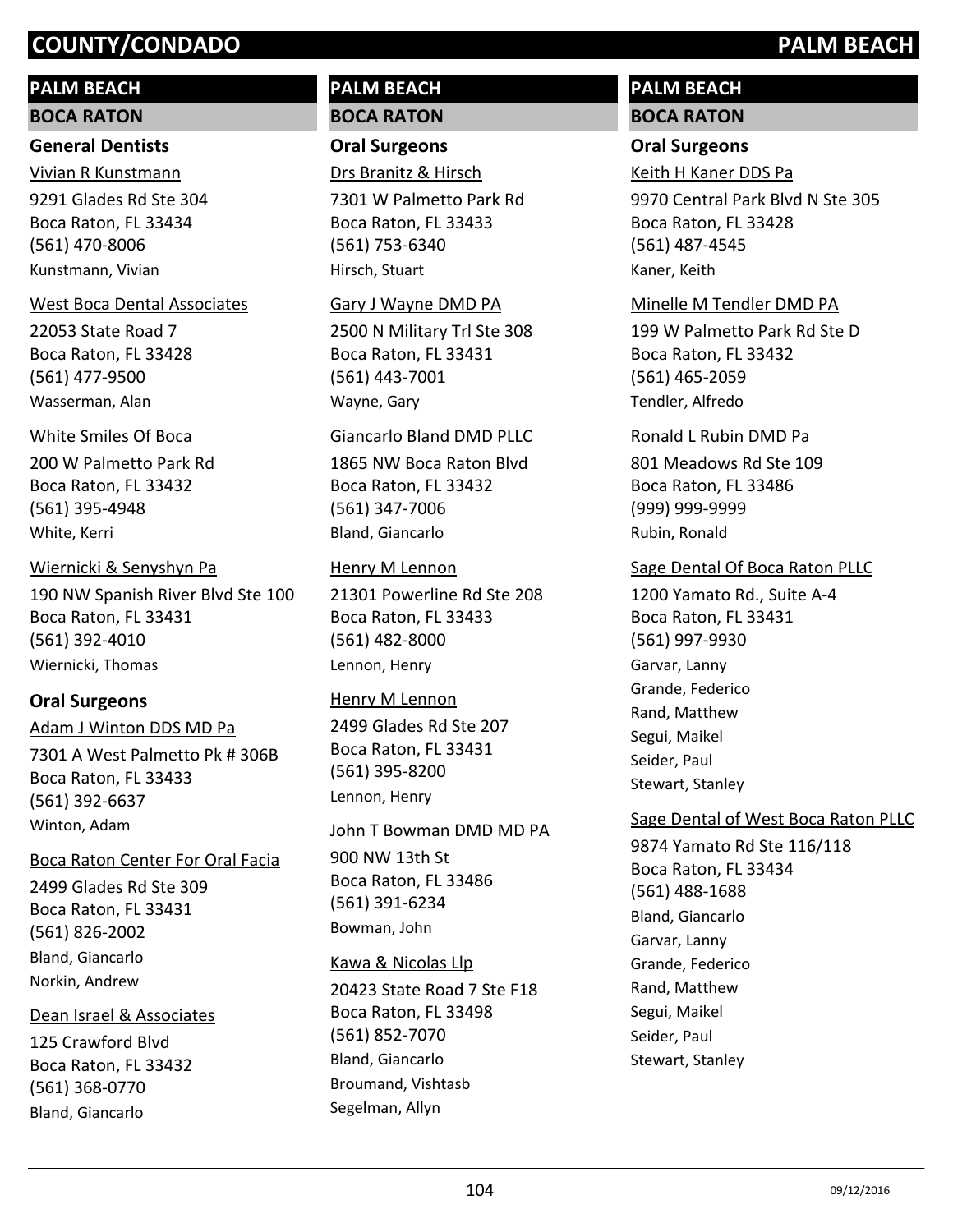# **PALM BEACH**

**BOCA RATON**

# **Oral Surgeons** Salamon & Yanover Dental Pl

8221 Glades Rd Ste 4 Boca Raton, FL 33434 (561) 883-2786 Sorgen, Michael

# **Prosthodontists**

875 Meadows Rd Ste 323 Boca Raton, FL 33486 (561) 395-2003 Arthur R Stanger DMD Stanger, Arthur

# Dr Wolf Schwartz

37 SE 5th St Ste 200 Boca Raton, FL 33432 (561) 393-0030 Schwartz, Wolf

# East Boca Dental Implants & Pros

900 NW 13th St Ste 300 Boca Raton, FL 33486 (561) 395-3190 Steier, Carolina

# 950 Glades Rd Ste 1B Boca Raton, FL 33431 Michael J Gioia Jr DMD

(561) 391-6606 Gioia Jr, Michael

# Sage Dental Of Boca Raton PLLC

1200 Yamato Rd., Suite A-4 Boca Raton, FL 33431 (561) 997-9930 Vera, Anny

# Sage Dental of West Boca Raton PLLC

9874 Yamato Rd Ste 116/118 Boca Raton, FL 33434 (561) 488-1688 Vera, Anny

# **PALM BEACH BOYNTON BEACH**

**General Dentists**

# Adult and Geriatrics Institute

12453 Hagen Ranch Rd Unit 101 Boynton Beach, FL 33437 (561) 270-6494 Baghdassarian-Mencia, Rosemary

# An Ocean Dental Studio

2860 S Seacrest Blvd Boynton Beach, FL 33435 (561) 732-2711 Calvo, Lourdes

# Bradley Lauer DDS

10075 S Jog Rd Ste 102 Boynton Beach, FL 33437 (561) 244-7022 Lauer, Bradley

# Care Dental of Boynton Beach PA

6080 Boynton Beach Blvd Boynton Beach, FL 33437 (561) 364-2273 Chen, Dannit Eisenband, Michael Shaffren, Ricky Stein, Bruce Sutton, David

# Coast Florida Pa

4756 N Congress Ave Ste 106 Boynton Beach, FL 33426 (561) 868-0900 Cerra, Frank Ghabbour, Diaa Klaib, Charbel Mack, Brandon Naryshkin, George

# Dental Arts of Boynton Beach PA

10150 Hagen Ranch Rd Ste 202 Boynton Beach, FL 33437 (561) 767-9595 Cerullo, Domenick

# **PALM BEACH BOYNTON BEACH**

# **General Dentists**

Dentaland Boynton Beach LLC

930 N Congress Ave Ste 200 Boynton Beach, FL 33426 (561) 732-6900 Brody, Robert Cohen, Michael Dooley, Jill Fishner, Neil Friedman, Hyman Hogan, Helena Iurcovich, Maximillian Lisi, Richard Mccown, Michael Morales, Ronald Munoz, Numa Reichman, Lewis Rodriguez, Dario San Jorge, Alejandro Sutnick, Steven Taha, Ahmed Vlahos, Haralambos Zusselman, Arnold

# Designer Dental

9868 S State Road 7 Ste 200 Boynton Beach, FL 33472 (561) 637-4443 Cello, Patrick Espirito Santo, Andrea

# Edward P Broggi DMD Pa

374 N Congress Ave Boynton Beach, FL 33426 (561) 364-3368 Broggi, Edward

# Elan Salee DMD Pa

12040 S Jog Rd Ste 5 Boynton Beach, FL 33437 (561) 732-8700 Salee, Elan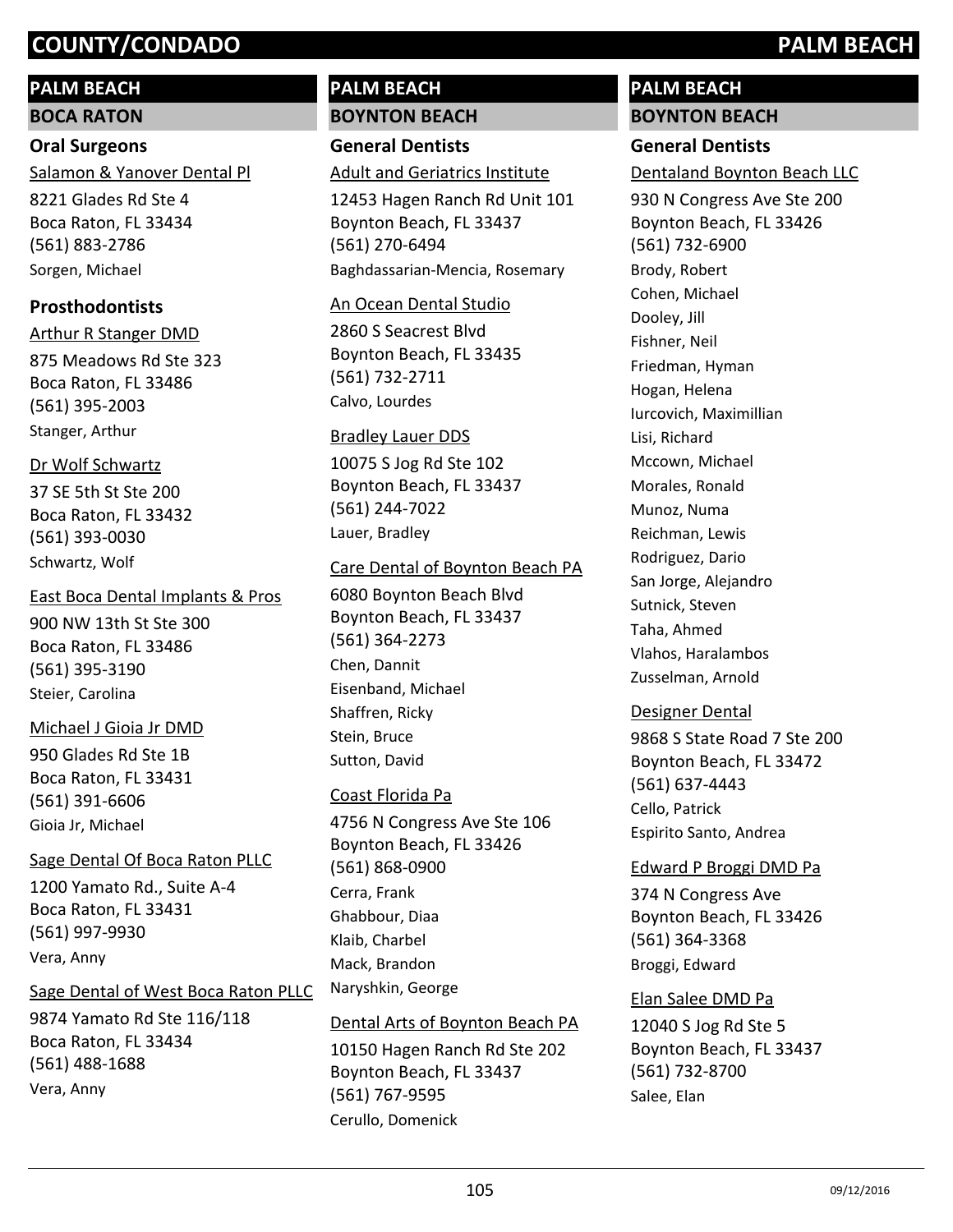# **PALM BEACH**

# **BOYNTON BEACH**

# **General Dentists**

Eric S Markman DDS Pa

1325 S Congress Ave Ste 118 Boynton Beach, FL 33426 (561) 364-0664 Markman, Eric

# Florida Dental & Denture Center

1901 S Federal Hwy Boynton Beach, FL 33435 (561) 738-5974 Semeah, Yves

# 6605 Boynton Beach Blvd Fountains Of Boynton Dental Cent

Boynton Beach, FL 33437 (561) 364-8088 Lai, Robert

# Francyne L Kohler DDS Pa

10075 S Jog Rd Ste 200 Boynton Beach, FL 33437 (561) 733-8580 Gianatasio, John Kohler, Francyne

# Gentle Dental Group of Central Boynton

1790 N Congress Ave Boynton Beach, FL 33426 (561) 572-3555 Steiner, Samantha

# 1080 S Federal Hwy Boynton Beach, FL 33435 (561) 732-3124 Gentle Dental Group of East Boynton Beach

Azari, Scott Goldberg, Howard

# Gordon J Smith DDS

1250 S Federal Hwy # 101 Boynton Beach, FL 33435 (561) 732-9727 Smith, Gordon

# **PALM BEACH BOYNTON BEACH**

**General Dentists** Gordon J Smith DDS

1250 S Federal Hwy # 101 Boynton Beach, FL 33435 (561) 732-9727

# Hagen Ranch Dental Center Pa

7410 Boynton Beach Blvd Ste B3 Boynton Beach, FL 33437 (561) 734-7171 Klein, Jason

# Harold Acosta

6651 Woolbright Rd #116 Boynton Beach, FL 33437 (954) 857-9687 Acosta, Harold

# Harvey S Shiffman DDS Pa

8200 S Jog Rd Ste 201 Boynton Beach, FL 33472 (561) 737-6400 Shiffman, Harvey

# Howard Goldberg DDS PA

4895 Windward Passage Dr Ste 12 Boynton Beach, FL 33436 (561) 526-2777 Goldberg, Howard

# Hugh B Rosenblatt DMD Pa

901 N Congress Ave Ste D105 Boynton Beach, FL 33426 (561) 737-8559 Rosenblatt, Hugh

# JAISHILL PLLC

1501 CORPORATE DR STE 140 Boynton Beach, FL 33426 (561) 364-8700 Chokshi, Payal

# **PALM BEACH BOYNTON BEACH**

# **General Dentists**

Jordan S Tomalty DMD Pa

6617 Boynton Beach Blvd Boynton Beach, FL 33437 (561) 735-9898 Tomalty, Jordan

# Jordan S Tomalty DMD Pa

8794 W Boynton Bch Blvd #110 Boynton Beach, FL 33473 (561) 777-8980 Tomalty, Jordan

# Jorge A Torrejon DDS Pa

8190 S Jog Rd Ste 110 Boynton Beach, FL 33472 (561) 374-7990 Torrejon, Jorge

# Lawrence P Wong Jr DDS Pa

1880 N Congress Ave Ste 335 Boynton Beach, FL 33426 (561) 375-8911 Wong Jr, Lawrence

# Lena Habib DMD PA

555 N Congress Ave #303 Boynton Beach, FL 33426 (561) 739-9444 Amini, Aryia Habib, Mary

# Leonard G Grush

118 SE 23rd Ave Boynton Beach, FL 33435 (561) 737-1223 Grush, Leonard

# Maria Gonzalez-Fujara DDS PC

625 SE 2nd Ave Ste D Boynton Beach, FL 33435 (561) 739-3222 Gonzalez-Fujara, Maria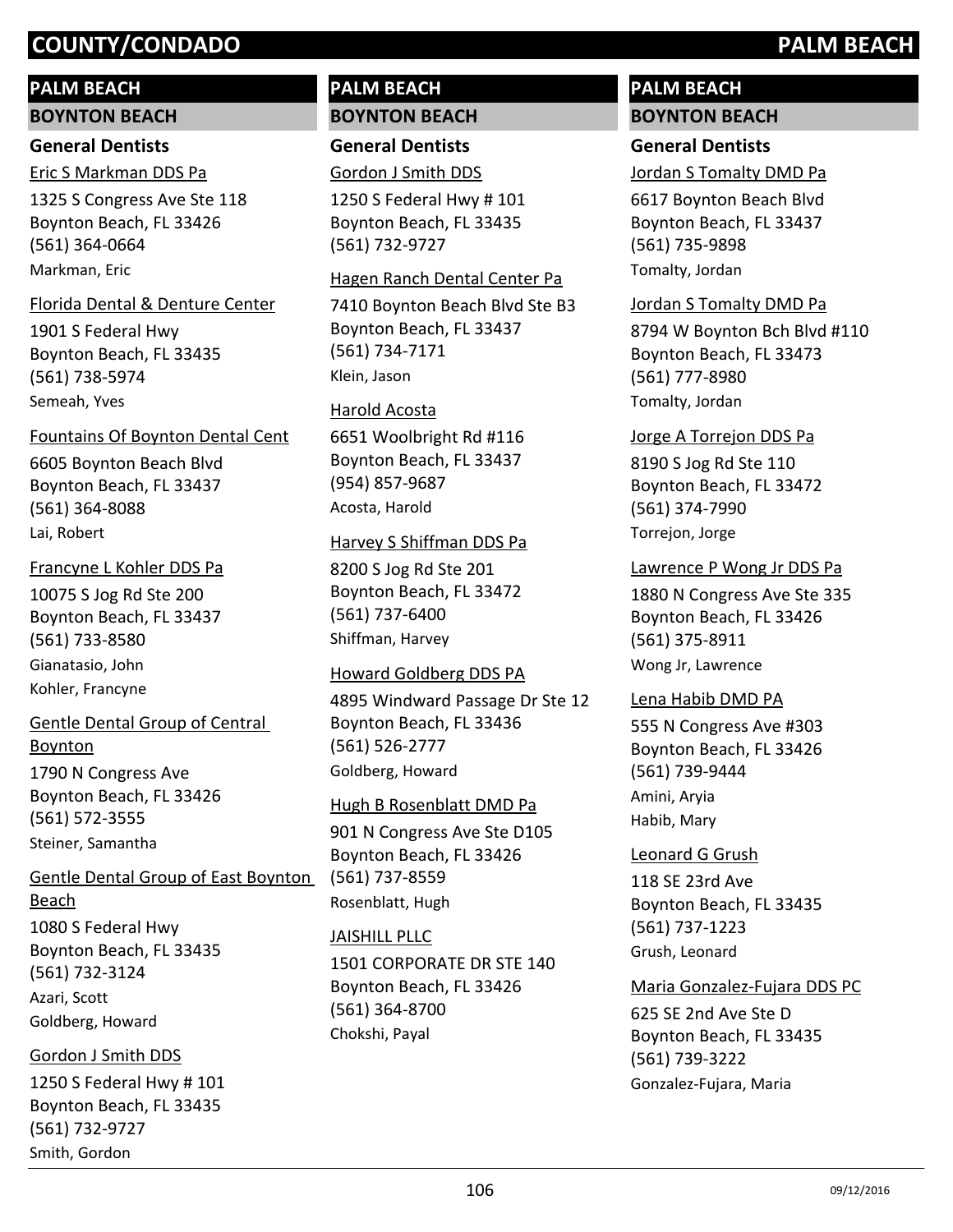# **PALM BEACH**

### **BOYNTON BEACH**

# **General Dentists**

# Maria Zecca-Botwin DMD Pa

8188 S Jog Rd Ste 104 Boynton Beach, FL 33472 (561) 733-0004 Botwin, Todd Zecca-Botwin, Maria

# Mark G Coulter DDS PA

650 W Boynton Beach Blvd Ste 2 Boynton Beach, FL 33426 (561) 736-1700 Coulter, Mark

## Melanie Allen DDS Pa

3509 W Boynton Beach Blvd Boynton Beach, FL 33436 (561) 737-5530 Allen, Melanie

# Miguel Fernado Borda PA

3925 W Boynton Bch Blvd #104 Boynton Beach, FL 33436 (561) 733-9099 Morales, Alexis

## Mitchell Indictor DDS Pa

207 SE 23rd Ave Ste 100 Boynton Beach, FL 33435 (561) 734-8600 Indictor, Mitchell

# Modern Dental Smiles

2280 N Congress Ave Boynton Beach, FL 33426 (561) 732-2400 Bally, Kurt Eftekhari, Samin Umoren, Anne-Marie

# Perfect Smile Dentistry Ii

7593 Boynton Beach Blvd Ste 200 Boynton Beach, FL 33437 (561) 732-3203 Akel, Rasmi

# **PALM BEACH BOYNTON BEACH**

# **General Dentists**

Perfect Smile Dentistry Ii

7593 Boynton Beach Blvd Ste 200 Boynton Beach, FL 33437 (561) 732-3203 Bates, Barbara Harb, Catherine Kocher, Jennifer Pinzon, Julio Ravi, Tanmya Sarria, Paulo

# Richard K Jackson DDS

326 W Boynton Beach Blvd Boynton Beach, FL 33435 (561) 737-6445 Jackson, Richard

## Ricky Shaffren DMD PA

1700 W Woolbright Rd Ste 2 Boynton Beach, FL 33426 (561) 737-3200 Shaffren, Ricky

# Sage Dental of Central Boynton Beach PLLC

1790 N Congress Ave Ste 100 Boynton Beach, FL 33426 (561) 572-3555 Alvarado-Romero Pou, Melissa Alvarez, Jonathan Ayesh, Karima Azari, Scott Bergquist, Michael Bockian, Joshua Bratman, Jerry Castillo, Juan Childers, Carmen Coronado, Efrain Cowan, Marc Cruz, Antonio Daneshpajouh, Sara Darojat, Zuhdiyah Dean, Craig

# **PALM BEACH BOYNTON BEACH**

# **General Dentists**

1790 N Congress Ave Ste 100 Boynton Beach, FL 33426 (561) 572-3555 Sage Dental of Central Boynton Beach PLLC Draizin, Claudia Driscoll, Allison Duarte, Beatriz Durkan, Marcia Engelsberg, David Fernandez-Martinez, Mariangel Fox, Jeffrey Garcia-Porras, Marcela Garrison, Harvey Ghandour, Dima Gilbert, Mark Gonzales, Angelica Guerrero, Luis Gul, Yousaf Hamed, Shirin Harrouff, Wade Helmy, James Horwitz, Steven Israel, Elie Juma, Zaileen LePore, Krystina Londono, Jennifer Ma, Robert Mohr, Eric Moncrieffe, Tiffany Naguib, Michelle Napoli, Marisa Newton, Emily Ortega, Laura Ortiz, Ana Pare, Elizabeth Perez-Alamo, Jennifer Perkins, Lindsay Planes, Alex Price, Dana Quick, James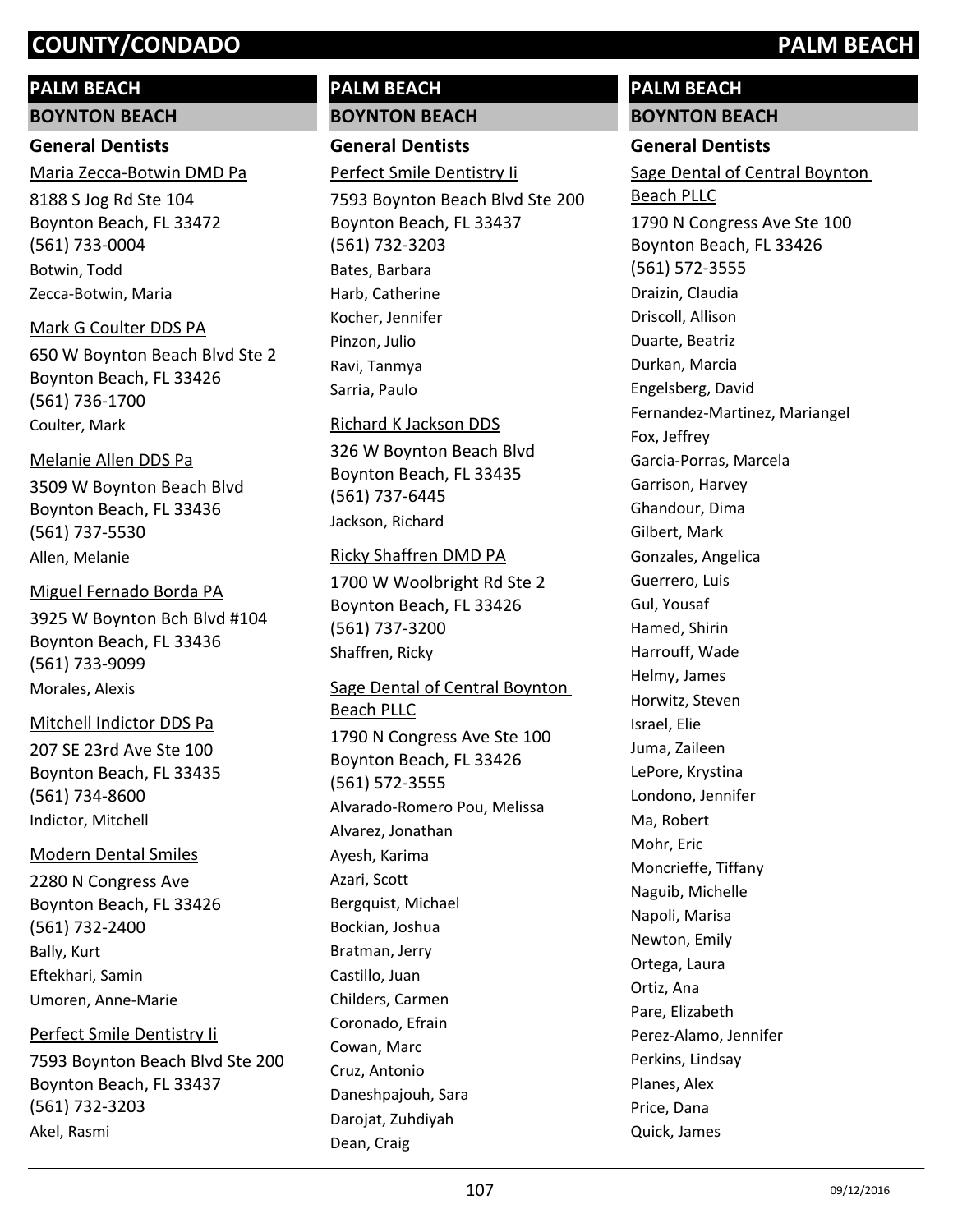# **PALM BEACH**

**BOYNTON BEACH**

### **General Dentists**

1790 N Congress Ave Ste 100 Boynton Beach, FL 33426 (561) 572-3555 Sage Dental of Central Boynton Beach PLLC Rappaport, David Ring, Stephen Rodriguez, Margarita Roshkind, David Salazar, Cecilia Sanches, Melanie Shofnos, Charles Simpson, Natalie Sirage, Ahmed Snider, Erica Strauss, Theodore Suarez, Henry Truong, Xen Urquiza, Yeneir Van Duyne, Tracy Vignola, Jennifer Weisbrot, Bruce Young, Summer Ziegler, Neal

# Sage Dental of East Boynton Beach PLLC

556 E Woolbright Rd Ste 552B Boynton Beach, FL 33435 (561) 732-3124 Alvarado-Romero Pou, Melissa Alvarez, Jonathan Bergquist, Michael Bockian, Joshua Bratman, Jerry Castillo, Juan Cherkinsky, Jordan Childers, Carmen Cohen, Michael Cowan, Marc Daneshpajouh, Sara

Darojat, Zuhdiyah

# **PALM BEACH BOYNTON BEACH**

**General Dentists**

556 E Woolbright Rd Ste 552B Boynton Beach, FL 33435 (561) 732-3124 Sage Dental of East Boynton Beach PLLC Dean, Craig Draizin, Claudia Duarte, Beatriz Fernandez-Martinez, Mariangel Ghandour, Dima Gilbert, Mark Goldberg, Howard Gonzales, Angelica Guerrero, Luis Gul, Yousaf Guthrie, Kelly Hamed, Shirin Helmy, James Hoffman, Bruce Horwitz, Steven Israel, Elie Juma, Zaileen LePore, Krystina Ma, Robert Mohr, Eric Moncrieffe, Tiffany Naguib, Michelle Napoli, Marisa Newton, Emily Ortega, Laura Ortiz, Ana Pare, Elizabeth Perkins, Lindsay Planes, Alex Price, Dana Rappaport, David Rezvani, Caroline Rieger, Eric

# **PALM BEACH BOYNTON BEACH**

# **General Dentists**

556 E Woolbright Rd Ste 552B Sage Dental of East Boynton Beach PLLC

Boynton Beach, FL 33435 (561) 732-3124 Sanches, Melanie Simpson, Natalie Sirage, Ahmed Steiner, Samantha Strauss, Theodore Truong, Xen Urquiza, Yeneir Van Duyne, Tracy Weisbrot, Bruce Winderbaum, Sasha Wooldridge, Maria Young, Summer Yu, Cynthia Ziegler, Neal

# 6617 Boynton Beach Blvd Boynton Beach, FL 33437 (561) 735-9898 Sean A Tomalty DMD PA Tomalty, Sean

## Sean A Tomalty DMD PA

8794 Boynton Beach Blvd Boynton Beach, FL 33472 (561) 777-8980 Tomalty, Sean

Shin, Esther

# 10075 S Jog Rd Ste 108 Boynton Beach, FL 33437 (561) 738-9007 Southeastern Dental Associates P Fontecilla, Sofia Harden, Jaclyn Sher, Sydney

Rodriguez, Ramon Roshkind, David Salazar, Cecilia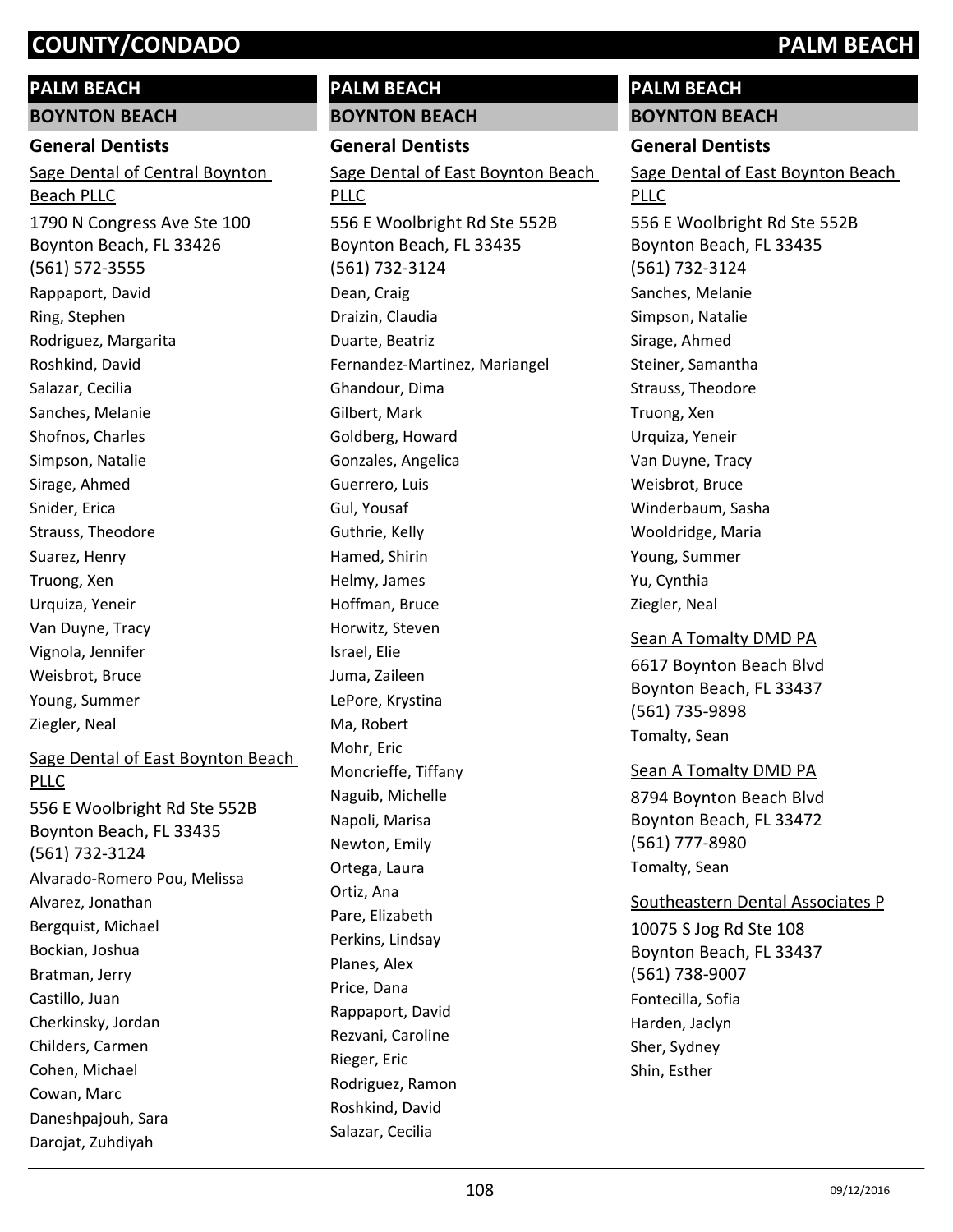# **PALM BEACH**

# **BOYNTON BEACH**

# **General Dentists**

3925 W Boynton Beach Blvd Boynton Beach, FL 33436 (561) 752-4050 Stuart Elkin DDS Elkin, Stuart

# TDC Canyons LLC

8794 Boynton Beach Blvd Ste 110 Boynton Beach, FL 33472 (561) 777-8980 Miller, Mitchell Tomalty, Jordan Tomalty, Sean

# TDC Fountains LLC

6617 Boynton Beach Blvd Boynton Beach, FL 33437 (561) 735-9898 Tomalty, Jordan Tomalty, Sean

# Tim Deyab DDS

1034 Gateway Blvd Ste 101 Boynton Beach, FL 33426 (561) 249-2585 Deyab, Tim

# To-Nguyen Thi Hoang DMD Pa

8190 S Jog Rd Ste 240 Boynton Beach, FL 33472 (561) 732-8001 Hoang, To-Nguyen

Tumminia Dental Associates Pa

7730 Boynton Beach Blvd Boynton Beach, FL 33437 (561) 736-1900 Deyab, Tim Kolovani-Tumminia, Kathryn

# **PALM BEACH BOYNTON BEACH**

**General Dentists** VICTOR DEA DMD PLLC

1015 Gateway Blvd Ste 503 Boynton Beach, FL 33426 (561) 369-5430 Dea, Victor

# **Oral Surgeons**

David M Feinerman DMD MD Pa

3695 W Boynton Beach Blvd Boynton Beach, FL 33436 (561) 364-1800 Feinerman, David King, Derek Schaedel, Robert

# Dentaland Boynton Beach LLC

930 N Congress Ave Ste 200 Boynton Beach, FL 33426 (561) 732-6900 Grider, Joseph Saenz, Regina

# Giancarlo Bland DMD PLLC

8794 Boynton Beach Blvd Ste 110 Boynton Beach, FL 33472 (561) 777-8608 Bland, Giancarlo

# J Michael Digney DDS

10301 Hagen Ranch Rd Boynton Beach, FL 33437 (561) 369-7718 Digney, J Michael

1790 N Congress Ave Ste 100 Boynton Beach, FL 33426 (561) 572-3555 Sage Dental of Central Boynton Beach PLLC Garvar, Lanny Grande, Federico Rand, Matthew Segui, Maikel Stewart, Stanley

# **PALM BEACH BOYNTON BEACH**

# **Oral Surgeons**

Sage Dental of Central Boynton Beach PLLC

1790 N Congress Ave Ste 100 Boynton Beach, FL 33426 (561) 572-3555

## Sage Dental of East Boynton Beach PLLC

556 E Woolbright Rd Ste 552B Boynton Beach, FL 33435 (561) 732-3124 Garvar, Lanny Grande, Federico Morel-Maynard, Dominic Rand, Matthew Seider, Paul Stewart, Stanley Trevisani, Ronald

# **Prosthodontists**

# 3695 W Boynton Beach Blvd Ste 5 Boynton Beach, FL 33436 (561) 734-0505 Envision Dental Group Jovic, Vladimir Miranda, Atila

# Paul V Archacki DDS Pa

639 E Ocean Ave Ste 104 Boynton Beach, FL 33435 (561) 736-1177 Archacki, Paul

## Sage Dental of Central Boynton Beach PLLC

1790 N Congress Ave Ste 100 Boynton Beach, FL 33426 (561) 572-3555 Vera, Anny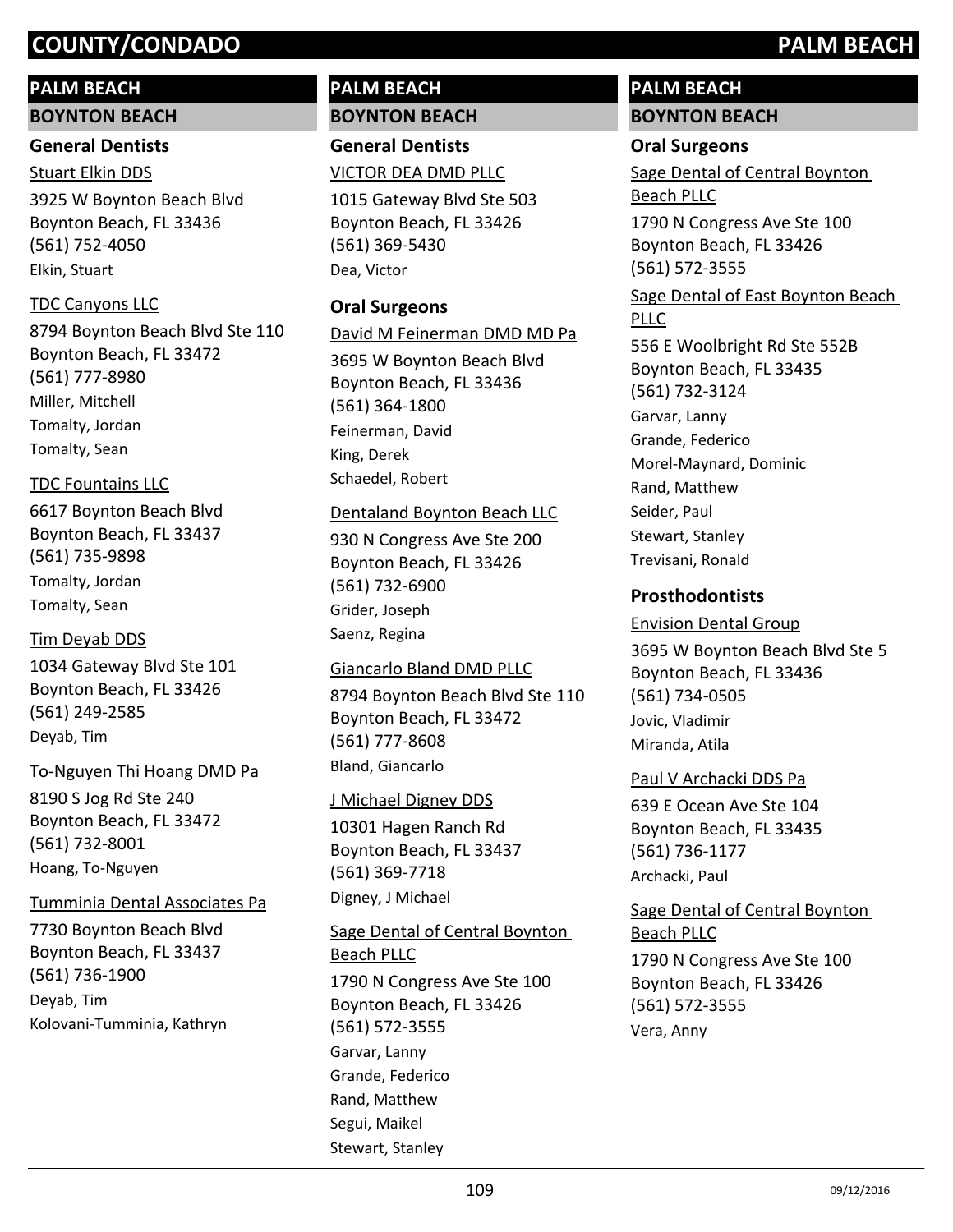## **PALM BEACH**

**BOYNTON BEACH**

#### **Prosthodontists**

556 E Woolbright Rd Ste 552B Boynton Beach, FL 33435 Sage Dental of East Boynton Beach PLLC

(561) 732-3124 Vera, Anny

## **DELRAY BEACH**

#### **General Dentists**

15300 Jog Rd Ste 207 Delray Beach, FL 33446 (561) 498-3182 Advanced Dental Solutions of South Florida Harris, Richard

#### Advanced Dentistry South Florida

15340 Jog Rd Ste 100 Delray Beach, FL 33446 (561) 495-2099 Kusnier, Elaine Mcguffie, Axel Staller, Richard

# Advanced Prothodontics & Implant

3100 S Federal Hwy # 5 Delray Beach, FL 33483 (561) 370-6688 **Dentistry** Morales, Alexis

#### American Dental Care Of Delray

3115 S Federal Hwy Delray Beach, FL 33483 (561) 272-8555 Mccauley, Mark

2100 Lake Ida Rd Delray Beach, FL 33445 (561) 272-2131 Beach Dental Group Inc Liendo, Fabiola Ribacoff, Jack

# **PALM BEACH DELRAY BEACH**

# **General Dentists**

Brilliant Smiles Dental

2100 Lake Ida Rd Ste 2A Delray Beach, FL 33445 (561) 272-2131 Rodriguez-Martin, Henry

#### Brown & Core Pa

7307 W Atlantic Ave Delray Beach, FL 33446 (561) 498-2800 Brown, John Core, Enrico

#### Care Dental Of Delray Beach PA

14811 Lyons Rd Ste 102 Delray Beach, FL 33446 (561) 336-8478 Eisenband, Michael Stein, Bruce

#### Comfortable Care Dental Health

5065 W Atlantic Ave Delray Beach, FL 33484 (561) 266-4677 Professionals Badger, Leonard Cerullo, Domenick Correia, Philip Eriks, Ty Excellent, Alexis Hua, Yang Lozada, Katherine Redelius, Frank Rodriguez, Narda Sirage, Ahmed

#### Delray Dental Solutions

4205 W Atlantic Ave Ste 101 Delray Beach, FL 33445 (561) 499-7232 Arshawsky, Bruce

# **PALM BEACH DELRAY BEACH**

## **General Dentists**

Delray West Dental Associates

15127 Jog Rd Ste 104 Delray Beach, FL 33446 (561) 498-0393 Stillman, Leslie

#### Dentaland Delray Beach LLC

1640 S Federal Hwy Delray Beach, FL 33483 (561) 276-5800 Cohen, Michael Dooley, Jill Fishner, Neil Friedman, Hyman Hogan, Helena Iurcovich, Maximillian Lisi, Richard Mccown, Michael Morales, Ronald Munoz, Numa Reichman, Lewis Reum, Eric Rodriguez, Dario San Jorge, Alejandro Sutnick, Steven Taha, Ahmed Vlahos, Haralambos Zusselman, Arnold

#### Dentalworks Studio of Delray Beach PA

660 Linton Blvd Ste 111B Delray Beach, FL 33444 (561) 274-0406 Ortega Perez, Claudia

#### Dr Jerrold Gultz

1911 S Fed Hwy Ste 600 Delray Beach, FL 33483 (561) 278-7450 Gultz, Jerrold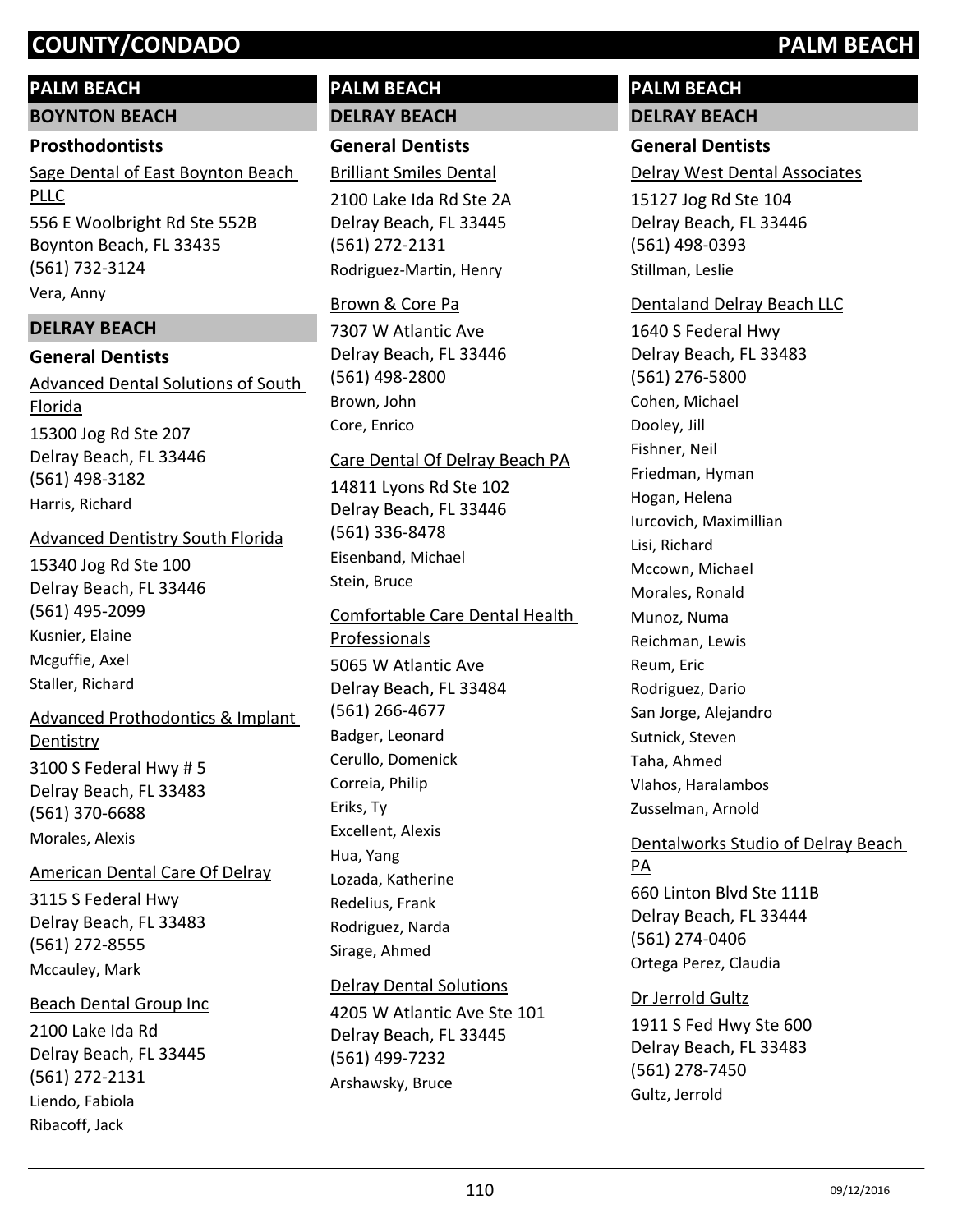# **PALM BEACH**

**DELRAY BEACH**

# **General Dentists**

4800 Linton Blvd Ste D504 Delray Beach, FL 33445 (561) 395-4116 Dr Roy M Stark DDS Inc Stark, Roy

#### Eledent Pa

801 S Federal Hwy #105 Delray Beach, FL 33483 (561) 272-2424 Elefant, Jacob

#### Eric B Epstein

4801 Linton Blvd Ste 8A Delray Beach, FL 33445 (561) 495-0096 Epstein, Eric

1911 S Federal Hwy Ste 600 Delray Beach, FL 33483 (561) 243-8833 Family & Cosmetic Dentistry of Delray Beach Bauer, Richard

## Franklin M Boyar DMD Pa

715 NE 3rd Ave Delray Beach, FL 33444 (561) 276-2020 O'Hagan, Lauren

## Gentle Dental Group of Delray Bch PA

2234 W Atlantic Ave Delray Beach, FL 33445 (561) 999-9650 Simpson, Natalie

## Inroma Dental Inc.

13910 Jog Rd Ste 103 Delray Beach, FL 33446 (561) 501-5759 Romero, Ingrid

# **PALM BEACH DELRAY BEACH**

**General Dentists**

Jamie S Wymann DDS PA

5317 W Atlantic Ave # 101 Delray Beach, FL 33484 (561) 279-4080 Wymann, Jamie

#### Jay A Cohen DDS Pa

13660 Jog Rd Ste 6 Delray Beach, FL 33446 (561) 496-0320 Cohen, Jay

#### John N Cucuras DDS PA

13590 Jog Rd #1 Delray Beach, FL 33446 (561) 499-1199 Cucuras, John

#### Laser And Cosmetic Dentistry Of

15300 Jog Rd Ste 210 Delray Beach, FL 33446 (561) 499-6664 Festa, Antonio Figueroa, Juan Pouleriguen, Alain

#### Legacy Dental

4993 W Atlantic Ave Ste 7D Delray Beach, FL 33445 (561) 381-3100 Urbino, Rafael

#### Marc J Bilodeau DMD Pa

255 George Bush Blvd Delray Beach, FL 33444 (561) 278-2388 Bilodeau, Marc

#### Mark A Herman DMD Pa

5329 W Atlantic Ave Ste 201 Delray Beach, FL 33484 (561) 498-0016 Herman, Mark

# **PALM BEACH DELRAY BEACH**

# **General Dentists**

Nicolas Fakhoury DMD Pa

1100 Linton Blvd Ste C5 Delray Beach, FL 33444 (561) 278-4475 Fakhoury, Nicolas

#### Nobel Dental PA

2275 S Federal Hwy #310 Delray Beach, FL 33483 (561) 894-4299 Ngo, Tuong Ai

#### Raymond J Doremus DDS Pa

4900 Linton Blvd Ste 11 Delray Beach, FL 33445 (561) 495-7277 Doremus, Raymond

#### Richard H Harris DMD Pa

15300 Jog Rd Ste 207 Delray Beach, FL 33446 (561) 498-3181 Harris, Richard

3401 S Federal Hwy Delray Beach, FL 33483 (561) 272-6664 Ritota & Ritota Pa Ritota, John Ritota, Theodore

#### Robert A Adami

16235 State Road 7 Ste C Delray Beach, FL 33446 (561) 637-4443 Adami, Robert Cello, Patrick Espirito Santo, Andrea

#### Sage Dental of East Delray PLLC

551 Linton Blvd Ste C-2 Delray Beach, FL 33444 (561) 404-6044 Alvarado-Romero Pou, Melissa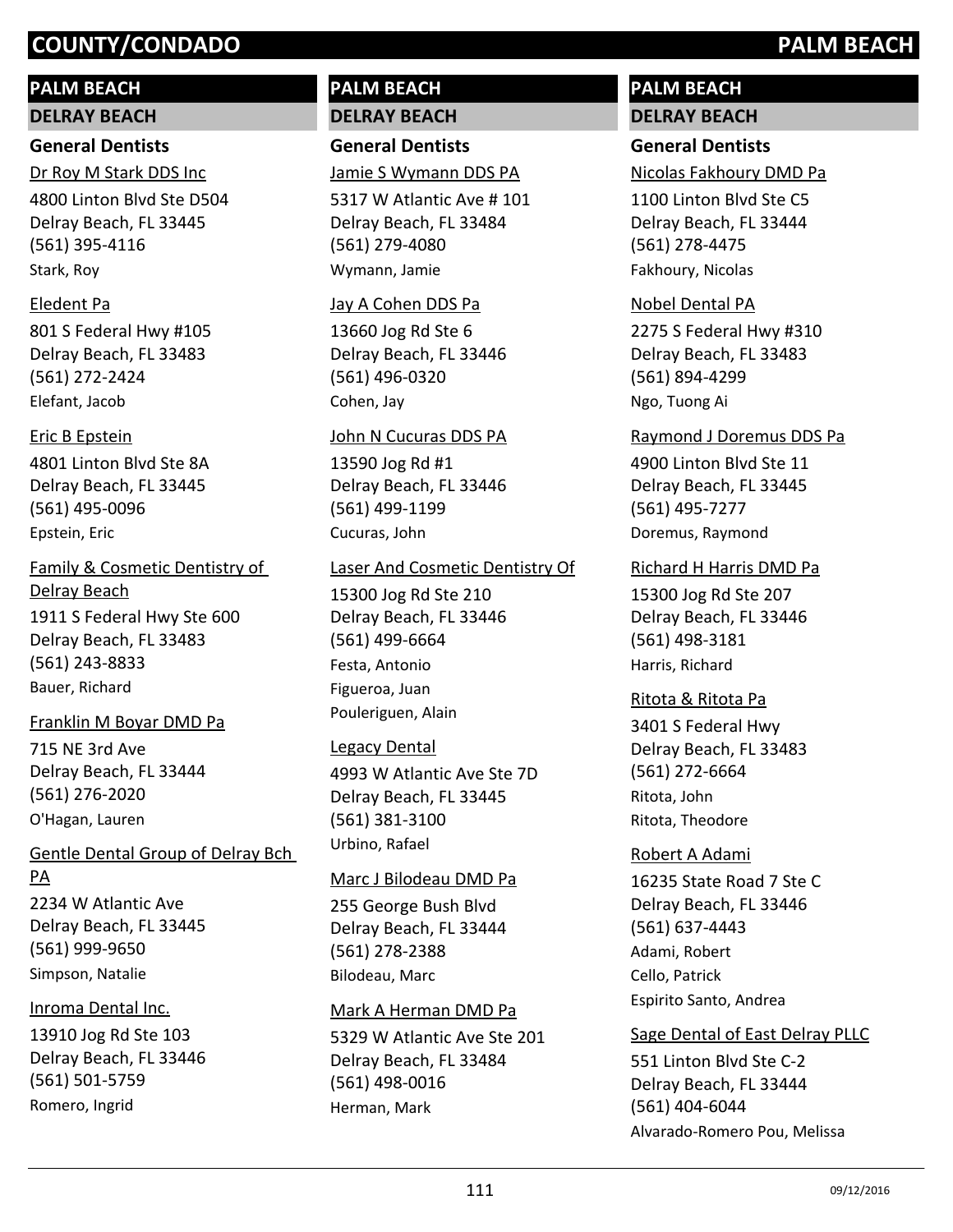# **PALM BEACH**

**DELRAY BEACH**

# **General Dentists**

Sage Dental of East Delray PLLC

551 Linton Blvd Ste C-2 Delray Beach, FL 33444 (561) 404-6044 Alvarez, Jonathan Castillo, Juan Childers, Carmen Coronado, Efrain Cruz, Antonio Daneshpajouh, Sara Darojat, Zuhdiyah Dean, Craig Driscoll, Allison Duarte, Beatriz Ghandour, Dima Gilbert, Mark Gonzales, Angelica Guerrero, Luis Gultz, Jerrold Guthrie, Kelly Hersh, Jason Horwitz, Steven Israel, Elie LePore, Krystina Ma, Robert McCallum, Tamara Moncrieffe, Tiffany Newman, David Newton, Emily Ortega, Laura Ortiz, Ana Planes, Alex Price, Dana Quick, James Rappaport, David Roshkind, David Sanches, Melanie Segui, Maikel Simpson, Natalie Sirage, Ahmed Spott, Roger

# **PALM BEACH DELRAY BEACH**

**General Dentists** Sage Dental of East Delray PLLC

551 Linton Blvd Ste C-2 Delray Beach, FL 33444 (561) 404-6044 Steiner, Samantha Van Duyne, Tracy Ziegler, Neal

#### Sage Dental of West Delray PA

13722 Jog Rd Ste B Delray Beach, FL 33446 (561) 272-9198 Alvarado-Romero Pou, Melissa Alvarez, Jonathan Ayesh, Karima Bergquist, Michael Bockian, Joshua Castillo, Juan Cherkinsky, Jordan Childers, Carmen Cowan, Marc Daneshpajouh, Sara Darojat, Zuhdiyah Dean, Craig Draizin, Claudia Driscoll, Allison Duarte, Beatriz Durkan, Marcia Fernandez-Martinez, Mariangel Garrison, Harvey Ghandour, Dima Gilbert, Mark Goldberg, Howard Gonzales, Angelica Guerrero, Luis Gul, Yousaf Guthrie, Kelly Hamed, Shirin Hoffman, Bruce Horwitz, Steven Israel, Elie Juma, Zaileen

# **PALM BEACH**

**DELRAY BEACH**

# **General Dentists**

Sage Dental of West Delray PA

13722 Jog Rd Ste B Delray Beach, FL 33446 (561) 272-9198 LePore, Krystina Ma, Robert Mohr, Eric Moncrieffe, Tiffany Naguib, Michelle Napoli, Marisa Newton, Emily Ortega, Laura Pare, Elizabeth Perez-Alamo, Jennifer Perkins, Lindsay Planes, Alex Price, Dana Rappaport, David Rezvani, Caroline Rieger, Eric Rodriguez, Ramon Roshkind, David Salazar, Cecilia Sanches, Melanie Schot, Raquel Simpson, Natalie Sirage, Ahmed Steiner, Samantha Strauss, Theodore Suarez, Henry Truong, Xen Urquiza, Yeneir Van Duyne, Tracy Villicana, Isabel Weisbrot, Bruce Winderbaum, Sasha Wooldridge, Maria Young, Summer Yu, Cynthia Ziegler, Neal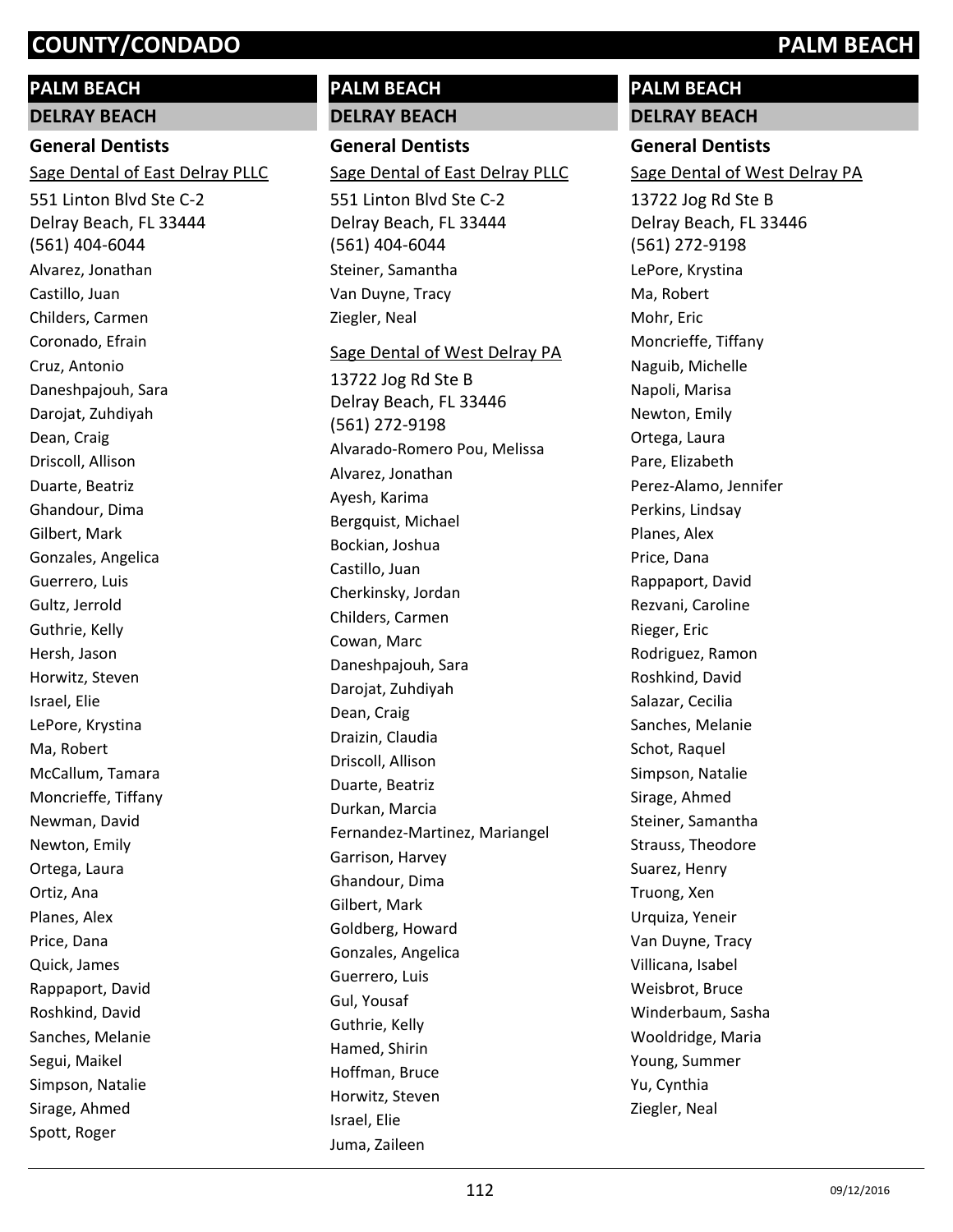# **PALM BEACH**

**DELRAY BEACH**

# **General Dentists**

Seda Dental of Delray Beach, PA

7431 W Atlantic Ave Ste 55 Delray Beach, FL 33446 (561) 499-5121 Fontecilla, Sofia Harden, Jaclyn Sher, Sydney Shin, Esther

# Shanna Lurie DDS Pa

5162 Linton Blvd Ste 104 Delray Beach, FL 33484 (561) 819-1254 Lurie, Shanna

# Shmuel Kissin DDS

2150 Lake Ida Rd Ste 8 Delray Beach, FL 33445 (561) 272-4110 Kissin, Shmuel

# South Florida Dental Associates

15204 Jog Rd Ste 301 Delray Beach, FL 33446 (561) 495-5600 Shecter, Brett

# South Florida Smiles

13590 Jog Rd Ste 1 Delray Beach, FL 33446 (561) 499-1199 Gross, Allan Ribeiro, Fabiane

# Zarina Staller DMD Pa

16950 Jog Rd Ste 106 Delray Beach, FL 33446 (561) 638-3007 Staller, Zarina

# **PALM BEACH DELRAY BEACH**

# **Oral Surgeons**

15340 Jog Rd Ste 100 Delray Beach, FL 33446 (561) 495-2099 Advanced Dentistry South Florida Specialists LLC Lennon, Henry

# Boca Jaw Surgery PA

16110 Jog Rd # 101 Delray Beach, FL 33446 (561) 499-3331 Katz, Ronald

# Dentaland Delray Beach LLC

1640 S Federal Hwy Delray Beach, FL 33483 (561) 276-5800 Grider, Joseph Saenz, Regina

# Eledent Pa

801 S Federal Hwy #105 Delray Beach, FL 33483 (561) 272-2424 Demick, Robert Norkin, Andrew

# Giancarlo Bland

15782 Viana Winds Pt Delray Beach, FL 33446 (561) 251-6405 Bland, Giancarlo

## John R. Pasqual DMD PA

4600 Linton Blvd Ste 220 Delray Beach, FL 33445 (561) 900-9080 Pasqual, John

# Marc J Bilodeau DMD Pa

255 George Bush Blvd Delray Beach, FL 33444 (561) 278-2388 Rouleau, Christian

# **PALM BEACH DELRAY BEACH**

# **Oral Surgeons**

# OMSA CORP PA

505 SE 6th Ave Delray Beach, FL 33483 (561) 278-0004 Perez, Ramon Perez-Garcia, Ramon

# OMSA Delray Beach PA

505 SE 6th Ave Delray Beach, FL 33483 (561) 278-0004 Perez, Ramon Perez-Garcia, Ramon

# Sage Dental of East Delray PLLC

551 Linton Blvd Ste C-2 Delray Beach, FL 33444 (561) 404-6044 Stewart, Stanley

# Sage Dental of West Delray PA

13722 Jog Rd Ste B Delray Beach, FL 33446 (561) 272-9198 Garvar, Lanny Grande, Federico Rand, Matthew Segui, Maikel Seider, Paul Stewart, Stanley

# **Prosthodontists**

Sage Dental of East Delray PLLC

551 Linton Blvd Ste C-2 Delray Beach, FL 33444 (561) 404-6044 Vera, Anny

# Sage Dental of West Delray PA

13722 Jog Rd Ste B Delray Beach, FL 33446 (561) 272-9198 Vera, Anny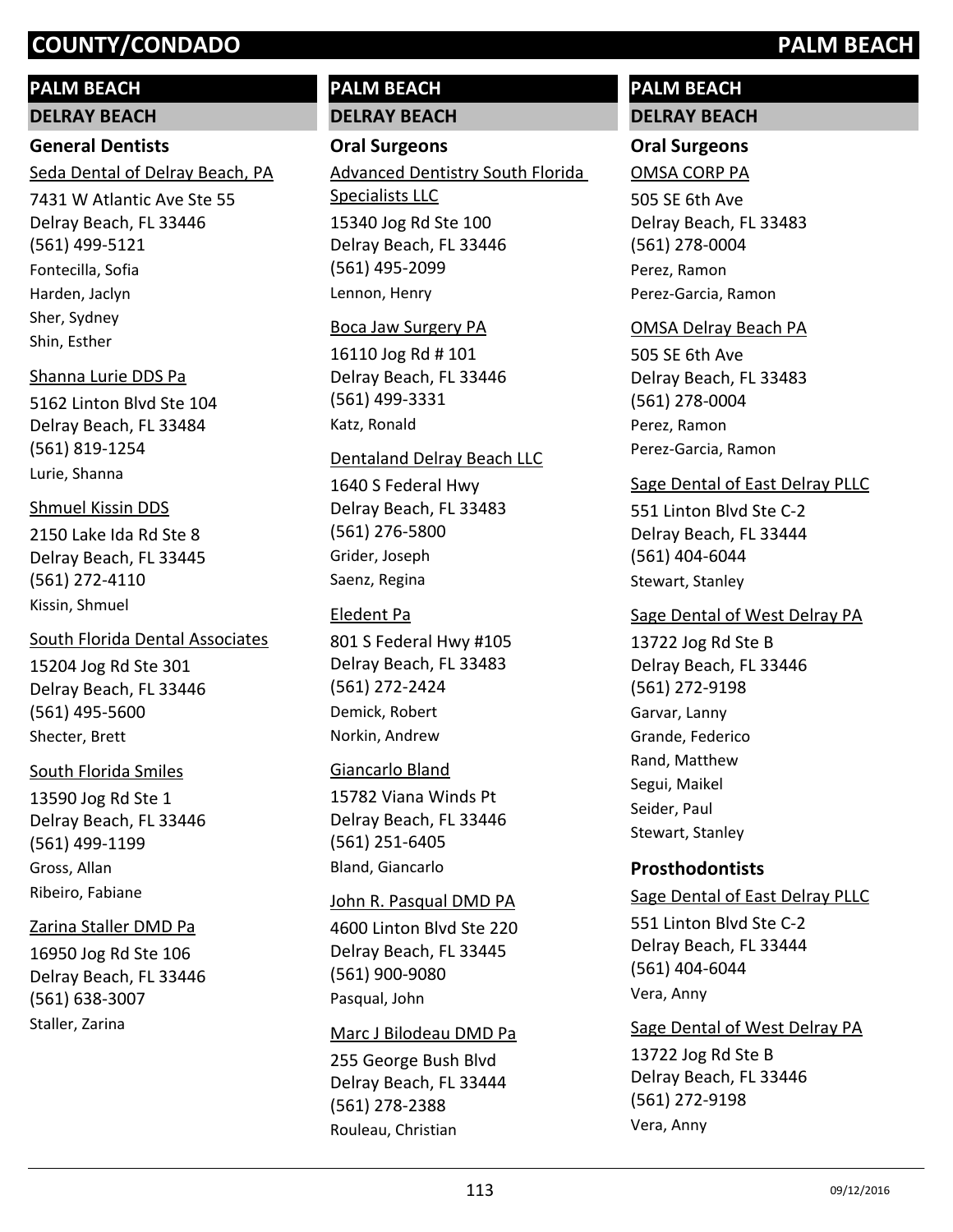# **PALM BEACH**

**GREEN ACRES**

#### **General Dentists**

6336 Forest Hill Blvd Green Acres, FL 33415 (561) 642-1177 Dental Works Studio of West Palm Beach PA Ortega Perez, Claudia

## **GREENACRES**

**General Dentists** 6427 Lake Worth Rd Greenacres, FL 33463 (561) 649-6446 Family Dentistry of South Florida Stein, Ilya

4750 S Jog Rd Greenacres, FL 33467 (561) 432-1718 Fernando L Figueroa DDS Pa Figueroa, Fernando

5200 10th Ave N Greenacres, FL 33463 (561) 653-1206 J W Medlock Enterprises PA Assi, Tarek

#### Lawrence M Rosen DDS

2926 S Jog Rd Greenacres, FL 33467 (561) 965-3066 Rosen, Lawrence

#### Mil-Lake Dental Pa

6137 Lake Worth Rd Greenacres, FL 33463 (561) 357-1009 Victome, Robert

#### NICE SMILE DENTAL, LLC

4519 Lake Worth Rd Greenacres, FL 33463 (561) 530-3705 Weisbrot, Bruce

# **PALM BEACH JUNO BEACH**

**General Dentists**

Dr David Scott Scherer DDS

14050 US Highway 1 Juno Beach, FL 33408 (561) 420-0770 Scherer, David

#### **Prosthodontists**

825 Donald Ross Rd Juno Beach, FL 33408 (561) 630-8668 Craig Segal Segal, Craig

### **JUPITER**

## **General Dentists**

1620 N US Highway 1 Ste 7 Jupiter, FL 33469 (561) 744-0677 Al Villalobos DMD Pa Villalobos, Albert

654 W Indiantown Rd Ste 105 Jupiter, FL 33458 (561) 601-2289 Angelo Forte DMD Pa Forte, Angelo

#### Bruce Lein DDS

825 S US Highway 1 Ste 250 Jupiter, FL 33477 (561) 744-6121 Lein, Bruce

#### Da Vinci Dental PA

200 S Central Blvd Ste A Jupiter, FL 33458 (561) 222-2040 Dimeo, Brian Jackson, David Roshkind, David Sarno, John

# **PALM BEACH JUPITER**

**General Dentists** Daniel J Bartus Jr DMD Pa

2532 W Indiantown Rd # A6 Jupiter, FL 33458 (561) 746-1226 Bartus, Daniel

#### Deborah V Balik

224 S Old Dixie Hwy Jupiter, FL 33458 (561) 748-4488 Balik, Deborah

#### Dental Healing Arts

4600 Military Trl Ste 210 Jupiter, FL 33458 (561) 626-6166 Fotek, Ilona

#### Dentistry By Design

3889 Military Trl Jupiter, FL 33458 (561) 406-6070 Boscio, Isabel Bowers, Melissa

## Dr John Sarno DMD LLC

4600 Military Trl Ste 114 Jupiter, FL 33458 (561) 557-4159 Sarno, John

#### Fredrick Dental

10156 W Indiantown Rd Jupiter, FL 33478 (561) 743-6700 Fredrick, Jason

#### Gloria M Barredo Dmd

920 W Indiantown Rd Ste 108 Jupiter, FL 33458 (561) 741-8008 Barredo, Gloria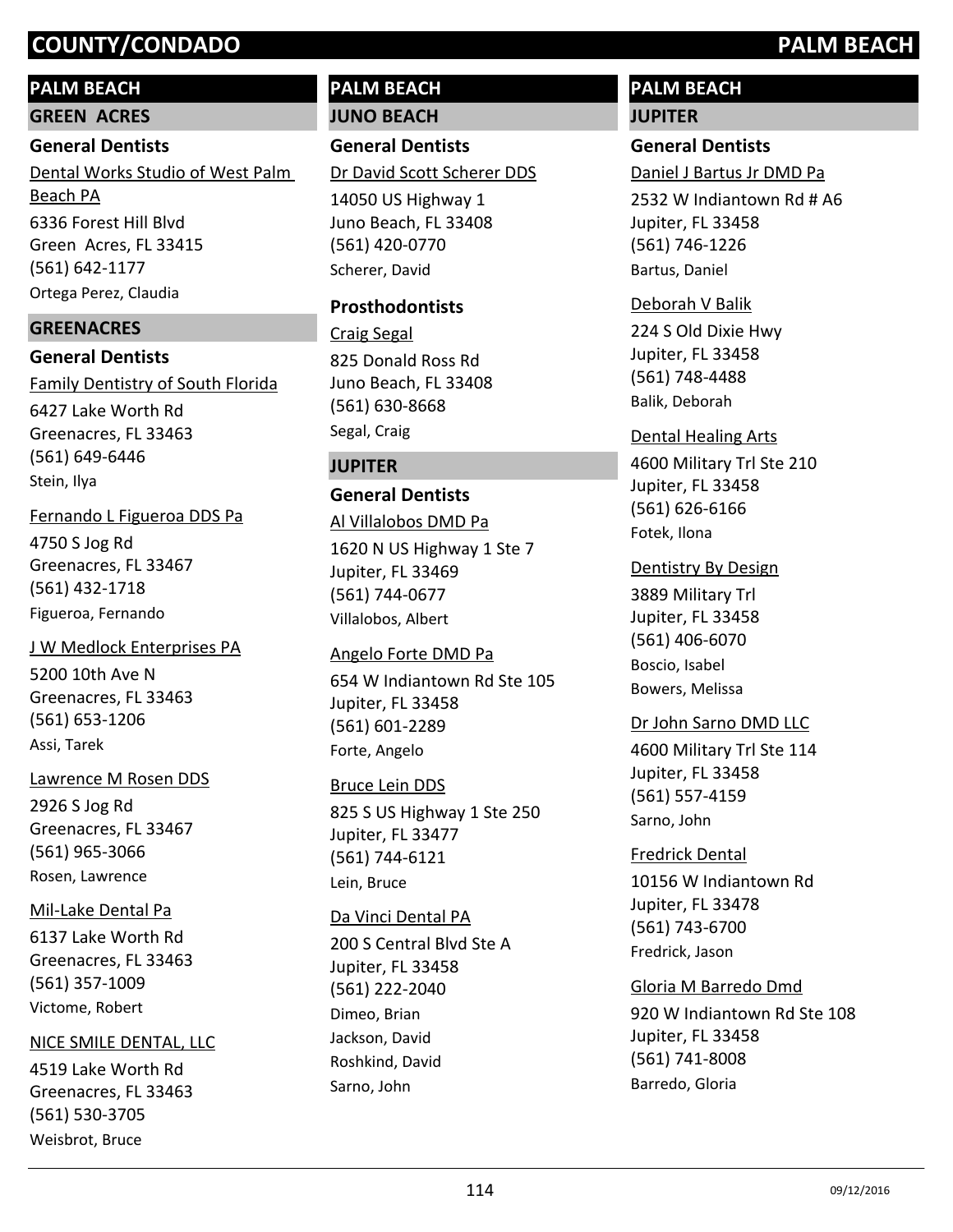# **PALM BEACH**

#### **JUPITER**

#### **General Dentists**

116 Intracoastal Pointe Dr Jupiter, FL 33477 (561) 935-4861 Gruner Dentistry Cameron, Robert Dooley, Jill

#### Harbor Breeze Dental Care

1317 W Indiantown Rd Ste 200 Jupiter, FL 33458 (561) 316-4260 Kubiliun, Mark

#### Jacob Leibovici MS DDS

1155 Main St Ste 105 Jupiter, FL 33458 (561) 420-8888 Durve, Aparna Gollob, Harrison Leibovici, Jacob Planes, Alex

#### Jaishil PLLC

759 Parkway Ste 102 Jupiter, FL 33477 (561) 744-3646 Chokshi, Payal

#### Jay Alan Gelman Pa

4600 Military Trl Ste 210 Jupiter, FL 33458 (561) 626-6116 Gelman, Jay

#### Jupiter Dental Care Llc

4425 Military Trl Ste 101 Jupiter, FL 33458 (561) 748-5099 Guerra, Vincent

# **PALM BEACH JUPITER**

# **General Dentists**

Jupiter Dental Group PA

175 Toney Penna Dr #105 Jupiter, FL 33458 (561) 745-3118 Alvarez, Jose Bentsi-Enchill, Flora Burke, Dave Gallo, Donald McCosh, Fernanda Pecora, Jefferson Rezaie, Azadeh Vera, Anny

#### Jupiter Family Dentistry

6779 W Indiantown Rd Ste 17 Jupiter, FL 33458 (561) 746-2332 Wolfe, Donald

#### KA Dental Group Jupiter PA

3755 Military Trl Ste B2 Jupiter, FL 33458 (561) 743-2699 Patel, Aditi Patel, Krunal

#### Kurt O Bally DMD Pa

4050 S US Highway 1 Ste 322 Jupiter, FL 33477 (561) 691-6055 Bally, Kurt

#### M Cosmetic & Family Dentistry PA

425 Greenwich Cir Ste 101-102 Jupiter, FL 33458 (561) 653-1163 Meinbach, Kenneth

#### Main Street Childrens Dentistry

5440 Military Trail Ste 11 Jupiter, FL 33458 (561) 745-3118 Burke, Dave

# **PALM BEACH**

# **JUPITER**

# **General Dentists**

Marvin R Feldman DMD Pa

224 S Old Dixie Hwy Jupiter, FL 33458 (561) 748-4488 Feldman, Marvin

#### Oasis Family Dental Spa LLC

1096 W Indiantown Rd Ste 200 Jupiter, FL 33458 (561) 427-0070 Bates, Barbara

#### Pamela B Bell DDS PA

401 Maplewood Dr Ste 9 Jupiter, FL 33458 (561) 747-8808 Bell, Pamela

#### Sage Dental of Jupiter Indiantown

6390 Indiantown Rd #32 Jupiter, FL 33458 (561) 741-7142 Alvarado-Romero Pou, Melissa Alvarez, Jonathan Bergquist, Michael Bockian, Joshua Castillo, Juan Cherkinsky, Jordan Childers, Carmen Cowan, Marc Cruz, Antonio Daneshpajouh, Sara Darojat, Zuhdiyah Davis, Deborah Dean, Craig Draizin, Claudia Duarte, Beatriz Fernandez-Martinez, Mariangel Fonas, Lisa Ghandour, Dima Gilbert, Mark Gonzales, Angelica Gul, Yousaf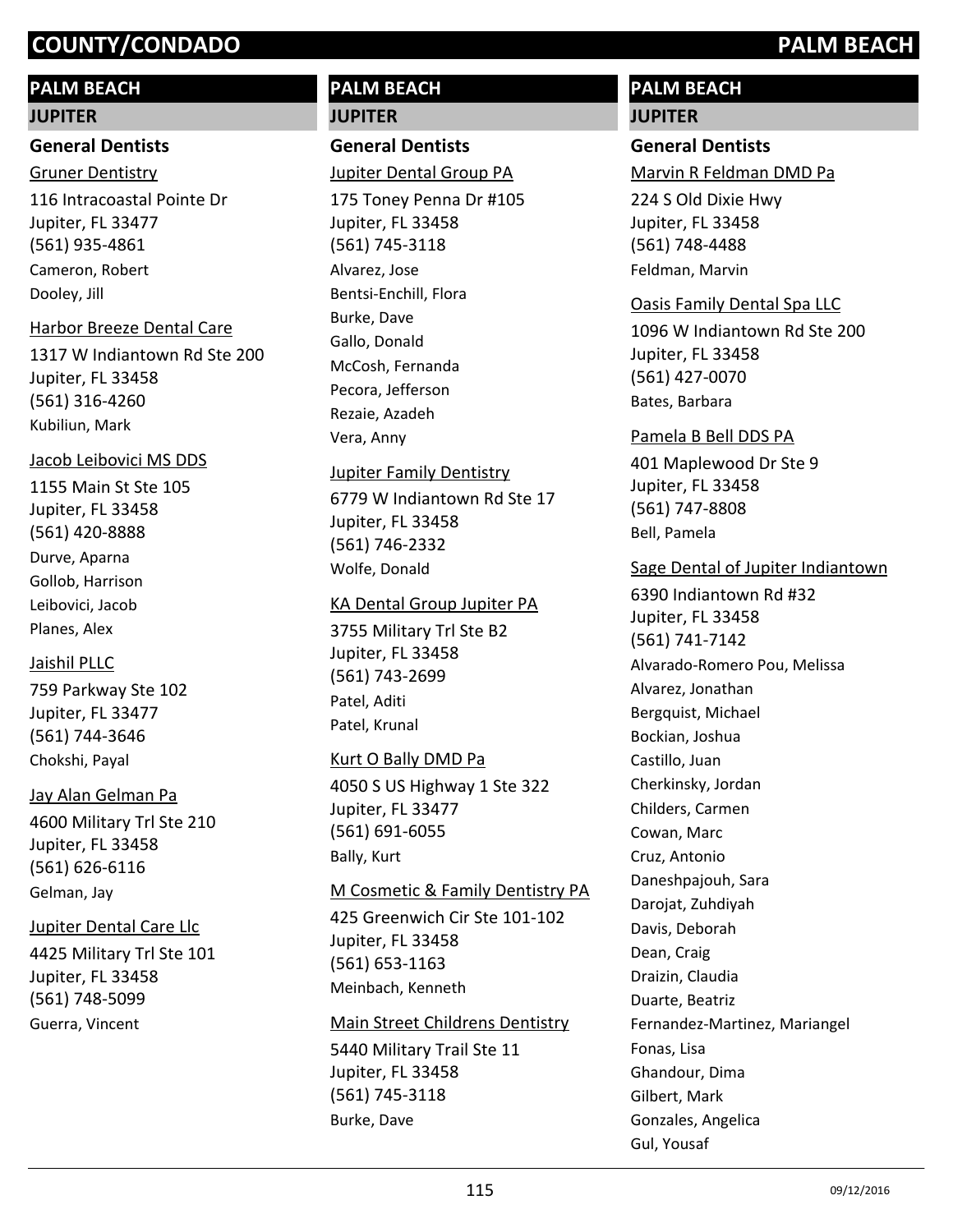# **PALM BEACH**

#### **JUPITER**

### **General Dentists**

Sage Dental of Jupiter Indiantown

6390 Indiantown Rd #32 Jupiter, FL 33458 (561) 741-7142 Guthrie, Kelly Hamed, Shirin Horwitz, Steven Israel, Elie Juma, Zaileen LePore, Krystina Ma, Robert Mohr, Eric Moncrieffe, Tiffany Napoli, Marisa Newton, Emily Ortega, Laura Pare, Elizabeth Perez-Alamo, Jennifer Perkins, Lindsay Planes, Alex Price, Dana Quick, James Rand, Matthew Rappaport, David Rezvani, Caroline Rieger, Eric Rodriguez, Mayra Rodriguez, Ramon Roshkind, David Sanches, Melanie Simpson, Natalie Sirage, Ahmed Steiner, Samantha Truong, Xen Urquiza, Yeneir Van Duyne, Tracy Weisbrot, Bruce Winderbaum, Sasha Wooldridge, Maria Young, Summer Yu, Cynthia

# **PALM BEACH JUPITER**

## **General Dentists**

Sage Dental of Jupiter Indiantown

6390 Indiantown Rd #32 Jupiter, FL 33458 (561) 741-7142 Ziegler, Neal

#### Sage Dental Of Jupiter PLLC

451 University Blvd Ste 101 Bldg 3 Jupiter, FL 33458 (561) 427-6850 Alvarado-Romero Pou, Melissa Alvarez, Jonathan Azari, Scott Bergquist, Michael Bockian, Joshua Castillo, Juan Cherkinsky, Jordan Childers, Carmen Cowan, Marc Daneshpajouh, Sara Darojat, Zuhdiyah Dean, Craig Draizin, Claudia Driscoll, Allison Duarte, Beatriz Fernandez-Martinez, Mariangel Ghandour, Dima Gilbert, Mark Goldberg, Howard Gonzales, Angelica Guerrero, Luis Gul, Yousaf Guthrie, Kelly Hamed, Shirin Hoffman, Bruce Horwitz, Steven Israel, Elie Juma, Zaileen LePore, Krystina Ma, Robert Mohr, Eric Moncrieffe, Tiffany

# **PALM BEACH**

# **JUPITER General Dentists**

451 University Blvd Ste 101 Bldg 3 Jupiter, FL 33458 (561) 427-6850 Sage Dental Of Jupiter PLLC Naguib, Michelle Newton, Emily Ortega, Laura Pare, Elizabeth Perkins, Lindsay Planes, Alex Popper, Drew Price, Dana Rappaport, David Rezvani, Caroline Rieger, Eric Rodriguez, Ramon Roshkind, David Salazar, Cecilia Sanches, Melanie Simpson, Natalie Sirage, Ahmed Steiner, Samantha Strauss, Theodore Truong, Xen Urquiza, Yeneir Van Duyne, Tracy Weisbrot, Bruce Winderbaum, Sasha Wooldridge, Maria Young, Summer Yu, Cynthia Ziegler, Neal

#### Scott Rosenberg DMD Pa

4600 Military Trl Ste 220 Jupiter, FL 33458 (561) 626-6993 Rosenberg, Scott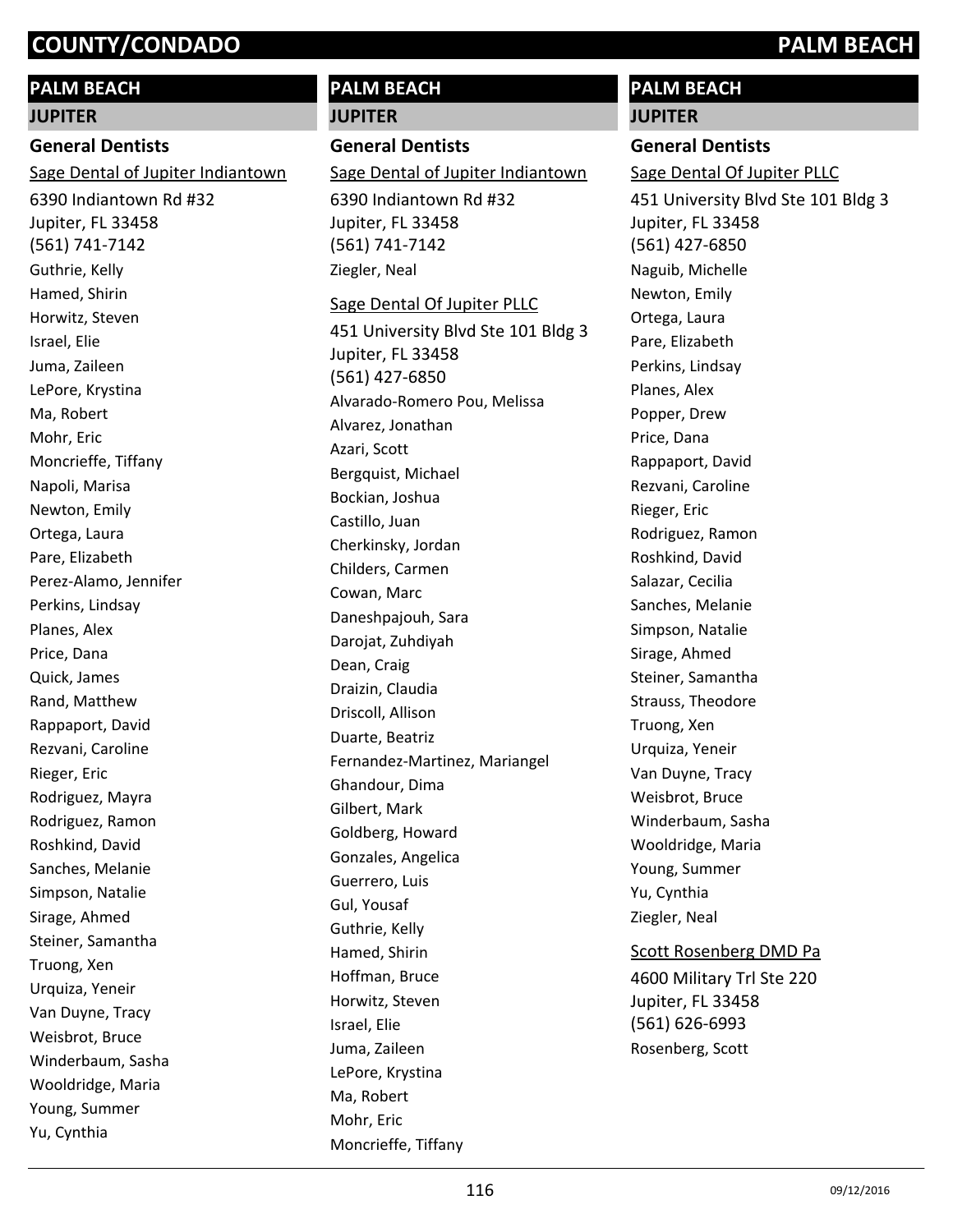# **PALM BEACH**

#### **JUPITER**

#### **General Dentists**

1230 W Indiantown Rd 3101 Jupiter, FL 33458 (561) 743-8877 Shoreline Smile Pa Riso, Jeffery

#### Smiles General & Cosmetic Dentis

4600 Military Trl Ste 219 Jupiter, FL 33458 (561) 844-0715 Kacham, Sharada

#### Southeastern Dental Associates

210 Jupiter Lks Blvd Bldg 5000 Ste 204 Jupiter, FL 33458 (561) 575-7720 Fontecilla, Sofia Harden, Jaclyn Park, Sun Sher, Sydney Shin, Esther Wang, Christina

#### Towncare Dental of Jupiter PA

5440 Military Trl Ste 11 Jupiter, FL 33458 (561) 627-6090 Alvarez, Jose

#### **Oral Surgeons**

175 Toney Penna Dr #105 Jupiter, FL 33458 (561) 745-3118 Jupiter Dental Group PA Bistritz, Jerome Patel, Nishul Rand, Matthew

# **PALM BEACH JUPITER**

### **Oral Surgeons**

24 N Loxahatchee Dr Ste 1 Jupiter, FL 33458 (561) 622-9065 Profiles II Oral & Facial Surgery Center Charles, Makepeace Grande, Federico

#### Sage Dental of Jupiter Indiantown

6390 Indiantown Rd #32 Jupiter, FL 33458 (561) 741-7142 Garvar, Lanny Grande, Federico Stewart, Stanley

#### Sage Dental Of Jupiter PLLC

451 University Blvd Ste 101 Bldg 3 Jupiter, FL 33458 (561) 427-6850 Bland, Giancarlo Borges, Osbel Garvar, Lanny Grande, Federico Rand, Matthew Segui, Maikel Seider, Paul Sorel, Bertrand Stewart, Stanley Trevisani, Ronald

#### South Florida Oral Maxillofacial

1025 Military Trl Ste 110 Jupiter, FL 33458 (561) 743-8311 Guzman, Jeronimo Thompson, Travis Weinstein, Paul

# **PALM BEACH**

#### **JUPITER**

### **Prosthodontists**

Sage Dental of Jupiter Indiantown

6390 Indiantown Rd #32 Jupiter, FL 33458 (561) 741-7142 Vera, Anny

#### Sage Dental Of Jupiter PLLC

451 University Blvd Ste 101 Bldg 3 Jupiter, FL 33458 (561) 427-6850 Vera, Anny

#### **LAKE PARK**

### **General Dentists**

700 N Federal Hwy Lake Park, FL 33403 (561) 842-4858 Jerry W Krape Krape, Jerry

#### **Prosthodontists**

1535 Prosperity Farms Rd Lake Park, FL 33403 (561) 848-0087 Florida Dental Institute Of Lake Park Inc Rodriguez, Armando

### **LAKE WORTH**

## **General Dentists**

#### Alpha Dental, PLLC

9897 Lake Worth Rd Ste 108 Lake Worth, FL 33467 (561) 422-9938 Perkins, Lindsay Rodriguez, Margarita Wolk, Rachel Zelazek, Bruce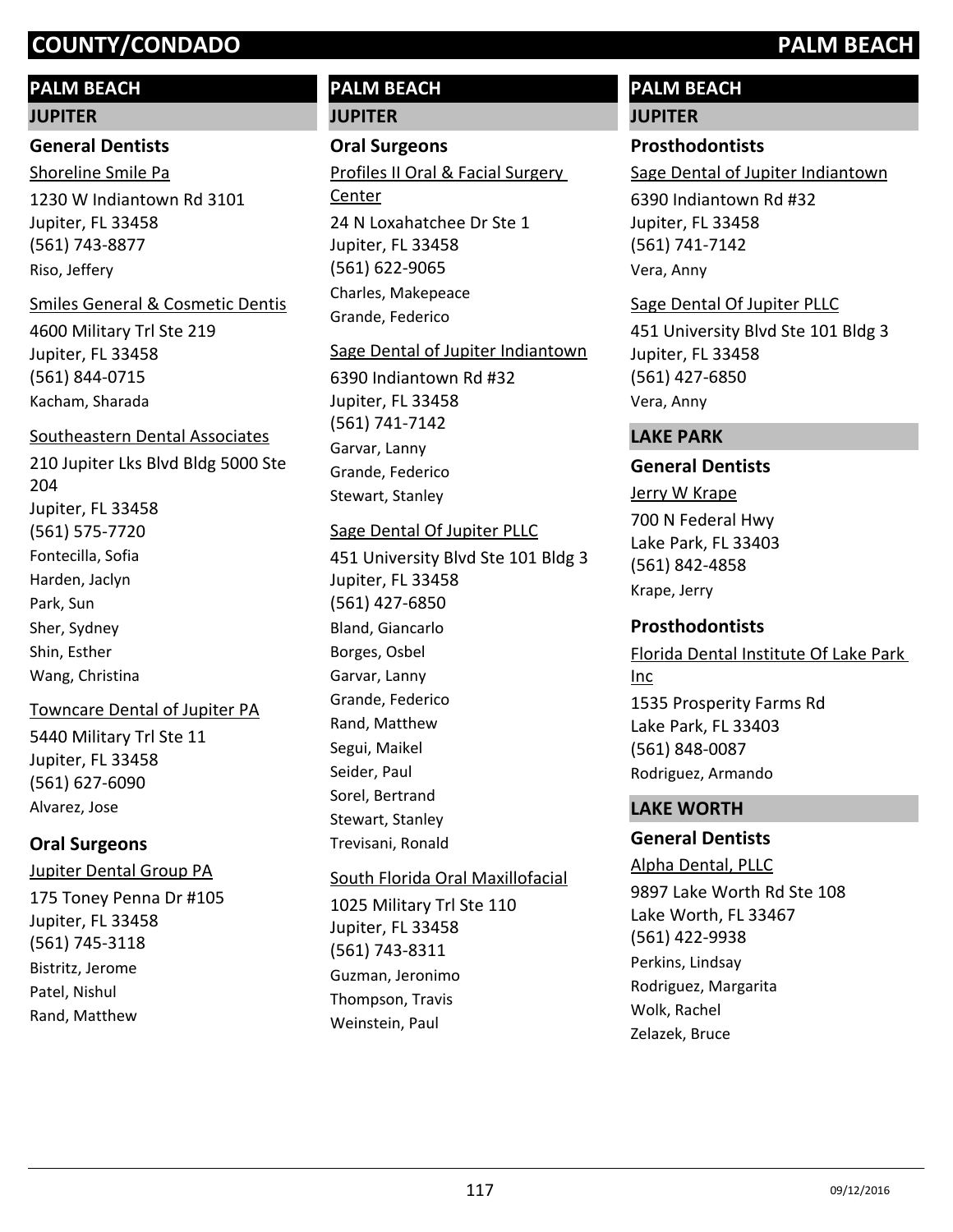## **PALM BEACH**

**LAKE WORTH**

### **General Dentists**

6346 Lantana Rd Ste 68 Lake Worth, FL 33463 (561) 439-5100 Andrew R Rogers DDS Rogers, Andrew

#### Anitha Reddy DMD Pa

5700 Lake Worth Rd Ste 102 Lake Worth, FL 33463 (561) 965-1254 Reddy, Anitha

#### Ann M Dibella DMD

415 S Federal Hwy Ste 1 Lake Worth, FL 33460 (661) 588-1701 Dibella, Ann

#### Atlantis Dental Care PA

5851 S Congress Ave Lake Worth, FL 33462 (561) 965-9988 Patel, Yagi

## Big Smile Dentistry

4481 Lake Worth Rd Ste B Lake Worth, FL 33461 (561) 331-3013 Akel, Rasmi Cortes, Astrid

#### Bruce S Zelazek DDS Pa

7689 Lake Worth Rd Lake Worth, FL 33467 (561) 966-5577 Zelazek, Bruce

#### Charles G Sandell DMD

4949 S Congress Ave Lake Worth, FL 33461 (561) 439-1023 Sandell, Charles

# **PALM BEACH LAKE WORTH**

# **General Dentists**

5516 S State Rd 7 #132 Lake Worth, FL 33449 (561) 223-1025 Comfortable Care Dental Health Professio Badger, Leonard Bozorg, Tarranay Ehlers, Scott Irving, Bizu Lorenzo-Machado, Katherine

#### Comprehensive Smile Design Pa

225 S Federal Hwy Lake Worth, FL 33460 (561) 582-1911 Sirivolu, Sunitha

#### Contes Dental Group

4801 S Congress Ave Ste 202 Lake Worth, FL 33461 (561) 969-2696 Conte, Eugenio

#### Dennis Hernandez DMD Pa

1332 N Federal Hwy Lake Worth, FL 33460 (561) 585-6453 Hernandez, Dennis

#### Emilia Isaza DDS PA

325 S Dixie Hwy Ste 5 Lake Worth, FL 33460 (561) 202-9190 Isaza, Emilia

#### Florida Dental & Denture Ctr Iv

1622 N Federal Hwy Lake Worth, FL 33460 (561) 582-3331 Semeah, Yves

# **PALM BEACH LAKE WORTH**

### **General Dentists**

Geneva White DMD Pa

5970 S Jog Rd Ste E Lake Worth, FL 33467 (561) 434-4344 White, Geneva

# Gentle Dental Group Of Boynton Bch

7138 S Military Trl Lake Worth, FL 33463 (561) 433-9600 PA Hoffman, Bruce

# Integral Clinic - Sanitas Group

2311 10th Ave N Ste 14 Lake Worth, FL 33461 (561) 540-4446 Agreda, Angel Isaza, Emilia Ly, Danny Martin, Carrie

#### Jacqueline Molina Wasserman Pa

7378 Lake Worth Rd Lake Worth, FL 33467 (561) 968-7050 Fernandez-Martinez, Mariangel Fine, David Molina-Wasserman, Jacqueline

#### Katie M Rand DMD PA

8855 Hypoluxo Rd Lake Worth, FL 33467 (561) 304-3800 Rand, Katie

#### Keith R Wolfe DMD

6801 Lake Worth Rd Ste 222 Lake Worth, FL 33467 (561) 964-2335 Wolfe, Keith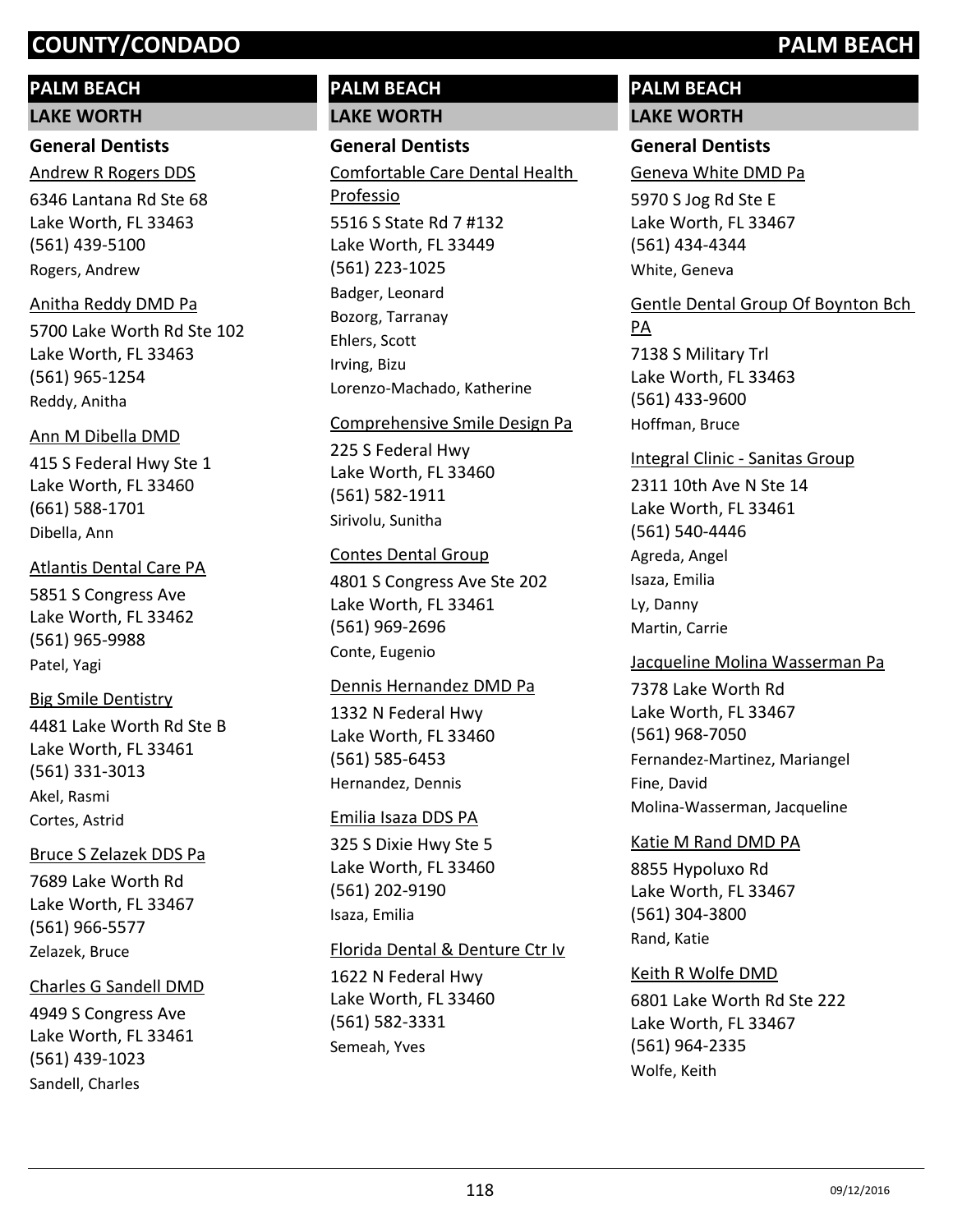# **PALM BEACH**

#### **LAKE WORTH**

#### **General Dentists**

2411 10th Ave N Lake Worth, FL 33461 (561) 304-1414 Marc Anderson Anderson, Marc Liendo, Fabiola Sley, Allison

#### Mark W Sheridan DDS

1300 N Federal Hwy Ste 4 Lake Worth, FL 33460 (561) 585-8900 Sheridan, Marc

#### Miguel Ferrer DDS Pa

6462 Lake Worth Rd Lake Worth, FL 33463 (561) 641-8985 Ferrer, Miguel

#### Palms Dental Care PLLC

8918 Lantana Rd Ste B Lake Worth, FL 33467 (561) 801-1044 Kromrey, Kyle

#### Pedro L Castillo DDS

1300 N Federal Hwy Ste 1 Lake Worth, FL 33460 (561) 540-1040 Castillo, Pedro Hejeile, Diana

#### Richard A Steinfeld DMD Pa

6169 S Jog Rd Ste B2 Lake Worth, FL 33467 (561) 965-3933 Steinfeld, Richard

#### Sachs Dental Center Pa

9835 Lake Worth Rd Ste 8 Lake Worth, FL 33467 (561) 434-3055 Feiner, Jaymie

# **PALM BEACH LAKE WORTH**

**General Dentists**

# Sachs Dental Center Pa

9835 Lake Worth Rd Ste 8 Lake Worth, FL 33467 (561) 434-3055 Sachs, David Sachs, Randy

#### Sage Dental Lake Worth PA

1922 Lake Worth Rd Lake Worth, FL 33461 (561) 547-5597 Alvarado-Romero Pou, Melissa Alvarez, Jonathan Bergquist, Michael Bockian, Joshua Castillo, Juan Cherkinsky, Jordan Childers, Carmen Cowan, Marc Daneshpajouh, Sara Darojat, Zuhdiyah Dean, Craig Draizin, Claudia Duarte, Beatriz Fernandez-Martinez, Mariangel Ghandour, Dima Gilbert, Mark Goldberg, Howard Gonzales, Angelica Green, Beverly Guerrero, Luis Gul, Yousaf Guthrie, Kelly Hamed, Shirin Helmy, James Hoffman, Bruce Horwitz, Steven Israel, Elie Juma, Zaileen LePore, Krystina Ma, Robert Mohr, Eric

# **PALM BEACH LAKE WORTH**

# **General Dentists**

Sage Dental Lake Worth PA

1922 Lake Worth Rd Lake Worth, FL 33461 (561) 547-5597 Moncrieffe, Tiffany Naguib, Michelle Napoli, Marisa Newton, Emily Ortega, Laura Pare, Elizabeth Perkins, Lindsay Planes, Alex Price, Dana Rappaport, David Rezvani, Caroline Rieger, Eric Rodriguez, Ramon Roshkind, David Salazar, Cecilia Sanches, Melanie Shanice, Strong Simpson, Natalie Sirage, Ahmed Steiner, Samantha Strauss, Theodore Truong, Xen Urquiza, Yeneir Van Duyne, Tracy Weisbrot, Bruce Winderbaum, Sasha Wooldridge, Maria Young, Summer Yu, Cynthia

## Sage Dental of Boynton Beach PA

6626 Hypoluxo Rd # A1 Lake Worth, FL 33467 (561) 433-9600 Alvarado-Romero Pou, Melissa Alvarez, Jonathan Bergquist, Michael Bockian, Joshua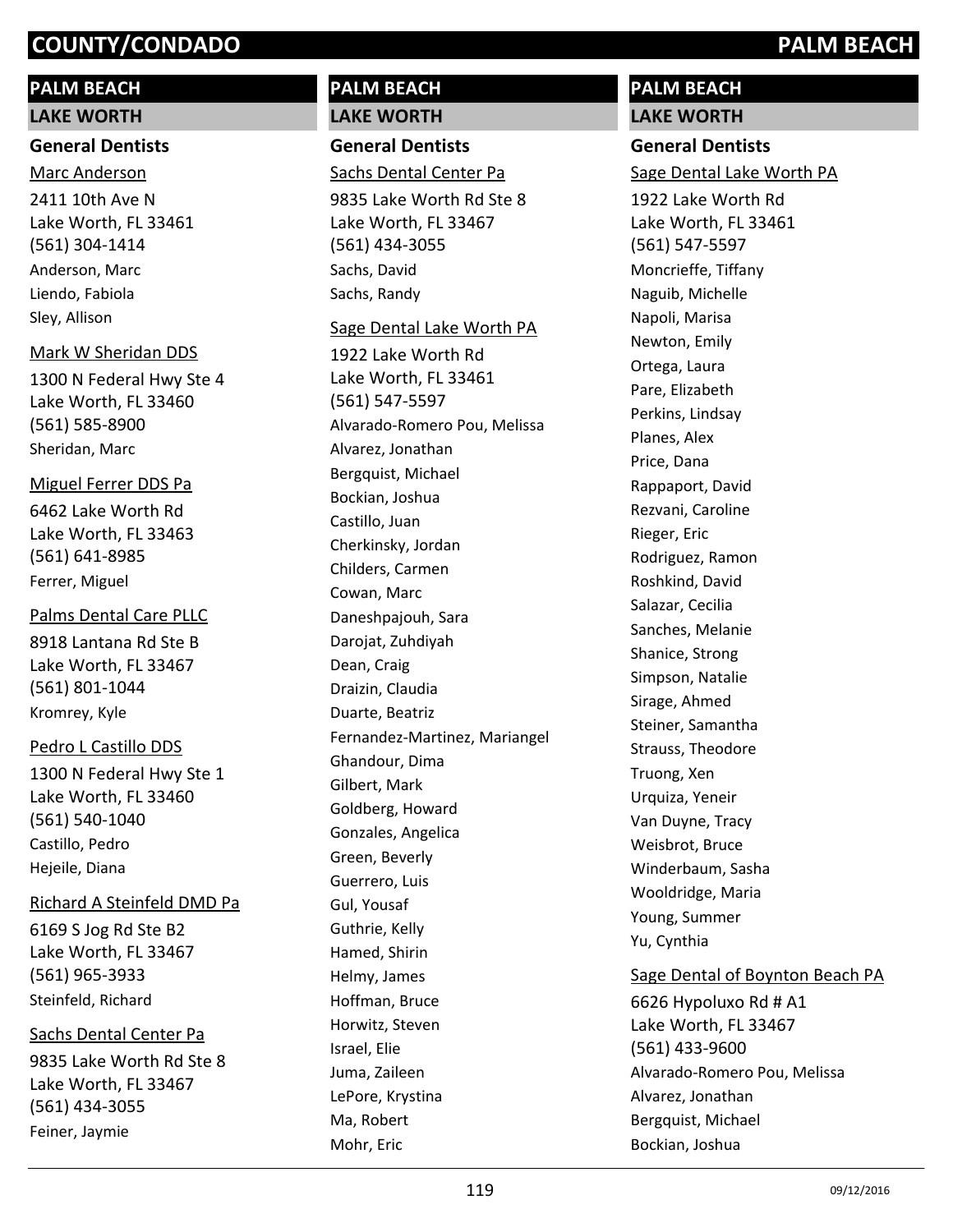# **PALM BEACH**

**LAKE WORTH**

# **General Dentists**

Sage Dental of Boynton Beach PA

6626 Hypoluxo Rd # A1 Lake Worth, FL 33467 (561) 433-9600 Castillo, Juan Cherkinsky, Jordan Childers, Carmen Contestable, Clement Correia, Philip Cowan, Marc Daneshpajouh, Sara Darojat, Zuhdiyah Dean, Craig Draizin, Claudia Duarte, Beatriz Fernandez-Martinez, Mariangel Ghandour, Dima Gilbert, Mark Goldberg, Howard Gonzales, Angelica Guerrero, Luis Gul, Yousaf Guthrie, Kelly Hamed, Shirin Horwitz, Steven Israel, Elie Juma, Zaileen LePore, Krystina Ma, Robert Mohr, Eric Moncrieffe, Tiffany Naguib, Michelle Napoli, Marisa Newton, Emily Ortega, Laura Pare, Elizabeth Perez-Alamo, Jennifer Perkins, Lindsay Planes, Alex Popper, Drew Price, Dana

# **PALM BEACH LAKE WORTH**

# **General Dentists**

Sage Dental of Boynton Beach PA

6626 Hypoluxo Rd # A1 Lake Worth, FL 33467 (561) 433-9600 Rappaport, David Rezvani, Caroline Rieger, Eric Rodriguez, Margarita Rodriguez, Ramon Roshkind, David Salazar, Cecilia Sanches, Melanie Simpson, Natalie Sirage, Ahmed Steiner, Samantha Strauss, Theodore Truong, Xen Urquiza, Yeneir Van Duyne, Tracy Viener, Alfred Weisbrot, Bruce Winderbaum, Sasha Wooldridge, Maria Young, Summer Yu, Cynthia

## Solutions Dental Office

3095 S Military Trl Ste 22 Lake Worth, FL 33463 (561) 432-1800 Galeano, Nubia

#### Soma Smiles Inc

3580 Lake Worth Rd Lake Worth, FL 33461 (561) 425-5090 Akel, Rasmi Rodriguez, Narda

# **PALM BEACH**

# **LAKE WORTH**

## **General Dentists**

Suarez Dental Inc

4801 S Congress Ave Ste 202 Lake Worth, FL 33461 (561) 969-2696 Suarez, Henry

#### Sunset Smiles Care Center

6266 S Congress Ave Ste L16 Lake Worth, FL 33462 (561) 969-3936 Velasquez, Luis

#### SUPREME CARE DENTAL

7138 S Military Trail #19 Lake Worth, FL 33463 (561) 296-5557 Leibovici, Jacob

#### SUPREME CARE DENTAL

7138 S Military Trl Lake Worth, FL 33463 (561) 296-5557 Crane, Steven

#### Vincent M Dolce DMD Pa Inc

9897 Lake Worth Rd #108 Lake Worth, FL 33467 (561) 969-1001 Pelton, Ivan

4075 State Road 7 Ste H2 Lake Worth, FL 33449 (561) 514-8808 Wycliffe Dental Ctr Lai, Robert

## **Oral Surgeons**

7378 Lake Worth Rd Lake Worth, FL 33467 (561) 968-7050 Jacqueline Molina Wasserman Pa Norkin, Andrew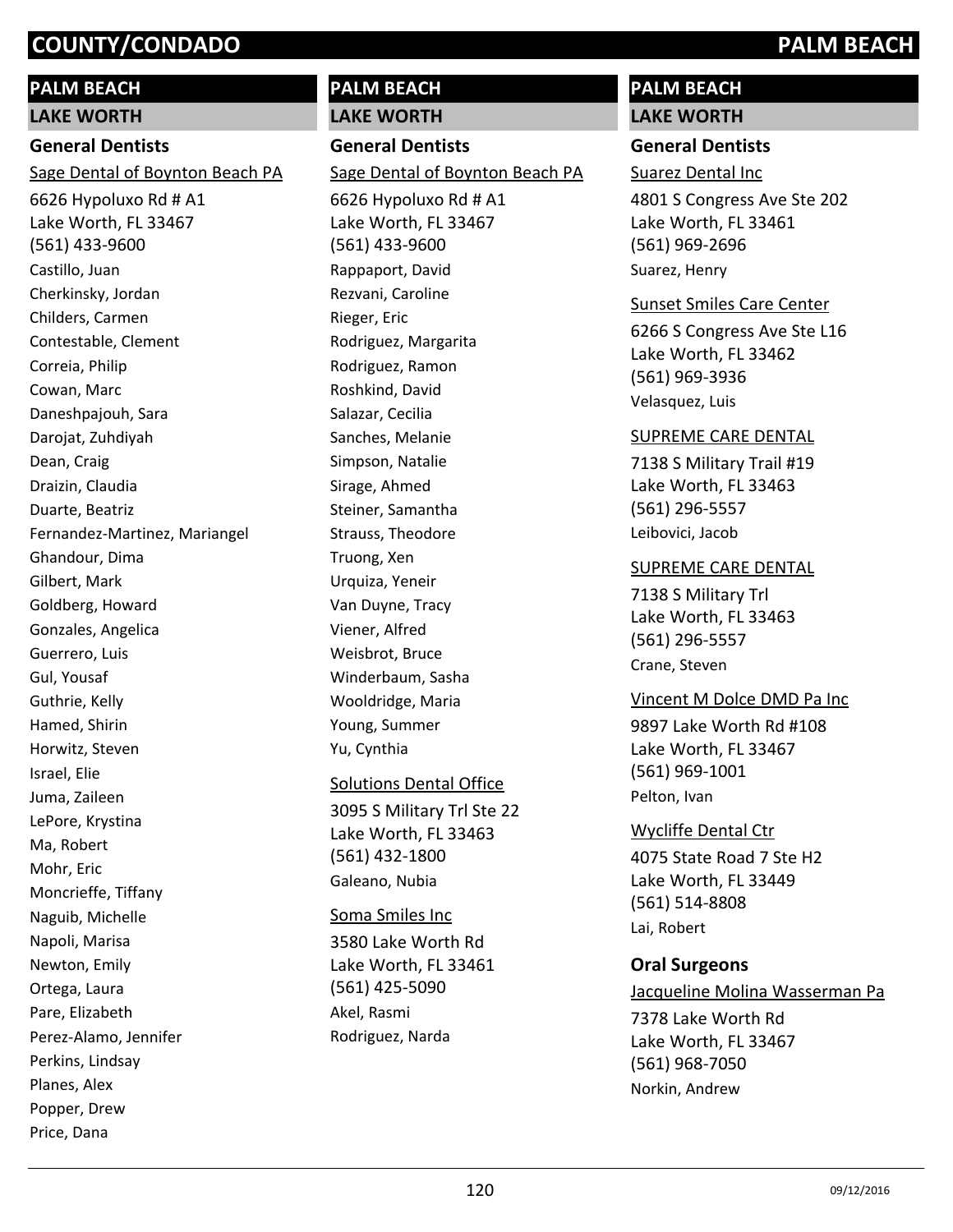# **PALM BEACH**

## **LAKE WORTH**

# **Oral Surgeons**

Sage Dental Lake Worth PA

1922 Lake Worth Rd Lake Worth, FL 33461 (561) 547-5597 Garvar, Lanny Grande, Federico Rand, Matthew Seider, Paul Stewart, Stanley

## Sage Dental of Boynton Beach PA

6626 Hypoluxo Rd # A1 Lake Worth, FL 33467 (561) 433-9600 Garvar, Lanny Grande, Federico Rand, Matthew Segui, Maikel Seider, Paul Stewart, Stanley

# **Prosthodontists**

1922 Lake Worth Rd Lake Worth, FL 33461 (561) 547-5597 Sage Dental Lake Worth PA Vera, Anny

# Sage Dental of Boynton Beach PA

6626 Hypoluxo Rd # A1 Lake Worth, FL 33467 (561) 433-9600 Buitrago, Renan Vera, Anny

# **LOXAHATCHEE**

# **General Dentists**

George Estrada DMD

13005 Southern Blvd Ste 114 Loxahatchee, FL 33470 (561) 793-4477 Estrada, George

# **PALM BEACH LOXAHATCHEE**

**General Dentists** Nicolas Defabrique

7070 #3 Seminole Pratt Whitney Loxahatchee, FL 33470 (561) 798-7410 Williams, Jennifer

# **Oral Surgeons**

12959 Palms West Dr # 200 Loxahatchee, FL 33470 (561) 642-1202 Jack J Hirshcfeld DDS Pa Hirschfeld, Jack

# **NORTH PALM BEACH**

# **General Dentists**

784 US Highway 1 Ste 10 North Palm Beach, FL 33408 (561) 622-0301 Adrian Acosta Acosta, Adrian

# 429 Northlake Blvd Ste 3 North Palm Beach, FL 33408 (561) 844-6146 AMG Dental Corp Guerra, Adrian

# North Palm Beach Dentistry PLC

700 US Hwy A Ste 1 North Palm Beach, FL 33408 (561) 290-1636 Perella, Paul

# Roy Hart DDS Pa

537 US Highway 1 Ste 1 North Palm Beach, FL 33408 (561) 844-8653 Hart, Roy

# Sharon D Davis-Browne DDS Pa

721 Northlake Blvd # B1 North Palm Beach, FL 33408 (561) 842-3788 Davis-Browne, Sharon

# **PALM BEACH NORTH PALM BEACH**

# **General Dentists**

Sharon D Davis-Browne DDS Pa

721 Northlake Blvd # B1 North Palm Beach, FL 33408 (561) 842-3788

# Ted B Domanski DDS Pa

1212 US Highway 1 #B North Palm Beach, FL 33408 (561) 626-3474 Domanski, Ted

# Terrific Smiles Corp

721 US Hwy 1 #106 North Palm Beach, FL 33408 (561) 494-0299 Leibovici, Jacob

# **Prosthodontists**

712 US Highway 1 Ste 220 North Palm Beach, FL 33408 (561) 881-0067 Aleksander Vojdanoski Dental Vojdanoski, Aleksandar

# David M Skopp DDS Pa

2560 RCA Blvd Ste 105 North Palm Beach, FL 33410 (561) 799-5000 Skopp, David

# **PALM BEACH**

# **General Dentists**

Edgardo Arturo Grande DMD Pa

340 Royal Poinciana Way Ste 309 Palm Beach, FL 33480 (561) 832-6647 Grande, Edgardo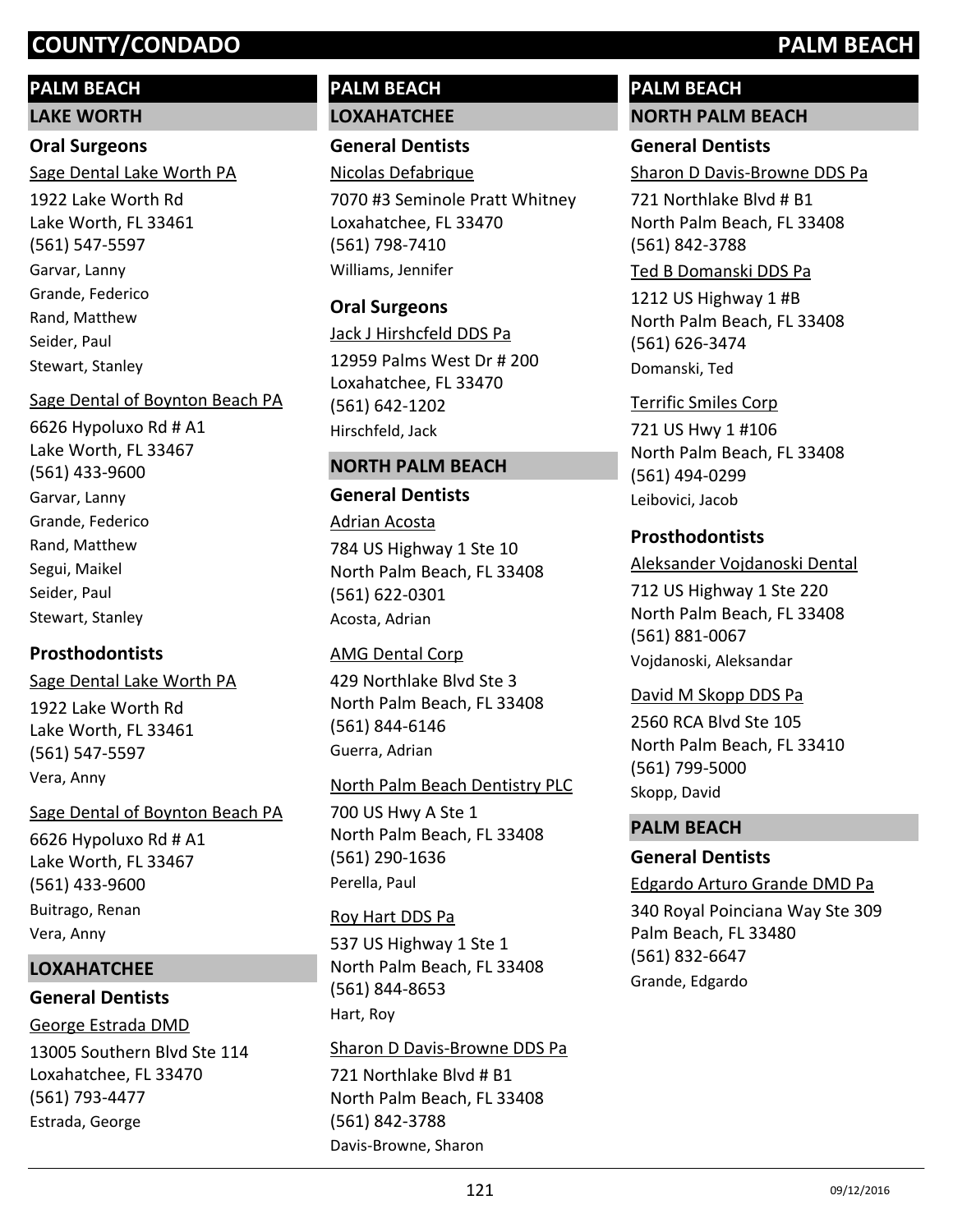## **PALM BEACH**

#### **PALM BEACH GARDENS**

#### **General Dentists**

#### Andres F Vargus DDS PA

11380 Prosperity Farms Rd Ste 115B Palm Beach Gardens, FL 33410 (561) 775-0373 Vargas, Andres

#### Arthur Alexander DDS

4362 Northlake Blvd Ste 114 Palm Beach Gardens, FL 33410 (561) 626-3424 Alexander, Arthur

#### Daniel J Castillo DMD Pa

10625 N Military Trl Ste 202 Palm Beach Gardens, FL 33410 (561) 691-6061 Castillo, Daniel

#### David S Benson DMD Pa

5604 PGA Blvd Ste 209 Palm Beach Gardens, FL 33418 (561) 627-7090 Benson, David

#### Dental Health Group

11682B US Highway 1 Ste 60 Palm Beach Gardens, FL 33408 (561) 624-2047 Brody, Robert Camejo, Joaquin Capellan, Jessica Eftekhari, Samin Gul, Yousaf Jackson, David Luba, Kevin Meinbach, Kenneth Rangel, Raul Smith, Shannon

#### Dr Florian Braich DDS Pa

9123 N Military Trl Ste 200 Palm Beach Gardens, FL 33410 (561) 627-2399 Braich, Florian

# **PALM BEACH PALM BEACH GARDENS**

**General Dentists** Family Dental Care

10625 N Military Trl Ste 201 Palm Beach Gardens, FL 33410 (561) 366-7303 Westcott, Jennifer Westcott, Michael

#### Gary Kijanka DMD

10333 N Military Trl Ste B Palm Beach Gardens, FL 33410 (561) 776-3116 Kijanka, Gary

#### Gopman & Gopman Pa

9121 N Military Trl Ste 209 Palm Beach Gardens, FL 33410 (561) 694-8380 Gopman, Amy

#### J Fernando Alvarez DDS

11601 Kew Gardens Ave Ste 107 Palm Beach Gardens, FL 33410 (561) 656-5250 Alvarez, Jose

#### James Chen

1983 PGA Blvd Ste 101 Palm Beach Gardens, FL 33408 (561) 656-2436 Chen Jr, James

#### KA Dental Group PA

9810 Highway A1A Alt Ste 106 Palm Beach Gardens, FL 33410 (561) 624-7988 Patel, Aditi Patel, Krunal

#### Kaufman & Strauss Pa

11380 Prosperity Farms Rd Ste 108 Palm Beach Gardens, FL 33410 (561) 799-7791 Kaufman, Heather Strauss, William

# **PALM BEACH PALM BEACH GARDENS**

# **General Dentists**

Mark B Gilbert DMD PA

11701 Lk Victoria Gardens #2201 Palm Beach Gardens, FL 33410 (501) 623-9935 Gilbert, Sharon Gott, Eric

### Michael D Quasha

4520 Donald Ross Rd #105 Palm Beach Gardens, FL 33418 (561) 799-5558 Quasha, Michael

# Nicolas Defabrique

2401 PGA Blvd Ste 276 Palm Beach Gardens, FL 33410 (561) 624-5801 Williams, Jennifer

#### Palm Beach Gardens Dental Associ

4362 Northlake Blvd Palm Beach Gardens, FL 33410 (561) 626-3424 Maiwurm, Ray

3365 Burns Rd #209 Palm Beach Gardens, FL 33410 (561) 775-1011 Pediatric & Adult Dentistry of the Palm Beaches PL Kramer, Lauren

2521 Burns Rd Palm Beach Gardens, FL 33410 (561) 694-0038 William H Maras Maras, William

#### William Ma DMD Pa

4397 Northlake Blvd # 202 Palm Beach Gardens, FL 33410 (561) 622-8013 Ma, William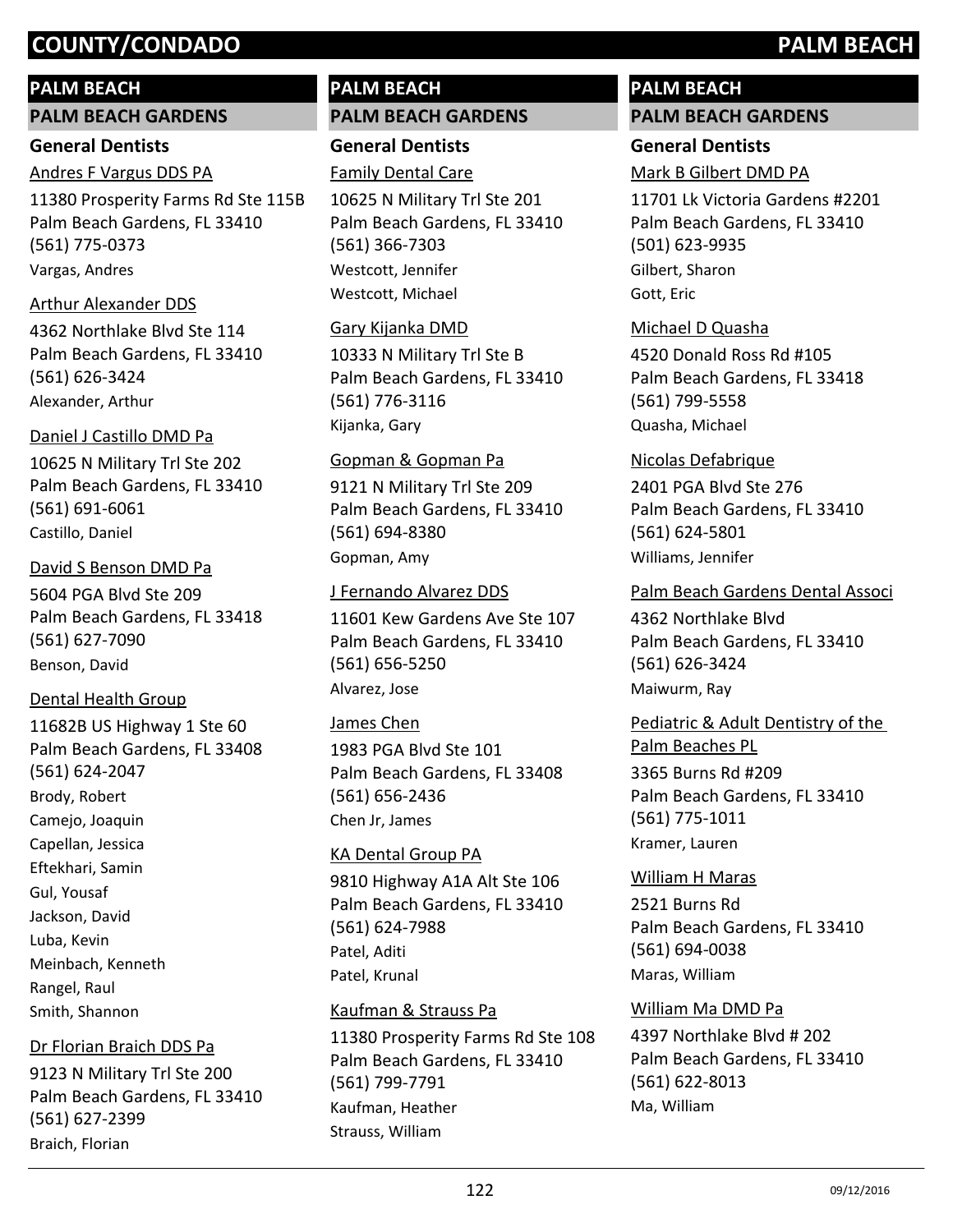# **PALM BEACH**

#### **PALM BEACH GARDENS**

#### **Oral Surgeons**

11682B US Highway 1 Ste 60 Palm Beach Gardens, FL 33408 (561) 624-2047 Dental Health Group Coyne, James

# 3355 Burns Rd Ste 101 Palm Beach Gardens, FL 33410 Oral & Maxillofacial Surgery Of The Palm

(561) 799-9898 Wolfrom, Rolf

2560 RCA Blvd Ste 102 Palm Beach Gardens, FL 33410 (561) 622-9065 Profiles II Oral & Facial Surgery Center Charles, Makepeace Grande, Federico Rand, Matthew

Spearing, Rory

## Richard W Kaplan MD DDS

1951 Bomar Dr Palm Beach Gardens, FL 33408 (561) 848-0553 Kaplan, Richard

#### Roger E Freilich DMD PA

2560 RCA Blvd #102 Palm Beach Gardens, FL 33410 (561) 622-9065 Charles, Makepeace

#### South Florida Oral Maxillofacial

3400 Burns Rd Ste 103 Palm Beach Gardens, FL 33410 (561) 624-7116 Guzman, Jeronimo Thompson, Travis Weinstein, Paul

# **PALM BEACH PALM SPRINGS**

# **General Dentists**

1620 S Congress Ave Ste 102 Palm Springs, FL 33461 (561) 434-6661 Congress Cosmetic & General Dentistry Inc Ramos Abelenda, Idamis Suarez Tabares, Lidia

### Palm Springs Family Dentistry

3112 S Congress Ave Ste B Palm Springs, FL 33461 (561) 296-1010 Shankaraiah, Sreedevi

### Selective Dental Inc

3401 S Congress Ave Ste 109 Palm Springs, FL 33461 (561) 357-4756 Peguero, Daniel

## Susan V Berlin DDS Pa

1734 S Congress Ave Palm Springs, FL 33461 (561) 642-4720 Berlin, Susan

## **Oral Surgeons**

Jack J Hirshcfeld DDS Pa

2459 S Congress Ave Ste 206 Palm Springs, FL 33406 (561) 642-1202 Hirschfeld, Jack

## **RIVIERA BEACH**

## **General Dentists**

2826 Broadway Ste 100 Riviera Beach, FL 33404 (561) 842-4554 Karen Reid DMD PA Reid, Karen

# **PALM BEACH RIVIERA BEACH**

# **General Dentists**

Richard R Ricci DDS Pa

274 Blue Heron Blvd E Riviera Beach, FL 33404 (561) 848-3462 Mautner, Austin Ricci, Richard

### **ROYAL PALM BEACH**

### **General Dentists**

514 N State Road 7 Ste B Royal Palm Beach, FL 33411 (561) 784-5525 Ballman Group Martone, Justin

### Dent-All

11440 Okeechobee Blvd Ste 106 Royal Palm Beach, FL 33411 (561) 333-3556 Bernkrant, Shanna Heifferman, Mark

# Dentaras Inc

123 S State Road 7 #205 Royal Palm Beach, FL 33414 (561) 204-3337 Taras, Michael

## FL Dental PA

440 S State Road 7 Royal Palm Beach, FL 33414 (561) 753-6963 Abraham, Michael Bacha, Elizabeth Bentsi-Enchill, Flora Dickinson, Scott Dominguez, Cristina Gesicki, Jon Gillan JR, Jere Griffee, Justin Hirsowitz, Ryan San Juan Jr, Fernando Stefanczyk, Barbara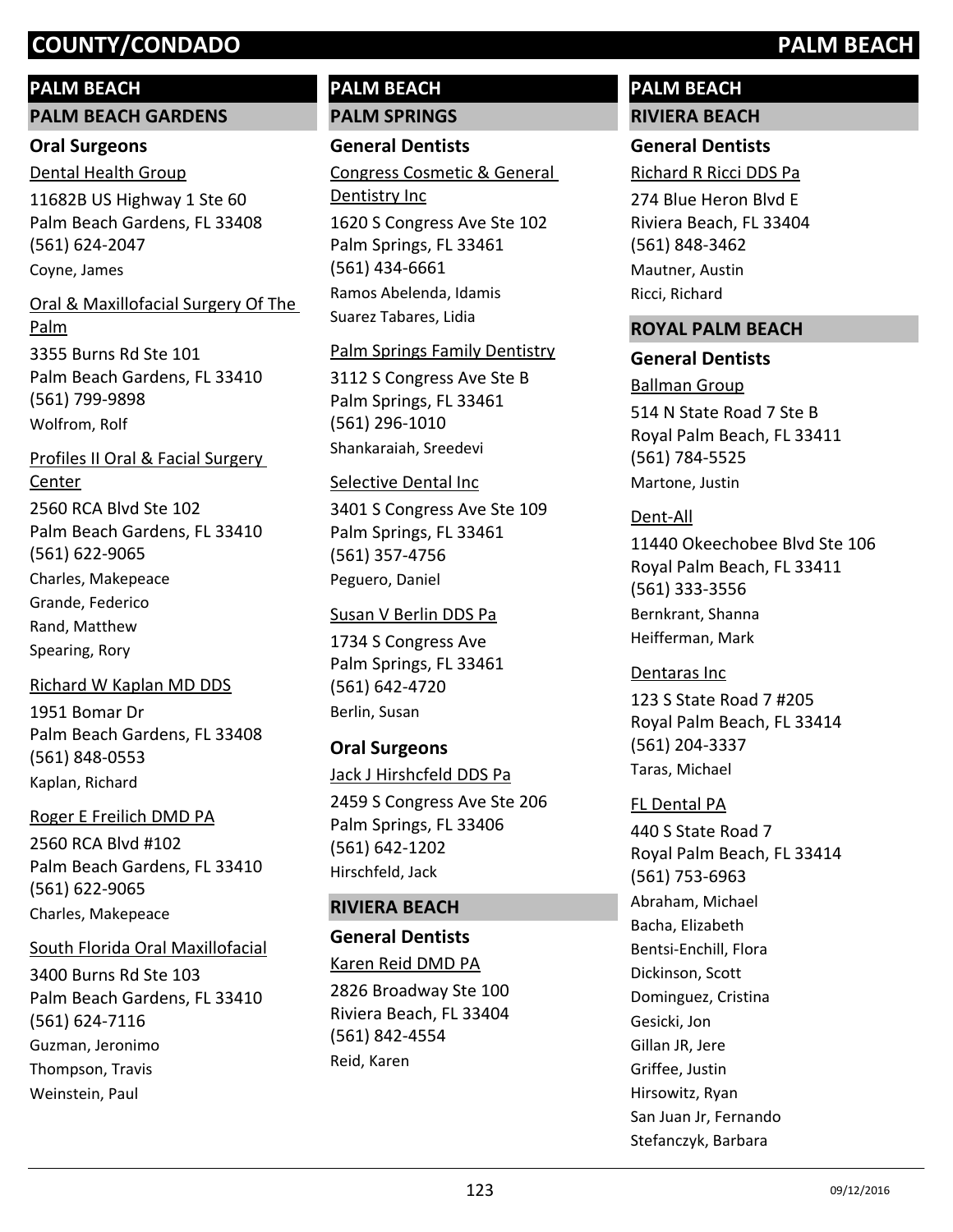# **PALM BEACH**

#### **ROYAL PALM BEACH**

#### **General Dentists**

440 S State Road 7 Royal Palm Beach, FL 33414 (561) 753-6963 FL Dental PA Umoren, Anne-Marie

#### JAMES FAMILY DENTISTRY PA

685 Royal Palm Beach Blvd #204 Royal Palm Beach, FL 33411 (561) 795-1978 James, Ciara James, Kevin

#### KA Dental Group RPB PA

1112 Royal Palm Beach Blvd Royal Palm Beach, FL 33411 (561) 795-1404 Bidkar, Vibhor Patel, Aditi Patel, Krunal

#### Lifetime Dentistry of Royal Palm

10080 OKEECHOBEE BLVD STE 100 Royal Palm Beach, FL 33411 (561) 612-0329 Badger, Leonard Eakins, Joy Excellent, Alexis Hua, Yang

#### Transitional Smiles Dental

1015 N State Road 7 Ste B Royal Palm Beach, FL 33411 (561) 753-6633 Dean, Gina

## **Oral Surgeons**

11440 Okeechobee Blvd Royal Palm Beach, FL 33411 (561) 333-3556 Dentaland Pa Spearing, Rory

# **PALM BEACH ROYAL PALM BEACH**

# **Oral Surgeons**

440 S State Road 7 Royal Palm Beach, FL 33414 (561) 753-6963 FL Dental PA Latham, Christopher

#### Jack J Hirshcfeld DDS Pa

11903 South Blvd # 200 Royal Palm Beach, FL 33411 (561) 642-1202 Hirschfeld, Jack

#### Transitional Smiles Dental

1015 N State Road 7 Ste B Royal Palm Beach, FL 33411 (561) 753-6633 Crosby, Mary

### **SOUTH BAY**

# **General Dentists**

135 US Highway 27 S South Bay, FL 33493 (561) 996-0033 Dental Heaven PA Menendez, Alexander

## **TEQUESTA**

Walters, Adam

#### **General Dentists**

1620 N US Highway 1 Ste 2 Tequesta, FL 33469 (561) 746-3290 GC Dental Associates PA Angelos, William Burke, Dave Dahya, Vikash Glaser, Melissa Hickey, Thomas Piroli, David Rankin, Sean Savoia, Michael Simmons, Brandi Sonchaiwanich, Curt

# **PALM BEACH TEQUESTA**

### **General Dentists**

GC Dental Associates PA

1620 N US Highway 1 Ste 2 Tequesta, FL 33469 (561) 746-3290

#### John D Miller DDS Pa

399 Tequesta Dr Ste 104 Tequesta, FL 33469 (561) 746-4004 Miller, John

542 N US Highway 1 Tequesta, FL 33469 (561) 745-1174 Lighthouse Dental Acosta, Adrian

### Lighthouse Dental Of South Flori

542 N US Highway 1 Tequesta, FL 33469 (561) 745-1174 Dicrescento, Donna Moini, Mahkameh Scalercio, John Snider, Erica

#### **WELLINGTON**

#### **General Dentists**

12012 South Shore Blvd Ste 211 Wellington, FL 33414 (561) 721-9777 A Center For Dental Excellence P Gorbatov, Dmitry

#### Anderson Dental

9940 Belvedere Rd Ste A Wellington, FL 33411 (561) 333-4457 Anderson, Marc Corsaro, Andrew Sley, Allison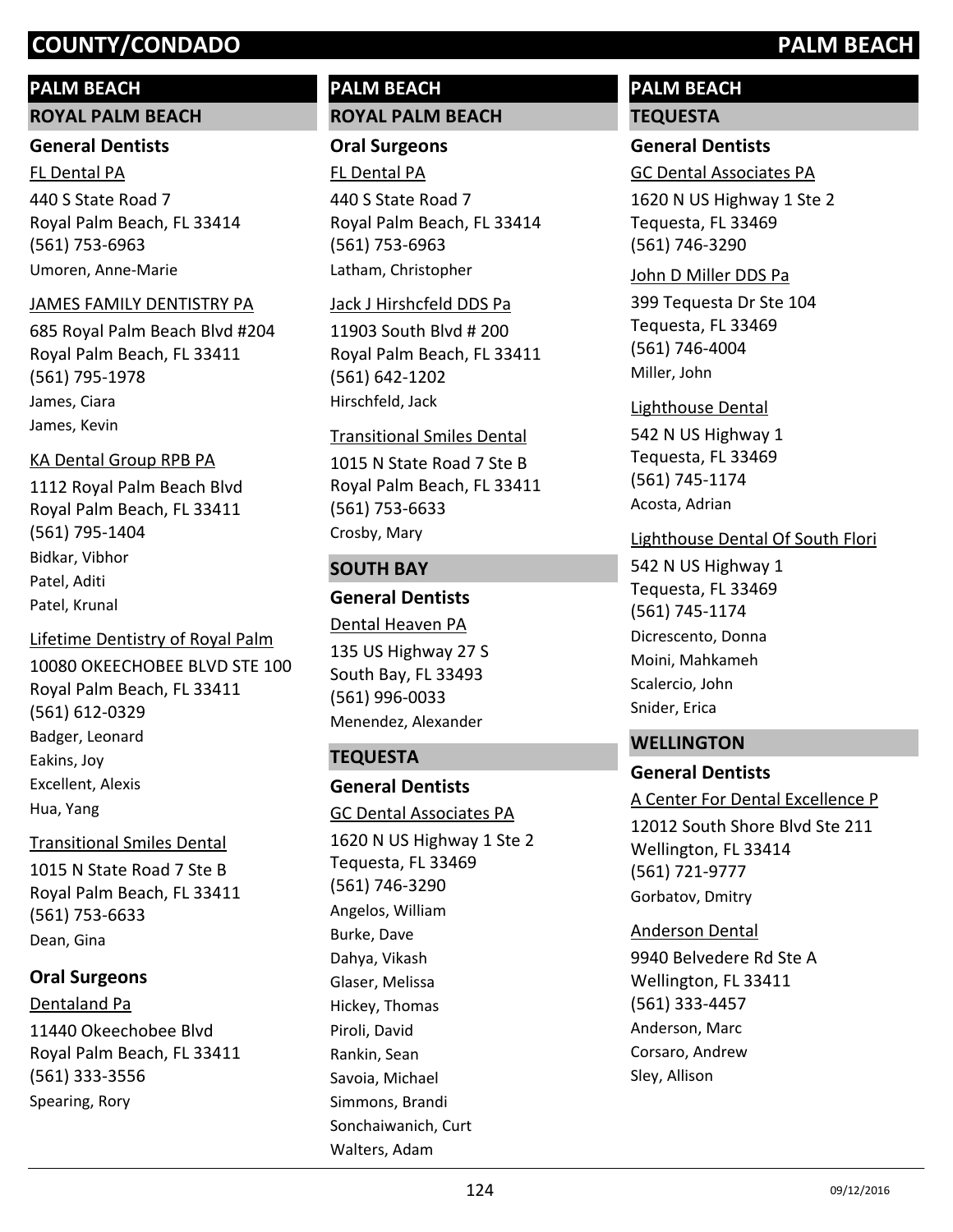# **PALM BEACH**

**WELLINGTON**

## **General Dentists**

Andreas Bessenroth DMD Inc

4512 N Flagler Dr Ste 203 Wellington, FL 33407 (561) 845-1818 Bessenroth, Andreas

#### Andrew N Soares DMD Pa

7750 Okeechobee Blvd Ste 16 Wellington, FL 33411 (561) 689-4343 Soares, Andrew

#### Ann M Cipriani DDS Pa

470 Columbia Dr Ste E101 Wellington, FL 33409 (561) 683-3313 Cipriani, Ann

#### Anthony J Apicella

1037 S State Road 7 Ste 211 Wellington, FL 33414 (561) 839-1802 Apicella, Anthony Zacharewicz, Shane

#### Bruce L Elkind DDS Pa

9100 Belvedere Rd Ste 208 Wellington, FL 33411 (561) 798-4077 Elkind, Bruce

#### CARE DENTAL OF WELLINGTON PA

2615 State Rd 7 #B550 Wellington, FL 33414 (561) 333-4500 Chen, Dannit Eisenband, Michael Stein, Bruce Sutton, David

# **PALM BEACH WELLINGTON**

**General Dentists**

Childrens Dental Place Of Wellin

1051G S State Road 7 # 2 Wellington, FL 33414 (561) 790-1909 Herman, Joseph

#### City Dental of Wellington

2803 S State Road 7 Ste 100 Wellington, FL 33414 (561) 249-3225 Pirzada, Amjad

# 1920 Palm Bch Lakes Blvd #116 Wellington, FL 33409 (561) 688-7933 Craig R Jayroe DDS Pa Jayroe, Craig

#### Dental Associates Of The Palm Be

13860 Wellington Trce Wellington, FL 33414 (561) 585-8484 Cherkinsky, Jordan

#### Dental Center Of Forest Hills Pa

3027 Forest Hill Blvd #A-3 Wellington, FL 33406 (561) 433-4330 Banoub, Sami Bentsi-Enchill, Flora Choksi, Rachana Gallo, Donald Golden, Joshua Hogan, Helena McCosh, Fernanda Pecora, Jefferson Rezaie, Azadeh Vento, Yosvany

#### Dental Health Care Fl Inc

4324 Forest Hill Blvd Wellington, FL 33406 (561) 967-8200 Cohen, Jeffrey

# **PALM BEACH WELLINGTON**

#### **General Dentists**

Dr Anna Ostrovsky Pa

10111 Forest Hill Blvd Wellington, FL 33414 (561) 753-6880 Ostrovsky, Anna

#### Dr Ronald A Friedensohn DMD Pa

650 Royal Palm Beach Blvd Ste 16 Wellington, FL 33411 (561) 793-2424 Friedensohn, Ronald

#### Dustin M Grimes DMD Pa

6301 S Dixie Hwy Wellington, FL 33405 (561) 588-4066 Grimes, Dustin

#### Estelle Constable-Beresford

1850 Forest Hill Blvd Wellington, FL 33406 (561) 642-8501 Constable-Beresford, Estelle

#### Family Dentist Of Palm Beach Inc

11903 Southern Blvd Ste 116 Wellington, FL 33411 (561) 795-7668 Davoodi, Yaldi Gombar, Anna Sirivolu, Sunitha

#### First Care Dental Of Palm Beach

4911 S Dixie Hwy Wellington, FL 33405 (561) 364-2971 Leminh, Loan

# Florida Dental & Denture

2945 N Australian Ave Wellington, FL 33407 (561) 844-0033 Semeah, Yves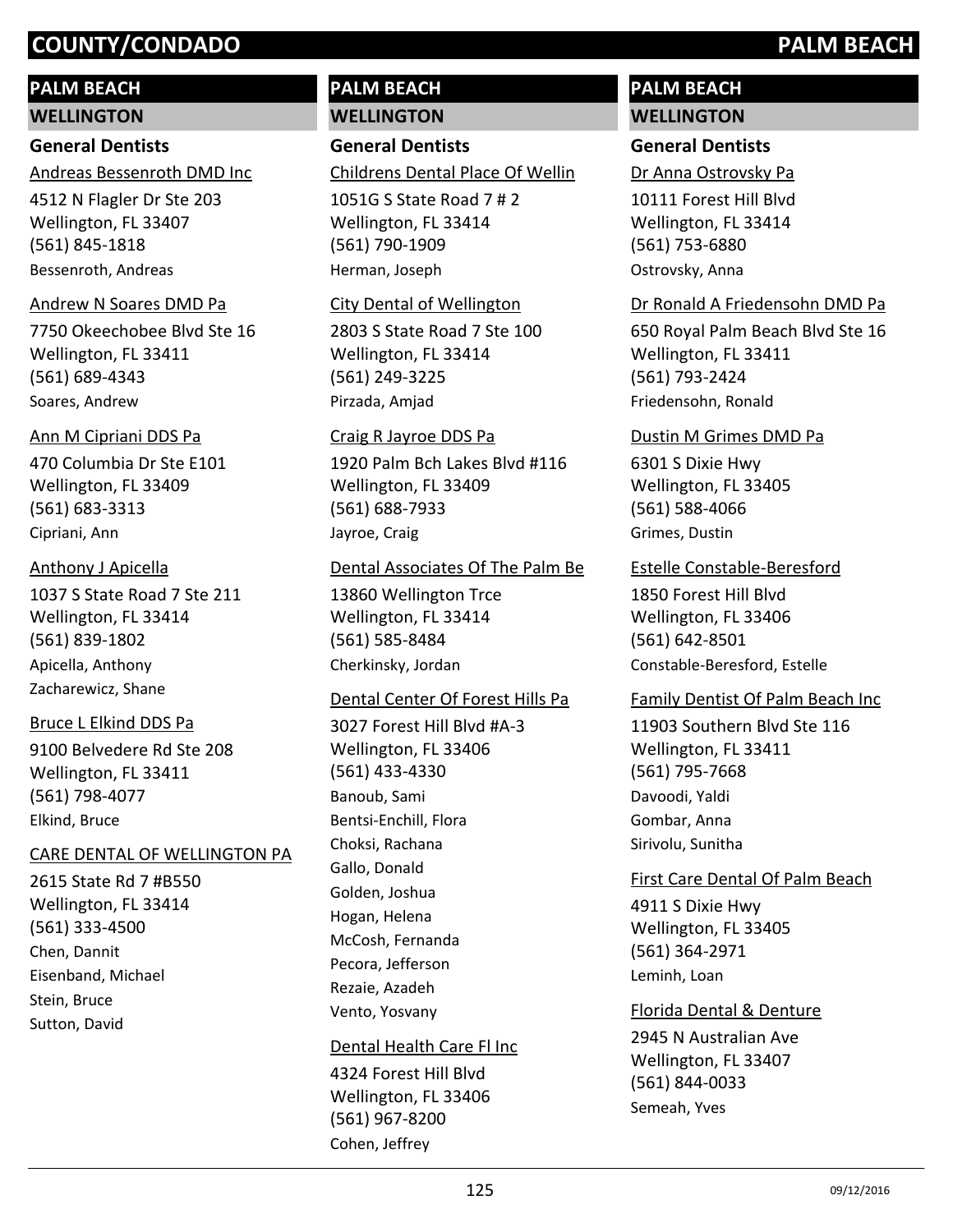# **PALM BEACH**

**WELLINGTON**

# **General Dentists**

Florida Dental & Denture Ctr Ii

2596 Forest Hill Blvd Wellington, FL 33406 (561) 433-1818 Semeah, Yves

# John Ledakis

4512 N Flagler Dr Ste 301 Wellington, FL 33407 (561) 863-9894 Baez, Joel Ledakis, John

# Jorge A Alvarez DDS Pa

8993 Okeechobee Blvd #102 Wellington, FL 33411 (561) 792-7766 Alvarez, Jorge

# Jose L Hernandez Jr DDS Pa

4068 Forest Hill Blvd Ste 6 Wellington, FL 33406 (561) 966-6404 Hernandez, Jose

# Joseph A Nasser DDS Pa

1301 S Flagler Dr Wellington, FL 33401 (561) 659-6270 Nasser, Joseph

# Juana M Geldres DDS Pa

1800 Forest Hill Blvd Wellington, FL 33406 (561) 439-7400 Geldres, Juana

# Kenneth R Rotman DDS

1897 Palm Beach Lakes Blvd Wellington, FL 33409 (561) 683-3430 Rotman, Kenneth

# **PALM BEACH WELLINGTON**

# **General Dentists**

Kuhnel Dentistry PA

6618 S Dixie Hwy Wellington, FL 33405 (561) 588-8501 Kuhnel, Cristina

# M J Wolff

1501 Presidential Way Wellington, FL 33401 (561) 686-8580 Wolff, Melisande

# Marianna Kaufman DMD Pa

1035 S State Road 7 Ste 212 Wellington, FL 33414 (561) 333-2545 Izquierdo, Meyleen Kaufman, Marianna

# Michael A Citron DMD Pa

1897 Palm Beach Lakes Blvd Ste 114 Wellington, FL 33409 (561) 697-2220 Citron, Michael

# Michael E Jaeger DDS

12012 South Shore Blvd Ste 101 Wellington, FL 33414 (561) 333-4901 Jaeger, Michael

# Miguel R Grillo DDS Pa

9136 Forest Hill Blvd Wellington, FL 33411 (561) 784-4670 Grillo, Miguel

# Miriam R Rubano DMD Pllc

1825 Forest Hill Blvd Wellington, FL 33406 (561) 433-9694 Cruces, Manuel

# **PALM BEACH WELLINGTON**

# **General Dentists**

Mitch Marcus DMD Pa

10660 Forest Hill Blvd Wellington, FL 33414 (561) 204-2010 Marcus, Mitch

# No Family Dental PA

11924 W Forest Hill Blvd Ste 10B Wellington, FL 33414 (561) 721-2688 Ngo, Tuong Ai

# Northstar Dental Inc

1225 N Military Trl Ste 6 Wellington, FL 33409 (561) 721-9992 Tavory, Yaron

# Nubia Galeano DMD

10399 Southern Blvd Wellington, FL 33411 (561) 204-1719 Galeano, Nubia

# Palm Beach Dental Center Pa

5601 Corporate Way Ste 107 Wellington, FL 33407 (561) 684-3303 Bebawi, Ahmed

1801 Palm Beach Lakes Blvd Wellington, FL 33401 (561) 683-6248 Palm Beach Mall Dental Group Geldres, Juana

# Palm Beach Mall Dental Pa

1801 Palm Beach Lakes Blvd Ste 852 Wellington, FL 33401 (561) 683-6247 Gorfien, Joseph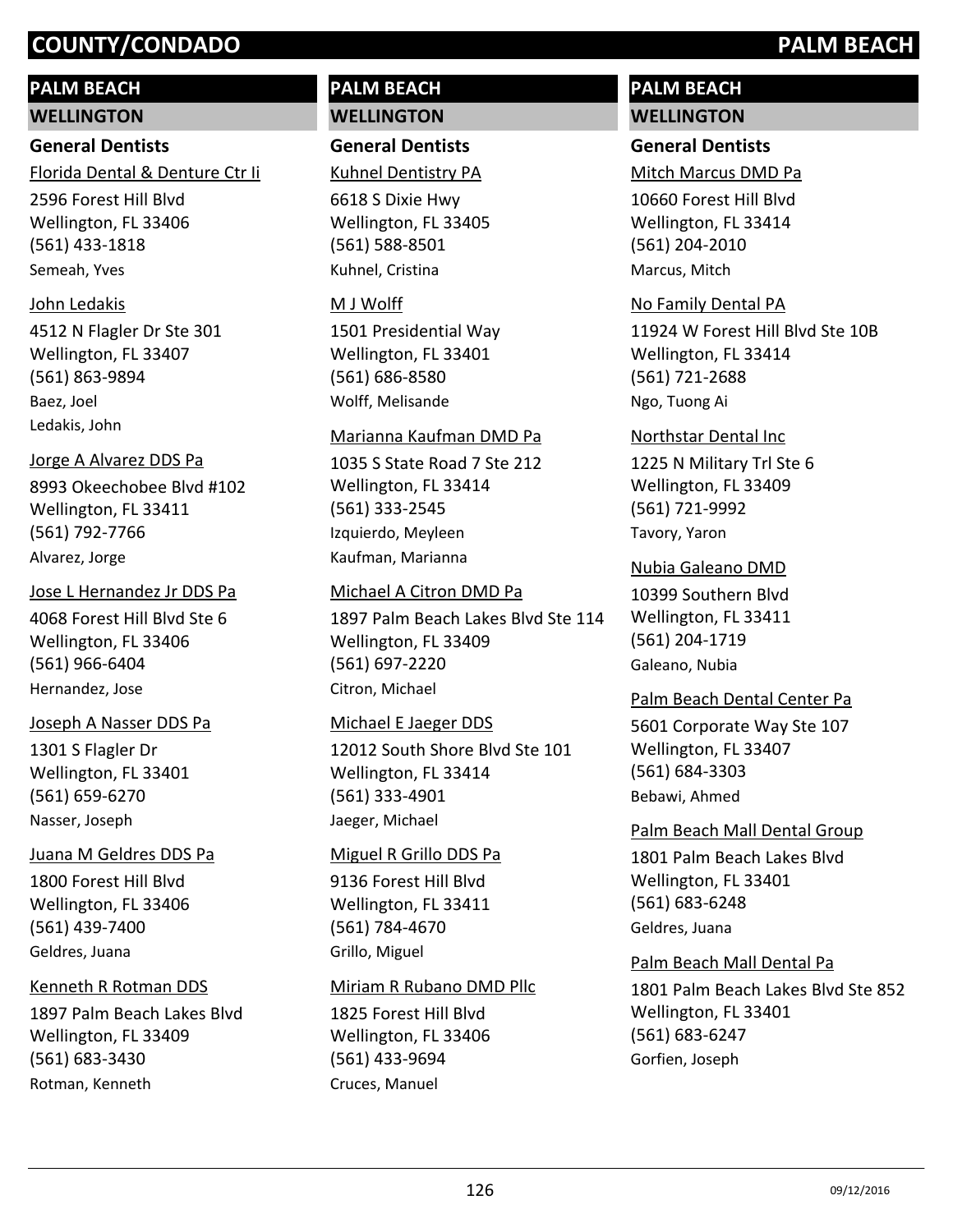# **PALM BEACH**

**WELLINGTON**

# **General Dentists**

Palm Beach Prosthodontics Pa

1401 Forum Way Ste 800 Wellington, FL 33401 (561) 682-0999 Fotek, Ilona

# Palm Dentistry Pllc

470 Columbia Dr Ste E101 Wellington, FL 33409 (561) 684-9990 Bowman, Robert

# Paramount Dental Care Pa

2051 45th St Ste 100 Wellington, FL 33407 (561) 844-7735 Nicholls, Berkeley

# Patricia Lyn DMD Pa

1975 Sansburys Way Ste 111 Wellington, FL 33411 (561) 790-7434 Lyn, Patricia

# Perfect Smile Dentistry Llc

12300 South Shore Blvd Ste 208 Wellington, FL 33414 (561) 204-4494 Akel, Rasmi Bates, Barbara Harb, Catherine Kocher, Jennifer Lewis, Racquel Pinzon, Julio Ravi, Tanmya Sarria, Paulo

# Potentco Management Corp

3111 45th St Ste 7 Wellington, FL 33407 (561) 687-0006 Westcott, Jennifer Westcott, Michael

# **PALM BEACH WELLINGTON**

# **General Dentists**

Professional Dental Team Pa

5100 S Dixie Hwy Ste 2 Wellington, FL 33405 (561) 721-2525 Galindo, Olga

# Sage Dental Of Wellington PA

13889 Wellington Trce Ste A5 Wellington, FL 33414 (561) 795-8900 Alvarado-Romero Pou, Melissa Alvarez, Jonathan Bergquist, Michael Bockian, Joshua Castillo, Juan Cherkinsky, Jordan Childers, Carmen Coronado, Efrain Cowan, Marc Daneshpajouh, Sara Darojat, Zuhdiyah Dean, Craig Draizin, Claudia Duarte, Beatriz Engelsberg, David Fernandez-Martinez, Mariangel Ghandour, Dima Gilbert, Mark Goldberg, Howard Gonzales, Angelica Guerrero, Luis Gul, Yousaf Guthrie, Kelly Hamed, Shirin Hoffman, Bruce Horwitz, Steven Israel, Elie Juma, Zaileen LePore, Krystina Lovetere, Thomas Ma, Robert Mohr, Eric

# **PALM BEACH WELLINGTON**

# **General Dentists**

Sage Dental Of Wellington PA

13889 Wellington Trce Ste A5 Wellington, FL 33414 (561) 795-8900 Moncrieffe, Tiffany Naguib, Michelle Napoli, Marisa Newton, Emily Ortega, Laura Pare, Elizabeth Perkins, Lindsay Planes, Alex Popper, Drew Price, Dana Rappaport, David Rezvani, Caroline Rieger, Eric Rodriguez, Ramon Roshkind, David Salazar, Cecilia Sanches, Melanie Simpson, Natalie Sirage, Ahmed Steiner, Samantha Strauss, Theodore Titherington, Jessica Truong, Xen Urquiza, Yeneir Van Duyne, Tracy Weisbrot, Bruce Winderbaum, Sasha Wooldridge, Maria Young, Summer Yu, Cynthia Ziegler, Neal Sage Dental of West Palm Beach

1937 N Military Trl Ste U Wellington, FL 33409 (561) 683-7699 Military Trail, PA Alvarado-Romero Pou, Melissa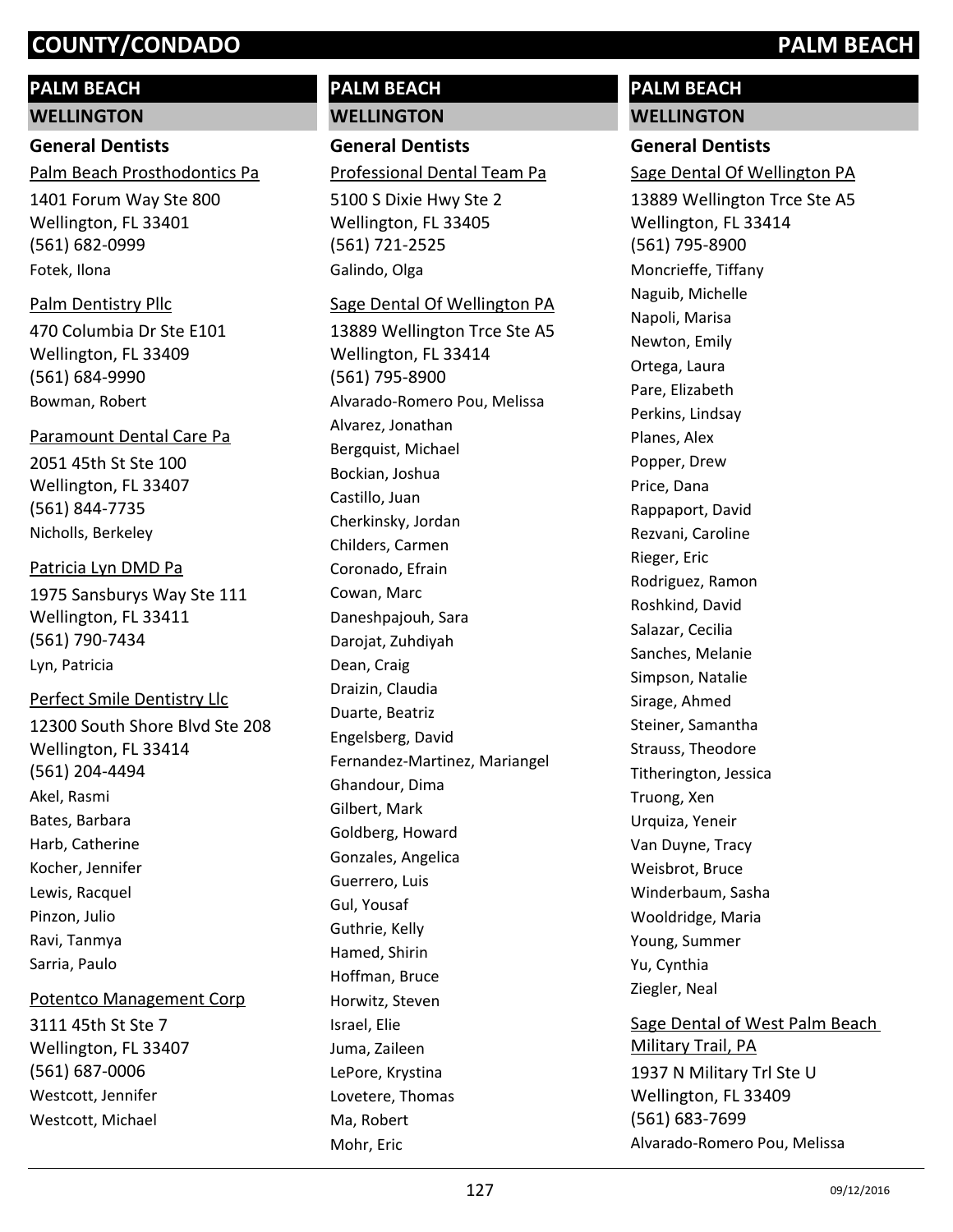# **PALM BEACH**

**WELLINGTON**

#### **General Dentists**

1937 N Military Trl Ste U Wellington, FL 33409 (561) 683-7699 Sage Dental of West Palm Beach Military Trail, PA Alvarez, Jonathan Bergquist, Michael Bockian, Joshua Castillo, Juan Cherkinsky, Jordan Childers, Carmen Cohen, Michael Cowan, Marc Daneshpajouh, Sara Darojat, Zuhdiyah Dean, Craig Draizin, Claudia Duarte, Beatriz Fernandez-Martinez, Mariangel Ghandour, Dima Gilbert, Mark Goldberg, Howard Gonzales, Angelica Guerrero, Luis Gul, Yousaf Guthrie, Kelly Hamed, Shirin Hoffman, Bruce Horwitz, Steven Israel, Elie Juma, Zaileen LePore, Krystina Londono, Jennifer Ma, Robert Mohr, Eric Moncrieffe, Tiffany Naguib, Michelle Napoli, Marisa Newton, Emily Ortega, Laura Pare, Elizabeth

# **PALM BEACH WELLINGTON**

**General Dentists**

1937 N Military Trl Ste U Wellington, FL 33409 (561) 683-7699 Sage Dental of West Palm Beach Military Trail, PA Perkins, Lindsay Planes, Alex Popper, Drew Price, Dana Rappaport, David Rezvani, Caroline Rieger, Eric Ring, Stephen Rodriguez, Ramon Roshkind, David Salazar, Cecilia Sanches, Melanie Shanice, Strong Simpson, Natalie Sirage, Ahmed Steiner, Samantha Strauss, Theodore Truong, Xen Urquiza, Yeneir Van Duyne, Tracy Weisbrot, Bruce Winderbaum, Sasha Wooldridge, Maria Young, Summer Yu, Cynthia Zaslavsky, Julia Ziegler, Neal

#### Shapiro Family Dentistry

2247 Palm Beach Lakes Blvd Ste 104104 Wellington, FL 33409 (561) 684-2282 Shapiro, Dari Shapiro, Seth

# **PALM BEACH WELLINGTON**

# **General Dentists**

Smile Creation Dental

3319 State Road 7 Ste 201 Wellington, FL 33449 (561) 557-2542 Vo, Danny

## Steven Crane DMD PA

10111 Forest Hill Blvd #331 Wellington, FL 33414 (561) 798-0825 Crane, Steven

# Tender Care Dental

333 Southern Blvd Ste 101 Wellington, FL 33405 (561) 835-0633 Gonzalez, Yanice

# Vincent Faso DDS

1035 S State Road 7 Ste 210 Wellington, FL 33414 (561) 792-8384 Faso, Vincent

# **Oral Surgeons**

1411 N Flagler Dr Ste 5200 Wellington, FL 33401 (561) 833-6880 Andrew B Slavin DDS Slavin, Andrew

## Dental Center Of Forest Hills Pa

3027 Forest Hill Blvd #A-3 Wellington, FL 33406 (561) 433-4330 Patel, Nishul Saenz, Regina Schacht, Stephen Spearing, Rory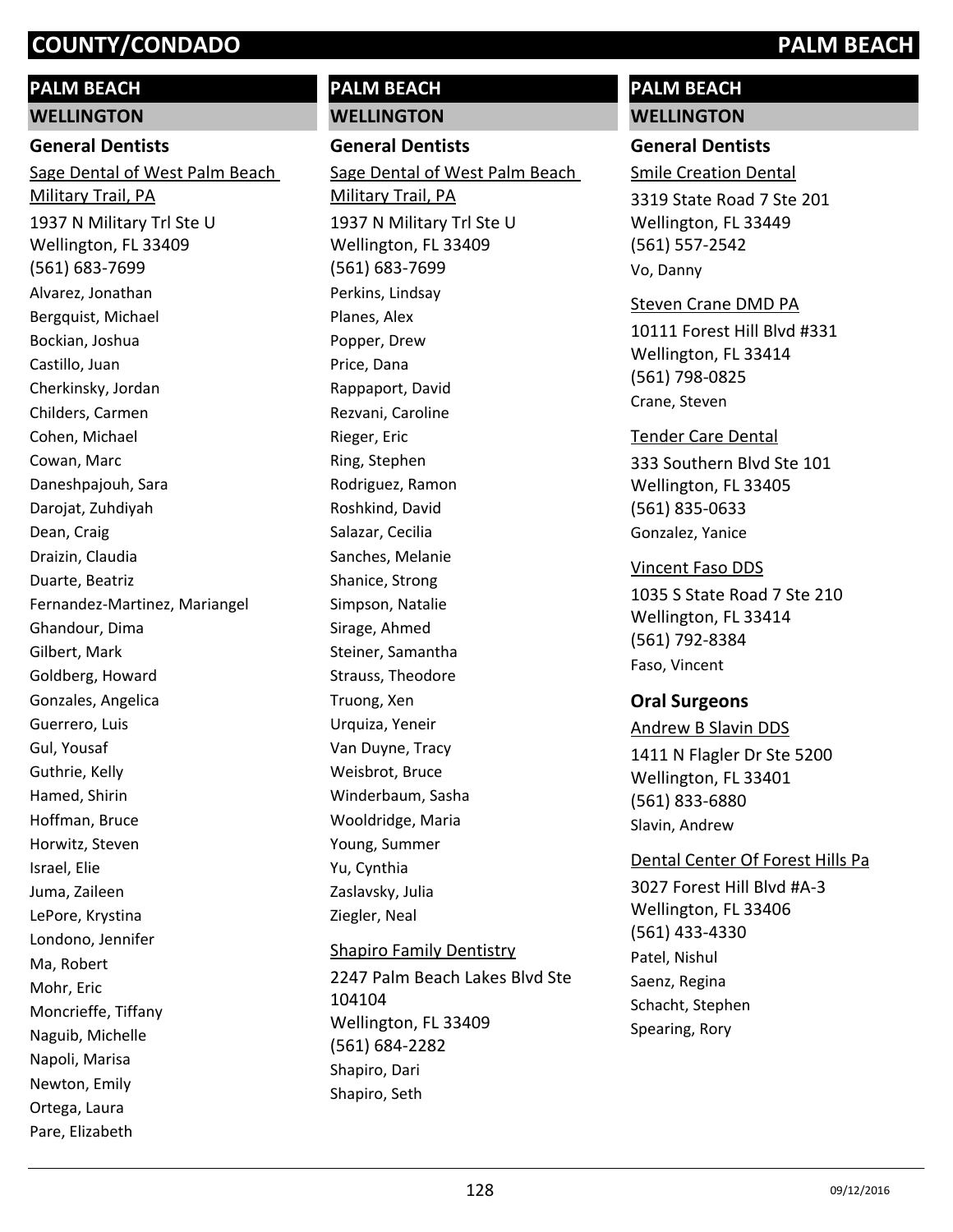# **PALM BEACH**

**WELLINGTON**

# **Oral Surgeons**

3319 State Road 7 Ste 213 Wellington, FL 33449 (954) 274-6884 Giancarlo Bland DMD PLLC Bland, Giancarlo

# Michael G Mauck DMD Pa

1051 S State Road 7 Wellington, FL 33414 (561) 790-0206 Mauck, Michael

# Michael Seth Harris DMD Pa

12794 Forest Hill Blvd Wellington, FL 33414 (561) 204-3242 Harris, Michael

# Richard W Kaplan MD DDS

1300 Corporate Center Way Wellington, FL 33414 (561) 848-0553 Kaplan, Richard

# Sage Dental Of Wellington PA

13889 Wellington Trce Ste A5 Wellington, FL 33414 (561) 795-8900 Garvar, Lanny Grande, Federico Rand, Matthew Segui, Maikel Seider, Paul Stewart, Stanley

# Sage Dental of West Palm Beach

1937 N Military Trl Ste U Wellington, FL 33409 (561) 683-7699 Military Trail, PA Bland, Giancarlo Garvar, Lanny Grande, Federico Rand, Matthew

# **PALM BEACH WELLINGTON**

## **Oral Surgeons**

1937 N Military Trl Ste U Sage Dental of West Palm Beach Military Trail, PA

Wellington, FL 33409 (561) 683-7699 Segui, Maikel Seider, Paul Stewart, Stanley

# **Prosthodontists**

Palm Beach Prosthodontics Pa

1401 Forum Way Ste 800 Wellington, FL 33401 (561) 682-0999 Salcedo, Jairo

## Sage Dental Of Wellington PA

13889 Wellington Trce Ste A5 Wellington, FL 33414 (561) 795-8900 Vera, Anny

# 1937 N Military Trl Ste U Wellington, FL 33409 Sage Dental of West Palm Beach Military Trail, PA

(561) 683-7699 Vera, Anny

## **WEST PALM BEACH**

## **General Dentists**

## Alpha Compassion Care, Inc.

2070 S Military Trail West Palm Beach, FL 33415 (561) 968-8462 Correa, Ali

4623 Forest Hill Blvd Ste 114&115 West Palm Beach, FL 33415 (561) 965-9975 Comfortable Care Dental Health Professio Eftekhari, Samin Frias, Bernarda

# **PALM BEACH WEST PALM BEACH**

# **General Dentists**

Comfortable Care Dental Health Professio

4623 Forest Hill Blvd Ste 114&115 West Palm Beach, FL 33415 (561) 965-9975 Izquierdo, Meyleen Rodriguez, Narda Schwartz, Jeffrey

# Cross County Mall Dental Pa

4288 Okeechobee Blvd West Palm Beach, FL 33409 (561) 683-6247 Atkinson, William Cullen, William Di Re, Anthony Durve, Aparna Fornos, Jorge Goldstein, Alexander Gonzales, Kenia Gonzalez, Kelly Gonzalez, Yanela Gorfien, Joseph Green, George Guilarte, Rhona Guthrie, Kelly Henry, Carlianette Kiani, Kamran Kopynets, Viktor Krasnov, Rostislav Kunstmann, Vivian Lago-Sanchez, Idelbis Licina, Zeljka Manzur, Kasim Marshall, Kristine Matthews, Irina Mutawalli, Khalid Qadri, Subuhi Quevedo, Fernando Quevedo, Rachel Ribot, Aliana Saltz, Jamie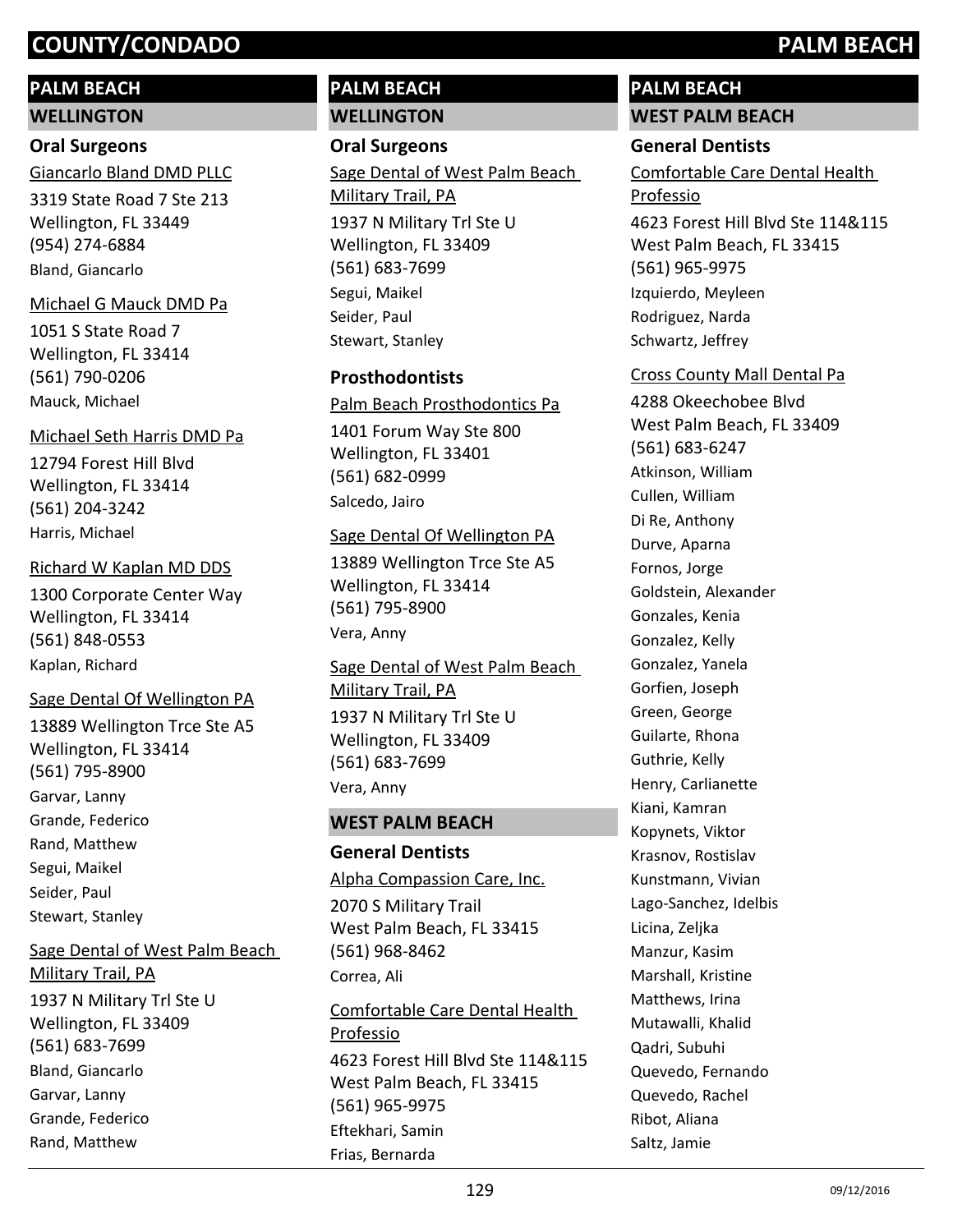# **PALM BEACH**

**WEST PALM BEACH**

# **General Dentists**

Cross County Mall Dental Pa

4288 Okeechobee Blvd West Palm Beach, FL 33409 (561) 683-6247 Uzunova-Dimova, Kalina Valdman, Vadim Vu, Nga Weisser, Ettie Zand, Maximus Zariffard, Ehsan

# David Ferlita DMD LLC

1911 N Flagler Dr West Palm Beach, FL 33407 (561) 655-1104 Ferlita, David

# Dental Ink Corp

4100 S Dixie Hwy Ste A West Palm Beach, FL 33405 (561) 655-3404 Burgos, Rodolfo

# Ennion Deleon

1515 N Flagler Dr Ste 280 West Palm Beach, FL 33401 (561) 653-3379 De Leon, Ennio

# 8136 Okeechobee Blvd Ste B Esthetic And Implant Dentistry Of South

West Palm Beach, FL 33411 (561) 842-5619 Johns, Jackie

# Family Orthodontics

12797 Forest Hill Blvd West Palm Beach, FL 33414 (561) 762-6200 Bass, Daniel

# **PALM BEACH**

# **WEST PALM BEACH General Dentists**

1497 Forest Hill Blvd Ste D West Palm Beach, FL 33406 (561) 964-4699 Gentle Dental Group of West Palm Beach Forest Hill Azari, Scott Dean, Craig Draizin, Claudia Israel, Elie Mohr, Eric Pare, Elizabeth Rodriguez, Ramon Truong, Xen

# Group Dental Of The Palm Beaches

2260 Palm Bch Lk Blvd #201 West Palm Beach, FL 33409 (561) 683-5525 Brown, John Core, Enrico

# H & B Dental INC

1911 N Flagler Dr West Palm Beach, FL 33407 (561) 835-4115 Pinzon, Julio

# James L Fay DMD Pa

1309 S Flagler Dr Ste 3 West Palm Beach, FL 33401 (561) 655-8820 Fay, James

# Maria M Egusquiza DMD Pa

3676 Collin Dr Ste 4&5 West Palm Beach, FL 33406 (561) 965-0292 Egusquiza, Maria

# Miguel Fernado Borda PA

1825 Forest Hill Blvd Ste 205 West Palm Beach, FL 33406 (561) 733-9099 Borda, Miguel

# **PALM BEACH WEST PALM BEACH**

# **General Dentists**

Modern Dental Smiles of Wellington

13860 Wellington Trace #14 West Palm Beach, FL 33414 (561) 791-4440 Bally, Kurt

### Paul R Donatelli DMD Pa

1441 Forest Hill Blvd #300 West Palm Beach, FL 33406 (561) 586-7502 Donatelli, Paul

# Perfect Dental INC

1217 S Military Trl Ste C West Palm Beach, FL 33415 (561) 642-6309 Borda, Miguel Morales, Alexis Vallderuten-Castano, Alma

## Premier Dentistry Inc

1501 Presidential Way Ste 15 West Palm Beach, FL 33401 (561) 686-2077 Asbell, Karoline Casel, Daniel Horwitz, Steven

## Premiere Dental Care PC

600 S Dixie Hwy Ste 105 West Palm Beach, FL 33401 (561) 820-8898 Elperin, Alexei Hui, Tin

## Prosperity Dental Group

1535 Prosperity Farms Rd West Palm Beach, FL 33403 (561) 848-0987 Royzman, Anna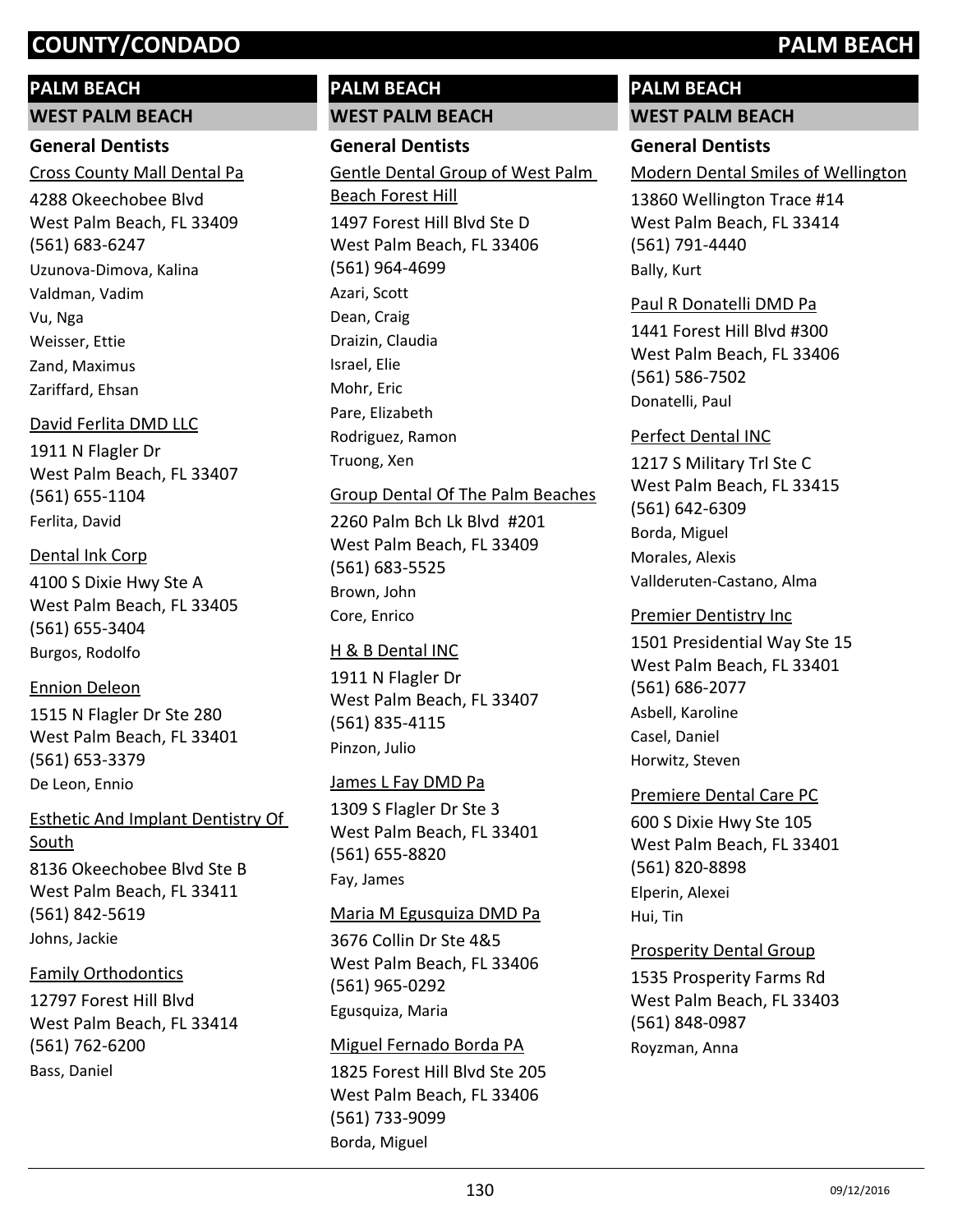## **PALM BEACH**

**WEST PALM BEACH**

#### **General Dentists**

137 S State Rd Ste 301 West Palm Beach, FL 33414 (461) 202-6880 Sage Dental of Royal Palm Beach PLLC Alvarado-Romero Pou, Melissa Alvarez, Jonathan Ayesh, Karima Azari, Scott Bergquist, Michael Bockian, Joshua Bratman, Jerry Castillo, Juan Childers, Carmen Cline, Jack Coronado, Efrain Cowan, Marc Cruz, Antonio Daneshpajouh, Sara Darojat, Zuhdiyah Dean, Craig Draizin, Claudia Driscoll, Allison Duarte, Beatriz Durkan, Marcia Engelsberg, David Fernandez-Martinez, Mariangel Fox, Jeffrey Garcia-Porras, Marcela Garrison, Harvey Ghandour, Dima Gilbert, Mark Gonzales, Angelica Guerrero, Luis Gul, Yousaf Guthrie, Kelly Hamed, Shirin Harrouff, Wade Helmy, James Hoffman, Bruce Horwitz, Steven

# **PALM BEACH**

**WEST PALM BEACH General Dentists** 137 S State Rd Ste 301 West Palm Beach, FL 33414 (461) 202-6880 Sage Dental of Royal Palm Beach PLLC Israel, Elie Juma, Zaileen LePore, Krystina Londono, Jennifer Ma, Robert Mohr, Eric Moncrieffe, Tiffany Naguib, Michelle Napoli, Marisa Newton, Emily Ortega, Laura Ortiz, Ana Pare, Elizabeth Perez-Alamo, Jennifer Perkins, Lindsay Planes, Alex Price, Dana Quick, James Rappaport, David Rezvani, Caroline Rieger, Eric Ring, Stephen Rodriguez, Margarita Rodriguez, Ramon Roshkind, David Salazar, Cecilia Sanches, Melanie Shofnos, Charles Simpson, Natalie Sirage, Ahmed

# **PALM BEACH WEST PALM BEACH**

### **General Dentists**

137 S State Rd Ste 301 Sage Dental of Royal Palm Beach PLLC

West Palm Beach, FL 33414 (461) 202-6880 Van Duyne, Tracy Vignola, Jennifer Weisbrot, Bruce Winderbaum, Sasha Wooldridge, Maria Young, Summer Yu, Cynthia Ziegler, Neal Zylbering, Jason

#### Sergey Korol DMD Pa

2315 S Dixie Hwy West Palm Beach, FL 33401 (561) 833-1042 Korol, Sergey

10130 Northlake Blvd Ste 118 West Palm Beach, FL 33412 (561) 530-3764 Smile Solutions Dentistry Patel, Nirav

## South Florida Sedation Dentistry LLC

6633 Forest Hill Blvd West Palm Beach, FL 33413 (561) 967-2001 Senft, Mitchel

#### Tavory Dentistry PA

3472 Forest Hill Blvd Ste 2D West Palm Beach, FL 33406 (561) 246-6595 Tavory, Yaron

# Terrific Smiles Corp

1825 Forest Hill Blvd #206 West Palm Beach, FL 33406 (561) 433-9694 Leibovici, Jacob

Snider, Erica

Steiner, Samantha Strauss, Theodore Suarez, Henry

Titherington, Jessica Urquiza, Yeneir